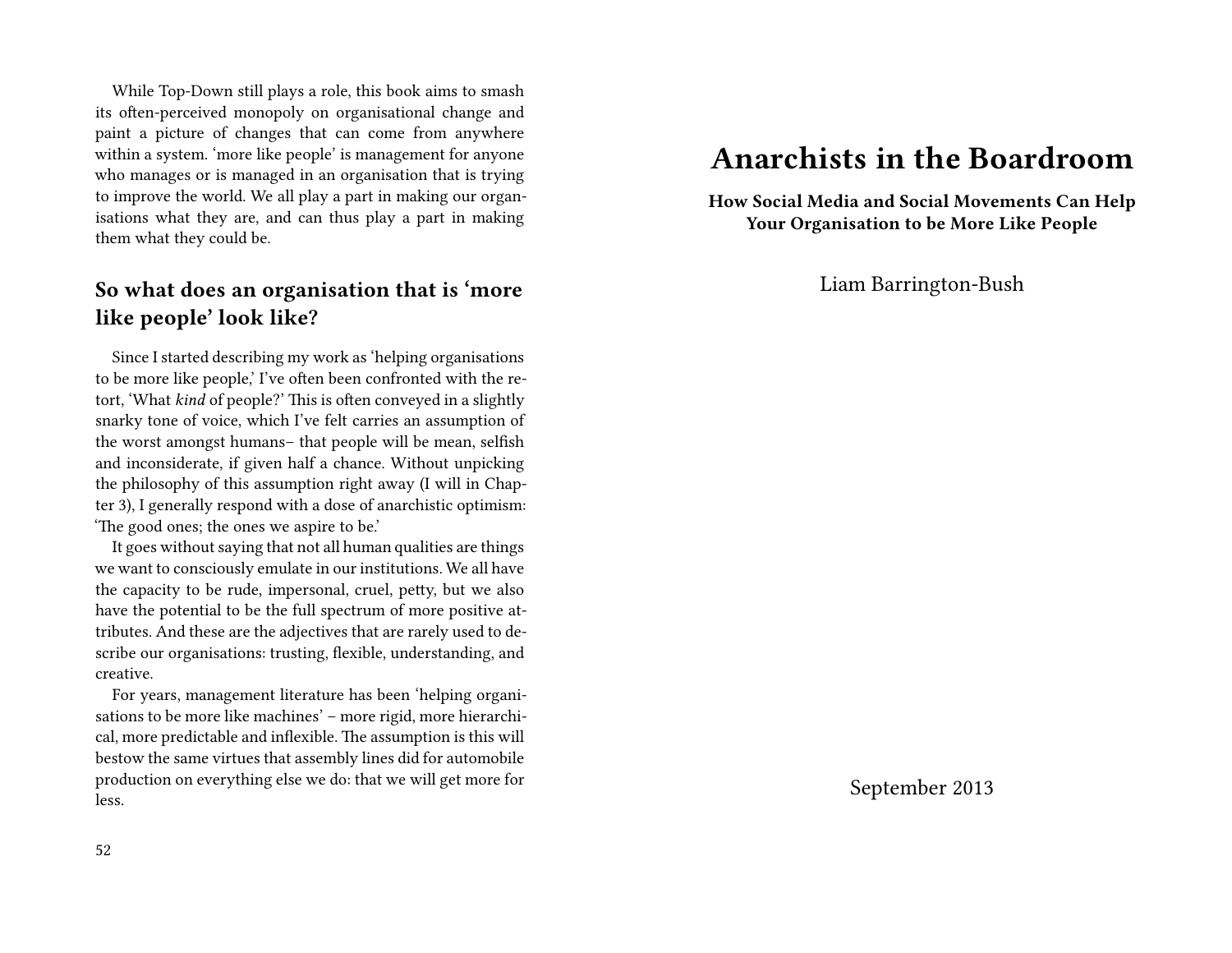been able to bring about greater change, through complimentary approaches to different social problems. Within an organisation, it can be about representative democratic change, but requires a certain amount of existing shared vision, trust and power across the organisation to be most useful.

**4. Emergent:** This is the change that happens regardless of top- down or bottom-up efforts. It is the change described by the concept of the butterfly effect, when a shift in one part of a system leads to an unexpected shift in another part of that system. A chat at the water cooler leads to a policy being scrapped. A Tweet leads to a closer relationship between different teams. A batch of homemade cookies leads to someone treating the person they manage more nicely because they're in a better mood. This kind of change is hard to track and impossible to coordinate, but happens every day and offers each of us the chance to influence the broader organisation through our individual choices and behaviours. At times it can amble along without much broader impact, while at other times it can take off at lightning speed as a new idea goes viral and shifts a broader system in the process. It is the heart of 'more like people' change, though it doesn't discount the roles the other approaches can play in any complex system.

Emergent change is the only approach that can have a place in the full range of organisational contexts, and thus is the primary approach of the book.

However, it is far from the only way and different chapters and stories will look to understand change through each of the four approaches above.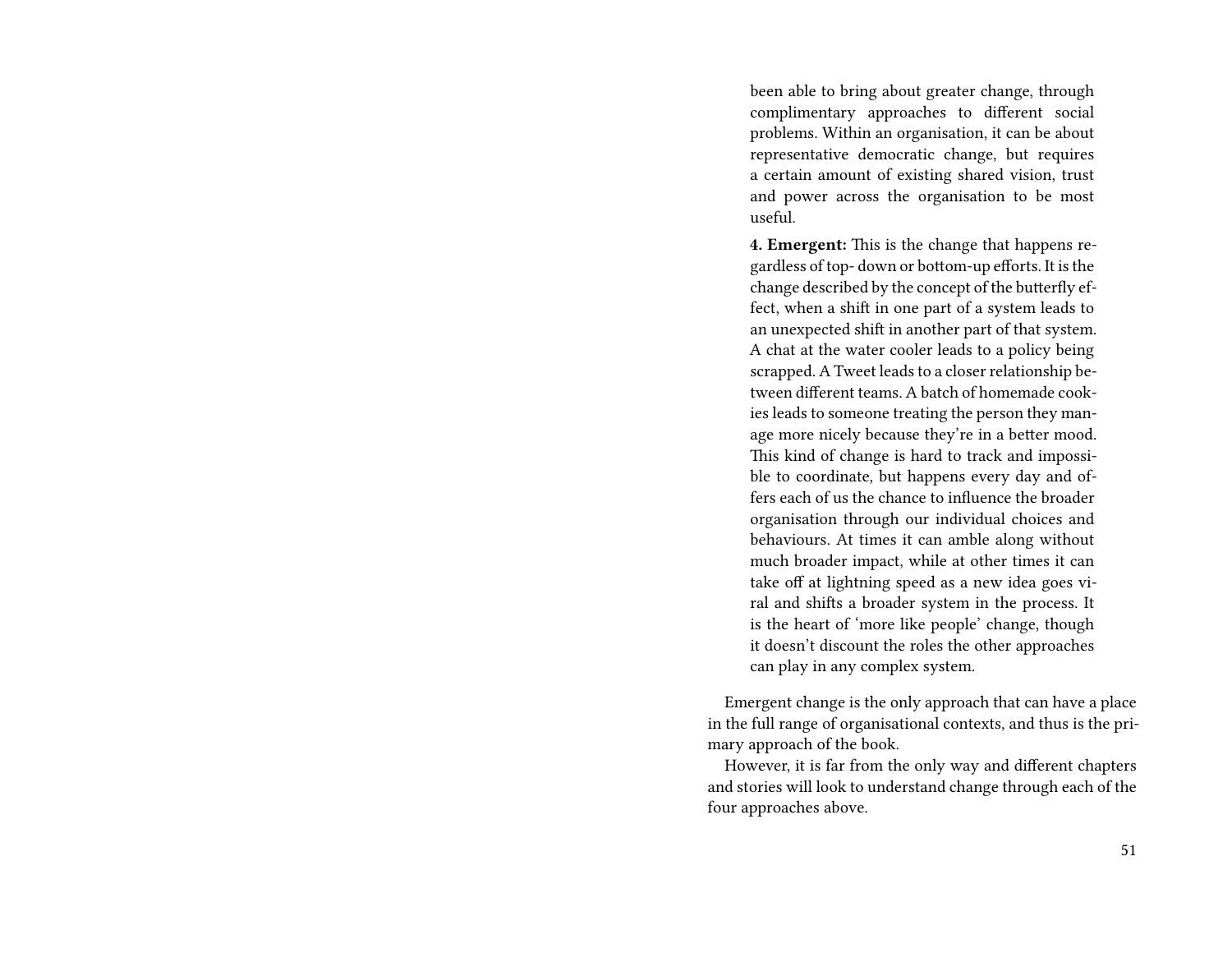trickle-down economics, organisational change will cascade its way from the head to the toes of any institution. This kind of change can be useful for progressive directors wanting to get old structures out of the way (ideally with clear staff mandate to do so). However, it tends to have more limits than benefits in most 'more like people' scenarios, but still has its place, in combination with the other approaches below.

**2. Bottom-Up:** Much Marxist thought has championed the **bottom-up power of the masses, demonstrating the change that can come from large groups of people coming together to challenge the traditional powers of the state and big business, often securing changes that benefit a wider layer of those affected. Collective power in the most oppressive of working environments is often captured through unionism, though unions have too often come to model the worst bureaucratic structures themselves. Organisationally, this approach runs the risk of reinforcing us-and-them workplace dynamics that, even if traditionally true, get in the way of all involved finding common ground and working together towards shared goals.**

**3. Collaborative:** While there can be value in both of the above understandings of power and change, there is also a more collaborative approach, which, at its best, can utilise some of the traditional power of the formal hierarchy, as well as the groundswell of collective power. This has been seen when leftist governments and social movements in Latin America have

# **Contents**

| Your more like people map                          | 11 |
|----------------------------------------------------|----|
|                                                    | 11 |
| 2. Personal Development                            | 11 |
|                                                    | 12 |
|                                                    | 12 |
| 5. Holding Meetings                                | 12 |
| 6. Planning and Decision Making                    | 13 |
| 7. People Management                               | 13 |
|                                                    | 13 |
| 9. Working Parameters                              | 14 |
|                                                    | 14 |
|                                                    | 14 |
|                                                    | 15 |
| Introduction: A management book for people who     |    |
| don't read management books                        | 16 |
|                                                    | 18 |
| Finding your own way of reading the book           | 19 |
| The journey ahead                                  | 20 |
|                                                    | 23 |
| Chapter $1$ – The inhumanity of it all!            | 25 |
| 'The most important thing in the world' $\ldots$ . | 26 |
| 'One Best Way'                                     | 28 |
| Efficiency or resilience?                          |    |
|                                                    | 31 |
| Professionalism: Industrialising our behaviour,    |    |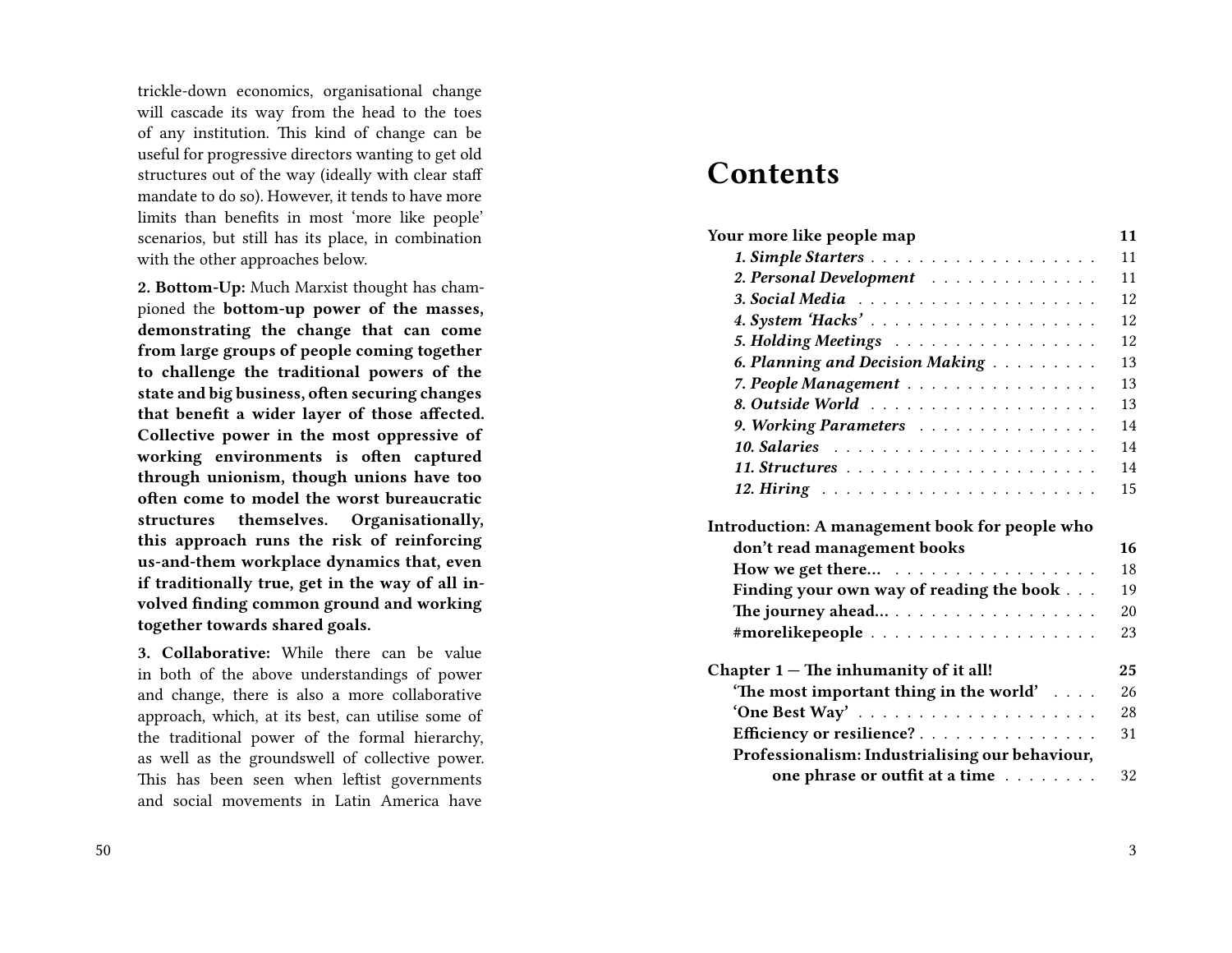| From 'the model professional' to 'I was just fol-    |     |
|------------------------------------------------------|-----|
| lowing orders'                                       | 35  |
| Meanwhile, in the 21 <sup>st</sup> Century           | 37  |
| Why the social web is on a collision course with     |     |
| your organisational chart                            | 40  |
| A brief history of organising for good causes        |     |
| outside of institutions                              | 43  |
| Enter: Anarchism!                                    | 44  |
| How organisational change happens                    | 49  |
| So what does an organisation that is 'more like      |     |
| people' look like?                                   | 52  |
| Reminding ourselves what it's all about              | 55  |
|                                                      |     |
| Chapter $2$ – The 'more like people' principles: hu- |     |
| manity, autonomy, complexity                         | 57  |
| <b>Complexity: Moving from cogs to consciousness</b> | 58  |
| What do babies have to do with my work?              | 63  |
| Humanity: What we can learn from ourselves?          | 68  |
| Autonomy: Trusting ourselves and others to be        |     |
|                                                      | 76  |
| Meeting agendas at the pub                           | 80  |
| We've got as many choices as we can imagine! .       | 84  |
| Chapter 3 - The myth of hierarchical necessity and   |     |
| what we can do for ourselves                         | 86  |
| Hierarchy, self-organisation and the differing       |     |
| politics of human nature                             | 87  |
| The day the bosses packed up and left                | 89  |
| Micro-managing the Arab Spring                       | 93  |
| Trafigura and the physics of censorship              | 97  |
| Buddies, Bricks, and Affinity Groups                 | 101 |
| The shadow side of self-organisation: The Lon-       |     |
|                                                      | 102 |
| How UKUncut put tax justice on the radar             | 104 |
| Self-organisation isn't perfect                      | 109 |
|                                                      |     |

Occasionally, you look back and you think: 'How did I stay in that awful job for so long!'

## **How organisational change happens**

So much traditional management theory has focussed, perhaps unsurprisingly, on the role of managers – usually senior ones – in bringing about organisational change. This model is based on the same assumption that is at the core of our organisations themselves; namely, that power lies at the top of the organisational chart and emanates downward from there. But this is only ever partly true.

Like the belief that all power in a country rests in its government, the idea that power rests with the leader is a deeply disempowering notion for everyone else within the system, whether it is a society or an organisation. Our problem has been that we so often forget the changes that have occurred *in spite* of traditional power bases, rather than because of them.

Different kinds of power exist in different parts of a system, thus change can come from many places and take many forms. Sometimes change happens through formal channels, but many other times it will creep around the edges, starting informally, gradually establishing legitimacy on its own terms. Often it will be the result of 'hacking' the existing system, re-purposing the old structures in ways they were never intended. But whether formal or informal, it will never emerge or be driven solely from above.

The pages that follow look at organisational change as the result of four different approaches:

> **1. Top-Down:** Management literature suggests that power rests at the top of the pyramid, and like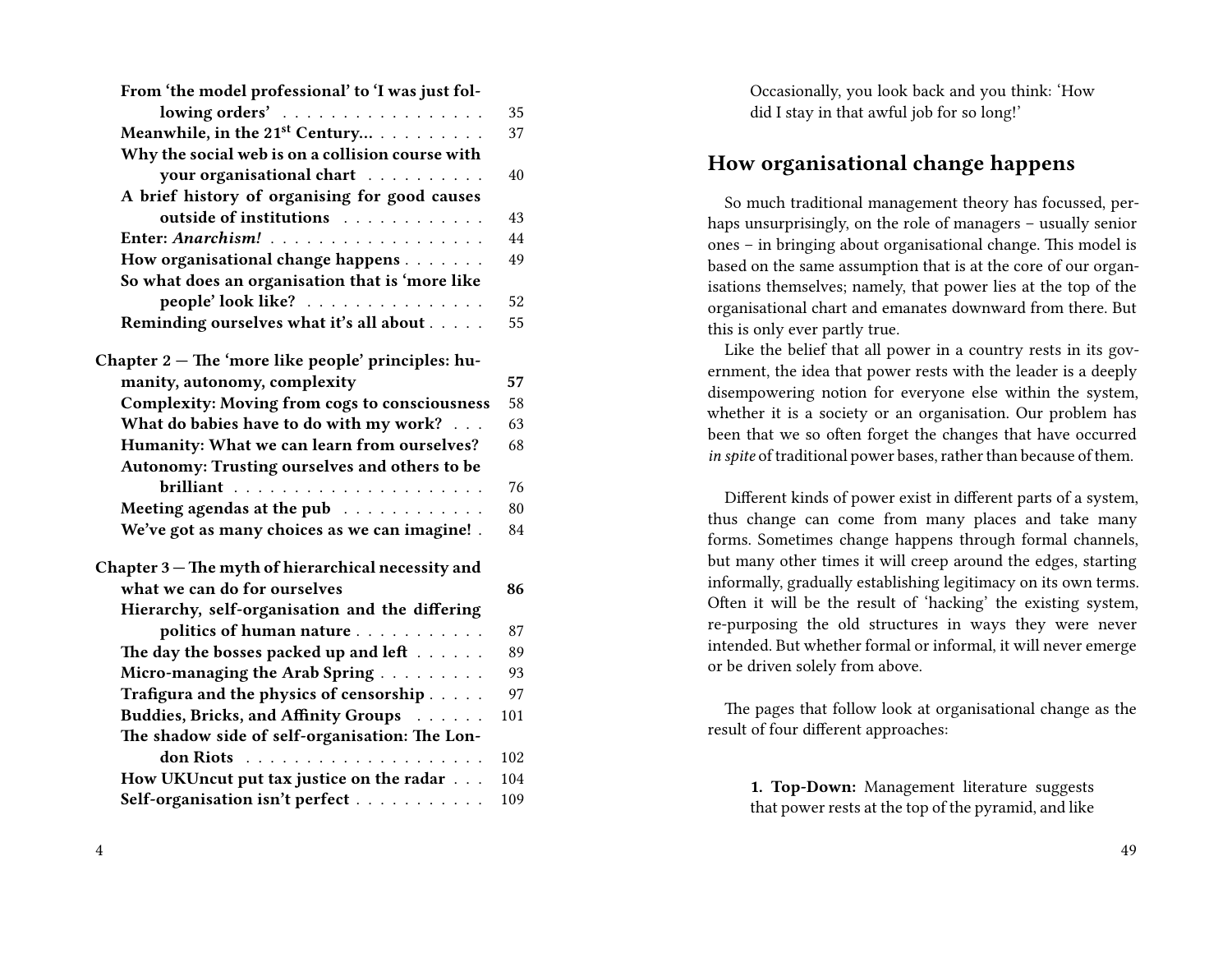Your friends kept telling you that you had to get out. But you couldn't imagine what it would be like to wake up without having them to go to.

Each day it wore on you a little more, but each day you found it a little harder to imagine anything different. There was always an excuse to keep going back, if only for the security, the stability of it.

Occasionally you'd still try to change them, try to make them what you had always hoped they would be, but eventually, after things had gotten especially bad, you decided you'd had enough.

So you left them. And look where you've ended up:

You're free to be yourself – not just as you are, but as you hope to be. You're free to grow – encouraged, even, to pursue new aspects of yourself.

This new relationship pushes you, in the best possible ways, to try new things, experiment, even if that means you make mistakes sometimes. They don't hold it against you.

Maybe you don't have the same financial security this time around, but it doesn't bother you – you are happy, you are pushing yourself and you are doing good things. Money somehow doesn't mean as much when these other pieces are in place.

You don't stay because you feel you have to, but because you want to.

Your days, your outlook, your world, all look different now. It's not that you're without conflict, but that you can both handle it constructively, learning and emerging stronger in yourselves through the process.

| Where do we go now? $\ldots \ldots \ldots \ldots \ldots$ |  |  |  |  |  |  |  |  |  |  |  |  |  |  |  |  | -111 |
|----------------------------------------------------------|--|--|--|--|--|--|--|--|--|--|--|--|--|--|--|--|------|
|----------------------------------------------------------|--|--|--|--|--|--|--|--|--|--|--|--|--|--|--|--|------|

| Chapter $4 - 'Not$ for us': The privileged bias of      |     |
|---------------------------------------------------------|-----|
| 'more like machines' organisations                      | 118 |
| Stepping outside of our comfort zones                   | 119 |
| 'Culturelessness'                                       | 120 |
| Defining 'white privilege'                              | 121 |
| 'Learning to be white'                                  | 122 |
| From inclusion to re-centring                           | 124 |
| Whom we hire and whom we support                        | 126 |
| Why individuals seem less homogenous than               |     |
| the groups they are part of $\ldots \ldots \ldots$      | 129 |
| 'Culturally white'                                      | 131 |
| Deconstructing the Digital Divide                       | 132 |
| 'When they see that what we are doing works,            |     |
| they shut us down'                                      | 135 |
| Change our hiring criteria, not the people we hire! 137 |     |
| E-Democracy.org (eventually) connects with              |     |
| the Minneapolis Somali community                        | 139 |
| Finding new centres                                     | 144 |
| Chapter 5 – Innovation, failure, and hip hop genius 147 |     |
| The Tuttle Club brings Enlightenment café cul-          |     |
| ture to the 21st Century                                | 147 |
| Online conversations that create 'offline' change       | 153 |
| Free software: The collaborative nature of new          |     |
|                                                         | 154 |
| Searching for that lightbulb moment                     | 159 |
| Failure as the foundation of success                    | 162 |
| AdmittingFailure.com and the development                |     |
| community's elephant in the room                        | 163 |
| Learning to think differently                           | 165 |
| From necessity to innovation: Flippin' some-            |     |
| thing outta nothing                                     | 167 |
| Remixing your office                                    | 169 |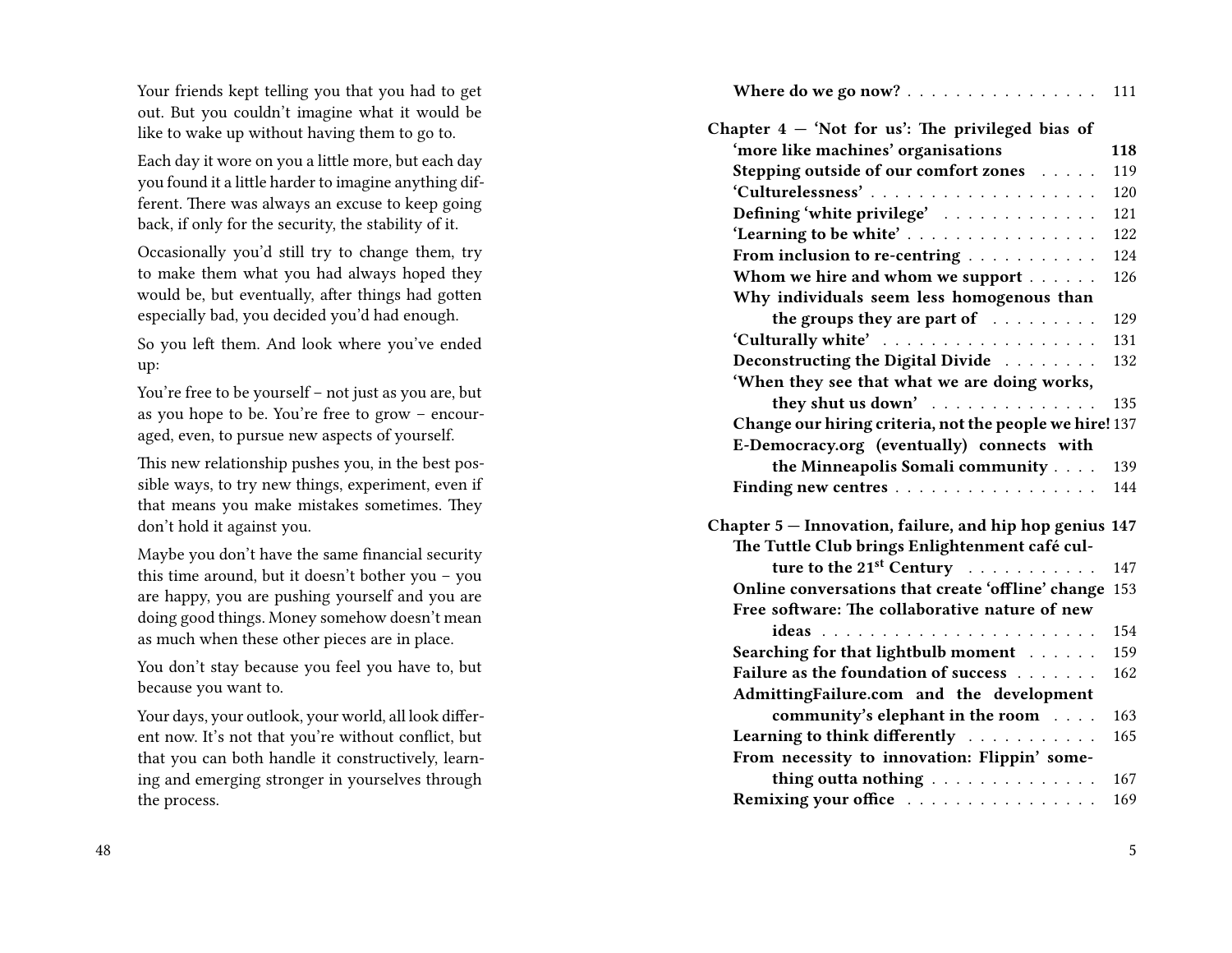| Chapter $6$ – The kind of ownership that can't be               |     |
|-----------------------------------------------------------------|-----|
| bought or sold                                                  | 176 |
| 'Doing good has never felt so bad': How our                     |     |
| structures kill our passion and purpose                         | 177 |
| Ownership: Maybe the capitalists got this one                   |     |
|                                                                 | 178 |
| From trust to ownership                                         | 184 |
| 'Want commitment? Get out of the way!' More                     |     |
| lessons from worker-run factories                               | 186 |
| Motivation: Best kept out of the hands of the                   |     |
|                                                                 | 189 |
| Self-defined roles: The thousands of ways the                   |     |
| Occupy movement has flourished                                  | 192 |
| Power to the People! Consensus decision-                        |     |
| making in Oaxaca, 2006                                          | 196 |
| What makes consensus work?                                      | 199 |
| The long tail of activism                                       | 201 |
| Making our work our own                                         | 203 |
| Chapter $7 - It's$ up to us!: From individual change            |     |
| to culture change                                               | 207 |
| Our remarkably human capacity to change<br>$\ddot{\phantom{a}}$ | 207 |
| Organisational culture as a 'field' we can all affect 210       |     |
| The Projection-Perception Loop                                  | 212 |
| How Peter Wanless - and Twitter - opened the                    |     |
| doors of the Big Lottery Fund                                   | 215 |
| Culture change comes from everywhere                            | 219 |
| Chapter 8 - Complexity doesn't strategise: Learn-               |     |
| ing to embrace unforeseen circumstances                         | 223 |
| Stumbling my way into the anti-globalisation                    |     |
| movement                                                        | 224 |
| Complexity doesn't strategise                                   | 229 |
|                                                                 |     |

**From reading about new ideas to applying them** 172

the things you'd do together, the financial security they offered.

But it didn't take long for all that to change. Almost before it started, the honeymoon was over.

You remember the first time you suggested something new, something you hoped to do. They didn't take you seriously, told you to 'be realistic.' Then eventually they just ignored you… so you let it go.

The next time you had an idea, their patience was shorter; they made fun of you for even thinking of such things.

The next time, you just kept it to yourself, not wanting to face the judgment again, not wanting to feel so bad about yourself.

You told yourself they'd change, if you just stuck it out. You could change them, if you really tried.

At some point, you realised you weren't achieving your potential in the relationship. You offered to do more, you tried to take on different roles, but they weren't interested. They told you to 'know your place' and to 'mind your business.' You gradually forgot that you could do these things; that you had more you could offer. You felt like

it was them, not you, that defined who you were. You stopped feeling like you could grow, or even like you had the potential to grow.

After a while, the consistency and the patterns became a burden – same ol', same ol'. Financial security started to feel like financial dependency, the sense of possibility was narrowed to what they told you was ok for you to do.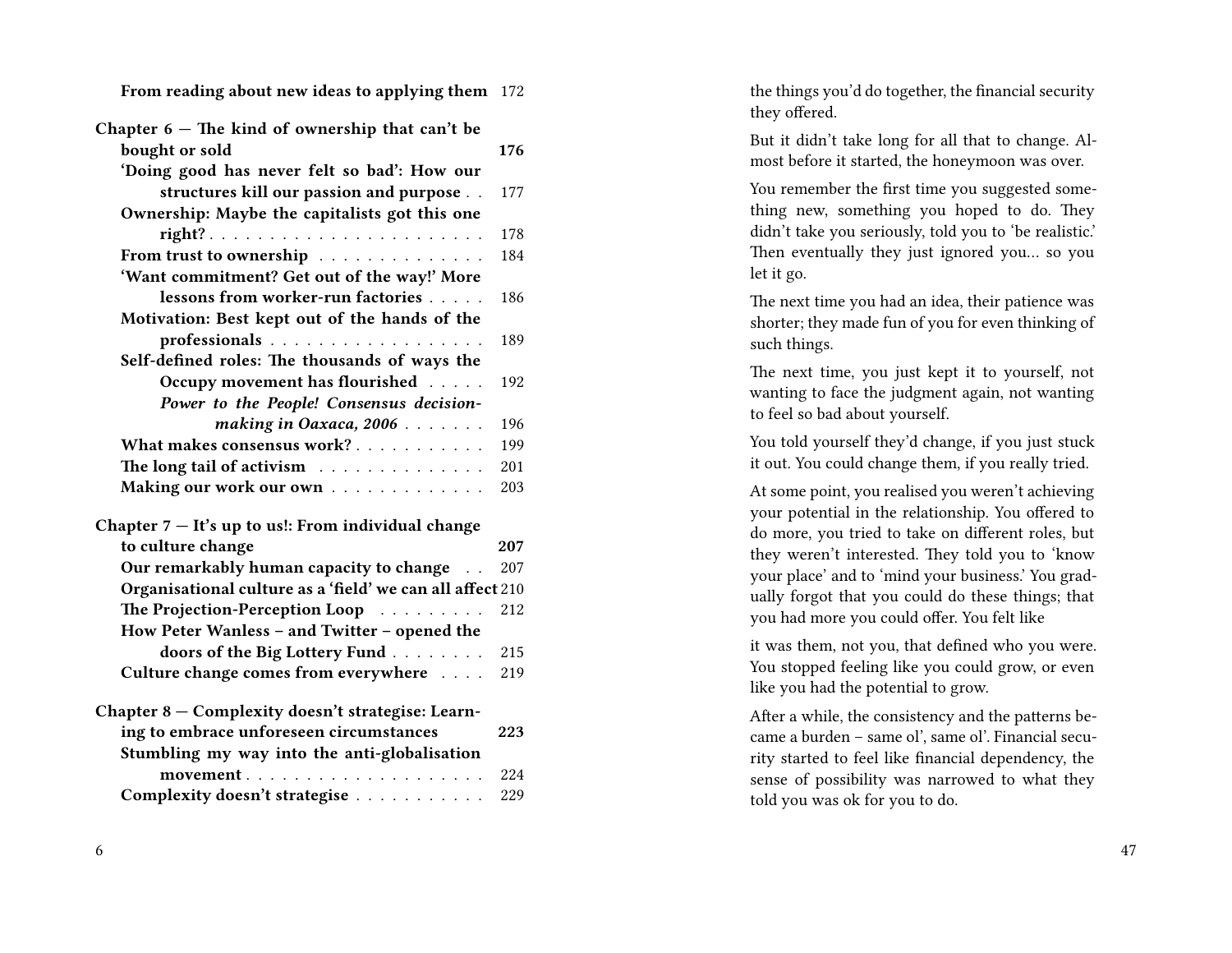Anarchist ideas are not as isolated as you might think. World- renowned linguist Noam Chomsky describes himself as an anarcho-syndicalist, while Carne Ross (@carneross), former UN diplomat to Tony Blair, who resigned over the Iraq War, and has since gone on to author a book called, *The Leaderless Revolution*, calls himself a 'gentle anarchist.' Ross describes anarchism as 'a new and more durable order… built from the ground up, by people acting on their beliefs and engaging with each other.'<sup>11</sup> While still not popular, there are several established and respectable names across a range of fields and disciplines that have associated themselves with these beliefs.

Perhaps more accessible to some are the ways that our engagement with social media is demonstrating anarchist principles, as countless individual autonomous efforts can coalesce into something bigger, often creating political and social power where before there had only been isolated voices. Even the forward-thinking companies and organisations you'll hear about here are beginning to talk about the principles of autonomy and self-organisation at the core of anarchist philosophy.

So if you're wondering what 'more like people' is all about, think of it as 'anarchism for your organisation.' But how do you introduce anarchism to a Taylorist machine?

#### *Our abusive relationship with our organisations*

When you met, things were good.

An initial boost of confidence; someone thought you were worth taking a chance on! Some consistency in your life, some firm patterns to keep you moving forward, a sense of the possibility of

| 'Scaling across' with the Occupy movement                           | 238 |
|---------------------------------------------------------------------|-----|
| Getting over organisational fortune-telling<br>$\ddot{\phantom{a}}$ | 242 |
| Chapter 9 - Accountability: From 'compliance' to                    |     |
| 'trust'                                                             | 248 |
| Accountability and compliance                                       | 249 |
| Teaching social workers to miss the forest for                      |     |
|                                                                     | 251 |
| Creating 'failure modes'                                            | 253 |
| Numbers as replacement for trust                                    | 254 |
| Evaluating our work, without undermining it                         |     |
|                                                                     | 255 |
|                                                                     | 257 |
| Trust grows from the seeds of empathy                               | 259 |
| When Croydon Council cracked the 'Cult of                           |     |
| Professionalism'                                                    | 261 |
| We can't build trust without taking risks                           | 265 |
| Chapter $10$ – The time for change is now and if                    |     |
| you don't do it, we will!                                           | 269 |
| Fighting the claw-back instinct                                     | 270 |
| 'more like people' beyond the office                                | 274 |
| Change what you can!                                                | 277 |
| A few things to keep in mind                                        | 281 |
| Bulldozers in the boardroom?                                        | 283 |
| Continuing the conversation - an online exper-                      |     |
|                                                                     |     |
| iment in organisational development                                 | 284 |
| Your more like people legend                                        | 287 |
|                                                                     | 287 |
| 1. Simple Starters<br>2. Personal Development                       | 288 |
|                                                                     | 289 |
|                                                                     | 290 |
| 5. Holding Meetings                                                 | 291 |

<sup>11</sup> Carne Ross, *The Leaderless Revolution*, Blue River Press, 2011, pp. 60.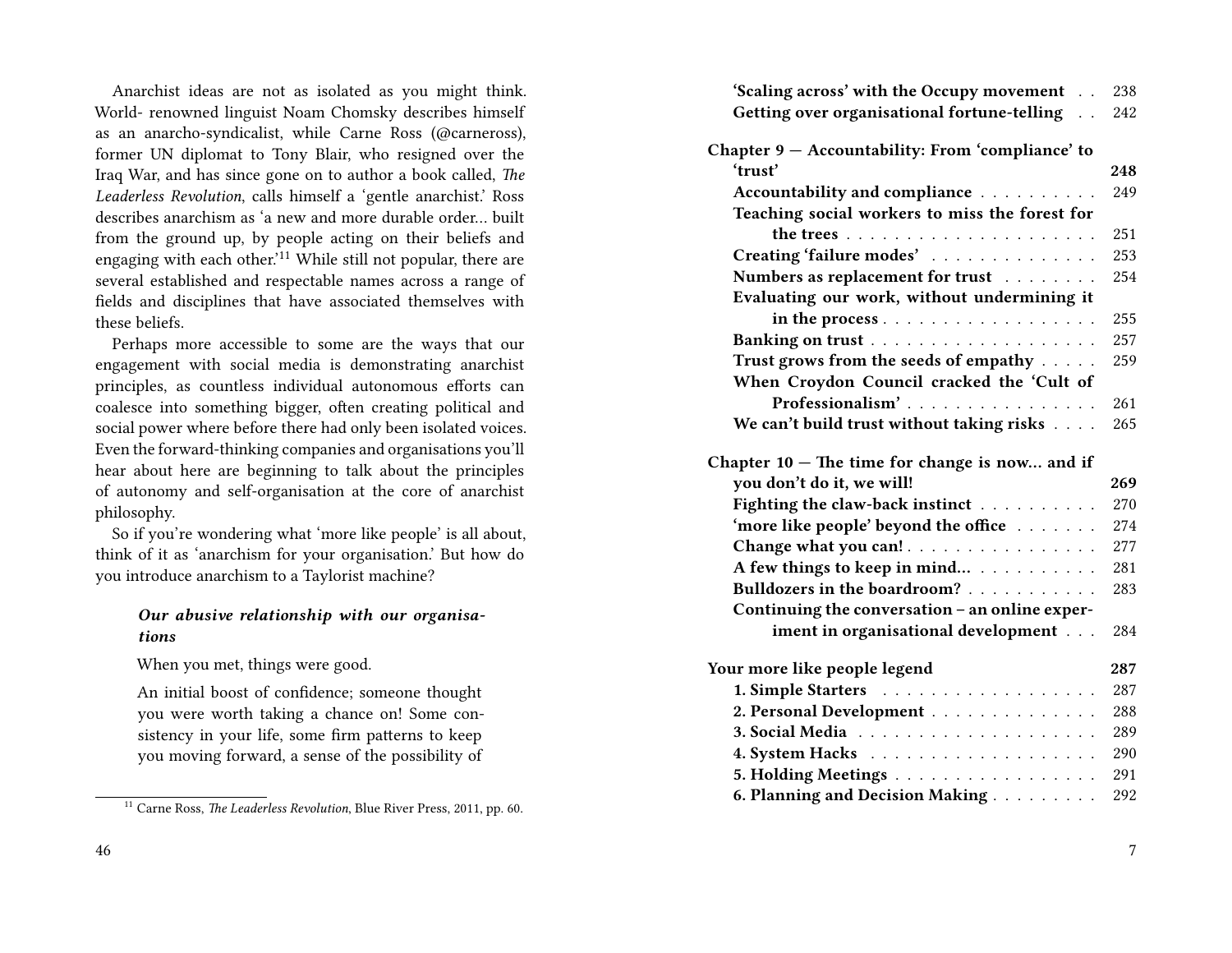| 7. People Management                                             | 293        |
|------------------------------------------------------------------|------------|
|                                                                  | 294        |
| 9. Working Parameters                                            | 295        |
|                                                                  | 296        |
|                                                                  | 297        |
|                                                                  | 297        |
| Your more like people-finder                                     | 299<br>302 |
| <b>Bibliography</b>                                              |            |
| <b>Expressions of Thanks</b>                                     | 307        |
| About the author                                                 | 310        |
| The story is just beginning $\ldots \ldots \ldots \ldots \ldots$ | 311        |

from one international protest or another, brick or bottle in hand, smashing a corporate storefront, understandably make some uneasy with the phrase. While in keeping with the spirit of anarchism I don't believe it is my place to denounce others, the Black Bloc tactic is not where the focus of this book lies.

In spite of the stigma that surrounds anarchism, variations on its ideas have been the ideological underpinnings of many social movements around the world, and are also useful in understanding the rise of the social web. Much of this stigma arises from our collective conflation of *order* and *control*. In a nutshell, anarchism places the highest faith in human potential, arguing that we do not need outside structures to create order.

Anarchists believe that social order is the result of individual autonomy and self-organisation, rather than the imposition of control by some over many, whether through violent dictatorship or liberal democracy. As we've seen, belief in the centrality of control has criss-crossed much of the political spectrum, placing anarchism at fundamental odds with the ideas of capitalism, communism, fascism, and of course, the vast majority of management theory.

'I am not myself free or human,' wrote Russian anarchist Mikhail Bakunin, 'until or unless I recognize the freedom and humanity of all my fellowmen.<sup>'10</sup> It is probably safe to say that Frederick Winslow Taylor wasn't a fan.

Anarchism discourages the individual leadership and cult of personality that has been so central to so many political and organisational systems, instead seeing leadership as a collective trait, encompassed by the many individuals who make up a society. Systems of leadership that make some people submissive to others, inevitably impede individual autonomy, stifling collective potential.

<sup>&</sup>lt;sup>10</sup> Mikhail Bakunin, 'Man, Society, and Freedom,' 1871.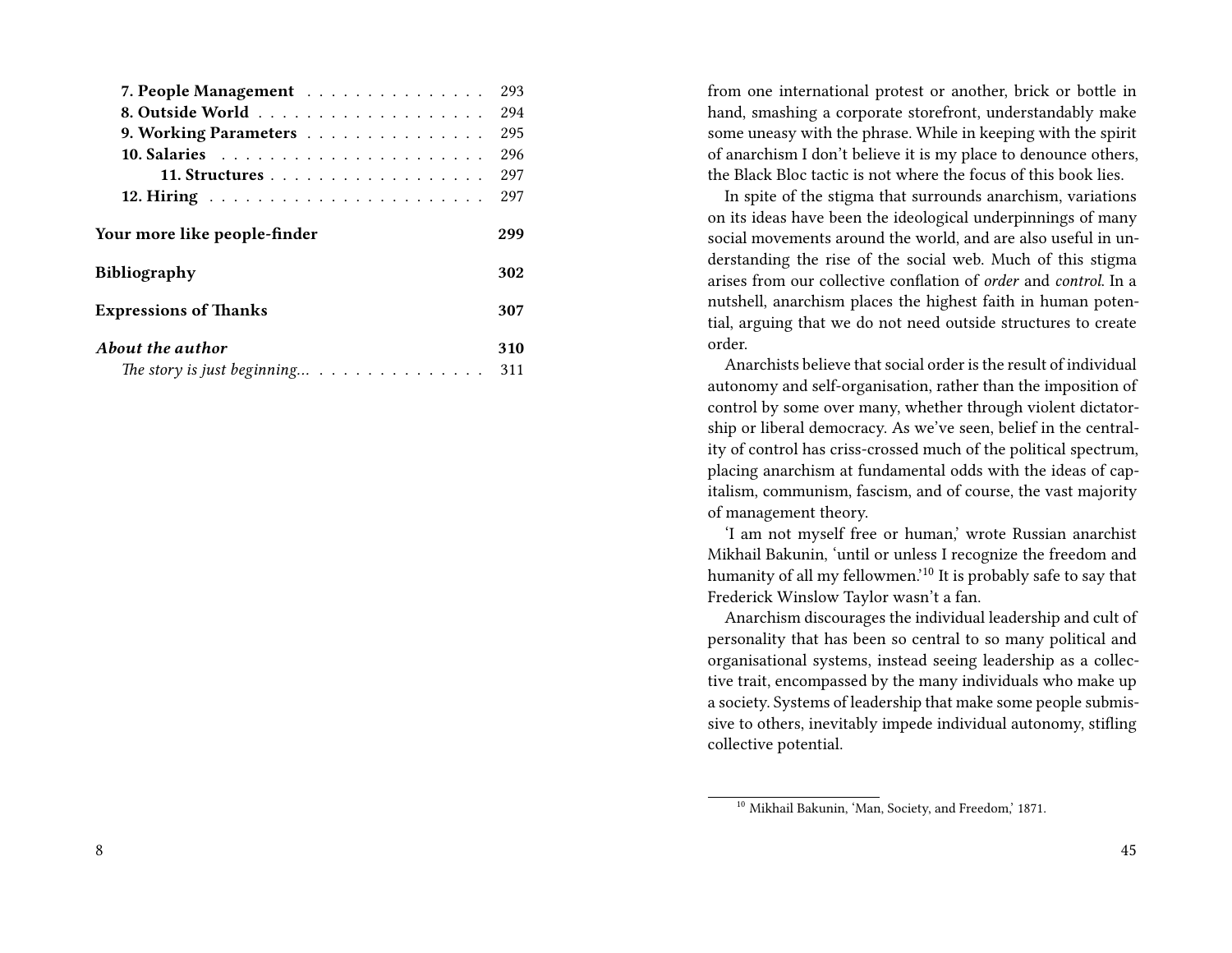Apartheid in South Africa – we rarely see those involved in social movements today as people who could teach us how to get things done. But it was movements, not simply organisations or individual leaders that:

- Secured women's rights to vote all over the world
- Helped end the Vietnam War
- Brought Apartheid to an end
- Won civil rights for African Americans
- Won healthcare, welfare and workers' rights for millions of citizens
- Overthrew innumerable oppressive colonial dictatorships

These are victories that no organisation could have achieved on its own. So as we move headlong into a world that is increasingly enabling the emergence of new movements, what can our organisations do to be effective and constructive agents of the change we want to see?

One thing we can do is start listening to those we have traditionally ignored, and open our doors to those who might have different ideas about how change happens. They often don't look, act, or sound like the management gurus we've been told we should look to for guidance, but they may still have critical insights to offer our organisations.

# **Enter:** *Anarchism!*

While perhaps not as widely demonised as the ideas of socialism in 1950s America, anarchism has pretty negative connotations these days. Images of black hoodies and bandanas

*Dedicated to Paul – without whom I would not likely have had the confidence to run off to Mexico and write this book.*

**This is where the copyright info would normally go in a book.**

But since I don't believe in copyright, let's try something different…

In regards to money and 'ownership' of this book or e-book:

- 1. If you paid for it thank you! You've made my life a bit easier!
- 2. If you didn't pay for it, I hope you enjoy it… and if you're able to, I'd be incredibly grateful if you could make a small contribution to my work on www. morelikepeople.com if you like it!
- 3. If you want to share it with someone, please do so! You have my full endorsement! (Though would be great if you pointed the recipient to #2 when doing so).
- 4. If you're sharing it in parts, or including snippets in something else you're doing, I'd appreciate any accreditation you feel is appropriate.
- 5. If you are making money off what you are sharing it for, please share a token of appreciation my way on morelikepeople.com. What you give is up to you.
- 6. If you're a publisher who's seen what a terrific underground hit this book has become and is trying to publish it in its entirety without asking, I enact Creative Commons Attribution-NonCommercial 3.0 Unported License (http://creativecommons. org/licenses/by-nc/3.0/). I'm happy to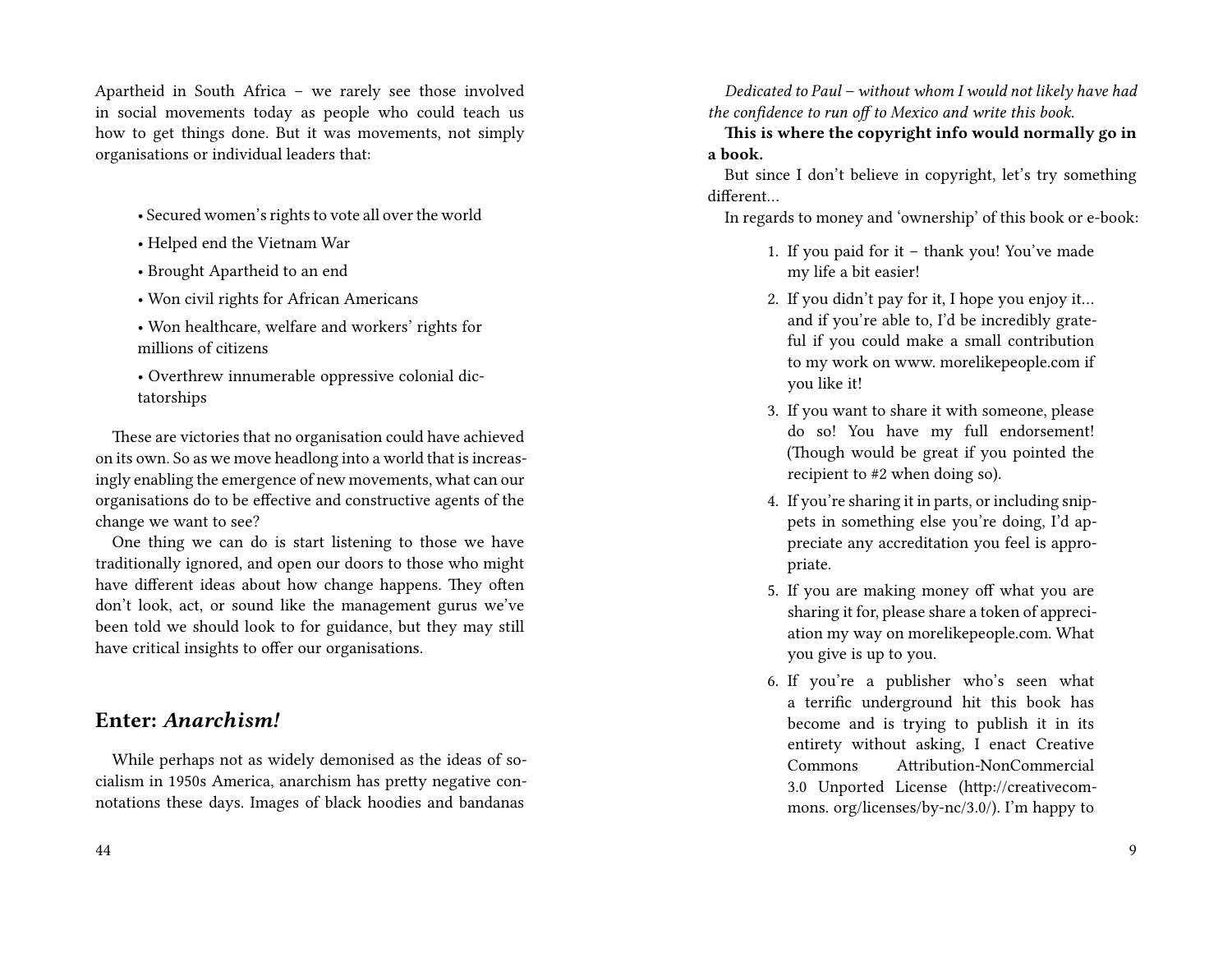talk, but please be civil drop me a line on liam@morelikepeople.org

Thanks! Liam

How social media and social movements can help your organisation to be more like people.

morelikepeople.org

As Jamie Notter (@jamienotter) and Maddie Grant (@maddiegrant) put it in *Humanize: How people-centric organizations succeed in a social world:*

> One of the most important reasons social media has been so successful and grown so quickly is that it has tapped into what it means to be human… Social media has given all of us the power to do what we as humans always wanted to do. Social media allows us to be more of who we are.<sup>9</sup>

So let's reconnect with our instincts and ask ourselves:

*What kind of organisation would I most enjoy being a part of?*

*What could my working relationships learn from how my best personal relationships work?*

*How would I do this job if my colleagues were my friends, and our office was a park or cafe?*

# **A brief history of organising for good causes outside of institutions**

While social media represents a key shift in how people do things in groups, it is unique primarily in its scale, rather than its principles. The concepts that fill the right-hand column of the table above are assumptions that have been seeded, nourished and grown in social movements all across the globe for centuries.

While we often hold a certain reverence for the movements that have brought about countless significant gains we now take for granted – from women's suffrage, to the end of

<sup>9</sup> Jamie Notter & Maddie Grant, *Humanize*, Que Publishing, 2011, p. 91–92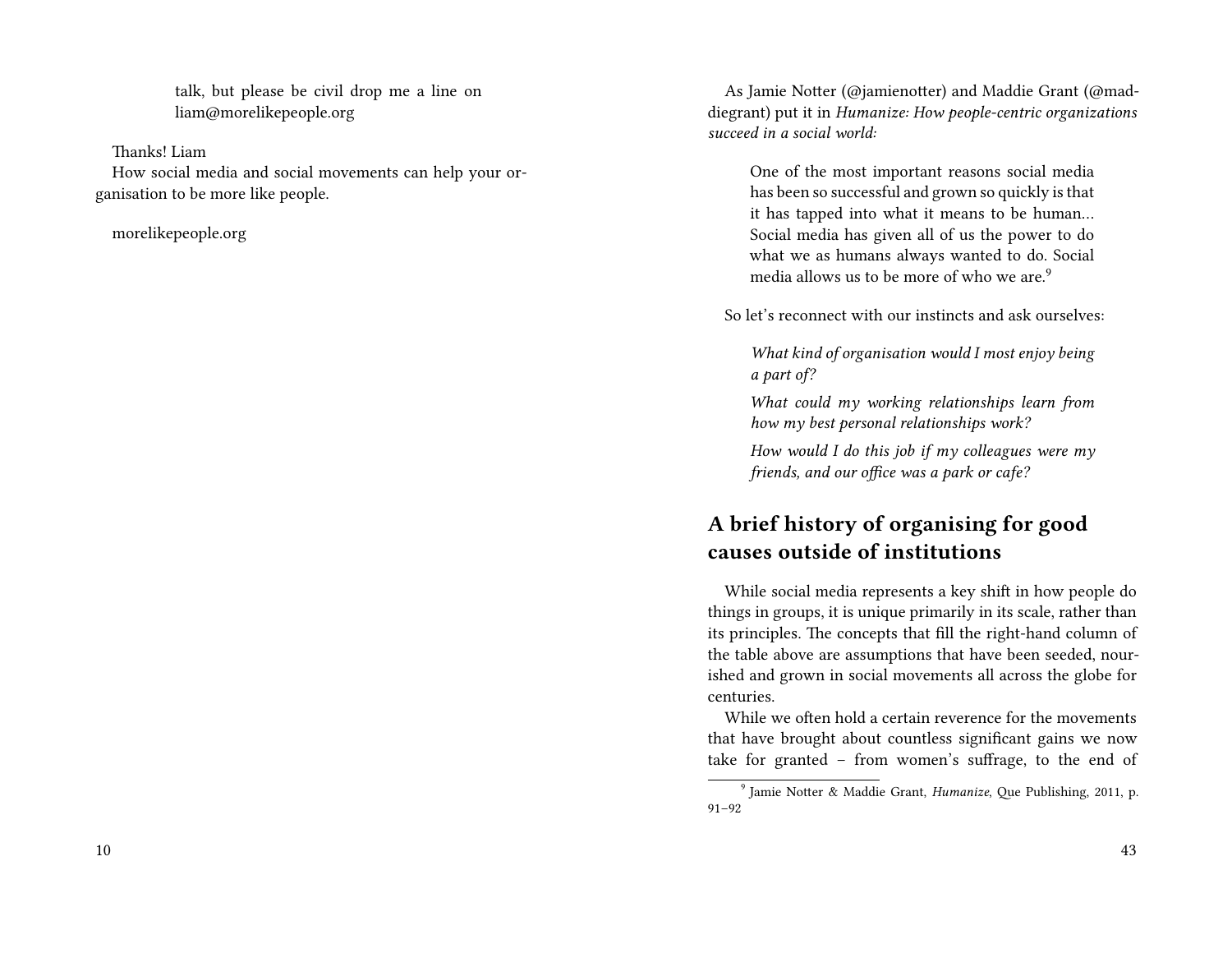| <b>Management Assumptions</b>                              | Social Media Assumptions                                   |
|------------------------------------------------------------|------------------------------------------------------------|
| Decisions should be made by                                | Decisions should be made by                                |
| someone more senior than                                   | whomever is there to make                                  |
| the person taking the action                               | them                                                       |
| Job titles and descriptions cre-                           | Job titles and descriptions pre-                           |
| ate a sense of order, which                                | vent people from working to                                |
| helps get things done                                      | their strengths, passions and                              |
|                                                            | <i>interests</i><br>Expertise and leadership are           |
| Expertise and leadership are                               |                                                            |
| concentrated at the top of<br>the organisational structure | shared amongst everyone -<br>inside and outside the organ- |
|                                                            | isation - and shift, depend-                               |
|                                                            | ing on the situation                                       |
| To get things done, we need                                | The most amazing outcomes                                  |
| to be able to control them at                              | are the result of the most                                 |
| each stage                                                 | people, working with the                                   |
|                                                            | most autonomy, united by a                                 |
|                                                            | broader shared sense of pur-                               |
|                                                            | pose                                                       |
| Resources should only be al-                               | Seemingly meaningless con-                                 |
| located to efforts that create                             | versations can be the glue of                              |
| a clear, causal return on in-                              | stronger working relation-                                 |
| vestment                                                   | ships, and need the freedom                                |
|                                                            | to happen                                                  |
| Internal<br>communication                                  | Anyone can talk to anyone                                  |
| should<br>travel<br>through                                | else, if it will help them get                             |
| appropriate<br>chain of<br>the                             | things done                                                |
| command                                                    |                                                            |
| External<br>communication                                  | External<br>communication                                  |
| can be kept to office hours                                | happens when people from                                   |
|                                                            | outside your organisation                                  |
|                                                            | engage with you                                            |
| Clear hierarchy ensures in-                                | Hierarchy distorts informa-                                |
| formation reaches the right                                | tion and denies people the                                 |
| people and parts of the or-                                | agency to share ideas<br>on                                |
| ganisation                                                 | their own terms                                            |

# **Your more like people map**

*A non-comprehensive list of things you can do to help your organisation to be more like people. Ranges from personal habits to structural change and much in between. You can also skip to your more like people legend at the back of the book for brief descriptions of each idea.*

# *1. Simple Starters*

- a. Tell someone that you appreciate something they did
- b. Stop using jargon (and tell others you're doing so)
- c. Get to know someone new in your organisation
- d. Dress as you'd like to dress at work
- e. Send fewer internal emails & talk to people in person
- f. Have chats, not meetings (Ch.5)
- g. Try more ideas than you expect will succeed (Ch.5)
- h. Don't talk through the command chain
- i. Bake cookies or make a meal for those you work with

# *2. Personal Development*

a. Appreciate your role in contributing to tough relationships (Ch.2/7)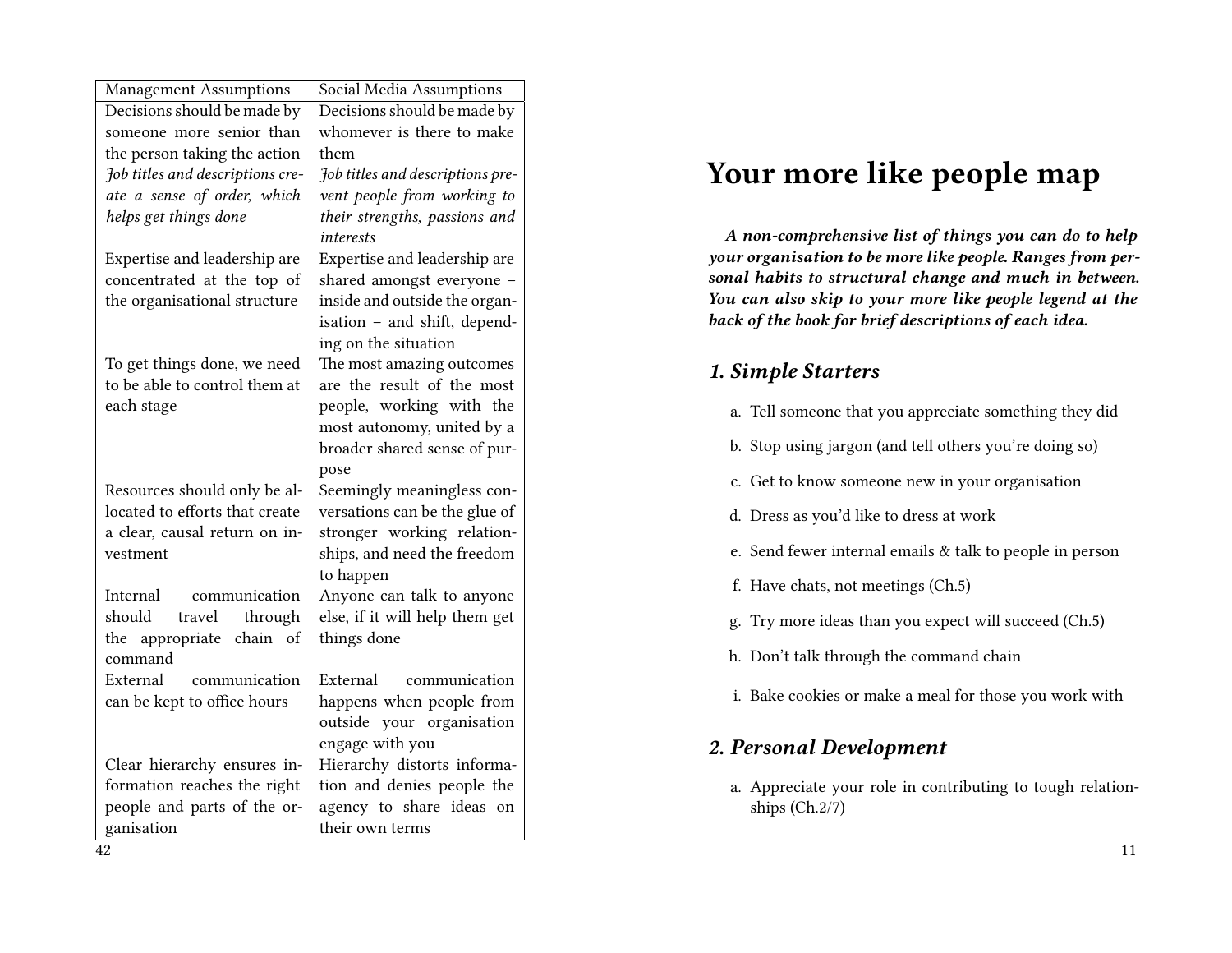b. Practice 'conscious vulnerability' (Ch.2/7)

c. Speak up, but don't blame (Ch. 2/7)

d. Work when you are happiest and most productive

e. Address your own privilege and prejudice (Ch.4)

# *3. Social Media*

- a. Blog /Tweet about organisational learning (Ch.3/5)
- b. Share your opinions and feelings online (Ch. 2)
- c. Find likeminded colleagues online (Ch.4/6)
- d. Use Twitter for learning and development
- e. Ask for feedback and opinions (Ch.5)

# *4. System 'Hacks'*

- a. Start a clandestine lunch group (Ch.5/7)
- b. Launch your own 'more like people action week'
- c. Proceed until apprehended! (Ch.6/7)

# *5. Holding Meetings*

- a. Scrap the agenda (Ch. 1/2)
- b…or write the agenda together, each time
- c. Make everyone a chairperson
- d. Hold meetings in parks, pubs, or someone's living room
- e. Ask yourself if the meeting really needs to happen
- f. 'Livestream' your meetings (Ch. 5)

of the upcoming chart, and find practical ways of embracing those on the right.

The pages of this book are filled with examples of how this is being done: sometimes through radically different, non- organisational approaches, sometimes through brick-by-brick piecemeal shifts that cumulatively reshape an organisation's identity. The point is not to offer blueprints for change, but to highlight what makes these new approaches different from (and often, more successful than) much of what we've been doing, so we can think about what they might mean in our own particular contexts.

For all the challenges that the social web and its staggering pace- of-change have created, we have one major asset to keep us from stumbling, utterly clueless, into new situations and dynamics as we try to change the world: ourselves. Social media has become a deeply counterintuitive reminder of much of what it means to be human, as a range of social factors have, for decades, pushed us away from such fundamental understandings. For instance, who would've imagined that sitting in front of our monitors could help to reawaken some of our natural but dormant sociability? That websites, mobile phones and apps could help us relate to each other in a more personal way than we likely have in our work, or even other parts of our lives? That a website could provide an emergent breadcrumb trail that leads us into relationships with people who will change our lives, or us, theirs?

Yet that is exactly what's been happening.

#### *The Management/Social Media Conflict*

*Here are a few ways in which traditional management structures are likely to be at odds with the underpinning principles of social media:*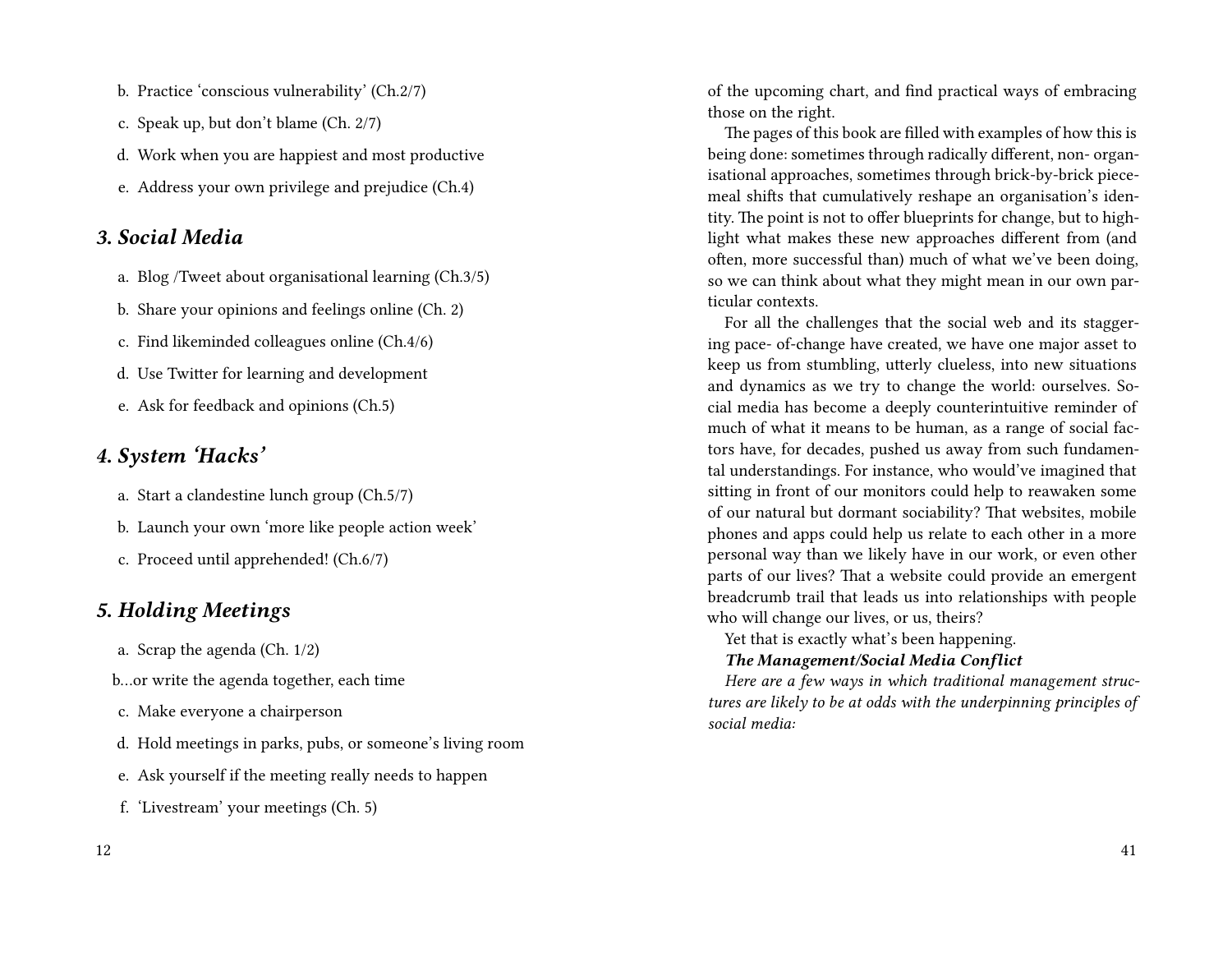# **Why the social web is on a collision course with your organisational chart**

On the surface, organisations across most sectors have embraced social media. They probably have a Facebook page, a Twitter profile, maybe even a blog, or a YouTube account. But fundamentally, they are still the machine-like organisations of yesterday, with a few motivational posters tacked-up by the water cooler to give the appearance of progressive management.

The issue lies in what we perceive social media to be. Do we see it as an extra budget line in a campaign strategy? A direct marketing channel? A 'keeping up with the Joneses' fad that must be tolerated until it goes the way of the pet rock or stonewash jeans?

Rarely is the potential of social media understood in organisations, because at its best it can unravel a range of deeper organisational assumptions that have long passed their bestbefore dates. This can be scary for people who have long relied on those assumptions. The implications of the power social media unlocks are far reaching, in ways we are still only beginning to understand.

At its core, social media is allowing people to find and do more and more things, directly, with more and more other people, in ways that would traditionally have required institutional intervention. And to institutions that have been largely created to play this in-between role (whether coordinating campaigns, or bringing donations to those who need them during disasters), this logic simply does not compute.

The good news is that our organisations don't have to face the level of redundancy of, say, the Mubarak regime in Egypt, before they can start to let go of the assumptions on the left side

## *6. Planning and Decision Making*

a.Consensus/consensus-like decision making (Ch.6)

- b. Involve everyone (Ch.3/5/8)
- c. When you can't agree on one thing, try two (Ch.8)
- d. Explore 'Developmental Evaluation' (Ch.9)
- e. Avoid turning human stories into metrics (Ch.9)
- f. Don't strategise! Pay attention and adapt! (Ch.1/2/8)

#### *7. People Management*

- a. Encourage failure (Ch.5)
- b. 'De-specialise' your team (Ch.2/6/8)
- c. Encourage personal social media (Ch.2/4/7)
- d. Regularly ask staff what they want from the job (Ch.6)

#### *8. Outside World*

- a. Make organisational learning 'open source' (Ch.5)
- b. Support others in the movement (Ch.3/8)
- c. Share funding, resources, media with others (Ch.3/6)
- d. Let supporters find their own ways to support (Ch.6)
- e. Question how you organise your events (Ch.4)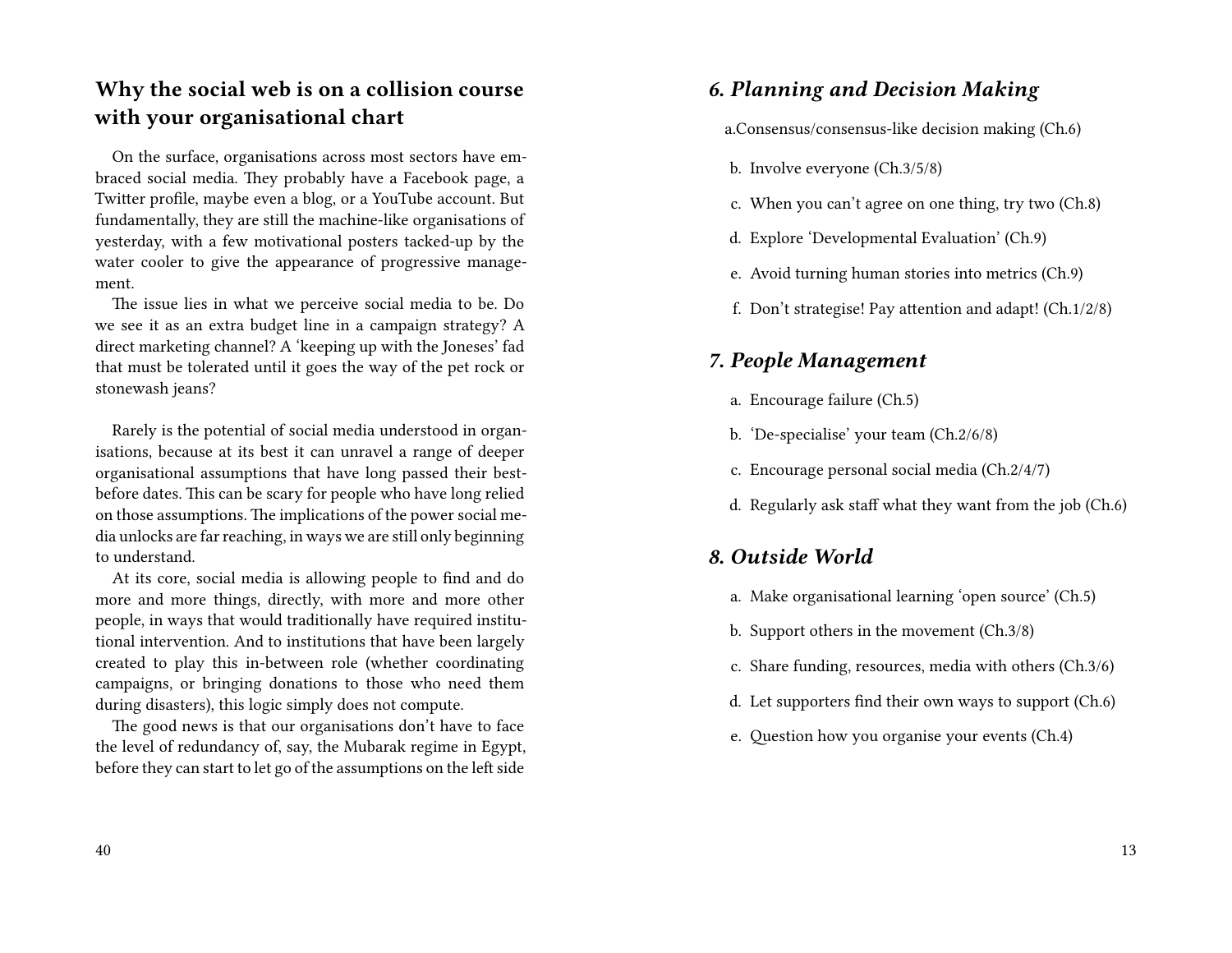#### *9. Working Parameters*

- *a. Allow non-fixed working hours*
- b. Hold a 'Hack Day' (Ch.5)
- c. Give staff a free day/week to follow their dreams (Ch.2/ 5/6)
- d. Let staff choose how many hours they work (Ch.6)
- e. Let staff take as much paid leave as they want (Ch.6)
- f. Support staff to informally teach each other their jobs (Ch.6)
- g. Start a Results Only Working Environment (Ch. 6)

#### *10. Salaries*

- a. Establish a 'social justice waging' system (Ch.6)
- b. Let staff set their own wages (Ch.6)
- c. Pay enough, but not too much
- d. Keep the salary gaps among all staff relatively low

#### *11. Structures*

- a. Let go of 'Senior Management' (Ch.3/6)
- b. Support ad hoc self-organising teams of 'Buddies, Bricks and Affinity Groups' (Ch. 3)
- c. Support co-management among staff (Ch.1/2/6)
- d. Scrap departments (Ch.6)

parts of an interconnected environment to affect one another in wide- ranging and unexpected ways.

These are the kinds of events that countless social change organisations would desperately hope to help create or avoid, but the systems of organisation inherited from Frederick Winslow Taylor and his ideological kinsfolk couldn't be more poorly suited for the task.

While Taylorism relied on controlling, from above, every part and sub-part of a system to achieve the desired result, the emergent change characterised by the butterfly effect is the result of many individual parts of a system acting autonomously, creating emergent, rather than pre-determined results. It's the kind of change that happens when the people involved are free to be themselves, rather than to follow steps set out by others.

As mass communication moves from the hierarchical distribution channels of TV and newspapers, to the distributed networks of social media, infinite new spaces for this kind of emergence are opening up. Like the flapping of a butterfly's wings, a Tweet, a slogan, or a story can travel rapidly to places no one ever thought they could, shared and adapted repeatedly by those with whom they resonate.

So while few social change organisations would publically espouse the controlling values at the core of our organisational structures, we are also clearly invested in them. But their growing ineffectiveness in the face of more horizontal organising approaches – on the web and in the streets – is raising more fundamental questions about why we are using these systems in the first place. Is change finally on its way?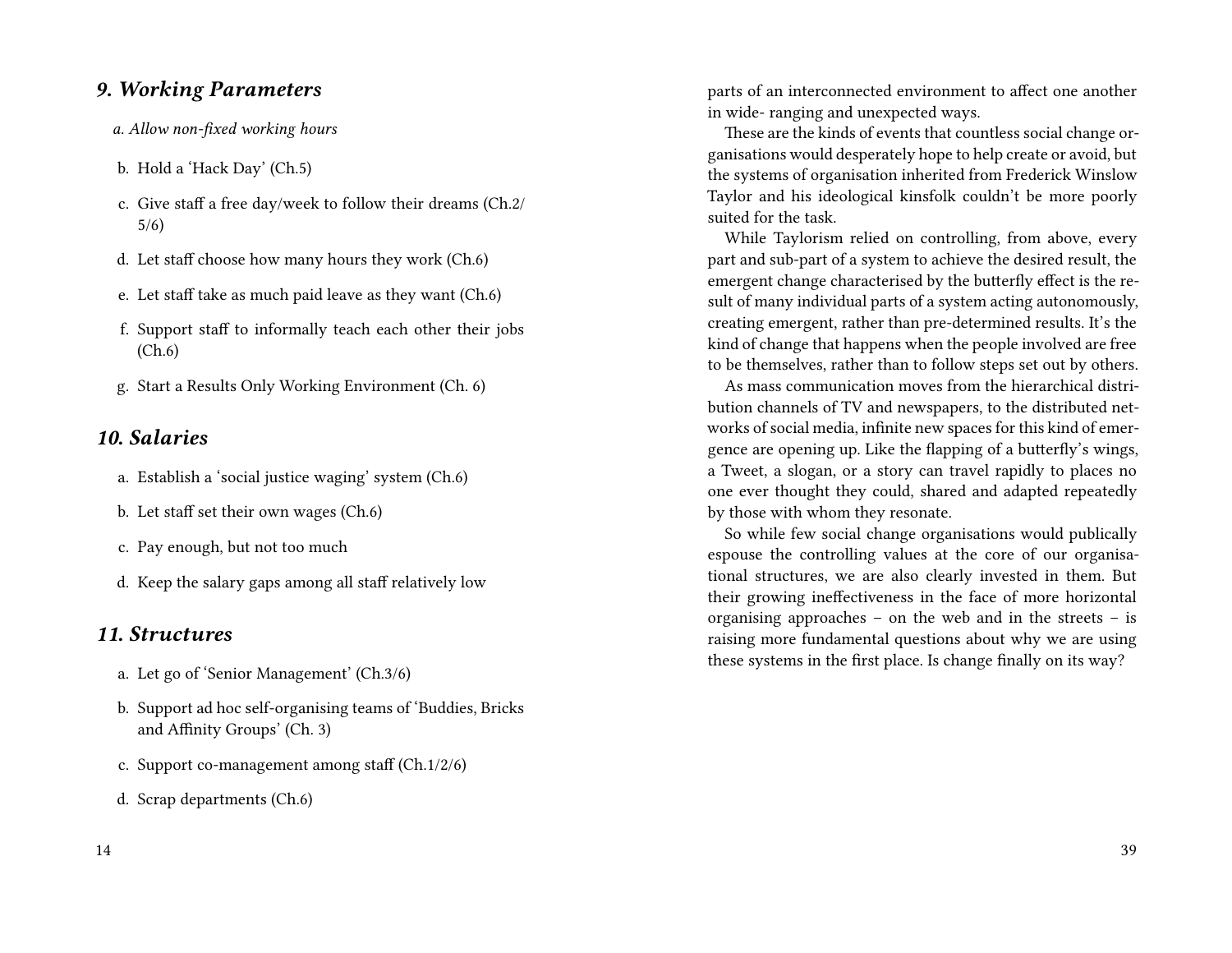tion by emergent events and actions organised around very different principles.

Big changes can be the result of small actions; a person with a laptop can launch a worldwide campaign; we don't need to put on a suit and tie to win the respect of those with whom we share a passion. Social change – among other things – doesn't require the structures and strategies we once thought it did.

When the New York City General Assembly decided to heed the call from *Adbusters* to descend on the city's financial district on September 17, 2011, they hadn't planned on spending the night.

…And when Tunisian vegetable seller Mohammed Bouazizi set himself on fire on December 17, 2010, in a final act of desperation over the poverty and violence he was faced with, authorities across the Middle East had no idea how far the repercussions would spread.

…And when senior officers of the London Metropolitan Police refused to meet with the peacefully gathered members of the Tottenham, North London, community on August 6, 2011, after the police had shot and killed local resident Mark Duggan, they probably thought they were avoiding confrontation when tensions were peaked.

In each of these contexts, for better or worse, none of us could have predicted what followed.

As you know, that New York City General Assembly action was the birth of the Occupy movement; Bouazizi's death, twoweeks after his self-immolation, is said to have kick-started the Arab Spring, and members of the peaceful crowd in North London, after many attempts to get an explanation for their neighbour's death, went on to spark the London Riots.

History is filled with stories like these – seemingly random, small- scale events, with massive and unimaginable implications. They are the social manifestations of what meteorologist Edward Lorenz termed 'the butterfly effect' back in 1969, describing the ability of seemingly insignificant and disparate

#### *12. Hiring*

- a. Create project, not job descriptions (Ch. 6)
- b. Emphasise perspective (Ch. 4)
- c. Hire as a last resort (Ch. 6)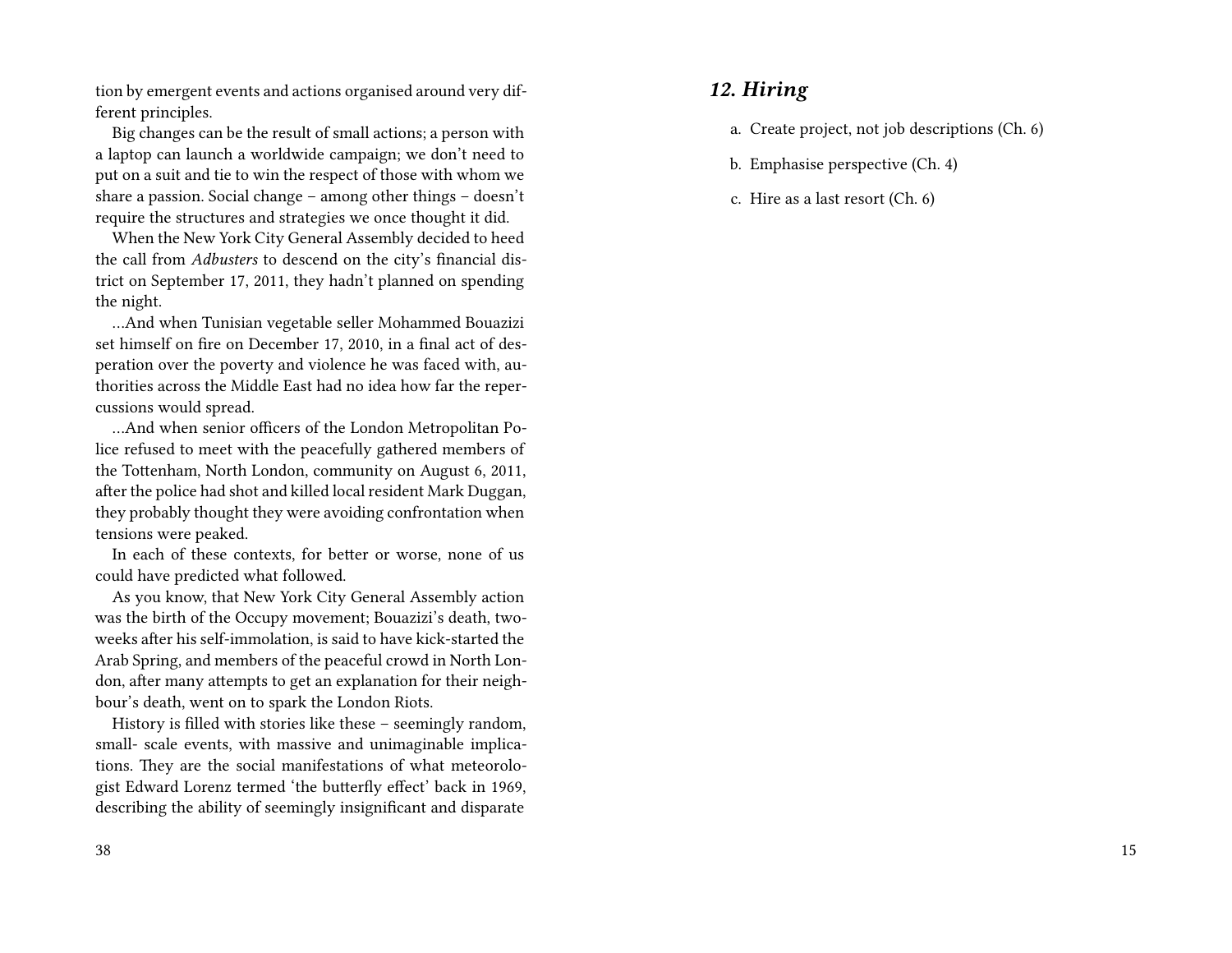# **Introduction: A management book for people who don't read management books**

I clearly remember the creeping feeling of despondence and disillusionment I felt while working at my second proper job for a national charity. My sense of what working for social change was all about was deeply shaken by the experience. Having spent my youth involved in a range of voluntary community projects and campaigns around Toronto, with only bits of paid experience before moving from Canada to the UK in 2006, I had no idea the culture shock my transition into the professional world would bring.

While there, I experienced a range of phenomena I had previously only associated with Dilbert comics and *The Office,* leaving home stressed in the morning, and only becoming more so as the day went on. In-fighting between teams, dog-eat-dog backstabbing amongst colleagues, vicious internal competition for organisational budgets, managers who couldn't seem to distinguish between a human being and the spreadsheet their name was found in.

Grievances were commonplace, stress and resentment were high, honesty and trust were low, and lots of things got counted, but few valuable things seemed to actually get done.

Those who unquestioningly followed orders quickly found themselves moving up the organisational ladder, while those inability to acknowledge the ethical transience of their work, necessarily moving at the whim of the government of the day, facts be damned.

But this phenomenon is not limited to the civil service. The same pattern is apparent in the loyalty of 'the company man,' one of the archetypes of professionalism, always going the extra mile for the firm. He will stick with the employer through thick and thin, placing his family, his values, and his opinions on the backburner until the send-off party, the gold watch, and the comfy pension give him the chance to regain his sense of self.

It is also found in so many military heroes, where the same unquestioning obedience is seen as a badge of honour.

Sadly, when leadership goes bat-shit crazy, as it often does, those who were considered heroes are left clinging to the 'I was only following orders' defence, while the former rebels and traitors enjoy a brief dose of accolades for *their* heroism, grounded in principled refusal rather than unthinking obedience.

Industrialism requires professionalism to standardise individual behaviour, keeping the gears of the organisational machine running as managers deem they should. Professionalism, in turn, requires the subjugation of our beliefs, and by extension, our humanity. When we can't be ourselves, bad things happen.

# **Meanwhile, in the 21st Century…**

While the ethics of this damning pair of ideas have always been elitist, oppressive and undemocratic, at one point they provided a practical means of achieving certain rote large-scale tasks. Today the ethics remain problematic, but the practical value of these dated approaches is also being thrown into ques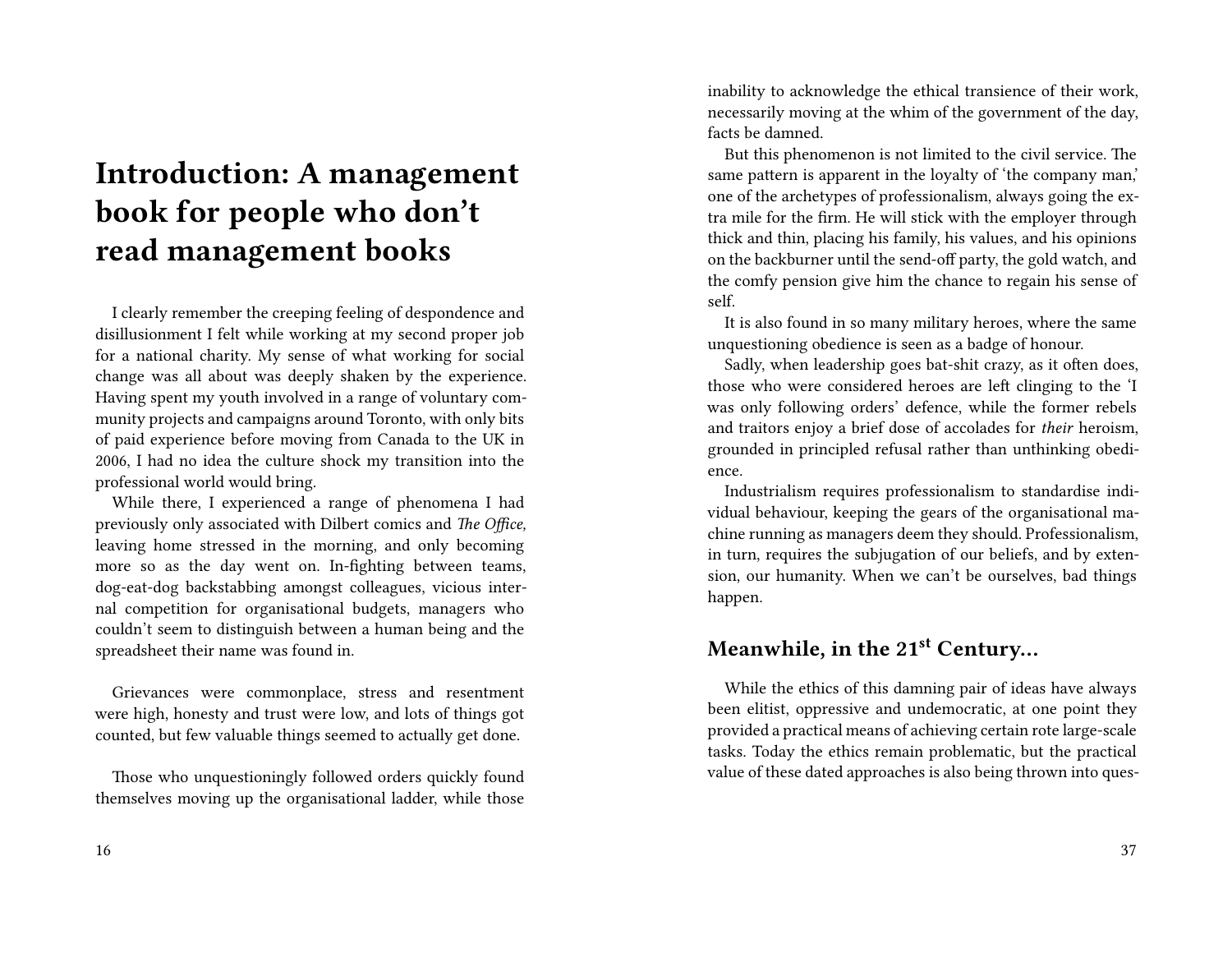fessional as 'one who can be trusted to extrapolate to new situations, the ideology inherent to the official school curriculum.'<sup>8</sup>

Nowhere is this more obvious than the civil service, where regular changes in government and corresponding ideologies at the top of the organisation require total realignment on the part of those who are charged with turning these political statements into practical policies. When a government is replaced and its successor decides that countless ongoing policies were not in the national interest, a professional civil servant is the one who adopts the new mindset and continues work towards very different ends, with as little break in continuity as possible. Their own beliefs on whatever path they are told to walk become irrelevant. Work is not the place to share their views on the world. There is a job to be done. And they are professionals.

In September 2010 I spent a day work-shadowing an economist at the UK's Home Office shortly after a new government had come to power. While the previous administration had pushed the roll-out of a costly and vaguely Orwellian policy of mandatory ID cards, the new government immediately shelved the plans. For those at the Home Office whose roles had been to operationalise ID cards, their work was all of a sudden against the interests of their employer. Overnight many of their jobs did a one-eighty and they returned to work to undo much of their previous effort.

When I asked about this inconsistency it was met with the blanket response, 'all of our policies are strongly evidencebased.' The role of politics was not part of the discussion. The previous policy had been evidence-based, and the current policy was also evidence-based, even if they directly contradicted each another! Like the perpetual public announcements in Orwell's *1984* of 'We are at war with Eurasia, we have always been at war with Eurasia,' there seemed to be a collective

who challenged the status quo were routinely ignored, disciplined, and often gradually manoeuvred out of their jobs.

When I put new ideas forward, they were rarely dismissed outright, but instead subjected to a bureaucratic churn in which my enthusiasm was slowly stripped away via countless re-drafts of a proposal that could have sufficed with a giveit-a-try nod. Eventually, I would give up, as the energy was sucked from the idea through unnecessary, time-consuming paperwork and sign- off processes.

What made this so much worse was discovering, over-andover again, that others working in a range of social change organisations (particularly, but not exclusively in the big national organisations) were experiencing the same things where they worked. I gradually realised that I hadn't just found myself in a particularly dysfunctional workplace, but rather that the same patterns were playing themselves out in countless organisations focused on bringing about a better world.

The irony was not lost on me, but it spent a long time cloaked beneath layers of anger and resentment before I was able to see it as such.

I remember regularly reiterating the question, while out at the pub with fellow disillusioned colleagues, or after conferences with newfound allies from other dysfunctional NGOs, *How have we ended up creating organisations that are meant to create good in the world, but make so many of those involved in them so miserable in the process?*

What I gradually realised during this disillusioning experience was that the problems were much bigger than the particular individuals making our lives miserable. The assholes were a product of the organisational 'asshole-making machine,' of which I felt I came dangerously close to becoming a product myself, not long before walking out its doors for the last time.

<sup>8</sup> Jeff Schmidt, *Disciplined Minds*, 2000, audiobook, chapter 2, 07:43.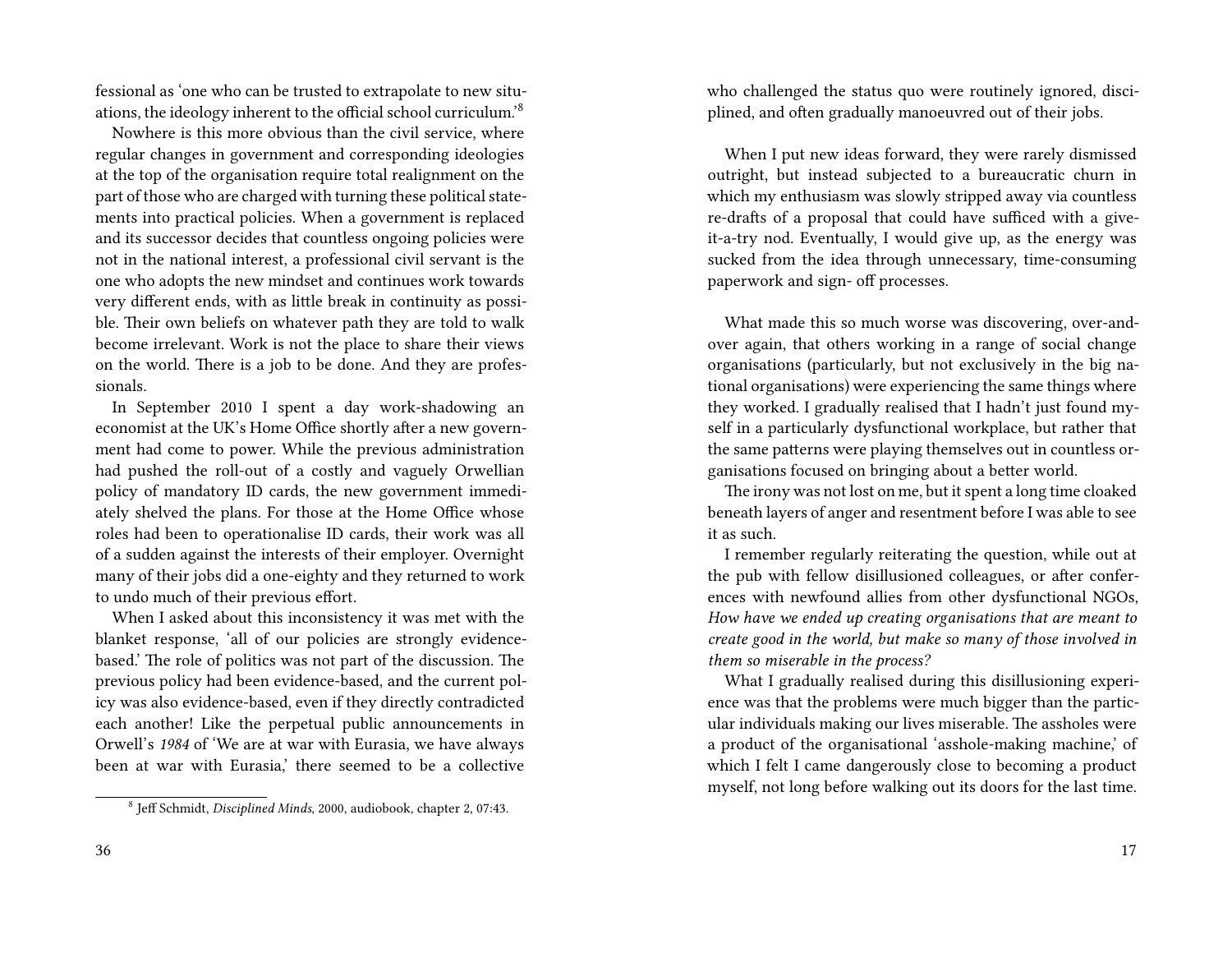I also realised that these organisations had become so calcified, so stuck in their ways, that *any change* – if only to get things moving again – was better than no change, even if it didn't answer all of the questions we wanted it to. Once we got things moving, we could continue to adapt, but as long as we remained stuck, we gave up the possibility of something better.

The experience left me asking a question that has come to frame my work over the three or so years since I finally left: how can we make our organisations more like people? In other words, how can those of us engaged in social change work, find structures that nurture the innovation, passion and sense of personal connection that first brought us into this work?

## **How we get there…**

This is a book about social change, technology and how lessons from our most meaningful personal relationships can change how we relate to the world as a whole. I have done my best to write the book I wish someone had handed me while I was still at that last job – that would have armed me with the tools I needed to start making real change happen, regardless of how frustrated and powerless I felt at the time.

It is a book for staff and managers at non-governmental and voluntary organisations who may be frustrated by the kinds of experiences I describe above, but who still want to be an active part of changing those organisations for the better.

It is a book that moves between two spaces: the loose clusters of social justice activists working for a better world, and the non- profit, charitable and voluntary organisations whose mission statements espouse similar aspirations.

It's a push back against decades of the 'professionalisation' of the social change sector and its deeply patronising attitude towards grassroots activists and community groups.

regardless of their strengths and abilities. Professionalism made the walls of the office perpetually explicit, clarifying exactly who belonged and who was unwelcome in the new members-only club.

# **From 'the model professional' to 'I was just following orders'**

In 2000 Jeff Schmidt published *Disciplined Minds: A critical look at salaried professionals and the soul-battering system that shapes their lives.* In it, he describes professionalism as a trait sought by employers looking for prospective staff who can quickly adopt the established protocols of their organisation, willingly subordinating their own values or beliefs in the process. In this sense, professionalism is not simply an abstract notion, or even a particular imposition, like a dress code, but rather description of the practical ways those in professional roles tend to act at their desks and in their offices.

Obedience, for example, is core to this notion of professionalism. Even if it doesn't make it to many of the lists of professional behaviours these days, it is still ubiquitous in innumerable workplaces where dissent is rarely encouraged or appreciated.

*Marx (Groucho, that is) perfectly captured this notion when he quipped: 'Those are my principles. If you don't like them I have others.'*

<em>Schmidt describes these traits as results of the 'hidden curriculum' in public education, in which children are taught via the underlying structures and methods of their classrooms 'to follow instructions, adhere to a rigid schedule, respect authority, and tolerate boredom.' He goes on to describe the pro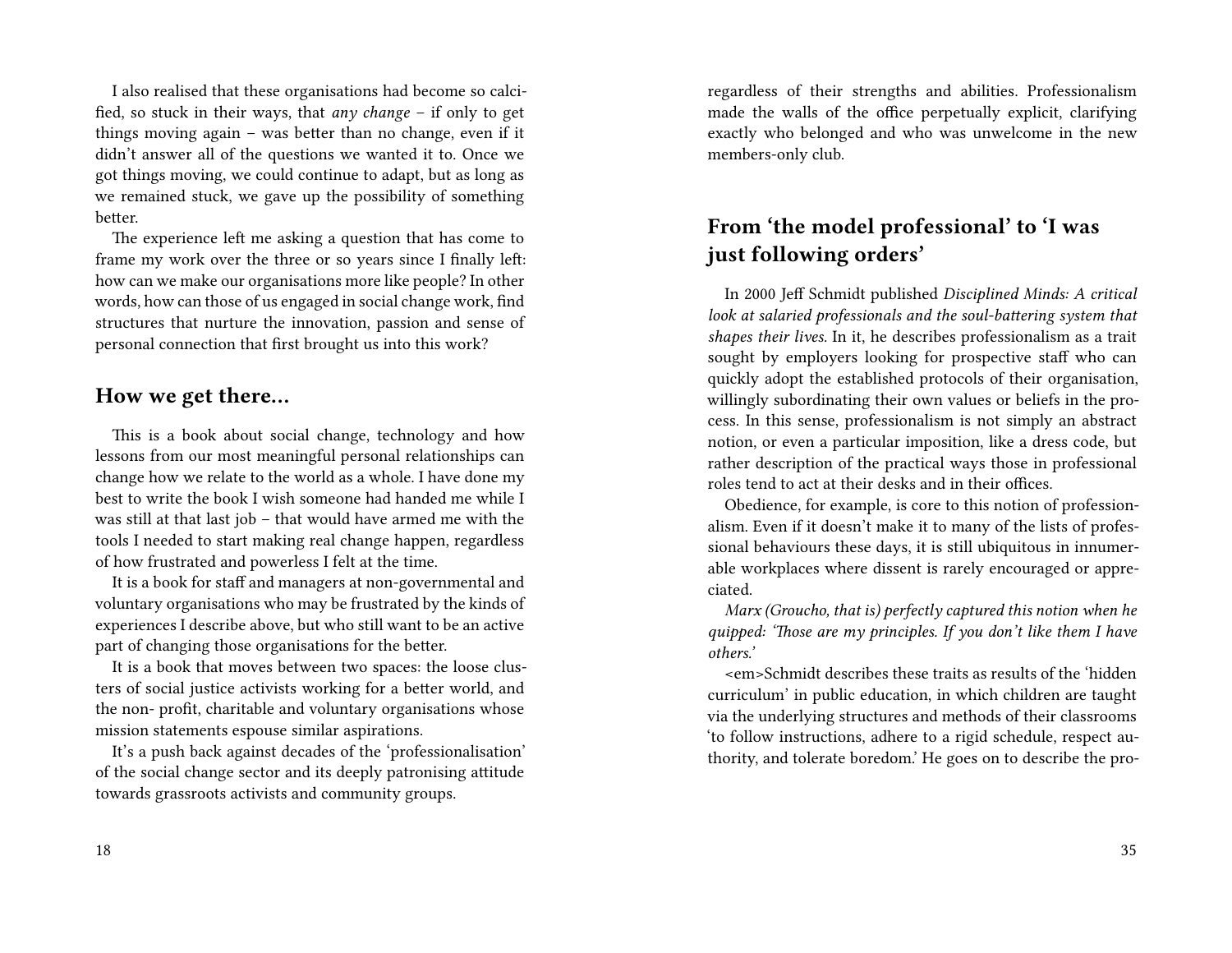to the office?' early organisational theorists asked themselves, as the West took its first steps into the world of supposed postindustrialism.

With a bit of creativity, matching overalls become identical grey suits, assembly lines became cubicles, and everything else pretty much continued as it had before. Punch clocks, time sheets, fixed hours, autocratic bosses, specialised roles, massive pay gaps between the top-and-bottom, exclusive hierarchical communication and upward accountability channels, rigid disciplinary methods, and centralised decision making remained.

Of course, we also got meetings: a clever way of managing conversations into the same control-freak pyramid that the rest of the organisation was based on. They were given a chair, a pre-set agenda, and a minute-taker, who shaped the official record of 'what had happened,' a powerful position indeed, while unsurprisingly subordinate to the whims of the boss.

Today you can still find much advice urging a dysfunctional breed of professionalism, like the following passage from 2012:

'You must learn to always be professional. Never lose your temper, never cry, never get impatient, never get upset, never show your weakness. If you are caving under pressure, run to the bathroom. …by being emotional, you are making yourself a liability. No one wants to keep people who are flaky or break under pressure. The corporate world wants people of steel.'<sup>7</sup>

While some of the language has loosened up in recent years, the professional spectrum remains a narrow one. Though less explicit, it subtly demands behaviours that whittle down our individual rough edges, encouraging conformity in countless aspects of our working lives. It also makes it much harder to involve people from diverse backgrounds in our work,

It tells a story of the power of social media to start conversations, seed relationships and spark people-powered mass movements. It draws its inspiration from exciting new forms of collective action, asking how more traditional organisations can learn from these movements to mobilise passion, spark innovation, and encourage diversity.

It explores what it means to be human at work and why our organisations are so rarely equipped to support genuine human engagement. It asks questions about our organisations that, by extension, reveal further questions about ourselves (including the parts of us that exist beyond our nine-to-five personas), and the role we play in making our institutions what they are.

#### **Finding your own way of reading the book**

This is not a how-to guide for building a 'more like people' organisation. In my experience, cookie-cutter solutions are part of the problem. To offer a single prescription would be to undermine some of my core arguments. Instead I tell stories and highlight principles, leaving it in your hands to figure out what to do with them.

I've written each chapter to stand alone (while maintaining a start-to-finish narrative for those who prefer to read that way); I encourage you to jump around to the topics and ideas that interest you most. That said, I suggest reading Chapters 1 and 2 first for a more solid grounding in the problems and the principles.

On page i, you'll find your 'more like people' map, which lists a range of different kinds of change, ranging from personal habits to organisational structures, with suggestions for activities you could undertake in each of those domains. Most of the suggestions include a chapter reference with more infor-

<sup>7</sup> 'How to be a professional at work,' *eHow.com* (since removed).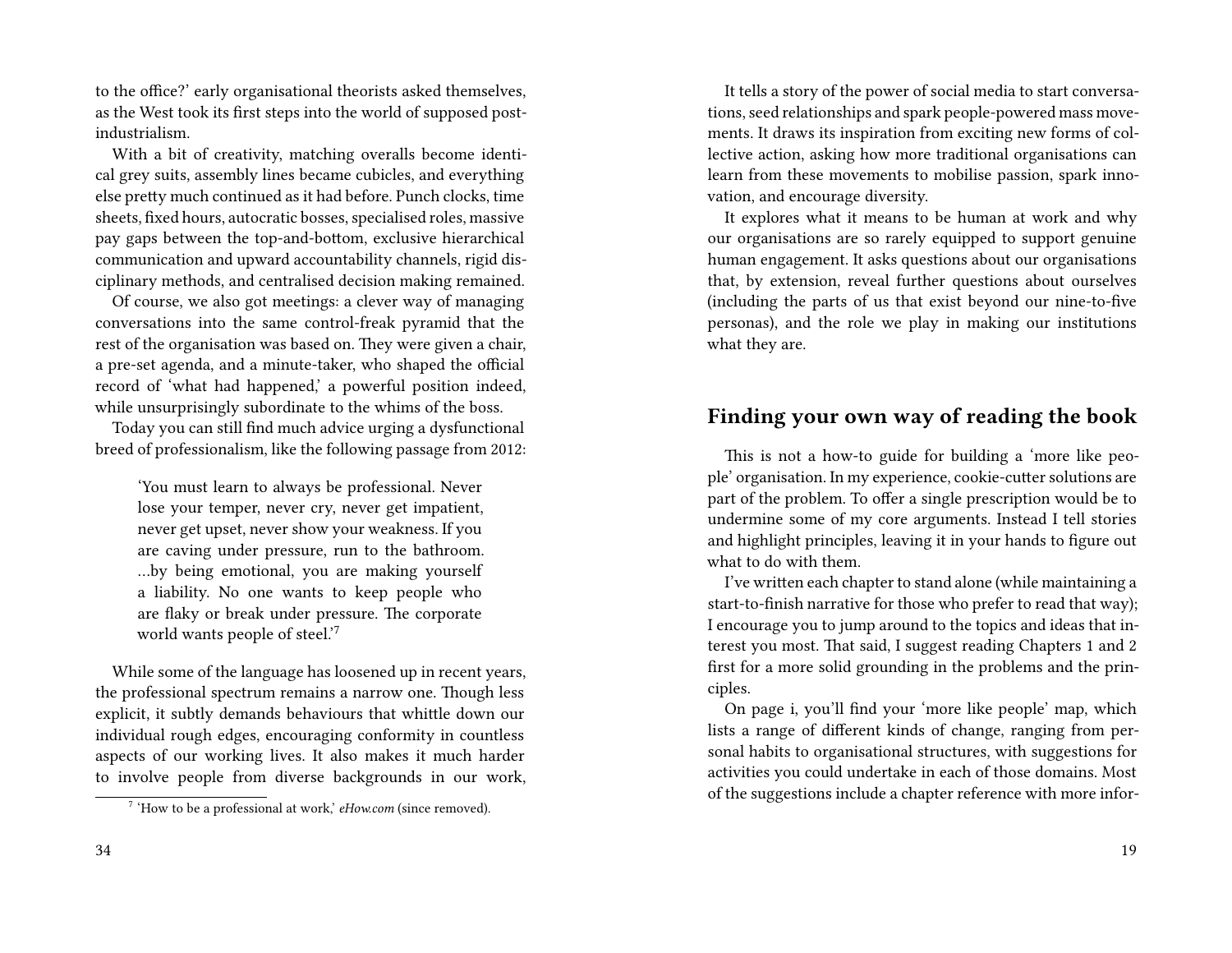mation. At the back of the book you'll find a few more words about each suggestion in the 'more like people' legend, if you want the quick- and-easy explanation, without the longer narrative.

Whatever your organisation, whatever your role, I hope the book encourages and challenges you, professionally and personally, to see the ways your organisation might begin to change, and the actions you might take to change it – and yourself – wherever you sit in its ranks.

#### **The journey ahead…**

Chapter 1 makes the case for change. I argue that industrialism and professionalism have shaped our social change organisations for the worse, and social media and social movements are demonstrating a range of alternatives for better organising ourselves. This chapter explores the roots of many of the problems with our current organisational structures, while introducing the realms of knowledge in which the book will look for alternatives, many of which are underpinned by broadly anarchist ideas.

Chapter 2 outlines the 'more like people' approach, introducing the core principles of *humanity, autonomy,* and *complexity.* It introduces some of the changing understandings of science, management and philosophy and shows how these innovations offer a very different narrative by which to live and understand the world. It also highlights some of the benefits, personally and organisationally, of being ourselves in our work. Chapter 2 provides the basic compass from which the rest of the book can be navigated.

Closely linked to our ideas of professionalism and industrialism are our deeply ingrained assumptions and practices of organisational hierarchy. We assume that someone will have

dressed workers in matching overalls and work boots, enacting a disturbing role-play of a future in which free will had been subjugated to the infinite wisdom of expert planners, finally free to shape the world in their image, without humanity to get in the way.

And when these fantasy role-plays were applied to factory floors in the late  $19<sup>th</sup>$  and early  $20<sup>th</sup>$  centuries, they achieved significant success. The combination of the repetitiveness of the tasks of an industrial assembly line, and the brute force which could still acceptably be used to punish insubordination, worked quite well together from a purely economic point of view. In other words, standardisation allowed people to build more identical things, faster, even if some of them died in the process, and countless more suffered a range of unpleasant illnesses, conditions, and unhappy lives as a result.

At an individual level, Taylor's expert planning was the foundation of a very specific standard for 'professional' behaviour that continues to proliferate in a growing range of jobs today. This behaviour pretends that the clothes you wear are a reflection of your skills and abilities, that your choice of language is a sign of your intelligence (or lack thereof), and that whatever you do outside of your nine-to-five routine miraculously vanishes when you sit down at your desk each day.

At the individual level, professionalism is the industrialisation of your behaviours and attitudes; it is what keeps you within the spectrum of 'manageability,' gradually sucking your sense of self and personal autonomy in the process. The thinking must have gone: 'If we make them all dress the same, speak the same, and deny their own feelings or preferences, they will all work with the same (equal) efficiency that the organisational plans we have created expect of them.'

While standardisation had previously been applied to the rote mechanical tasks of the shop floor, management needed to find ways to control people in a more diverse range of working environments. 'What could be transposed from the factory,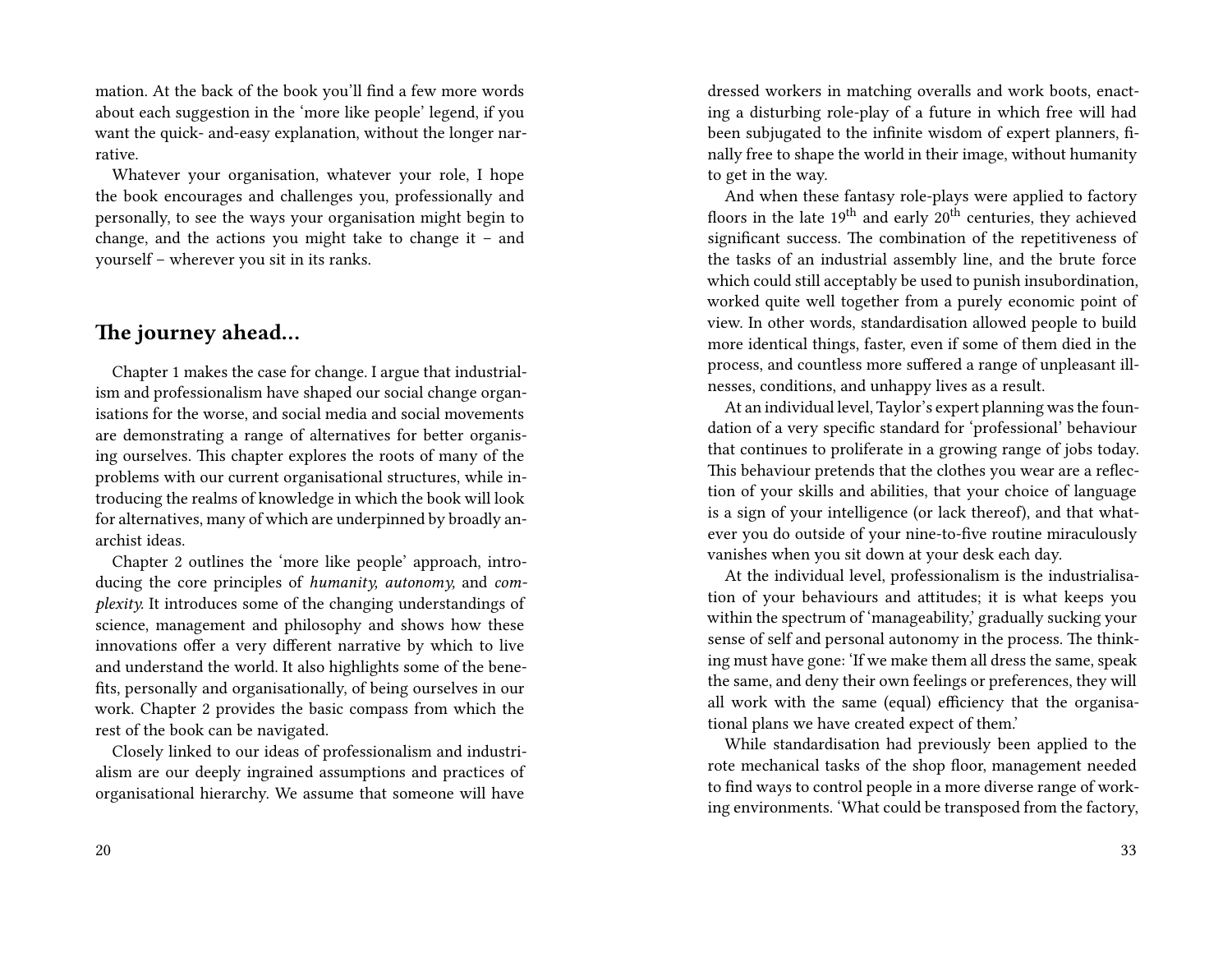'leads to elimination of redundancies – keeping only those things that are directly and immediately beneficial.' Further, 'the more you optimize elements of a complex system of humans and nature for some specific goal, the more you diminish that system's resilience. A drive for an efficient optimal state outcome has the effect of making the total system more vulnerable to shocks and disturbances.'<sup>6</sup>

This explains in significant part how large companies can go from leading their field to bankruptcy, almost overnight. When their processes have become so tailored (Taylored?) to a particular aim, an unforeseen change can more easily render them useless.

Even if it were possible to optimise the perfect system, finding the 'one best way' to do each and every thing that the organisation does, the world around it would ensure that it stopped being perfect within moments of its completion.

'Unforeseen circumstances' are a perpetual excuse for failure, yet, if we are honest, they are also the only things we can legitimately predict will occur in our various forecasts and strategies. The fact that we continue to make detailed plans *without* the expectation that things will change unexpectedly is really what's at fault here.

The assumptions of industrialism remain at the core of our work, whether we are building cars, or ending child poverty. It's clearly time for a new vehicle, but maybe we also need to re-learn how to drive it?

# **Professionalism: Industrialising our behaviour, one phrase or outfit at a time**

Before robots existed, Taylor and other industrialists fetishised the possibility that they someday might. They

final say, that we always report to someone, and that someone should be earning more than someone else. But when it comes down to it, hierarchy doesn't sit well with the core values of most progressive people, even if we practice it throughout our working lives.

We no longer need to accept top-down structures as a necessary evil, undermining our lived visions of the world. There are too many other options available to us, being practiced by activists involved in local and global social movements the worldover, fuelled by the increasing ubiquity of social media. Chapter 3 tells some of the stories of those who are living and experimenting with self-organising structures. These stories challenge us to hear ideas from those we may never have expected to be learning from; a fundamental tenet of the world beyond our current hierarchical practices.

And while there are those from whom our organisations have often ignored valuable lessons, there are also those shut out by current methods. People with a certain level of opportunity and privilege often feel at home with the customs, attitudes and practices that are common in our organisations.

However, these ways of working can be equally alienating to people who have travelled different paths in their desire to change the world. In Chapter 4 we will explore these questions of diversity and inclusion, and take a look at some of the ways we can re-centre our work to encourage more diverse organisations.

While opening our doors to a wider range of members, activists or supporters might be a challenge, we can't be afraid to try new things! Chapter 5 looks at the development of new ideas and practices, and explains some of the conditions that enable creative thinking. It also touches on the processes of open source software development, our understandings of failure, and the importance of non-directed, seemingly meaningless conversations, in the quest for new ideas and

<sup>6</sup> Ibid, p. 9.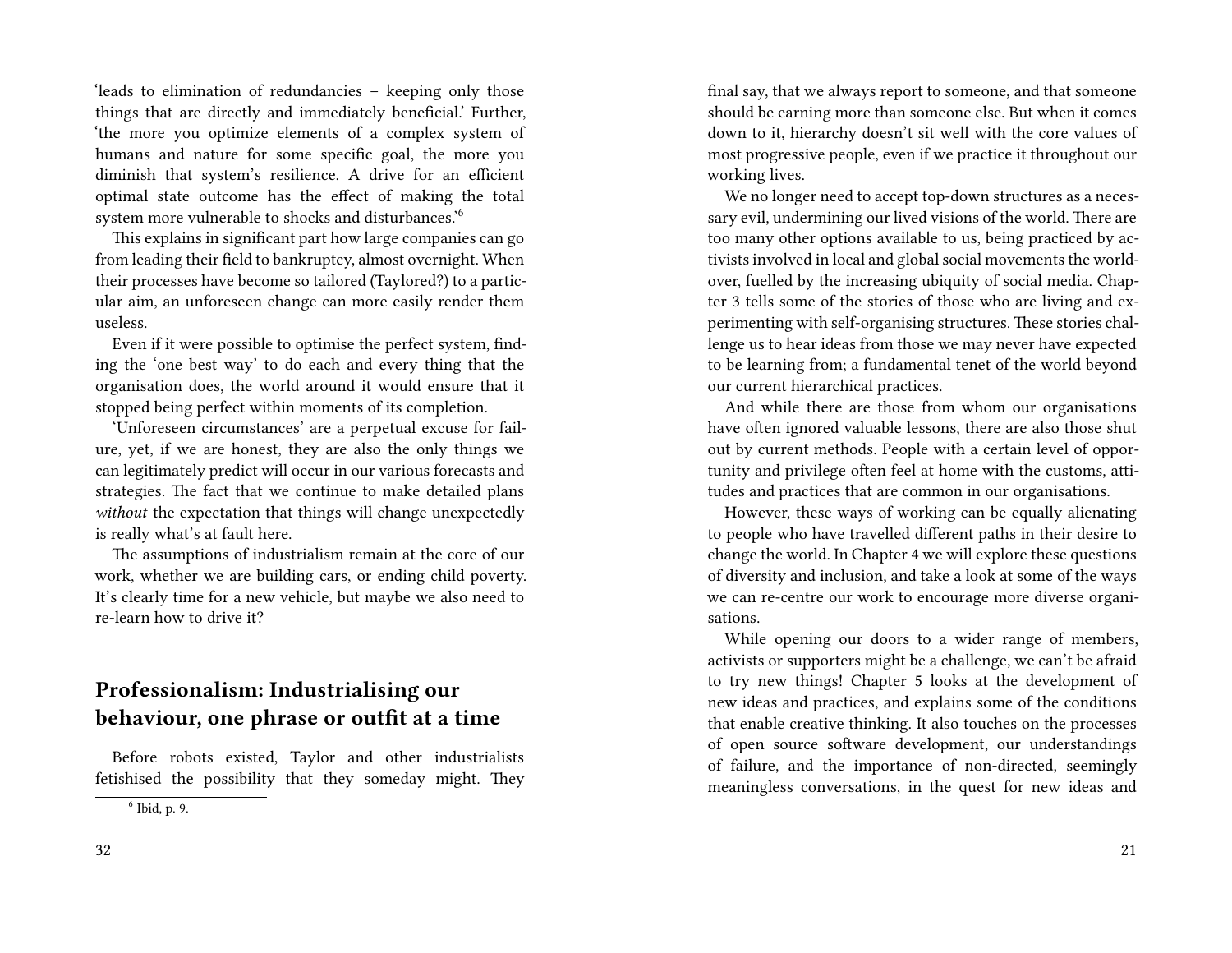new ways of working.

Chapter 6 looks at the differences between people who are stressed and unhappy coming to work each day, and those involved in jobs and social movements where they feel motivated, passionate and in control of their own effort and direction. Perhaps unsurprisingly, those in the later group tend to do a lot more good in the world when they feel this way! Chapter 6 explores ownership, motivation, and the things that help us to find them.

Chapter 7 follows a similar thread, taking a broader view of our personal feelings about coming to work, and exploring how they relate to our organisational cultures. Through the lens of 'culture as a field,' it looks at the ways each of us plays a role – for better or worse – in creating the cultures of our organisations, while offering stories of improvement that have emerged from individual change, rather than top-down imposition.

While many would acknowledge that culture change cannot be orchestrated from the executive suite, fewer executives, keen to maintain control over organisational direction, would admit that their time spent developing strategic plans is equally ill-founded. Chapter 8 explains a bit more about complexity, networks, emergence and the futility of most of our strategic planning efforts. It also highlights the importance of organisational agility and responsiveness, and how we can waste less time and resources trying to predict the future, and more time responding to the present, as is the norm in so many social movements and online activities.

Another common but questionable top-down imposition is our obsession with numbers, convinced they offer us accountability. But accountability is much broader than the compliance measures funders and organisations tend to impose. Countless organisational compliance systems offer us the illusion of accountability, but not the practice of it. Trust-based relationships, on the other hand, can involve all members of a group

- 2. The perfect system can be achieved by finding 'one best way' to run each of its parts.
- 3. That management alone is positioned to see and understand all the parts that need fixing.

In 1974, management guru Peter Drucker described Taylor as 'the Isaac Newton… of the science of work,'<sup>4</sup> which seemed an appropriate description, given his rigid, mechanistic application of the linear, cause-and-effect relationships that characterised Newtonianism. But while Newton's theories have been both de-bunked and expanded upon in the time since his death, Taylor's core ideas have remained largely untouched by most of his successors.

#### **Efficiency or resilience?**

Taylor's thesis – like that of so many modern-day management consultants – rests on the notion that efficiency is the primary goal for any organisation to aspire to. In recent years though – and cutting across a whole range of disciplines – greater emphasis is being place in the importance of resilience.

'Resilience,' write ecologists Brian Walker and David Salt, 'is the capacity of a system to absorb disturbance and still maintain its basic function and structure.'<sup>5</sup>

The truth is, efficient organisations are often *less resilient* than their counterparts. Because their efforts are so heavily streamlined towards a specific goal, when context shifts and that goal is sidelined – whether through the market, government policy, or internal changes – they are least able to respond effectively. 'Being efficient,' Salt and Walker continue,

<sup>4</sup> Peter Drucker, *Management: Tasks, Responsibilities, Practices*. Harper & Row, 1974, p. 181.

<sup>5</sup> Brian Walker & David Salt, *Resilience Thinking*, Island Press, 2006, p. 7.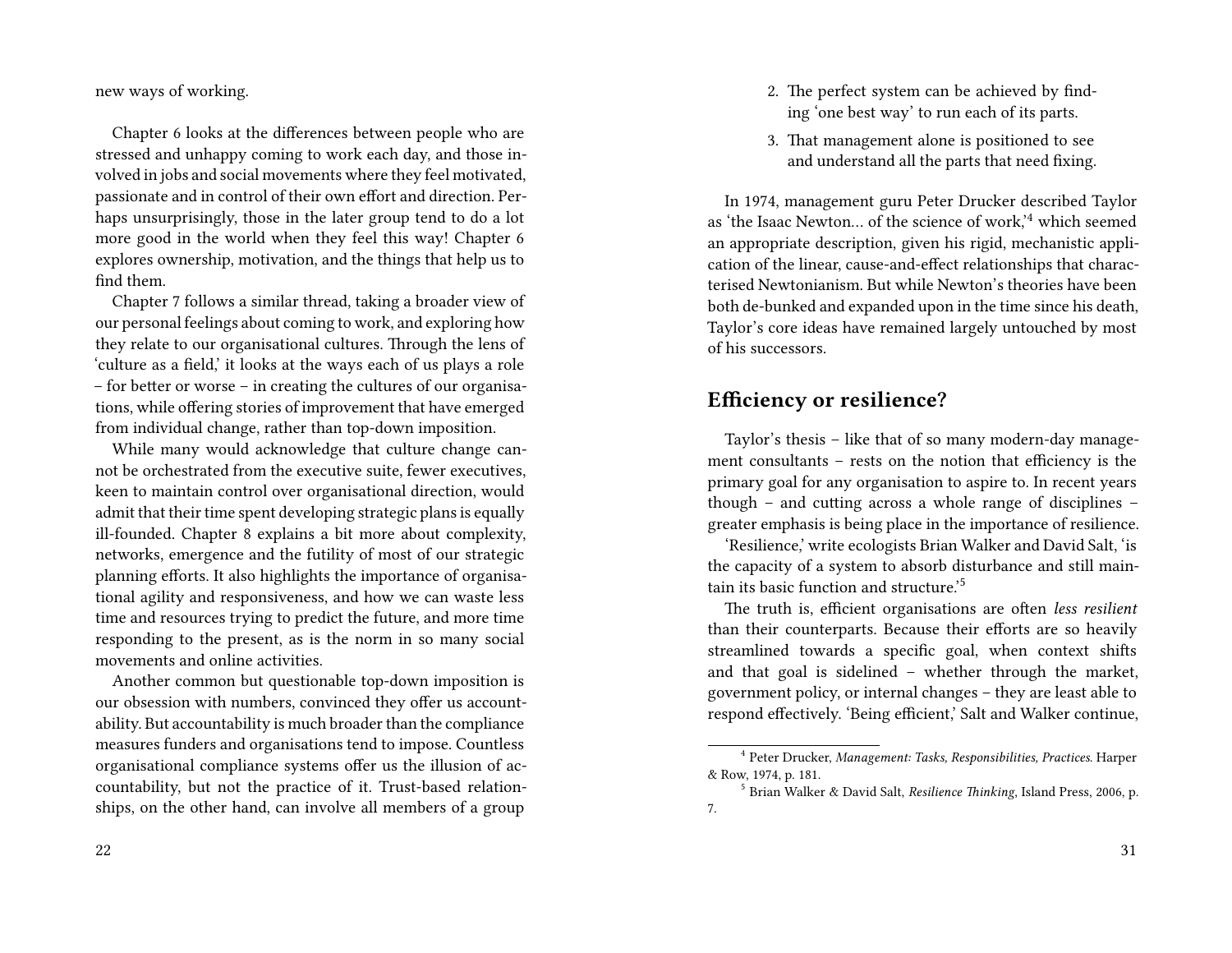Taylor regularly described workers as 'stupid' and 'phlegmatic' (dull or apathetic), viewing them as animals harnessed in the pursuit of industrial production, like horses or oxen had been used in agriculture for millennia before.

Perhaps unsurprisingly, factories that imposed Taylor's methodologies often faced workplace revolts and strikes, though his writings tended to omit or minimize these occurrences. He also didn't give much space to the inefficiencies created by upsetting and abusing workers to the point of pushing them onto picket lines – a considerable cost to any company's production forecasts.

While not always popular, Taylor's ideas spread, influencing more and more of the industrial workforces in the US and Britain around the turn of the  $20<sup>th</sup>$  Century.

But Taylorism was not unique to the forces of early industrial capitalism. Henry Ford, one of Taylor's intellectual progeny and famed inventor of assembly line production, was a hero to both Vladimir Lenin and Adolf Hitler, the latter of whom is said to have had a life-sized photo of Ford next to his desk in the Reich Chancellery. Joseph Stalin was once quoted as saying, 'The combination of the Russian revolutionary sweep with American efficiency is the essence of Leninism,' referring to the work of Taylor and Ford as the model adopted by so many Soviet factories after 1917.<sup>3</sup>

Taylor's 'organisations as machines' metaphor persists over a hundred years after *Principles of Scientific Management* was first published.

Namely, this mechanistic worldview holds that:

1. The perfect system is possible.

holding each other to account. Trust is built through empathy, and empathy emerges from human relationships. Chapter 9 explains why, if we want real accountability, we need to trust one another, and make sure our systems reflect this trust.

But *real* trust is radical stuff. It doesn't come easily. In recent years, many organisations – from governments, to big businesses and NGOs – have begun to espouse the ideas of participatory democracy, only to clamp-down and re-assert control at the first signs of trouble. Let this be a warning: when you open things up, there *will* be trouble. But the benefits that are becoming clearer and clearer can outweigh that trouble tenfold if we give them a chance. In Chapter 10, we'll look at what to do when the temptation to get back in the driver's seat is at its strongest. Chapter 10 brings together a handful of key themes from the rest of the book, as it urges us all, half-facetiously, to swallow our pride and ask the hippies for help – to invite the anarchists into the boardroom and see what happens!

#### **#morelikepeople**

If you're already using Twitter, I suggest reading this book with the hashtag #morelikepeople close at hand, to share your reflections, thoughts and questions with other readers. (A hashtag is a sort of filing system for everyone in the world's Twitter updates, so we can find and contribute to the same online conversation as others who are reading the book.) As you read, you might be inspired by something, confused by something else, or think of an example that an idea here helps explain and want to share a link to it. You might read about someone I've mentioned in the book, and want to get in touch with them directly (via their '@ name' in brackets after I mention them for the first time). You might think something

<sup>&</sup>lt;sup>3</sup> Thomas Hughes, 'American Genesis,' University of Chicago Press, 2004, p. 251.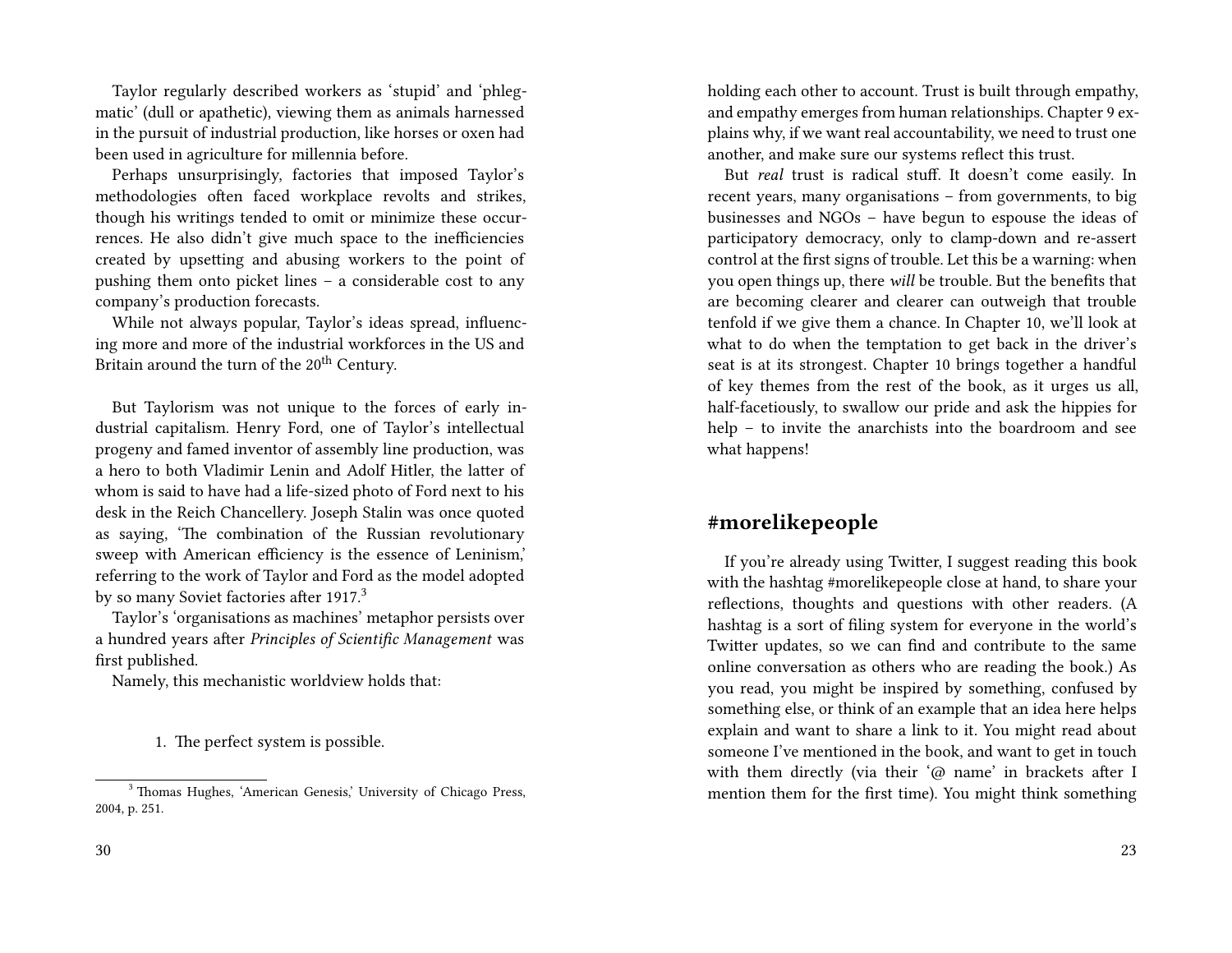here is totally wrong and needs to be challenged. That's great – I would rather this book sparked positive conflict, than simply left all of its readers passively nodding away (or nodding off). (If you're not using Twitter, maybe this is a chance to experiment and dip your toes in the billions-strong world of social media that is so central to this book!).

Through the website (*morelikepeople.com*), we will be drawing together online responses, whether Tweets, blog entries, videos or articles. Just make sure to tag any content you create #morelikepeople. We have the tremendous privilege of being able to build a collective body of knowledge together online that can dwarf the pages of this book, if we want it to!

One of the amazing opportunities that social media makes possible is for authors and readers to convene an on-going conversation around a set of ideas. Instead of thinking of this book as a fixed and static piece of text, why not see it as a starting point – the beginning of a conversation among readers and practitioners. I hope you'll join me in discussing how we can make our organisations more like people, so that eventually, the many threads of that conversation can grow to dwarf the body of knowledge in the pages that follow.

The kinds of shifts the world requires of us are not easy ones, particularly for those of us who've been reasonably successful with the older approaches we may have become accustomed to. But the potential these changes could release is truly inspiring if we want to imagine a fairer, more just, and legitimately people-powered future.

Liam Barrington-Bush (@hackofalltrades)

The apprenticeship led to a shop floor position at Midvale Steel Works, another company with which the Taylors were closely associated. In the years that followed, young Frederick flew through the Midvale ranks, due to some combination of skill, ambition, and nepotistic influence, eventually becoming its chief engineer.

Taking particular interest in the details of the manufacturing process, he began to note the countless minute inefficiencies that he felt characterised work on the shop floor at the mill. Thus began a long and mostly prosperous career aimed at weeding out such inefficiencies and increasing industrial productivity via a pioneering breed of micromanagement. Taylor's approach is perhaps best characterised by his fabled insistence on measuring individual shop floor workers' performance down to the hundredth-of-a-second with a stopwatch, to determine their actual and potential productivity, and the gap of 'wasted' time between the two.

Taylor is said to have been the world's first management consultant and the father of 'scientific management.' He was also a leading voice behind the Efficiency Movement, which believed that human organisations, like machines, could be optimised by discovering the 'one best way' each individual part of the system should be organised, and then standardising it.

'It is only through *enforced* standardization of methods, *enforced* adoption of the best implements and working conditions, and *enforced* cooperation,' wrote Taylor in his 1911 manifesto, *Principles of Scientific Management*, 'that … faster work can be assured. And the duty of enforcing the adoption of standards and enforcing this cooperation rests with management alone.<sup>2</sup>

<sup>2</sup> Frederick Winslow Taylor, *Principles of Scientific Management, cited by Montgomery, The Fall of the House of Labour*, Cambridge U P, 1989: p. 229 (italics with Taylor).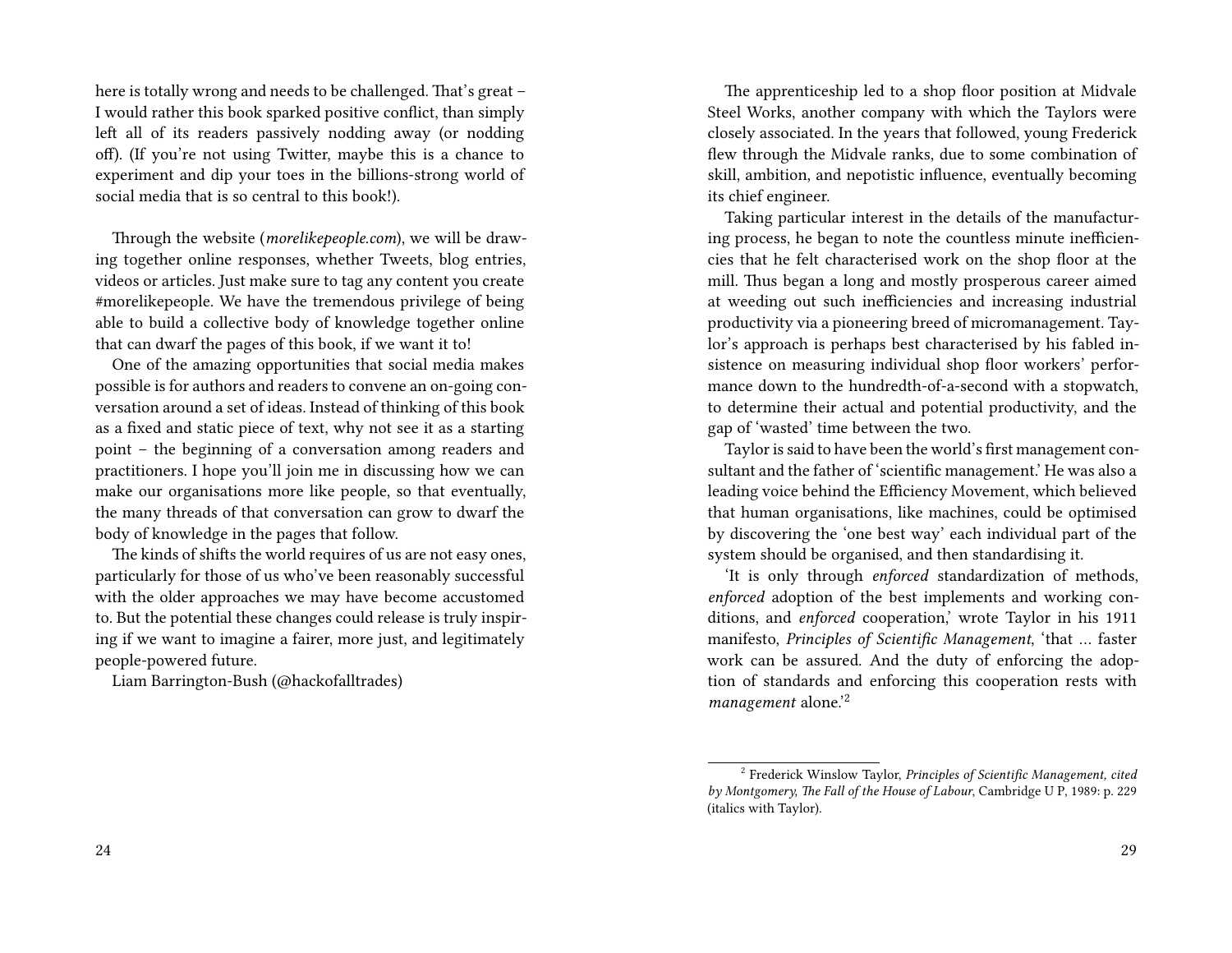their own.

They inspired nearly 1,000 cities to follow suit, each making the movement distinctly local. And they have spawned countless spin-off campaigns, addressing everything from predatory lending, home foreclosures, legal reform, and personal and student debt, to urban agriculture, military service, and many other pressing issues. In doing so, they paint a very different picture of how change happens than most non-profits and charities have operated from in recent decades, both in terms of its means, as well as its ends.

While there is no 'one-size-fits-all' approach to anything as complex as social change, there are important lessons that Occupy has helped surface, but which have been a part of activism for decades and centuries. Unfortunately, many of our social change organisations have chosen to walk a different path. As we find ourselves at a juncture in which the old methods *simply aren't working*, it is time we start to look differently at those who are modelling something more effective, even if doing so might feel uncomfortable at first.

But where did our organisations go so wrong? And what can we do to avoid the threat that so-called change just brings more of the same?

## **'One Best Way'**

Frederick Winslow Taylor was born in Philadelphia, Pennsylvania, in 1856, to a wealthyQuaker lawyer and an abolitionist mother with American roots tracing back to the Mayflower. He passed the Harvard entrance exams with honours in 1874, but surprised those around him when he declined placement at the prestigious university in favour of a machinist apprenticeship at a local factory run by family friends.

# **Chapter 1 — The inhumanity of it all!**

*'Can organizations learn to sustain the energy and desire that called them into being?' – Margaret Wheatley and Myron Kellner-Rogers*

*'Let's treat each other as if we plan to work side by side in struggle for many years to come.' – Naomi Klein, speaking at Occupy Wall Street, 8 October 2011*

*The world is changing. But our twin organisational pillars of industrialism and professionalism seem unwilling to change with it. Even in so many social change organisations, where elitist, undemocratic structures are directly at odds with their missions and values, industrialism and professionalism remain strong.*

*Meanwhile, the growth of social media and new social movements are highlighting the shortcomings of these systems across all sectors of society, offering more effective organising approaches which are also more aligned with the values social change organisations have long espoused, but often struggled to live up to.*

*Anarchist principles have long been at the core of countless social movements, and have fuelled the growth of social media. As we apply anarchism to our organisations, we begin to see what 'more like people' is all about, as both a practical and ethical alternative to the systems of organising we've long taken for granted.*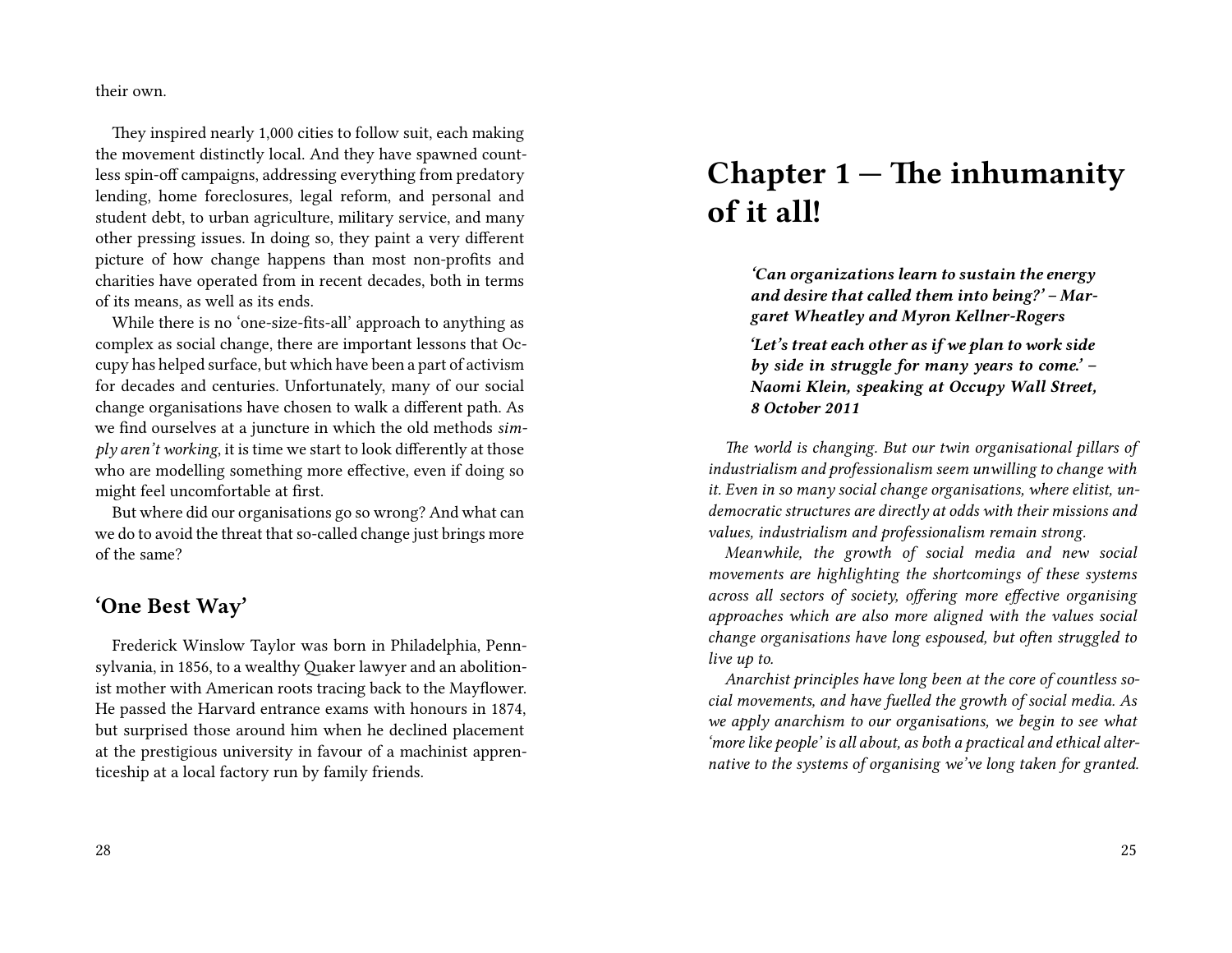#### **'The most important thing in the world'**

Many dismissed the ragtag encampment gathered in Lower Manhattan's Zuccotti Park in the autumn of 2011. 'They don't know what they want!' many a pundit of varied political stripes declared at the time. But writer and activist Naomi Klein (@ NaomiAKlein) refused to join this chorus. Instead, when she spoke to the camp she described what they were doing there as 'the most important thing in the world.'

And she made a strong case for what might otherwise be dismissed as a bit of activist hyperbole: at that moment, Occupy Wall Street (@OccupyWallSt) really was the most important thing in the world. *Finally* were the core issues of an unjust world being confronted head-on, *finally* these issues were being addressed in a non-reactionary way, and *finally* the methods of change were becoming aligned with the kind of change we wanted to bring about in the world. And this was all happening just in the nick of time, as far as our used-and-abused planet was concerned.

The Occupy movement – like all movements before and after it – emerged from an unpredictable intersection of forces none could have masterminded in advance. A few months before thousands of people setup camp in Zuccotti Park, responding to a call from *Adbusters* (@adbusters) magazine to "occupy Wall Street" on September 17, thirty or so activists began meeting at Manhattan's 16 Beaver Street, just down the road from the workplaces of the world's most powerful financial elite.The group included activists from Spain, Greece, and Egypt, several of whom had recently taken part in their own movements for change, and wanted to bring that energy and experience to NYC.

Those initial meetings gave birth to the New York City General Assembly in August 2011. It borrowed a consensus decision-making model that had come to prominence in Spain's 15-M (15<sup>th</sup> of May) movement earlier that year, but which had roots tracing back to Latin American social movements and the indigenous traditions many of them had grown from. Linking the underpinning ethos of the model to its anarchist roots, former Yale professor and New York City activist David Graeber (@davidgraeber) wrote, 'in the same way human beings treated like children will tend to act like children, the way to encourage human beings to act like mature and responsible adults is to treat them as if they already are.'<sup>1</sup>

When the group chose to heed Adbusters' call to 'Occupy Wall Street' on September 17<sup>th</sup>, what would happen beyond that afternoon was unknown. But when the General Assembly process kicked off that day, there was resounding support from the thousands present for the idea of striking a camp and staying the night.

What followed is now well known, but the nuts-and-bolts that allowed it to happen are less so.

Building on experiences of other social movements, and combined with the increasing interconnectedness of social media, Occupy shifted the global debate on a range of issues that had for decades remained the unspoken – but highly damaging – wallpaper of political discourse. They did so by modelling critical elements of the world they wanted to see, leaving massive space for individuals to find their own ways to get involved, allowing leadership to emerge from wherever it was best suited to emerge from, and raising a banner that others beyond New York City were able to take up and make

Many local activists, meanwhile, had recently come from 'Bloombergville' an encampment at City Hall to protest local budget cuts, not dissimilar to those faced by communities the world over since 2008.

<sup>&</sup>lt;sup>1</sup> David Graeber, 'Enacting the impossible: Making decisions by consensus,' in *This Changes Everything: Occupy Wall Street and the 99% Movement*, Berrett- Koehler, 2011, p. 23.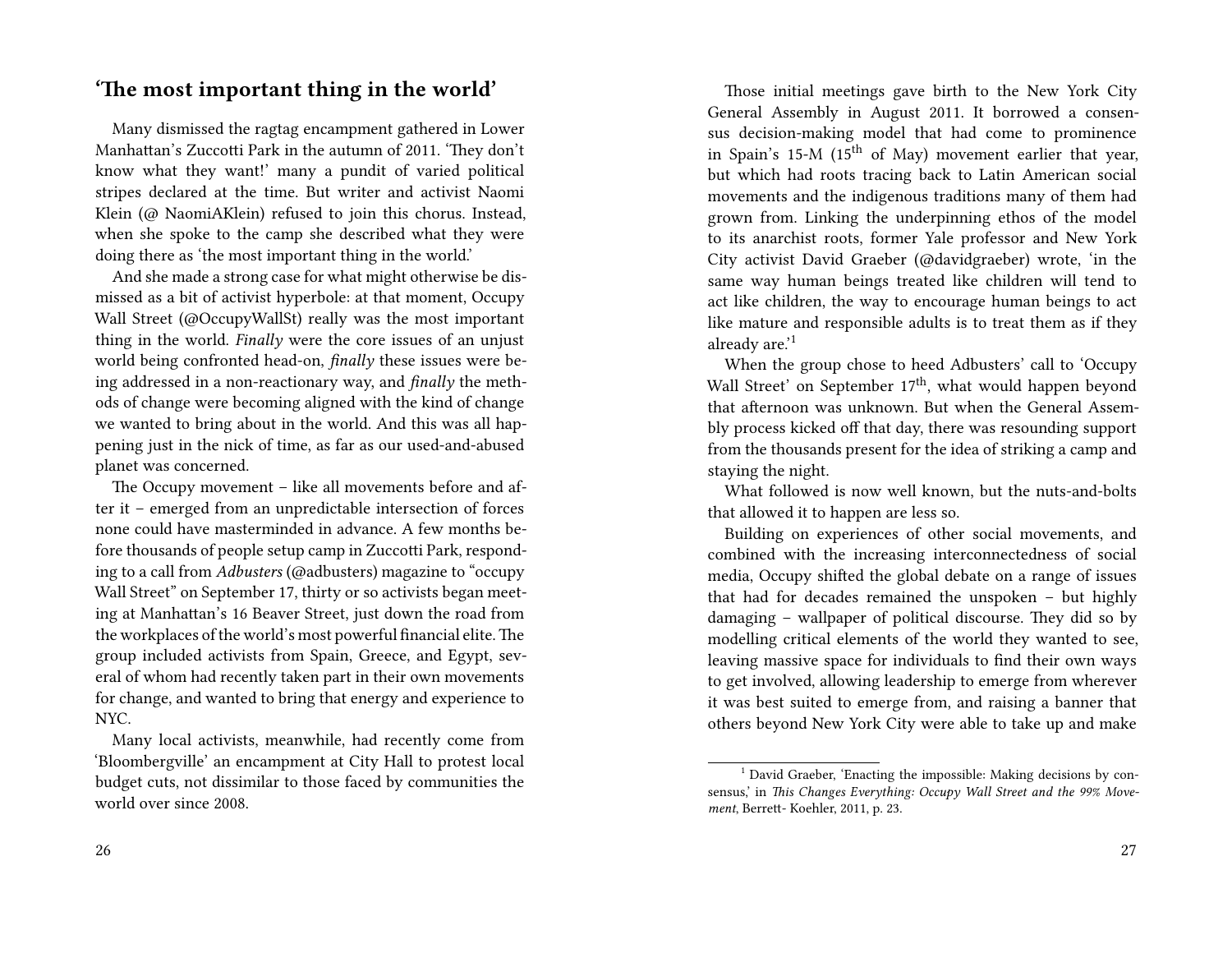were playing out in predominantly poorer neighbourhoods across London and throughout England.

Though after three days the riots did die down, they also demonstrated that the same phenomena that could be harnessed by broadly middle-class Twitter users to slice through a super-injunction on Parliamentary reporting, also had other uses. Namely, it could be used by those who have repeatedly received the short end of the stick in a wealthy but unequal country like England, to lash out – erratically and without clear direction – at a world that had treated them unfairly.

In other words, people are self-organising whether we like it or not, and the technology that is helping it happen is becoming more ubiquitous by the day. If we are not adopting methods that can work with self-organised groups and individuals, we will be left as impotent as the London Met – and many youth organisations – during those long days and nights in August 2011.

But the organising methods themselves, it bears emphasising, are not the problem. Indeed, they're probably our best hope for addressing the social unrest that fuelled the riots, if we take them seriously. And they were on display in London in a more positive form not so many months before. Let's look now at a hands-on example of non-hierarchical mobilisation that managed to shift the public debate around an issue NGOs had been trying to tackle for decades: tax avoidance.

#### **How UKUncut put tax justice on the radar**

In May 2010, the UK Conservative Party – having not won the electoral seats needed to form a government on their own– were forced to cut a deal with the third-place Liberal Democrats to form a coalition government in which both the 'liberal' and the 'democratic' elements of the junior partner were entirely subsumed by a dominant Tory ideology. In the

But we don't. It's a nice idea, but I'm sorry to say, Mr. Taylor, it doesn't work in most of the real world. Even its applicability to building machines has been thrown into question by people we'll hear from later, who build machines, but do so through processes that don't resemble them.

An organisation that is 'more like people' is constantly changing, learning, adapting, questioning. Its processes and systems are not the assembly lines of industrialism, but the swarms and clusters of people who come together on their own accord whenever they discover a shared passion and decide they need to make something happen. For instance, an organisation may start by working to improve children's diets in a poorer neighbourhood, but end up working with new parents on confidence issues, or pushing for government policy to support new childcare options. It may hire someone to do graphic design work, but realise that, because of *who* they are, they are better equipped teaching kids about positive life choices. It may avoid writing a five-year strategy in favour of a more ad hoc approach, constantly checking its collective pulse, asking questions of, and listening to, those inside and outside its walls to ensure it is on the right track, radically adjusting when it is not.

An organisation that is 'more like people' is one that people enjoy or appreciate coming to work at, being in contact with, or being supported by. It emphasises strong relationships. It encourages staff to try new things and work to their passions. It assumes that knowledge, expertise, new ideas and solutions can come from everywhere, not simply those who have words like *director, head* or *leader* in their job titles.

The vision acknowledges that even in our more aspirational moments, people are still messy, relationships need conflict, innovation needs failure, and change needs chaos. Most of our organisations go to great lengths to produce systems that deny, discourage or cover-up these unsightly realities, rather than embracing them for the natural part of life that they are. In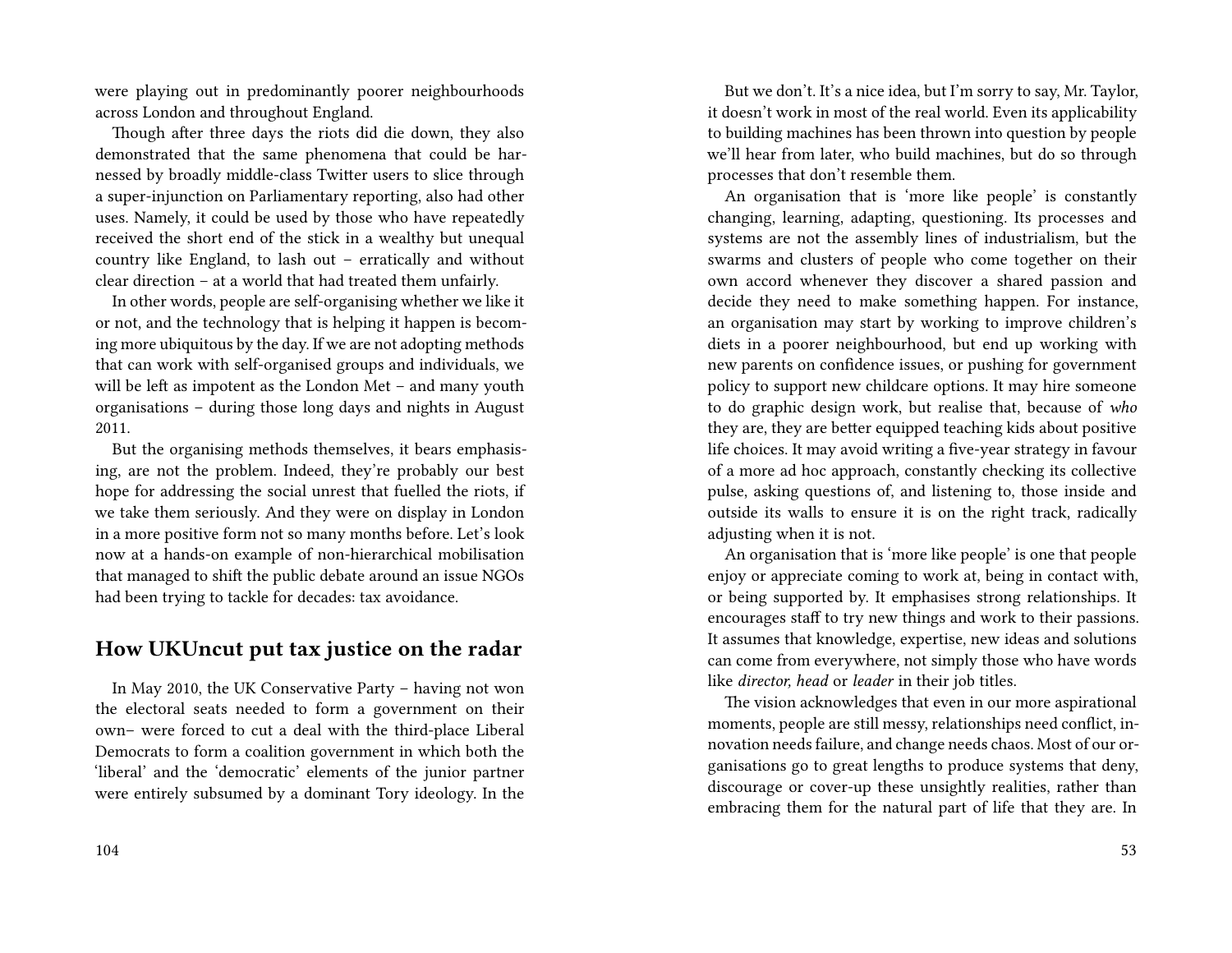their efforts to be 'more like machines,' (or 'more like paper,' as my friend Paul [@PaulBarasi] has often described them) they blind us to certain realities. Like an ostrich with its head in the sand, our professional systems of planning, organising and reporting go to great lengths to give us the illusion of control in a deeply complex – and ultimately uncontrollable – world.

Just like people, no two organisations that are 'more like people' will be the same. Their aims, their contexts, their sizes, their locations, will all have meant they will have grown and adapted very differently, even if their core values are similar. Like the tastes of two wines, grown from the same grape seeds but planted in different soils and exposed to different weather, no two 'more like people' organisations can emerge identical to one another. But the seeds, the world over, can be rooted in three simple 'more like people' principles:

• **Humanity:** Being ourselves, while growing and learning to build stronger relationships.

• **Autonomy:** Having the freedom to find our own best ways of doing things.

• **Complexity:** Understanding that life is as emergent, non- linear, and interdependent as we are.

Beyond these three principles (which we will explore in detail in Chapter 2), a range of qualities, including trust, purpose, empathy, collaboration, diversity, flexibility, and risk will be regularly revisited throughout the book, as cornerstones of the 'more like people' approach.

There is nothing perfect about a 'more like people' organisation – far from it! Things will always go wrong along the way. But as we begin to move in the right direction, we'll hopefully be able to notice them, respond to them, and try a range of new choices more easily than we traditionally have. I hope that by connecting with the humanity, the autonomy, and the

of the most effective examples of self-organisation in recent years have manifested as reactionary violence.

Margaret Wheatley writes: 'effective self-organisation is supported by two critical elements: a clear sense of identity, and freedom.'<sup>8</sup> And just as the Occupy movement and the Arab Spring have captured a sense of shared identity amongst millions of disparate individuals and allowed them the space to turn this sense of identity into action, this phenomenon is by no means inherently positive.

When the extrajudicial killing of Mark Duggan by London Metropolitan Police sparked violence in Duggan's home of Tottenham, Northeast London, in August 2011, few expected such a local incident would spill beyond the neighbourhood immediately affected.

Two days later, I was cautiously wandering around the Pembury Estate in Hackney, several miles from where Duggan had been shot, as cars, dumpsters and scooters burned on the streets around me. Hackney was but one of dozens of neighbourhoods around the UK that had caught the spark and erupted into violence since the Tottenham incident. The scene was a mix of nervous energies; some angry, some visibly excited by a sense of control that was clearly not a regular part of most of the active participants' day-to-day lives. Countless half-litre tubs of Ben & Jerry's – stolen from a local business by those who probably never imagined spending five pounds sterling on ice cream – appeared alongside the rubble and the chaos, painting a deeply conflicted picture of children being children, in an environment that rarely allowed them to do so.

Hoodies up, bandanas masking identities, the group of mostly teenagers demonstrated that they could control this patch of East London, no matter what the police did to try and reassert their usual authority. Meanwhile, parallel scenes

<sup>8</sup> Wheatley, 1992, pp. 87.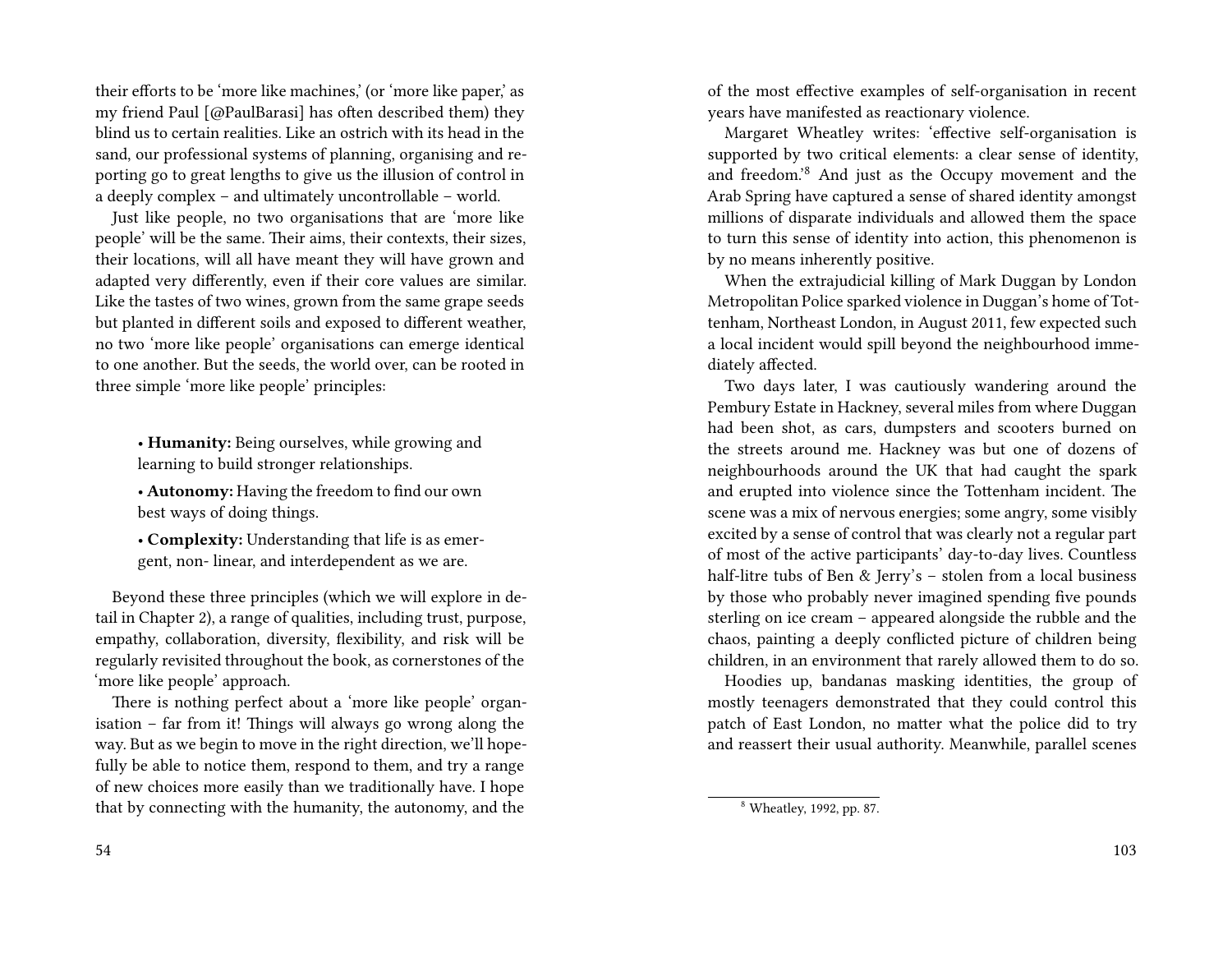prepared to be arrested, you would pair up with someone else who was also willing to face arrest; if you wanted to cut through a metal fence, you might want to pair up with someone who was happy to carry any food or supplies you were hoping to bring with you. Whatever you did, you would do your best to stick with your Buddy.

Once you have a Buddy, you would find another pair of Buddies to form a 'Brick' – four people with whom you and your Buddy would be slightly less connected, but would try to stay close with.

Finally, a handful of Bricks would form an 'Affinity Group' – a dozen or two individuals who would approach the same section of the fence together, but with still less connection to one another than the members of any Brick.

The key within this system lies in the autonomy of everyone involved to do what they feel needs doing, in the moment. In the course of an action, Buddies will separate from Bricks, Bricks will separate from Affinity Groups, but the shared overall focus means that everyone can take the steps they see as necessary to achieve the goal.

You and your Buddy are responsible to one another and to your shared sense of overarching purpose. The rest is up to you.

*What if you replaced 'shut down the power plant' with your latest project outcome?*

*Could project groups be based on similar principles?*

# **The shadow side of self-organisation: The London Riots**

Just as hierarchical organisations can be created with broadly positive or negative aims, so too can self-organised networks emerge for better or worse causes. In fact, some complexity that are the hallmarks of groups of people doing amazing things, we'll continuously find it easier to improve along the way.

#### **Reminding ourselves what it's all about**

Social change organisations have a natural disposition towards the 'more like people' approach. Our purposes are those that people *voluntarily* choose to be involved with. Our visions describe the kinds of world that most of us would like to live in, and we offer support and voice to those who have often struggled to get or have either. Yet as we've seen, many have drifted away from what these ideals should mean at an operational level, borrowing our blueprints from institutions set-up with no aim other than to maximise cash profits. (A goal that has broadly served to *undermine* the visions many of our organisations were set-up to achieve!)

While predisposed to these values, social change organisations have nothing like a monopoly on being 'more like people.' In fact, several forward-thinking corporations around the world are doing a better job of modelling more people-centric approaches than their non-profit counterparts by trusting their staff, getting out of the way of new ideas and encouraging more autonomous models of working among the people they employ.

More commonly, however, the best examples of 'more like people' organisations are not coming from organisations at all, but from informal community and activist groups that have come together to challenge injustices, address collective needs, share solutions and model alternative and sustainable ways of getting things done together in the process.

From worker-occupied factories in Argentina and nonviolent environmental direct action groups in the UK, to spontaneous democratic uprisings across the Middle East and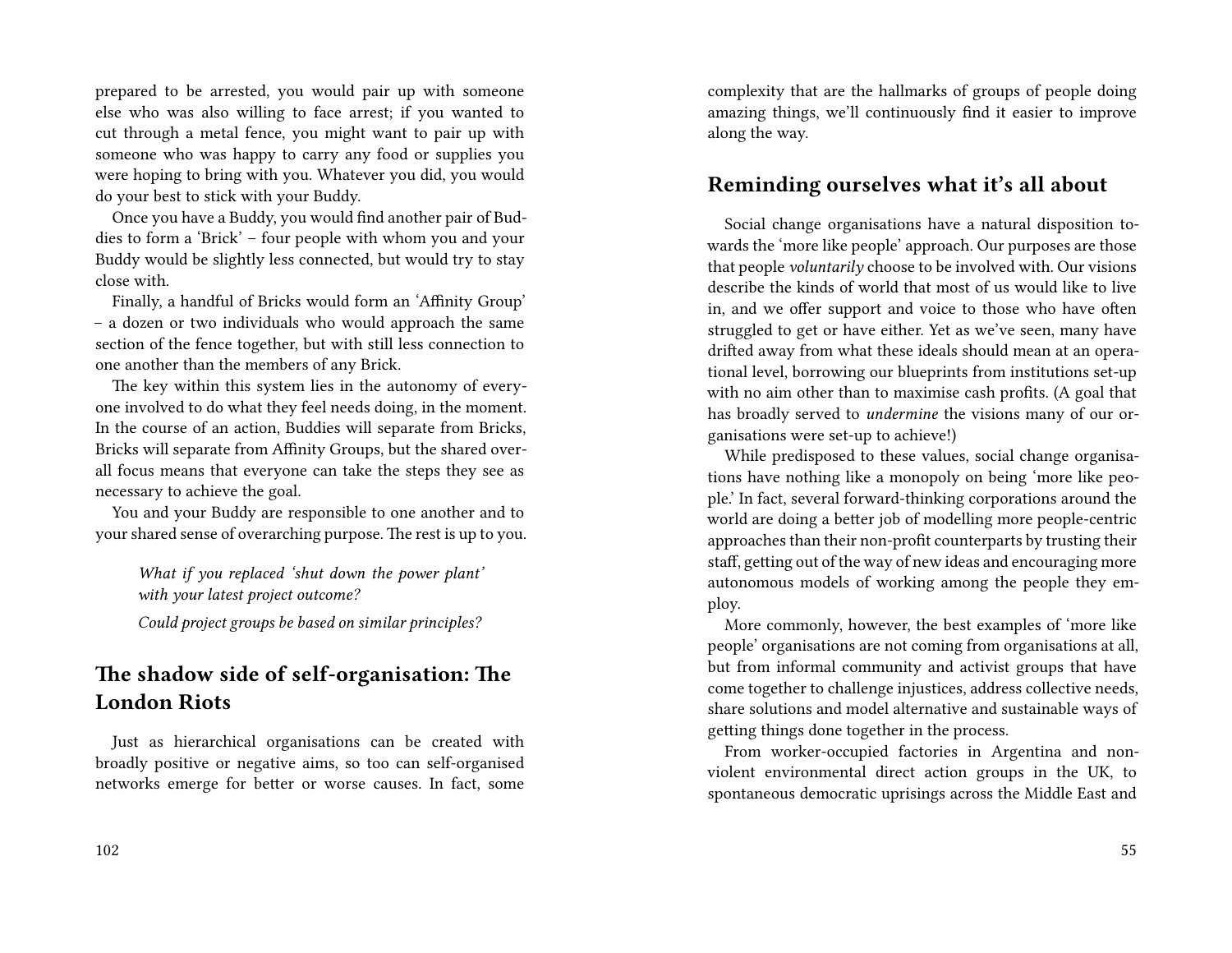massive online global protest movements, the chapters ahead brush away our preconceptions and start a new conversation about how we do things worth doing. We'll look at how these unlikely management gurus are practically living 'more like people' approaches, and what that might mean for social change organisations at different points on their journey towards more human ways of organising.

And while there is a clear ethical imperative for organisations that promote social change to be 'more like people,' there is also a very practical one: we can be better than we have been. As the Occupy movement and so many more local counterparts have demonstrated, when committed individuals are left to their own devices, with a shared sense of purpose, they are capable of amazing things.

As we fly headlong into a world we have yet to fully comprehend, rather than looking to the so-called experts to guide us safely into a radically different way of doing things, let's not forget that we can be our own best compasses in the journey. If we can stay grounded in the things we feel, the ways we respond, the dynamics we want to share with those we work with, we are likely to be better equipped for the new, emergent world than the many organisations who hire 'change managers' to transition them into something strangely resembling what they've always been.

56

introduction to a relevant politician whom you've already built a strong relationship with? Your contributions in such a situation could be endless, but your returns could be greater than those of many of our most successful traditional campaigns. *So don't be afraid to ask how* you can help.

## **Buddies, Bricks, and Affinity Groups**

Further advice on enabling self-organising systems might be gleaned from a group of British activists who announced plans to shut down the Ratcliffe-on-Soar coal power plant in 2009.<sup>7</sup> Having seen years of organisational lobbying for stronger environmental protections and better regulation of high-polluting industries make little progress, these activists were committed to put their bodies on the line to keep one of the worst climate criminals, the coal industry, from being able to continue with business as usual.

Explained in Emily James' (@emily\_james) 2011 documentary, *Just Do It!* (@JustDoItFilm), public organising meetings for the action were based on the simple premise of trying to shut down one of the largest polluters in the country, to draw attention to the need for sustainable energy. With this starting point the draw for those who hoped to be a part of the action, the planning time could then be spent working at much smaller scales of organisation.

If you were one of the activists involved, your first step would be to find a 'Buddy' – a person who you would work most closely with, sharing the various tasks associated with the action along the way. If you were a good runner, you might pair up with someone stronger than you; if you were

 $7$  Emily James, 'Just Do It!,' 2011, 43:05.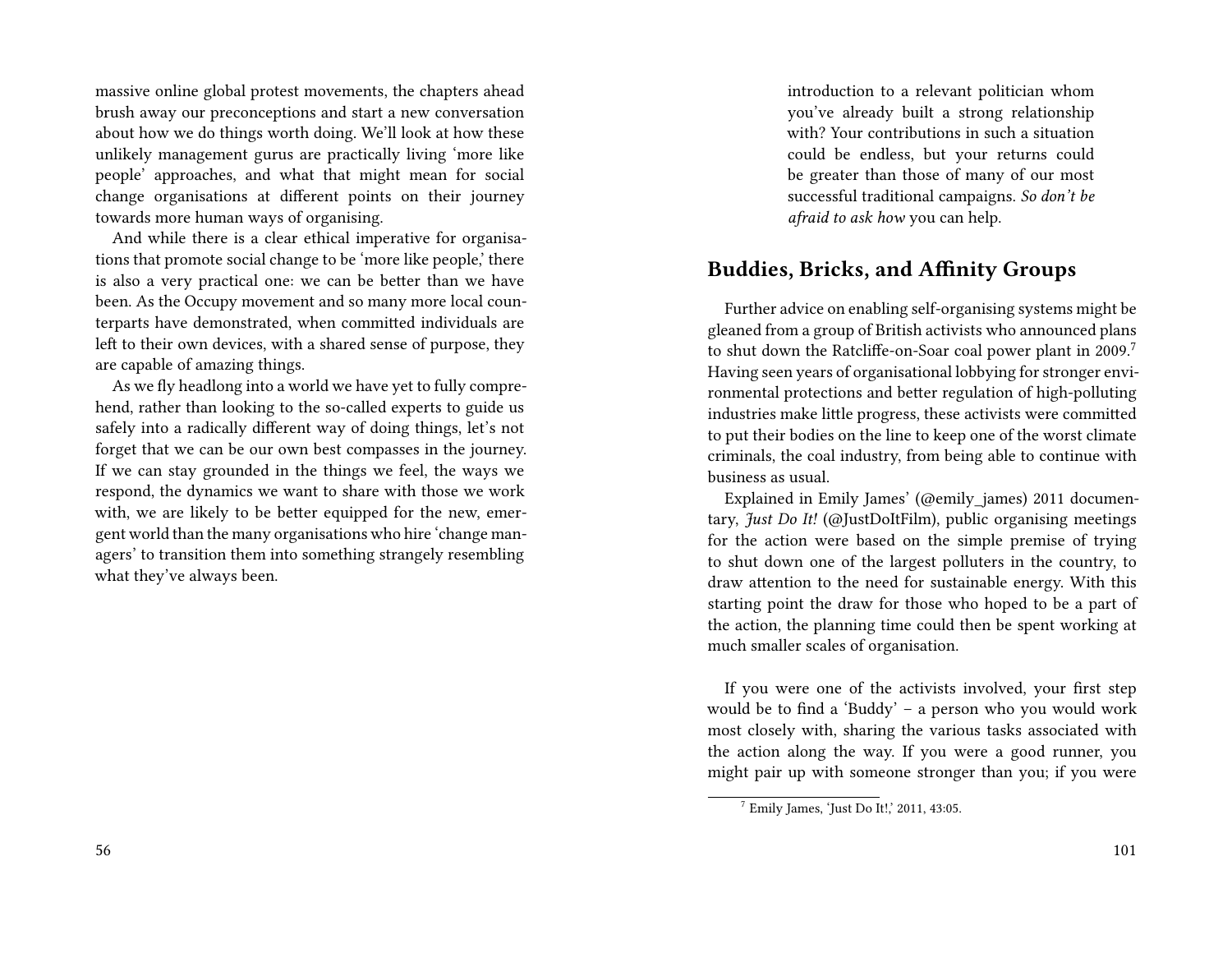it and share it around, as soon as the topic appears to be taking off. If lots of people are linking to your information it builds a collective sense of trust that your messages carry some authority in the given area. Trust will make your next steps that much easier.

- Ensure someone or ideally several people in the organisation **– are on call for such situations when they do arise, getting the Twitter updates direct to their phones, receiving Google Alerts at home, or being available for other staff or volunteers to contact, should something big come up when you're not at the office.**
- Quickly figure out who the others are who seem to have some authority on the issues. As much as this cuts against the old organisational logic of building yourself up as the sole authority on your subject, sharing good, relevant content via Twitter, a blog, your website, or a Facebook page, wherever it may come from, is key to being taken more seriously online. Reciprocity is an important tenet of social media culture and will inevitably benefit both your work and your cause if you can demonstrate that your involvement is bigger than just your organisational aims.
- Lastly (and most importantly), be prepared to offer tangible support to those in the campaign who are most active and vocal. Maybe this means providing a meeting space for activists looking to move their online actions into the real world? Or making an

# **Chapter 2 — The 'more like people' principles: humanity, autonomy, complexity**

*'I believe really strongly in bringing your personality to work. I think you get the best out of people if they know something about the people that they're working with.' – Peter Wanless, Big Lottery Fund*

*'Every situation is different; things are always changing. It's a complex world.' – Brian Walker and David Salt*

*We know the case for change. We know our traditional organisational alternatives are no longer either desirable or tenable. But what can we do differently? What is the alternative?*

*There is, of course, no single alternative. Contrary to the assertions of men like Frederick Winslow Taylor, there is no 'one best way' forward. The world is a complex place, and complexity is key to understanding the changes that are happening all around us. When we can relax the rules around how our organisations should operate, and how we should operate within them, we are far more able to live up to both the demands of the 21st century and the ethics that brought us into this kind of work. We need the autonomous space – inside and outside our organisations – to pursue our desire to better the world in whatever ways we feel inspired to. This kind of change has no blueprint, but is guided by certain principles.*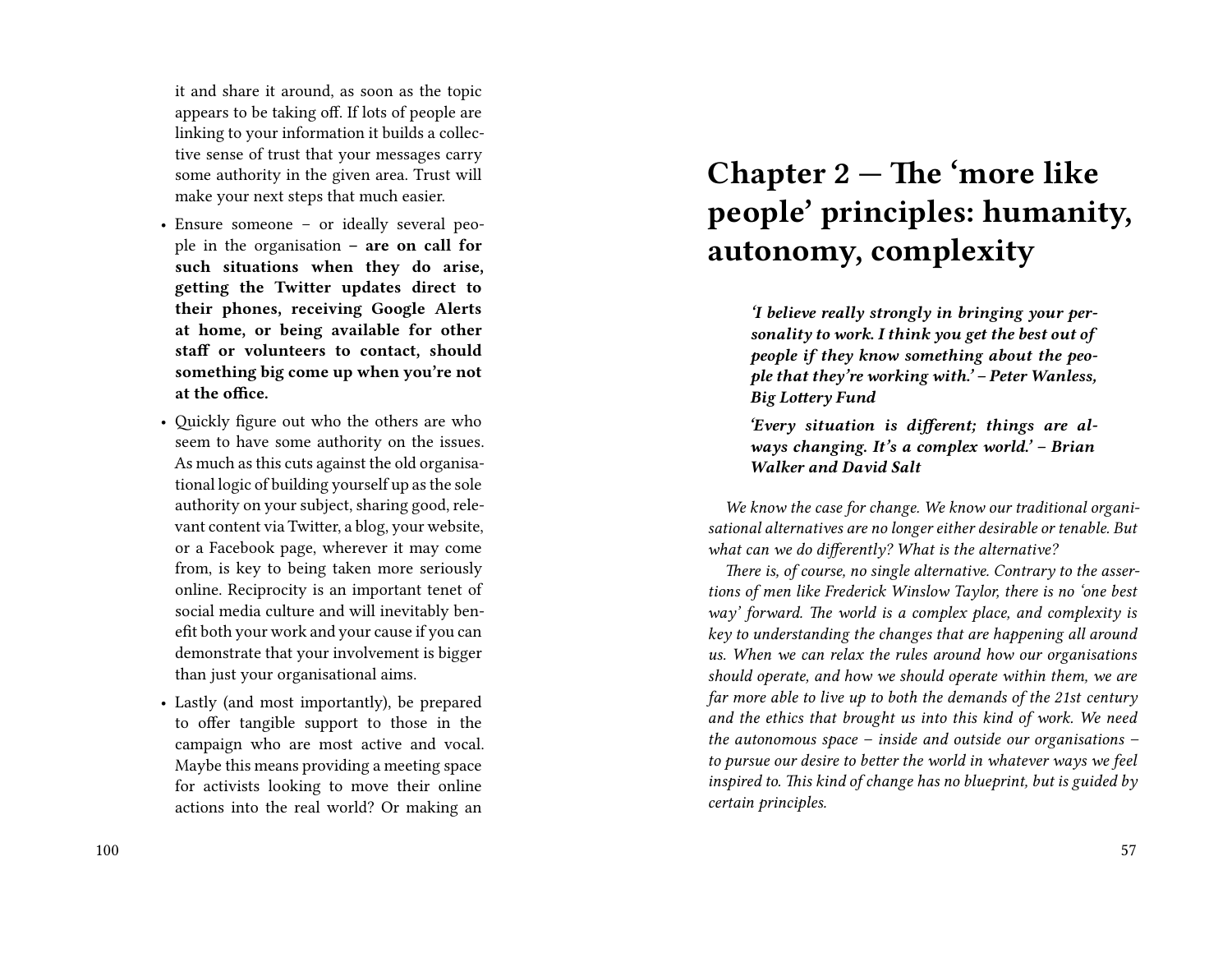*Social media and social movements, at their best, can align the deeply inter-related 'more like people' principles of humanity, autonomy and complexity, showing us new ways of organising ourselves beyond the remnants of Industrialism we still find ourselves practising. Chapter 2 outlines each of these principles in greater detail, providing a lens from which to understand the specific problems and solutions outlined throughout the rest of this book.*

# **Complexity: Moving from cogs to consciousness**

'Put your hand on a hot stove for a minute and it seems like an hour. Sit with a pretty girl for an hour and it seems like a minute. That's relativity.'<sup>1</sup> Thus was Albert Einstein's downto-earth explanation of the theory for which he became most famous.

As was the case with Sir Isaac Newton's classical mechanics centuries before, lessons from Einstein's take on natural science started to find homes in far-flung fields and disciplines, gradually transforming the way we saw the world. While the theory of relativity demonstrated a newfound subjectivity in our understandings of time and space (acknowledging the influence of the observer in any form of scientific measurement), it also offered a scientific basis for the philosophical notion of relativism, incorporating the centrality of subjectivity into a wider range of life questions.

In contrast to the black-and-white worldview of absolute objectivism and rationality popularised during the European Enlightenment, relativism emphasises the observer in interpreting and participating in what they see, based on their previous

minded Twitter users) was the key distributor of the news that morning.

This is just one of countless examples in recent years of institutions being bypassed by ever-more-connected swarms of individuals, joined up only by common cause. And it was not just the institutions of the British courts, or Carter-Ruck, that were bypassed, but also the non-profit organisations we have traditionally turned to, to hold these systems to account.

Where were the civil liberties NGOs? The organisations concerned with freedom of the press? Probably at home for the evening. The story transpired largely outside of office hours, meaning that it was up to people – I'm sure some of whom worked for or volunteered with some of those same NGOs during the day – to carry this campaign without institutional buyin, long before a policy could be drafted or approved, any formal statement made, or a letter-writing action launched.

So what could those organisations have done differently? It's clearly much harder to plan for a campaign when you:

- Don't know when it might happen
- Don't know exactly what it's going to be about, and
- Don't know what contribution you might be making to it.

That said, there are still at least a few specific shifts that organisations could make, but which would mean reframing our relationships with the wide-ranging, spontaneous movements of people who are concerned about our issues in a particular moment.

> • Make sure you've already got the relevant information available online – reports, stories, interviews – so you can start to link to

<sup>&</sup>lt;sup>1</sup> Susan Kruglinski, '20 Things You Didn't Know About... Relativity,' *Discover Magazine*, 25 February 2008. http://discovermagazine.com/2008/ mar/20-things-you-didnt-know-about-relativity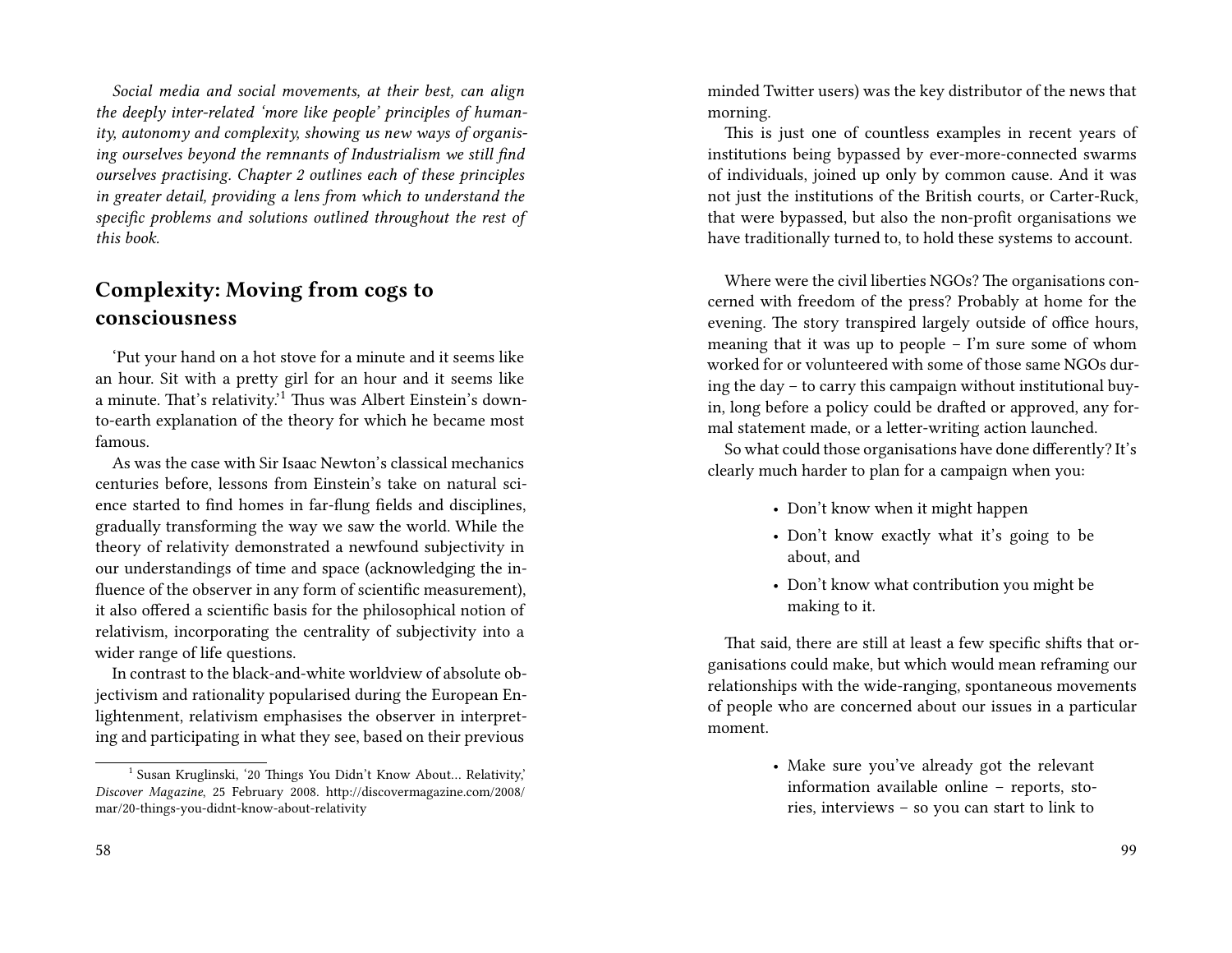into meltdown. Twitterers had sleuthed down [the MP's Parliamentary Question], published the relevant links and were now seriously on the case. By midday on Tuesday 'Trafigura' was one of the most searched terms in Europe, helped along by re-tweets by Stephen Fry and his 830,000-odd followers.

Many tweeters were just registering support or outrage. Others were beavering away to see if they could find suppressed information on the far reaches of the web. One or two legal experts uncovered the Parliamentary Papers Act 1840, wondering if that would help? Common #hashtags were quickly developed, making the material easily discoverable.

By lunchtime – an hour before we were due in court [to challenge the super-injunction] – Trafigura threw in the towel.<sup>6</sup>

Just like that, a campaign emerged, achieved critical mass, and won, in well under a day, and with no leader but the idea that people have a right to know what happens in Parliament. Not only had the Tweeting masses undermined the gag order itself, they had demonstrated that the most aggressive and highly paid libel lawyers in the business still had nothing on the potential of a well-timed dose of people power.

The lesson? If you plug the big hole in the dam, an infinite number of smaller weak spots will burst under the added pressure. It's the physics of censorship in a deeply interconnected world. The *Guardian* – one of the most reputable newspapers in the world – all of a sudden became a relatively minor player in breaking a news story it had been following for several months. Twitter (and by that I mean many thousands of independently

experiences and understandings of the world. Relativism may well be captured most succinctly by the popular phrase 'perception is reality,' three words to make Frederick Winslow Taylor turn in his grave, undermining the absolute authority of an expert's all-seeing eye.

Since the days of Einstein, a range of other disciplines have also picked up on aspects of relativity and relativism. In stark contrast to Newtonian objectivism, Chilean biologists Humberto Maturana and Fransisco Varela discovered that human visual perception is 80 percent-based on what we personally already know and believe, while only 20 percent is the result of the outside world we are observing. Previous science had presumed that our eyes objectively converted visual information from the world around us, into something our brains could understand, yet Maturana and Varela demonstrated that most of what we 'see' is actually the result of our brains putting together a picture from information they already have, with a relatively small new input from the world beyond.<sup>2</sup> Thus, at some level, subjective perception applies even to the seemingly fixed notion of eyesight, going some way to explaining the frustration that occurs when two people, experiencing the same phenomenon, come to wildly different conclusions about it.

Applied to organisational life, relativism chucks Frederick Winslow Taylor's scientific management out the window of a tall building. From handling management-staff relations, to writing standard policy documents, the objectivism that frames so many organisational practices is thrown into question by the idea that the real human beings involved in such processes probably don't all see them in exactly the same way.

The science legitimised by Einstein and others laid some of the early bedrock for our relatively recent understanding of complex systems. Several key concepts, however, make com-

<sup>6</sup> Ibid.

<sup>2</sup> Klaus Krippendorff, 'Afterword,' *Cybernetics & Human Knowing*, Vol.9, No.2, 2002, p. 95–96.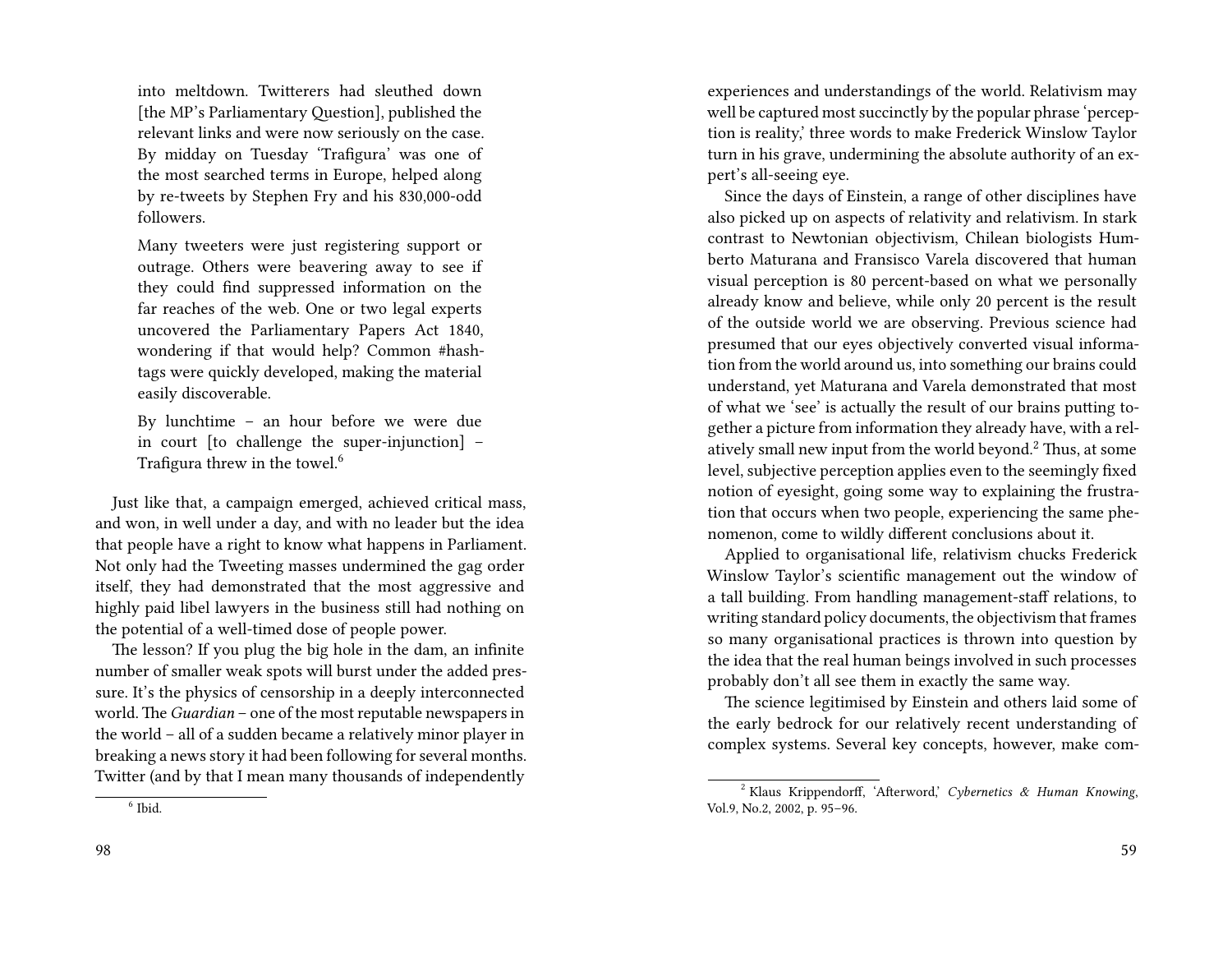plexity different from most Newtonian science. Among these is its emphasis not on material things or people, but the *relationships* between those things and people. This means understanding whole systems, and not simply the arbitrary parts (teams, subjects, disciplines) we so often divide them into. So, when applied to organisations, rather than simply producing an organisational chart visualising a hierarchy of managers and workers, complexity tells us that it is the ever-subjective line connecting the two roles that is most determinant in understanding the work that will occur.

What the organisational chart also misses – much like the linear management approaches it is based on – is that organisations have infinite relationships, inside and outside their walls, which collectively play a strong role in shaping what the organisation *actually does* and how it *actually does it*. The chart cannot tell you, for instance, that Zoe in Finance is a close friend of James, the Head of Human Resources, creating a mutually beneficial connection (between Finance and HR) that supersedes the official organisational processes when either of them – or their respective teams – need to get things done. Or that a onenight stand gone ugly between Sophie in Campaigns and Alex in Policy has had ripple effects, with both teams involved taking sides on the matter. In a complex system, relationships are central, meaning cogs (or people) cannot simply be replaced, as their job titles might suggest they could, and be expected to create the same results.

#### *Complexity is…*

- **The importance of the whole, rather than simply its component parts**
- **An emphasis on relationships between parts and people, rather than just the parts or people themselves**

#### **Trafigura and the physics of censorship**

It's August 2006. Trafigura – a company that lines its shareholders' pockets by moving oil and related substances from Point A to Point B – has cut a deal to dump a multi-tonne load of highly toxic hydrogen sulphide near the port city of Abidjan, in West Africa's Ivory Coast. Consequently, more than 30,000 people in the region fall ill, and come together to launch the largest group lawsuit in British legal history against the company.

By the time October 2009 rolls around, Trafigura has secured the services of Carter-Ruck, libel solicitors who specialise in suing the media. In this case, though, they didn't *sue* the media, but instead managed to get a judge to tell the *Guardian* newspaper that they would be breaking the law if they mentioned any of the pertinent details of their client's Parliamentary investigation (from the company's name and the MPs involved, to the questions being asked of them).

On the evening of Monday, October 12, *Guardian* editor Alan Rusbridger (@arusbridger) left the office after hearing word of the injunction, but before leaving, tweeted:

'Now Guardian prevented from reporting parliament for unreportable reasons. Did John Wilkes live in vain?'<sup>5</sup>

Rusbridger, editorialising what followed two days later, went on to say:

By the time I got home, after stopping off for a meal with friends, the Twittersphere had gone

<sup>5</sup> Alan Rusbridger, 'The Trafigura fiasco tears up the textbook,' *Guardian*, 14 October 2009. http://www.guardian.co.uk/commentisfree/libertycentral/2009/oct/14/trafigura-fiasco-tears-up-textbook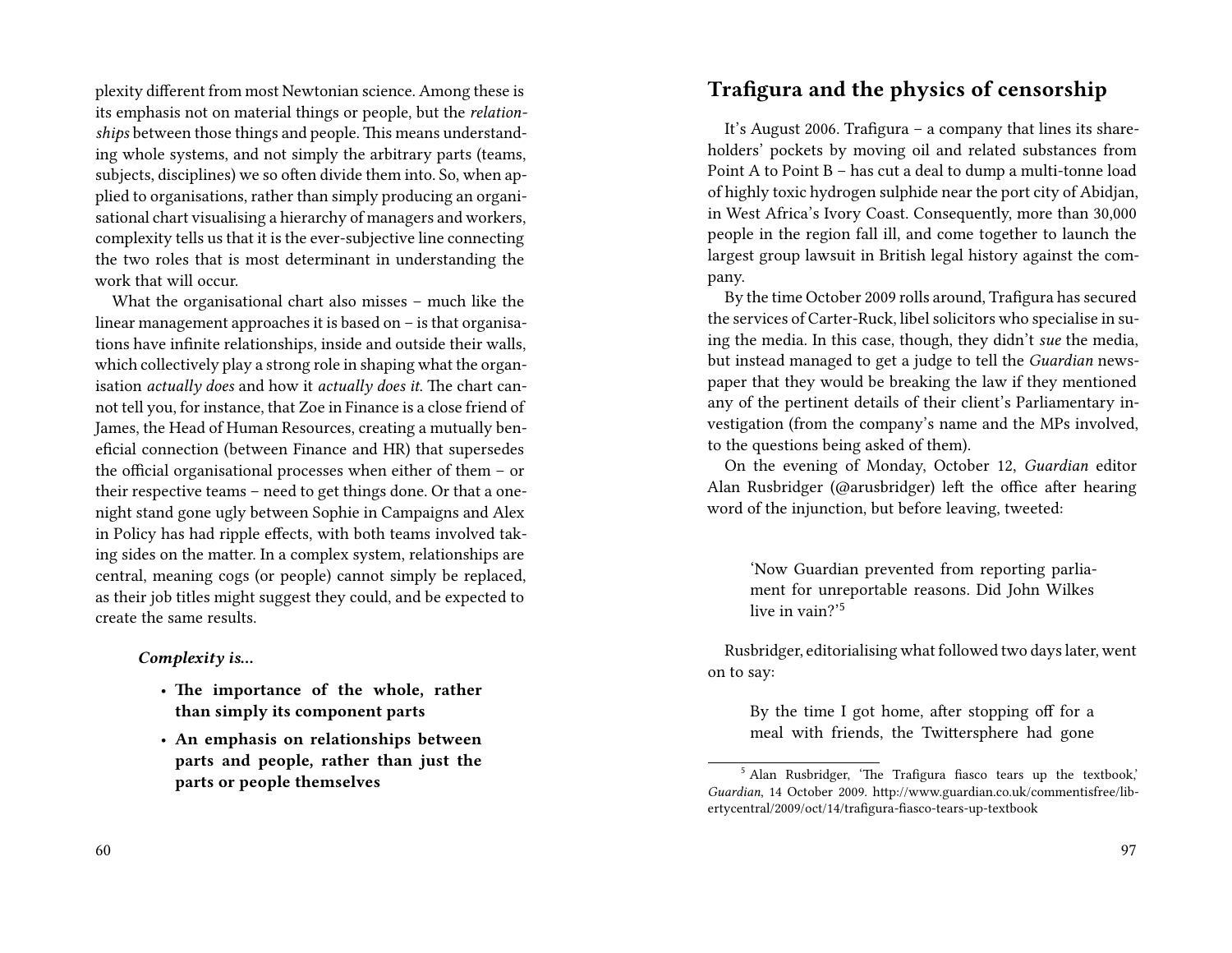are practically speaking at odds with actually working towards a better world. They distract from the tasks at hand. We began by explaining them to ourselves as necessary evils in the world of organising, until they gradually assumed a considerable bulk of our work. The tail is wagging the dog.

We have put the cart before the horse when the structures created to *help* achieve change become the institution's primary reasons for being. Over time, almost without fail, those 'helpful' structures end up practically at odds with the change they were meant to support – often at the point of engagement between the organisation itself, and the bigger movement it is a part of.

Our organisations need to be more sensitive to their environments, and accept that we are guests in broader movements for change, rather than the stars of the show, as so much organisational campaigning, publicity and fundraising efforts have pushed us to try to be over the years.

Becoming aware of the ways our organisational hats might be at odds with the aims of a movement is a critical step towards making a positive difference in this emergent world. If we want to be meaningful and constructive contributors, we need to understand the principles that help movements to thrive, even if they seem immediately at odds with the principles that have driven our organisations for so long.

As you read this, there are countless emergent social movements that could benefit from the people, experience and resources that our organisations have within their walls. Finding ways to work constructively – rather than antagonistically – with these looser networks will be a defining distinction of established organisations that remain important in the movements of the not-so-distant future.

But doing so means learning to take on some of the qualities of these looser networks.

- **Life's ability to self-organise at every scale**
- **Emergent, rather than predetermined outcomes**

Additionally, complexity – based on countless studies of living systems at every scale – tells us that life constantly selforganises, whether we like it or not. Our uniquely human systems of top- down management fly in the face of countless other living systems, from bacteria to whole ecosystems, not to mention the things people achieve when they don't have organisations to tell them what to do.<sup>3</sup>

Deeply connected to the notion of self- organising systems, is that of *emergence*, the idea that results grow and develop organically, through random on-going interactions, rather than as the result of pre-determined top-down plans. While the Taylorist machine metaphor has offered us the illusion of control, emergence offers us something far greater: endless possibility beyond what any of our leaders could have predicted in advance.

The online and offline social movements that appear throughout this book are practical examples of this emergent phenomenon. They are the unimagined results of a dovetailing of countless small, self-driven actions, drawn together by a shared sense of purpose, and an ever-growing ability to connect that purpose with others in so many diverse corners of the world. While our societal belief in the wide- ranging applications of Newton's physics initially makes it very difficult for many of us to view this kind of activity as a serious

<sup>&</sup>lt;sup>3</sup> Margaret Wheatley has written extensively about the relationships between quantum science, living systems, and human systems of organisation. For those who are looking to explore the philosophical and scientific sides of complexity in more depth, *Leadership and the new science* is her most complete work on these relationships.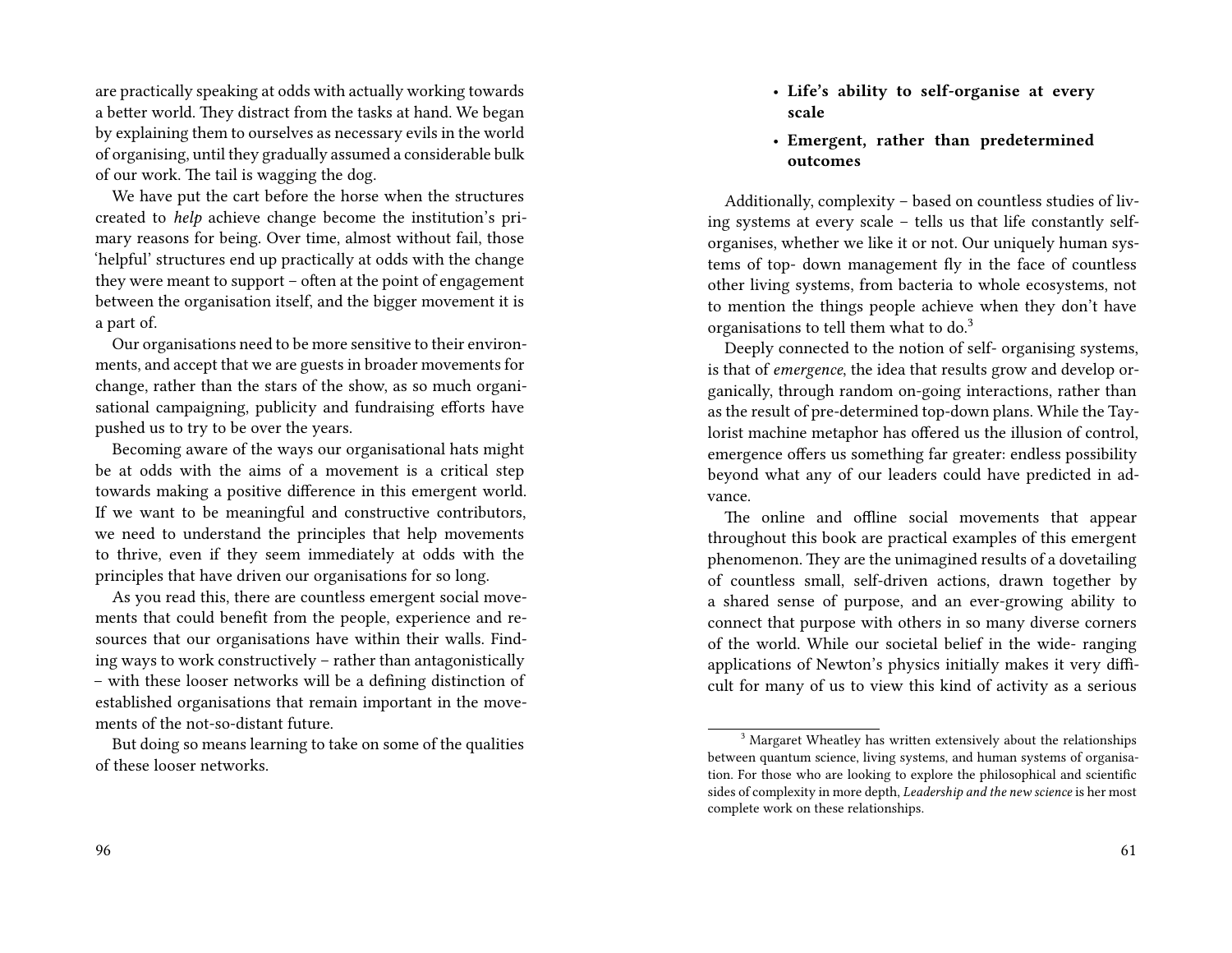alternative to current organising structures, its effects are all around us, if we choose to see them.

At its most basic level, with the above characteristics in mind, complexity theory defines questions and problems in one of three ways:

- Simple
- Complicated
- Complex

Brenda Zimmerman, in her 2006 book with Frances Westley and Michael Quinn Patton, *Getting to Maybe: How the world is changed*, has provided an archetypal understanding of the differences among these designations, exemplifying the distinctions as follows:

- Making a cake is simple
- Launching a rocket is complicated
- Raising a baby is complex<sup>4</sup>

A cake – if the recipe is good and the correct ingredients available – can be made by almost anyone, regardless of skill or talent. It is primarily a good recipe that makes a good cake.

A rocket is also launched using a relatively fixed formula, but it is unlikely that you or I could walk into NASA's Cape Canaveral and make it happen. While the recipe is key, so are skills and experience related to rocket-launching– without these, the formula won't get us very far.

A baby, on the other hand, is an entirely different story. Once she or he is born there is no reliable how-to guide. Nor is previous experience necessarily an indicator of being able

even if from the outside (and generally through the condensed lens of history) their aims and beliefs appear perfectly aligned.

An organisation in a movement is too often like the friend of a friend at a high school house party who hasn't grasped the etiquette of the group they've stumbled into. They do inappropriate things, hit on people they should know not to hit on, say things they shouldn't say… and ultimately end up too drunk for their own good, being looked after by some sympathetic stranger who wants to keep them from getting beat up.

**Maybe that's pushing the metaphor a bit, but anyone who has participated in a movement without their organisational hat on knows the tension that emerges when an institution tries to impose hierarchy on something for which there are simultaneously no leaders** *and* **an ever-changing plethora of leaders coming and going, based on the specifics of the situation.**

This tension might be sparked by unannounced organisational recruitment drives at broader movement events or actions. It might be in the domination of organising meetings by particular agendas and aims. It could be the prevalence of a particular organisational face in media coverage or publicity, taking disproportionate credit for something that had in fact been a much broader effort. In the case of reclaimed Argentine factories, it was often leftist political parties hanging their own banners all over occupied factories that rubbed many workers the wrong way.

Of course, the people who work for organisations can bring just as much value, energy and experience to a movement as any of the rest of us. However, too often this requires their aims as individual activists to trump their aims as employees of an institution.

The desires to build brand recognition, to secure funding, to promote awareness of a particular agenda or individual name

<sup>4</sup> Frances Westley, et al. *Getting to Maybe*, Vintage Canada, 2006, p. 9.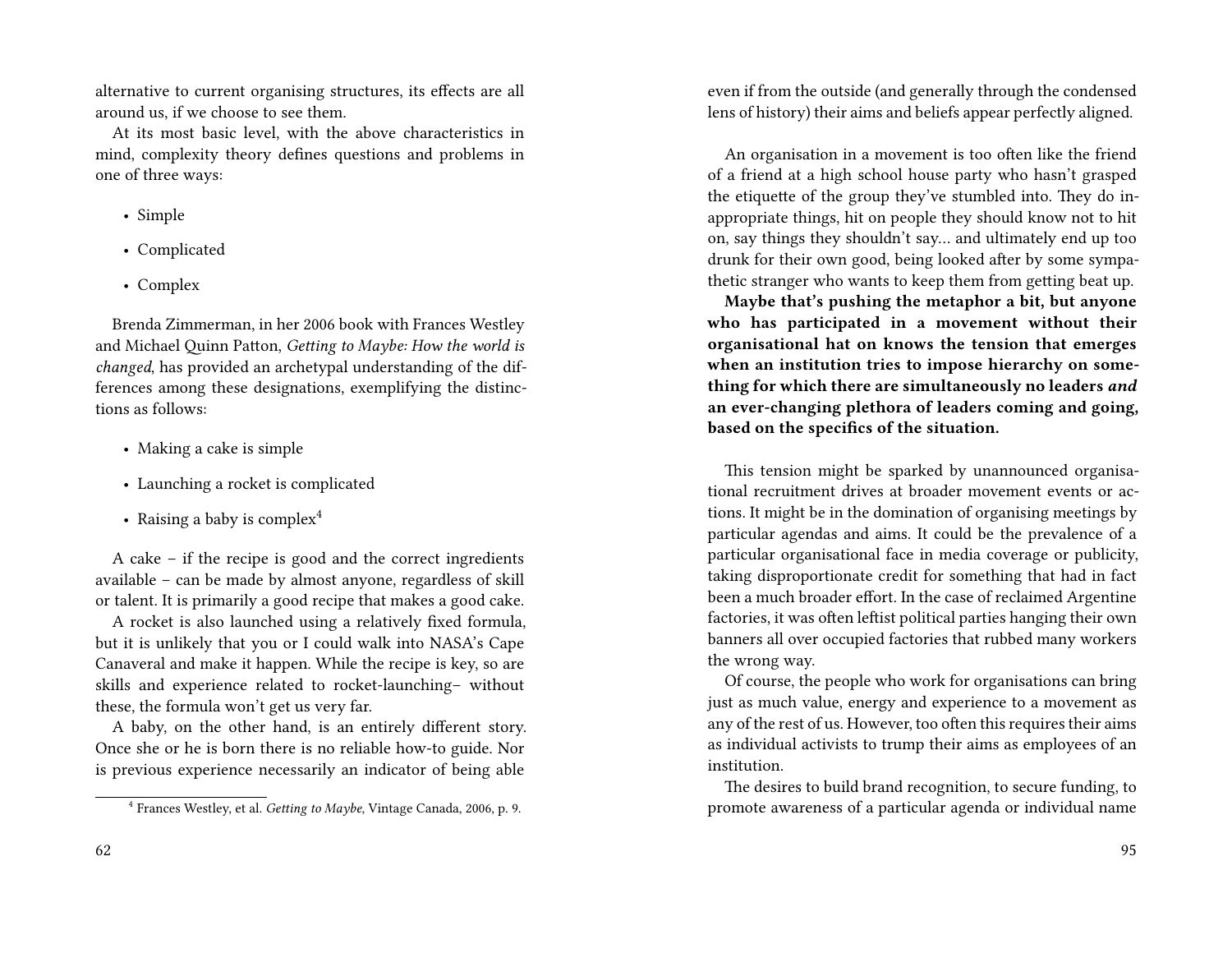If they had somehow managed what we now know was achieved by less strategic or coordinated means, think for a minute how the follow-up meetings might have gone:

*'Do we have a figure on total persons liberated yet?'*

*'What if that figure goes up after the funding period is over? Think we could fudge it a bit to boost the numbers?'*

*'We're probably gonna want to avoid mentioning Syria in the final report… Bahrain too.'*

*'We'll have to talk about Libya, but is there a way we can avoid giving NATO too much credit on that one? If we make it look like they were the critical success factor, they'll get all the funding in the next round.'*

*'Can we reshape the vision statement to reflect Tunisia and Egypt more strongly? If we were aiming to liberate the whole region and only two dictators were ousted, it'll be easy to say the programme was a failure. What if we said it was something about 'supporting peaceful revolts in Tunisia and Egypt'? Then we can credit the other stuff as unexpected fringe benefits of our interventions. And maybe we can build the next funding app around some of the other countries that have been primed for future peaceful revolutions?'*

There were of course many organisations that played roles within the various uprisings across North Africa and the Middle East in early 2011, but there was no organisation that could effectively or meaningfully take credit for what took place in any single country, let alone the entire region.

Organisations as we've known them (clearly structured, hierarchical institutions) have, throughout history, played important roles in countless social movements (looser, larger, emergent and wholly autonomous masses of people), yet have repeatedly failed to understand the differences between the two forms.

The organising principles that underpin organisations and movements are almost diametrically opposed to one another, to raise a healthy, well-adjusted adult. In fact, the step-by-step guide and past experiences may well *work against you*, if you rely on them too heavily, as many parents have lamented after their second child has entered the world.

This is where the relationship stuff comes in. A baby doesn't exist in a vacuum. It is impacted by, and has impacts on, the world around it – a hallmark of any complex system. A baby born during a recession to two suddenly out-of-work parents will be impacted by such early experiences. A baby with health problems that cause them to cry all night, keeping their parents awake, will impact on those parents in a range of ways. They may in turn have less patience, or less energy for other things in their lives, which will likely influencing the child as well.

When the baby gets to school age, their teachers, their neighbourhood and their classmates will all influence their development. As the child becomes more independent, little by little, the range of relationships around them all begin to have an effect, just as the child does on those same relationships and the others involved in them.

## **What do babies have to do with my work?**

The world of social change has a lot more in common with the baby than it does with the cake or the rocket ship, yet looking at how we organise ourselves would suggest otherwise.

The international development world has often described issues of complexity as 'wicked problems,' those 'without form, structure, or solution.' The Overseas Development Institute (ODI/@ODI\_development) identifies three components to socalled wicked problems:

> 1. What is needed to address them is not found in any particular organisation or agency, but in a combination of several different institutions,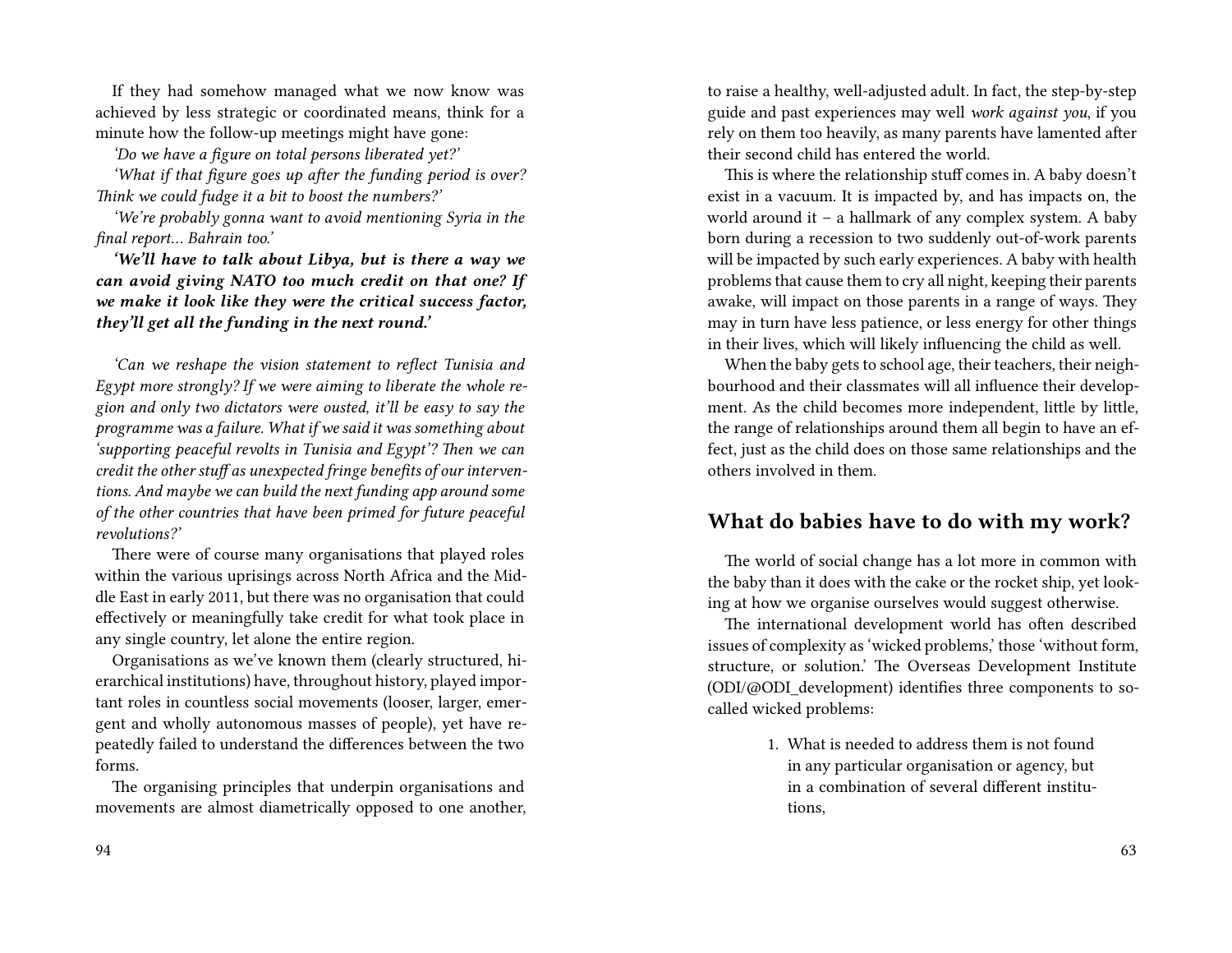- 2. They are hard to predict and often spring-up, seemingly out of nowhere,
- 3. Many stakeholders aim to address the same questions in radically different ways, often working against each other in the process.<sup>5</sup>

While a step in the right direction, this kind of analysis and its corresponding recommendations are still one among several examples of more traditional organisations trying to fit a complex reality into a 'complicated' framework. Complexity science tells us that when two or more independent variables come together, we can't say for sure what the outcome will be. When an infinite number of independent variables are constantly bumping into one another, there's no point even trying to predict the results. Doing so will likely only blind us to what's actually going on.

Now, if we think of something that our social change organisations might do – trying to end homelessness, for example – what kind of problem or question do you think this would qualify as: simple, complicated, or complex?

We know that people become homeless for a wide variety of reasons (grief, mental illness, poverty, housing policy, substance use, domestic violence, trauma, etc.). We also know that it is rarely just one of these reasons, but often the combination of two or more of them interacting with each other that finally push people onto the streets. We know that the longer someone lives in the streets, due to the additional problems that arise from the experience (health deterioration, abuse, trauma, etc.), the longer it is likely to be before they are able to be happily housed again. We also know that different people respond to different kinds of support differently, due to a range of factors we can only begin to imagine about their lives before we came into contact with them.

64

bit of trouble on the front; some reinforcements'll get 'em back on track.'

The Division Head gets this message, and in the same vein as his subordinate, twists the message to avoid the inevitable blame that would go along with a failure taking place under his watchful eye: 'It's a bit rough out there, but the boys'll pull through.'

By the time the message has reiterated itself through a half-dozen rungs of the command chain, the person who could actually do something about it has been told that everything is going according to plan: 'Situation: Normal'.

So a SNAFU is not simply a mess or a mistake, but the inevitable real-world results of how power and individual blame culture distort information and communication across hierarchy.

## **Micro-managing the Arab Spring**

Imagine the first strategy meeting amongst an imaginary coalition of NGOs involved in strategising for the delivery of the 'Arab Spring 2011' programme. Probably in about April 2002:

*'Our vision is: A series of mostly peaceful revolts across the Middle East and North Africa in the spring of 2011, overthrowing longstanding dictatorships and kicking off a process of bottom-up democratisation throughout the region.'*

*'Great. What are our targets gonna be? Have we identified strategic partners in each of the countries? What will we accept as a democratic victory? Do we have a system of risk management? How will we measure the impact?'*

<sup>5</sup> Adapted from Harry Jones, 'Taking responsibility for complexity,' ODI Briefing Paper 68, August 2011.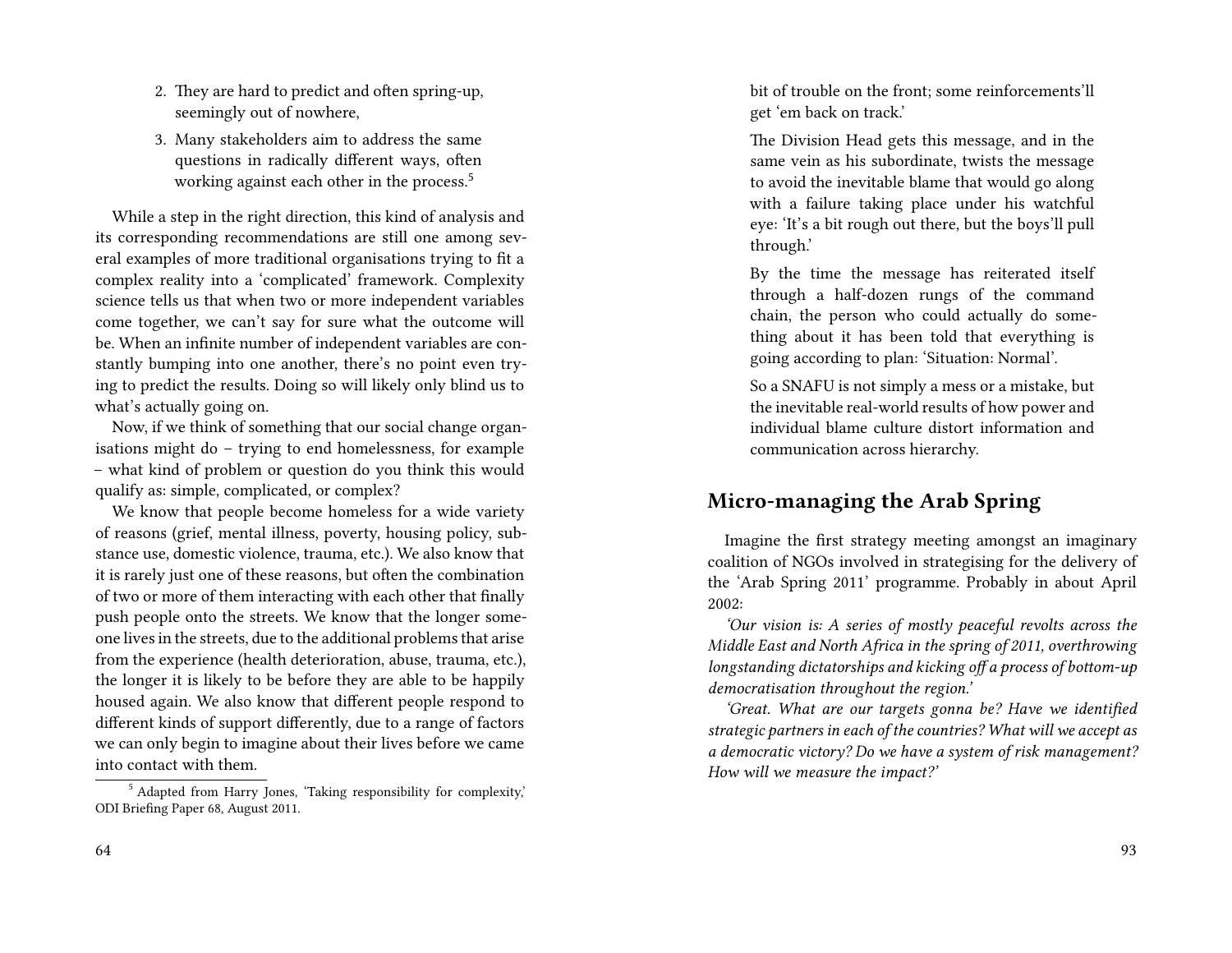if we had tried to achieve the changes brought by social movements through our organisational management structures, we can almost guarantee we would – at best – have gotten in the way. All of which should lead us to ask whether, even with the best of intentions, management itself might be the problem?

### *The SNAFU principle and why hierarchical communication is a broken telephone*

In the Army, acronyms and foul language can be found in surplus. Some of both find their way out of the closed ranks of the military and into common usage. The term 'snafu' is not uncommon to describe any number of , screw-ups and mistakes, however, most of us don't think about what the letters initially stood for.

**S**ituation: **N**ormal.

**A**ll

**F**uc\*ed

**U**p!

It was coined to describe the near-inevitable communication breakdowns associated with the military hierarchy. Imagine a fire fight in which a squadron is in way out of their depths. They know they can't hold their position much longer without reinforcements, and radio back to their commander that without help, they're going to lose their position (colloquially translated as 'it's all fuc\*ed up out here!').

Their commander receives their message, but not wanting to take the blame for people in his command failing at their mission (even if it was impossible), he waters it down a bit: 'Our boys are in a

If your aim were to get just one homeless individual off the street, you would be dealing with complexity. When you work in an organisation that aims to change the living arrangements of literally thousands of rough sleepers, it certainly doesn't get any simpler. Good workers and volunteers involved in ending homelessness know this at a visceral level, adapting what they do to fit each particular person's situation, at whatever stage they are at in a difficult process.

Yet our organisations' approaches seem perpetually stuck somewhere between dealing with 'simple' and 'complicated' problems. We write a business plan to describe each of the steps we will take before we've taken them. We measure our work against the completion of these predetermined steps. But like the how-to guide and expert advice for child rearing, the more we tell ourselves that following these steps is the way to achieve our aims, the less likely we are to notice that the road has curved under us and our linear trajectory has driven us off into the bush somewhere.

'Disasters can occur when complex problems are managed or measured as if they are merely complicated or even simple,' write Zimmerman, Westley and Quinn Patton, in *Getting to Maybe*. Describing the reliance on pharmaceutical solutions in so many mental health services, they continue,' The fact that many patients are too ill to adhere to their prescribed drug regimens is ignored as it demands of our specialists a level of interaction and adjustment most are not equipped to deliver.'<sup>6</sup>

Rather than developing more personalised provision, based on particular needs, too often the response is to impose new ways of forcing people to take their medicines, which then invariably leads patients to finding more creative ways of avoiding them, sparking a costly downward competitive spiral, rather than a solution.

<sup>6</sup> Westley, et al., 2006, p. 10–11.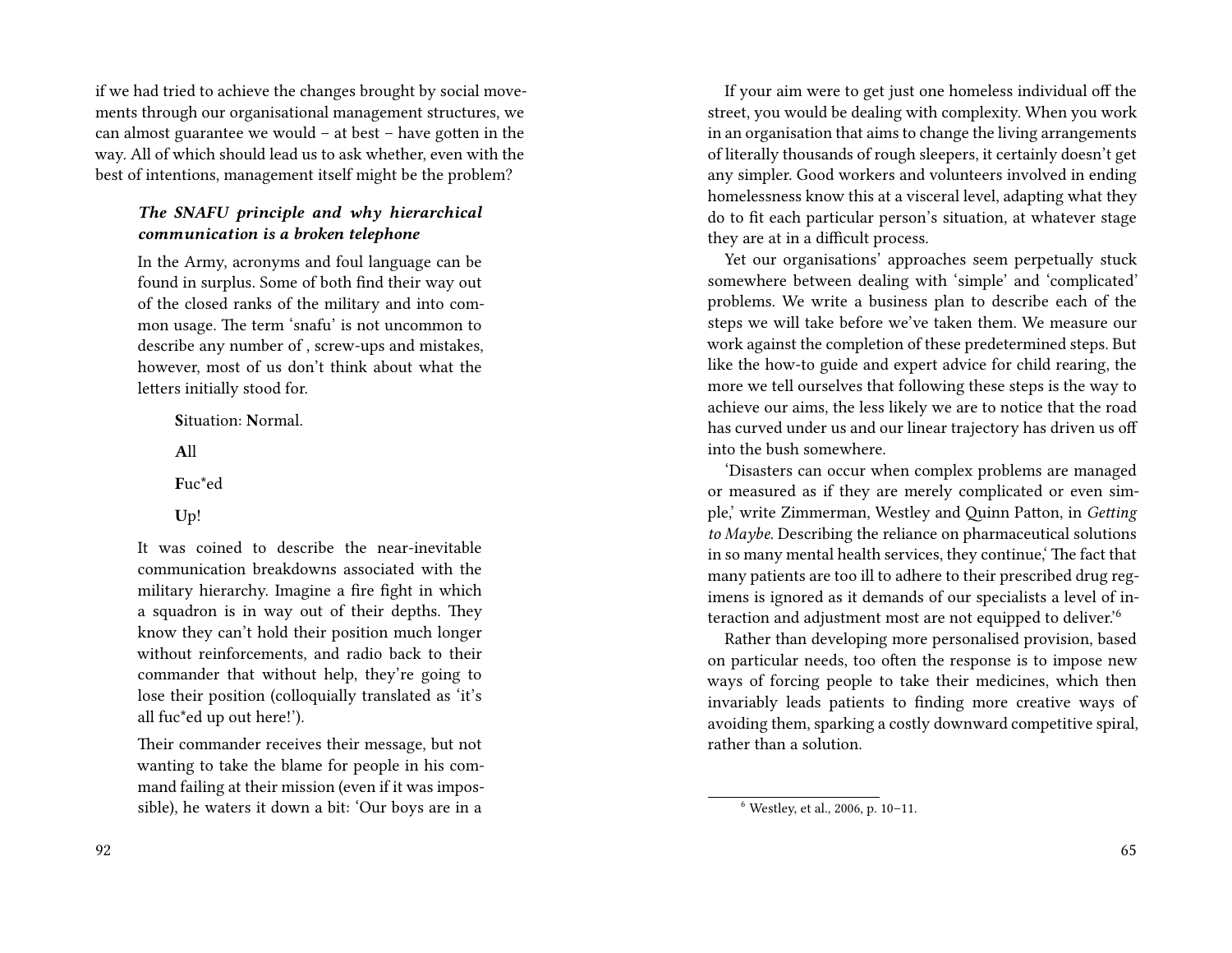In such examples we find the ripple effects of Frederick Winslow Taylor's 'one best way' still playing themselves out, hopelessly patching band-aid on top of band-aid, so thoroughly committed we are to our initial approach being right that we keep reinforcing its faulty logic, unwilling to try something different, when something different is often exactly what is needed. Without change, systems eventually fall apart.

The way most people handle the complexity of raising a baby is instructive: *be flexible, adapt, accept that things will go wrong along the way, and allow for new interactions to occur. Don't expect you can transfer your knowledge of life to a child without them having to learn things for themselves that you already knew. Pay attention to what goes wrong and what goes right, but don't assume the same pattern will repeat next time. Notice things in the moment, and don't let yourself get too distracted by your long-term objectives along the way.*

This is the essence of successful work in a complex world. It is not about linear thinking or following rules, but about adaptive flexibility in the moment, and accepting the need to shift when the world tells you something isn't working. 'more like people' means learning to accept that we will see the same things differently and should not impose our particular theory of change on the world around us unquestioningly, just because it made sense to the few of us who were a part of the strategy meeting that developed it however many months or years ago.

The first time I ran a workshop on the theme of complexity, after months of reading and preparation, I spent almost a full afternoon lecturing those who came along on the importance of flexibility and adapting to new information. Unfortunately, I did this while ignoring the fact that my audience had come to do something a bit more participatory, had told me so at the start and at the break, and had mostly dozed off or left before I

old workplace, their union's lawyer told electrician Roberto Salcedo there was no way they could get the bankrupt factory up-and-running again. 'If the owner, with his entire team of professionals and all his experience, ended up bankrupt, how could fifty workers with no experience manage to make it work?<sup>3</sup> But the men – not a university degree among them – formed an assembly where all decisions were made, registered as a workers' cooperative, turned down loans from eager banks and investment from former clients, and did just what they were told they couldn't.

In a diving Argentine economy, these workers carried out a market evaluation, determined potential income and expenditure (minus the costs of all the long-gone managers), and decided together to opt for an equal waging system for all. Unión y Fuerza soon became the biggest domestic pipe supplier in Argentina.

'You have to break through many fears, like the idea you can't take over a company like this one,' says Salcedo. 'Actually, you learn how. And then you have the satisfaction that you are doing it for yourself.<sup>24</sup> If our social change organisations are committed to practicing the democratic values we speak about, it is hard to imagine why senior management teams still exist at all. The notion that staff in any organisation are unable to come together to make responsible decisions is an elitist remnant of Frederick Winslow Taylor's time that needs to be thrown away if we hope to align our means and ends for social change.

But if the notion of scrapping Senior Management still seems excessive, why don't we think for a minute about some other important events in our shared histories that have transpired without a single manager orchestrating peoples' actions. While countless Argentine companies went bankrupt in Argentina, but became financially sound without managers,

<sup>3</sup> Lavaca Collective, *Sin Patrón*, Haymarket Books, 2007, p. 188. 4 Ibid. p. 193.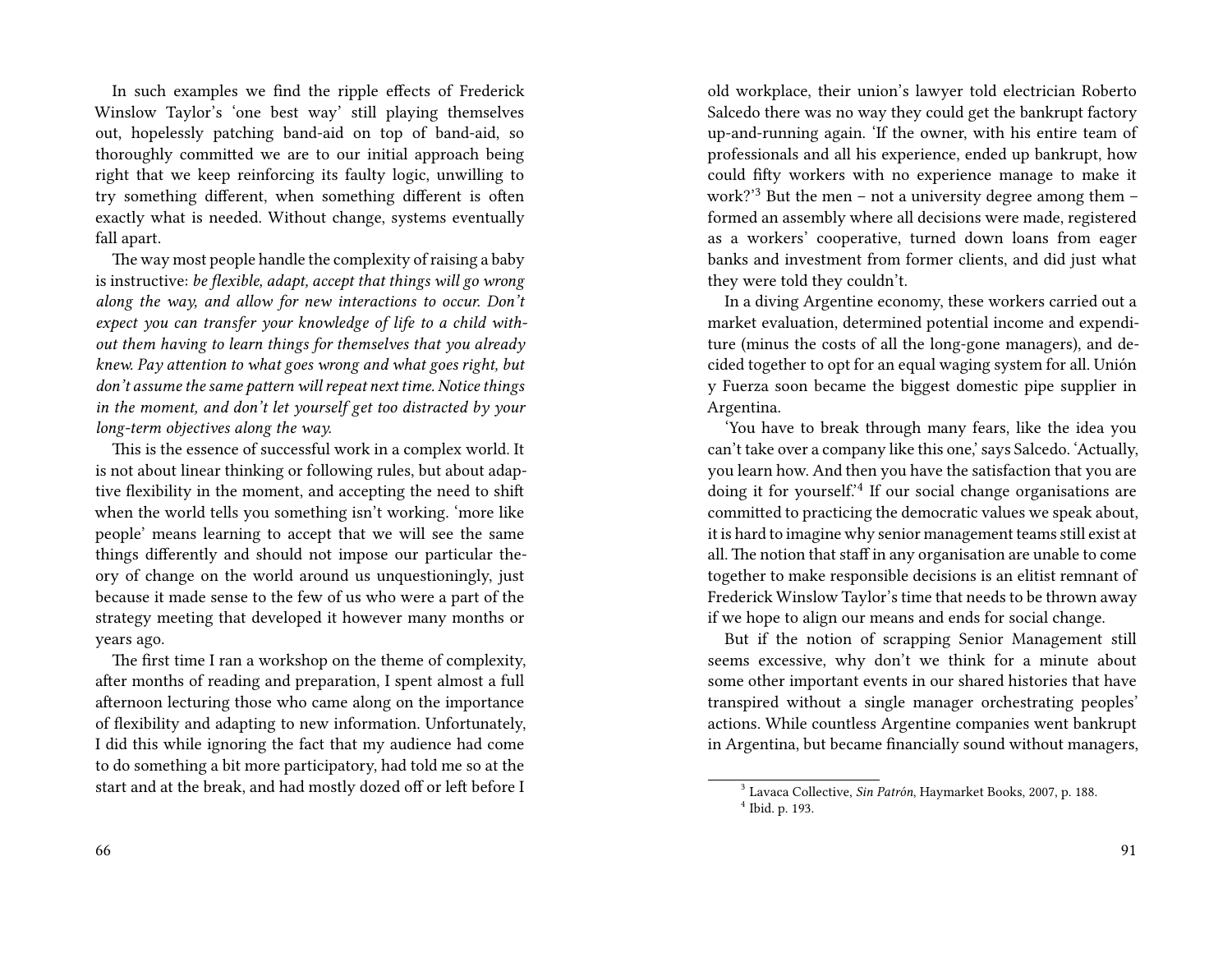democratic workers' collectives.

Recovered businesses, as they were innocuously termed, spread across Argentina as workers returned to their old factories, clipping the chains on the gates that stood between them and their jobs. Their slogan, 'Occupy, Resist, Produce,' highlighted the radical nature of the movement, which threw private property rights into question, as more and more workers began to assert that their right to work trumped the employer's right to own an empty factory.

Occupied factories took on different forms. Some remained relatively traditional, with clear job titles and hierarchical salary structures, while many others began to change the nature of their workplaces in a range of deeper ways. Assembly decision-making processes, equal salaries across the workforce, and collective administration of the business, in sales, pay role, budgeting, and production forecasts, were but a few of the shifts that began to take hold in many of the factories.

Recovered businesses would support other recovered businesses, giving each other the first contracts they needed to get machines operational again, supplying the different parts that other factories needed to make whatever it was they made. Even in the face of a severe economic downturn, several of the two hundred- plus occupied workplaces began to turn profits surpassing those achieved by the previous owners, often doubling everyone's pre-occupation wages in the process.

As one worker highlighted in Naomi Klein (@NaomiAKlein) and Avi Lewis' (@avilewis) 2004 documentary, *The Take*, 'What we've learned is that in a business, participatory democracy is more efficient.'<sup>2</sup> For example, when the recently jobless Unión y Fuerza piping factory workers voted to occupy their

us. After that event I realised how thoroughly my means and

ends had become unaligned, and was able to take the lessons of my own hypocrisy into future workshops. I did this by making sure I had a co-facilitator to work with who would happily cut me off if I went too far into lecture mode. Gradually, I got to a point where I could let groups direct themselves, offer their own insights, and shape their own session, with only sporadic input from myself when I felt that new information would enrich their process. Unsurprisingly, as I became more flexible, the feedback improved, as participants were able to shape their sessions along the way.

completed my in-depth sermon on the complex world around

We can practice working with complexity both individually and organisationally. A first step might be in appreciating that someone else's perspective is still a perspective, and that, just like our own, an infinite number of experiences will have shaped it. Personally, I have found this helps avoid non-constructive conflict in working relationships. By remembering the complexities that have produced someone else's differing views, I can breakdown the black-and-white understanding that easily leads to vilifying a colleague who seems to be undermining or criticising me at every stage. If you can find the space to discuss your differences at a less operational level (for example, the deeper question of why someone supports doing 'x'), it might provide the chance to get a better understanding of where each of you are coming from, easing some of the tensions between you.

*In what parts of your life do you accept complexity as a given?*

*When do you find it hardest to let go of your plan? What helps you pay attention to what is happening around you in the moment?*

<sup>2</sup> Naomi Klein & Avi Lewis, *The Take*, Hello Cool World, 2004.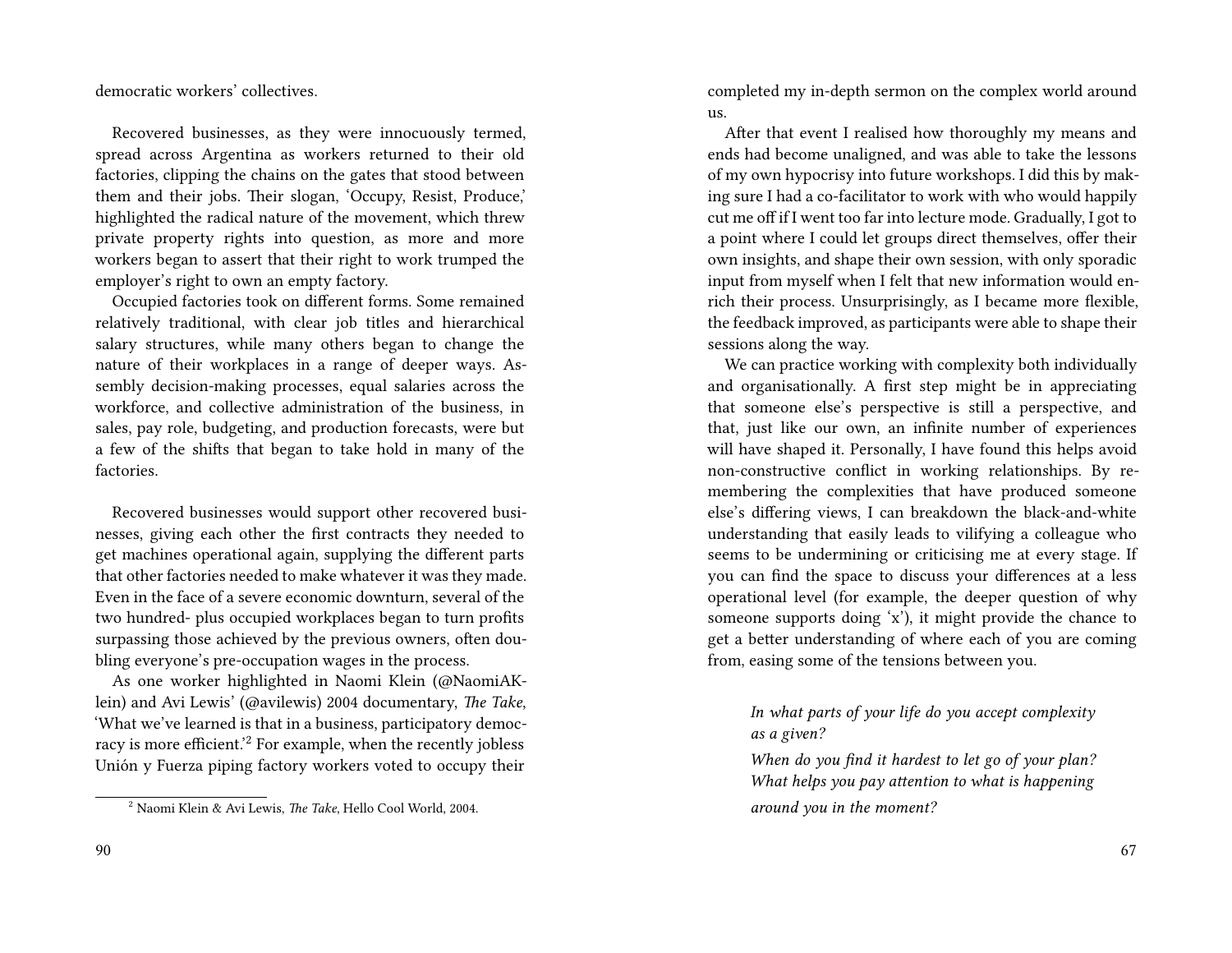# **Humanity: What we can learn from ourselves?**

While approaching the world as a complex system can help us adjust the ways we work from an intellectual point of view, it doesn't necessarily shift us at that more visceral level where individual change is more likely to occur. For this kind of change, we might have to dig a little deeper.

### *Humanity is…*

- **Trust of and empathy with others**
- **Awareness of what we bring to any relationship**
- **Learning from the rest of our lives**
- **Being ourselves!**

The stifling and dehumanising processes of professionalism have embedded themselves so deeply in so many of us that relearning to *be ourselves* may be the hardest aspect of change this book encourages.

As complexity explains why the relationships between parts of a system, or people in an organisation, are more important than the roles themselves, we need to think about what we are contributing (or taking away) from the many relationships of which we're a part.

Luckily, there are plenty of experiences from other parts of our lives that we can learn from – especially our personal relationships, whether with our families, our friends, our children, or our partners. The straightjacket of professionalism we talked about in Chapter 1 has made it much harder to bring learning from our personal lives into our organisational ones, but this is precisely what is needed.

unable to do all of the great things they wanted to do with the time they had on this planet, so they resorted to paying someone else to do some of them on their behalf. If they believed in you, at an institutional level, you would not have a line manager, but would be part of providing and receiving collective support, direction and accountability for and from those you work with. If they trusted you, you would not have fixed hours to fill each week at your desk, but could work wherever you felt best equipped to do the job, and would know enough about the institution as a whole to reasonably set your own salary and holiday time in accordance with the work you were doing. If they cared about you, they would trust and believe in you.

These organisational machines were not designed to care, trust, or to believe. People, however, are. And because we are, we can do things that machines can't. This is what 'more like people' is all about.

It may seem like a no-brainer, but until recently – and still almost universally in many fields – we assumed organising big things was beyond human capability, requiring the imposition of these untrusting, uncaring structures to make them possible. But if we get past the fallacy of Theory X, do we necessarily need those structures, or the managers that exist to prop them up?

## **The day the bosses packed up and left**

What do you think happened when foreign investment fled from Argentina after the country's IMF-poster-child economy collapsed in 2001, shutting down many of the country's factories overnight?

For one, the Argentines ousted five presidents in the first months of 2002 to voice their displeasure. But rather than simply protest, a movement of suddenly unemployed workers emerged to reclaim abandoned workplaces and run them as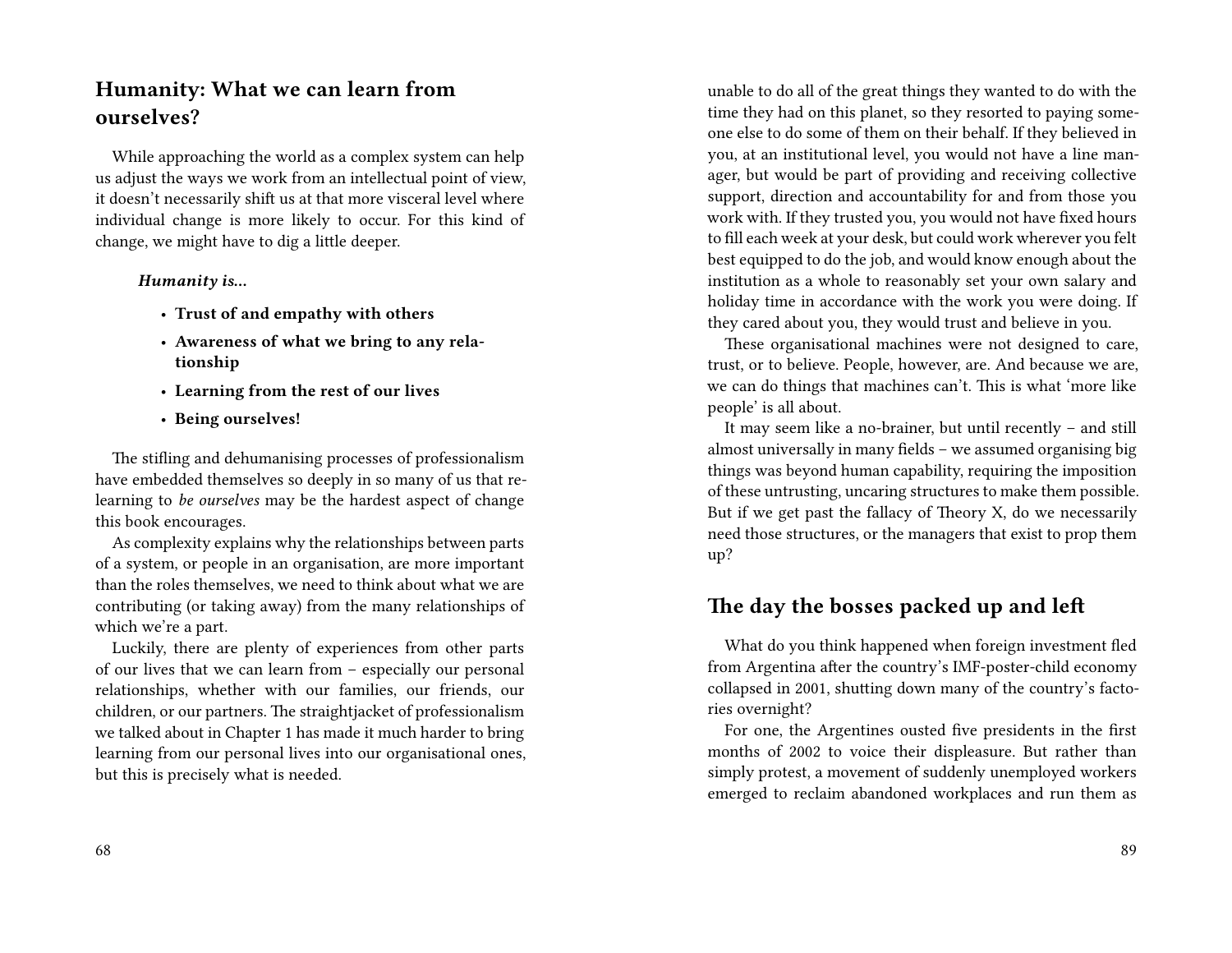Enter *the organisation!* A machine built with these latter assumptions at its core, assuming the worst of those who fill its cubicles, and – surprise, surprise – often getting it in return. As Margaret Wheatley puts it:

If we believe that there is no order to human activity except that imposed by the leader, that there is no self-regulation except that dictated by policies, if we believe that responsible leaders must have their hands into everything, controlling every decision, person, and moment, then we cannot hope for anything except what we already have– a treadmill of frantic efforts that end up destroying our individual and collective vitality.<sup>1</sup>

In 1960 MIT professor Douglas McGregor published a book called *The human side of enterprise.* In it he described the view I hold of human nature as Theory Y, and the view that dictates the vast majority of our organisational structures and policies as Theory X. McGregor argued that Theory X organisations were fundamentally misunderstanding people by creating organisations that assumed the worst of them. Not only did the application of Theory X limit our potential, it made us worse than we would naturally be if left to our own devices.

But a half-century on, Theory X is still the dominant operating system in most of our organisations. So let me put it bluntly. Your employer thinks you are stupid, thinks you are untrustworthy, thinks you will get it wrong if given half a chance to do so.

'But,' you may protest, 'they hired me – they *must* have faith in what I can do!'

Hiring you – or someone else – was a necessary evil in producing whatever it is they produce. Some great individual was

*What could a pick-up football or basketball game teach you about facilitating group dynamics?*

*What could an argument with your teenage daughter teach you about working differently with people of another generation?*

*What could a passion for improv theatre or jazz teach you about adapting your work plans on the fly?*

The more personal the source of the learning, the harder it can be to think of it outside of that relationship. A series of trial-and-error efforts to learn from the things that make your personal relationships the best they can be, is really the most effective way to kick-start this kind of change.

What I hope to offer are a few principles, mostly gleaned from the less-manipulative end of the relationship and poppsychology back catalogue, and from my own life and those of people around me, which I find just as relevant to a range of organisational issues as they are to relationship issues.

The biggest difference between our personal relationships and our working ones is the level of trust present in each. The more trust we share, the easier it becomes to work together, whether in strengthening family bonds, or winning a campaign. Conversely, the less trust we share, the harder these things become.

While it never fails to raise eyebrows when I first suggest it in workshops or seminars, I strongly suggest experimenting with what I've called *conscious vulnerability.* Essentially, this is giving someone else the chance to hurt or take advantage of you, on the assumption that they won't. It might mean admitting that you made a bad choice on a particular project, or acknowledging that you don't have as much experience as one of your staff does in a specific area. It might mean something

<sup>1</sup> Margaret Wheatley, *Leadership and the New Science*, Berrett-Koehler, 1992, p. 25.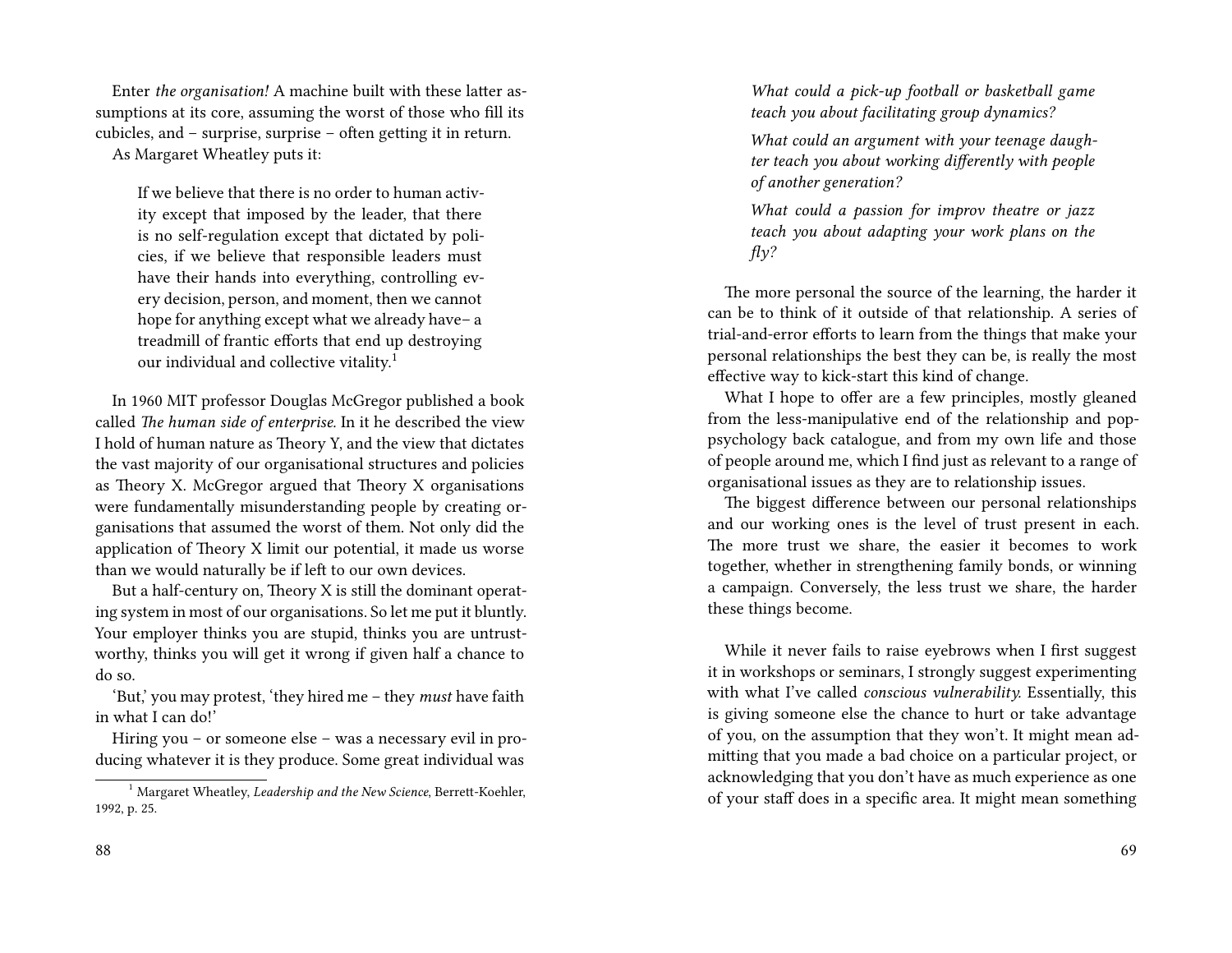a little more personal: telling your team, or members of it, that you're struggling with conflict at home, and that you'll do your best to keep it from affecting your work, but that it is occupying a lot of your thoughts at the moment.

As economist Tim Harford (@TimHarford) has written, 'many people respond to trust by becoming more trustworthy.'<sup>7</sup> If we can develop more trusting working relationships, we can open countless other doors in our organisations.

The uglier flipside of this is, of course, that many people respond to even subtle hints of mistrust ('Can you send me the draft of that email before you send it out?' or 'Here is a list of bullet points to make sure you get across in this meeting') by becoming *less* trustworthy.

Conscious vulnerability is not a failsafe methodology and can open you up to being taken advantage of. But the alternative is superficial relationships where difficult dynamics remain buried just below the surface, making good work the exception, rather than the rule.

If I work closely with someone, there are both practical and human arguments for why I would want to know a bit about big things that are affecting them. Practically, it means I can step in, if they need to rush out of the office on short notice, or work out alternative arrangements with them if they need time off. More fundamentally, I want them to know that they don't have to pretend they're fine at work if they're not. Empathising with someone's situation, rather than simply ignoring it, or telling them to 'check it at the door,' is another strong way to foster more trusting relationships. Just as ignoring unhappiness in someone you are close to is unlikely to do good things for your relationship, the same dynamics apply at work.

# **Hierarchy, self-organisation and the differing politics of human nature**

In Chapter 1 I mentioned the most common initial response to describing my work as 'helping organisations to be more like people': the smirks, the raised eyebrows, the condescending assumptions of naiveté that have tended to accompany the 'what *kind* of people?' reply that so often follows my introduction. Let's unpack this for a moment.

I work (and live) from the assumption that people *are good* and *want to do good*, if given the chance. This can absolutely be corrupted, and we have all experienced and demonstrated moments where this becomes painfully obvious. But when it comes down to it, we are good, and want to improve, as it is in all of our personal and collective interests to be so and to do so.

Working from this belief determines the ways I choose to work with others. If I assume the best of them, I am more likely to trust their intentions. If I trust their intentions, I am more likely to accept their actions. If I accept their actions, I probably won't tell them what to do. And if I don't tell them what to do, they will be freer to achieve things I never would have imagined possible. Trust liberates human potential.

Now let's try starting from the opposite perspective, and assume that people are greedy, selfish, petty and individualistic.

If I view others with this negative understanding, I am less likely to trust their intentions. And if I don't trust their intentions, I am less likely to accept their actions. And if I don't accept their actions, I may well try to tell them what to do, so they don't go and fu\*k it up, through some combination of ignorance and malicious intent. And if I tell them what to do, they'll probably get quickly annoyed with my lack of trust in their initial intention or judgment.

<sup>7</sup> Tim Harford, *Adapt*, Little Brown, 2011, p. 228.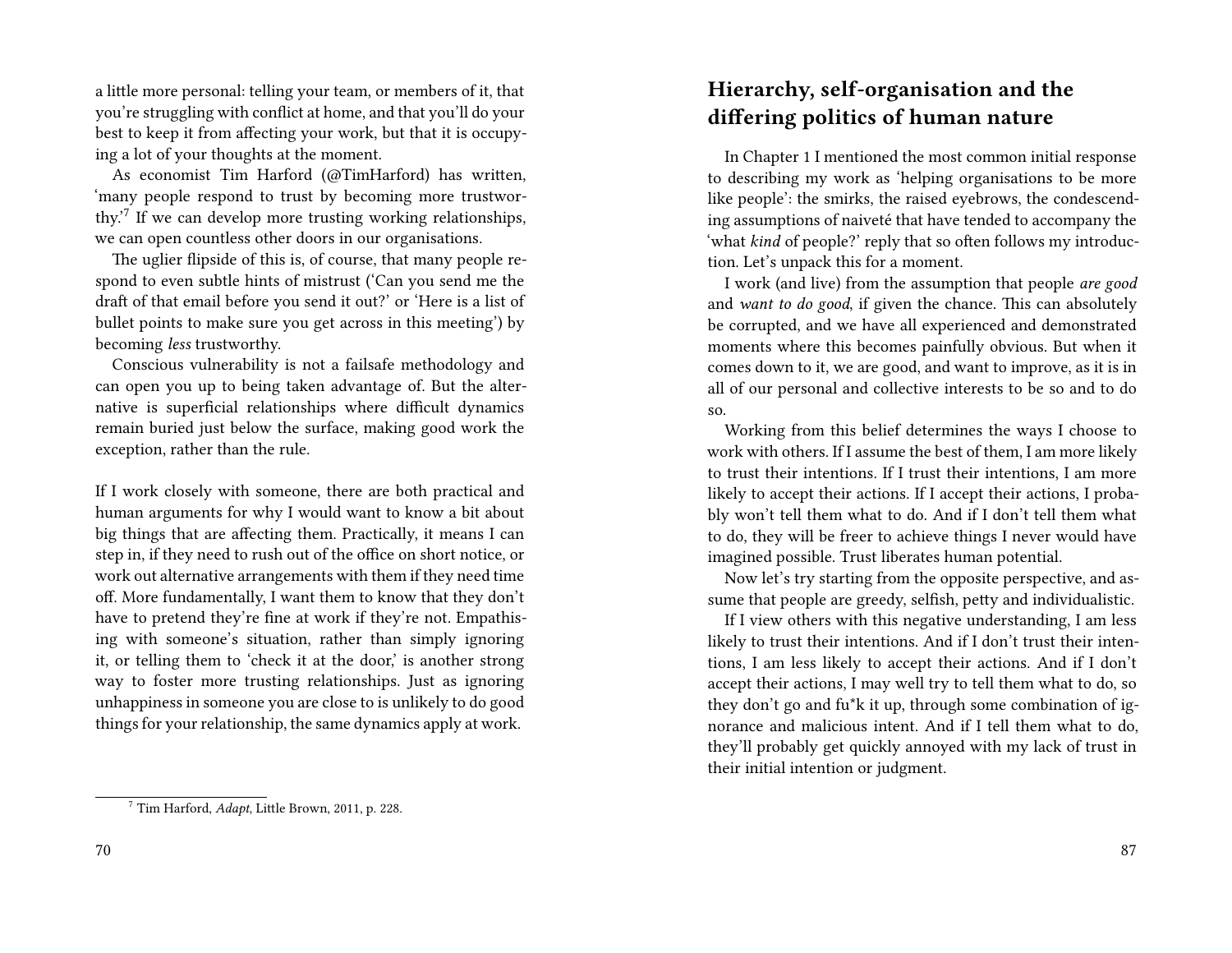# **Chapter 3 — The myth of hierarchical necessity and what we can do for ourselves**

*'If people are machines, seeking to control us makes sense. But if we live with the same forces intrinsic to all other life, then seeking to impose control through rigid structures is suicide.' – Margaret Wheatley, Leadership and the New Science*

*'My role is that of a catalyst. I try to create an environment in which others make decisions. Success means not making them myself.' – Ricardo Semler, Semco*

*Underpinning the twin problems of an industrial mindset and the stifling imposition of professionalism is the deeply ingrained notion of hierarchy. For centuries, we have been telling ourselves that in order to do big things, we need to impose systems of control to make them possible. But a range of examples based in the recent growth of both social media and social movements have begun to make the alternatives increasingly clear. When we apply the 'more like people' principles introduced in Chapter 2 (humanity, autonomy and complexity), we can achieve things that our hierarchies would never have imagined possible.*

Beyond trust, I have often found that self-awareness (or lack thereof) can be a major determinant in being able to build strong relationships. We all have blind spots around our own attitudes, behaviours, and actions. But unlike a machine, which lacks the consciousness to see the consequences of its actions and adjust accordingly, people can develop the psychological and emotional tools to better understand what we are bringing to the table, and thus to begin to address our less constructive habits.

Greater self-awareness helps to breakdown blame culture, which is equally a problem in both organisational and personal relationships. Blame culture tends to result from our own blind spots: we can easily see where someone else has done something wrong, but it's much harder for most of us to see our own shortcomings and contributions to a shitty situation. Organisational hierarchy doesn't help, and, if anything, further conditions us to avoid responsibility, because of its one-way, upward accountability channels, and the potential disciplinary implications if we are seen to be in the wrong.

Marriage counsellors deal with the blame associated with intimate relationships every day. If you were to hear two people from a troubled marriage recount what they felt was wrong with their dynamic, odds are good that you'd find reasons to empathise with and criticise parts of what both were saying. When Partner A says, 'I want more space to myself and Partner B won't let me have it!' we might think, 'Fair enough – everyone needs a certain amount of space to pursue their own interests.'

Then, moments later when we hear Partner B exclaim with equal sincerity, 'I just want us to have some quality time together,' you might say, 'Of course! Both people need to make an effort to be together if the relationship is going to work!'

In any relationship, both people are always making choices that make the dynamic better or worse. In our intimate rela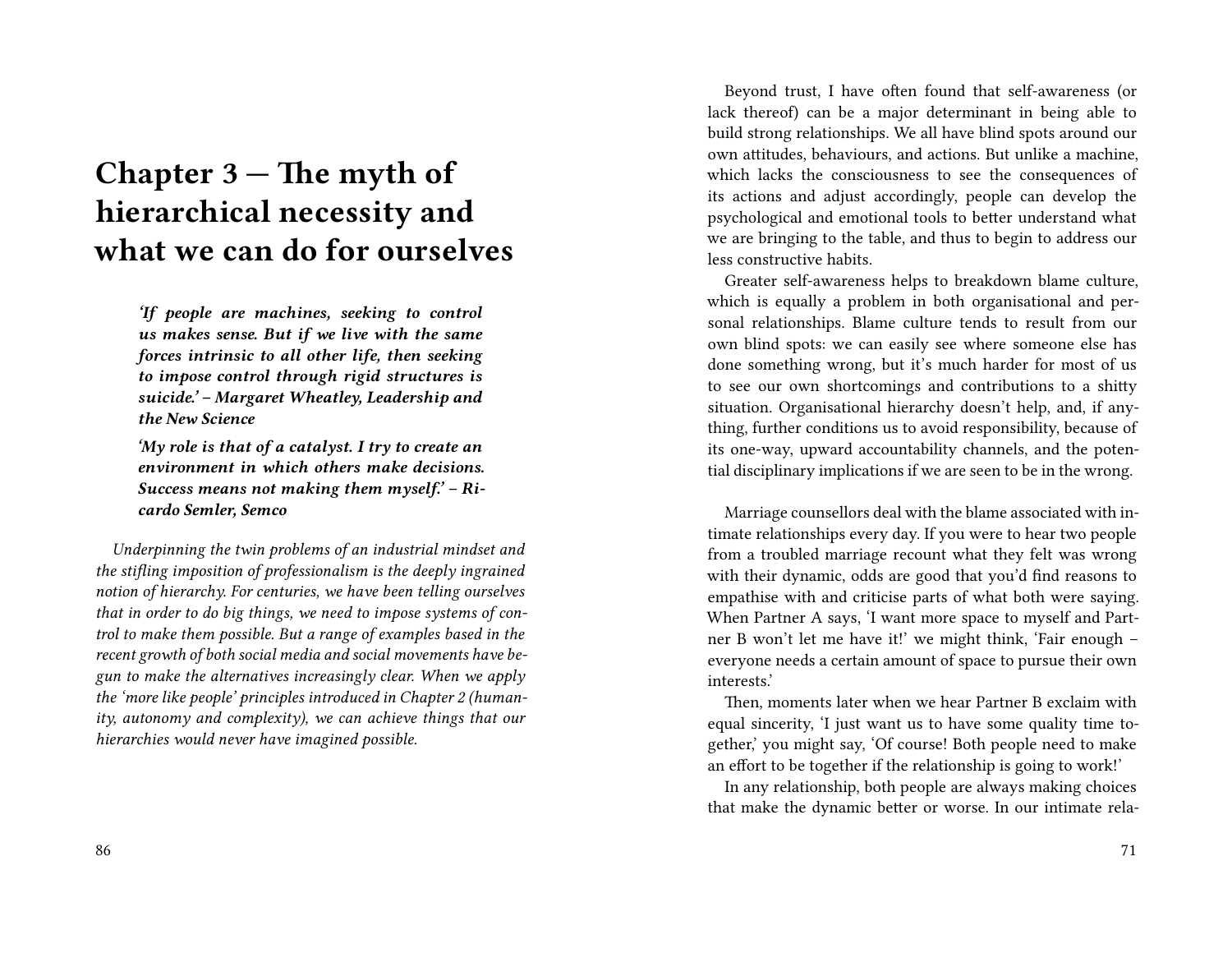tionships, we can often justify the work involved to improve things because the payoffs of better intimate relationships are so great. However, when it comes to the place we spend most of our waking hours, from Monday to Friday, we are rarely willing to put in the same efforts to improve things. As part of our professional notion of separating work and life (as if the former was not simply part of the latter!), we relegate ourselves to having less-than-ideal working lives, as though forty or more hours of our average week is not worth the personal effort to improve things.

How often have you looked at a lousy working relationship and thought: 'What could I do differently here?' rather than reverting to the more common knee-jerk response: 'how can I make *them* do something differently?'

Dr. Harriet Lerner (@HarrietLerner), in her 1990 bestseller on relationship patterns, *The Dance of Anger*, wrote, 'It is tempting to view human transactions in simple cause-andeffect terms,' harkening back to the Newtonian ideals that have infiltrated so much of our lives. 'If we are angry,' Lerner observes, 'someone else *caused* it. Or, if we are the target of someone else's anger… we may conclude that the other person has no *right* to feel angry.'<sup>8</sup>

Clarifying the blame question, she adds, 'We are responsible for our own behavior,' along with the critical disclaimers, 'but we are *not* responsible for other people's reactions; nor are they responsible for ours.'<sup>9</sup> Successfully distinguishing our own emotional responses from other peoples' actions is basically the Super Jedi Ninja standard of emotional intelligence, but is still one we can all be working towards.

Closely related to letting go of blame is one of the golden rules of basic relationships psychology, passed along to innumerable sobbing friends in miserable situations over the years: people are willing to admit they don't get it yet, often leaving space for experimentation. I have used it as a Trojan Horse with several organisations who had budget lines and skills audits for social media training, but really needed to be talking about professionalism and management. It is fair to say that if an organisation is serious about using social media effectively, they have to also be serious about letting go of many of their established professional standards – the two can only coexist for so long before one will proclaim victory. Luckily, when people have had a taste of the freedom offered by these new ways of organising, they are unlikely to go back to the old ways without a significant fight.

Unlike the bureaucratic routes of the past though, 'more like people' changes should not feel like a long drive in neutral, plodding away but getting nowhere. If we try to simply use our old systems to bring about new systems (submit proposal, seek approval, etc), odds are good they will intentionally or inadvertently be suffocated before they can see the light of day. As many of the organisational stories throughout this book highlight, critical change often happens without permission, and emerges wherever a need exists. If we don't rely on our old processes, we won't be restricted by their limitations.

If this chapter has done anything, I hope it has highlighted the sense of possibility that exists for positive change in even the most entrenched of bureaucracies. Now let's get into some of the specifics, shall we?

<sup>8</sup> Harriet Lerner, *The Dance of Anger*, Harper Element, 1990, p. 123. 9 Ibid, p. 124.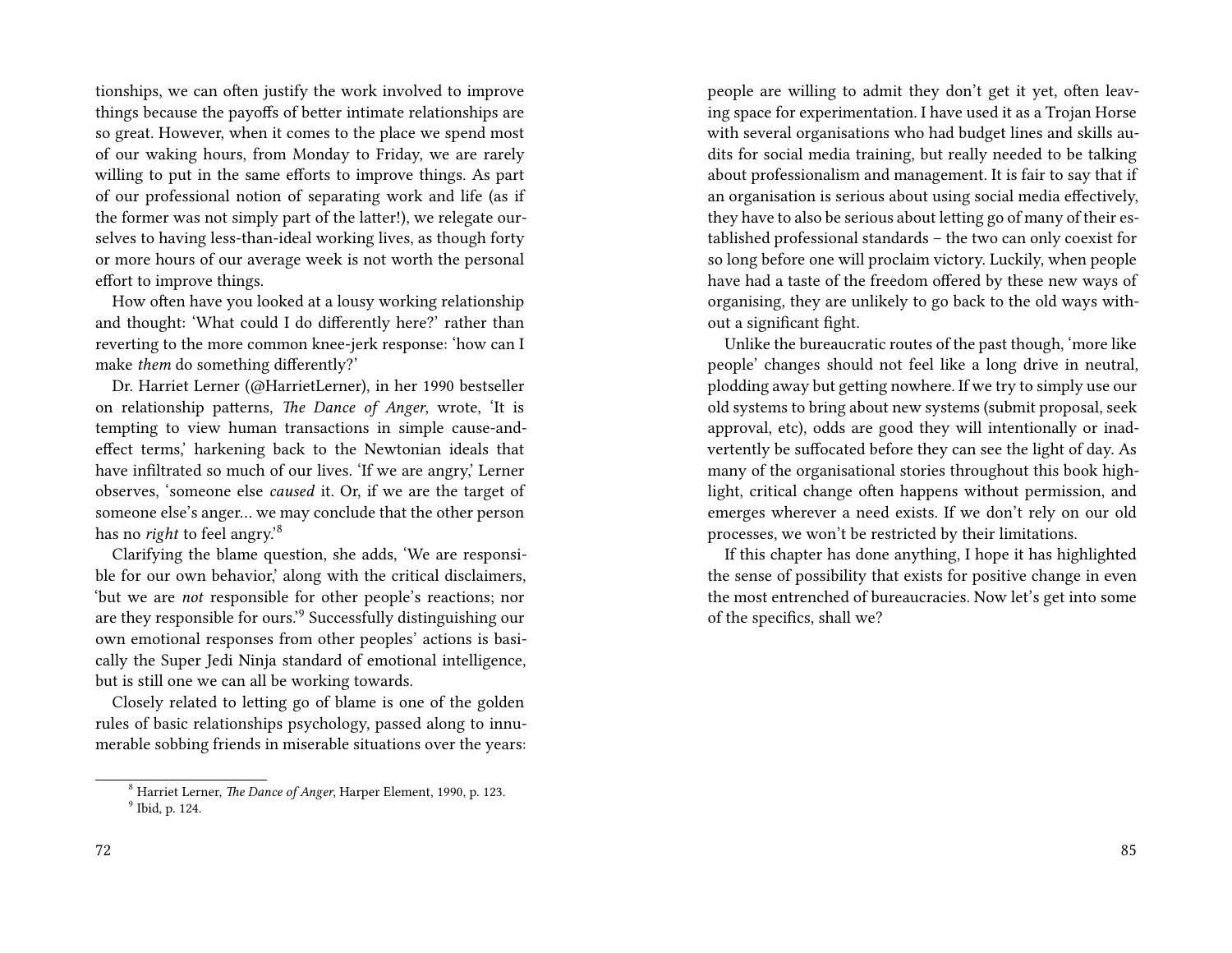• Embrace autonomy, for ourselves and others, because we can't predict what insights might arise or where they might lead us.

*Can more natural social media use help us to make the case for spreading the values of more natural communications across and beyond our organisations?*

*Have you had any experiences in social media engagement that demonstrate the effectiveness of lessformal communication?*

# **We've got as many choices as we can imagine!**

While the solutions that have dominated our traditional organisational outlook and practice has have been about as narrow as Taylor's 'one best way' logic, we have nothing so restrictive shaping our possibilities moving forward. We no longer need to rely on a hegemonic unity to survive together, instead embracing a plurality of answers, finding strength in our diversity, not our singularity.

Embedded in each of the three 'more like people' principles is the importance of diversity. The world is a diverse place, so successful organising within it should be, too. This means it's up to us! We don't need to come up with a new 'one best way,' we just need to find lots of different good ways, that work for the many different things our particular organisations need to do, whether campaign emails or payroll, internal communications or media engagement.

Social media is offering some inroads to new approaches that can apply more generally, as it is still relatively new and more *You can't force someone to change, if they don't want to change themselves*. While these words are often a precursor to encouraging someone to leave a relationship, sometimes a more constructive alternative is still available: if the other person isn't willing to change in the way you want them to, you can work to improve yourself, taking the steps to shift how you respond and what you give to a dynamic that isn't making you happy. Like in a miserable marriage, there are times when leaving a job is absolutely the best thing you can do, but in either situation, understanding your own role in the conflict is important, and might help to keep you from reliving the same experience in a new job or new relationship, further down the road.

This is not about compromise, as it is so often portrayed in relationship literature. It is more about the pragmatism of finding the part of a destructive dynamic that you have the power to affect, rather than wasting your efforts on the points you have no control over, where no amount of blame will create the outcome you want. Being aware of the ways we subconsciously make a dynamic worse through our behaviours – with aggression, passive aggression, silence, or self-blame, to name a few – can help us to break the patterns that make our working dynamics untenable.

More colloquially, if a colleague tells me to piss-off, and I respond by telling them to piss-off, I haven't done anything to open up a more constructive relationship, even if it felt like what they deserved at the time. I've only accentuated the negative, validating their rationale for the initial comment (and their likely follow-up) with my response. To pass along a question my mom once asked me during a difficult time early in my marriage, in which I thought I had my wife's side of our problems completely figured out: *Do you want to be right, or do you want to be together?*

While we may not be quite as committed to a manager or colleague, there is some value in getting past the winning-thedebate-with-the-correct-argument approach we easily fall into.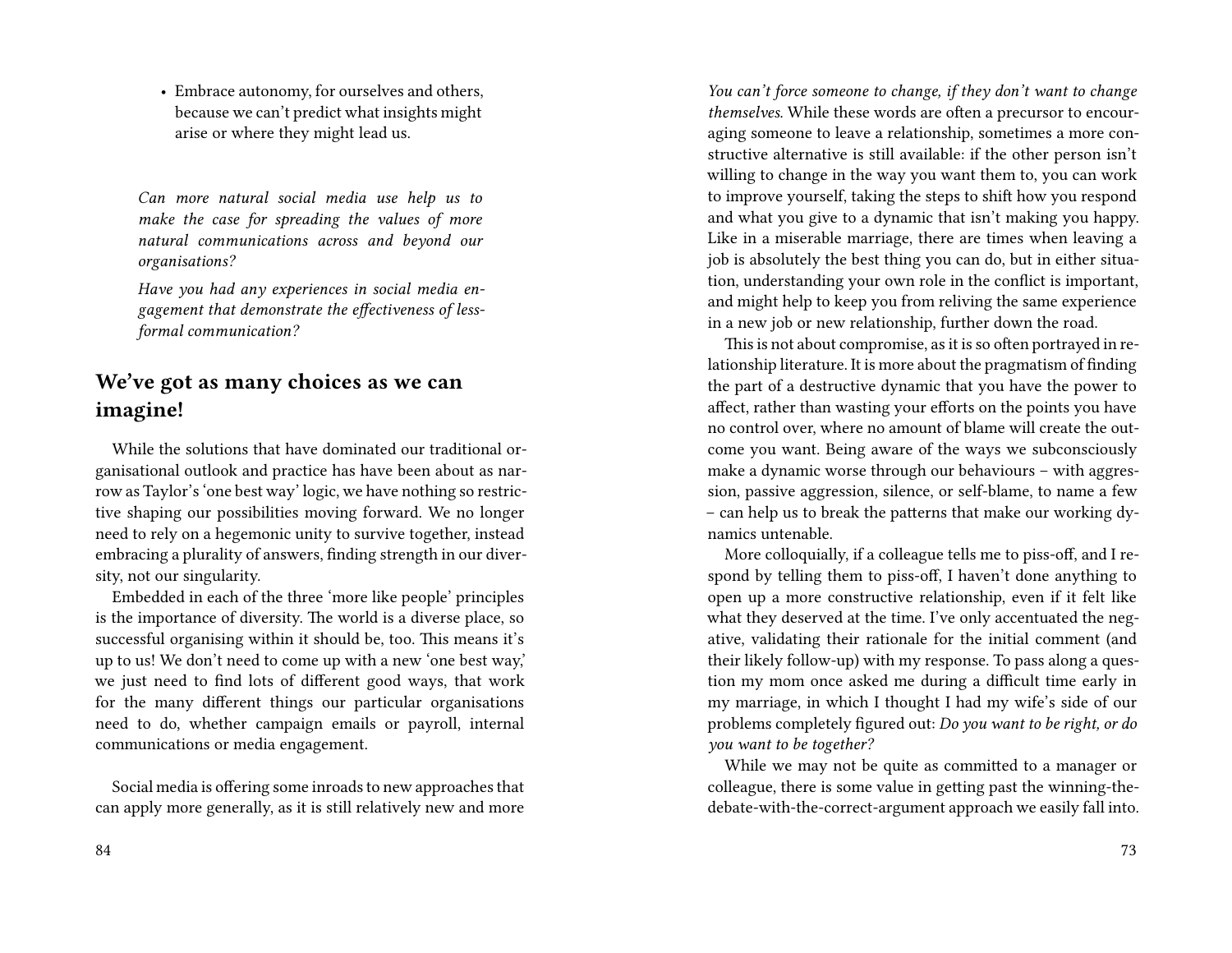There's a certain logic in wanting to prove we're right during conflict, yet it only tends to make both sides of a dynamic feel less engaged in their relationship, in part because both are likely equally committed to their own versions of what is right.

If there were one best way and we were entirely rational machines, 'winning' might make the other person see what was wrong with their approach. However, too often, winning an argument just leaves the other person feeling more resentful as the loser in the relationship, rather than building a better dynamic together by understanding each of our own contributions to the problem, and thus, the solution.

*Rather than trying to win, why not think about how we could improve ourselves?*

To take it to a more practical level, let's say you're a manager. Your administrative assistant is uncooperative with your instructions, regularly late, and argumentative when you challenge them on it. You first kept your frustrations with these behaviours to yourself, but then started into a series of efforts to change them – to make them more cooperative, more punctual, more abiding. But matters worsened. You moved into more formal disciplinary action. Some of the most measurable problems – lateness, for example – went away, but the ones it was harder to keep track of simply got worse.

Now, let's say you're the administrative assistant. You've done this job for years, and a new manager is telling you to do things their way, even though you're sure you've got the best systems in place, and that this is just about them not wanting to change their own working habits. You've also been struggling with childcare lately, but haven't wanted to make an issue of it because you don't want your personal life to be seen as interfering with your career. No one seemed to mind that you were a bit late sometimes, but then, all of a sudden, you were receiving grief for slight infractions. These griefs seemed to escalate very quickly, and soon, you were facing a formal disciplinary process. Worried for your job, you pony-up and hire someone

start with some profound work-related exclamation or insight – they usually start with the weather, a meal, or maybe the plans we've made for the weekend. From there, they could stay superficial, or lead us to sorting out a shared problem, trying out a new idea, or getting some feedback on something we've been working on lately.

Imposing professionalism on social media makes sure that we miss opportunities, and look a bit lost to those more comfortable with online spaces. But if we approach social media the same way we might approach our many other office conversations, we might come to see it a bit differently. Simple, human interactions are the stuff that builds the relationships that help us work better with people, inside and outside our walls. Without them, we're both missing an opportunity and sending a deeply anti-social message to the people who would like to engage with us.

And as on social media, so in our workplaces, where we are too often guilty of the same practices, putting forward a face that isn't really who we are. This fosters superficial working relationships, but also creates a massive power imbalance in countless services, where beneficiaries or clients are expected to open up about the most personal details of their lives, while we, in our professional roles, are justified in sharing nothing about ourselves in return. Such attitudes, online or off, reinforce elitist hierarchy at the most individual levels of our work.

Alternatively we might open up a new range of opportunities if we can:

- Appreciate the complexity of our world, in which answers might come from unexpected places we wouldn't normally engage with,
- Remember our own humanity, and the good stuff that happens when we don't have to pretend we're people that we're not, and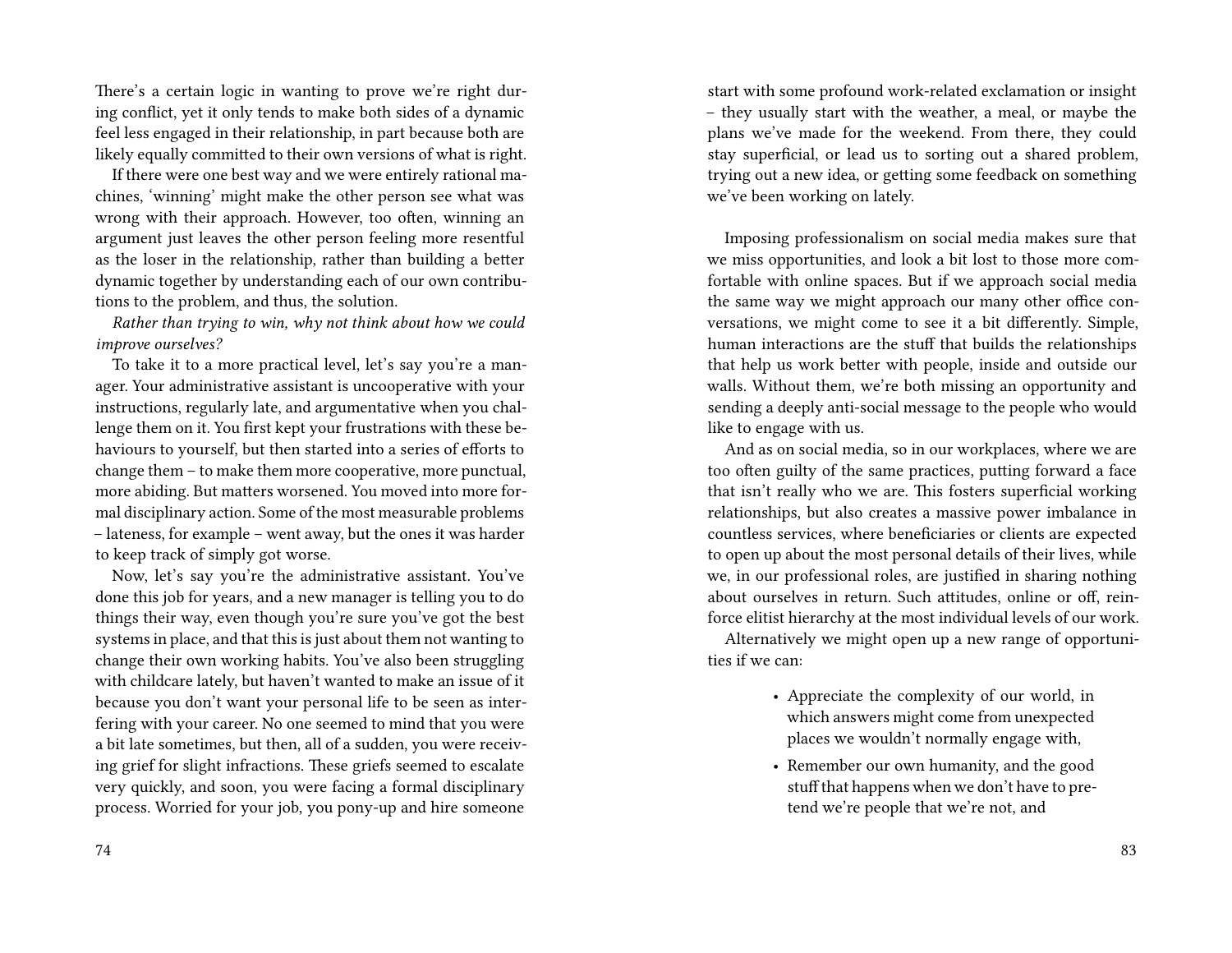- Sharing valuable stuff from other organisations
- Engaging in banter
- Learning from the audience

I recently heard a story about a national charity that became deeply divided over the use of emoticons in organisational Tweets, with senior managers arguing vociferously that such frivolity was *not* the professional image the organisation wanted to convey. Ironically, it was the kind of sociable practice that had helped their lower-ranking staff build up a significant social media presence in the first place, without senior managers even noticing.

My friend and colleague Paul Barasi often jokes about the countless non-profits whose Twitter biographies include words like *engagement*, *participation*, *involvement*, or *user-led,* yet who only follow other organisational, party political, or celebrity accounts, and who refuse to engage in online conversations with those who approach them. Like other places where our professionalism comes up against our stated values, actions speak louder than words, and tend to be what people remember about us.

Bass player and social media consultant Steve Lawson (@solobasssteve) explained to me once 'the importance of talking bollocks,' a phrase I have included in countless workshops since. He initially brought it up in response to the all-too- regular accusation of social media being 'all about telling people what you had for breakfast.' 'Sure,' Steve might say, 'it's a conversation, it doesn't have to always be about something serious. Breakfast Tweets are the stuff we build relationships around.'

When I first heard him say this, it resonated immediately. It's not as though the conversations we have at lunch, around the water cooler, or in the stairwell at the office generally

to take your son to school for you in the morning, to avoid any further lateness. You're out-of-pocket and more frustrated than ever with your manager, but you're on time now.

Both parties want the other to change. Both parties have legitimate reasons for wanting the other to change. But neither is going to get what they want from their current approaches.

While there is no guarantee that any of these would have radically altered this situation, there are several points where either person could have shifted their own behaviour to avoid *worsening* the conflict:

- The manager might have begun by asking what they could do to help the situation, rather than staying quiet about the lateness issue. *Silence is not a constructive responsive to conflict.*
- The administrative assistant might have asked to compare different ways of working, rather than sticking to their guns about the superiority of their previous methods. *Opening dialogue, rather than only stating opposition, strengthens relationships.*
- The manager might have thought about an experience where they felt they knew how to handle a situation better than their boss, and given the administrative assistant the chance to prove themselves, even if it meant adjusting their own working habits. *When we put ourselves in the shoes of those we are in conflict with, we might start to empathise with where they are coming from, rather than simply opposing them.*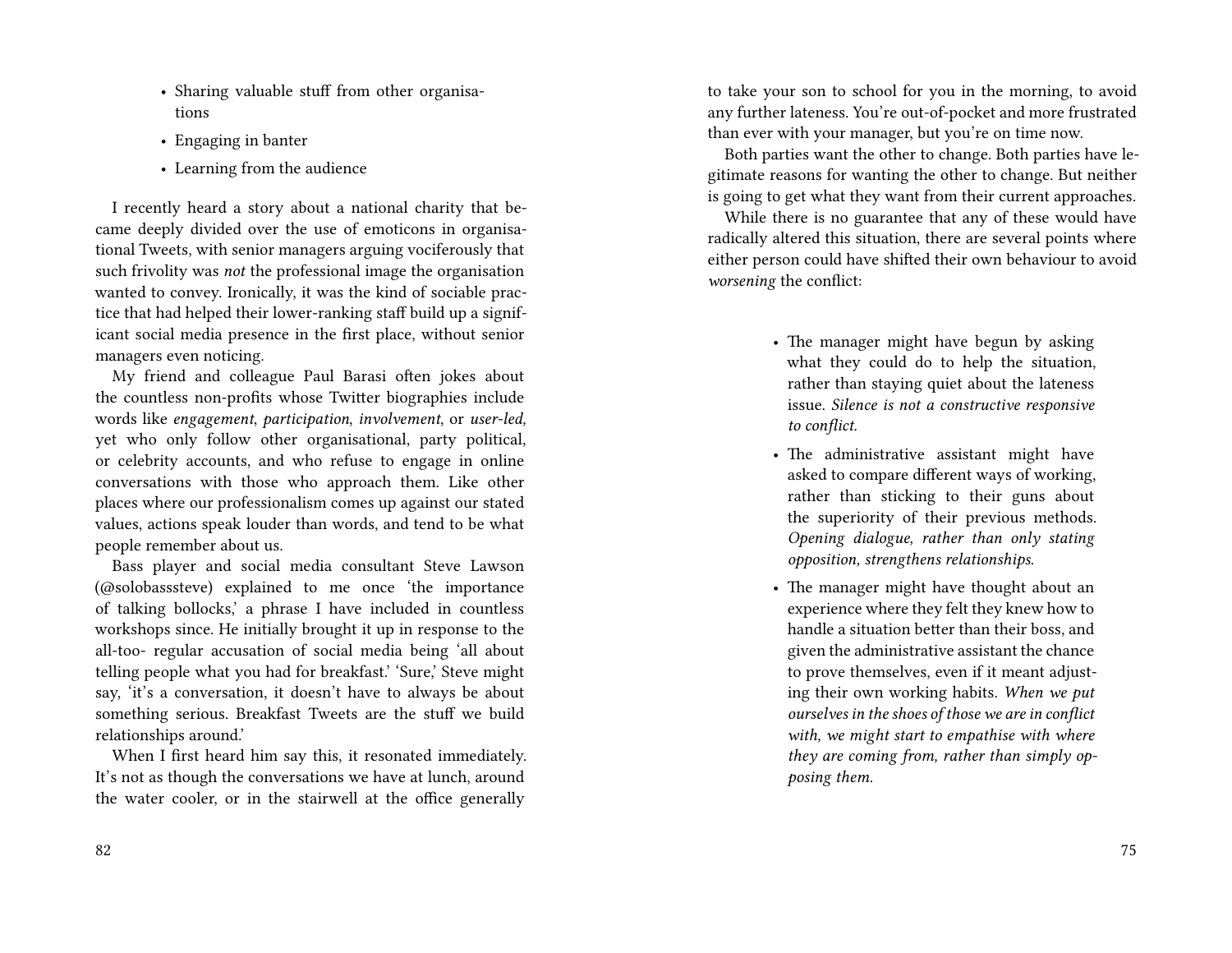• The administrative assistant might have been more open about their needs in the situation, and the external factors affecting their ability to do their job. *Honesty opens up the opportunity for an honest response, which can be discussed more openly than if both sides are holding their cards close.*

There are, of course, an infinite number of possible variables here that we haven't explored, but this example highlights the ways in which we might subconsciously be making a situation worse without realising it, and what we can do to change the dynamic.

> *What has helped build or re-build trust in your personal relationships?*

> *What helps you to actively reflect on the contributions you are, or could be, making to a relationship?*

> *What helps you to relax when you're not at the office?*

# **Autonomy: Trusting ourselves and others to be brilliant**

One of the fundamental tenets of both self-organising complex systems and being yourself is autonomy. Our human desire to find our own distinct paths is not the waste a Taylorist would argue it to be, but instead the place from which our greatest potential emerges.

Organisations have traditionally sought to suppress or steer individual autonomy, through the imposition of professionalism, job descriptions, command-and-control management, toplevel strategies, and the many subtle hints that tell us what is and isn't acceptable behaviour. This is because autonomy is

Ridiculous as it is to imagine applying our stuffy professional habits to such an explicitly social setting, that's what most organisations do on the Internet. Professionalism, applied to social media, is like minute-taking at the pub – a bit cringe- worthy, to say the least – and a thorough misreading of the right tool for the job. (The social movement equivalent would probably be to show-up at a sit-in in a corporate store with health and safety waivers and evaluation forms for those taking part.) The difference is that since most of the people who follow our organisations online aren't really our friends, they might find it harder to call us out when indeed they should. Instead, many choose to unfollow or simply ignore us until we figure out what we're doing there.

Too often, our organisations – both through official accounts and staff's personal profiles – are reluctant to engage others through social media with anything less than a policy teamapproved press statement, should something remotely opinionated ever come back to haunt them. Even with the increasingly ubiquitous 'these views are not the views of my employer' tacked on, countless charity staff are still unlikely to express anything that could be seen as controversial. I've suggested that when we go out on the weekends, we should wear a badge that reads, 'these clothes are not the clothes of my employer,' to avoid any ambiguity about who dressed us for the evening. We can then assume that those without a badge are still maintaining their company dress code, since they haven't said otherwise.

Further, many organizations are averse, in their online activities, to the social qualities that nourish active networks, such as:

- Humour
- Humility
- Asking questions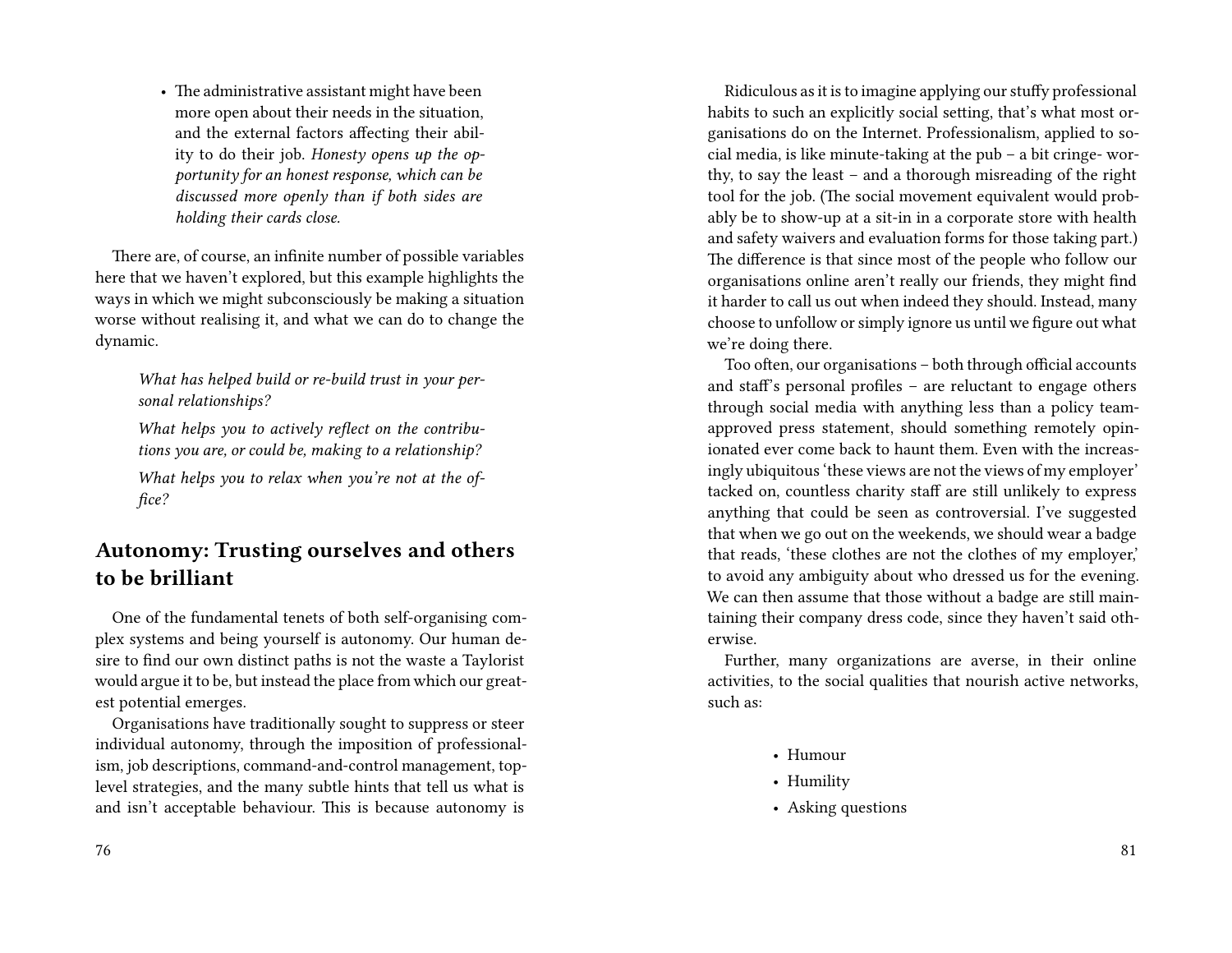## **Meeting agendas at the pub**

Imagine for a minute it's early Saturday evening and you're meeting a few friends at a local pub. It's not a special occasion, just a chance to catch up, relax, share a few drinks.

As the last of your friends arrive, you clear your throat loudly and thank everyone for coming. You remove some paperwork from the briefcase you've stealthily concealed under the table and hand everyone a copy of the evening's agenda.

'Alright, we've got twenty minutes to hear about Paul's family troubles, ten for a quick update on the last football game, another twenty to vent about public sector cuts, and I believe James wanted a few minutes at the end to tell us all that he's going to be a father. Was that it? Any other business before we get things started?'

Eyebrows are rising. James is visibly annoyed. A few awkward laughs and glances from side to side, hoping to make eye contact with someone who knows what you're doing. You continue.

'If everyone is settled with their drinks, I'd just like to lay out a few ground rules before we get into things. Most importantly, respect the speaker; everyone will have a fair chance to speak. I'll be keeping time to make sure nothing runs over, and if all goes according to plan, we should be out of here before eight.'

At this point you're ruffling feathers. Someone quizzically asks you what you're doing, but you keep going, unimpeded by a question asked out of turn. Eventually, separate conversations pickup around the table amongst those lost by whatever you're attempting to pull here. Paul is at the jukebox, hoping some music will break the tension. At some stage you realise you're talking to yourself. Everyone else is engaged elsewhere. Your meeting has become a meeting of one.

It's awkward even to think about, isn't it?

80

antithetical to control, and control is at the core of industrial organising.

But is it possible that individual freedom is in fact *complementary* to organisational success? That letting a large group of people in an organisation act independently, as they see fit, can actually foster a stronger whole?

That's what Google believes. It underpins their 'twenty percent' policy, in which staff have the freedom to choose how they spend a day out of every working week, to focus on whatever inspires them.

Similar policies are at play in more and more web and software companies, because they realise that their staff are talented, and, if left to their own devices, will create great stuff without being told to.

The organising successes of horizontalism (a form of leaderless organisation in which decisions are made, and actions taken, collectively), in so many recent social movements – from the Zapatistas in Mexico, to workers' factory occupations in Argentina, landless peasant organising in Brazil, to the global Occupy movement – are giving a new dimension to the importance of individual autonomy in the world of social change. Autonomy operationalises equal opportunities far more effectively than most organisational policies of the same name do, simply by offering wide-open space for anyone who cares about the same issues to do what they want about them.

*Autonomy is…*

- **Letting go of the systems we use to try and control things**
- **Assuming the best of ourselves and others**
- **Giving space for unknowns to emerge**
- **Equality at an operational level**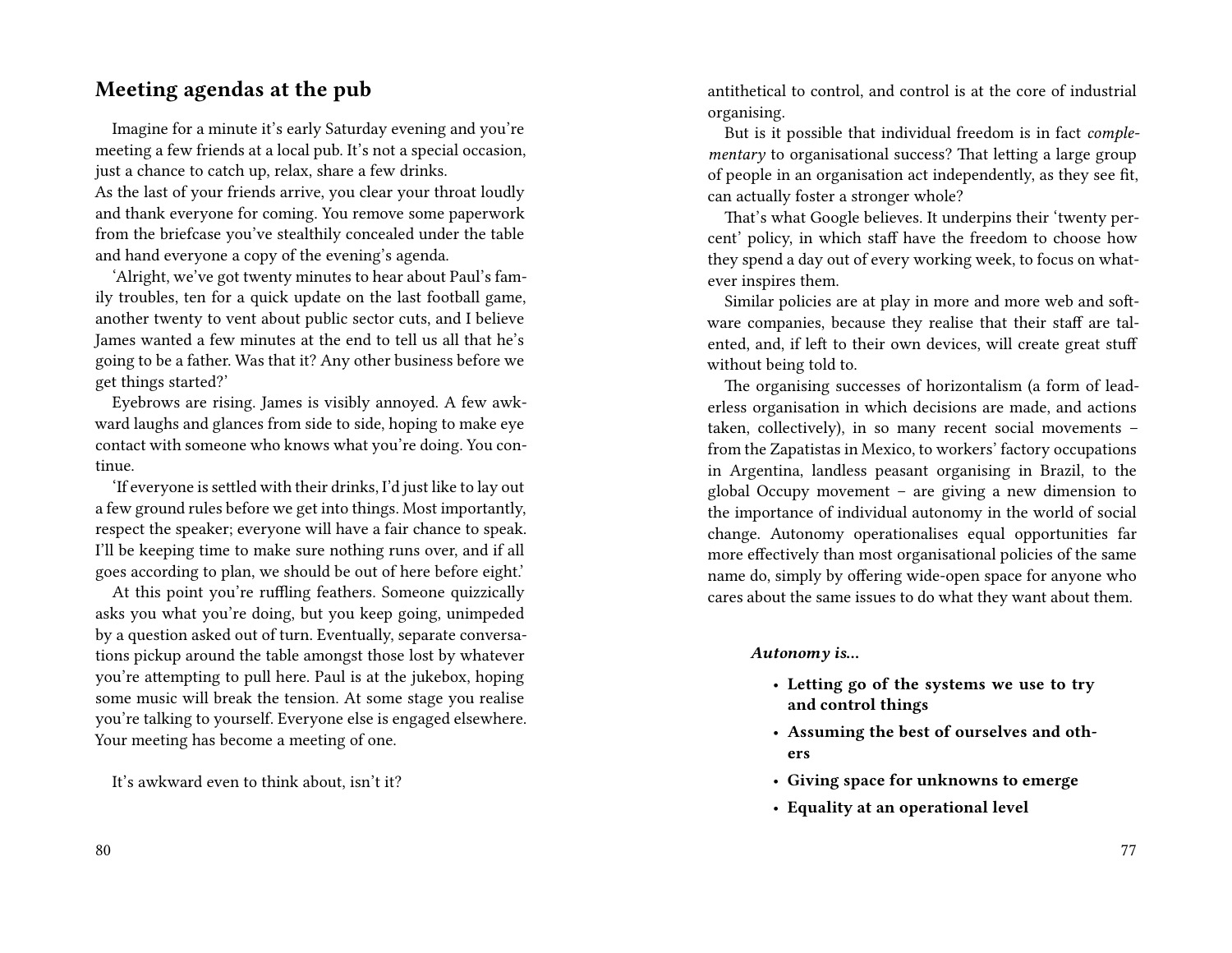Implicit or explicit in each of these alternatives is the notion that 'If we free people to follow their passions, they will be brilliant,' rather than assuming, 'If we don't impose rigid structures, our staff will do the wrong things.' As we saw in Chapter 1, this faith is at the core of anarchist thought, and more and more brave and forward-thinking groups and organisations are demonstrating its value. No longer simply the naive mantra of a smoked-out hippie, autonomy is increasingly proving its worth as a bedrock principle of organisational and social change.

Margaret Wheatley and Myron Kellner-Rogers, two pioneers in applying the lessons of naturally occurring complex systems to the field of organisational development, put it this way:

Stability is found in freedom – not in conformity and compliance. We may have thought that our organisation's survival was guaranteed by finding the right form and insisting that everyone fit into it. But sameness is not stability. It is individual freedom that creates stable systems. It is differentness that enables us to thrive.<sup>10</sup>

To put it simply: people have the potential for brilliance, if we don't let our systems get in the way.

> *What practices help you let go of the need to control things, in any parts of your life?*

> *When have you been pleasantly surprised by yourself or others, acting independently to achieve something meaningful?*

*What scares you about letting go?*

<sup>10</sup> Margaret Wheatley & Myron Kellner-Rogers, *A Simpler Way*, Berrett-Koehler, 1996, p. 41.

#### 78

### **Why social movements and social media are like people**

These 'more like people' principles are in direct contrast to the 'more like machines' principles outlined in Chapter 1:

- In mindset, *complexity* challenges the orthodoxy of industrialism
- In values, *humanity* is a juxtaposition to *professionalism*
- In relationships, *autonomy* is the opposite of *control*

Social media and social movements exemplify these three 'more like people' principles. Each of the chapters that follow will contrast the mindset, values, and relationships of our old organisations, with those of newer, more social ways of organising, as well as putting forward ideas and questions about moving from the former to the latter.

We've recently reached a point where some of our more traditional organisations have begun to engage with social media and social movements, but without the deeper shift in orientation this chapter talks about. A Facebook page is setup and left in the hands of an intern without the authority to post to it without sign-off; a conference is titled 'Occupy[blank]' but fills its schedule with keynote speeches by white men in suits. The window-dressing of change is there, but the old building remains intact.

A couple of years ago I started telling a story about this clash, and it always seemed to get the point across, so rather than theorise, I'll let this imagined exchange paint the picture of the conflict our organisations are so regularly stumbling into.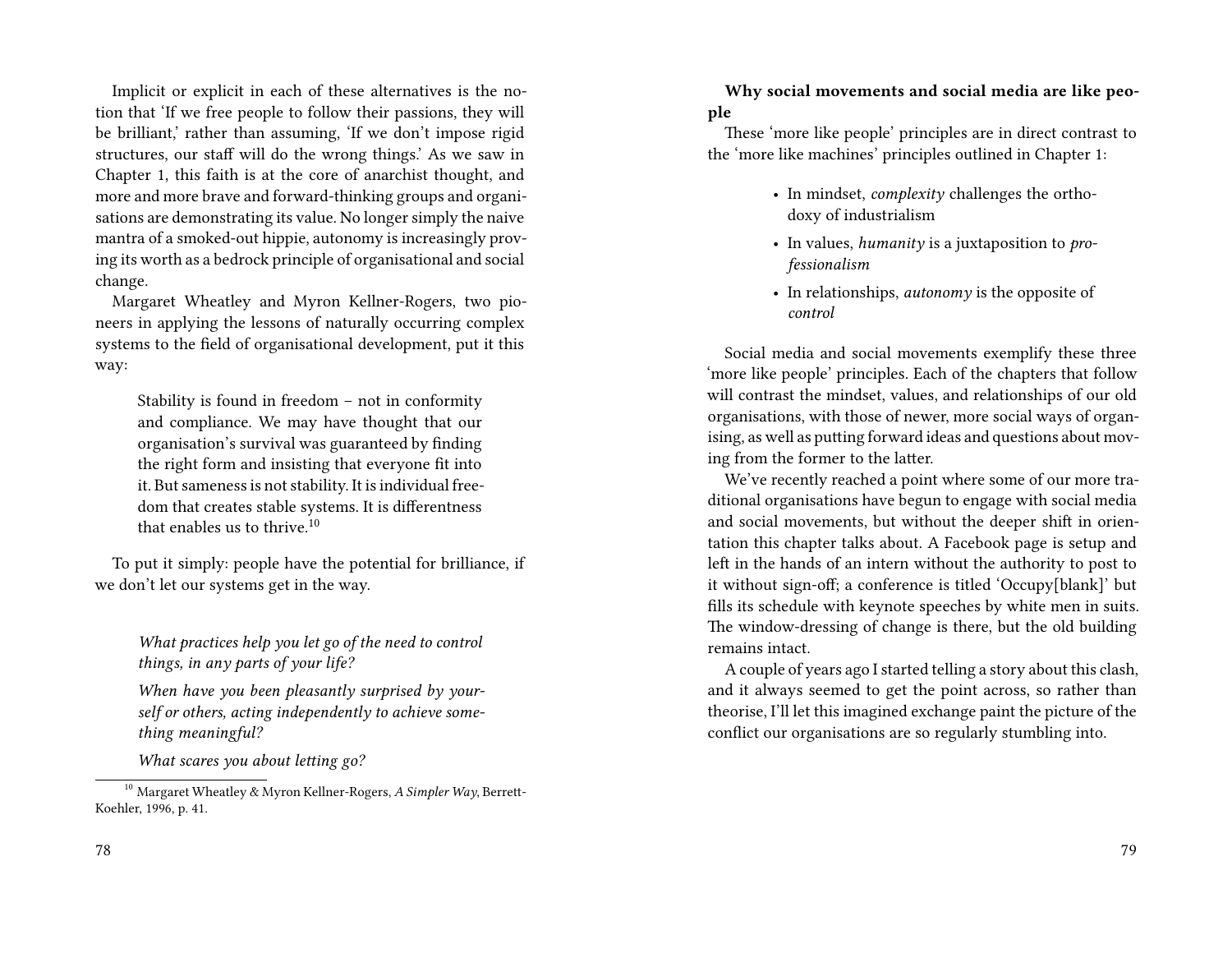our organisations so often house their 'intellectual property' within, these systems open up what we've got, allowing us to connect with others who've done the same, enabling new possibilities when our work and ideas can join more freely with one another. But like so much else in this book, they require us to let go of the organisational control that is becoming so untenable in the digital age.

'The time has come,' wrote Phillip Smith (@phillipadsmith) and Dmytri Kleiner (@dmytri), in relation to free software, way back in 2004, 'for more organizations to explore a movement that not only parallels the philosophical foundations of the not-for- profit sector but can empower these organizations to achieve more with less.'<sup>5</sup> And while both the philosophical and practical arguments for free software in social change organisations make perfect sense, there remains the deeper question: how can our organisations work more like the open and free software communities that we share so much with, if we want to develop better, more collaborative solutions for the world around us?

What if we pledged to freely share a range of our organisational resources, encouraging other organisations to do the same? We would already have much of the Creative Commons library of software, images, music, and ideas to add to and use freely (search.creativecommons.org). Could our internal resources; from financial management systems, to the cleaned (impersonalised) data from our engagement with supporters, find a home where other open-minded organisations could put it to use on their own projects or campaigns?

Governments around the world are reluctantly beginning to open up their vast quantities of data to the public in the name of democratic accountability. What if we shared the information

months that followed, Britain experienced a dose of austerity that made the country's Thatcher years look like a halfhearted warm-up exercise in neo-conservative slash-and-burn economics.

Shortly after the 'emergency budget' was announced by Chancellor of the Exchequer, George Osborne, in June 2010, the Treasury decided to forgive Vodafone, one of the world's largest mobile phone providers, the vast majority of a backlogged tax bill totalling roughly six billion pounds.

As it turned out, Vodafone was one of many householdname multinationals that had gone to great lengths – often with tacit or explicit Treasury approval – to hide their earnings in offshore subsidiaries and make sure their profits would do nothing to tackle the deficit for which the public was being mercilessly held to account.

From a government whose most popular slogans since angling their way into office were 'There is no alternative' (to unprecedented public spending cuts), and 'We're all in this together,' the estimated £69.9 billion lost each year in the UK to corporate tax avoidance schemes – many with the blessing of the Tax Man himself – came with an extra dose of bitter irony.<sup>9</sup> Stand-up comedian and southeast Londoner, Chris Coltrane  $(QOchris$  Coltrane), was just one more frustrated citizen when he happened across a Tweet that read, 'If you want to take direct action against the cuts, email this address.'

'I think I liked how cryptic and mysterious it was,'<sup>10</sup> Chris mused, looking back on his random entry point to a movement that helped shift the public debate and practical realities of corporate tax avoidance across Great Britain in 2010.

On October 27, Chris was one of about seventy people who walked into Vodafone's UK flagship store on Oxford Street and

<sup>&</sup>lt;sup>5</sup> Phillip Smith & Dmytri Kleiner, 'What not-for-profit organizations need to know about free software,' 2 December 2004. http:// www.phillipadsmith.com/2004/12/what-not-for-profit-organizations-needto-know-about-free-software.html

<sup>9</sup> Mark Jenner, 'Tax avoidance costs UK economy £69.9 billion a year,' *The New Statesman*, 25 November 2011. http://www.newstatesman.com/ blogs/the-staggers/2011/11/tax-avoidance-justice-network

 $^{10}$  Interview with the author, 8 June 2012.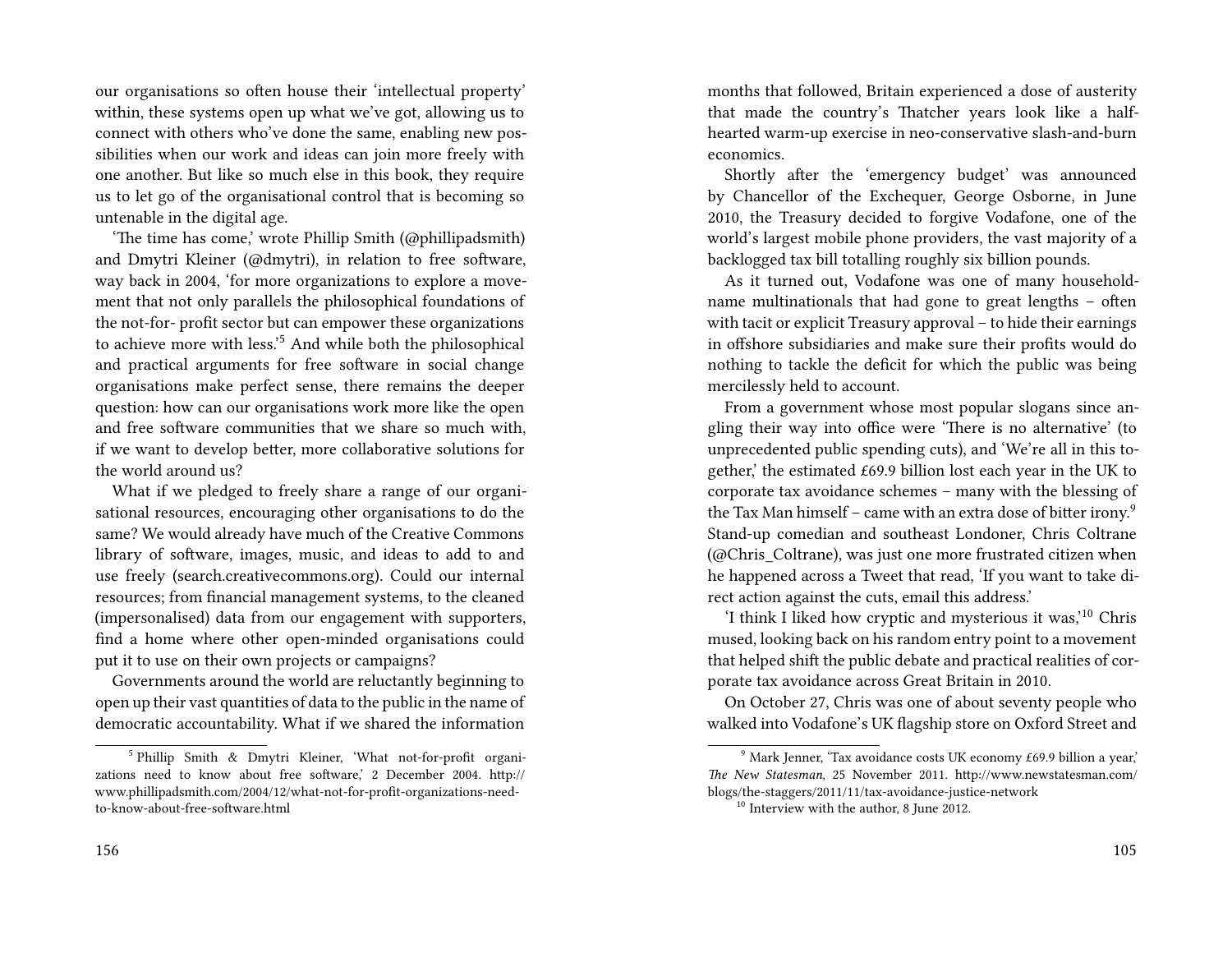decided to sit down together at the shop's entrance, until it had no choice but to close up for the afternoon.

'Tax avoidance actually proves that the government is lying about there being no alternative to austerity measures. If Vodafone hadn't dodged six billion pounds in taxes, then almost every single cut to welfare for a year could have been reversed,' said Chris, as to why he'd decided to take action. But it didn't stop with a single occupation. And Chris – like many others – became much more active in what followed.

The next day activists in Leeds staged their own Vodafone occupation. That following Saturday saw fifteen other cities around the country organise their own actions. No longer targeting Vodafone alone, activists went after a shortlist of wellresearched multinationals who had been engaged in similarly nefarious financial practices, including TopShop, Barclays and several other big name retail outlets and banks.

Word travelled quickly via the #UKuncut Twitter hashtag, and the group who had orchestrated the first action opened up the process. Chris described the organising process that followed as a 'collaboration with activists all around the country':

The *UK Uncut* account [@UKuncut] on Twitter would suggest a date for a nationwide day of action, and then ask the question: who should we target, and why? From there, people would tweet their thoughts, and a decision was made collectively. It was very democratic, because everyone was able to read all the tweets on the hashtag, so there was this real transparency and openness which I think was extremely refreshing… Seeing an elegant decision-making process really helped to inspire people and also made them more empowered, because decisions weren't being made from on high that had to be obeyed. They were being made by activists all around the country. who rarely have to put their own work into practice. Further, the concept of intellectual property at the core of so much of the private sector would prevent the open sharing and adaptation of other peoples' work, as is central to the success of open source and free software communities. If someone builds a new graphic editing program and someone else thinks of something better, rather than create a competitor, they are free to build on the existing software, collaborating and improving, rather than competing for better results.

When the free software movement emerged in 1983, it was based on four 'freedoms' that separated it from its proprietary counterparts. These were published by the Free Software Foundation in 1986, beginning with 'Freedom 0' (which referred to the zero-based numbering at the core of most computer systems, and was the kind of geek-speak that probably scared off much of the technology-illiterate public until the last decade or so). The four freedoms set out by FSF were:

- Freedom 0: The freedom to run the program for any purpose.
- Freedom 1: The freedom to study how the program works, and change it to make it do what you wish.
- Freedom 2: The freedom to redistribute copies so you can help your neighbour.
- Freedom 3: The freedom to improve the program, and release your improvements (and modified versions in general) to the public, so that the whole community benefits.<sup>4</sup>

These are the kinds of simple guidelines that allow innovation to flourish. Rather than the closed, protective systems

<sup>4</sup> Wikipedia contributors, "Free software," *Wikipedia, The Free Encyclopedia http://en.wikipedia.org/w/index.php?title=Free\_software&oldid=564645195*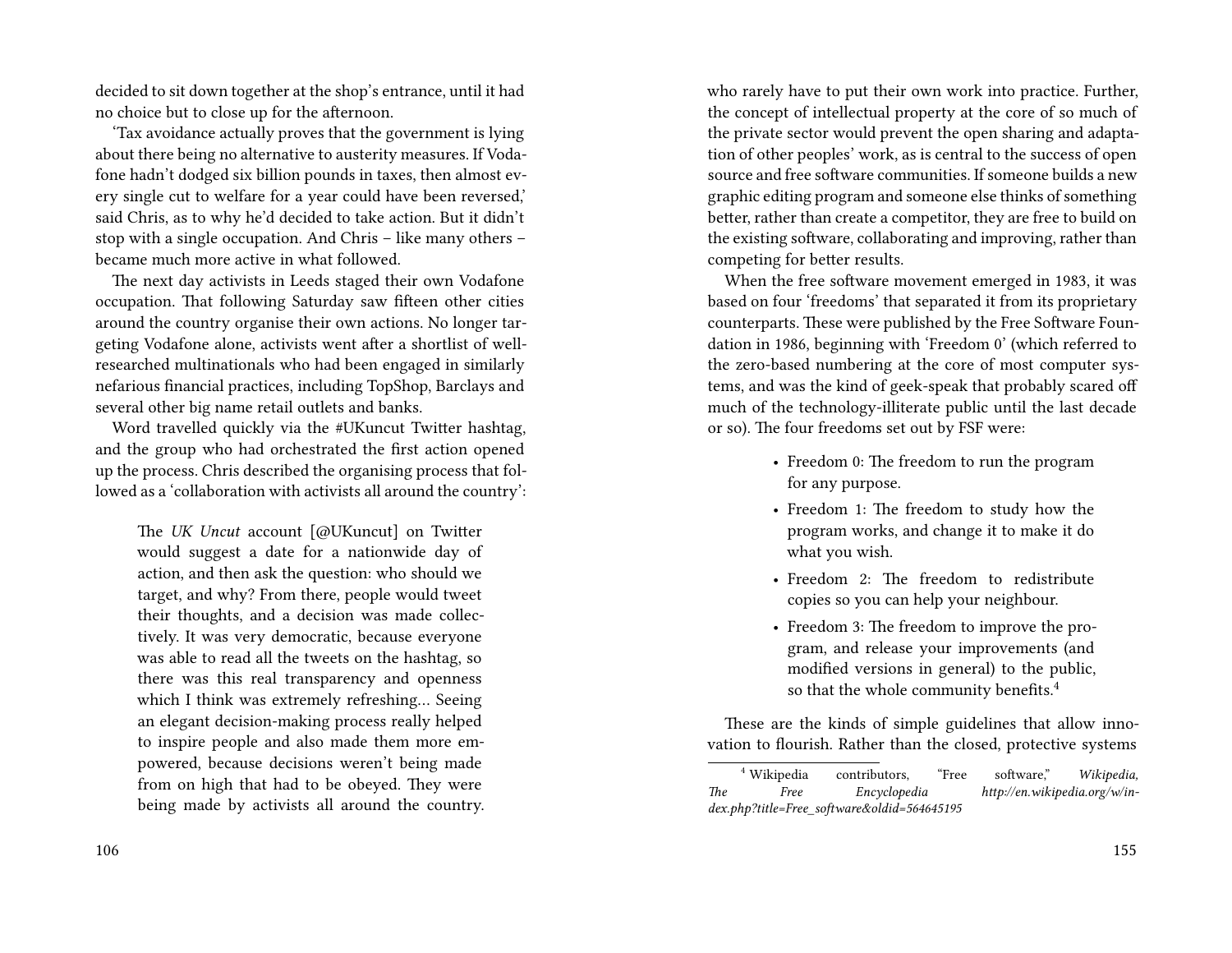# **Free software: The collaborative nature of new ideas**

Conversations are interactions – ideas coming together from different places and creating something that wasn't there before. Rarely do eureka moments emerge completely out of nowhere, but more often through their interplay with other opinions and alternatives. To put it another way, ideas are collaborative.

The global free software community is one network that has embraced this notion. Free software is inherently collaborative, as developers work together, mostly on their own time, to improve on each other's programmes, fixes, and adaptations. Their work, by its nature, is made available in its entirety for anyone else to adapt or improve on as they see fit. Not only is the final product made public; so is the source code, the building blocks upon which the software was developed.

And their work is hardly just the hobby or pet project of a tiny number of technically gifted social outcasts that many imagine it to be. Free software has created systems that run major governmental and corporate websites around the world, regularly ousting their private sector 'competitors' in a range of institutions. Free software has regularly proven itself to provide better technical solutions than those patented by its corporate counterparts. This is in significant part because it is built very differently than the products we've come to know from Microsoft or Adobe.

To highlight the process difference, which Lloyd Davis described and reapplied to the collective prototyping that eventually birthed the Tuttle Club, the best free software usually comes from developers who are also users of the product they are creating, adapting it as they experience the existing flaws for themselves. In the corporate world, this is unlikely to be the case, as IT is generally outsourced and developed by specialists

Even when the target was announced, people were free to target them how they liked. Dress up in costume, give out home-made flyers, do some theatre in store, play music, dance, sing, scream, whatever people wanted to do, as long as it was peaceful and fun and disruptive.

UKUncut became a Saturday afternoon fixture for countless outraged Brits that autumn, spawning weekly actions spread across over seventy British cities by the end of 2010 and inspiring US, Canadian and other national movements in early 2011.

Front-page coverage – even from some of the country's most conservative newspapers – helped amplify the pressure that was being created on the streets and the social web, pushing tax avoidance into the realm of national policy debates (a place it had rarely been in the decades beforehand).

On December 6, 2010, 27 Members of UK Parliament signed an Early Day Motion to propose 'that this House congratulates UK Uncut for the role it has played in drawing attention by peaceful demonstrations to tax evasion and avoidance and to the need for firm action to secure tax justice.'<sup>11</sup> By March 2011, the American sister movement had seen Uncut actions in over a hundred cities, including a three-day protest at the state capitol building in Phoenix, Arizona, and a US Facebook page with over 13,000 fans.

*The movement also made some less-expected friends, as tax lawyers leveraged the grassroots success of the activists, to launch a legal case against Her Majesty's Revenue and Customs (HMRC), for writing-off a (minimum) ten million pound tax bill to financial giant, Goldman Sachs, not long after the Permanent Secretary for Tax was extensively wined and dined by the*

 $^{11}$ http://www.parliament.uk/business/publications/businesspapers/commons/early-day-motions/edm-detail1/?session=2010– 12&edmnumber=1146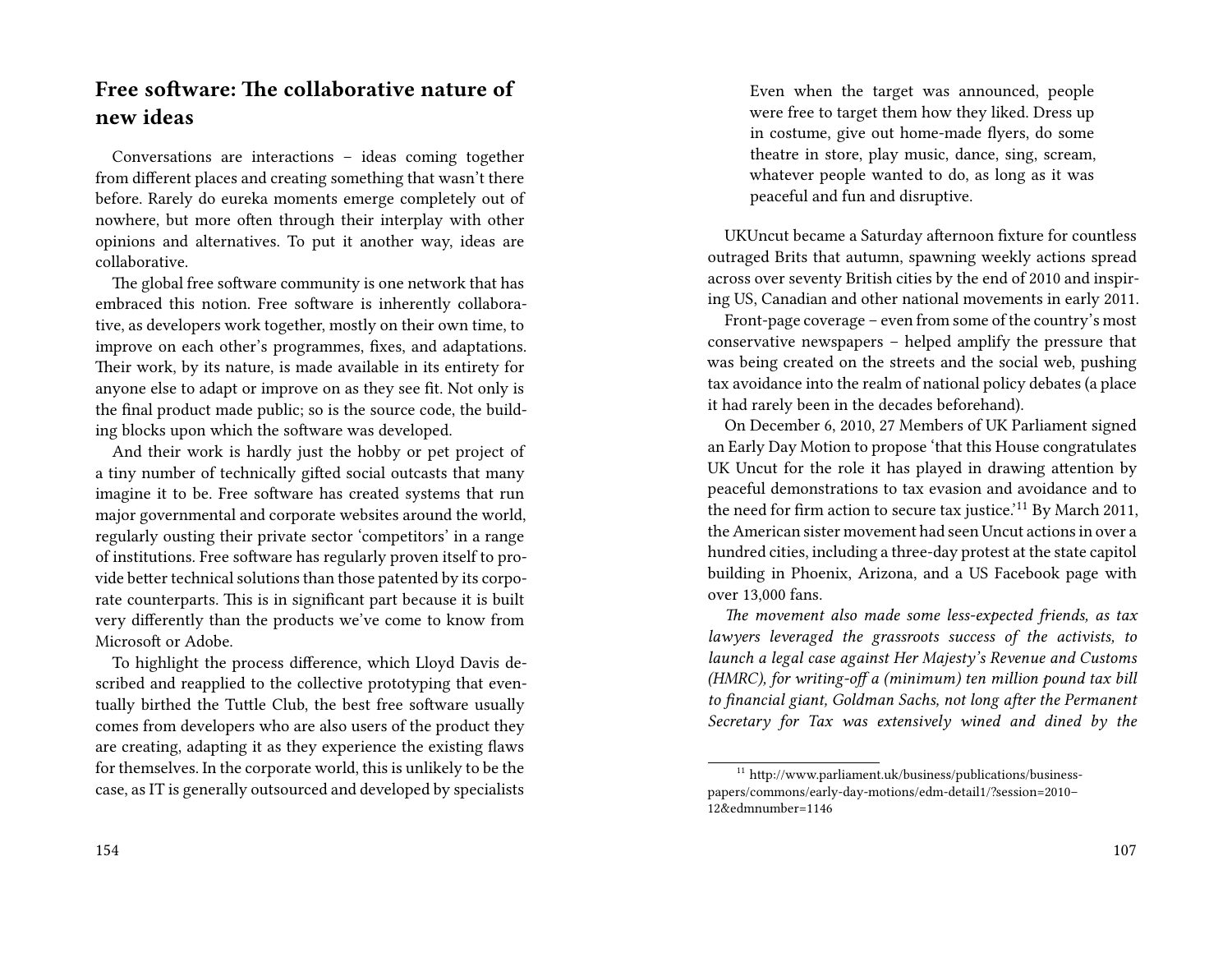*company.*

While the energy eventually died down, as it will in any movement, Chris highlighted a spin-off benefit that none of the movement's originators could have predicted:

We have been told by friendly sources in government that companies actually went to HMRC and told them that they wanted to make sure their tax affairs were in order, because they didn't want to become the target of a campaign. It's all anecdotal, we weren't told names, but that fear must have cleaned up a few previously dirty tax deals, and we can only imagine how many millions of pounds came into the treasury that would previously have found its way to Jersey via Luxembourg.

Let's summarise for a moment. In the course of a few months, what began as a handful of activists frustrated about the overly cosy relationship between a Conservative Government and big businesses looking to minimise their 'tax burden,' managed to:

- Kick-off the mobilisation of thousands of people and hundreds of actions, shutting down the stores of some of the worst tax avoiders in the country, time after time, in place after place
- Achieve press coverage from the full spectrum of UK media channels, including those that have traditionally ignored protests and more progressive causes, sparking a massive public debate about both tax avoidance and the faulty logic of government austerity measures

# **Online conversations that create 'offline' change**

My friend David Pinto (@happyseaurchin) – another semi-regular 'Tuttlista' – has described the gathering in *small book BIG THINK* as 'Twitter in the real world': a wide-open conversation, without any particular direction or boundary, where serendipitous things are free to emerge. $3$  Like Steven Johnson's descriptions of European café culture during the Enlightenment, Twitter and other social media are increasingly opening up the kinds of non-directed spaces in which our minds are free to collectively wander, until we bump into something new worth pursuing.

In the office, Twitter can be a welcome diversion from so many goal-orientated tasks. It can also be a way to learn from the activities of others doing similar work, as some of our braver organisational counterparts begin to open their processes up to external critique, letting staff share their learning from different campaigns or projects online. An idea that has been tried elsewhere – even at another charity or NGO – can still be 'new' in the context of your work!

More and more creatives, thinkers, organisers and activists relate to Twitter and other social media, not simply as either a broadcast channel or newsfeed, but as a place to engage in a conversation amongst those who care enough to involve themselves and offer different points of view on the things they are experimenting with. If we are serious about new ideas, making the time for unstructured conversation – online and in the flesh – is a crucial first step.

<sup>3</sup> David Pinto, *small book BIG THINK,* self-published, 2010, p. 134–135.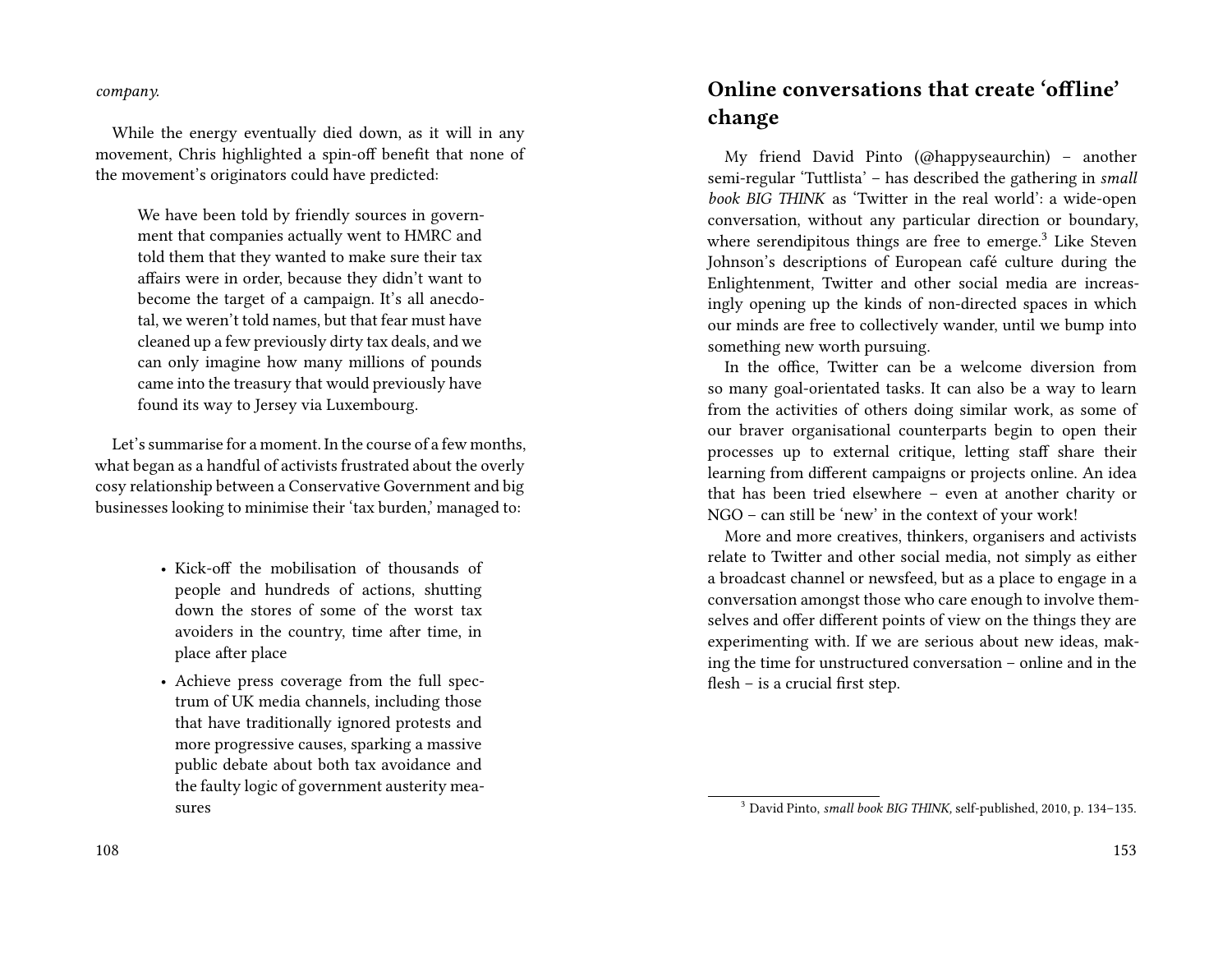hour period in which a group of software engineers at an event or within a company or organisation (Twitter, as one notable example), form their own teams and spend the day creating something new to share with the wider group. There is a sense of friendly competition, but the 'what,' 'who' and 'how' of the day are entirely up to the participants.

And while software lends itself to this kind of hands-on, practical collaboration, there's nothing that makes the method exclusive to software development. You could just as easily run an 'Invent a new project or campaign' Hack Day, or a 'Propose something better for the organisation' Hack Day. The point is that Hack Days offer the free space to explore ideas we don't normally make the time for, amongst those who may not normally work together.

Before Tuttle began, Lloyd had experienced the pain of so many contrived networking events, and knew they were not what this community needed. Too often these kinds of efforts are setup by organisations with very clear aims and objectives attached to them, usually to help leverage a bit of someone's budget to cover the cost of biscuits or cheap wine. Spaces are setup to 'support innovative practices across the organisation,' 'enable a culture of open information sharing,' or 'encourage cross-departmental collaboration amongst staff.' However, these objectives are exactly the problem; they sound like good ideas on paper, but there's something about how our brains work that changes as soon as we've got a specific task in mind. We become focused, and with that focus, we become restrained, unable to see beyond what we've always told ourselves is the correct path to the identified goal. This makes perfect sense in plenty of working situations, but encouraging new ideas is not one of them.

- Inspire a parallel movement in the US, which came to outgrow its British counterpart
- Launch a legal case against the UK Government, challenging the cronyism of its relationship with investment bank Goldman Sachs
- Encourage other multinational companies to settle their tax bills to avoid the kind of embarrassment and cost of being targeted by UKUncut.

For organisations that have been working hard on issues of tax justice and getting the rich to pay their fair share, this reads like the wish list they'd been sitting on for decades.

When I asked Chris what he thought had helped UKUncut to achieve what it did, he spoke of the democratic manifestations of the movement at its every stage of being: 'It can't be stressed enough how nice it is to empower people, and to give them a genuine feeling of having a voice that matters, of being able to make decisions and act on them. It's like a gateway drug onto bigger and more radical activism!'

## **Self-organisation isn't perfect**

As lovely a picture as Chris paints of the processes that helped UKUncut to flourish, I feel it's important to throw in a few disclaimers:

> 1. UKUncut, like many movements, started from a small core of committed activists who got the ball rolling with the first action. Brave organisations willing to stick their necks out might be able to take on this kind of role, but doing so requires both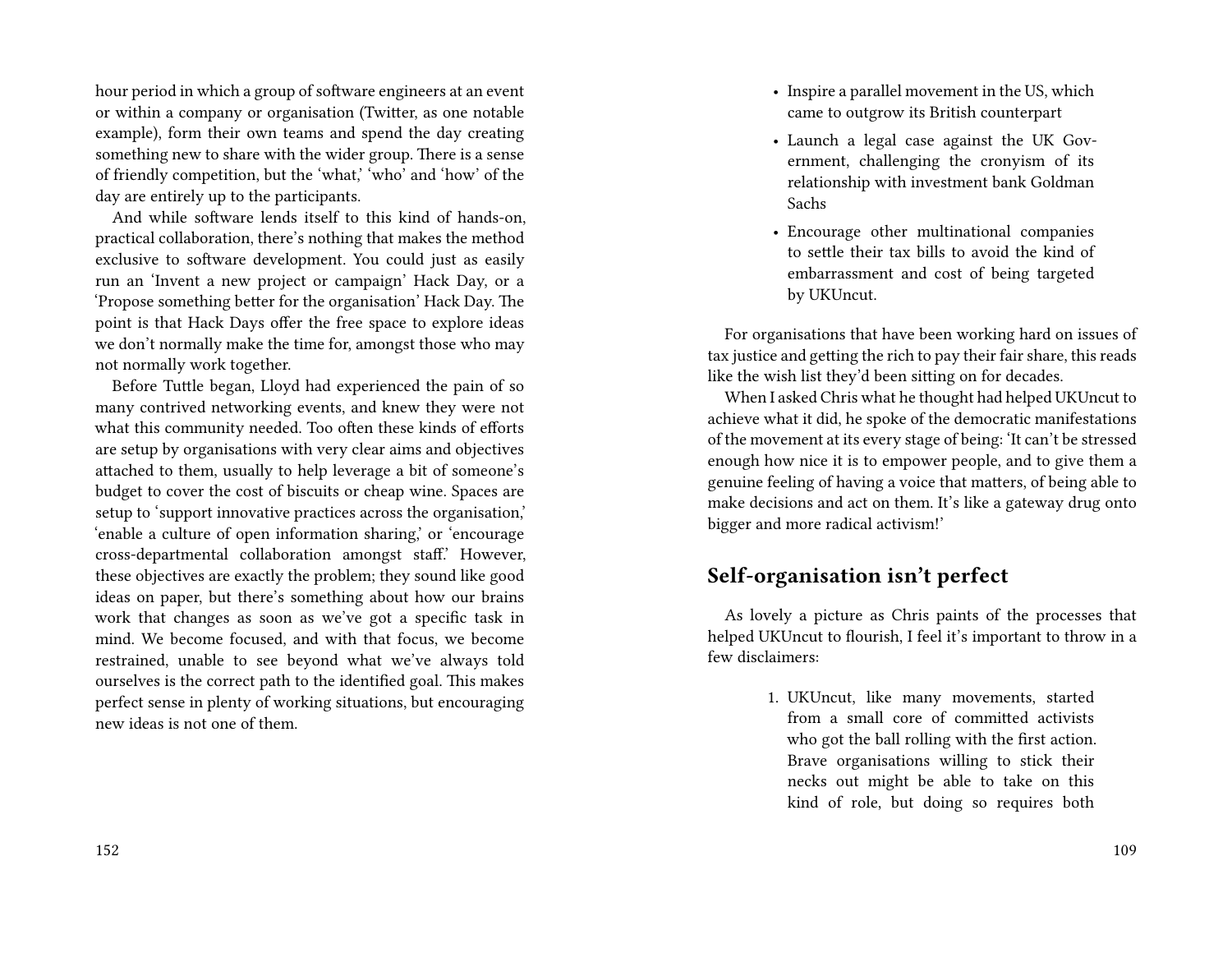the confidence to do something bold (and quasi-legal), and the ability to let things take whatever shape those outside your walls want them to, as they become something bigger than their instigators. Maybe a small group of autonomous staff working at arm's length from the organisational structure to try riskier ideas could help to set this kind of thing in motion?

- 2. In groups without formal leadership, informal leaders almost invariably emerge. This has been described as 'the tyranny of structurelessness,'<sup>12</sup> as no formal accountability channels exist for these kinds of leaders. Self-organisation requires a fairly high level of maturity and honesty amongst those involved to keep strong personalities from dominating by default.
- 3. Movements come and go, unlike organisations. There is an argument for the consistency that traditional organisations can offer, persisting through the ups and downs of social change, maintaining pressure when there is less public energy to do so. However, movements offer something different – permanent networks. As groups emerge around a cause, the relationships are not lost when that movement dissipates. Chapter 8 will explain more about the resilience of activist networks that were spawned during the anti-globalisation movement (and before) which have gone on to

something bigger than themselves.' The difference between the hunches that come and go in our minds, and the real breakthroughs is often 'another hunch that's lurking in somebody else's mind. And you have to figure out a way to create systems that allow those hunches to come together to turn into something bigger than the sum of their parts.'<sup>2</sup> Tuttle, in its near-total absence of structure, and its absolute lack of particular focus or direction, has created just such a system, demonstrating what can emerge when we make the effort to release ourselves from the responsibility of aims, goals, and targets.

Johnson attributes the wealth of emergent ideas prevalent during the European Enlightenment, in significant part to the popularity of café culture around the continent at the time. In 17<sup>th</sup>-century France, for example, the leisure and aristocratic classes, having nothing in the way of 'real work' to distract them, would often spend their days sipping coffee and discussing whatever interested them in the countless Parisian sidewalk cafés of the time. While by no means an egalitarian model of idea generation, it goes to show what a culture that promotes the value of free time is able to produce. It also stands in stark contrast to the growing importance of 'work ethic,' which has since come to dominate so many cultures, supposedly in the name of productivity.

Tuttle is part of a broader revival of establishing dedicated free time and space in our lives. Without open, non-directed opportunities, we may well look back and realise we were driving in neutral this whole time, becoming needlessly stressed, while going nowhere.

Another part of this unstructured space revival, which has emerged from the software world Lloyd borrowed Tuttle's organising approach from, is 'Hack Days.' Hack Days are a 24-

<sup>12</sup> Original essay by Jo Freeman, 1970. Wikipedia description here: http:/ /en.wikipedia.org/wiki/The\_Tyranny\_of\_Structurelessness

<sup>2</sup> Steven Johnson, 'Where good ideas come from,' *Riverhead Books*, 17 September 2010. http://www.youtube.com/watch?v=NugRZGDbPFU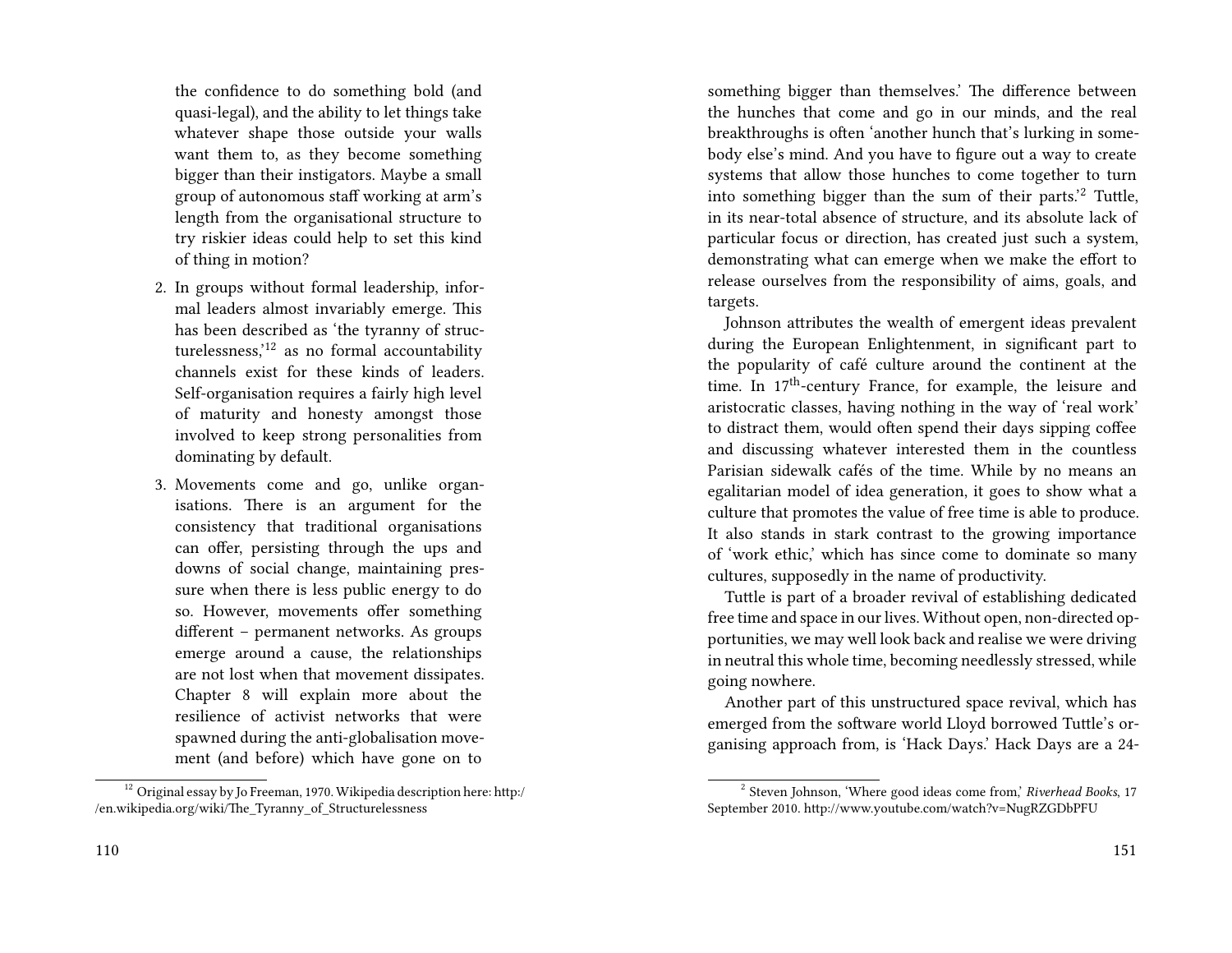ing in Central London for years, moving between at least a half dozen different venues. It has swelled to sixty or seventy people some weeks and dipped to as few as five or ten in others. The demographics have been equally variable, partly depending on current venue and location, moving from techies, to PR types, to education theorists, with regular infusions of new blood gradually shifting the weekly conversation with whatever it is they might bring to the table.

Beyond the clear enjoyment that keeps bringing people back, however regularly or irregularly, these conversations have paid off in ways Lloyd and his early co-conspirators never would have imagined. In 2010, Lloyd and several of the group's early regulars were asked by the British Council to form a consultancy, bringing whatever mix of knowledge and experience they had – particularly, but not exclusively, in relation to social technology – to the staff at their London offices.

Others who met at Tuttle and became acquainted through its objective-free conversations have gone on to make collaborative films, develop software, and work together on a remarkable array of paid and voluntary projects. In fact, several of the people who have offered critical feedback on this book throughout the process have been people I personally met at Tuttle. We didn't know we'd end up here when we first started talking, which is probably why it has been able to happen so naturally – we each followed the conversations that were of interest to us, until we decided to stop and focus a little more on an idea or relationship which seemed to resonate. This is the kind of space that innovation needs in order to thrive: a space without formal objectives, where participants can be free to exist in the 'now' and see where it takes them.

Speaking at the Royal Society for the Arts (RSA/@theR-SAorg), Steven Johnson (@stevenbjohnson), author of *Where Good Ideas Come From,* asserted, 'Good ideas normally come from the collision of smaller hunches, so that they form

help create several social movements since, though seemingly disappearing for periods in between. While not necessarily a replacement for organisational consistency, these networks offer an alternative approach to maintaining presence and avoiding having to start from scratch each time an issue bubbles to the surface.

### **Where do we go now?**

But let's not lose Chris's story, because it's one our organisations too often lack: *People discovering a shared sense of belief or identity, finding their own ways of taking it forward, and getting inspired to do the next thing.* We do this in so many parts of our lives already – amongst friends, families, our own various communities. It is remarkable that these ideas don't find their way into management literature more often.

It's instructive to think how differently a hierarchical organization would have approached the scenarios described above. If we think about the 'more like people' principles described in Chapter 2, we can begin to see how the *Trafigura* phenomenon, for instance, could not have been organised hierarchically – it was an emergent example of the complex world we live in that left the traditional systems that surrounded it sitting on their hands. The right factors, spiralling together at a particular moment in time, can create results not only *bigger* than any of the individual parts, but also new and distinct from their components – birthing a movement where there had previously been only scattered voices.

Chris Coltrane's story of UKUncut's unprecedented series of direct actions conveyed a sense of fun and excitement that countless traditional organisations would likely have quashed at the first risk assessment. People were free to come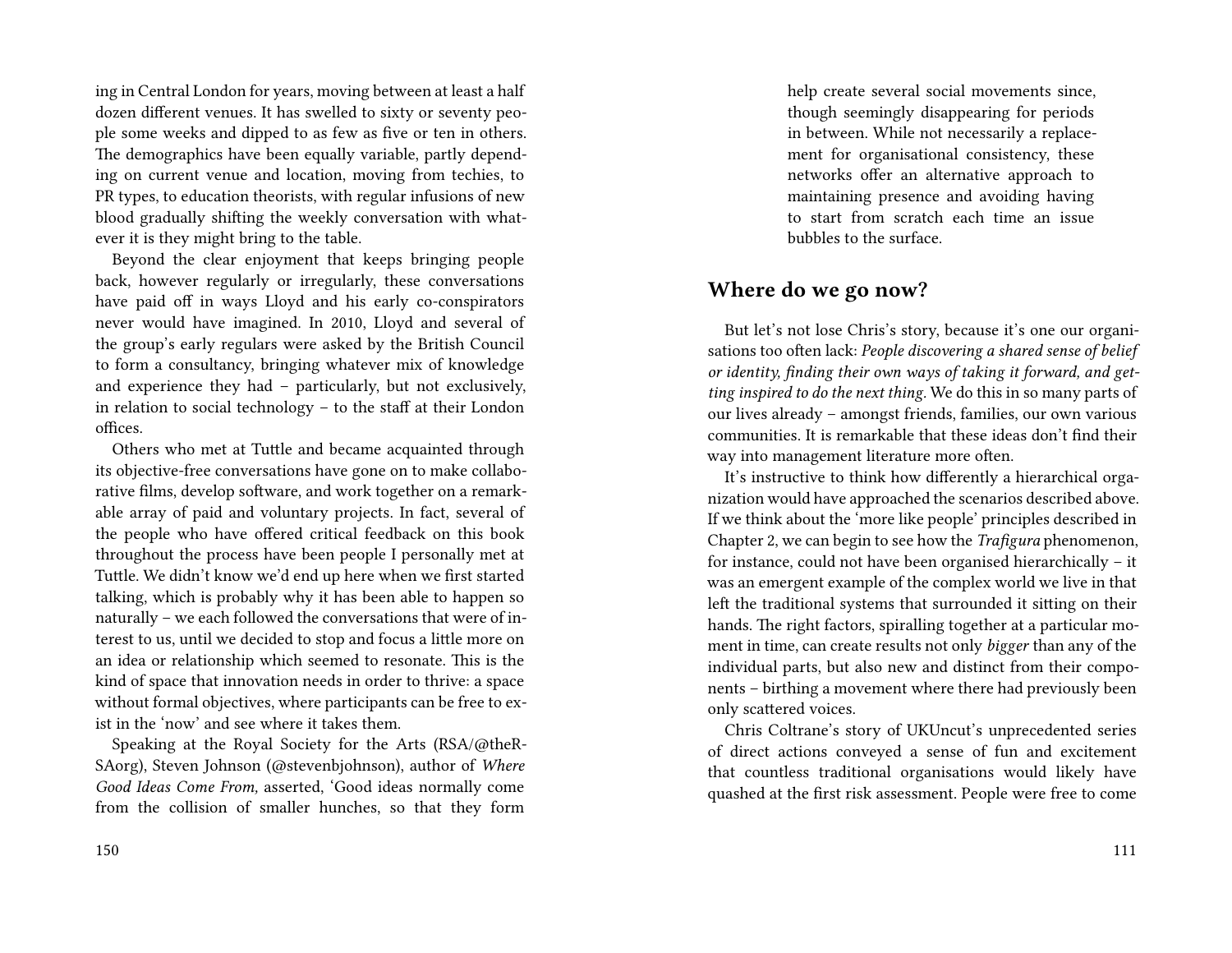together in whatever ways they could imagine, and through so many people freely expressing their own creative energies, a movement grew. Similarly, each of the stories above could not have taken place without countless individuals feeling free to respond to a common sentiment in whatever ways they saw fit, rather than being instructed from above as to how they should do so. The autonomy present in each of the examples described was unquestionably at the forefront of their combined successes or impacts.

In studying the successes of social movements, we can ask ourselves,

*How could we work to make ourselves a part of the movement, rather than trying to convince ourselves we need to be at its head?*

*And, How can we become more comfortable just letting things happen, rather than trying to shape the world in exactly the ways we think is best for it?*

Hierarchy rarely collapses in one fell swoop, but more often through the gradual chipping away of established practices, assumptions, habits and beliefs over time. One manager or staff person starts to do something a bit differently, maybe it catches on; someone else sparks a change elsewhere, it encourages others to question something they had always done in a particular way, and gradually these shifts grow together, like the ripples of so many rain drops on an open pond.

Just like the kinds of systems we need going forward, the changes to our existing organisations cannot be orchestrated from above, but must emerge as more and more people start to unpick their old world assumptions about how we get things done. In brief, hierarchy cannot create self-organisation.

There is no silver bullet, but there is a silver lining: we can all play a meaningful part in the transformation we want to see.

A couple of months passed, and with a bit of badgering, he conceded to a 'flashmob version' of the get-together, simply announcing, 'We'll be somewhere in Soho; you decide where we'll be, and put it on the wiki.' The offer on the table was conversation. Nothing more.

When the selected date arrived, about twenty or so hackers, bloggers, and fringe geeks in black t-shirts descended upon the Breakfast Club on D'arblay Street and sipped about a dozen cups of tea and coffee between them over the course of several hours. This was a big hit with those who showed up, but was less popular with the café, whose business model, after all, depended on people spending money if they were going to hangout there. By lunchtime they were asked to move along.

Not wanting to piss off any more of their hosts, Lloyd sought out an alternative space for this impromptu conversation. A timely introduction to the landlord of the Coach & Horses pub on Greek Street, who had recently renovated an upstairs room and installed wifi, provided the answer. From there, he set up another wiki and let people figure out the cost and logistics themselves. At 10am, a couple of Fridays after the Breakfast Club engagement, the Tuttle Club was born.

The name 'Tuttle' was borrowed from Terry Gilliam's dystopic fantasy flick, *Brazil*. In the film, Robert DeNiro plays a guerrilla repairman, working only under the cover of darkness to subvert the bureaucratic nightmare in which the film is set. His work involves fixing unsuspecting citizens' air conditioners when the state had buried their request for service in a mountain of paperwork. Harry Tuttle was the clandestine alternative to 'the way things are done': a hack solution to a problem that should never have been.

'This is a place for people who would be friends of Harry Tuttle,' Lloyd is often heard telling newcomers to the gathering, on the days when he happens to be around for it.

What began as a casual conversation within a niche community of geeks has continued ten-til-twelve every Friday morn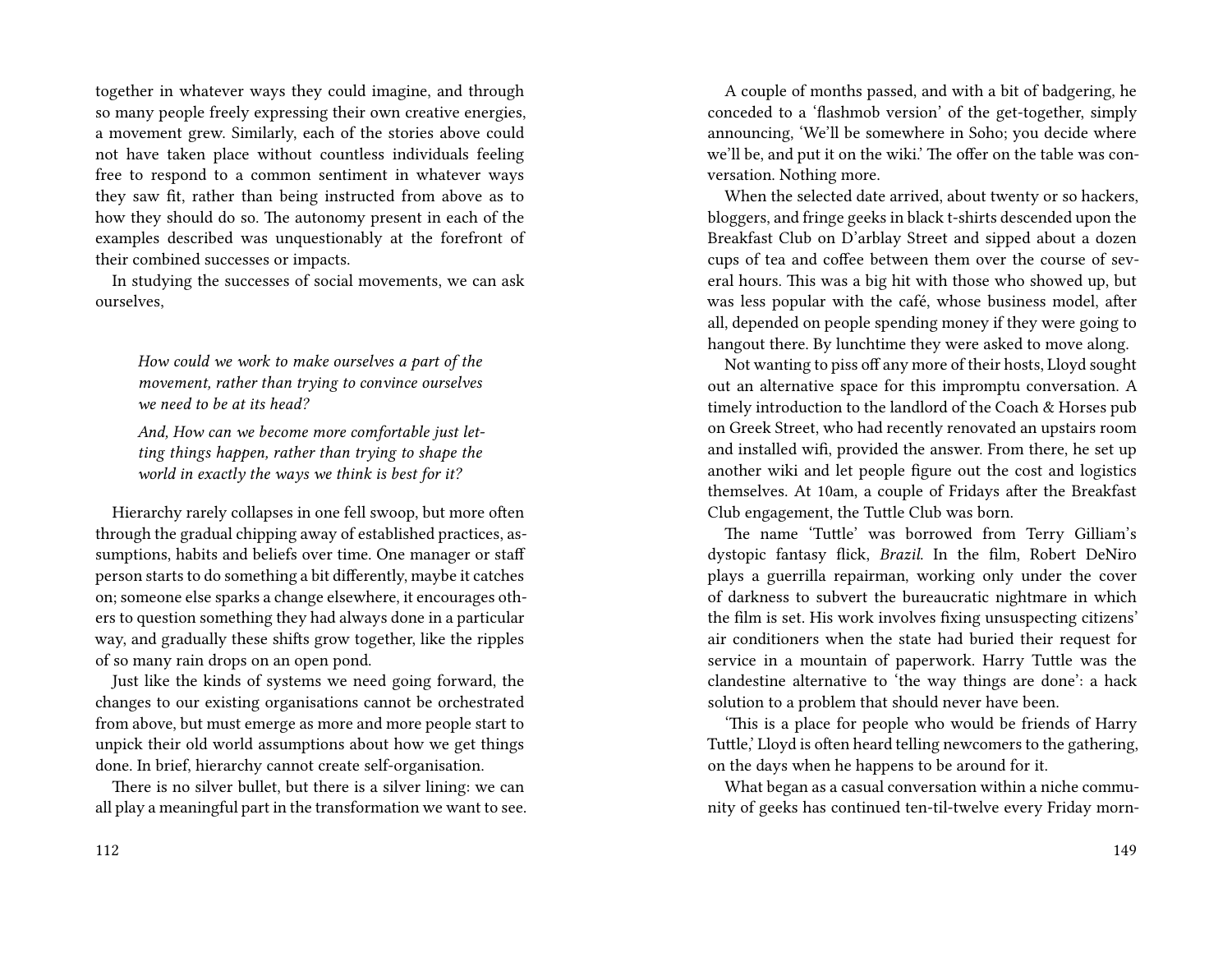have a space where we could get together?' The inspiration behind the unremarkable title was little more than a recurrent frustration amongst London bloggers with their lack of nonvirtual space to chat without being talked at, put to work, or compelled to buy things.

Feedback on the blog post was enthusiastic, with suggestions from Lloyd's readers to open a dedicated building, combining an open space and areas for co-working and informal learning to take place. He was encouraged to write up a business plan, approach potential funders, and take the steps necessary to create a new physical meeting place for those involved in sharing ideas online.

Which all made Lloyd a bit uncomfortable. The financial cost to set up and maintain such a space, but more importantly, the compromise he knew from his civil service background would inevitably be required to produce something on that scale, just didn't seem to fit the need.

'I don't want to play that game!' he decided. '[I'd rather] make it a bit more like you'd make a piece of software. Prototype it, try it out, we get some feedback, we make it better… and then we keep doing that… and there's no distinction between developers and users, because we're all going to turn up and use this thing.'<sup>1</sup>

So in November 2007, Lloyd booked a church hall in Bloomsbury for £50 and invited people to create their own 'social media café,' bringing cushions, cookies, tea, and a small donation for the space. Twenty or so people showed up, thoroughly enjoyed themselves, and encouraged Lloyd to make a regular thing of it.

But Lloyd was less keen. It seemed like a lot more work than he had bargained for.

148

All of us, in varying ways, help to maintain the old top-down ways of working, wherever we sit in the pyramid, and thus we can make many small shifts in how we choose to engage with the structures around us.

The thing with systems built to work like machines is that they are full of cracks, oversights and loopholes, and thus always leave room for motivated people to discover and create alternatives within – or between – their particular silos or cubicles.

I invite you to take a moment to reflect on the stories you've read, in relation to your own work and your own organisational experience (and if you feel like it, share those reflections online using the Twitter hashtag #morelikepeople):

- How does the Trafigura revolt relate to that email newsletter you'll be sending out next week?
- What do reclaimed Argentine factories tell you about job titles, specialisation?
- What can the London riots tell you about organising a public event amongst your supporters?
- How would UKUncut activists coordinate that meeting you've been stressing about?

If one thing is clear at the end of this chapter, I hope it is that the pages of this book – or any other book, for that matter – will not provide answers to these kinds of questions, yet it is precisely in response to such questions that change begins to occur.

#### *'more like people' organisation*

<sup>&</sup>lt;sup>1</sup> Interview with the author, 30 April 2012.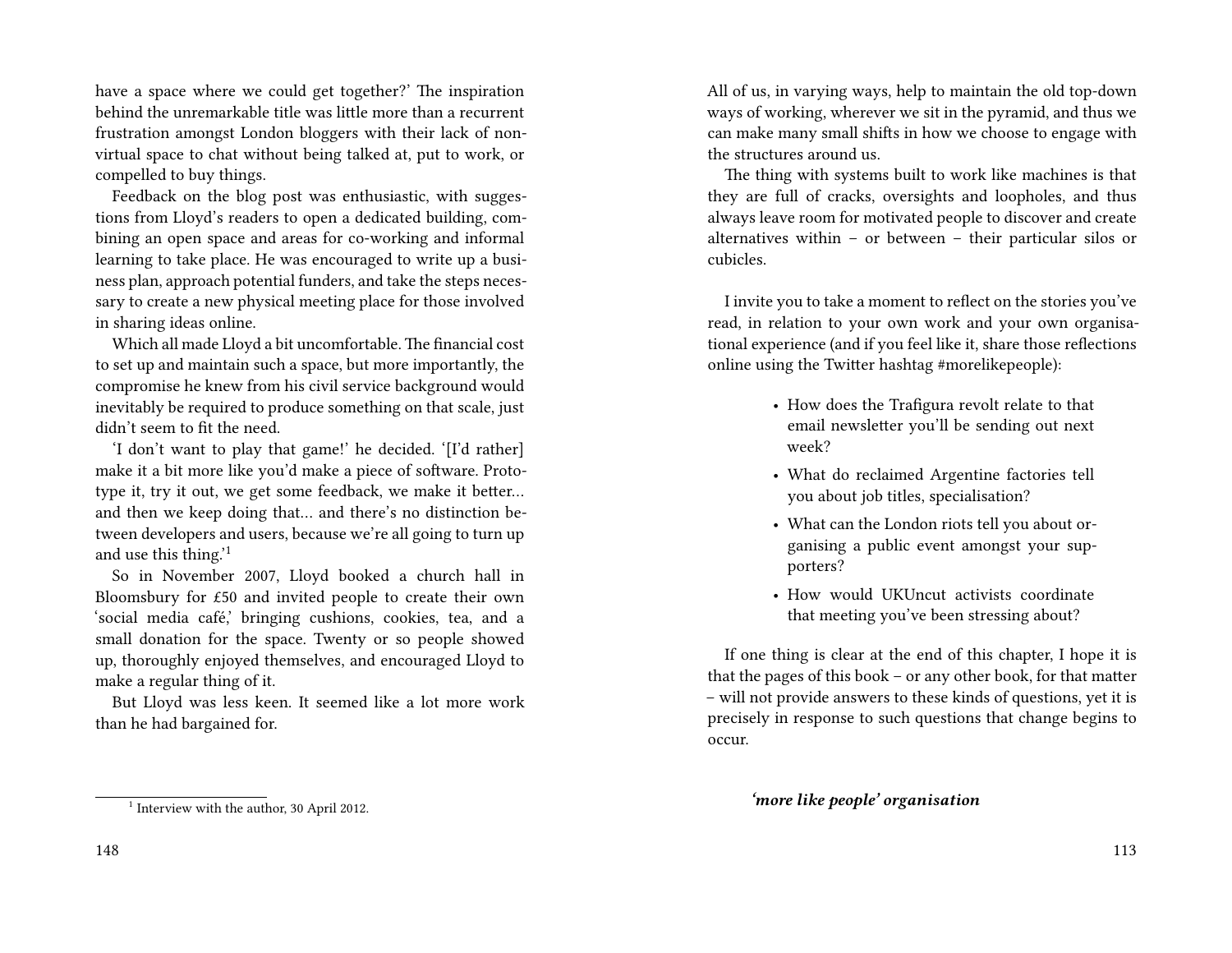*Humanity: People give generously when they aren't being told to do things they care about, often not needing to be paid or coordinated, if their passion and purpose are clear.*

*Autonomy: The possibilities of self-organisation are limited by any attempts to interfere with individual action. The diversity that autonomy enables gives space for success to emerge from unexpected places.*

*Complexity: Self-organisation is not the result of plans, but of complex contexts and relationships. Responsiveness and awareness, rather than strategy and expertise, are central.*

*Five reasons – in no particular order – why hierarchy sucks*

1. It assumes the worst of people, and thus is likely to foster it

From the basic premise of having to start at the bottom and work your way up, hierarchy doesn't give us the credit to be able to do the amazing things that people constantly demonstrate the ability to do.

Hierarchy denies us the autonomy to use our judgment and figure things out in our own ways.

Formalising accountability – especially when it only flows in one direction – breaks down trust, because it assumes we won't be honest about our strengths and weaknesses. In doing so, we are pushed to play up our strengths and gloss over our weaknesses, reducing opportunities for learning and improvement, both individually and organisationally.

# **Chapter 5 — Innovation, failure, and hip hop genius**

*'Hip hop didn't invent anything. Hip hop REinvented EVERYTHING!' – Grandmaster Caz*

*'If you're not prepared to be wrong, you'll never come up with anything original.' – Sir Ken Robinson*

*'Chance favours the connected mind.' – Steven Johnson*

*New ideas are elusive. You can search and search for them, eventually give up, and then find them right under your nose, back where your journey began. Or not. While it may be en vogue for our organisations to create 'innovation forums' and the like, we might be better off to start looking further afield for inspiration, and to start understanding how things we do in other parts of our lives might be 'remixed' to the benefit of our jobs, our work, and our cause. As much as anything, maybe we need a bit of space to try things out, and to accept that they'll inevitably go wrong along the way.*

# **The Tuttle Club brings Enlightenment café culture to the 21st Century**

In late 2007, Lloyd Davis (@LloydDavis), a former civil servant, musician, and active member of the London blogging community, wrote a blog post called 'Wouldn't it be cool to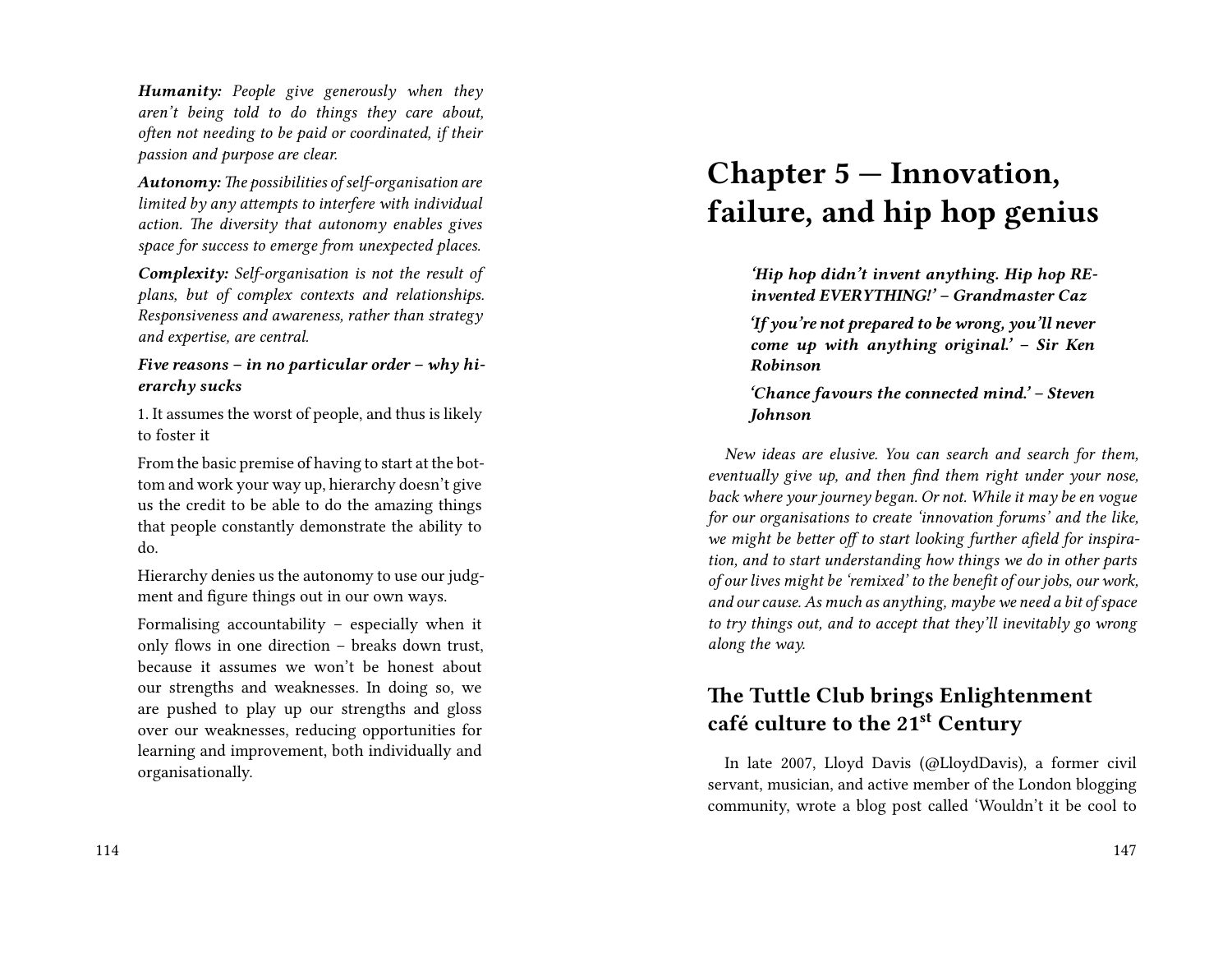*to very different assumptions about the world and how we organise within it.*

*Autonomy: Those within and outside our organisations should not have to change who they are to engage with us; our organisations should find out what we can do to adapt for them.*

*Complexity: Diversity increases complexity and without diversity, our organisations are ill-equipped to deal with a range of other complex problems that are a part of our work.*

### *2. Its power dynamics foster dishonesty and poor information sharing/ coordination/ learning*

By centralising power and control, you distribute the desire for power and control. When power and control are more evenly shared, there is less reason for most people to want more of it.

Everyone needs to make themselves look better than someone else, if they want to progress their career, improve their income, etc. The hierarchy pits individual interest against the collective interest, which can't be a good thing for any organisation that hopes to have some kind of future.

### **3. It expects its leaders to be superheroes**

It elevates individuals to positions in which the unattainable is expected of them. Because their job title is 'x', they are expected to do 'y'… A promotion to 'w' means they are expected to do 'y+1'… which makes sense… until it doesn't.

Many argue that the people in leadership positions of massive multinational institutions can in no meaningful way know enough about their organisation to justify the difference between their salaries and the salaries of those below them. The rises follow a linear progression, but have no grounding in practical reality.

At a certain stage ' $y+1$ ' becomes the straw that broke the camel's back, surpassing human ability, or the number of hours in a day, and becoming inherently unachievable. But we pretend this isn't the case, and all the 'failed' leaders have failed due to their own shortcomings, not something inherent to our expectations of them.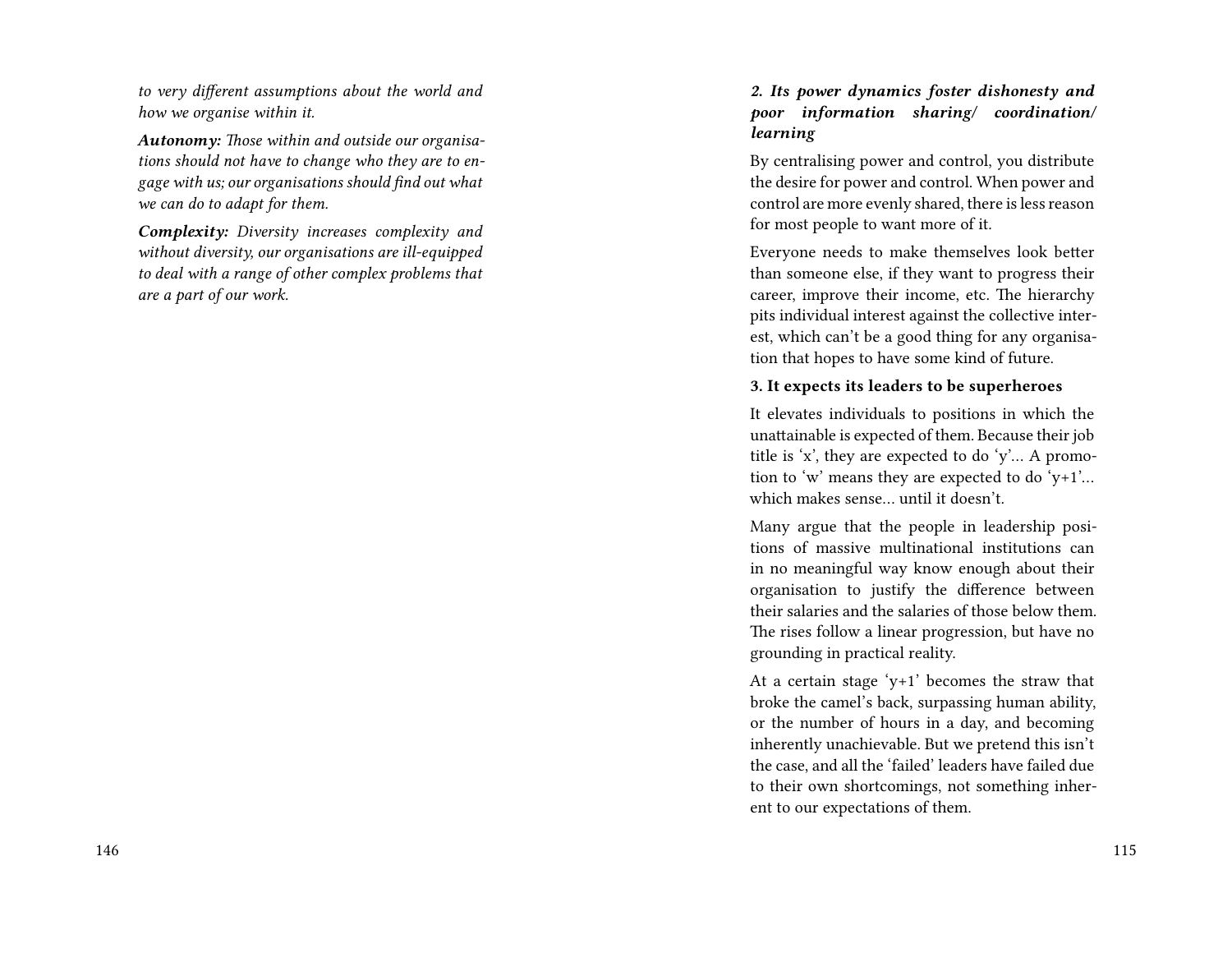*4. It wastes time, pretending we live in a linear and controllable world that only exists in a Taylorist fantasy*

Strategic planning suggests that if you get the correct executives in an expensive enough room for an extended period of time, you will be able to predict the future.

Important people (according to the hierarchy) spend a great deal of time together in organisations, writing documents that declare, in spite of everything outside their walls: A will lead to B will lead to C.

Additionally, they write further documents to detail how others will ensure that A will lead to B will lead to C.

And then something unexpected happens – as it invariably does – and all their hard work is at best swept aside, or at worst, followed to a T, in spite of a radically changed reality.

*5. It denies the centrality of context, assuming that the best decisions can be made from outside the situations where they will be applied*

If we think the best decisions can be made by the people furthest away from their application, we've got another think coming…

Given what we know about how information moves through hierarchical systems (see the first two points), we can't really believe such systems provide the stuff of good decision making, can we?

Good decisions must be grounded in the realities they will apply to. This is also why scaling up of awareness of thinking about how our own actions and comments might be read by people of different backgrounds. *Complexity,* meanwhile, *is* diversity. Promoting a range of experiences, opinions, and perspectives will always help us to navigate a complex world better than a lack of them will.

While organisations have been having these conversations for decades, my experience has been that all but a few remain at a 'check-box' level of depth. Rarely do they involve the perspectives of those they are aiming to involve. As best I can tell, this is due to a) discomfort with the issues, b) lack of understanding of what can be done to move beyond superficial indicators of change, and c) the fact that many people who aren't directly affected by discriminatory professionalism aren't aware that it's a problem. I hope Chapter 4 has addressed the final problem, offered some insights on the second one, and helped provide some motivation to explore that discomfort.

While there is a major need for most of our organisations to get better at embracing differences, we can't just force this kind of change from above. The development of particular projects or outreach materials can come from a range of people and teams. And each of us can think more specifically about how we might engage in more open ways at the office, our events, and on the web, modelling 're-centered' behaviours wherever we find ourselves. Let's push ourselves to make sure our practices can live up to their intent and encourage the widest range of people to get involved, even if it means shifting some of our own underpinning assumptions.

### *'more like people' re-centring*

*Humanity: Empathy and self-awareness help us see both how our actions and behaviours might alienate others, as well as appreciate how different peoples' experiences will vary from our own, leading*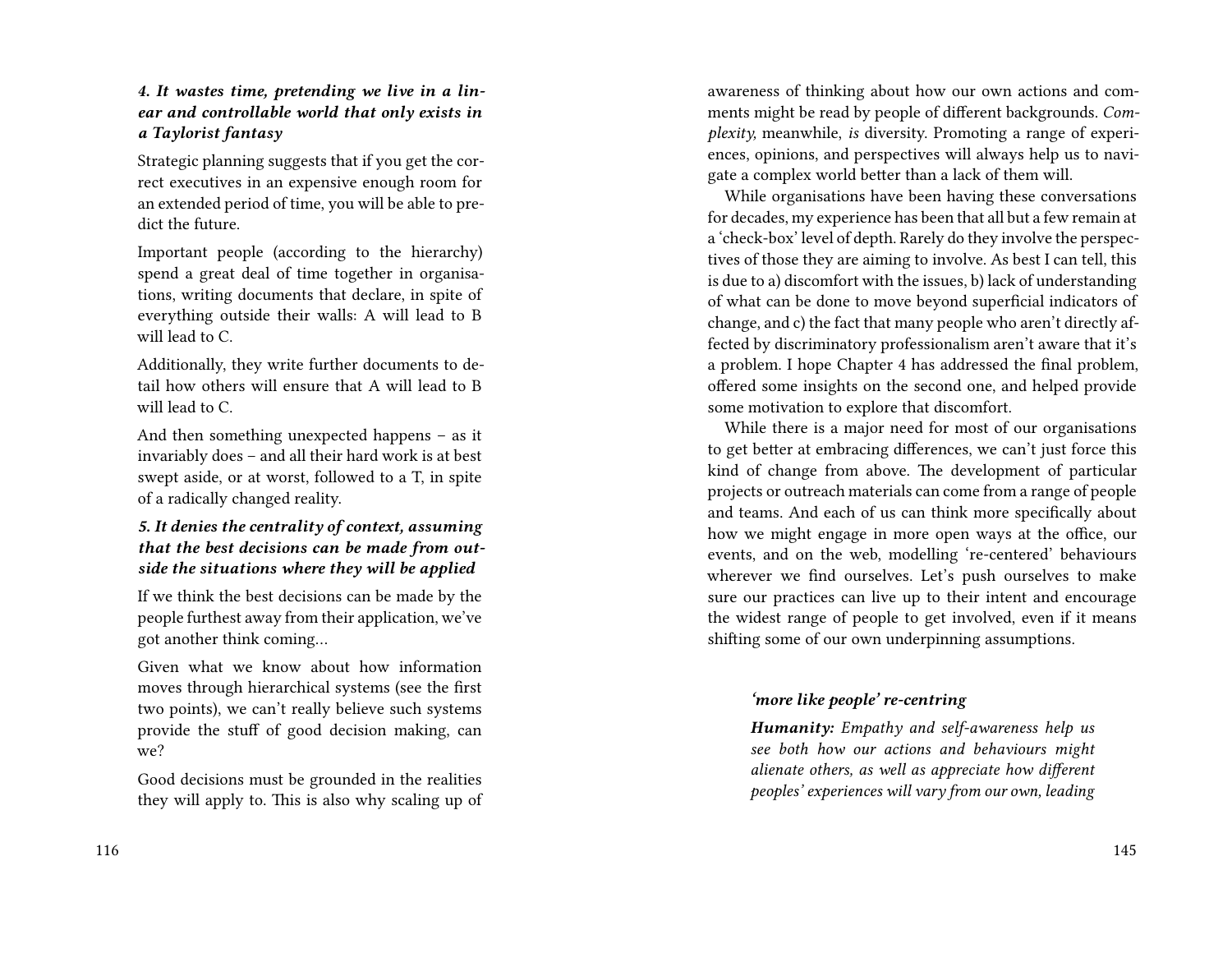### **Finding new centres**

Prejudice and privilege are invariably messy subjects because they make us look more deeply at the parts of ourselves that have been shaped by some of the same social forces we actively oppose. The kind of defensiveness I've experienced when I've raised some of these questions with broadly progressive people online and in person is unparalleled in my experience. These things make us *really* uncomfortable! Which is usually a sign that there's something there we need to address and re-centring our work, to ground it in the realities of a wider range of people, is an important step we can take to do so.

Making sure our organisations are truly open to a wider range of people, like everything in this book, will involve personal as well as organisational change. The 'more like people' principles of humanity, autonomy, and complexity can offer some direction as to the kinds of change required, whether in relation to our hiring practices, the kinds of meetings we hold, or to how we become more conscious of our own subtle prejudices.

In this context, *autonomy* is about adapting to the people not currently engaged with our work, but also those within an organisation, like Maurice, or the people in Veena's Runnymede report, who felt they had to hide or change parts of who they are to be accepted in their jobs. Open-ended, perspective-based application and interview questions can be a good way of encouraging people to apply in the ways they feel most comfortable doing so, rather than pigeonholing applicants into demonstrating niche experiences that will invariably favour people with particular privileges. Formal qualification requirements, on the other hand, are a good way to exclude people.

The *humanity* principle means consciously building empathy with the experiences of others, even if it means putting our own advantages under the microscope. It is also in the self-

good local ideas almost never works; context is everything, and replacing particular situations and relationships with others and expecting the results to be the same, only makes sense if you are far enough from the ground for the critical details to have become invisible.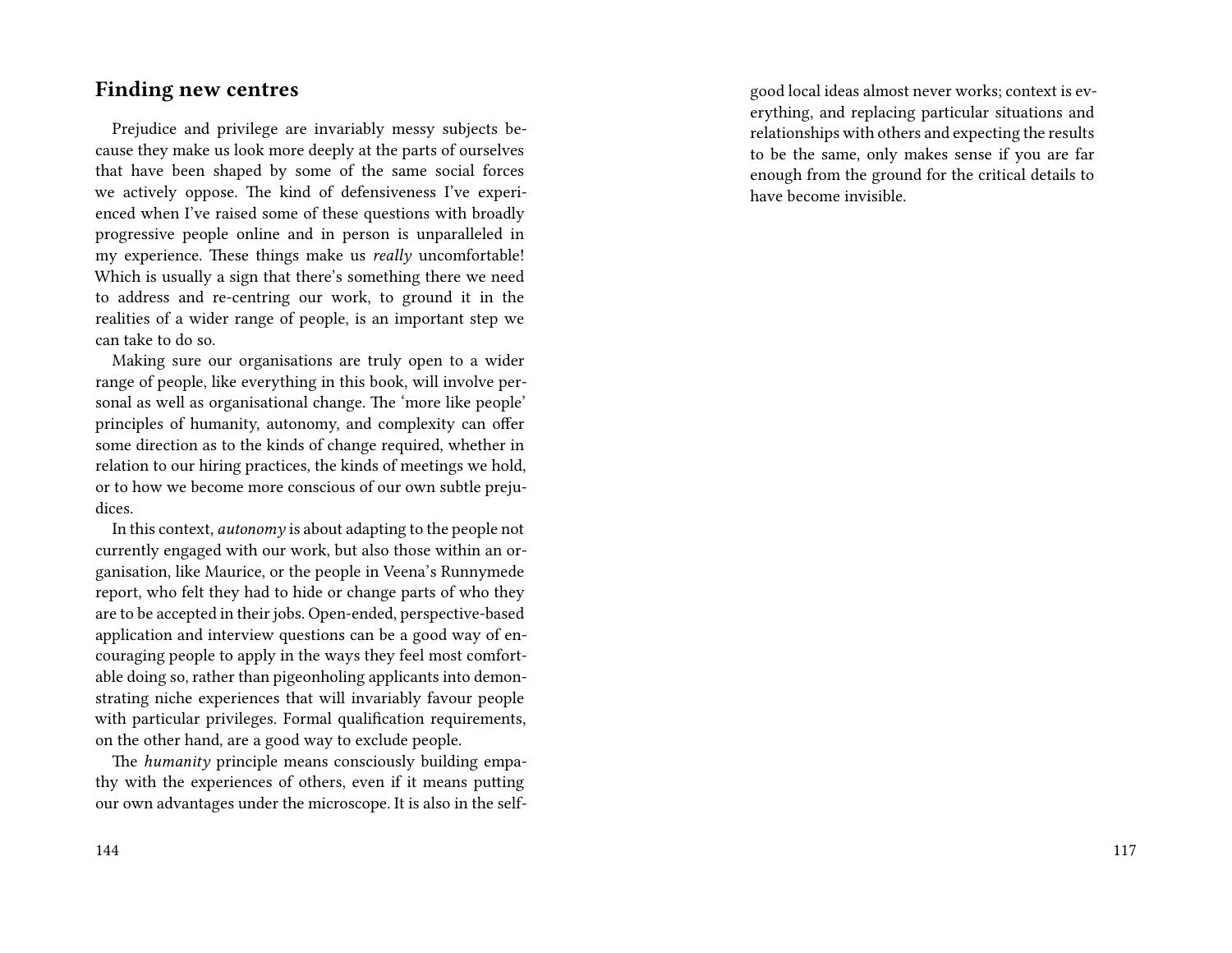# **Chapter 4 — 'Not for us': The privileged bias of 'more like machines' organisations**

### *'Being white means never having to think about it.' – James Baldwin (attributed)*

*Professionalism is a personal and organisational straightjacket. But beyond its false ways of being, its emphasis on uncritical obedience, and its reliance on trust-killing bureaucracy, it is also a system of privilege and exclusion. Professionalism keeps old power structures intact. It keeps those who haven't learned its subtly refined practices out of the decision-making circles that often affect them. And it keeps organisations far more homogenous than they might otherwise be, with both ethical and pragmatic costs.*

*Luckily, there are things each of us can do, and it starts with delving into the challenging territory of exploring our own privilege. These steps rely on the 'self-awareness' element of the 'more like people' humanity principle, as well as embracing individual and group complexities, and making sure we are working in ways that provide space for individual autonomy, even if doing so can feel deeply uncomfortable at first. While organisations will never be perfect, we should do everything we can to open our doors and 're-centre' our work to help it connect with the vast majority of people who currently feel alienated by the ways we chose to organise.*

For others, a local online forum may have to work a little harder to prove its worth, amongst a plethora of systems that have failed to live up to their promise.

In a similar vein, People & Planet (@peopleandplanet), the UK's biggest student activism network (and one of the most 'more like people' organisations I've known), has begun to challenge a similar stereotype about non-white, non-middle class disengagement with environmentalism. Having organised in UK universities since the late '60s with the broadly white, middle-class base you'd expect from a student environmental organisation, they decided that their issues were too important to be left in the hands of relatively privileged activists. Instead of simply making statements about inclusivity to their existing membership, they began to actively seek-out workshop opportunities in Britain's Further Education Colleges – the largely trade-based educational facilities where more mixed student bodies were generally found.

While doing so required certain shifts in terms of how content was pitched, how ideas were framed, and what kind of actions would be popular, the most important thing was that they were there at all, setting them apart from so many other NGOs and student organisations. Through broader organisational events, the College audiences have become better connected with more of the traditional university activist base, and vice versa. This process has helped create spaces for learning across difference for all parties.

Like Steve Clift's efforts in Minneapolis, People & Planet highlighted the difference between 'inclusion' and 'recentring,' placing the burden of change on organisations and staff, rather than the people they were hoping to involve in their work. While it can be difficult, awkward and timeconsuming stuff, the onus to re-centre an organisation's work is both ethical and practical, and not one that can be dismissed or tokenised by those serious about a more equal world.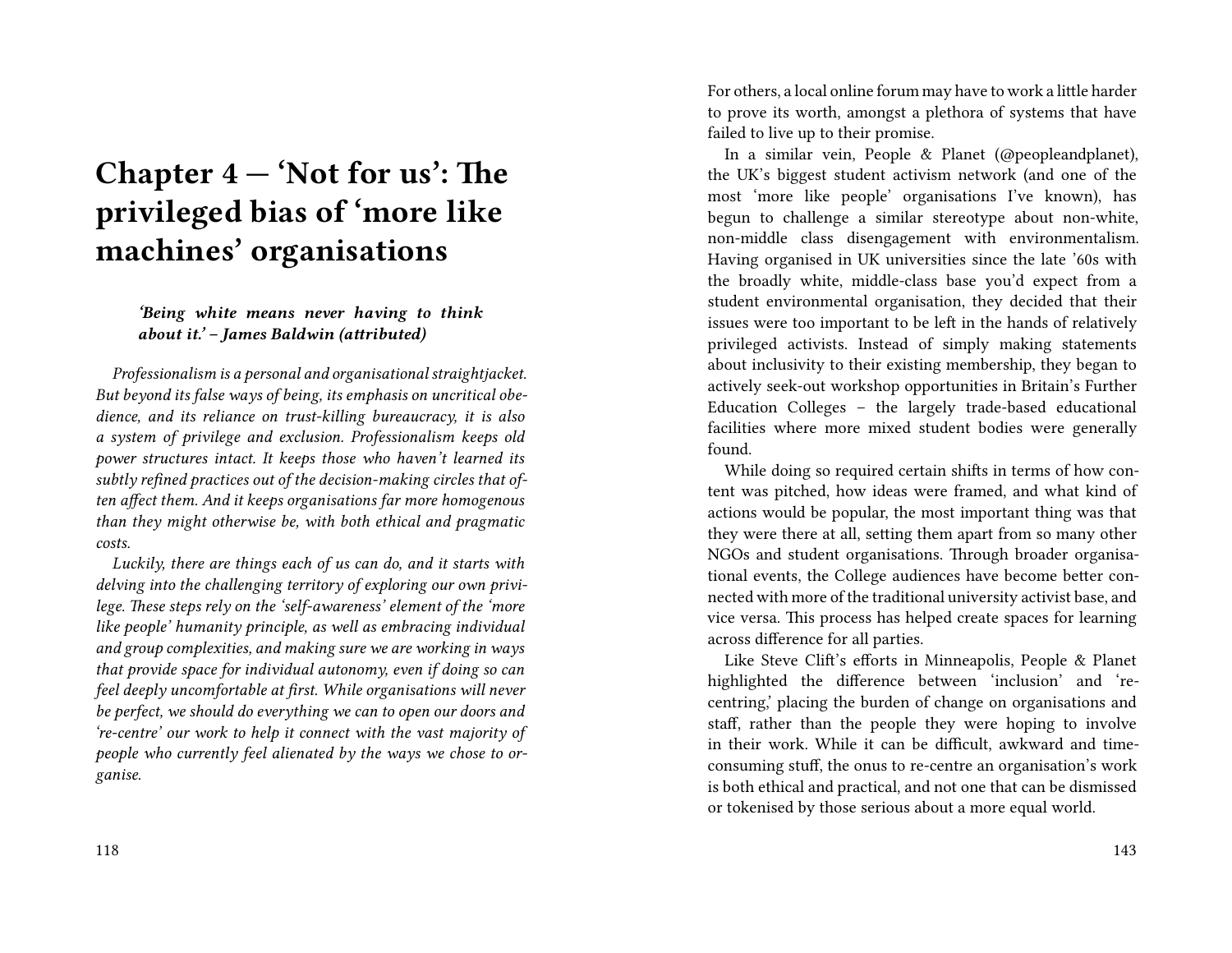Following the vigil, a young Somali man posted to the forum about the lack of police protection in the area, arguing that it was necessary for community members to arm themselves if they wanted to be safe in their own neighbourhood. This brought many passive forum participants out of the woodwork to comment, sparking countless in-person debates in the local youth centre and other community hubs, bringing to the surface a widely accepted sentiment that had remained mostly silent and thus unchallenged to that point.

The forum, Steve told me over Skype, voiced 'an honest feeling… among young Somalis that they needed to protect themselves and couldn't trust the police.' Further, 'it gave it a platform to be heard by those who could then say, "there are alternatives to that"<sup>9</sup>

The sentiment voiced by the young person on the forum was the kind of attitude, like those expressed in the meeting I held with hip-hop community organisers in London, that remains hidden from many of the professionals meant to be working with a community. Sharing those kinds of thoughts publically calls for a level of trust that doesn't always come easily in communities that have experienced violence and discrimination.

The debates that followed those shootings would likely have remained isolated without that online forum. And the forum would likely have remained empty, if not for the trust-building work Steve and his team had carried out, going where people already were and responding to their needs, rather than expecting the opposite.

While far from effortless, E-Democracy's work dispels the commonly held belief that only privileged communities will use a local online discussion forum. What the project in Cedar-Riverside highlights is perhaps that only privileged communities *initially assume a local online forum will benefit them*, because they start from the assumption that most systems will.

## **Stepping outside of our comfort zones**

There are things that will always stand out to me when I visit the East London neighbourhood where I lived with my wife when I started writing this book. The middle-aged gentleman who mutters loudly but incoherently to himself, just beyond our front doors; the horses running laps around the paddock across the river; the deep bass of the latest grime (a gritty UK variation on American hip-hop) singles wafting from a nearby apartment.

But there are also elements that almost don't register. They're as inconspicuous to me as I'd imagine they are ubiquitous to those who make them a regular part of their lives. The Turkish social club, the Ghanaian barber shop, the working man's cafe, still seemingly untouched by the 21<sup>st</sup> century. These are the places that as a) Canadian, b) relatively young, c) white, and d) middle-class, I'll subconsciously dismiss as places so distant and irrelevant to my life, as to hardly acknowledge their presence.

But then I take a minute and think about it: what if I walked into that club or barber shop? I imagine considerable awkwardness. *Lanky white dude with a North American accent walks into a bar….* The joke could write itself in any number of ways.

Luckily – at least for the sake of my short-term comfort –  $I$ can have a meal, meet my friends and get my haircut in several more comfortable settings. Basically, I can do these things with people who are more like me. On the one hand, this is deeply closed-minded, but on another, very much human. We like to be around people with whom we have things in common: interests, language, opinions, or cultures. Commonality often makes time together easier for all. It's at least part of why we hang out with ex-pat communities abroad, live in particular neighbourhoods, or go to the same local pub, year after year. It's also why so many peoples' Twitter feeds can give them the

<sup>&</sup>lt;sup>9</sup> Interview with the author, 2 October 2012.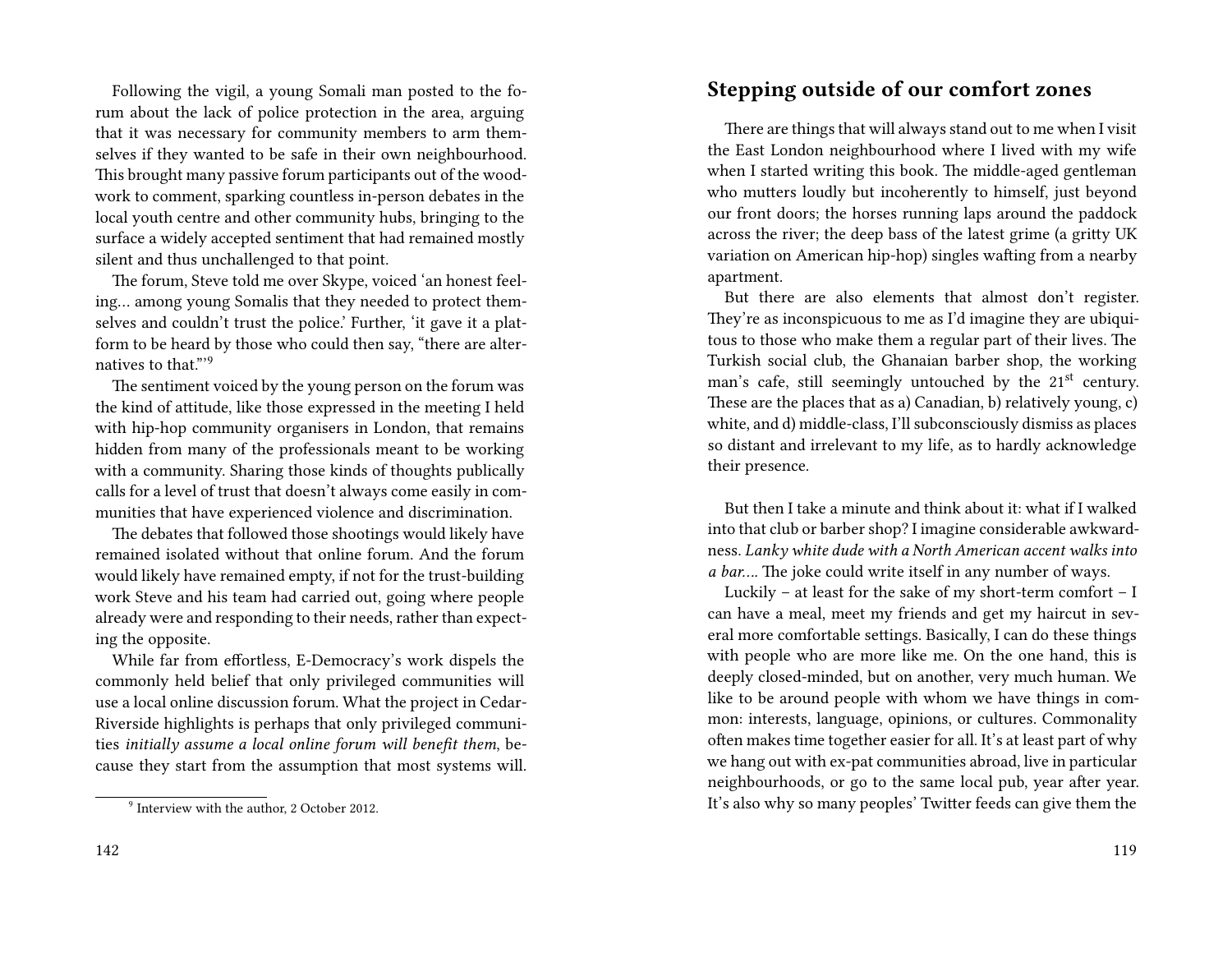impression that the world is full of people who see things much like they do.

Culture is invisible, as long as you're a part of it. As soon as you're not, you know full well it's there. The slang, mannerisms, dress codes, power dynamics, gender roles and other assumed knowledge of any group can leave us feeling like a sore thumb when they are not our own. When you don't have a lot of these awkward out-of-your-element moments, it means you have the privilege to live your life within your particular comfort zone. It is a privilege relatively few people in the world have, with most regularly having to venture into difficult domains to do a range of basic things that others take for granted.

## **'Culturelessness'**

There is a white western liberal tendency to bemoan 'culturelessness.' 'If only I had some of what all those other ethnic groups have…' – you might find that sentiment written in the subtext of so many indie music lyrics and alternative webzine commentaries.

What this tendency ignores is that white middle-class Anglo culture is far from cultureless – those of us who have it just seldom see our own culture because it is 'normal' to us. To: "It is the relative obsession with time-keeping, a dominant sense of pragmatism, an emphasis on individualism, privacy, and 'busyness as an indicator of personal achievement.' It is the championing of intellectual accomplishment (over, say, physical or spiritual gain), scientific rationalism, emotional distance…and the list of defining cultural characteristics could go on.

When positions of power are dominated by white, wealthy men, the things that define a white, wealthy, male culture generally go unspoken. They are the wallpaper in discussions of culture – the background that underpins conversations, activi-

120

find out what local people wanted from the Internet, vis-à-vis local communication and engagement.

He spent the better part of six months this way, building trust and getting past peoples' apprehensions before meeting a young Somali guy and a well-connected Kenyan woman, to manage an online community for the neighbourhood.

Initially, Steve and his new team experienced a lot of hesitation, both towards outside input (lots of organisations had come to 'help them' before, but hadn't inspired much confidence doing so) and towards online community (community was not viewed as something that happened online).

Poverty and discrimination, as anyone who's worked with them knows, make trust much harder to come by. But this small, emerging team kept going where people were, knocking on doors, making their faces known and encouraging people to sign- up on the spot, needing only an email address to do so. Numbers on the forum gradually grew, through relationships with the local public housing association, and a range of Somali businesses and cultural organisations.

When I asked Steve what had helped to break through the initial scepticism, he was clear: 'We stuck around,' he said, highlighting the hit-and-run nature of so many other organisational outreach efforts.

When a forum manager was witness to a shooting at a local convenience store, all that groundwork began to prove its worth. Initially, people shared their shock and grief online, and began discussing funeral arrangements. But quickly this led to plans for a candlelight vigil in which the forum helped to bring a broad cross-section of over 300 community members together on short-notice to pay tribute to those who'd been killed. This was the first link between online community participation and face- to-face action, which in Steve's experience with dozens of local online communities, is when real change starts to occur.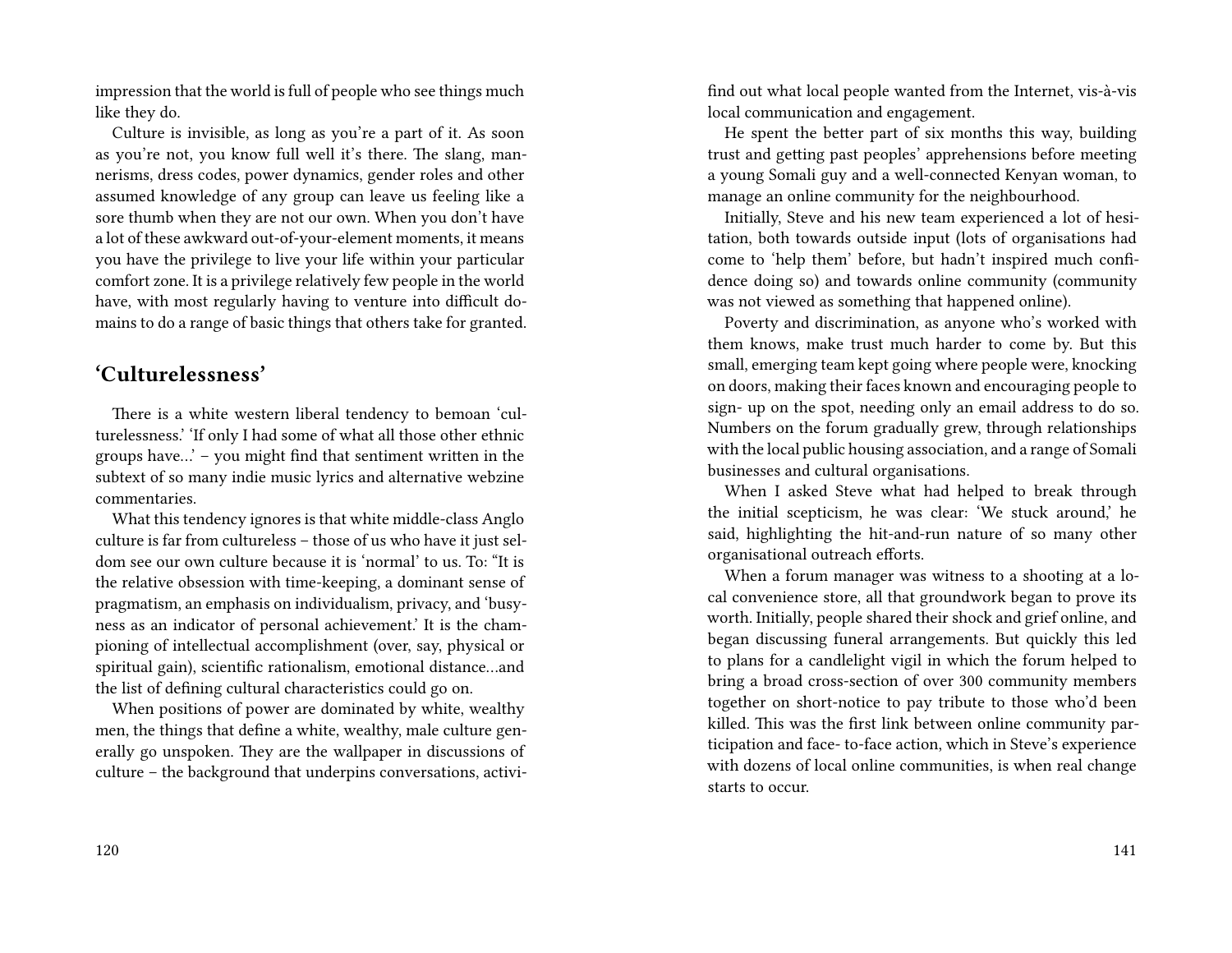were made much easier because *a lot* of background work had helped make it what it was.

Steve Clift (@democracy), founder of E-Democracy.org (@edemo) and someone who hadn't spent his career as Dorothy Newton had, can attest to the work involved in crossing social boundaries. E-Democracy.org is a network of over fifty online local community forums in the US, UK and New Zealand, for neighbourhood-based community conversation and civic engagement. These are online spaces for neighbours to talk to neighbours about things that matter to them, from lost dogs, to small-p politics, and everything in between.

Though its first Minneapolis online community launched in 1994, before most people knew there was an internet, until 2010, E-Democracy was a deeply middle-class project. Early fora served as platforms for those with varying degrees of privilege to connect with one another and organise around local issues, online. And while the local achievements in the project's early years were indeed impressive, new tools or opportunities also reinforced inequalities by strengthening the power of those who already had it.

Too many organisations tacitly accept this, but Steve's deeply held belief that everyone should be able to be active in their community helped push him to do something about it.

In 2010, E-Democracy.org started a project to launch a forum in Cedar-Riverside, Minneapolis' largest immigrant community, just east of the city's downtown. Of the neighbourhood's eight thousand-plus residents, roughly half lived below the national poverty line, and nearly two thirds were not white, representing a significant contrast from the existing E-Democracy communities.

Steve's first step? Going to the mosques, the coffee shops, the community centres, and chatting with anyone who had any interest in community or social technologies about the kinds of projects E-Democracy ran. From these forays, Steve began to

ties and beliefs; rarely subjects of scrutiny in their own right – at least if you're a white, relatively wealthy man.

As activist and author James Baldwin is rumoured to have said, 'Being white means never having to think about it.'

## **Defining 'white privilege'**

This invisible field of comfort and ease for some, discomfort and challenge for others, is sometimes called 'white privilege' – but its principles can be applied to a range of dominant social groups (e.g. — male/hetero/English-speaking privilege). Tim Wise (@timjacobwise), one of the leading (white) voices working to make visible the subtle ways in which whiteness still provides countless advantages for those who have it, describes white privilege as 'psychological money in the bank, the proceeds of which we cash in every day while others are in a state of perpetual overdraft.'<sup>1</sup>

What does this 'psychological money in the bank' look like in practice? It is not being followed by security when you walk into a department store. It is running for the presidency of the United States and not having your birth certificate questioned as a forgery. It is believing – without reservation – that the police will be on your side when you need them. It is the benefit of the doubt.

White/male/wealthy cultures not only exist, they still dominate. But they dominate in ways that are often invisible to those who benefit. Culture is like the air we breathe, it's the habits and daily choices we take as normal: going to a pub after work, living in a nuclear family, the sports we play and watch.

<sup>&</sup>lt;sup>1</sup> Tim Wise, 'Membership has its privileges: Seeing and challenging the benefits of whiteness,' TimWise.org, 22 June 2000. http:/ /www.timwise.org/2000/06/membership-has-its-privileges-seeing-andchallenging-the-benefits-of-whiteness/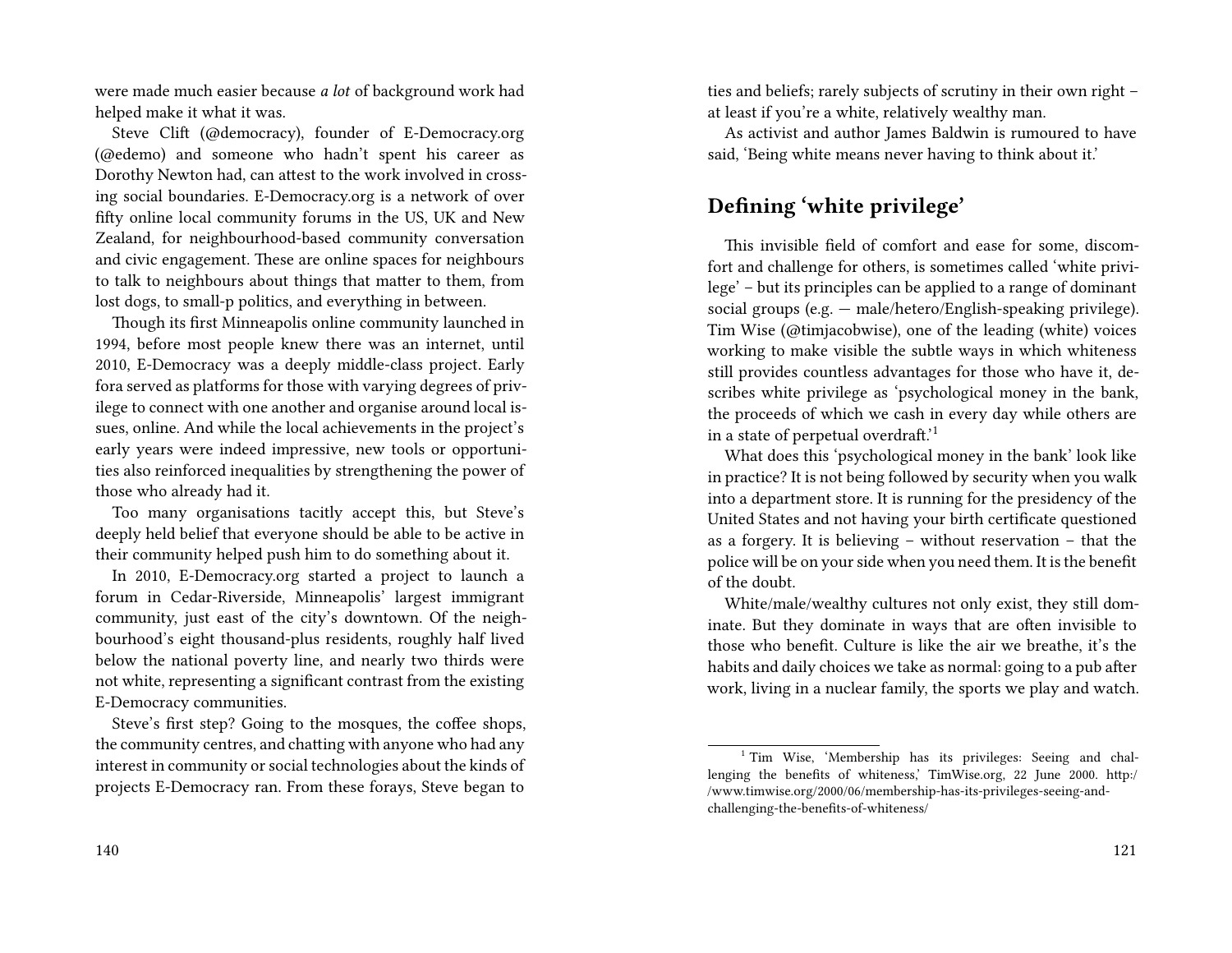What do personal habits and hobbies have to do with building more diverse organisations, you ask? They highlight some of the things people can easily take for granted about themselves and the world. And taking things for granted is not something that is limited to our personal lives.

## **'Learning to be white'**

I remember working with a colleague, Maurice McLeod (@mowords), at a charity some years ago. He was one of only a few black people in a relatively large organisation. We shared a few stories about our disillusionment with parts of the sector we worked in; namely, the distance between its rhetoric and its realities on a spectrum of issues, including diversity. Many organisations in the social change sector were keen to espouse the importance of diversity, but unlikely to practice it in more than a tick-box way.

Maurice grew up in Southeast London public housing, but unlike most of his childhood friends, had gone on to university. He had started his own business and done regular pro-bono work for community groups before moving into the voluntary sector himself.

While white and reasonably privileged, I had spent my formative years in the hip-hop community in Toronto, giving me some exposure to a tiny proportion of the realities faced by people born with considerably less than I'd had growing up. Street violence, police harassment, hunger, drugs… none of these phenomena were more than a few steps away in the community I considered my home for several formative years. The insights I gleaned there hit me hard. I carried them with me into my more formal working life, keeping those perspectives in the front of my mind when working on projects and campaigns over the years, while still clearly benefiting from the array of privileges I was born with.

Fundamentally as well, the Scarman Trust, and the Community Champions award programme it managed, were doing viral marketing before it had a name. There was an initial outreach period in 1999, based on hiring a core of staff with strong grassroots connections in different local communities across London. But after that, most of the outreach was done by former grant recipients and the groups many of them had gone on to create. This was formalised into a 'partners' programme in which former recipients and local organisations that had supported them could encourage people in their own networks to apply for grants. These trusted local partners supported new applicants through the application process and sat on the awards panels each round, along with partners from various other communities, making the case for those they had brought forward.

In roughly a decade, the grants reached nearly 2,000 individuals in London, most of whom had never received grant money before, and who represented many of the communities most detached from wider institutional funding or public services. Without formal targeting, the programme reached into most of London's more deprived neighbourhoods. This was an achievement for the ways the organisation worked, allowing those who could make best use of the money to find it, through wellnurtured word-of-mouth, rather than from a strategic choice to get the money into the city's poorest areas.

# **E-Democracy.org (eventually) connects with the Minneapolis Somali community**

But it doesn't always happen like that. Dorothy's connections and a career spent actively working to connect with and tirelessly support the city's least-heard voices had laid the foundations for this programme many years before it was officially launched. While the methods were sound, they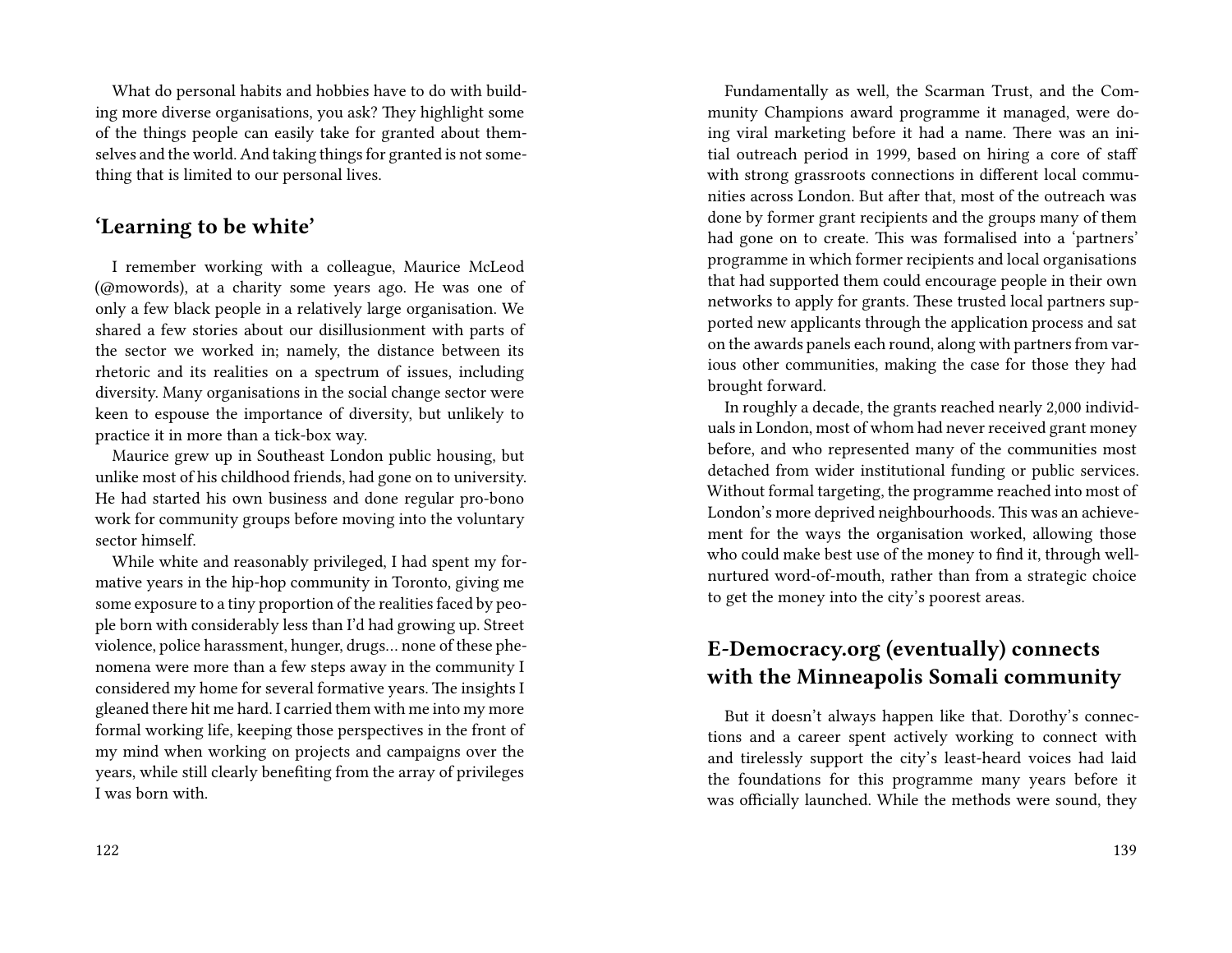Fortunately the Scarman Trust was different – more so than I could have known at that stage in my working life. The staff – particularly at the London Office – were not reflective of the staff of most charities I've worked for or with since. Namely, we had travelled many different paths to be there together. We were from Canada, Georgia, Mauritius, Germany, Rwanda, Bangladesh… but, more importantly, what many of us had in common was that we had been in the positions of those we supported at some stage: setting up something new, taking initiative, learning practical community and youth work by doing it. We could share that perspective with the people we worked with, which was often the crucial difference in being able to build strong relationships with them. This kind of perspective doesn't come from formal qualifications.

Dorothy Newton, Regional Director for the London Region, had made a conscious effort when she came to the role years earlier, to *help the organisation adapt to people*, rather than expecting people to adapt to the organisation. This is where so often our organisations' diversity efforts fall short. By expecting those who come to us to adapt to us, we will continue to model workplaces after those who have been there before, rather than growing and changing to reflect the differences in the world around us. Dorothy and others at Scarman practiced the 'recentering' described by Andrea Smith of INCITE!, long before Smith's article on the subject had been written.

This alternative approach was reflected in the grant process, where a simple three-page application form was almost always followed up by an in-person interview for those who struggled expressing their ideas in writing. It was also reflected in staffing, hiring those of us who had not been given work opportunities elsewhere, but had relevant, if unconventional, experience. Volunteer recruitment reflected this approach as well, letting volunteers get involved in various ways, rather than preprescribing particular roles for them to fill.

While Maurice's and my experiences were vastly different, we found some connection when our paths crossed. We shared a sense of frustration with organisations that claimed to support particular people and communities, but did so from ivory towers, out of touch with the day-to-day issues so many people faced.

I vividly remember a discussion we had early on while working together. I had mentioned feeling out of place in certain office discussions because I didn't have a university degree. While this had largely been the result of my own choices, it created certain gaps in the assumed experience of most of those working in NGO offices, making me part of a very small minority of staff there who had educated ourselves through other means. My lack of post-secondary education left me in a bit of a lurch when discussions of university came up at the office ('What did you study?'). I didn't have the reference points, or have much to contribute, and there was little recognition amongst most colleagues that these conversations could make people feel uncomfortable.

This resonated with Maurice, who was very conscious of the differences that his time at university had instilled in him.

'I went to university and learned how to be white,' he stated, matter-of-factly.

He elaborated that coming from a poor community in a predominantly black part of London, he had to learn how to speak differently in order to be working in the job he was in at this point. As 'proper' English wasn't spoken where he grew up, he saw these cultural adaptations as critical learning in his postsecondary education, the keys to a world of relative advantage compared to the one he'd grown up in.

When he goes home, sees childhood friends, spends time in his old neighbourhood, he might slip back into a way of speaking that most of his colleagues wouldn't recognise as that of the man they work with. Maurice is conscious that since he went to university, he has, in some ways, distanced himself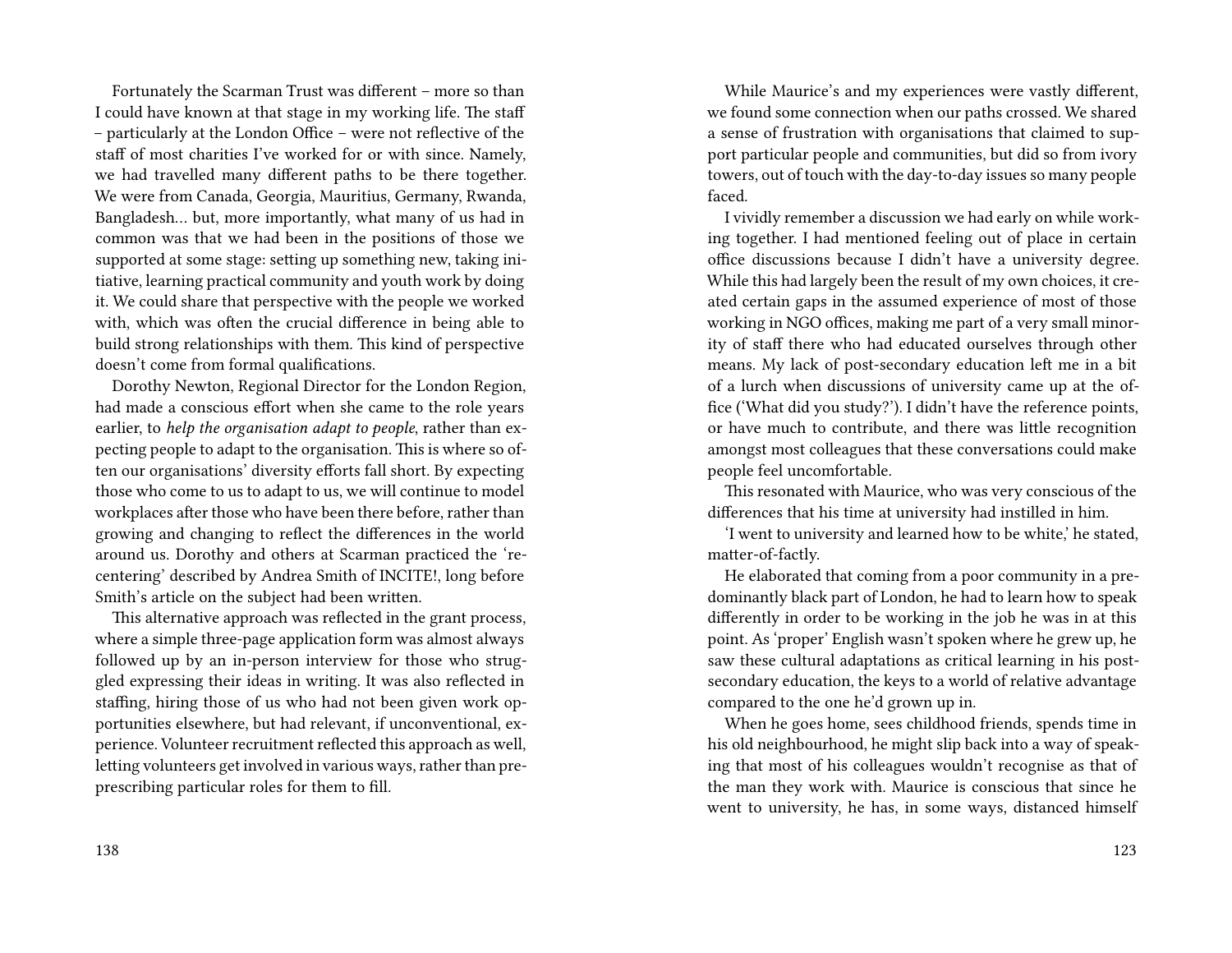from his own community in order to be accepted in the dominant culture of the workplace. This is too often the unspoken subtext of organisational inclusion efforts: the hiring of people of colour who have learned to act like white people, in order to be accepted within their ranks.

While equal opportunities and affirmative action measures in many countries ensure that there are certain criteria on which you cannot deny someone a job, they have also allowed us to realign subconscious prejudices. It is no longer a person's ethnicity, per se, that keeps them from getting hired, but maybe that their way of speaking or writing 'isn't sufficiently advanced' for the role. Too often, the result – who gets hired– is the same as it's always been.

A range of cultural cues, from language to image and dress, form an unspoken narrative aimed at a range of non-dominant communities. It reads, 'if you want to succeed, you have to be like us.' While adapting to differences can be both individually and collectively challenging, it is necessary if we are to re-shape our organisations to both *reflect* and *benefit from* the diversity of the world outside our walls.

## **From inclusion to re-centring**

The US anti-violence collective *INCITE! Women of Color Against Violence* has described this kind of work, not as *inclusion*, but *re-centring* what we do to help it connect with a wider range of peoples' lived realities. Re-centring is about putting the onus of change on the organisation, rather than on those whom it aims to connect with. *INCITE!* Co-founder Andrea Smith writes:

Inclusivity has… come to mean that we start with an organizing model developed with white, were all people who had given their blood, sweat and tears to helping address devastating social ills – youth violence, unemployment, poverty – yet they wanted little to do with most of the institutions that claimed to be there to help them do it. This suggests there's something seriously wrong with the current approach. As hard as it may be to acknowledge, our organisations aren't viewed as universally positively as we might think, a reality which goes some way to explaining why people from some groups apply for non-profit and charity jobs disproportionately more than others.

# **Change our hiring criteria, not the people we hire!**

My first formal charity sector job was with the Scarman Trust, an organisation that provides small grants to individuals across London to setup their own community projects. I had just moved to the UK from Canada, unable to get any work in the field there despite several years of experience setting up community projects, organising activist events, and running a small-scale hip- hop promotion company.

After being shortlisted, I walked into my job interview with a backwards baseball cap on.

What can I say, in retrospect, except that I thought it was a good look. I didn't realise people interviewing me for a job that had nothing to do with my sense of style would be bothered by something so superficial. I've learned since that many are. They hired me, though my boss – half-jokingly – never let me live down the baseball cap incident, reminding me that countless other managers, in most other organisations, would have written me off the second I sat down in front of the interview panel.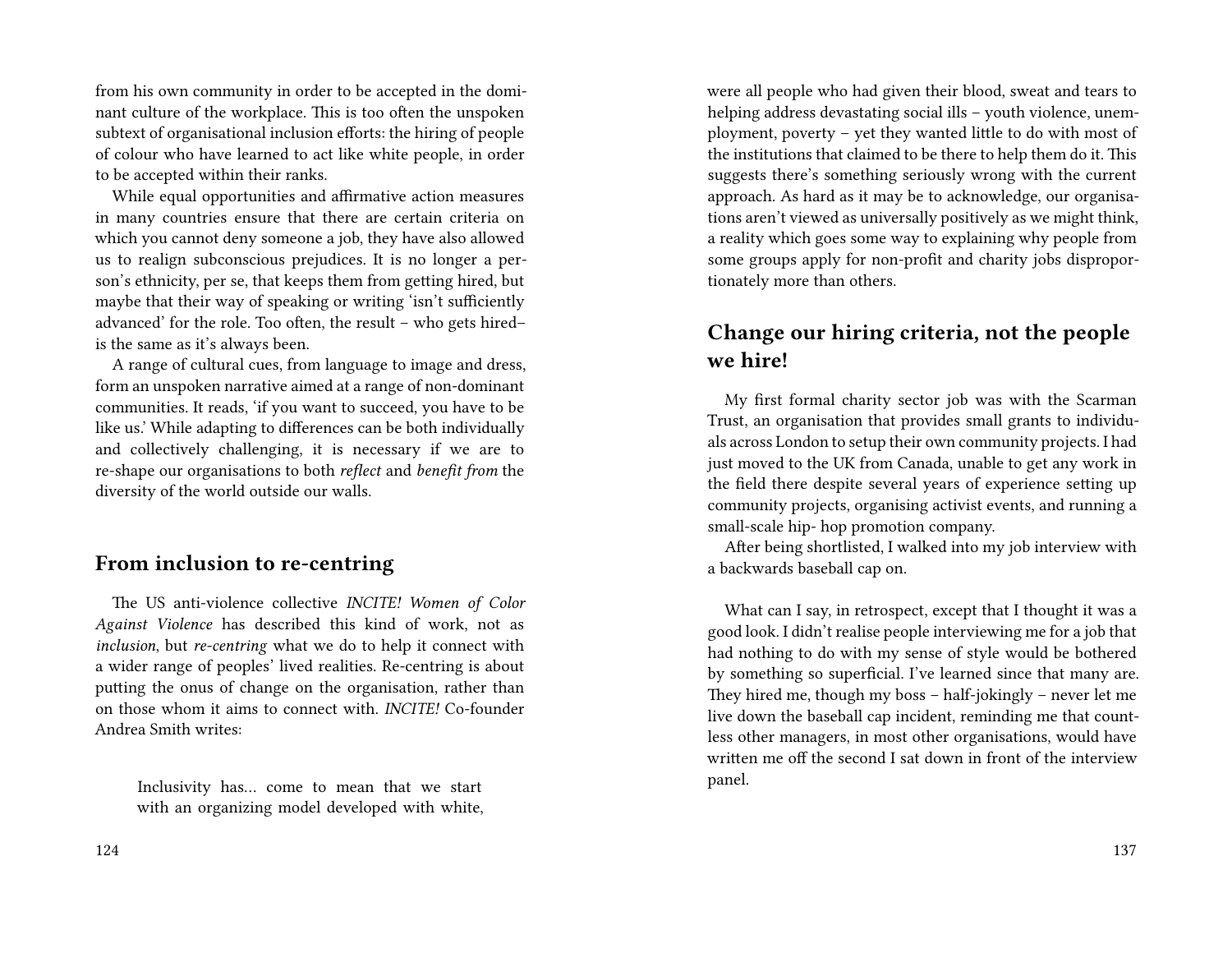At that point the rest of the group started to nod enthusiastically and another member cut in:

'We need our own businesses; grocery stores and everything. We make the money, we hire our own community and we put the profits back into supporting all of our work. We know that they'll just pull the plug if we start to really make a difference.'

Again, this got an enthusiastic response from the room, no one opposing the statements being made.

Finding myself in the rare position of thinking more conservatively than the rest of the group, I suggested that maybe the key wasn't in public money, but foundation funding, which didn't necessarily have the same puppet masters as the public sector and wanted to really make a difference in poorer communities.

The response was lukewarm, at best, with the first speaker countering that it didn't really matter what sector the money was coming from. Big charities, he said, were as bad as government and just as uninterested in supporting real, progressive, bottom- up change in their communities. And once again, the room agreed; charities were not only seen as ineffective, but were seen to be working *against* the interests of the communities they claimed to support, bar a few well-intentioned individuals.

Now let's think about this for a moment. I won't claim this group would be representative of *most* communities in London, but think about the implications of nearly twenty community leaders, of a range of ages and from an array of London neighbourhoods, agreeing that not only government, but the charitable sector as well, were instrumental in *maintaining* the problems they saw in their communities.

I don't want you to feel the need to defend your work as you read this, just to think about what this might mean for it. These

middle-class people in mind, and then simply add a multicultural component to it… Instead of saying, how can we include women of color, women with disabilities, etc., we must ask what our analysis and organizing practice would look like if we centered them in it.<sup>2</sup>

Smith describes the process through which the group developed their analysis of violence faced by women of colour as having initially focused on domestic and police violence, and aimed to involve the medical profession in their support work. However, she says, 'when we re-centered the discussion around women with disabilities, we saw that the medical system was as punitive as the criminal justice system, and we needed to work on developing alternative strategies.'<sup>3</sup>

These kinds of insights are often lost in organisations more homogenous than *INCITE!* For example, youth organisations that work closely with the police without critique or sensitivity, often shut their own doors to young people who have experienced regular abuse and humiliation at the hands of local officers. Another common example is when organisations require programme participants who struggle with English, or whom have not received the same level of education that staff likely have, to fill in even basic paperwork.

When I was coordinating a student exchange, I made the mistake of requiring applicants to house a visiting young person on their return trip. Whereas the middle-class university students were often living away from home, and happy to have someone crash on their sofa, the working-class college students tended to be studying locally, still living with their parents, and thus lacking the same flexibility to accommodate

<sup>2</sup> Andrea Smith, 'Without Bureaucracy, Beyond Inclusion: Recentering Feminism,' *Left Turn*, 1 June 2006. http://www.leftturn.org/ without-bureaucracy-beyond-inclusion-re-centering-feminism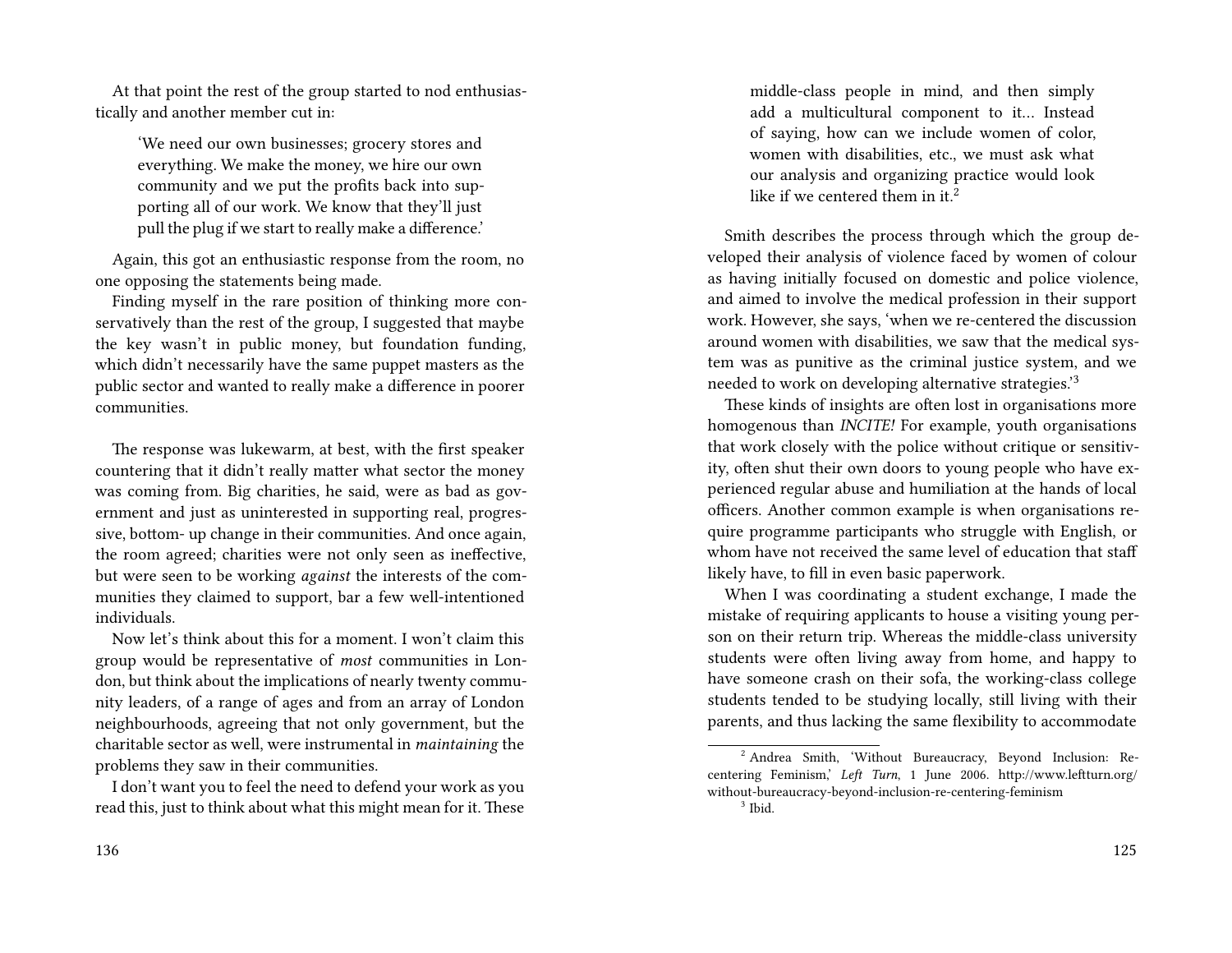someone. Unfortunately, I only heard that this was an obstacle through the grapevine, after the fact, so was unable to do anything about it beyond tell the story and involve more perspectives in future planning processes.

The fundamental point here is that the inclusion agenda is not enough and often serves to assimilate, rather than involve others as equals. Re-centring requires us to look at the nuts and bolts of our work and to make an effort to learn from how other groups and cultures do the same things, from organising events to holding meetings; doing recruitment to delivering services. And to do this, we'll need to be actively seeking out and hearing what others, who already do things differently, have to suggest. As hard as this can be to accept for many forward-thinking staff and volunteers working towards social change, all of us need to be more aware of the subconscious barriers we might be erecting that keep others from being a part of what we do.

*Who do you involve, at what stage, when you're planning a new project?*

*When have you felt excluded, or felt that you've had to change or hide something about yourself to feel a part of a group?*

### **Whom we hire and whom we support**

While professional language and culture can be major barriers to those applying to and being hired by our organisations, as Andrea Smith made clear, these same traits can also have implications for those who feel comfortable joining our organisations or receiving our support. If our organisations really want to work with a wider range of people, we need to make a stronger effort to connect with their life experiences and adapt our work accordingly.

'Professionalism,' as a culture, not only requires a certain kind of education, but also certain ways of working. It pro-

# **'When they see that what we are doing works, they shut us down'**

Not long after I moved to London in 2006, I organised an event amongst community leaders who used hip-hop music and culture in youth programming around the city. There had been a widespread feeling amongst several I had met that their contributions to addressing local issues such as gang violence and crime were not being taken seriously by local authorities and bigger youth organisations. But the problem was bigger than I had realised. The level of mistrust of authority, in the broadest sense, cut to the heart of most of our organisations.

The meeting involved almost twenty local organisers, from across the London boroughs: Hackney, Brent, Newham, Southwark, Lewisham and more. These recognised community leaders were rappers, filmmakers, DJs, poets, fashion designers and music producers. There was a seventeen year-old concert promoter and a sixty-something pastor in the room. In hip-hop terms, this was a meeting of the Ol' Skool and the New Skool, East and West, North and South (of the River Thames, at least). This was a very diverse group, were it not for being all male and for me being the only non-Afro-Caribbean person in the room.

As the conversation moved towards ways of making their case, demonstrating their impact and leveraging greater support for their work, one of the participants cut in:

'When they see this stuff is working, they shut it down. They don't want us to succeed. They'll throw us a bone here and there, but they still want to know that our positions aren't going to change; that we'll stay poor, keep killing each other and rely on them to keep us afloat. The only thing we can do is start to make our own money.'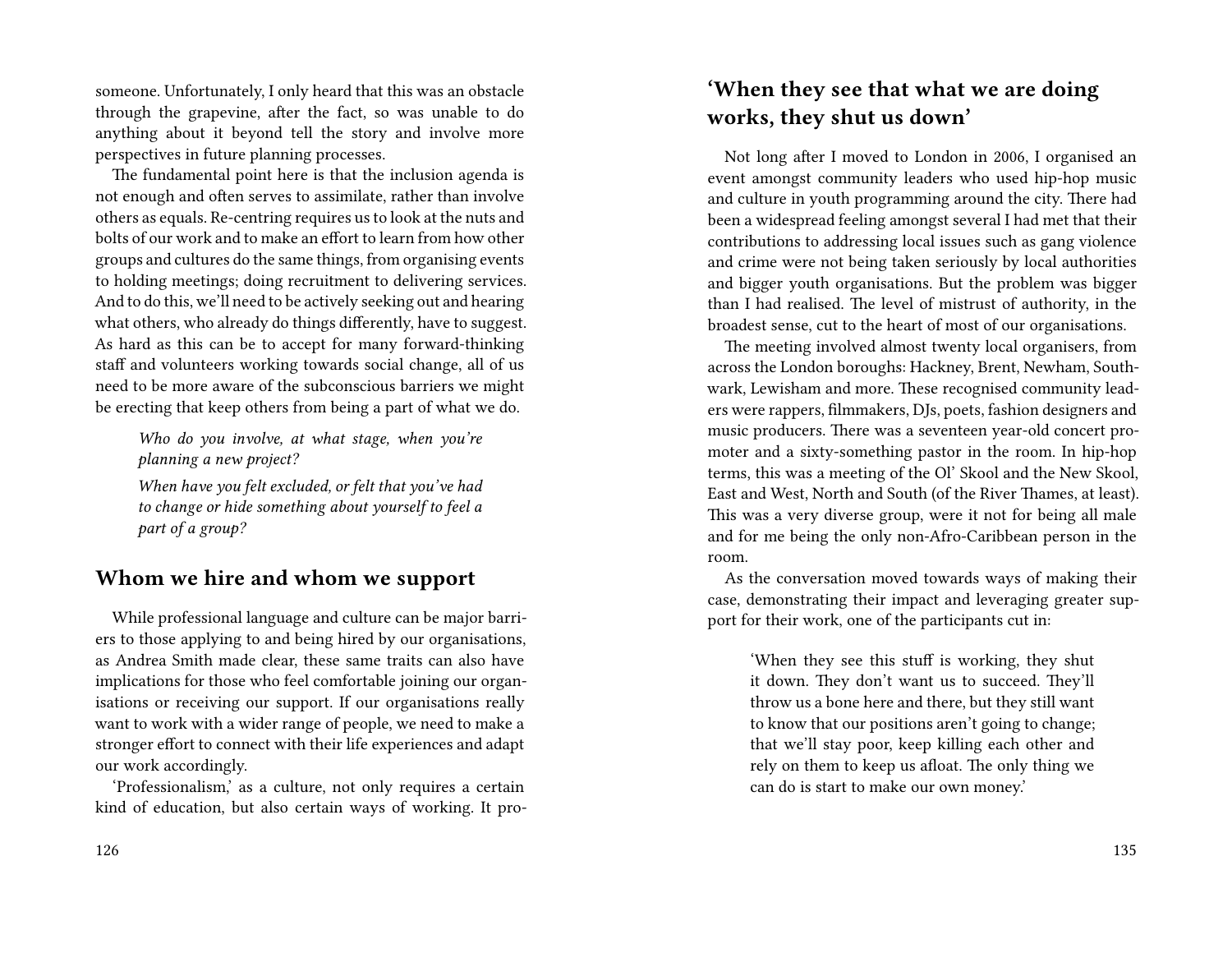same question of why most of our organisations, our groups of friends, and our communities remain disconnected from those who are different from them.

The critics who've devoted so many words to the 'elitism' of Twitter, Facebook, and a few other social platforms in recent years have done so largely based on their own online social circles. Because the networks they've crafted for themselves have likely emerged in their own image, the countless parallel networks forming elsewhere on the same platform have repeatedly passed them by.

But as with me walking into that Turkish social club, only a mental shift is needed to start to open up new social circles online. And it's a simpler shift than it's ever been: *follow people who are different from you*.

For those less familiar with Twitter, you can start by clicking on an unexpected and out-of-place re-Tweet in your feed and following the person who initially posted it. You can check the 'trending topics' to see a totally random scattering of users (though be prepared to be potentially offended if you choose this route). You can search a term that interests you and find people looking at it from countless different perspectives. And follow them.

More specifically, you can search the area where you work and connect with others who are talking about it. The #Hackney hashtag introduced me to a range of people in East London I'd never crossed paths with before, representing a fair share of the borough's diversity at any given time.

To be clear, a Twitter community is not the same thing as a real community, but it can be an inroad to conversations and perspectives from outside our social comfort zone. Think of it as a complement to a range of other non-online efforts to re-centre our work.

motes working systems seeded and nurtured in formal education, such as written presentation of ideas, fixed hierarchy, linear cause- and-effect project planning, and strict timetabling. Outside of the realms of formal education and office environments, these systems (and the assumptions they breed) are far from universally understood. In fact, rather than being considered positive attributes, these same traits can be seen as negative, threatening, or deeply suspect to those who are not used to them.

When I first met Richard Gordon, a father of five approaching forty and living in the same neighbourhood where he had grown up, in Brent, Northwest London, he had recently received a grant to deliver multimedia training to young people deemed 'at risk' of becoming involved in local gangs. Richard had been there himself and had the scars to prove it. The story of his early years was the story he was trying to help those young people avoid repeating.

The grant let Richard pay himself a modest salary. This accomplishment set him apart from anyone else in the immediate community, where a combination of welfare benefits and illegal activities provided the vast majority of local income. Richard was proud to be his own boss, in an area where the others who could claim that success had done so through quasi- legal means. He would hang the certificates from each training course he was able to attend on his new office wall, pointing them out to the youth in the programme and reminding them that such achievements were within their reach. In the context of the Church End housing estate, this was groundbreaking stuff.

While Richard and I were working on a grant application together in 2009, he explained to me the problems with something as seemingly innocuous as a registration form for the youth involved in his work: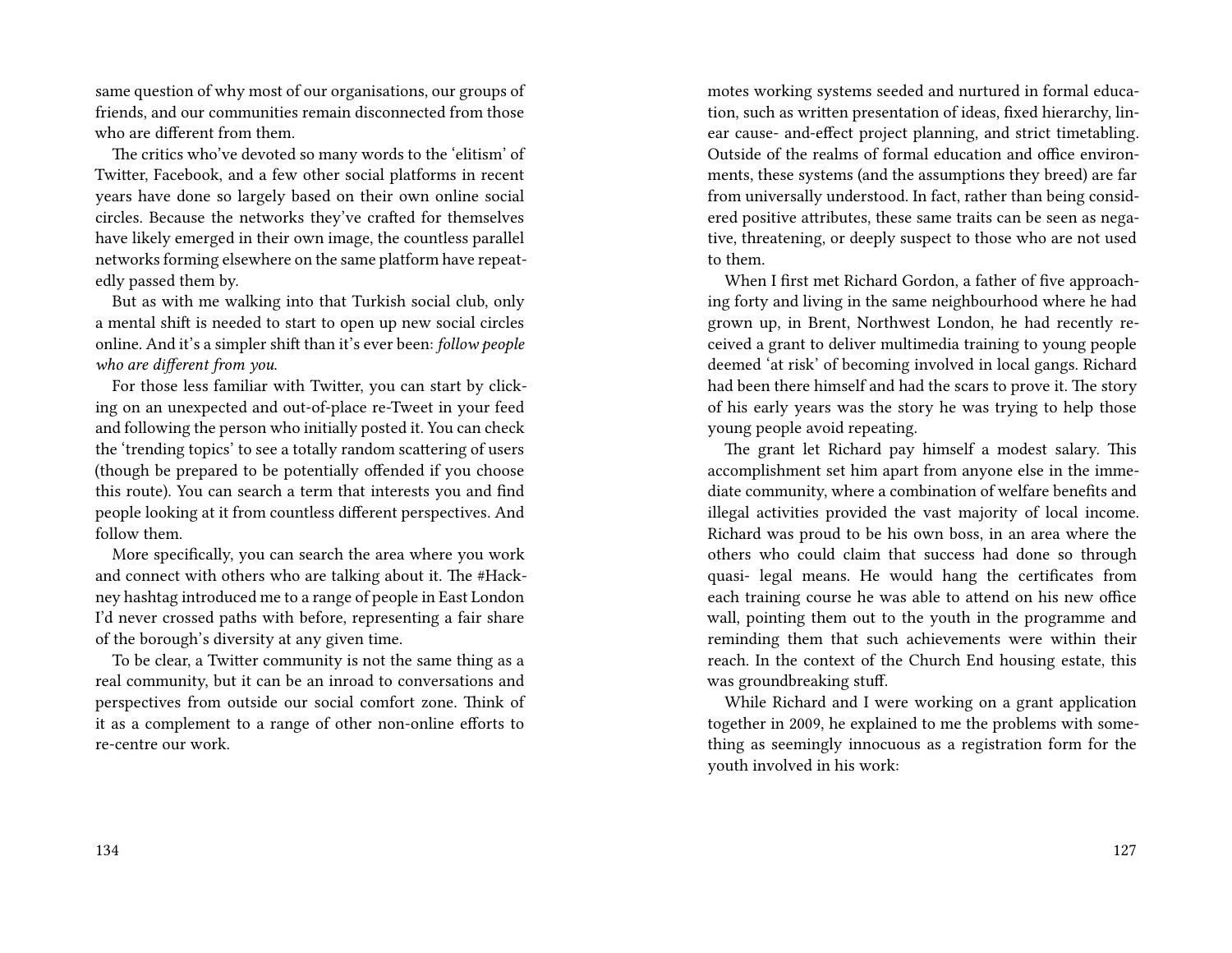Our funders expected us to give registration forms to all the youth who come through our doors. Now, what would happen if we asked youth to do these forms themselves? Most of them have been kicked out of school – basically, at 14, 15, told, for whatever reasons, that they were failures at education. Since then, they haven't had to fill out any forms, done any kinds of paperwork, because it's no longer part of the world they live in. If we give them one of these forms, what kind of associations do you think that has for them? Do you think they're going to feel comfortable here still? Do you think they are going to want to come back to a place that reminds them of being told they were failures? So we explained the situation to our funders and now only ask the youth to put their signatures down, and gradually get them to accompany us in filling in other details, as they feel more comfortable with the programme.<sup>4</sup>

While this may seem worlds away to some, I have heard similar stories from people working directly with refugees, ex-offenders, mental health services users, and a range of communities that don't speak English as a first language. In most organisations, circulating a registration form for a funder wouldn't so much as raise an eyebrow. But if the people you support are anything like those Richard works with, those forms might be the difference between them accessing what you have to offer, or not. Richard's background helped him to instinctively re-centre his work, in the face of funder pressures to do otherwise, and the questions and challenges he raised are not unique to his particular London neighbourhood.

4 Interview with the author, initially appeared in 'Being Human,' *Engage* Magazine, June 2010.

re- tweeted, introducing new perspectives into their timeline. With each re-Tweet, a potential new world opens up.

There has been much discussion amongst social change organisations about the 'digital divide,' a notion that those online are the elite of the world, talking amongst themselves in greater detail than ever before. While there will always be an element of truth in this assertion, as new technology has an uptake lag amongst those with less opportunities and means, this lag is disappearing faster than most of us could have imagined.

In the United States, for instance, African Americans and Hispanics have consistently polled at more than twice as likely than white Americans to use Twitter.<sup>6</sup> And in many developing countries, the use of low-cost mobile phones to access the Internet is significantly narrowing the digital divide associated with global poverty, influencing national elections and crowd- sourcing important local information in countless development efforts. Juba, the new capital of South Sudan, is being described by some as 'the world's first digital capital city, $7$  and some expect that within five years, half of all Africans will have their own smartphones.<sup>8</sup>

In brief, we are moving faster than we could ever have imagined towards a global online conversation that includes many voices that have traditionally fallen below the radar of our old methods of communication. This isn't to suggest that the digital divide doesn't exist, simply that it is increasingly a social divide. It is less a question of technology than it is part of the

<sup>6</sup> Pew Internet, 'Twitter Update 2011,' 1 June 2011. http:// www.pewinternet.org/Reports/2011/Twitter-Update-2011/Main-Report/ Main-Report.aspx

<sup>&</sup>lt;sup>7</sup> Frederic Dubois, 'The #OSJUBA event stresses early moves by net activists in South Sudan,' *South Sudan Info*, 13 August 2012. http:// southsudaninfo.net/2012/08/the-osjuba-event-stresses-early-moves-by-netactivists-in-south-sudan/

<sup>&</sup>lt;sup>8</sup> Jon Evans, 'In five years, most Africans will have smartphones,' *TechCrunch*, 9 June, 2012. http://techcrunch.com/2012/06/09/feature-phonesare-not-the-future/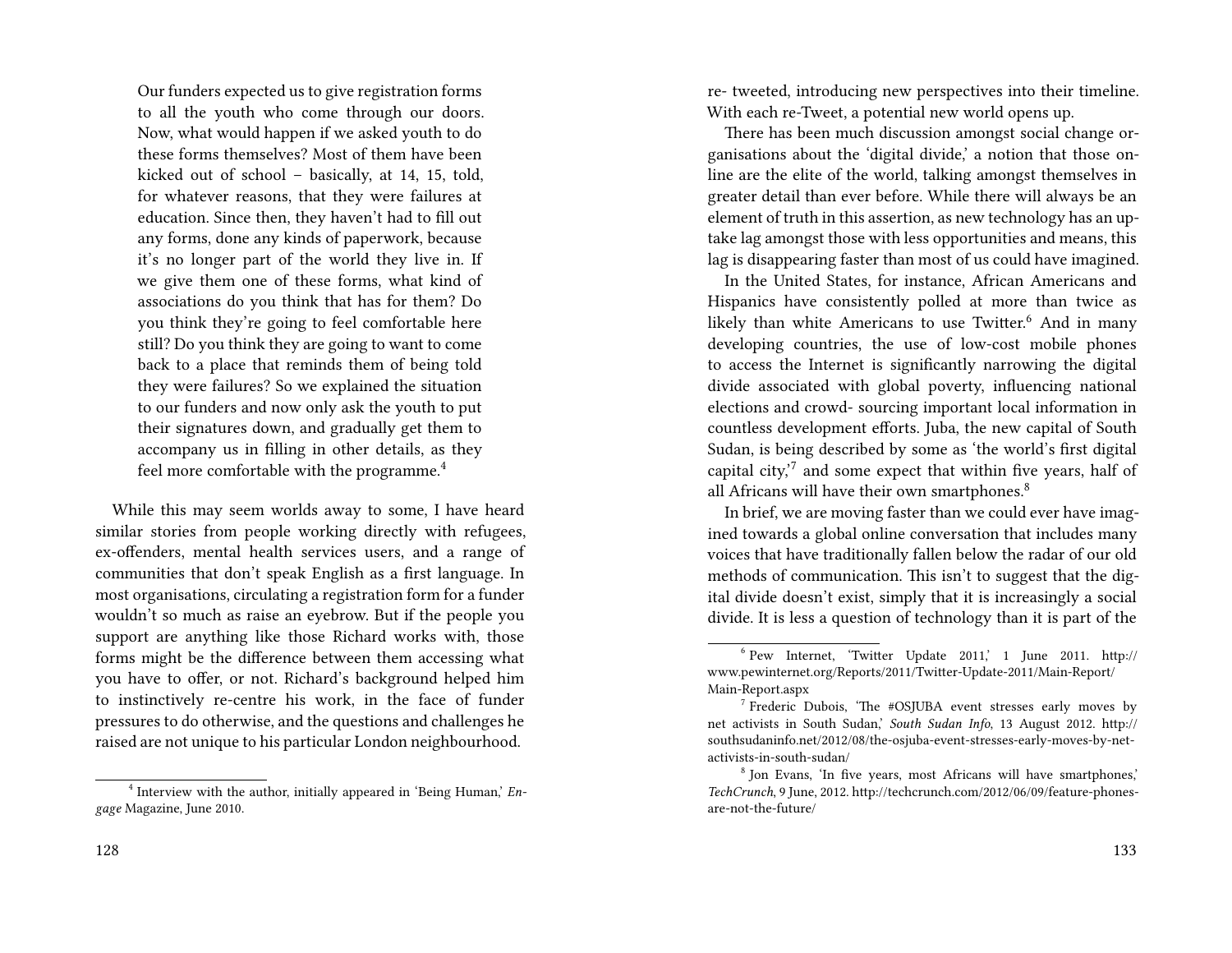So while some gains have clearly been made for these respondents to have the jobs they have at all (when previously, more explicit racism would have kept them out), the process of acceptance came at a cost, with the implicit requirement to assimilate with the dominant workplace culture in order to get in the front door.

### **Deconstructing the Digital Divide**

While walking into the Ghanaian barber shop or Turkish social club would require some leap of faith on my part, social technology is making it infinitely easier to get beyond the comfort zones of interacting primarily with 'people like us.' While Twitter has the potential of re-creating the same closed circles we often create in the real world, it also makes it much easier to move beyond those circles, if we choose to.

Imagine the ten staff members at a fictional NGO are all white, wealthy and male. We know now that the office culture is very likely to reflect their shared reality, and their shared privilege. However, one of them is really into sustainable food, another is in a salsa band, another is a member of an environmental direct action group, and yet another has spent a lot of time in Nigeria. If each of them were on Twitter, they might each be confident enough to share thoughts and links related not only to their jobs, but also to their respective personal interests, even if those interests would make them obvious minorities in the workplace.

So let's assume those ten colleagues follow each other's updates. They see information related to their work, but are also getting each other's updates on a range of interests and activities that they would never normally chat about. And not only are they getting these updates from each other, they are seeing the updates of people who their colleagues follow and have

## **Why individuals seem less homogenous than the groups they are part of**

In the world of good causes, most of us would be devastated by the suggestion that we were racist, sexist, or guilty of any other form of discriminatory 'ism.' But the challenging reality is that by being myself – a middle-class white male – in many workplaces, I run a strong risk of contributing to excluding others.

When I first blogged on some of these ideas, I was challenged on my assertion that 'professional' office culture is broadly Oxfordian – white, wealthy, and male. A former colleague commented on the piece, suggesting I was in danger of stereotyping a group based on where they had been educated, which didn't recognise the diversity that exists, even within the privilege of somewhere like Oxford University.

While certain kinds of diversity will always exist, even in the most elite circles, when we form groups we come together around what it is we have in common, around sameness. We're unlikely to share the parts of ourselves that aren't part of the shared office culture if we assume colleagues won't be able to relate to them. If I worked in an environmental NGO, but still had a thing for high-polluting cars, I probably wouldn't discuss this much at work, even if it wasn't a conscious secret.

This creates a stronger perception of homogeneity amongst the group; people from outside only see what they have in common, giving the impression groups are more homogenous than they in many ways are. This is a big part of why the Ghanaian barbershop near my London apartment seems so distant to me. It's not that the men who hang out there are by any means a homogenous group – I would assume they have different jobs, interests, families – but from the outside, I see what they share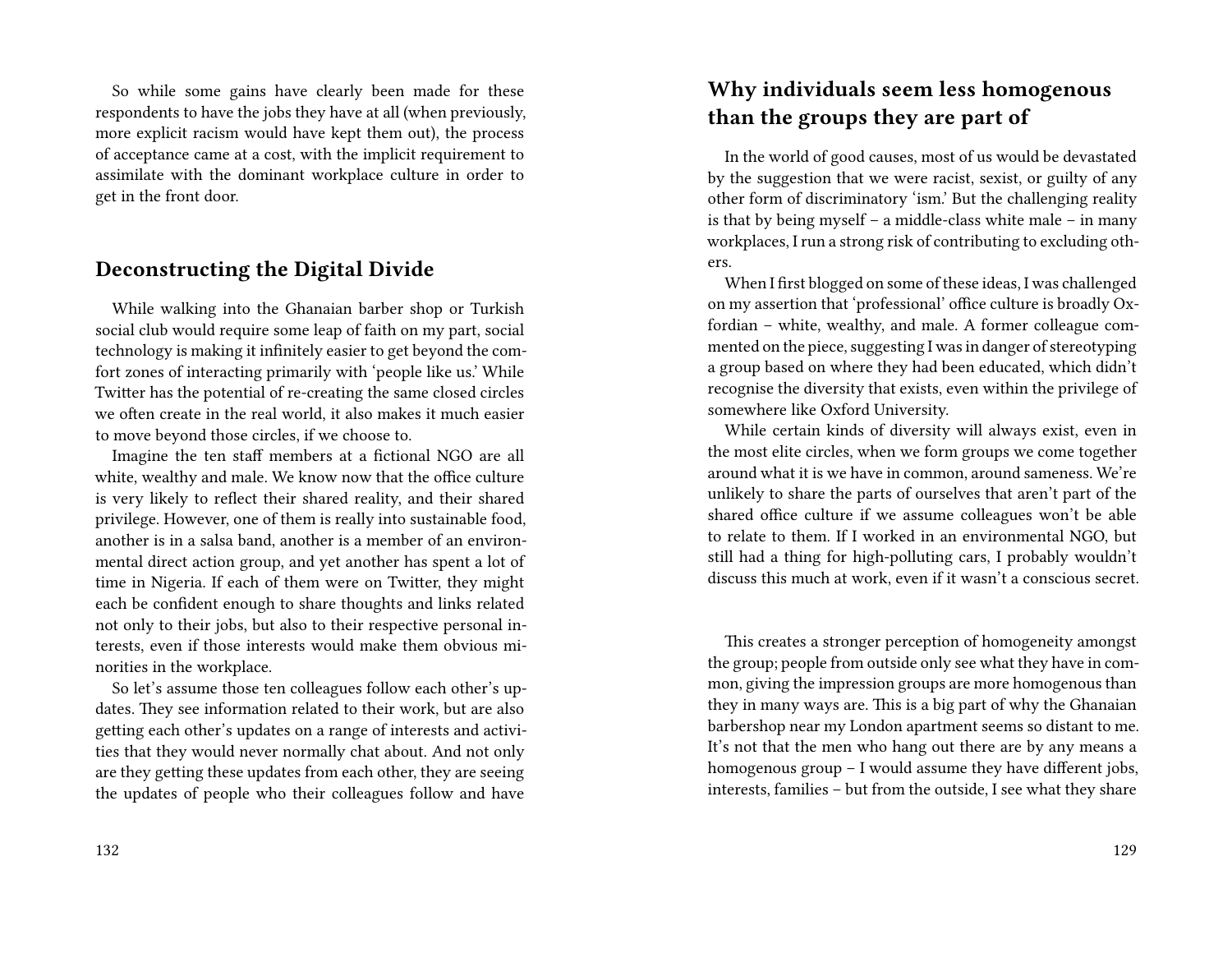with each other and what I don't share with them: nationality, ethnicity, possibly language.

In another setting, I'm sure I could easily come up with a list of things we did have in common, our neighbourhood being the most obvious starting point. But when they are in a group that is a lot harder to do – our differences dominate my perception.

What separates my personal discomfort with that barbershop, and the challenges of many qualified would-be staff from other backgrounds who might want to work for a charity, is that all I have to get over if I want to walk into that barber shop is my own discomfort. There is no hiring process in which I will be judged for my acceptability, as many of the men at the barbershop would likely have to face before being hired by one of the organisations I work with on a day-to-day basis.

In an office, like any community, we forget that the very things that can make us feel okay there, can be the differences that push away or exclude others. This is what I mean when I say that by 'being myself' in many offices, I might be reinforcing others' sense that this office is not for them.

At one level, this throws a contradiction into the 'more like people' approach; what if 'being ourselves' puts others off? But let me clarify: being *a small part* of who I am, as most of us are at work, can easily put others off. It's an important question though, and one that brings up another part of the 'humanity' principle – our ability to be self-aware. What can we do to embrace more of who we are at our work? By co-developing a sense that we are all more than what we have in common, we may open up new inroads for others who might otherwise have dismissed our workplaces as not for them.

This might mean dressing how we do on the weekends, organising a different caterer for an event, booking a venue in a different neighbourhood, or dropping some of the jargon and acronyms from our workplace vocabularies. These steps will not change the organisation overnight, but they might make others more comfortable breaking their own established pat-

130

terns, thus helping to break down potential barriers in your work.

### **'Culturally white'**

Veena Vasista (@seeandconnect), a friend, colleague and someone with a lot of important insights into ethnicity, privilege, and culture, wrote a report for the Runnymede Trust (@RunnymedeTrust) in 2010 on ethnic minority leadership in the UK private sector. The least surprising finding of the report was that the higher you went in a business, the fewer nonwhite faces could be found on the organisational pyramid. This is an important indication that many of our institutions are still a long way off achieving employment equality, years after so many pieces of legislation were passed in order to address this. (Though, as Veena has said, it wouldn't take several months of research to see this was the case!)

What was more interesting – and worrisome – about her report was that nearly all of her respondents (men and women of non-Caucasian identification working in senior roles in the private sector) described themselves as 'culturally white.' Veena writes:

Some Black and minority ethnic individuals may feel as if they have to choose between bringing their true character to the office and meeting the cultural norms of the organisations. While the workplace may look diverse, e.g. more women, more visible Black and minority ethnic professionals, this 'diversity' is superficial. Getting to the top might require conformity in style, perspective, ways of working, cultural interests.<sup>5</sup>

<sup>5</sup> Veena Vasista, 'Snowy Peaks': Ethnic diversity at the top,' The Runnymede Trust, 2010, p. 11. http://www.runnymedetrust.org/uploads/publications/pdfs/SnowyPeaks-2010.pdf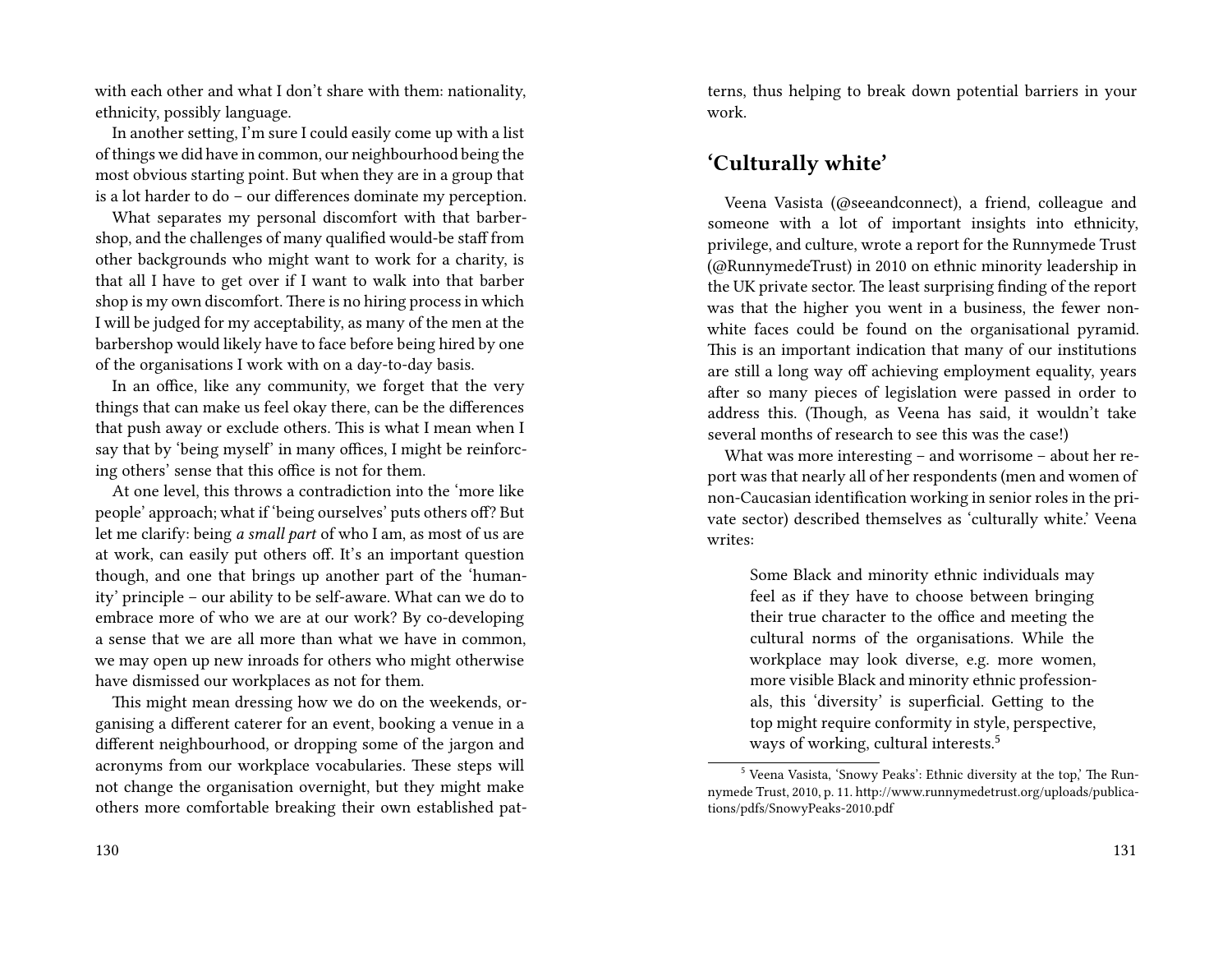involved in primary health research. She was a part of a team that had been built around a specific piece of funding, and didn't have any direct accountability channels into the rest of the organisation. It didn't take long to realise that the office culture there wasn't a good one. And as is often the case, most of the office felt strongly that they could point to the source of their problems: the boss.

In fairness, the woman who led this team made an easy villain of herself. She would yell at staff in the middle of an openplan office, would micromanage to the point of forbidding the use of 'copy-and-paste' shortcuts, and would regularly demean those whose working preferences were different to hers. This environment took its toll on Jen each day, to the extent that she was often stressed at just the thought of going back to the office.

As is often the case in such situations, the rest of the team become each others' allies, taking any opportunity after the manager had left the office to vent and share stories of her latest abuses of power. Countless office conversations, while cathartic, seemed to build up the boss as the sole source of all of their shared unhappiness. 'Nothing can change as long as she's around,' became the black-and-white consensus.

Now, there seems little doubt that this particular manager had significant issues that needed resolving, but the collective energy that inadvertently built her up as so exclusively bad may have been part of the problem, too. As swathes of staff fled the office, none expressed any of their frustrations, directly or through HR, even as they walked out and away from day-today contact with her.

In the regular discussions that took place amongst the rest of the team, no one seemed to think there was any point raising these frustrations, as their manager was 'too messed up' to be able to do anything constructive with their criticism. Instead, each day they came back to work, feeling evermore resentful of their situation.

that told us what worked and what didn't with our campaign emails, our public events, our internal management systems, with the same motivation in mind?

Platform (@PlatformLondon), a small environmental NGO challenging oil industry sponsorship of arts and culture, regularly opens their organisation up to the world through their blog. When their team is stumped, they may well tweet the question they're trying to answer. When they've figured out a new way of doing something, or have undertaken an experiment, they may well blog it. Their doors are open for others to see and learn from, as well as for people beyond their offices to contribute to, should they have an answer or idea themselves. They are contributing to the commons, while reaping its benefits in the process.

Another example comes from community and organisational consultants Creating the Future (@CreatingTFuture), who broadcast their board meetings live on the web, inviting anyone who's interested to join in. Doing so builds trust through transparency (critical for those of us dabbling on the fringes of management consultancy!) and offers learning from a far wider pool of knowledge and perspective than most meetings can boast. While not ideal for discussions of confidential personal details, or the particulars of a direct action, there may be a range of meetings in all of our organisations that could benefit from this approach. I often suggest that organisations start from an assumption of total transparency, and only limit this when there are specific reasons to curtail it.

Mozilla (@Mozilla), the non-profit that built the Firefox web browser (consistently one of the most popular browsers, globally, with Google Chrome and Internet Explorer), is one of an increasing number of open-source organisations that have applied the principles of open and free software to their operations. Much of their governance practices take place on an open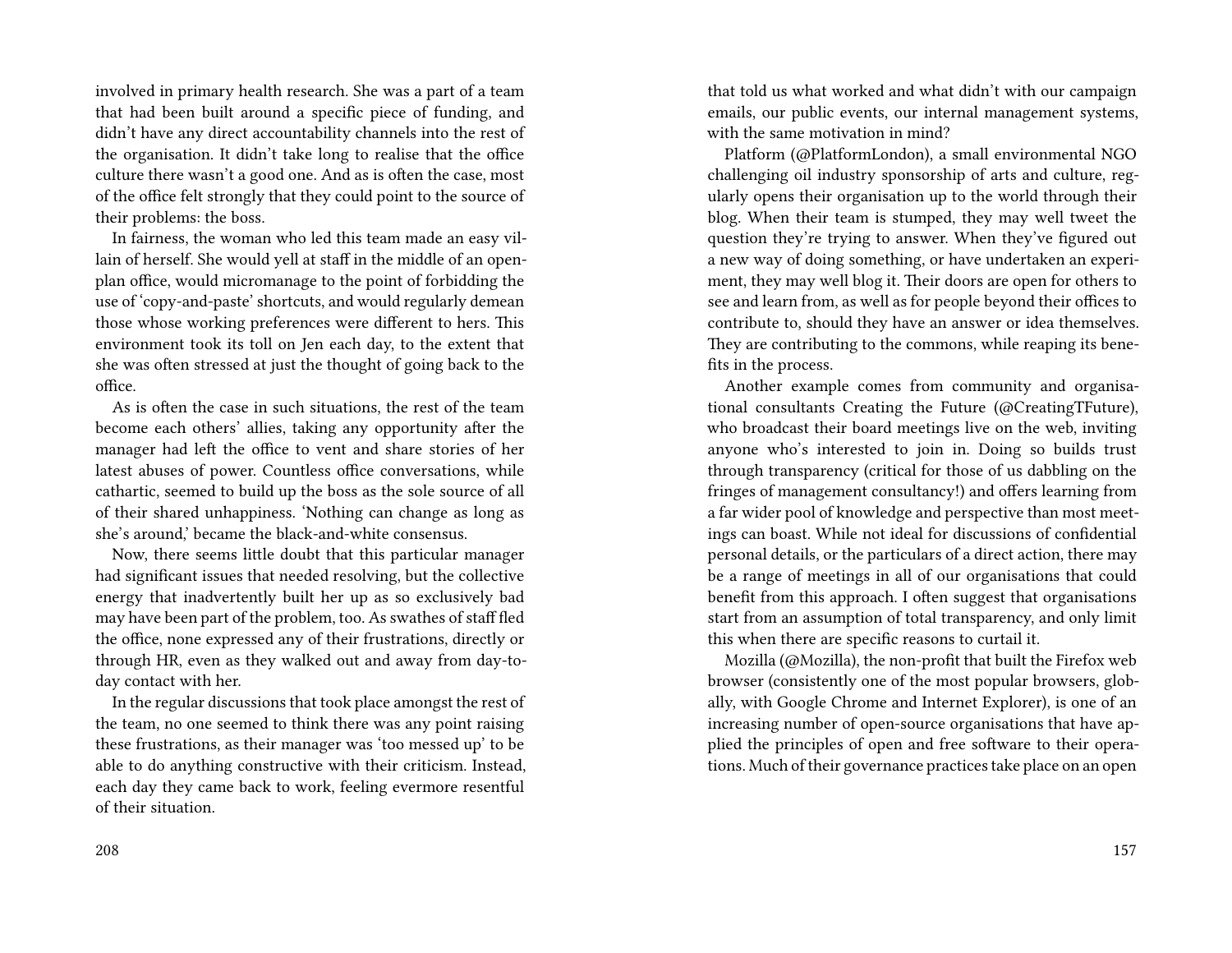GoogleGroup,<sup>6</sup> and their 'global community of people creating a better Internet' describes itself as:

an open source project governed as a meritocracy… structured as a virtual organization where authority is distributed to both volunteer and employed community members as they show their abilities through contributions to the project.<sup>7</sup>

The values they describe on their website would probably feel at home in any of our organisations, though the ways in which they choose to apply them are probably very different. The most notable difference relates to their stated view of being a part of something bigger (the Internet) and thus not claiming their community's collective work as their own, but actively ensuring that it is available to anyone looking to 'create a better Internet.'

Open-source and free software represent ways of working that apply beyond the realms of software development. Through their non-proprietary approach, the Mozilla community harnesses the goodwill, commitment and creativity of thousands of independent coders, developers, and software engineers, to work (usually for free) towards their shared mission. Then lets *anyone*, *anywhere* build upon the fruits of their labour, as they see fit.

This second part is what separates Mozilla from most of our organisational relationships with volunteers and wider movements. We too often hold on to what we do, limiting its wider power to shape and influence change with our protectionist attitudes around property, investment, and branding. Mozilla, like many of its partners in the free and open software communities, knows that innovation is a collaborative process and

# **Chapter 7 — It's up to us!: From individual change to culture change**

#### *"No culture can live if it attempts to be exclusive." – Mahatma Gandhi*

*Most of us have experienced miserable workplaces cultures, yet exactly what makes them so bad can be hard to put a finger on. Many senior managers and boards have tried extensively to reengineer their office cultures, generally with noble intent, but still with little or no effect.*

*Culture change cannot be masterminded from above, but can be encouraged from anywhere within an organisation. Even in the most hierarchical of bureaucracies, culture is still an emergent phenomenon, created and constantly changed by the countless relationships among people involved. We can change those relationships through awareness of our own behaviour, and through constructive one-to-one connections with others. This chapter looks at our experiences of working in less-than-ideal environments, and digs into the institutional and the personal innovations that can help to create something better.*

# **Our remarkably human capacity to change**

Before my wife, Jen (@GuerillaGrrl), and I left London for Oaxaca, Mexico, she had been working for a university

<sup>6</sup> https://groups.google.com/forum/?fromgroups#!forum/ mozilla.governance

<sup>7</sup> http://www.mozilla.org/about/governance.html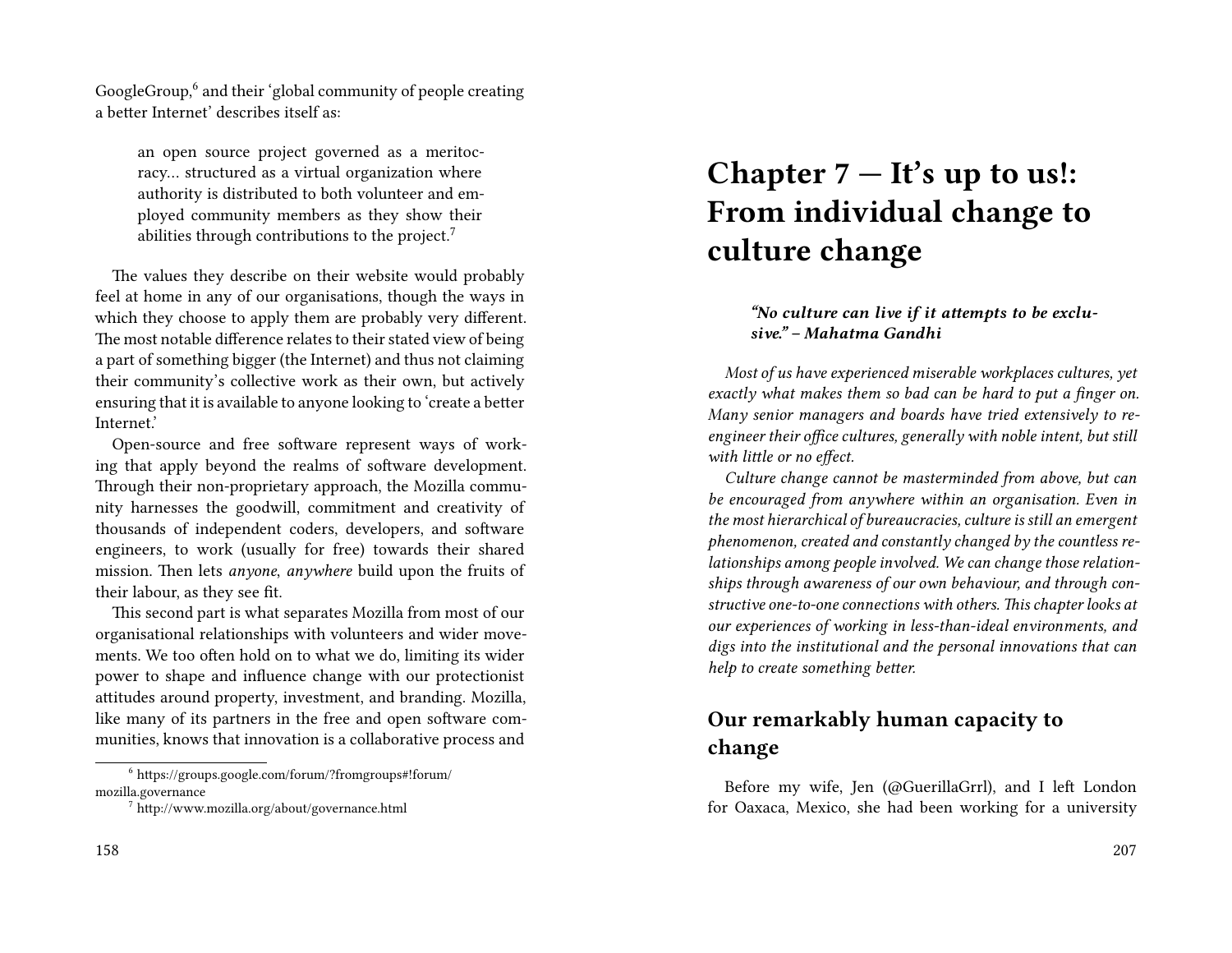*with young people? Do you have any other skills or strengths that you think could make a difference to the campaign?*

*We are not hiring for a specific role, but for a group of both paid and voluntary activists who can bring the necessary range of experiences to working together, as they see fit, to create a massive public impact.*

*If you are chosen as a part of the team you will not have a manager. And you will not be a manager. You will be a member of a team, working together and supporting each other to make this campaign amazing.*

*Your work will vary considerably day to day, with many new and emerging opportunities.*

*You will also be welcome to find other projects around the organisation to spend your time on, as long as you've discussed it with the project team.*

*Send us a cover letter, record us a YouTube video, or find another way to tell us why you should be joining us!*

*For any questions, feel free to drop us an email, Facebook message, or a Tweet, or give us a call.* thus anything that makes it harder for people to work together and share ideas is going to get in the way of new products and practices.

> *What components of what you do could be shared openly with the world?*

*What would we have to change to make everything we do available to anyone who 'wants to create a better world for human rights/sustainable energy/ global equality/etc?'*

### **Searching for that lightbulb moment**

After the Enlightenment, and before the online conversations of social media, few individuals stand out in the history of innovation like Thomas Edison. The American inventor held over 1,000 patents in his name before his death at the age of 84 in 1931.

While credited with the first phonograph and film camera, Edison's most famous achievement was the 'incandescent lamp,' more commonly known in these modern times as the light bulb.

One in a long line of inventors who looked to discover a safer and more efficient candle, Edison managed to capture the public imagination and went down in history as the light bulb's 'inventor,' even if much of what he did was simply tweak the efforts of many dozens before him.

The same could be said about most new ideas; to whom they get attributed is almost always a combination of luck, timing and relatively minor innovations.

Yet we continue to follow the unrepentant urge to tack someone's name to some significant happening, good or bad. Whether the superhero CEO (Jack Welch 'singlehandedly' saving General Electric) or the extremist super villain (Osama bin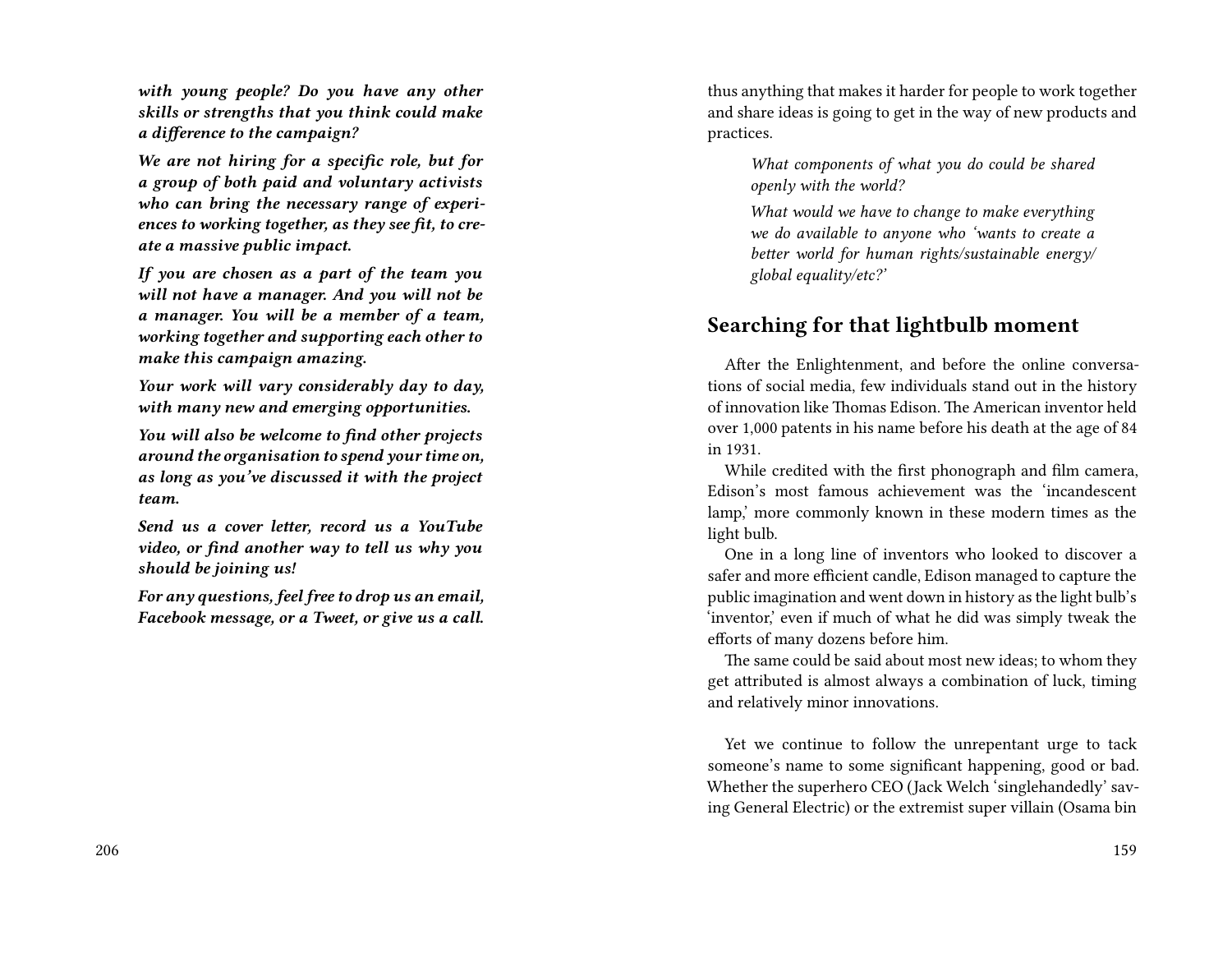Laden somehow masterminding all the wrong Al Qaeda has done in the world), we like to pretend it is specific individuals who are at the core of why the universe is as we know it to be. The rest of us are just the extras in the grand drama of a tiny minority of exceptional people.

This probably helps us make sense of a world that is inherently beyond our personal comprehension. Particularly in light of the ever-present machine metaphor that underpins our understanding of organisations, it makes a certain sense to think that an exceptional person made everyone else do what they did so effectively – that they were the sparkplug or the engine that allowed the other components to kick into gear.

But it's not true. Just as Edison built on the successes of so many before him when he 'invented' the light bulb, so too do the rest of us stand on the shoulders of the giants that are our collective history, rarely giving credit to the chain of 'almost inventors' to which each innovation is inevitably due.

Dmytri Kleiner, a post-Marxist free software and anticopyright activist, argues that trying to credit something as fluid as an idea to a particular individual is impossible. 'Unlike a material object, which can exist in only one place at a given time, ideas are infinite and non-exclusive.' He goes on, 'Every expression is an extension of a previous perception. Ideas are not original, they are built upon layers of knowledge accumulated throughout history.'<sup>8</sup> Kleiner makes an interesting philosophical point, but more importantly, underscores the fact that if we view individuals as the sources of innovation and achievement, we feed into a cult of personality that only

<sup>8</sup> Dmytri Kleiner, *The Telekommunist Manifesto,* Institute of Network Cultures, 2010, p. 30.

sational change; Chapter 7 will explore how they can each help to mould the cultures we want to be a part of.

#### *'more like people' ownership*

*Humanity: 'more like people' ownership is about feeling a sense of purpose in your work. Humans have long-strived for purpose. It is as natural to us as anything, and thus should be a clear part of our working lives.*

*Autonomy: Having the space to determine your own best way of furthering your purpose is critical to ownership.*

*Complexity: 'more like people' ownership means too many different things to different people, and changes with each of our circumstances; therefore it has to be discovered uniquely by each person in a team or organisation.*

#### *One possible 'more like people' job advert*

*How much do you care about homelessness and young people?*

*We're putting together a two-year project team made up of current staff, community members that our organisation works with, and new prospective employees, to launch a campaign around public perceptions of young people sleeping rough.*

*Do you have experience with some combination of web design, campaigning, homelessness, project reporting, partnership working, data analysis, mental health issues, or work*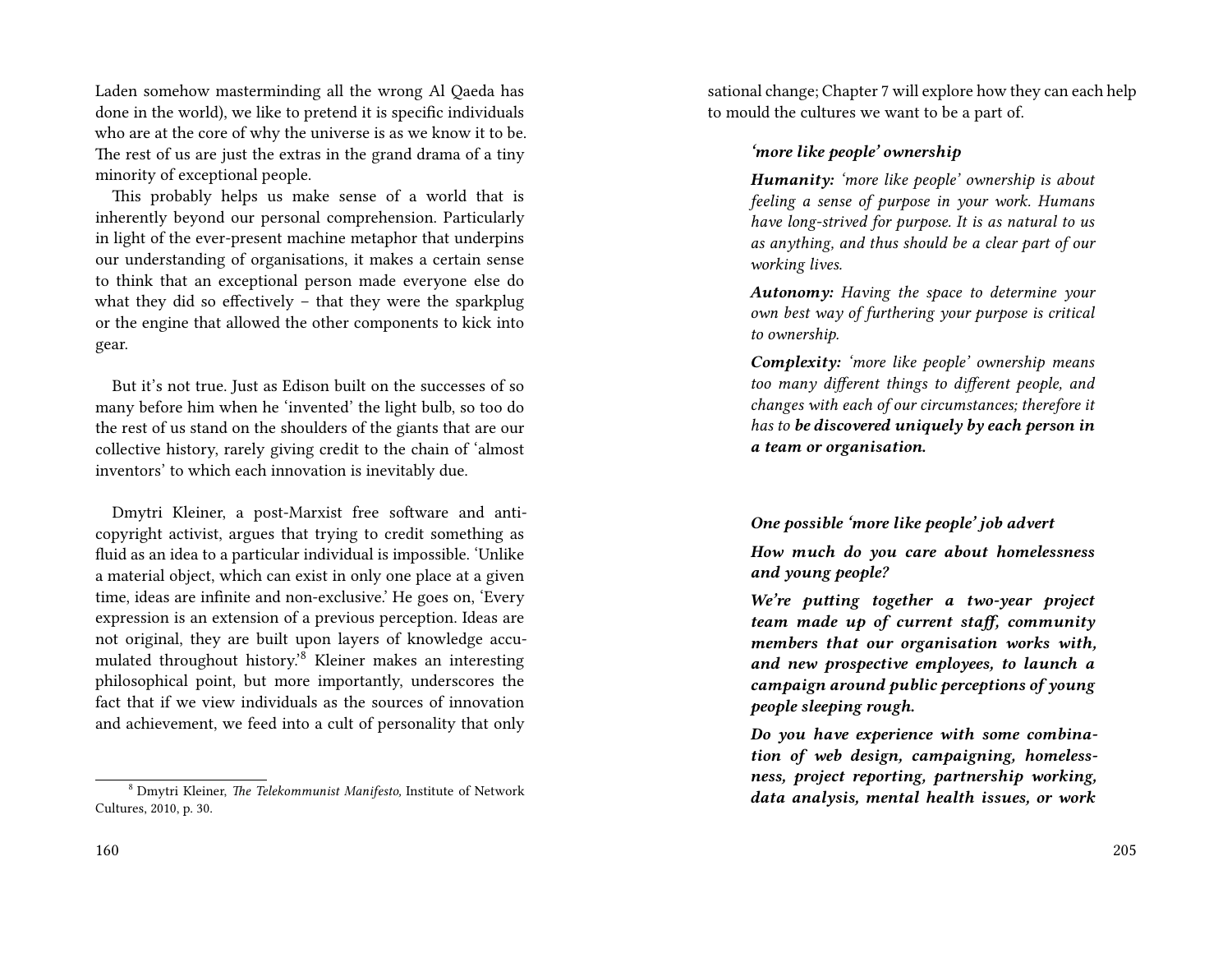The more control each of us has over our work, the more motivated we are likely to be to do it. The more motivated we are to do it, the greater our sense of ownership. And with a strong sense of ownership, we are more likely to make a meaningful difference in the world around us. The human desire to find purpose in what we do is universal, so systems that encourage and enable this desire will tap into our core humanity, whereas those that discourage it will invariably undermine it.

At the core of 'more like people' ownership is the notion of autonomy. Industrialism has stolen autonomy from so many of us, but more and more possibilities are emerging to take it back. The question for our organisations is whether or not we will be helping to open up these possibilities, or if people who might traditionally have supported us will be left to find them elsewhere, or to simply create them on their own.

'more like people' ownership is also complex because it will be different for everyone and thus cannot be imposed from above. As the lengths Argentine workers were willing to go for their reclaimed workplaces demonstrate, when we feel like the work is ours, we treat it very differently than the transactional systems of 'effort-for-pay' that are common in so many big organisations. When we can self-organise ourselves around what we believe in, we can achieve things senior managers could never have managed.

'more like people' organisations are owned – literally or in spirit – by those within and around them. They are defended with a commitment that could never be imposed, and they reap the immeasurable benefits of the creativity and sense of purpose they help to unleash amongst staff and supporters.

And while our organisations may feel a long way off from a grassroots social movement or a reclaimed factory, if we can get past relying on senior management approval to bring about change, we might be closer than we think. Chapter 7 will investigate the journey from individual change to culture change. As Chapter 1 outlined, there are several approaches to organi-

204

serves to distract us from the factors that actually fuel new ideas.

Our organisations are almost universally guilty of this, whether by always deferring to the traditional leader figure for press and public speaking opportunities (even when someone else has done the work), or by publishing reports for which only the lead author is appropriately credited. All of which reinforces a pattern of recognition and resource distribution that is unlikely to encourage new ideas, over-emphasising the contributions of a few select individuals and largely ignoring the daily innovations that emerge everywhere that people are trying to do things better.

In *The Wisdom of Crowds,* James Surowiecki puts forward the thesis that 'under the right circumstances, groups are remarkably intelligent, and are often smarter than the smartest people in them.'<sup>9</sup> He describes the critical circumstances that allow for a group to be greater than any of its component parts as: 'Diversity, independence, and a particular kind of decentralization.'<sup>10</sup> Group achievements are not primarily the results of the individual expertise present, but of the interplay that takes place when different perspectives are free to constructively challenge one another in a purpose-driven but self- directed environment.

Just as Edison would have been unlikely to create the light bulb without the wealth of knowledge that preceded and surrounded him at the time, so to would each of us have failed on countless occasions if left entirely to our own devices. So as much as we might like to celebrate the hero who achieves something new, we perhaps need to put that recognition into perspective and better investigate the role of the collective in making new things possible.

But attribution is not the only culprit in stunting our collective understanding of innovation. The demonisation of

<sup>9</sup> James Surowiecki, *The Wisdom of Crowds,* Abacus, 2004, p. xiii.  $10$  Ibid. p. xviii.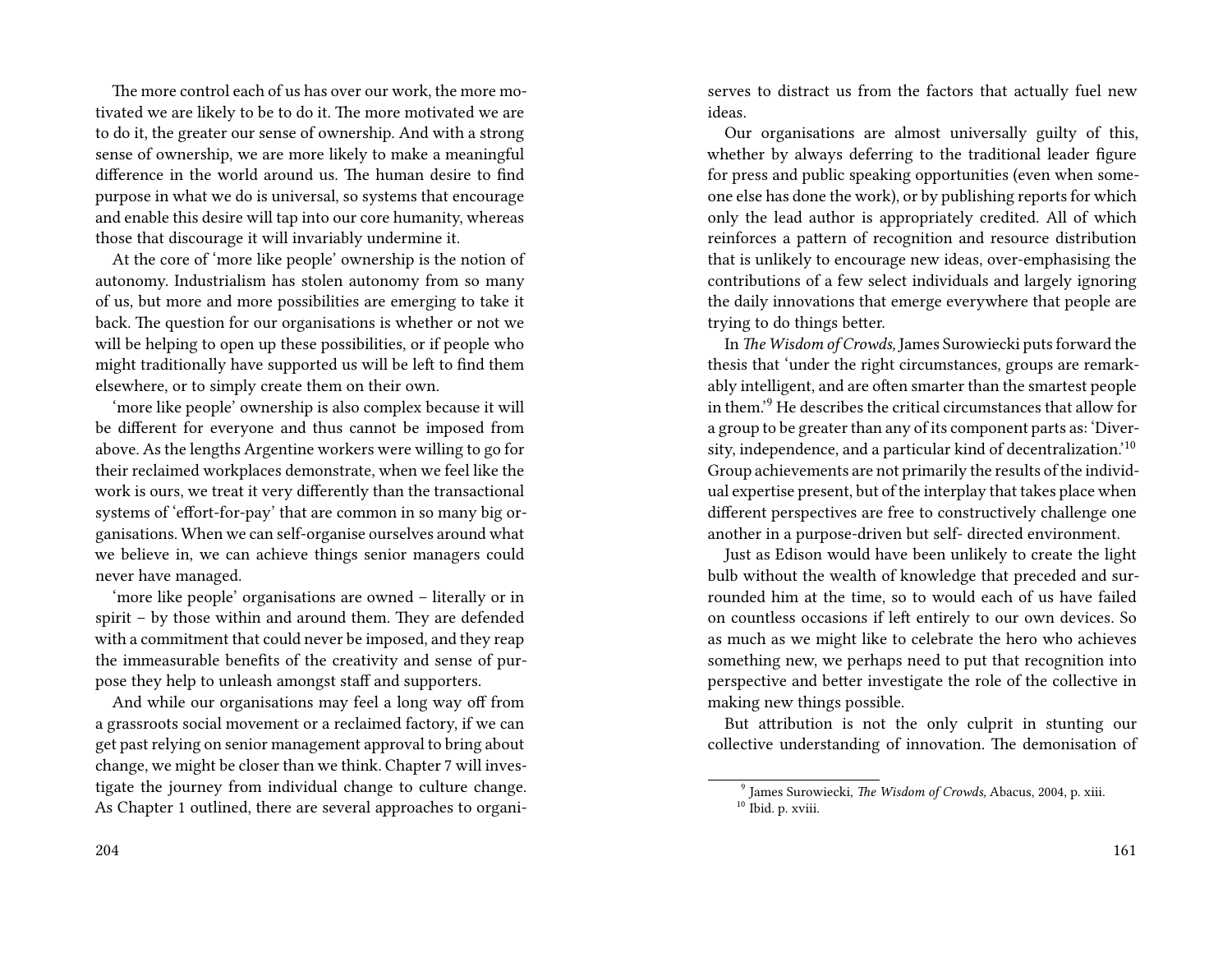failure is perhaps even more damaging.

### **Failure as the foundation of success**

When most of us think about innovation, failure is not the first thing that comes to mind. In fact, our culture has come to regard the notions of success and failure as opposites, rather than the interdependent cousins that a different take on history demonstrates them to be.

While Thomas Edison may be known for the light bulb, few remember his 10,000 or so *attempts* at a light bulb that preceded it: 'If I find 10,000 ways something won't work, I haven't failed. I am not discouraged, because every wrong attempt discarded is another step forward,' he said.

In his 2011 book, *Adapt: Why success always starts with failure,* economist Tim Harford (@TimHarford) argues that there are three critical steps to becoming an adaptive and innovative organisation. They are 'to try new things, in the expectation that some will fail; to make failure survivable; and to make sure that you know when you've failed.'<sup>11</sup>

Many a great mind has been dismissed in their own time for experimenting with ideas that seemed crazy or impossible to their contemporaries. Only once those ideas finally achieved results (and sometimes well after) were these people recognised for their work.

<sup>11</sup> Tim Harford, *Adapt: Why success always starts with failure,* Little Brown, 2011, p. 36.

scrutiny. Most of our organisations would likely still need to take on the kinds of 're-centring' work described in Chapter 4 to ensure the doors were truly open to the breadth of the movement, but giving people the chance to engage as they are inspired to makes that kind of re-centring more likely to happen.

> *What does your organisation have that it could open up to those who support its cause?*

> *What aspects of your organisation could serve as testing grounds for opening up organisational resources to those outside your walls?*

> *What would you do if someone who chose to become involved with your organisation did something that your organisation didn't approve of because they felt it was the best way to advance the cause?*

### **Making our work our own**

It's unsurprising how common stories of burnout and frustration have become in large social change organisations, when you start to unpack our individual relationships to those organisations and the work many of us do within them. With so little sense of real input, it can feel like we are simply cogs in a machine, working towards something abstract we may never experience ourselves and in which we have no investment.

Management, by its nature, separates each of us from both ownership and responsibility for what we do at work, watering down either the pride or the guilt we might otherwise experience as a result of our actions. The more manager oversight and distance that exists between us and the results of our actions, the less we are likely to feel anything, positively or negatively, about what we do.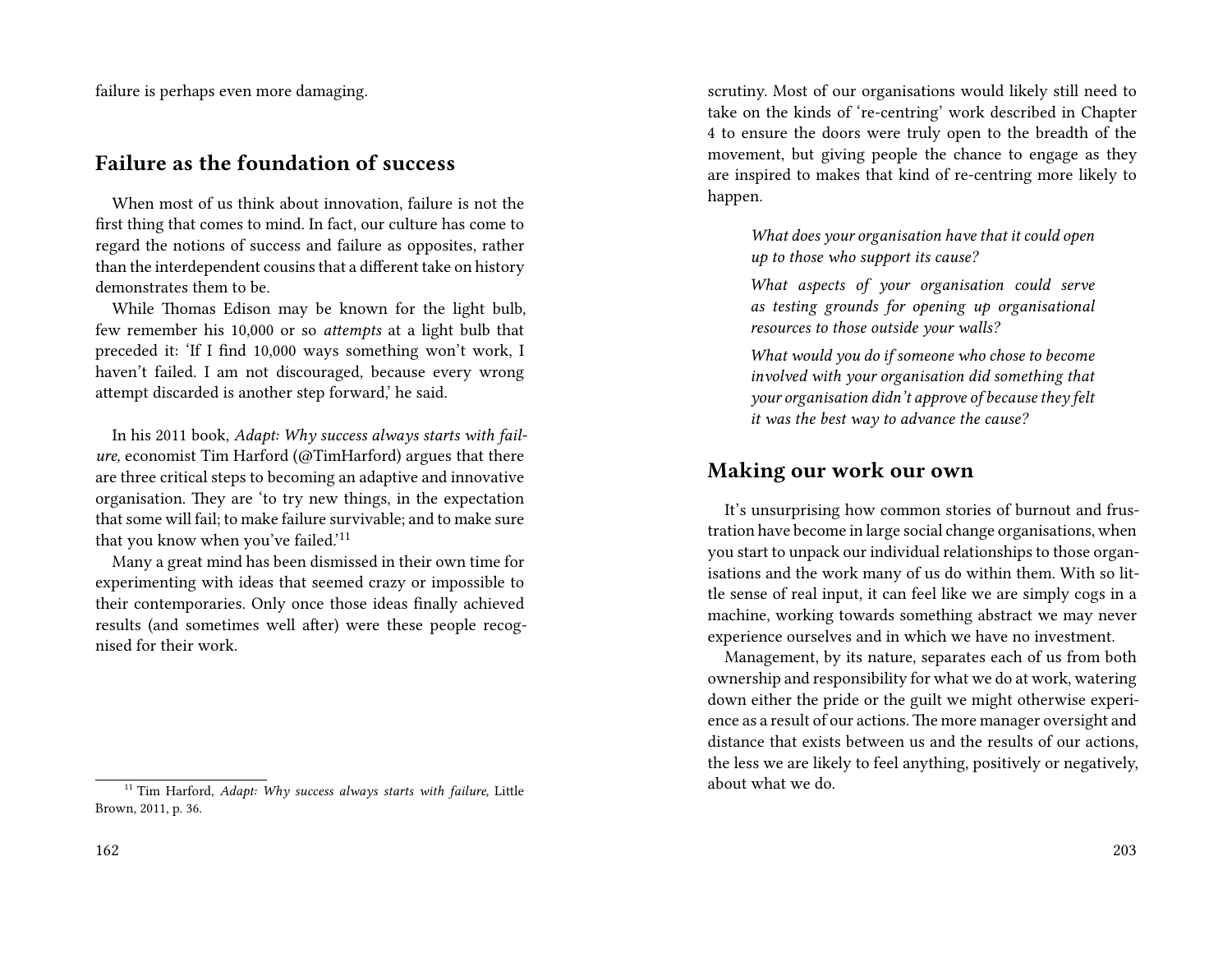ing place within niche communities, read by a relative few, but collectively comprising most blogging action.

Meanwhile, *Occupy* and countless more local self-organising movements are creating space for activism's long tail as we speak by offering countless individuals the space to create their own forms of activism, rather than slotting them into preplanned actions, activities and events. Though the relatively few campaigning actions or volunteer opportunities we offer still have greater individual uptake than the self-organised opportunities within non-hierarchical movements, the cumulative involvement of so many self-created opportunities seem poised to account for the lion's share of stuff done for social and environmental causes. In other words, our handful of organisational engagement options are the bulge at the centre of the distribution curve, while the infinite involvement possibilities of the grassroots movements are increasingly the long tail, where more and more is going on.

What if our organisations opened up and embraced the long tail of activism? Instead of saying, 'you can do a, b, or c, if you want to contribute to this cause,' what if we opened our doors and our resources to those who care enough to engage with the issues on which we're working? Rather than exclusively pitching generic mass actions, what if we opened our desks, our databases, our results, and our systems to those with a passion for advancing our causes? What if people used our organisations as a catalyst to find their own ways of contributing to a cause, blurring the lines between paid and unpaid activists and volunteers? What if we genuinely put our organisations into the service of the broader movements they are a part of, rather than trying to direct those movements?

We could create our own General Assemblies to decide where resources were most needed, with people from around the movement contributing ideas. Small projects that just required some desk space, some tools, or some broader participation could go ahead freely without specific approval or

# **AdmittingFailure.com and the development community's elephant in the room**

Risk-adverse funders and a management culture that treats failure as a character blemish on whomever it is associated with, are major barriers to innovation in social change work. The world of international development – perhaps because both its stakes and its level of investment are so high relative to other social ventures – is especially plagued by the systemic demonisation of failure.

In 2011's *Walk Out Walk On,* Deborah Frieze (@dfrieze) and Margaret Wheatley write that in spite of massive international investment in aid over several decades, the aid project has by and large failed: 'Stories of intervention gone awry abound with laughable absurdity– were it not for the deadly serious suffering they inflict on peoples' lives and livelihoods.'<sup>12</sup>

A pattern of constant espoused success remains the norm at most NGOs, due to a combination of funding pressures, organisational structures, and fear of slipping public perception. But in 2011, Canadian NGO Engineers Without Borders (@ewb) decided to acknowledge the international development community's 'elephant in the room': that most of what they do doesn't work… at least the first time round.

Given a widespread culture of denying, de-emphasising, or glossing over things that didn't go to plan, this was a major challenge, but Engineers Without Borders decided it was one that needed addressing. When they launched *AdmittingFailure.com* (along with their own first annual 'Failure Report'), they politely told their colleagues that they could all learn much more, and make a more meaningful difference in the

<sup>12</sup> Margaret Wheatley & Deborah Frieze, *Walk Out Walk On,* Berrett-Koehler, 2011, p. 171.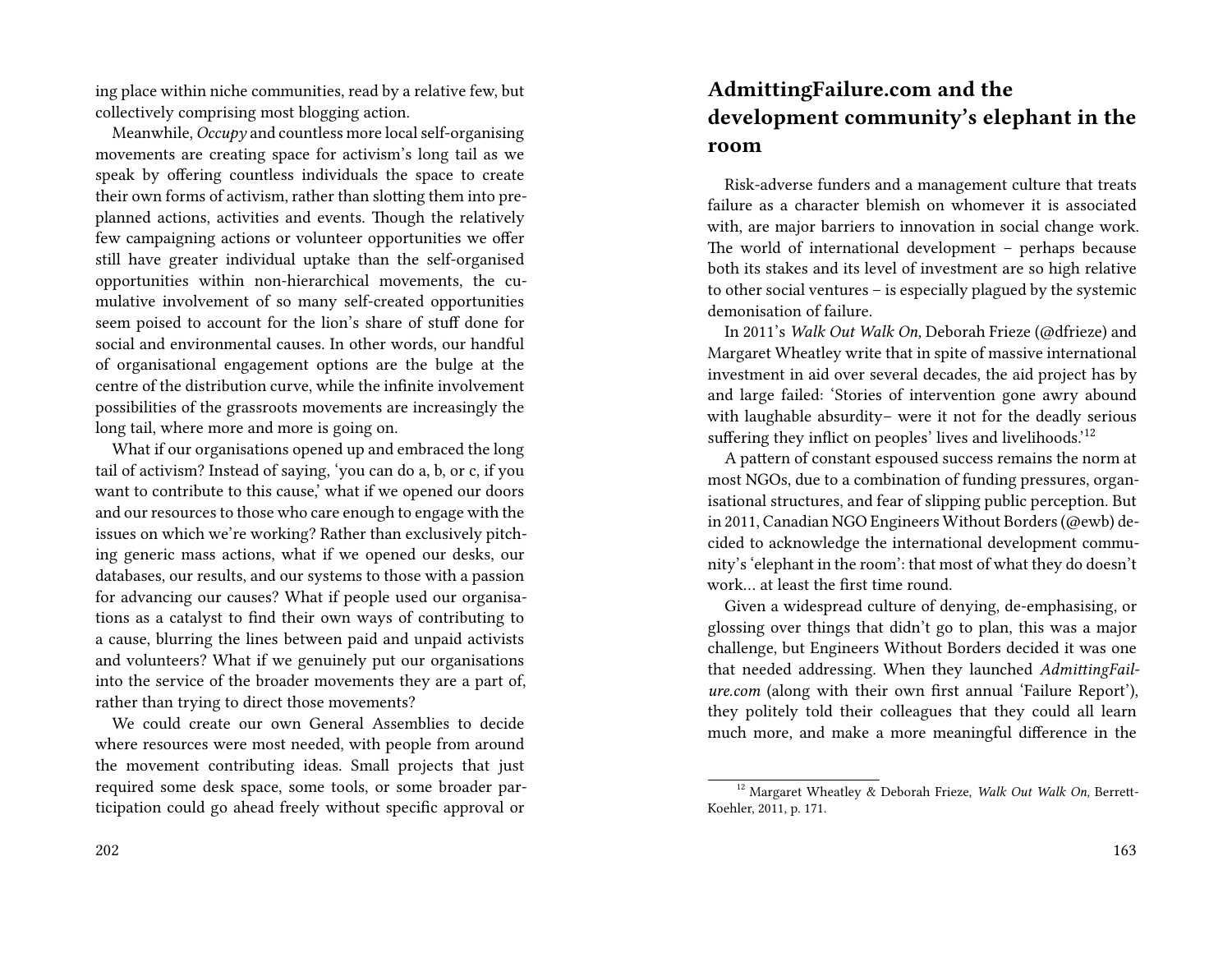world, if they were honest about all the things that go wrong with such invariably complex work:

Imagine field staff who have the freedom to publicly share results, good and bad, in order to ensure subsequent efforts are not simply repetitions of ideas that have already been proven ineffective.

Imagine project managers who create space for field staff to innovate, rewarding learning as much as success.

Imagine NGOs that adapt and adjust constantly to the stream of information coming from the field – always looking for ways to improve the effectiveness of their work and making real-time adjustments when possible.

Imagine donors who are willing to support intelligent innovation and experimentation, accepting the possibility of failure as a necessary step on the path to success.<sup>13</sup>

Reading those words for the first time, many NGO staff breathed a sigh of relief.

AdmittingFailure.com (@admitfailure) has opened an international conversation that is no longer only relegated to the cynics sitting in the back of the auditorium at so many organisational AGMs, or the people on the ground living through the mistakes our organisations have imposed on them and so consistently ignored. People from NGOs around the world have submitted their own stories to the website of projects and initiatives that have gone terribly wrong, as well as the learning that they walked away from the experiences with. Perhaps more importantly though, they have started to make it easier for others to admit their own failures, opening up more opportunities for

Also, consensus shouldn't be seen as an elaborate group sign- off process, hampering individual action. As David Graber, in his thorough account of consensus processes used by Occupy Wall Street writes, 'One should not feel one needs authorization from anyone, even the General Assembly (which is everyone), unless it would be in some way harmful to proceed without it.'<sup>12</sup>

### **The long tail of activism**

At the core of our reluctance to engage with supporters and the public in the ways Occupy has, or the ways the people of Oaxaca did with each other in 2006, is the need for organisational control. The more choices we offer, the harder it is to be sure people will do what we want them to. But we shouldn't see this as a problem. Trying to control what people will do with a cause is, unsurprisingly, exactly what keeps most people from getting engaged.

Nearly a decade ago, Clay Shirky (@cshirky) and Chris Anderson (@chr1sa) identified the 'long tail' phenomenon – the idea that the future of business lies in targeting niche markets in the thin edges of a distribution curve rather than the mass bulge in the middle, a concept that businesses are finding easier to exploit in the age of the social web.

While Anderson looked at this phenomenon in relation to business models, Shirky then applied the notion to activity in the blogosphere, noting that the vast majority of links to individual blogs were distributed across a huge array of blogs, as compared to the proportion that linked to the most popular ones. Basically, while some blogs will always stand out above the others, the vast majority of blogging activity is actually tak-

<sup>13</sup> http://www.admittingfailure.com/about/

<sup>12</sup> David Graeber, *The Democracy Project*, Allen Lane, 2013, p. 227.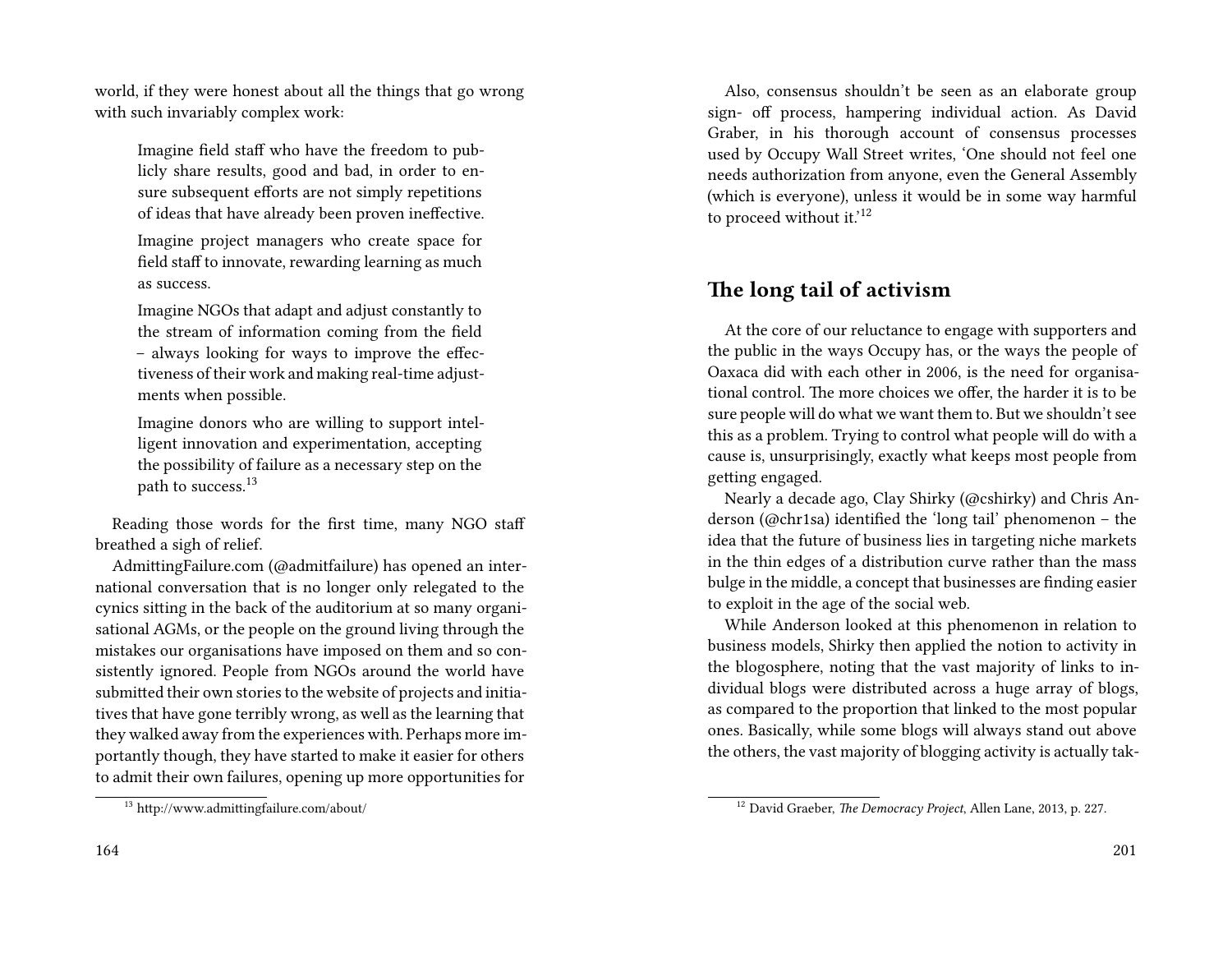• If we didn't take a single decision together, would it prevent others from being able to take action autonomously?

*Are we all emotionally mature enough to put our egos to the side for a little while?*

- Are we able to address challenging dynamics directly and non-judgmentally together?
- Are we more committed to 'being right' or 'being able to work together?'

*Are our aims appropriate for the size and type of group we have?*

- Are we a small group, making practical decisions for our own actions?
- Are we a large group looking to establish the broadest baseline from which to work together?

While consensus offers an ideal to aspire to in many situations, because it gives everyone an equal voice (though sometimes this needs to be encouraged, to compensate for louder and more dominant voices), it is not always possible if someone is not invested in the collaborative nature of the process.

In such situations, there are variations on the method that offer something like a middle ground from which group decisions can be made. 'Consensus minus 1,' and 'Consensus minus 2' provide an approach in which one or two individuals are unable to 'hijack' a process, holding everyone else at ransom with an unwillingness to compromise on a hardened stance.

people and organisations trying out new ideas which might just work out better than their predecessors… but with the explicit acceptance that they might not.

By opening up to failure, we open up to innovation, and with it, new possibilities of success, previously hidden behind our attempts to paint a perfect picture of the work we do. If we can't admit when things go wrong – to ourselves and more widely – we are unlikely to discover the new ideas and methods that will help them go right in the future.

# **Learning to think differently**

While funders, management, and traditional organisational structures may discourage innovation, the problem goes back further than that. In fact, most of us have innovation, and its lesser-known parent, 'divergent thinking,' purged from our thought processes during our school years.

Our systems of public education still operate on principles inherited from the Industrial Revolution, which sought to turn undisciplined children into work-ready adults, much as a car can be produced along an assembly line. Students who know the right answer get good grades, go on to the better universities, and often end up in the better jobs. This sounds like meritocracy in a nutshell, but leaves us with the unaddressed truth at the forefront of our understandings of complexity, and that is at the core of new ideas: *there is always more than one right answer.*

Sir Ken Robinson (@SirKenRobinson) has written extensively about the ways public education has been based on creating new generations of factory workers, who can follow orders, learn rote tasks, and keep to others' schedules. Unfortunately, the skills required for a simple, repetitive factory job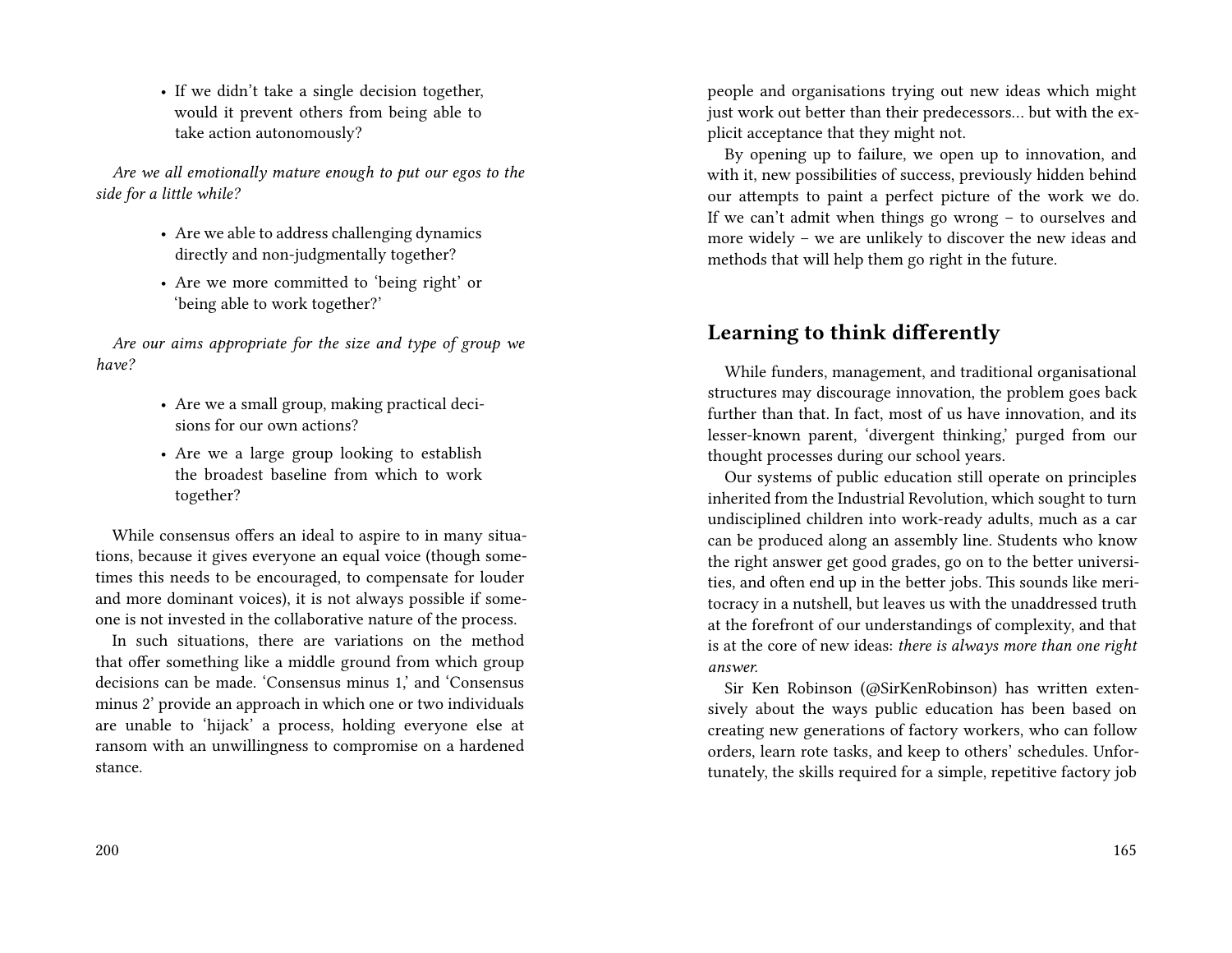are almost exactly opposite to the ones needed to develop new ideas, in a factory or elsewhere.

Robinson describes 'divergent thinking' as 'the ability to see lots of possible answers to a question,' making it a fundamental threat to Frederick Winslow Taylor's 'one best way' logic. Divergent thinking allows us to see beyond the status quo, imagining new solutions that have the potential to improve our current practices. It's an essential quality for navigating a world in flux, but one we're doing far too little to foster.

In the late 1960s, George Land carried out an experiment to test the divergent thinking abilities of the same 1,600 school kids between the ages of three and five, eight and ten and finally thirteen and fifteen. Initially, 98 percent of the group ranked as divergent thinking geniuses. By age ten, 30 percent of the same group of students qualified to such a level. By fifteen, only ten percent of the kids were thinking at a 'genius' level of divergence.

Since our schools grade us on our ability to see a single, predefined answer to a question, it is no wonder so few of us are able to see beyond the answers we've been told are correct, be they out-of-date management practices, or international development efforts that do more harm than good. Needless to say, this kind of environment is not good for innovation. New ideas are too often dismissed as 'wrong' simply because they are not what we have always done, or how we have always done it. If we can't allow ourselves to think differently, we can't innovate. The choice is as simple as that. But the ideas sprinkled throughout this chapter can help us to unlearn the Taylorist notion of singular correctness that we have likely absorbed in our education and working lives.

*When was the last time you actively pursued an idea that others dismissed or ignored, because you felt it was worth pursuing?*

166

those traumatic, yet empowering months, that they didn't need government to organise their city or their lives on their behalf.

### **What makes consensus work?**

The ultimate value of consensus-based decision making lies in equalising power within a group, shifting the lens through which decisions are made, from 'how do I convince you to agree with me?' to 'how can we work together in a way that works for everyone?' When you stand on equal footing to someone with whom you disagree, it is easier to see compromise as a shared victory, rather than a personal failure.

Consensus also has a range of issues which (in my experience) are inherent to the process (namely, lengthiness and inefficiency), which are simply *different* to the problems associated with more executive processes (such as lack of buy-in, lack of information, and lack of perspective).

What both approaches share is an inability to make the right decisions all the time, but in my experiences, what's lost in unilateral decisions, while often less-obvious, is costlier in terms of what the group can ultimately achieve. Consensus provides a piece of the 'ownership' puzzle, by distributing the sense of responsibility for whatever is decided.

A few questions to keep in mind when deciding if consensus is right for your situation include:

*Do we need to achieve one decision, or would several different ones suffice?*

> • *Is the decision at hand related to agreeing a broad framework for individual activities (i.e. – a 'We are the 99%' kind of slogan), or is it more operational?*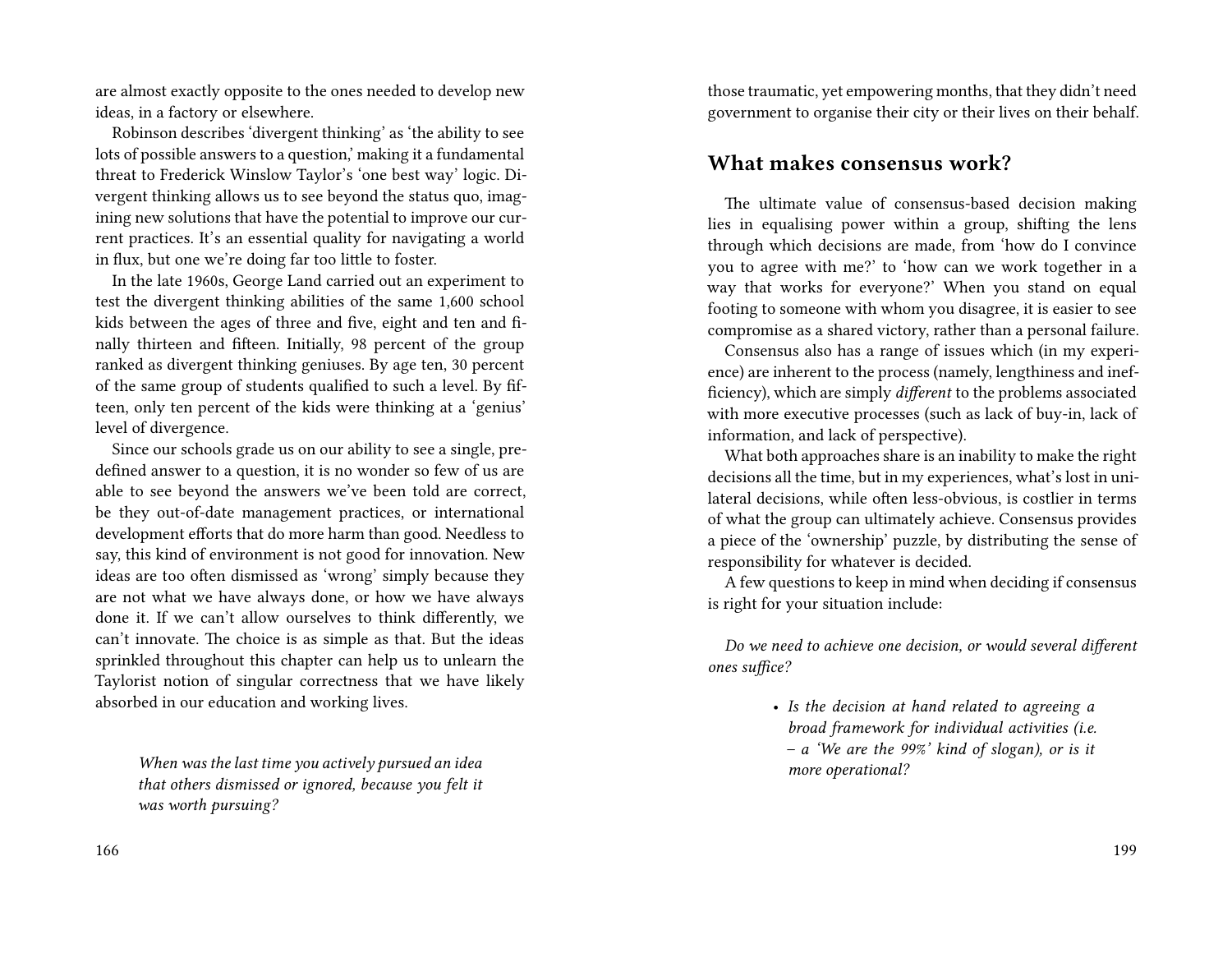model has open spaces of participation for social groups never listened to before (like the women's movement, youth, etc.). It has enabled otherwise 'antagonistic' groups to discuss and struggle together. In a session of the Assembly, the Marxist/ Leninist Communist party can testify on one side, and on the other, the grassroots groups of the Catholic church. Both listen to the other side's arguments and express their own arguments and often, discover together that both are part of what has been notoriously recognized in Oaxaca in recent days as The People.<sup>11</sup>

At its best, consensus processes provide the space for common ground to emerge from a seemingly disparate array of opinions and arguments. They also offer everyone present the power to stop a process if they feel it is fundamentally wrong for the group. This distribution of power offers a strong sense of shared ownership. Whereas 'majority rules' voting so often becomes a numbers game, to win over just enough people for one side to impose its will on the other, consensus gives everyone equal say. It encourages a more collaborative approach to decision-making.

In late November, the state government decided they'd had enough. The governor, with support from the federal army, unleashed a brutal new wave of violence that crushed the self- organised communities of the city and reinstated the old regime before Christmas.

Six years on, the remnants of the uprising are still present, in the graffiti (now a world famous case study in street art and social unrest), in the public spaces that housed the movement, and in the attitudes of so many people who learned during *When do you feel your most creative?*

# **From necessity to innovation: Flippin' something outta nothing**

Sam Seidel (@husslington) is one of a few teachers and community organisers in the United States and abroad in the last ten or fifteen years to bring hip hop music and culture into the classroom. At a time when poor urban neighbourhoods in otherwise 'developed' countries have been frequently described as warzones, the fact that educators would look to the largest manifestation of urban youth culture for solutions is not surprising. But what Sam and others have done and are doing is very different from much of what has become more commonplace in classrooms and youth clubs since the early 2000s. Critically, they treat hip hop not simply as a music form, but a culture, with divergent thinking embedded in its very DNA.

Hip hop emerged in the South Bronx in the 1960s and '70s as a culture of necessity. Gentrification, systemic racism, and a slumping economy were among the trends responsible for turning much of the Bronx into no-go zones for anyone with better options. Drugs, violence, and corrupt policing were the backdrops that gave rise to a now global culture and art form. 'If the hip hop generation was the first to enjoy the freedoms of a post-civil rights world,' writes hip hop historian Jeff Chang (@zentronix), 'they were also the first to recognize the hollowness of those promises and to bear witness to the effects of the repeal of many of those same freedoms.'<sup>14</sup> If you were a young person of colour in the South Bronx in the 1970s, options were limited, to say the least. But you also likely had a fair bit of

<sup>&</sup>lt;sup>11</sup> Sergio Beltran, "The Case of Oaxacan Society Uprising" in *Reflections on Now* Activism, self-published, 2006, p. 134.

<sup>14</sup> Jeff Chang, ed. *Total Chaos,* BasicCivitas Books, 2006, p. xi.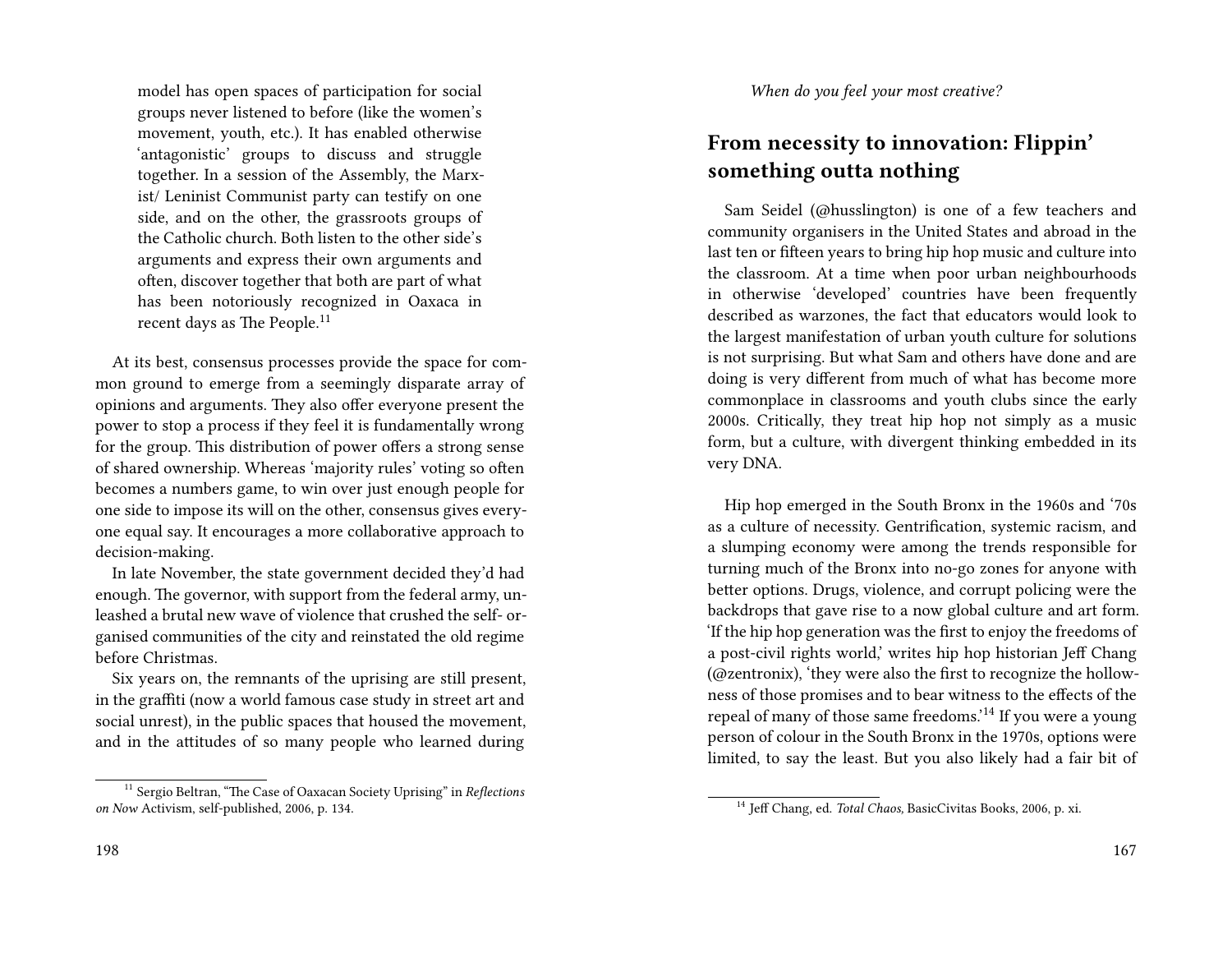non-directed free time to experiment with new ways of doing things.

Hip hop culture is fabled to have begun when a young Jamaican immigrant calling himself 'Kool Herc' spliced the wiring of a local street light to power two turntables, an amp, and a pair of speaker stacks, reigniting the feeling of the street parties he had grown up with in Jamaica. Not only that, but the music – usually some combination of reggae, soul, and funk records, which Herc and his contemporaries nicked from their parents' collections – was rarely played in full, instead being chopped and mixed with other songs, creating new arrangements that had never been heard before. A kick or a snare drum looped here, a trumpet blast there, a bass line layered underneath it all, and 'scratching,' the phenomenon in which a DJ does something their parents invariably told them *not* to do with their record collections: sliding a piece of vinyl back and forth under the needle to create new sonic possibilities.

These were some of the early manifestations of what Sam Siedel describes as 'Hip Hop Genius'; or as it's often referred to in hip hop communities around the globe, 'flippin' something outta nothing.' Siedel writes:

Faced with racism, classism, ageism, and other forms of structural subjugation, many young people have developed the courage to break rules, the audacity to believe they can do things that have never been done, and the creativity to imagine how. This is hip hop.<sup>15</sup>

In essence, 'hip hop genius' is creative rule breaking, applied to the oppressive elements of the status quo, opening up vast possibilities where none had previously been imagined.

Oaxaca sent a compelling message to the world in June 2006: The power we need is in our hands.<sup>10</sup>

Barricades were erected by neighbours around key entry points to the city to prevent plain-clothes paramilitaries from entering and attacking the emergent hubs of self-organising. These barricades became the main spaces for a new local participatory democracy during the city's months of self-government.

Many of the practices used at both the individual barricades, and the Popular Assembly of the People of Oaxaca (APPO), had emerged from the traditional practices of indigenous communities (who count for roughly half the state's population), many of whom shared a long history of self-government in their respective 'pueblos' (towns).

In hundreds of neighbourhoods, neighbours came together to defend their communities around makeshift roadblocks built with whatever was available at the time. From sunset to sunrise, neighbours took shifts keeping watch, bringing each other food and coordinating their activities with other 'barricaderos' (either directly, or via *Radio Planton* – the peoples' pirate radio station). In the process, they also got to know and trust each other as few ever had before.

Yeyo Beltran (@yeyoenoax), a community learning practitioner and activist, who was a host on *Radio Planton* during the uprising, described the decision-making process used at both the *APPO* and most of the more-than 250 local barricades:

the voting model is only used to take minor decisions (the date or route of a demonstration, but never the strategic importance of doing it or not; the use of a word or another in a document, but never the content of it). The Assembly

<sup>15</sup> Sam Seidel, *Hip Hop Genius,* Rowman & Littlefield Education, 2011, p. 6.

<sup>10</sup> Diana Denham, ed. *Teaching Rebellion,* PM Press, 2007, p. 27.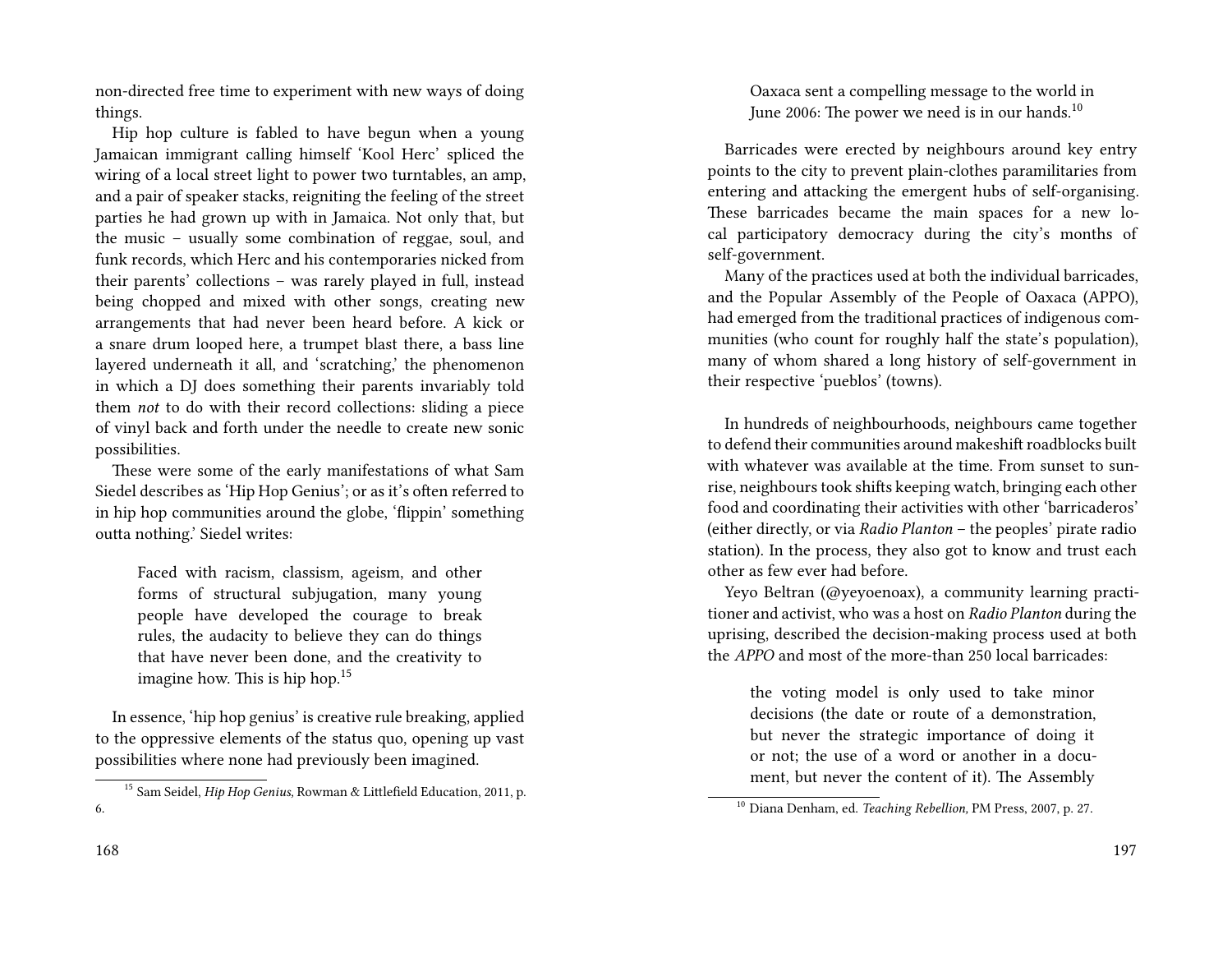#### *Power to the People! Consensus decision-making in Oaxaca, 2006*

In June 2006, the state police in the southern Mexican city of Oaxaca attacked hundreds of public school teachers who were camped out in the city's main square, protesting for better wages. This was far from the first time Mexico's most powerful trade union had occupied the square and public support for their cause was inevitably mixed, as the 'plantons' (public encampments) created significant inconveniences for many in the city centre.

But as mixed as public perceptions of the protest had been, very few Oaxacans expected or supported the violence faced by the teachers on June 14 $^{\rm th}$ .

In the weeks and months that followed the attack, hundreds of thousands of Oaxacans, from the city and its neighbouring towns converged on the historic urban centre, time-and-time again. They came both to protest the state government's corruption and violence, demanding the governor's resignation, as well as to collectively remove the vestiges of its political power (from the civil service, to the police), filling the gaps left in their wake themselves.

Diana Denham, in a collection of testimonies she edited from Oaxaca in 2006, entitled, *Teaching Rebellion*, describes how a population 'took over and ran an entire city for six months':

Without relying on centralized organisation, neighbourhoods managed everything from public safety (crime rates actually went down dramatically during the course of the six months) to food distribution and transportation. People across the state began to question the established line of western thinking that says communities cannot survive, much less thrive, without the intervention of a separate hierarchy caring for its needs.

'Sampling' breaks both the legal rules of copyright law (which controlled the free-flow of ideas), as well as a range of old cultural norms around 'what constitutes music,' (given its lack of traditional instrumentation, and its birth in communities where instruments were prohibitively expensive).

To be clear, there is a thread of this phenomenon that can be found in poor communities everywhere – necessity often spawns new ideas – but there is also something distinct in hip hop. 'Hip hop artists have not just created a new kind of music,' writes Siedel, 'they have integrated how music is made and linked with other commodities, and altered systems of ownership and distribution in ways not previously considered possible.'<sup>16</sup>

### **Remixing your office**

Besides creative rule breaking, another core part of hip hop genius is the concept of the remix. It is central to hip hop music – sampling and adapting old funk and soul songs into completely new arrangements. It is part of hip hop dance (break-dancing) – drawing on Brazilian Capoeira, Asian kungfu films, and a blend of popular American dances of the time. It is found in hip hop lyrics – reviving the words and styles of African griot poets, black power leaders, and innumerable pop culture figures. It is even ingrained in the nuts and bolts of the culture, whether 'remixing' electricity from a streetlight to power a street party, or remixing a thrown-out piece of linoleum flooring to create an urban dance floor in a park or on a sidewalk. Adam Mansbach (@adammansbach), a US author who publishes novels in the little known genre of 'Lit Hop,' describes remix culture as 'intellectual democracy

<sup>16</sup> Ibid. p. 7.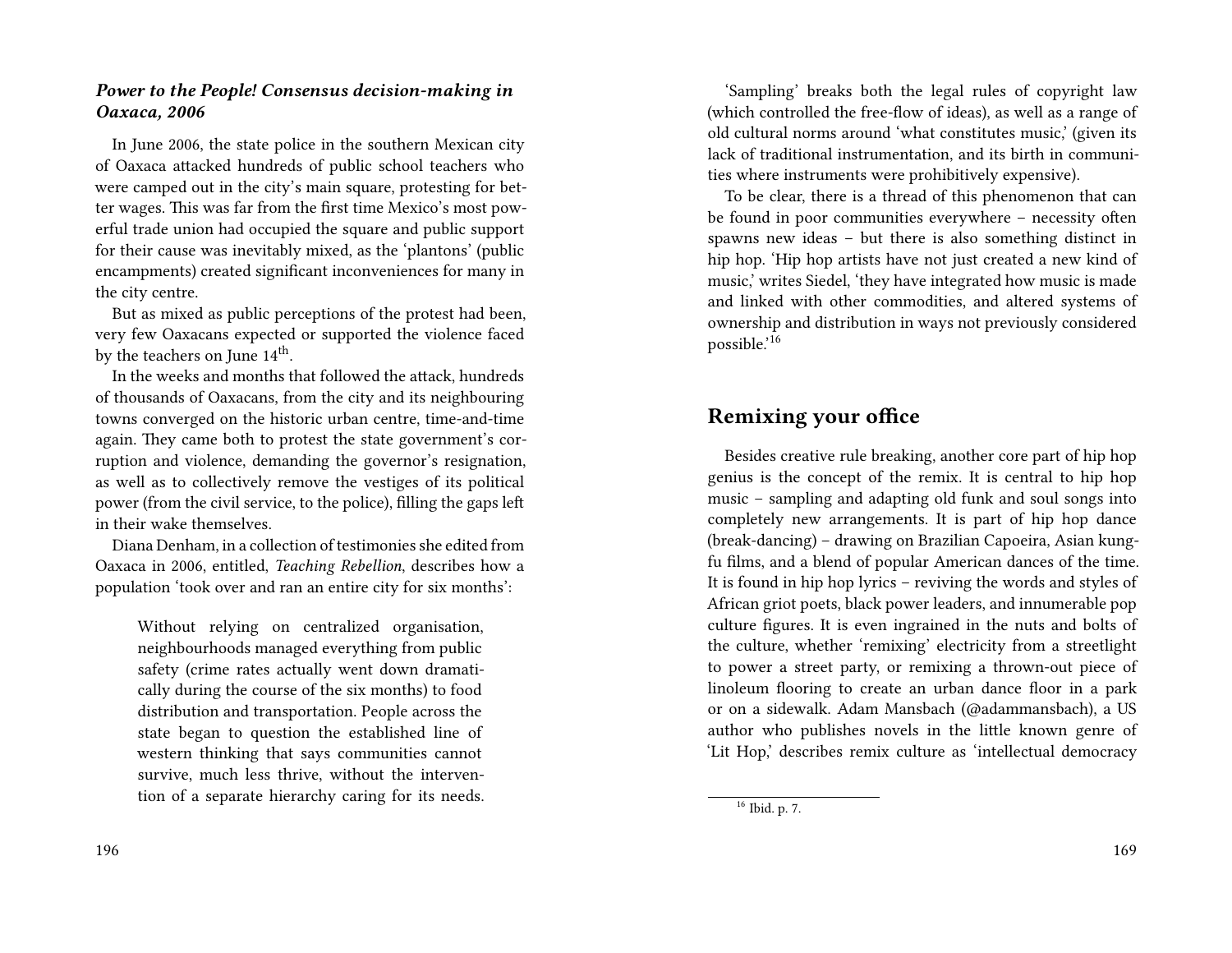through collage… a free-ranging, studious, and critical-minded approach to source material and, by extension, life.'<sup>17</sup>

*7 'remixed' principles for innovation*

- **Free, unstructured time and space**
- **Diversity of perspective**
- **Breaking the rules**
- **'Remixing' the old**
- **Necessity**
- **Prototyping**
- **Supporting failure**

Hip hop has made an art and a culture from turning old things into new things, a practice I'm sure a few of our organisations could benefit from more of, given the abundance of 'old' we often have permeating the systems that shape our work! To start, what could we do with our meeting formats, our office plans, our annual reports, or our communications policies, (as a few random examples) to remix them into something more effective or meaningful than they so often are? Where could we be fostering and practicing divergent thinking? One could argue, for example, that Lloyd Davis 'remixed' the free software development process in the way the Tuttle Club was created. Where in our workplaces could we introduce innovations like these?

'I think a lot of times it's the people with more to lose that have trouble being more innovative,'<sup>18</sup> Sam tells me over Skype one February evening, echoing the flipside of the 'necessity breeds innovation' truism. Like the social movements visited

This approach encouraged thousands of practical actions to emerge from the many encampments around the world (some of which have been explored elsewhere in the book). Most remarkably, in the days and weeks after Hurricane Sandy wreaked havoc on so many New York neighbourhoods in the autumn of 2012, Occupy Sandy (@OccupySandy) emerged from the OWS networks, as Sarah Berman wrote for *the Tyee* news site, to fill the 'early gaps in the relief industry, making disaster recovery a human experience rather than a bureaucratic one… Whereas institutions like the Red Cross encourage monetary donations, Occupy accepts all supplies and skill levels.'<sup>9</sup> Within days, like at the Zuccotti Park camp a year before, thousands of volunteers were giving whatever they had to give, unrestrained by the older structures telling them what they could or couldn't do to help others in the city through the black-outs and water shortages that followed the storm. While the Red Cross relies on cash contributions from the public to fund its range of services, Occupy Sandy opened the doors to thousands of committed New Yorkers with so much more to give than just money, enabling far more to be achieved, by offering bare minimum structures for so many more to find their own ways to contribute to the relief effort.

This kind of self-directed involvement creates ownership.

While Occupy's 'We are the 99%' slogan lacks specificity (a regular cause for outside criticism), its broadness helped so many find their own reasons to adopt it, placing it in stark contrast to the niche taglines our organisations so often produce for our campaigns or services. Meanwhile, the vast majority of these organisations kept a significant distance from the camps, ignoring the countless lessons emerging on the streets and squares outside their offices.

<sup>17</sup> Adam Mansbach, 'On Lit Hop,' from *Total Chaos*, BasicCivitas Books, 2006, p. 93.

 $1^{\hat{8}}$  Interview with the author, 24 February 2012.

<sup>&</sup>lt;sup>9</sup> Sarah Berman, 'Occupy Wall Street's new job: disaster relief,' *TheTyee.ca,* 10 November 2012. http://thetyee.ca/News/2012/11/10/Occupy-Sandy/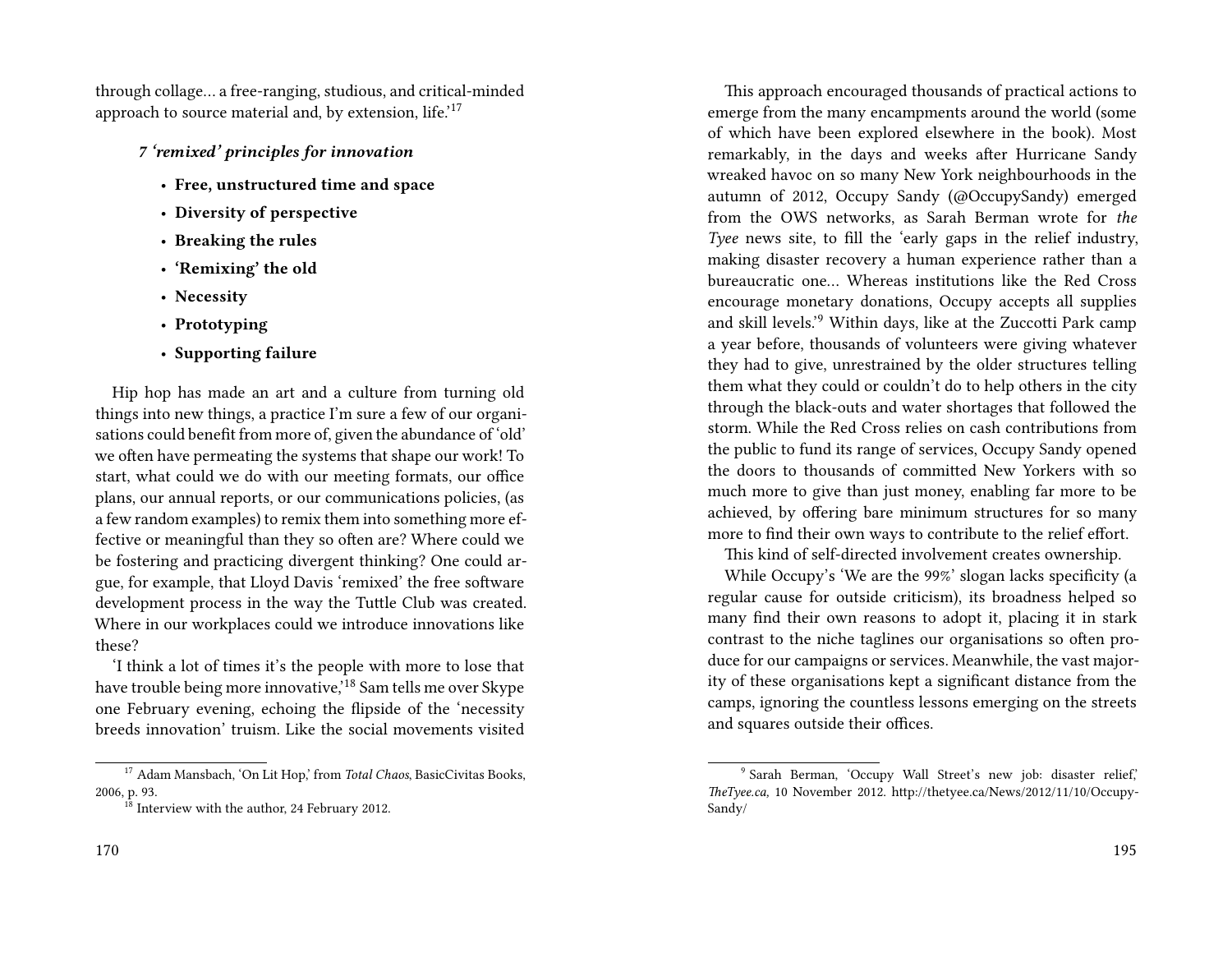window. Unlike an organisation, which will seek to control these hands-on DIY approaches and thus provide very few specific options to those who'd like to get involved, a movement can grow from whatever people are inspired to offer it.

When Manhattan's Zuccotti Park filled with activists on September 17, 2011, the organisers from the New York City General Assembly had no plans for an encampment that would last several months. Many of the thousands present that day, however, decided they were going to stick around. When they chose to stay, a range of practicalities that many American activists weren't used to dealing with emerged – food, sanitation, accommodation, energy production –as well as a series of things that some may have had experience with: group decision making, publicity, education, facilitating group dynamics.

While traditional NGO organisers may well have walked away from the challenges that sprung up with the encampment that evening, these challenges offered countless new activists unique opportunities to contribute based on their own experiences, abilities, and enthusiasm. This meant cooking for two thousand people, finding tents and sleeping bags for those that didn't have them, generating energy for the camp, dealing with garbage and basic sanitation, and addressing simple medical needs.

So, if you were the 'tired overworked, underpaid or unpaid woman' that Paula X. Rojas describes, an Occupy camp might give you the chance to do some cooking you would have done at home anyway, but as part of a movement you support and that needs to be fed. Or staying the night might become a social experience that you would have made time for in another form anyway. Or you might find a group of people there who can support each other with childcare or a range of other basic needs that you would have otherwise had to pay someone for, thus embedding a practical reciprocity into activism.

throughout this book, 'Hip hop genius' requires tossing out a range of our organisational assumptions. Namely, if we are serious about doing something new, rules can and must be broken, and there is no shame in taking something that has been done before, elsewhere, and refitting it for your own purposes. We can seed a 'remix culture' in our workplaces, laying the groundwork for new ideas by introducing a range of old ones from unexpected places.

The Centre for Creative Collaboration in London is an excellent model of this idea: if you put a bunch of people in a space together who care about what they do, but would normally never cross paths, interesting things can emerge. In essence, they will all remix each other's work, by default. The architect will influence the playwright's staging choices; the playwright will influence the new web start-up's promotional language; the new web start- up will offer guidance to the photographer on making the most of their online presence, or an infinite number of other, less- expected connections that are free to emerge when you share a space together.

It has also been central to the Hub (@HubWorld), a loosely grouped network of several dozen socially minded co-working spaces around the world, which, via a more traditional openplan office hot-desking arrangement, aims to give freelancers and start-up companies (whose work happens mostly at desks) a chance to cross paths with those who might inadvertently inject a new perspective into their current project. This obviously still limits the kinds of people who will end up talking to each other, but goes well beyond the structures and layouts of most organisational settings, where the water cooler is often the only place that offers any semblance of something that could encourage remixing. It also varies from Hub to Hub, with some adopting a more structured approach and others providing more open space, which can be used more liberally, encouraging different people to get involved. One thing the Hub has absolutely understood is that one size will never fit all if you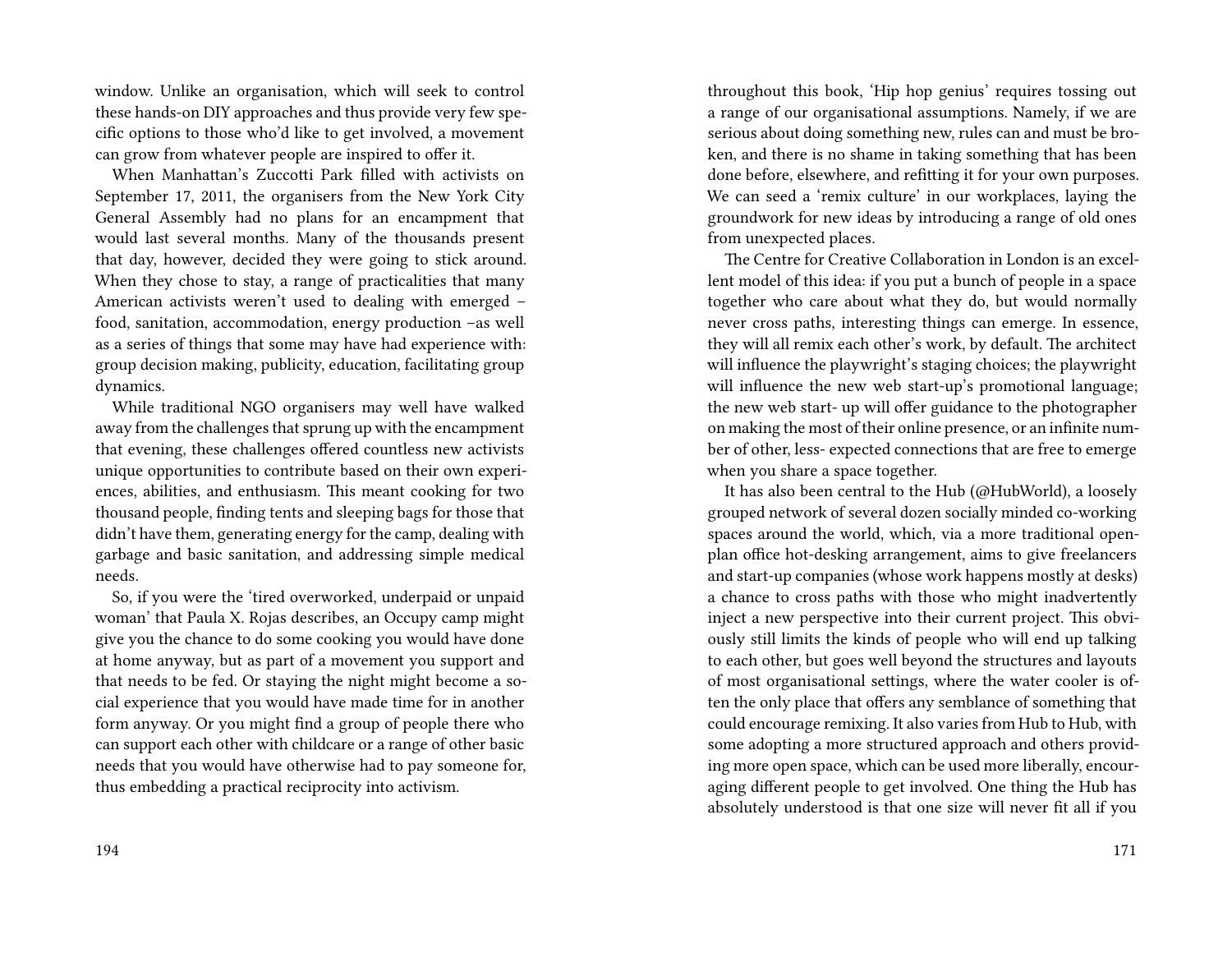aim to encourage innovative working in many different settings.

While countless corporations have played with office configurations and layouts, few seem to have moved beyond the surface level. Nurturing a remix culture means changing relationships, not just furniture, so success in this realm is as much, or more, a question of individual behaviours as it is design.

This is why hip hop, like innovation itself, is hard to teach. 'The technical know-how [to re-wire a streetlamp or mix between two turntables],' Sam reminds us, 'is only valuable if you have the imagination, desire, and confidence to do something that's never been done.<sup>'19</sup>

*What might fostering imagination, desire, and confidence mean where you are?*

*What rules would you like to start breaking (and encouraging others to break) in your workplace?*

*What are some of the unexpected places you might draw on to make your organisation 'more like people'?*

# **From reading about new ideas to applying them**

But all of this is only a starting point. Innovation is everywhere, all around us. We innovate when we can't find a bottle opener, run out of paper clips, or when a ride home falls through at the last minute. What's unique is having developed systems so effective at rooting out something so ingrained in all of us.

While the sense of necessity that helped birth hip hop was primarily a combination of economic and social oppression, things you need to do in your life, while making time for a several-hour protest march.

Paula X. Rojas, who organises with black and Latino women in the US who have experienced domestic violence, describes an alternative inspired by the Zapatista movement. To give some context, since 1994, several indigenous communities in the Mexican state of Chiapas have lived without state government. These communities have made a conscious choice to reject encroaching neo-liberalism by actively living their lives according to different values, making each collective meal, or effort to keep the streets clean, a political challenge to outside authorities. Rojas writes:

In these new movements, much of the political work happens close to home. It's not that mass demonstrations are no longer considered useful. But there is a growing understanding that such tactics… are largely, if not entirely alien to the reality of most people's lives… What if, as a tired overworked, underpaid or unpaid woman I do not have to add going to this march to my list of things to do? What if, instead, I could integrate my political participation into my daily life? What if there were a 'space' where I could build and learn politically with others, a space I could go that was part of how I take care of myself and others?<sup>8</sup>

Occupy, drawing on the more integrated forms of activism found in Tahrir Square, Egypt, amongst the Spanish 'indignados,' and throughout a range of Latin American social movements, like the Zapatistas, have tossed our old models out the

<sup>&</sup>lt;sup>19</sup> Sam Seidel, 'Hip Hop Genius,' Rowman & Littlefield Education, 2011, pp. 3.

<sup>8</sup> Paula X. Rojas, 'Are the cops in our heads and hearts?,' in *The Revolution* Will Not Be Funded, South End Press: Read. Write. Revolt. 2007, p. 211.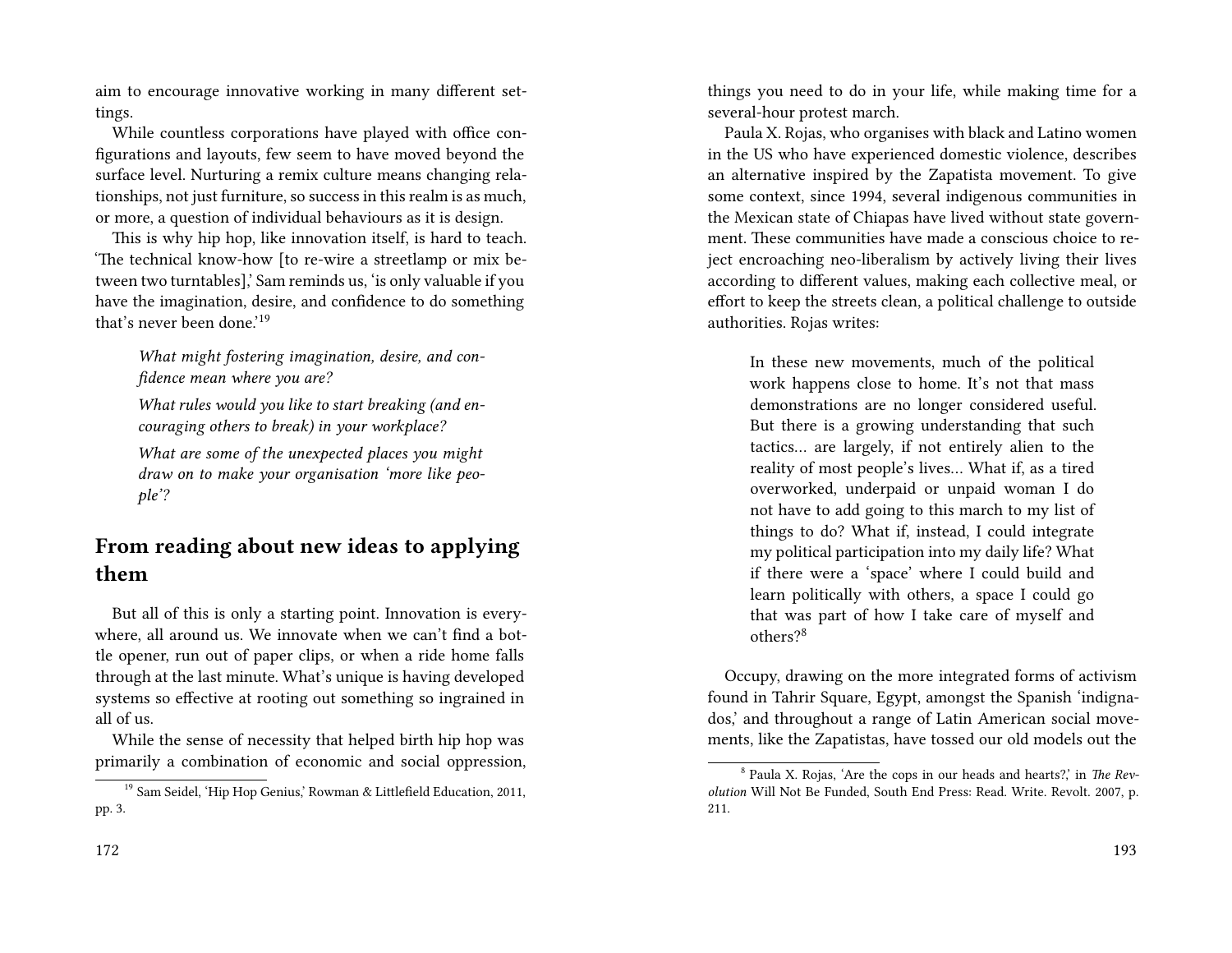*What are your deepest motivations for doing the work you do?*

*When have you felt your sense of purpose most aligned with a number of others?*

*Can our organisational mission be crowd-sourced, and then regularly refreshed to keep it aligned with those who are doing the work (paid or voluntarily)?*

# **Self-defined roles: The thousands of ways the Occupy movement has flourished**

A step further afield from the worker-run Argentine factories are the hundreds of thousands of activists around the world who took over parts of their city centres in the autumn of 2011. One of the critical things Occupy offered both new and seasoned activists was a clean slate as to what people could contribute to advancing their beliefs, should they be uninspired to follow someone else's pre-planned march route, or send a template letter to their elected representative. The Occupy concept became a new commons, ready and available not just for shared use, but for the generation of new ideas and practices, available for all to take and make their own. Whereas so much of the activism that had come before it had revolved around a relatively limited number of specific activities, Occupy opened the doors to the imaginations of those electrified by the movement's core values and simple messages.

So many social change organisations limit volunteer opportunities or calls to action to a few easily managed, lowestcommon-denominator activities for people to choose from. Sadly, one of the hallmarks of these simple, focused actions is that they are always *additional* to whatever else people are doing in their lives. It's not easy to attend to all the other

most of our organisations have their own pressing need to change based on the tyranny of established practices that can so easily drive a sane member of staff to the point of either rebellion or apathy. Rather than simply bemoaning the lack of progress we see around us, can organisational inertia inspire a 'hack' (making a system or structure do something it wasn't originally created to do) or a remix (putting old tools or ideas to work in a new setting or for a new purpose) that might enable innovation to begin in our own seemingly insignificant corner of the office, below the radar of official protocols?

In complex systems, isolated and small-scale actions can in fact have wide-ranging implications. 'The butterfly effect,' if taken to heart, can empower even the most junior of staff in the most entrenched of bureaucracies to try new things. The concept provides the opportunity for good ideas to come from and go to any part of the system they are discovered in or needed, giving the hack or the remix vast potential when embraced by those hoping to try new things, wherever they sit in the pyramid.

There will always be arguments against breaking established norms. There will always be voices within our organisations that fight tooth-and-nail against anything that poses any risk to the comfortable continuation of what we've done before. But we too often ignore the risk inherent to *not* taking risks – of stagnation, missed opportunity, and eventually, irrelevance – until it's too late.

Once again, the 'more like people' principles of humanity, autonomy and complexity play themselves out as we discover new approaches to making space for new ideas. The Tuttle Club's lack-of-direction is a prime example of complexity at work, allowing for emergent, rather than pre-determined outcomes to come to life through unknown and ever-changing processes.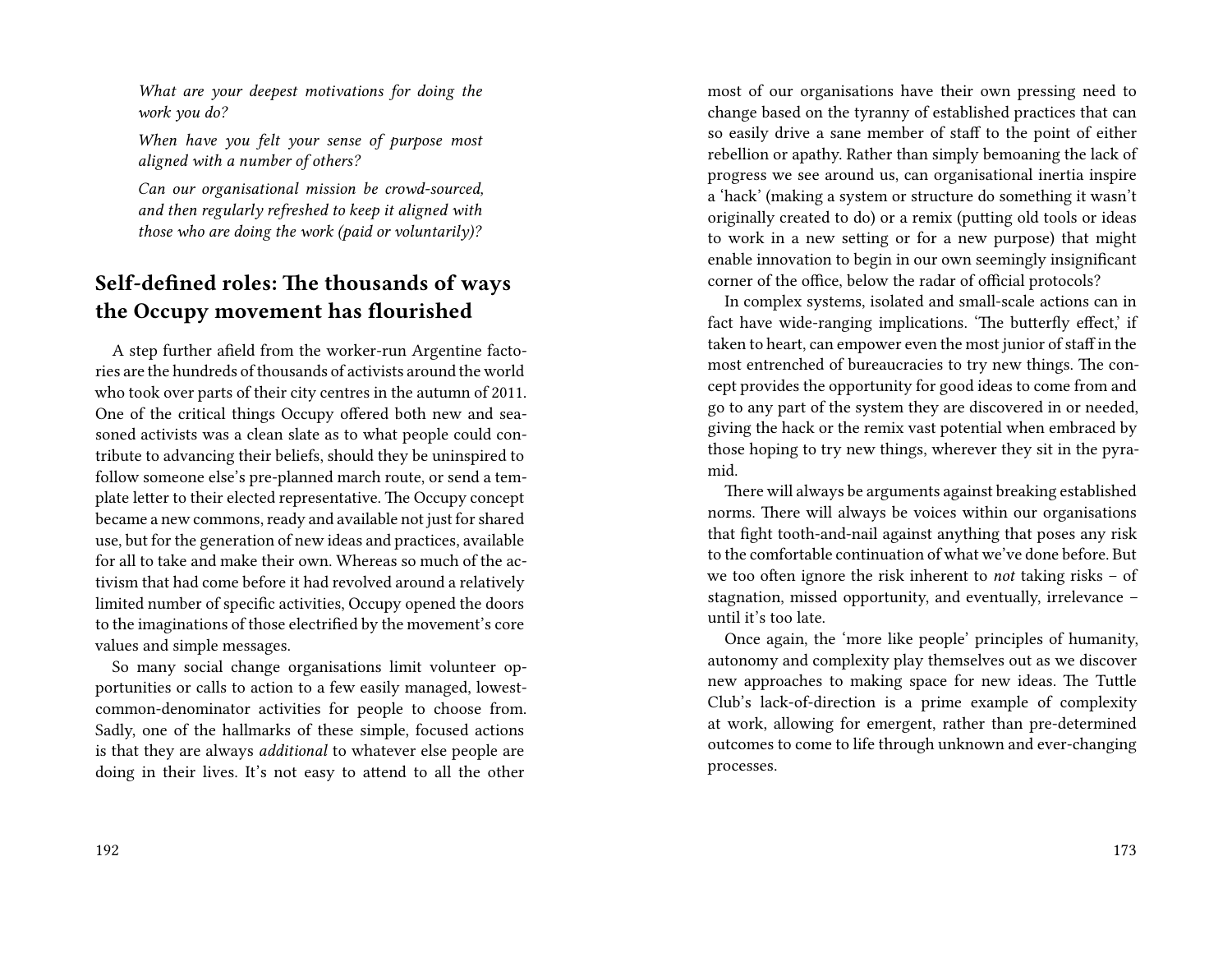Humanity is also central to the open-conversations idea championed throughout this chapter – engaging in the most basic of human interactions, without a chair or agenda to control the process. Also, as the old saying goes, 'to err is human,' so to provide the space and encouragement for people to make mistakes is fundamental to a 'more like people' way of working. Finally, innovation needs autonomy, because if we are all thinking and working in the same ways, within the same systems, it is unlikely any of us will come up with anything new. Letting each of us be ourselves and see each other as creative collaborators, rather than other cogs in a machine, opens the possibility of relationships that can create new possibilities. The free software community would not have created Linux, Firefox, or so many other innovations, had someone been telling each of the countless individual programmers what to do.

A 'remixed' collection of principles for innovation, drawn from the thinking, writing, and experiences of those highlighted throughout this chapter might include:

- Providing everyone with free, unstructured time and space without predetermined outcomes
- Enabling staff who wouldn't normally cross paths to share ideas together
- Breaking established rules, even when they seem sensible
- Applying old ideas in new places, remixing existing content and practices for new purposes
- Responding to pressing needs however makes sense (rather than 'as we always have')

Pink suggests that 'mastery, autonomy, and purpose' will stimulate motivation better than any rewards-based system. 'Mastery' is captured by the *Semco* approach of encouraging people to learn different roles, and autonomy is central to the Netflix and BestBuy working models described earlier. 'Purpose' is what brings self-organised groups together. It is what pushes us to find better ways of doing things, and is why people put their names, their bodies and their lives on the line with activism. It's also why Google staff like having a day a week to follow their passions.

Like ownership, purpose can't be imposed from above. Each of us might have many senses of purpose in our lives; the best collective action for social change occurs when we find just enough common ground to feel comfortable being autonomous together.

Occupy's 'We are the 99%' slogan captures a sense of purpose – that we want the world to work in the interests of the vast majority, not a tiny minority – while leaving massive space for internal divergence and individual differences.

Organisations, political parties, and trade unions have all struggled with this. Collective purpose emerges from 'bare minimum structures' like the *Occupy* slogan, which offer us just enough common ground to commit, without having to sacrifice parts of ourselves in the process. Even our organisational mission statements are often too specific to allow for the juxtapositions of individual and shared notions of purpose to coexist.

If we want people to be motivated by what we do in a world of loose networks, we should present our organisations with doors as open as we can manage, accepting differences as a fundamental part of what we do, rather than trying to confine employees to a narrow vision of social change.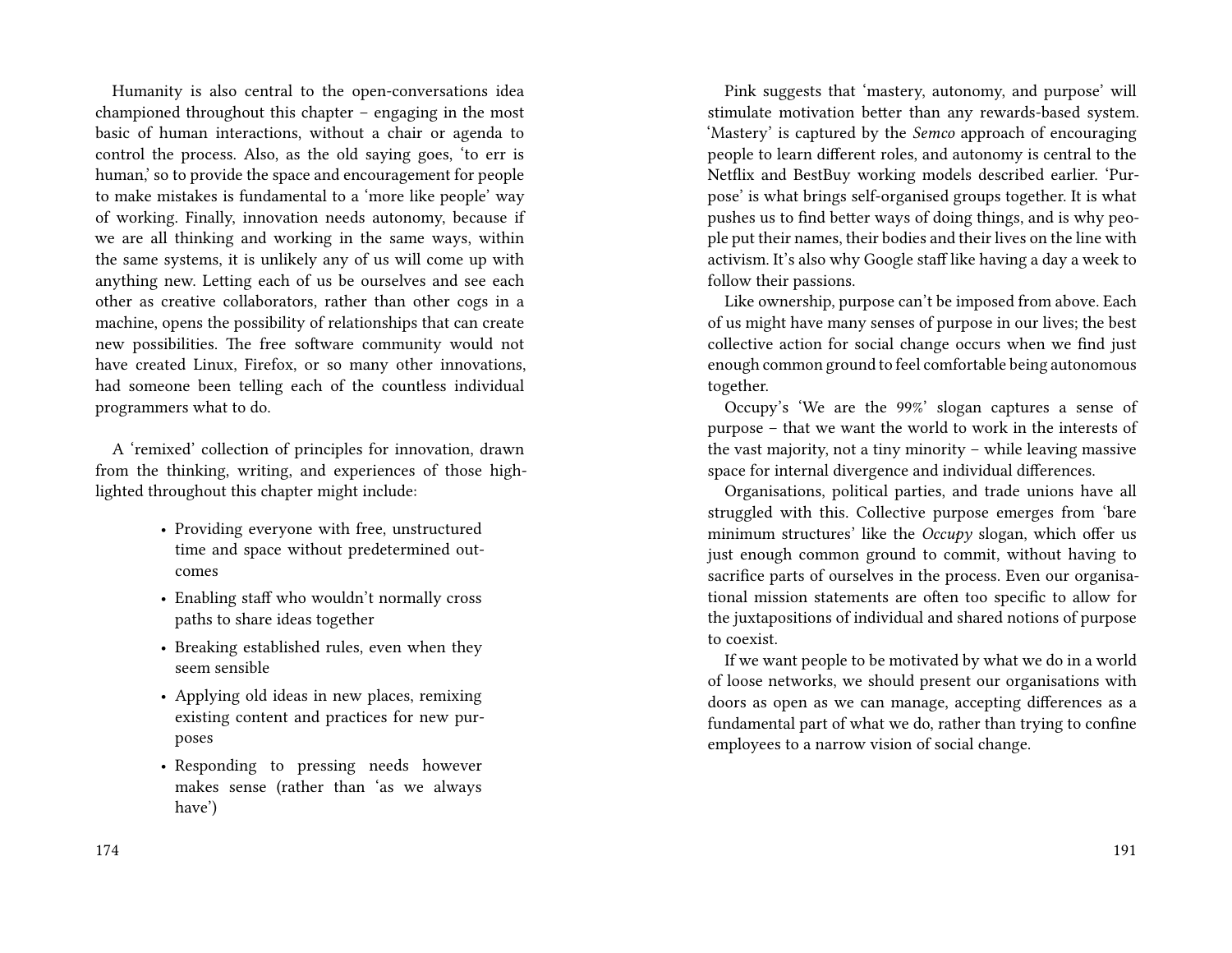Bonuses may work for the most rote tasks where only physical improvement is needed to improve performance. However, Pink tells us, anything remotely cognitive (stuff that you need to actively think about) will be unaffected or even adversely affected by cash incentives. More specifically, incentives and punishments generally reduce intrinsic motivation, stifle creativity, and encourage cheating, shortcuts and short-term thinking. They can also turn things we naturally like into chores by impinging on the sense of autonomy we'd previously enjoyed, making them an imposed obligation, rather than something we do just because we want to.<sup>7</sup>

Currently, big NGOs tend to base pay scales on market rates, just as a hedge fund company might. The underpinning assumption here is the same: Better salaries attract better talent. However, industries that reward performance through financial incentives are often also those most guilty of fostering anti-social tendencies amongst staff, from jealous dog-eat-dog competitiveness, to dishonest reporting, to emphasis on shortterm goals at the expense of longer term ones. Such incentives breed toxic results.

As an alternative, Platform (@PlatformLondon), a small UK environmental and human rights NGO mentioned in Chapter 5, has developed the 'Social Justice Waging System,' a means of addressing staff needs while accepting the subjectivity of peoples' situations. The system is simple: everyone receives the same base wage, but people who have dependents or debt will receive extra to compensate for these additional costs. It takes the egalitarianism of the flat pay structures adopted by so many occupied Argentine factories and balances for people's individual circumstances and needs, so a single mother or someone saddled with student debt are not disadvantaged by 'objective' equality measures.

- Experimenting with and prototyping far more ideas than you expect to implement
- Supporting those who courageously fail, as they are taking a necessary step towards success

The examples I've discussed in this chapter come from an array of places, because we need to be looking further afield for inspiration if we are serious about pushing the boundaries in what our organisations currently do. As we've seen, innovation often means seeing how existing ideas, processes, and practices might work in a different context. Part of your job, as someone wanting to change how we organise ourselves, is to find those practices and to try them out. Hopefully these pages have begun to whet your appetite for the task ahead, as we create, remix, or redefine the tools, structures, and systems that will help us thrive in a complex world.

#### *'more like people' innovation*

*Humanity: Giving space for people to chat, as it gives us space to think more freely than if we have specific aims.*

*Autonomy: Not trying to control how people do what they do, accepting that every person works differently, and letting them follow paths that make sense to them will reveal new possibilities.*

*Complexity: Allowing for emergent, rather than predetermined outcomes, as new ideas are rarely predetermined!*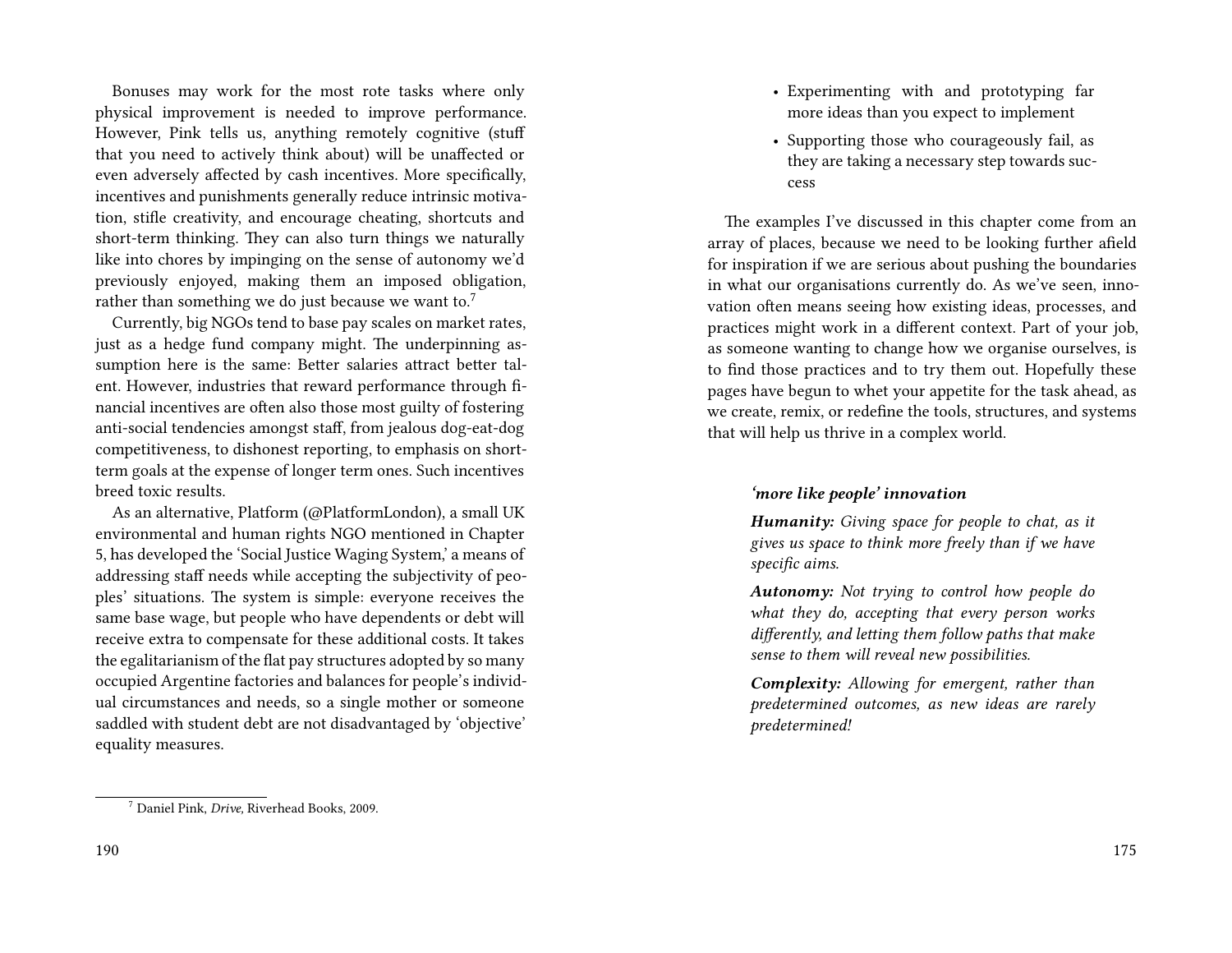# **Chapter 6 — The kind of ownership that can't be bought or sold**

*'Tell me and I'll forget; show me and I may remember; involve me and I'll understand.' – Chinese proverb*

*'Employee ownership turns a company into a community.' – Richard Wilkinson*

*'People who participate in decisions tend to stick to them.' – Carne Ross*

*Bureaucracy is antithetical to most of what this book is advocating. Its divisions and specialisations work against our sense of ownership, motivation, and notions of collective responsibility and trust. In short, it kills our passion and our sense of purpose, making for far less satisfying working lives than most of us would expect from charities, NGOs or unions.*

*And while bureaucracy has become synonymous with most organisations, it is becoming increasingly clear that it doesn't work, even on its own terms. If we can foster a shared sense of ownership, motivation, and shared responsibility, we can begin to enjoy more of our working lives, and concurrently start to accomplish things our old organisations could never have imagined.*

*Can we organise ourselves within our less- representative organisations to make decisions, should management not provide the space to do so?*

*Do I know what I would need to feel like I 'owned' my work, and what, specifically, is getting in the way?*

# **Motivation: Best kept out of the hands of the professionals**

When people feel a sense of ownership over their work, they tend to be more motivated to do it. Social change organisations seeking to motivate their employees by offering individual performance bonuses or executive salaries that can compete with the private sector would be warned to heed the advice of Dan Pink (@DanielPink). In his book, '*Drive: The surprising truth about what motivates us*,' Pink smashes one of capitalism's core tenets: that greater pay will lead to greater performance. One could argue that a chicken-and-egg relationship exists between ownership and motivation– which leads to the other? –but the lessons Pink offers to support greater motivation are very similar to the lessons about 'more like people' ownership discussed so far. Therefore, if we want to encourage 'more like people' ownership over our work, we need to understand the systems that support us to be motivated.

Pink says, 'the best use for money as a motivator is to pay people enough to take the issue of money off the table.'<sup>6</sup> Basically, from a purely capitalist perspective, salaries should stop people from worrying about covering their basic needs if we want them to do their best work. This is clearly a variable figure, but provides an important guideline for organisational salary structures.

<sup>6</sup> Daniel Pink, 'Drive: The surprising truth about what motivates us,' The Royal Society for the Arts, 2010. http://www.youtube.com/ watch?v=u6XAPnuFjJc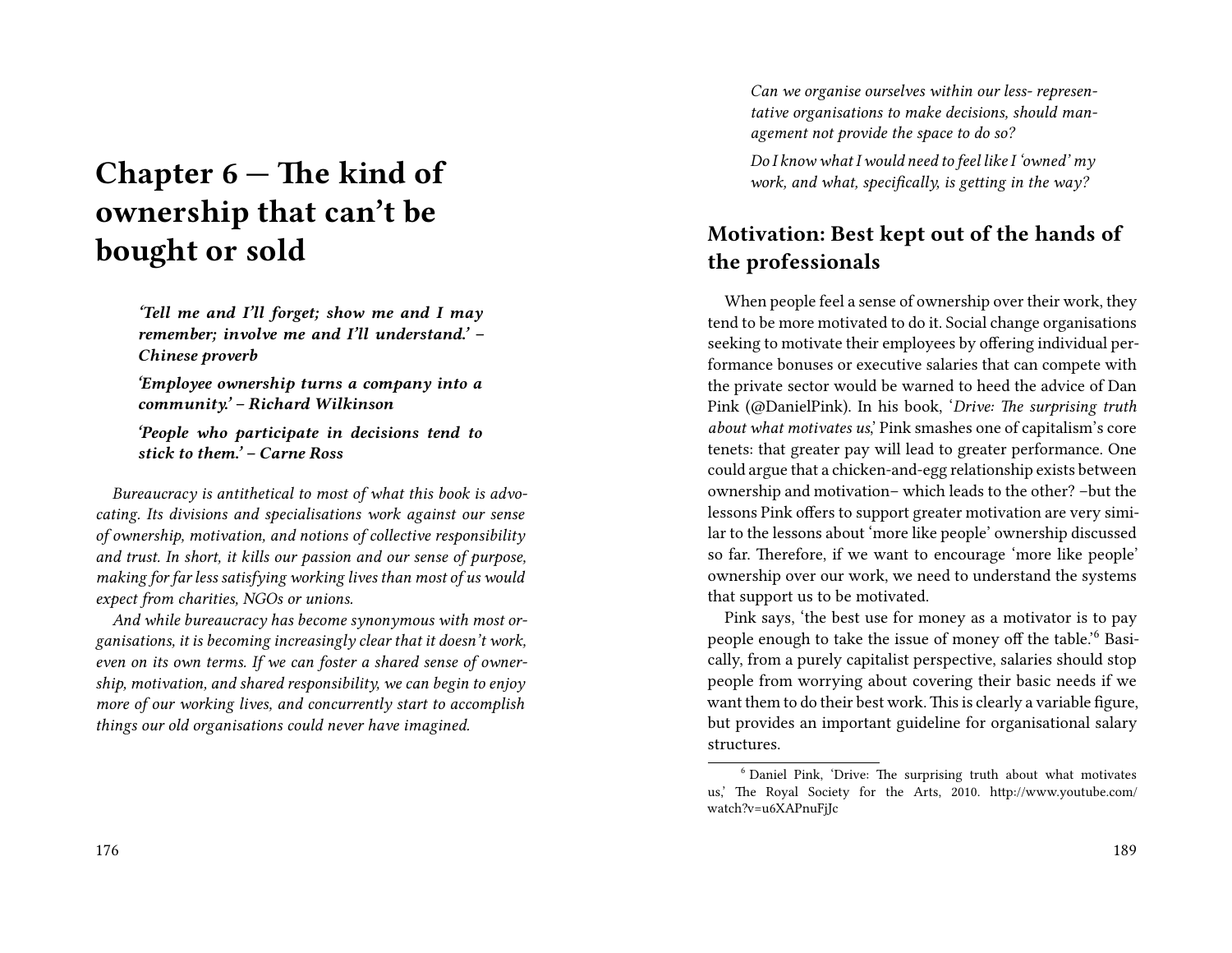Wilkinson, co- author of *The Spirit Level*, has said, 'Employee ownership turns a company into a community.'<sup>4</sup>

By 2007, the popularity of these quasi-legal structures had continued to grow, even as the Argentine economy improved. 'I could probably have found a job at another company, but I like this concept,' said Salvador Fernandez, a middle-aged worker at the *Cortidoros Unidos Limitada* leather factory. 'To be your own boss. That's nice.'<sup>5</sup>

Organised as co-operatives, Argentine reclaimed businesses have much in common with some of the more egalitarian coops that have long existed in so many other countries. While financial ownership played a significant role in each of these situations, there is no reason the horizontalism practiced in regards to waging and decision making should apply only to profit-making organisations.

Perhaps more importantly, if we want people to feel that the work they do in our organisations is *theirs* and is *meaningful*, perhaps senior managers, by their hierarchical nature, get in the way of the notion of such equality? Not to say that there isn't a place for the people who currently hold those jobs, but that place may have to change if we want organisations that are owned by everyone within them, financially or otherwise. In other words, if we believe in the kinds of ownership described here, let's stop getting in the way of people finding it for themselves.

*Can we break down the barriers between our teams or departments, to allow people to gravitate more easily to the work they find most meaningful?*

# **'Doing good has never felt so bad': How our structures kill our passion and purpose**

Remember the story I began the book with? The deeply disillusioning job at a national charity that left me feeling so frustrated and powerless to bring about change? The one that shook my youthful faith in what 'working for social change' was all about, so filled with disputes, grievances, and an atmosphere so thick with tension you could cut it with a knife? You've probably got your own story like this.

When I look back at my work there through the lens of the 'more like people' principles of humanity, autonomy and complexity, I see the incongruity at every level of the organisation's practices. Complexity was everywhere, yet nowhere to be discussed. Linear cause-and-effect systems permeated every organisational crack and crevice, starting with a policy binder as deep as your forearm.

Humanity was signed away in every job contract, then squashed at any sign of re-emergence through soul-destroying jargon, characterless dress, fake smiles, and a calm 'professionalism' that coated deeply dishonest and adversarial relationships. Management also treated conflict as a 'blame game,' making it that much harder for anyone working there to see the multiple dimensions of an interpersonal problem and understand their part in it.

Autonomy was constantly re-buried when it wormed its way back to the surface, with endless sign-off processes, strict rules for everything under the sun, and the frequent disciplining of staff for insubordination.

<sup>4</sup> Brooke Jarvis, 'Why everyone suffers in unequal societies,' *Yes Magazine,* 4 March 2010. http://www.yesmagazine.org/happiness/want-the-goodlife-your-neighbors-need-it-too

<sup>5</sup> Rory Carroll, 'Here's the chocolate factory, but where has Willy Wonka gone?,' *Guardian,* 11 May 2007. http://www.guardian.co.uk/world/ 2007/may/11/argentina.rorycarroll

I've since come to appreciate how stressful such a dynamic would be to those in management, even if all I could see at the time was the wrong I felt they were inflicting against those of us who spoke up. This game is one that sucks the life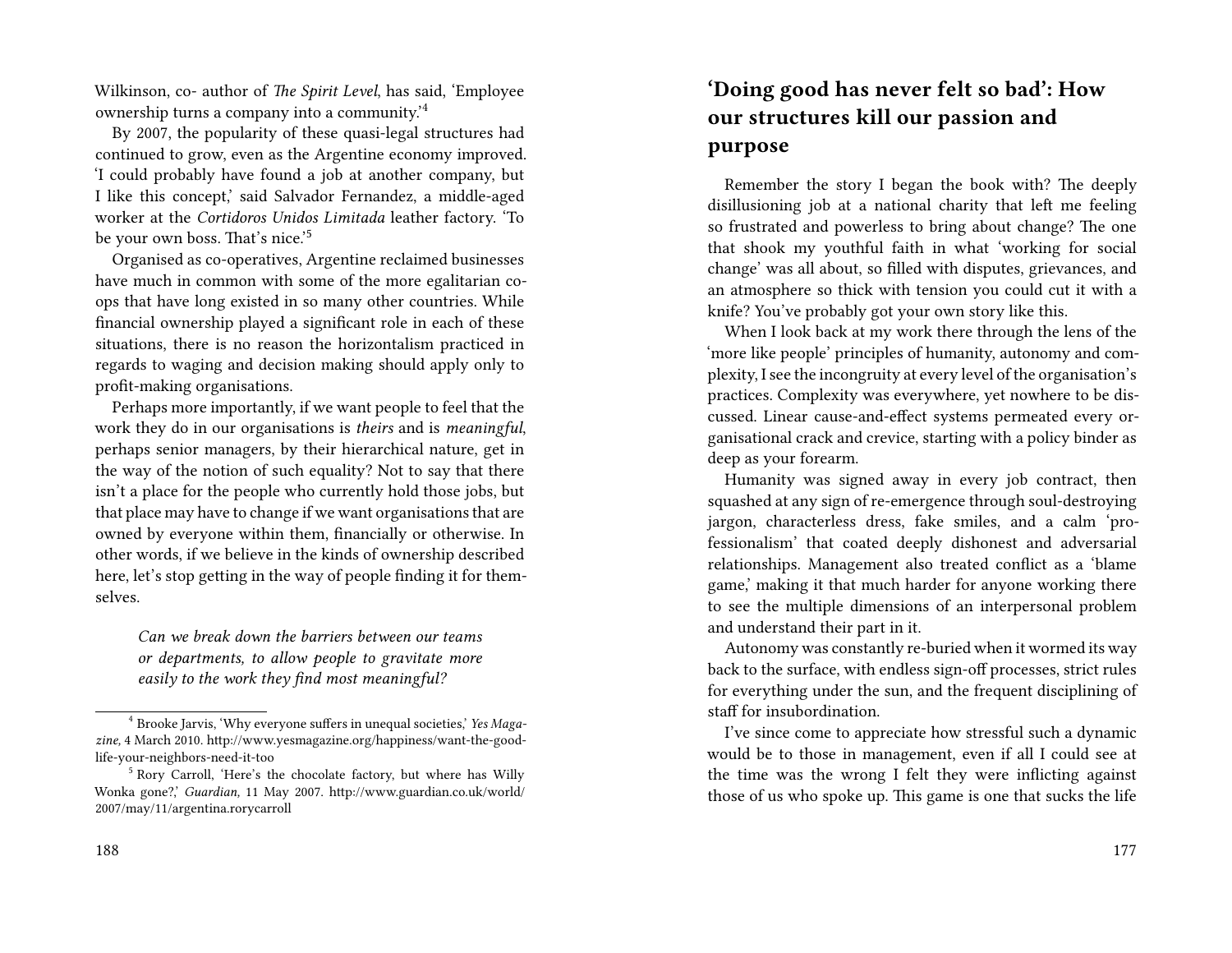out of those who play it, whatever their role. When you're inside it, it can feel like those progressively higher on the organisational ladder must be infinitely happier with their bigger paycheques and their prestigious job titles, but the truth is often much worse: they're not. Everyone's miserable in this kind of environment.

The 'more like people' lens goes some way to explaining and opening-up alternatives to this kind of 'organisational assholecreating machine.' We can see how a lack of appreciation of humanity, autonomy and complexity, could have helped create such a mess, but what can we do about it? Can these principles help us regain a sense of pride and passion in our work, and foster organisations that will support this?

# **Ownership: Maybe the capitalists got this one right?**

The free market has long told us that value is created by owning something. There is no value to a forest until it is desired for private land, or for lumber. There is no value in a lake until it is bottled and sold.

It is not hard to see how this notion of ownership is killing the world. It is market ownership and applies only to the cash value that something can be deemed to wield by making it scarce.

But there's another kind of ownership – not in deed or title – but in spirit. It's the feeling of knowing that you have created something, that something really is *yours*, but without becoming exclusively so (as market ownership dictates), as it does not have to be *only yours* for you to feel it. It is the feeling of making a contribution to the world that is uniquely your own. It is

shuttered factory, chose to organise along equal, participatory and democratic lines, and became the national leader in their industry. The commitment of those involved goes a long way to explaining what they've achieved. And the story is far from unique. Here are just a few other examples of Argentine workers organising to make their jobs their own:

- When police tried to shut down the Brukman textile factory, which had been reclaimed by the mostly women who worked there, workers from a range of factories came out and turned the police away.
- The story was the same in May 2002 at the worker-run print shop, Chilavert, when a small army of police and armoured vehicles tried, unsuccessfully, to kick-out the workers running the publishing house.
- The nurses, lab technicians, administrators, and cleaning staff at the private Israelite Hospital worked unpaid for almost a year providing much needed medical services to the community after the business was declared bankrupt. While staff numbers shrunk from over 400 to about 160 during that time, the remaining employees eventually turned the hospital into a cooperative and were able to re-employ nearly 250 staff, expanding services again while working for themselves at equal wages.

The stories could go on, but while the workplace reforms have varied from occupation to occupation, what has been shared is the sense of ownership that comes from working together with a mutual stake in whatever results. As Richard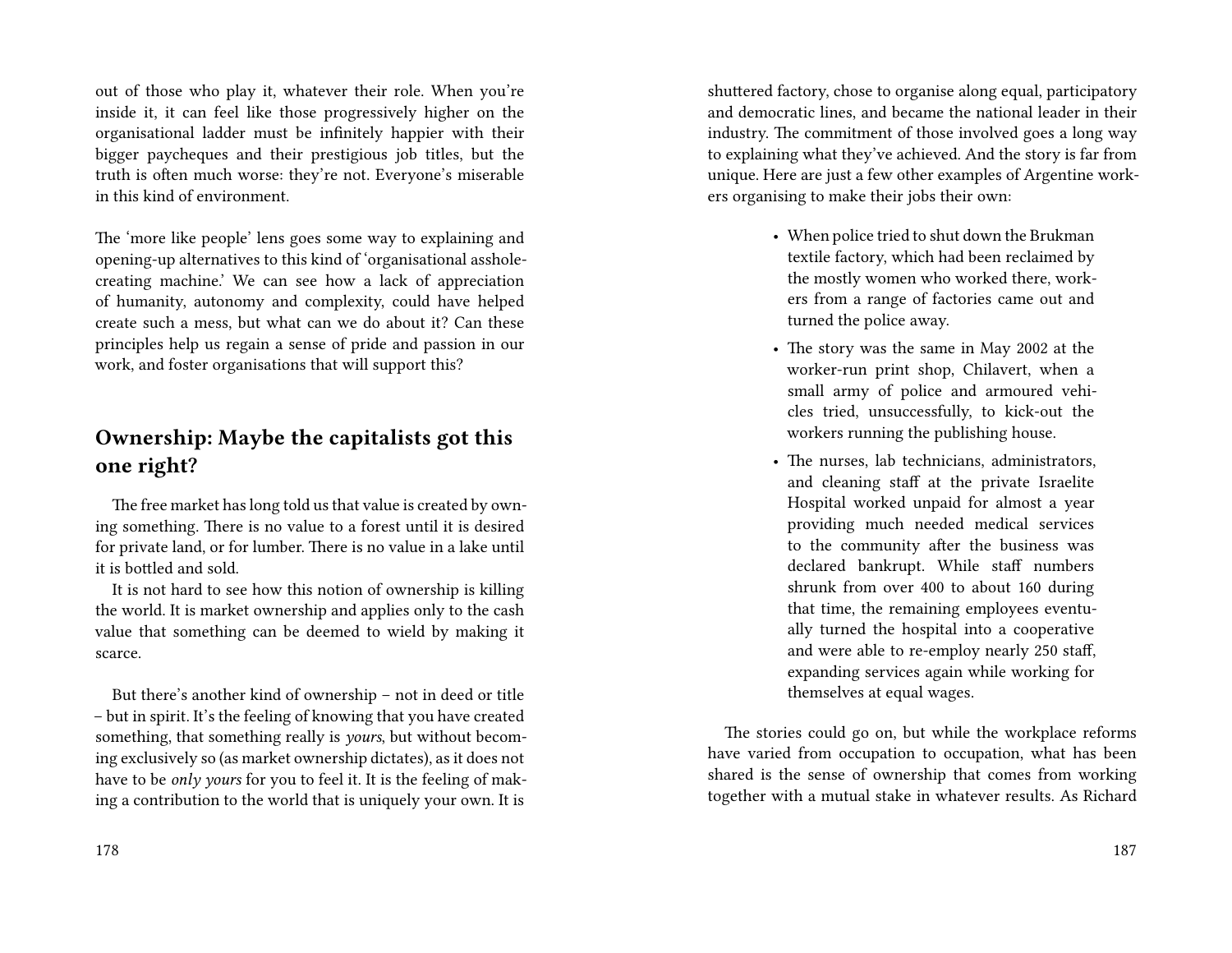collectively, and countless staff chose to show up at the factories on their days off to paint them the colours they had agreed. This is 'more like people' ownership.

Ricardo Semler has been described by a militant trade union leader as Brazil's 'only trustworthy boss,' while twice being named the country's Business Leader of the Year. This wideranging support demonstrates that a more human approach to organising can strike a chord in unexpected places, highlighting that the demand for organisational humanity can be found across the political spectrum. This approach is as good for business as it is for the people in it.

In a similar vein, Google trust their staff enough to give them 20 percent of their paid time for projects they care about, but which aren't directly related to their work. As a company, they are confident they have hired good, responsible adults, so give them the chance to pursue their passions on company time for a full day each week. This has led to a significant range of Google products, including Gmail, which would have remained unrealised, or found itself in the hands of a competitor, in countless other companies.

In business terms, Google's managers know there are good ideas spread around the company, and they want systems that can capture them, rather than restrict them. Ironically, meanwhile, so many social change organisations, which are meant to have people at their core, have been much slower on the uptake, still pushing private-sector models that even the private sector is abandoning in droves.

# **'Want commitment? Get out of the way!' More lessons from worker-run factories**

Remember the story of the Argentine *Unión y Fuerza* pipe factory from Chapter 3? Workers took over a bankrupt and an ownership that can't be bought or sold – let's call it 'more like people' ownership.

In the process of stripping workers of the fruits of their labour, industrialism also took away much of this subtler form of ownership. Being the person who added seven wing nuts to an assembly line aluminium bed frame doesn't offer quite the same sense of accomplishment in the final product that designing and building a bed frame yourself might.

This kind of ownership requires autonomy. It also tends to require someone be free to be themselves, birthing ideas and ways of manifesting those ideas as only they could. The Taylorist notion of separating everything into its component parts, ranks, or functions is anathema to 'more like people' ownership.

The organisational lines we draw pretend that we get the best results when each person does a particular, specialised task, and then passes along the incomplete results to a different specialist to finish. There are clearly times when more specialised skills may be required, but we've gone to such lengths to make our organisations more efficient (though less resilient, as described in Chapter 1), that we've lost track of what this means for the people who are a part of them.

Taylorism flows deep in the blood of our organisations. Think about job descriptions and team divisions, and the others ways we allocate work. Who writes the grant application? The project plan? Who keeps track of it along the way? Who is doing the hands-on/frontline stuff? Who manages the partnerships? Who is communicating about it more widely? Who reports to funders or donors?

When we specialise to this degree, not only do we lose valuable critique and input from a wider range of perspectives along the way, we also make it harder for people to feel that elusive notion of 'ownership' that is so fundamental to people's abilities to achieve greatness.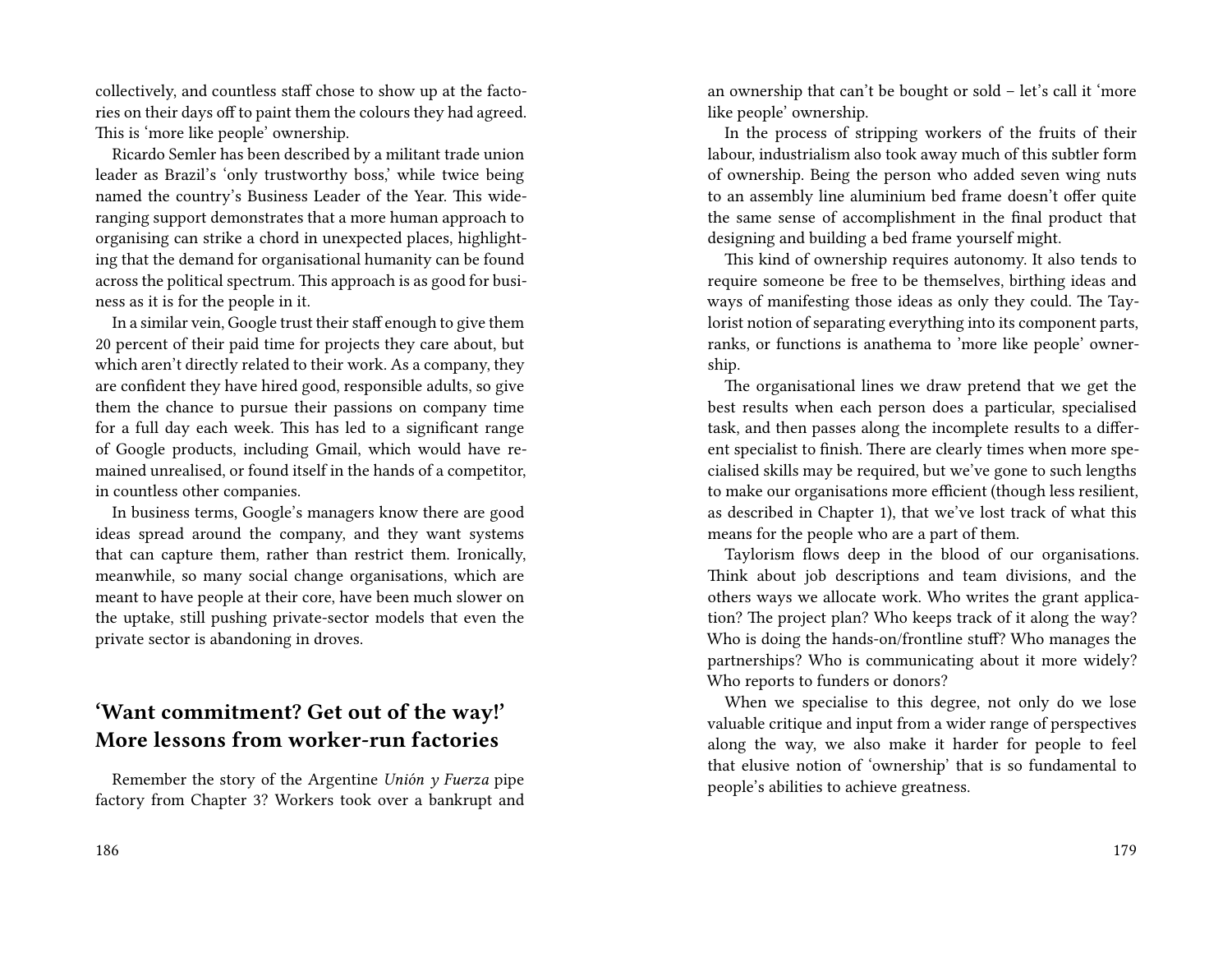In a machine-like world, specialisation is practical and efficient. In a complex world made up of people like you and me, too much specialisation gets in the way of our freedom to make unique and amazing things happen.

So how can you involve more people in different kinds of work?

At the smallest scale, GoogleDrive, DropBox, Twitter hashtags, and a range of other collaborative technologies make certain ways of working together very technically easy. A range of questions or pieces of work can be put to entire teams, organisations or communities to begin to find answers to, through simple collaborative processes.

More fundamentally, we could scrap the job descriptions that tend to keep people boxed in to a particular set of predefined tasks. Imagine advertising jobs without the standard list of bullet points, but rather just a description of the project or desired result. An ad hoc team might identify particular members who can address specific skills gaps, but that person wouldn't be limited to that specialisation – their responsibility would be as wide as anyone else in making sure that the work got done.

Ricardo Semler, whose Brazilian industrial company, *Semco*, has been modelling 'more like people' principles since before I was born, has been practicing this approach for years. Shop floor workers responsible for particular products organise themselves around the whole rather than the parts, with teams taking collective responsibility for the final product. At the same time, workers are informally training each other in the various stages of production, making them far less vulnerable to personal variables such as sickness, injuries, or holidays. Thus, when someone isn't there it doesn't cause things to grind to a halt, with one part of the team able to stop the work of the rest. It simply slows them down by one, while the team adjusts for the person who is absent. This shared responsibility has made them far more resilient to the inevitable fluctuations of human organisation.

mistrust discourages any sense of ownership in most staff. But it doesn't have to be this way.

Ricardo Selmer's approach, for example, has been to 'hire adults and …treat them like adults.'<sup>3</sup> Similarly, Netflix, the highly successful online video streaming site, has a paid holiday policy for all salaried staff of 'as much as you want.' The policy is based soundly in trusting their workforce to know best how to do their jobs, without being told how many days of the year they need to spend doing them. Netflix carries this attitude over to employment contracts without fixed hours per day or per week, encouraging employees to work wherever and however they are most comfortable, and assuming they will let the right people know when they are not at their desks. Meanwhile, BestBuy has pioneered a 'Results Only Working Environment' (ROWE) where everything besides their accomplishments is up to each member of staff, letting them figure out their own best ways to get things done.

These examples stand in stark contrast to the practices of most of our organisations, which imply mistrust and emphasise 'effort over result' through a series of costly and timeconsuming record-keeping systems and sign-off procedures.

*Semco, in the mid-1980s, went a step further and began to allow more and more staff to make collective decisions, and even to set their own individual salaries, knowing the company books were wide open and they would be accountable to their fellow colleagues (rather than 'the boss') if they gave themselves a raise they couldn't justify. Today, Semco staff continue to make most organisational decisions through democratic votes, including, on one notable occasion, deciding on a new factory location against the unified opinions of what remained of senior management.*

When Semler encouraged workers to turn their shop floors into whatever they would like them to be, decisions were made

<sup>3</sup> Ricardo Semler, 'Managing without managers,' *Harvard Business Review,* September – October 1989.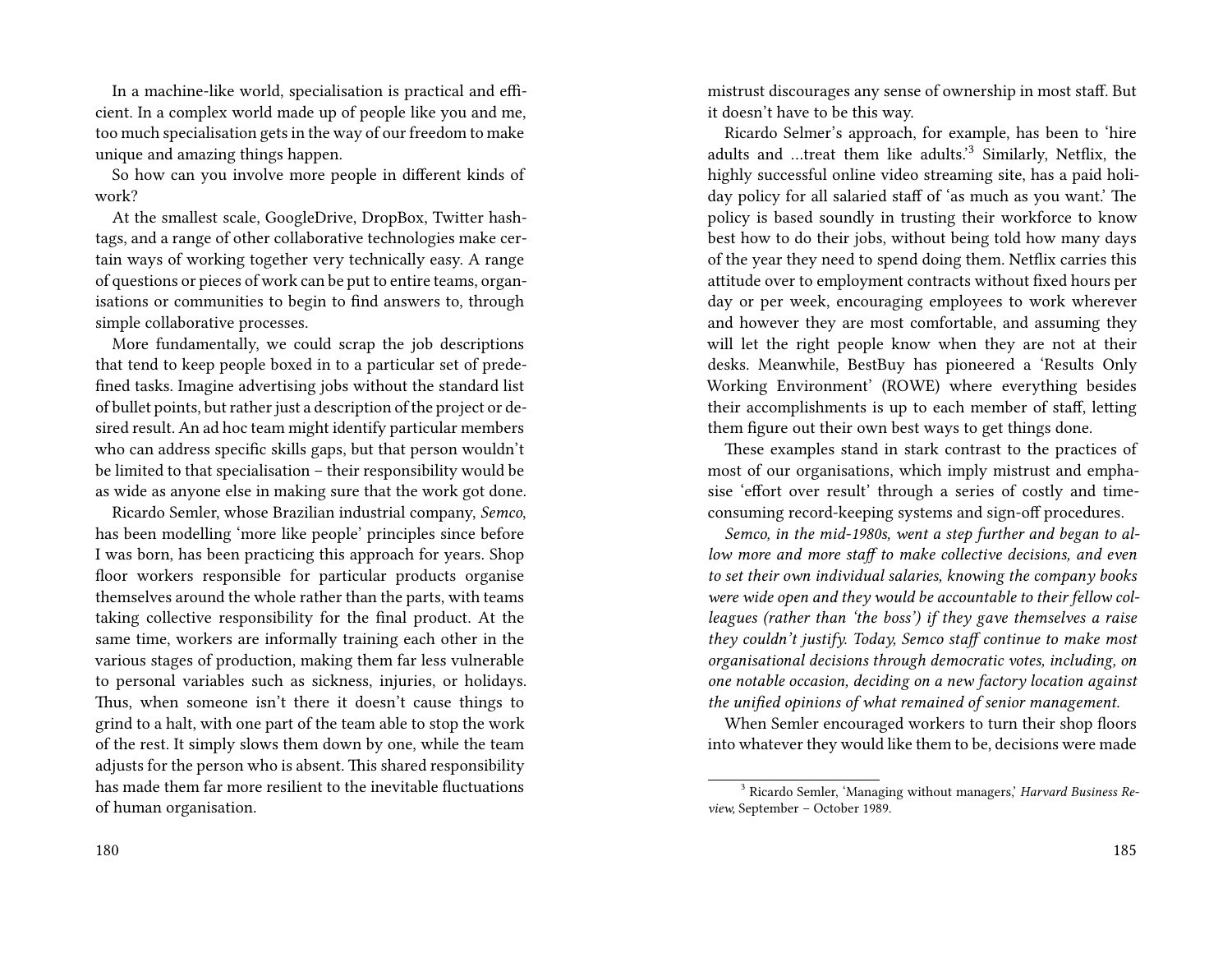decision makers, or make practical changes themselves, rather than slowly making requests through a command chain.

This is the kind of self-organisation that is already happening within bureaucracies everywhere, and may well be the way forward for those who want to organise differently, but do not have the formal power in their job titles to push it through established systems.

*How much of your work can you find ways to do outside of the formal processes dictated from above?*

*What kind of groups could you suggest and create to allow work to happen more organically across divisions?*

*Who are the 'allies' you know who are also keen to start trying new things in a particular area?*

### **From trust to ownership**

There's a role for management in opening up space for more dispersed ownership, in terms of official restructuring, and there's a role for everyone else, in terms of finding our own ways to work together on the things we care about. When it happens horizontally, the power of hierarchy plays less of a role and everyone is equally accountable to everyone else who is a part of creating the change, but when managers attempt to facilitate this kind of change, they need to trust the practical actions of those they manage, if they hope to see their efforts bear fruit. When we are trusted, we are more likely to own what we do, knowing that there is no one else to blame – or to give credit – for the choices we have made ourselves.

As described previously, our current systems tend to lack trust. Fixed working hours and working locations, how annual leave is determined, how we measure success, and who answers to whom are just a few of the places our organisational

On the more radical side, Michael Albert's Parecon (Participatory Economics) model, employed by independent publisher South End Press and at least a handful of other forward-thinking companies and non-profits, advocates a more formalised structure that seeks to address both overall team functionality, as well as individual job satisfaction. Parecon's model of 'balanced job complexes' acknowledge that 'not all tasks are equally desirable,'<sup>1</sup> and so share all work amongst all staff. This ensures a distribution of dull, rote tasks, and more empowering, creative jobs, so no one is stuck cleaning toilets or inputting data every day, and everyone has a chance to regularly explore more exciting options. Personally, I would worry that over-formalising this looser model may create some of the same issues that any job description might create (inflexibility being the main one), but a Parecon structure would still be miles ahead of most current work regimes.

Taylor would surely describe all such systems as deeply inefficient, given the additional time required to make sure people can do a range of jobs. However, in many less-structured work environments this co-training happens naturally, as it offers people variety, and a chance to develop in their day-to-day roles.

As an organisation starts to operate this way and work becomes more fluid and project-based, teams or departments may dissipate. Rather than a 'Campaigns Team,' why not have a temporary group of folks who are working around a particular campaign? They will probably include people from what would have been 'Policy,' 'Communications,' maybe someone from frontline services, even an IT or HR person who happens to be particularly passionate about the campaign and who wants to contribute. When the campaign wraps up, members

<sup>1</sup> Michael Albert, *Parecon,* Verso, 2003, Chapter 6. http:// books.zcommunications.org/books/pareconv/Chapter6.htm#\_VPID\_45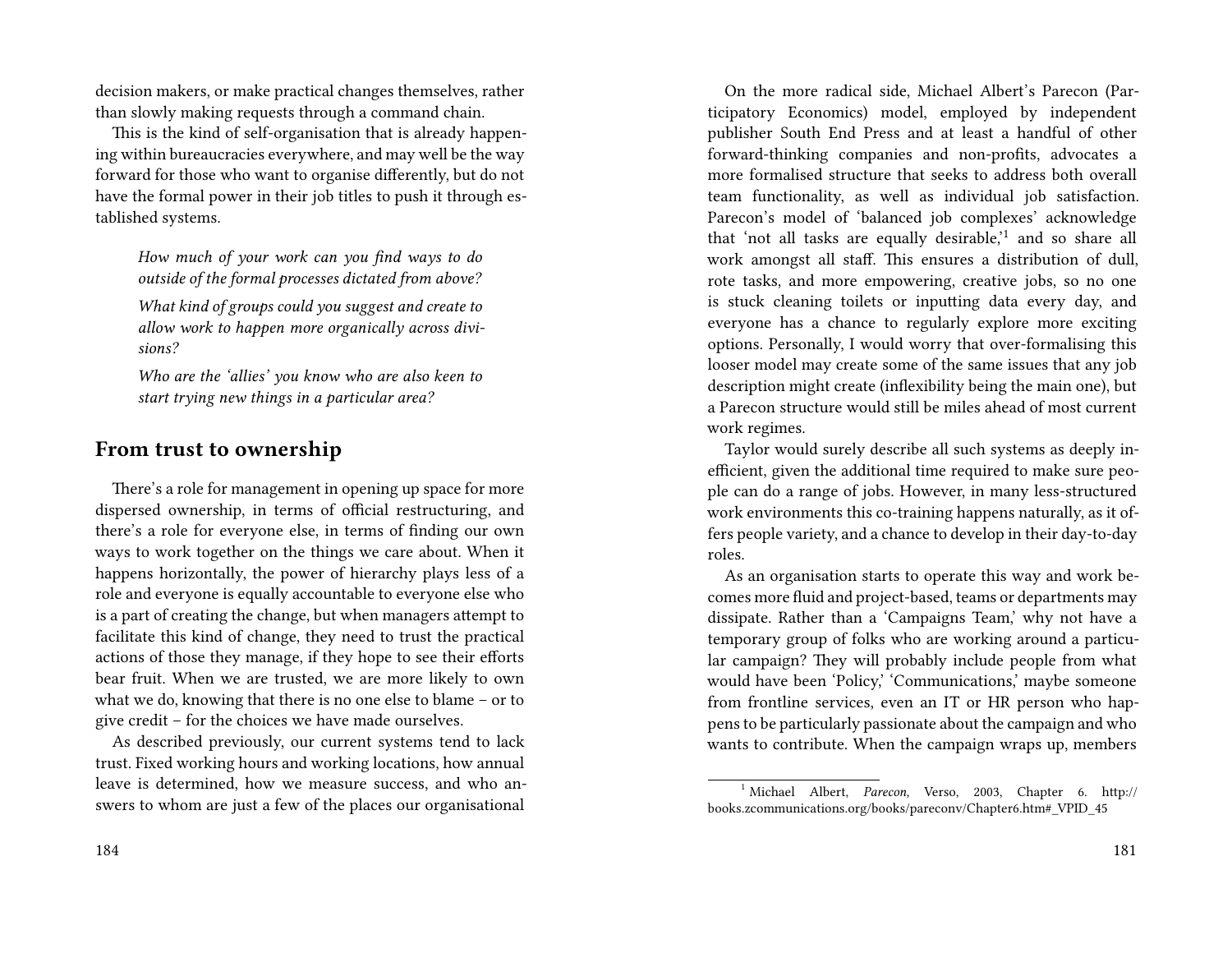can move along to another project group where their skills are needed. They might even be involved in multiple groups at once, depending on the contributions they were making to each. Salaries could continue to be paid (ideally, more equally), trusting people to find the project where they were most useful at a particular time, but not letting that limit what they do, if their efforts could be spread more widely.

Alternatively, could the methods that helped the anarchic web of Climate Rush activists we met in Chapter 3, to break into a coal plant in England's West Midlands, through the selforganised system of 'buddies,' 'bricks,' and 'affinity groups,' help us organise our collective efforts better? These kinds of systems have been described as 'swarming' or 'clustering,' and their principles underscore much of what makes grassroots activism effective. We may even find that terms we use to describe our work like 'campaigns' or 'services' become increasingly less relevant, as projects organically take on elements of several different departments when no longer restrained by our old divisions.

From the perspective of 'more like people' ownership, these looser systems allow people to feel a part of the whole. This was the core of Marx's 'Theory of Alienation,' which described the capitalist system's tendency to separate workers from the fruits of their labour and thus their sense of ownership, making for a soulless, exploitative work experience. Joel Bakan explored the ethical dimensions of this tendency in 'The Corporation,<sup>2</sup> explaining how individually decent people within massive corporations consistently fail to feel any sense of personal responsibility for the suffering that can result from the corporation's blind pursuit of profit. The disconnection between our specialised efforts and their cumulative results keeps us from experiencing both the pride of ownership and the responsibility for wrongdoing. Helping ourselves to

reconnect with the whole of what we do can make us both happier, and more accountable.

There's also the 'hack' version (re-purposing parts of an old system for something it wasn't initially intended for, without permission from the owners), for those not in the position to rewire organisational structures just yet. It happens when groups form around areas of mutual interest at lunch breaks or after hours, when they can be free to explore new ideas without job titles or the dead hand of management to get in the way. Such clandestine groups can still start to change working dynamics, as participants gradually bring successes back to their respective teams, subtly manifesting the case for new ways of organising. Via this method, the old systems continue to exist, they just become less relevant as more staff learn to subvert them through more appropriate working relationships.

Social media can also be a key tool for this kind of change. Through the online world, departmental lines that might impede looser networks at the office are pushed to the side as people find other ways of communicating and working together, regardless of team, specialisation or seniority. Groups might begin online, move offline, and then bring in official decision makers at the end to rubber-stamp the project.

The clandestine nature of this kind of collaboration offers strong assurance that it can't be adopted, co-opted, or reshaped along traditional organisational lines by less forward-thinking senior staff, as it is happening outside of the formal channels.

Office environmental groups often emerge this way, and are thus able to circumvent the dead-end systems that might have trapped them, had they been formed in response to a senior management decree rather than the beliefs and commitment of individual staff. Instead of replicating the hierarchy of departmental structure, they subvert it both through their mixed membership and their ability to go straight to the appropriate

<sup>2</sup> Joel Bakan, *The Corporation,* Viking Canada, 2004.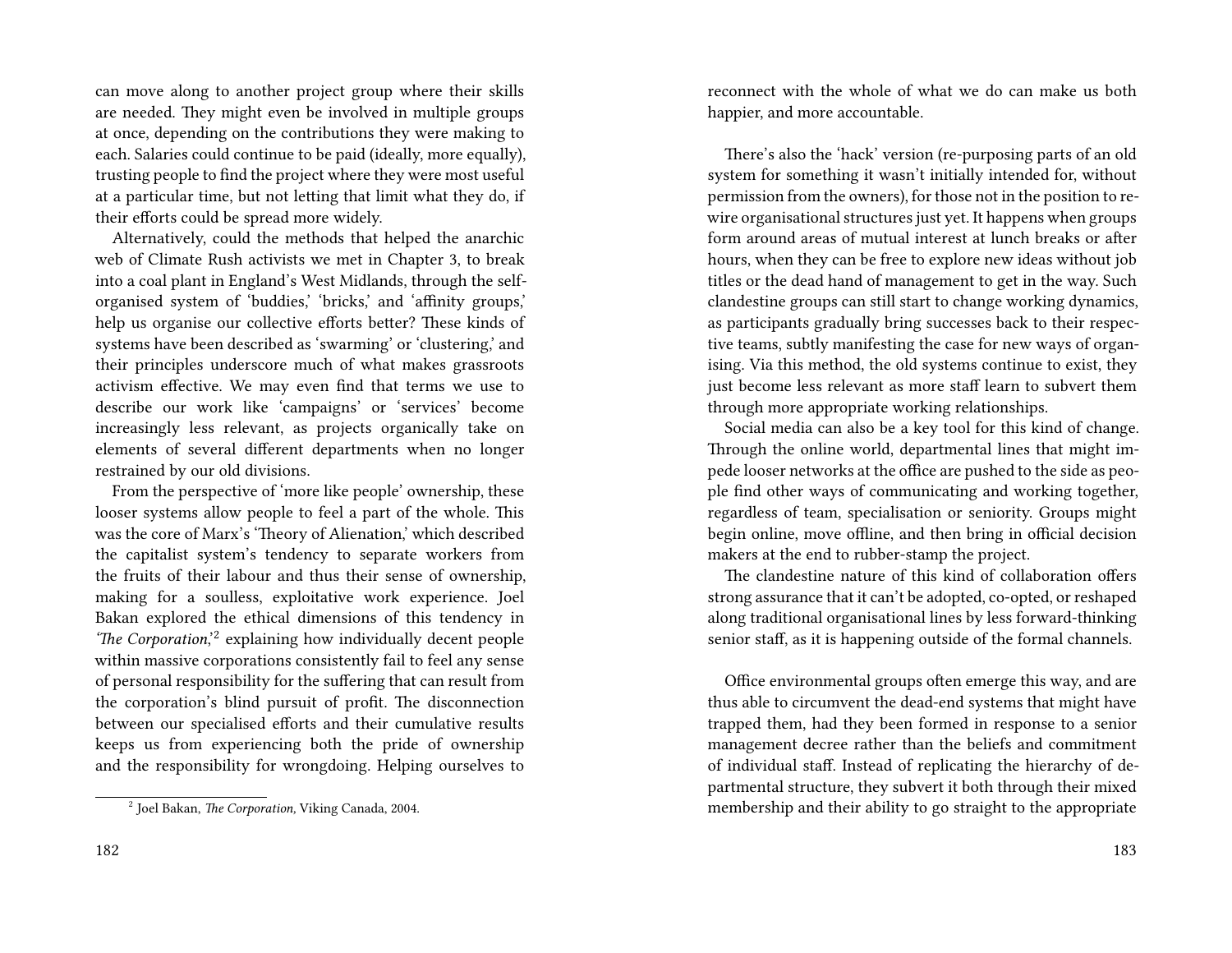without any objectives, and with a degree of candour that the office denies.

And it is one of the strongest arguments for the use of social media in the workplace, offering a similarly unstructured setting for the kinds of interactions we crave, and which help us connect with each other as fellow human beings, rather than simply as colleagues with particular roles to play.

And social media does this without the culturally exclusionary effects of the pub, or the health impacts of either the pub or the cigarette break!

When these kinds of spaces open up – online or in person – they might need a bit of priming. People who are used to sitting at a desk for eight hours straight may not jump immediately at a looser, more flexible way of working. When you suggest a group of staff go to the park at 2pm on a sunny Wednesday afternoon, it is unlikely that those who most need the space will immediately embrace the opportunity. But as more people decide to take the freedom to create free spaces – within or beyond office hours – to get to know each other without a preset agenda, the bug often spreads.

These are the kinds of steps outlined in Chapter 7, from which an individual's actions can gradually come to affect broader culture change.

If we start to open the spaces for non-professional relationships to grow, we sow the seeds of empathy, which enables the possibility of trust and with it a very different, less bureaucratic and time-consuming way of maintaining accountability for what you do.

When Jen put in her notice, she struggled for a long time about how she was going to leave. She didn't need a reference, so was at some level happy to burn bridges with this workplace tyrant, but still wasn't sure if it was worth the stress of the confrontation.

She decided to share her experiences with HR, outlining the ways in which staff, herself included, had been mistreated and undermined during her time at the university. And when HR passed this information along to the manager, Jen heard about it. Not through the manager going ballistic at her insubordination, but through former colleagues emailing to tell her something far more surprising: they were being treated like people for the first time!

While still far from perfect, this manager had stopped some of her most destructive habits (physically grabbing telephone receivers from staff, mid-work conversation, and butting-in to tell her version of things to outside colleagues, for example). It wasn't quite a Jekyll-and-Hyde switch, but it made a difference.

I won't pretend that simply telling someone they've done something wrong is necessarily enough in many situations, but I would suggest that it might have more value to it than we can initially see from inside a difficult situation. As hard as it can be to believe this from within a culture of entrenched hostility, people have the ability to change in drastic and remarkable ways.

So what happened there? A dozen or so adults in professional jobs let one person shape a workplace culture that none of them liked, but that all of them likely helped perpetuate through silence and active resentment. All it took was one person for this to begin to change. There are two things that I took from this story:

> 1. We are all contributors to bad situations we are a part of, if we are not actively doing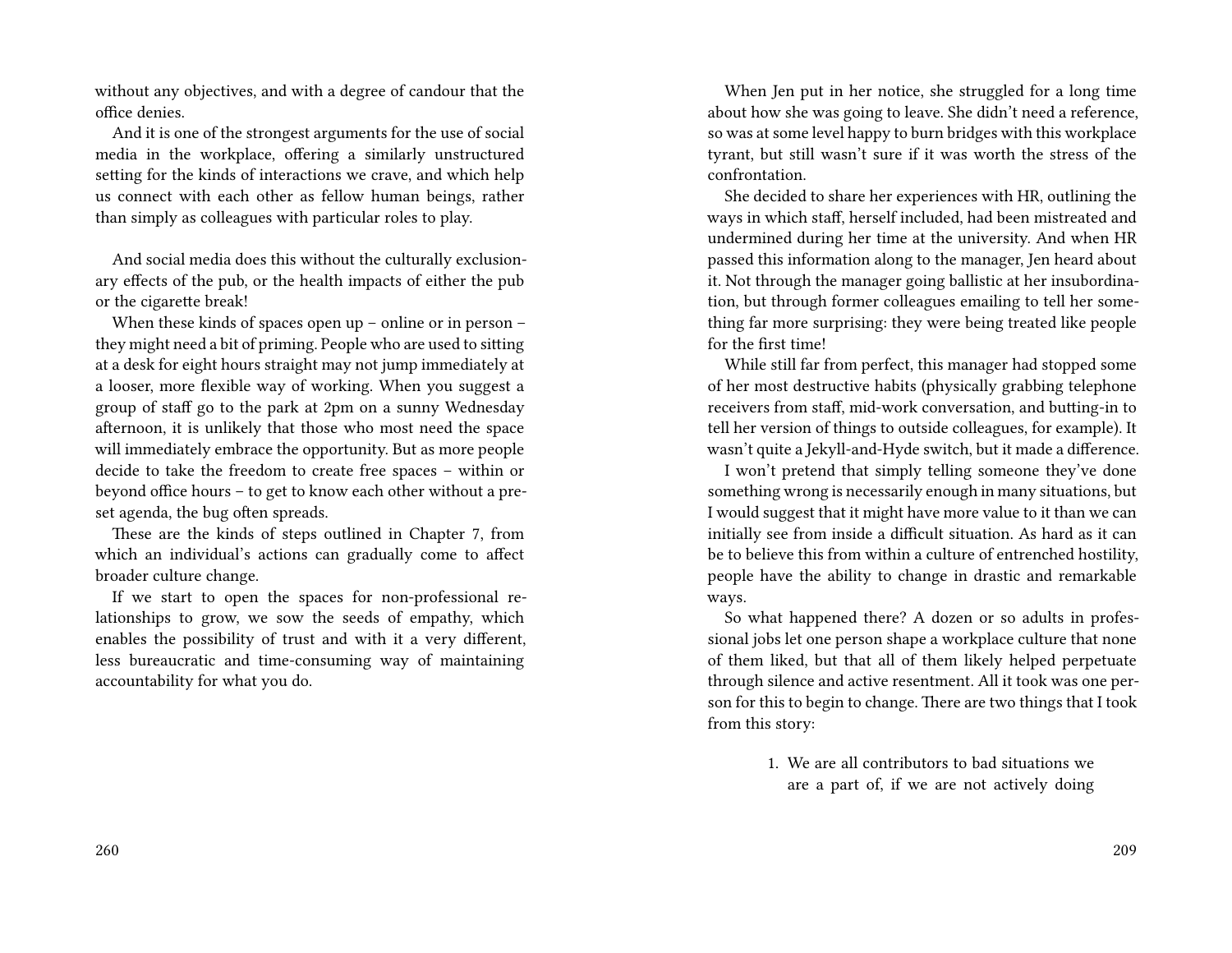something to challenge that which we are criticising.

2. People can be unaware of behaviours that seem as clear as day to the casual observer, which means that bad actions are not necessarily the result of bad intentions, but often personal blind spots that need to be constructively addressed.

Both of these dynamics, while not immune to the powers of hierarchy outlined in Chapter 3, still give each of us a shot at creating change, even in systems where it can feel impossible. They also offer two ways that we, as individuals, can approach culture change:

- 1. Being aware of what we are bringing to any relationship in the workplace, and doing what we can to ensure that we are not perpetuating a problem through our own actions and behaviours;
- 2. Challenging others about specific actions in a way that is less likely to perpetuate the problems (i.e. – not in public, not through blame, and generally not while tensions are high).

# **Organisational culture as a 'field' we can all affect**

Margaret Wheatley, in her book *Leadership and the New Sci*ence, described organisational culture as a 'field.'<sup>1</sup> In science, a

from them, rather than a finely tuned propaganda piece, invariably filled with the kinds of selective numbers which succeed only in giving us the false impression of knowing what's going on.

### **Trust grows from the seeds of empathy**

To rebuild accountability requires a sense of responsibility. When we are trusted, we feel more responsible for what we do, and in order to build trust, we need to share a sense of empathy with one another. When we can empathise with each other, we lay the foundations for trust. Thus, systems that create superficial distinctions between staff from different departments, or of different ranks, or between 'professionals' and 'non- professionals,' make it harder to find empathy and establish trust.

Think about how rarely in our traditional 'more like machines' workplaces, friendships cross over the divides of 'team' and 'rank,' compared to how often they remain isolated by one or both divisions?

The first key to supporting an empathic working environment is to provide the unstructured space for non-pragmatic relationships to emerge. Think back to Chapter 5's descriptions of '*The Tuttle Club*' as a hub for innovation and new ideas. Just like the organisational pursuit of innovation, if we are serious about fostering the kinds of relationships that enable trustbased accountability, more often than not, we just need to get out of the way.

This is why the pub (cultural barriers discussed in Chapter 4 aside, for the moment) is so crucial – it lets people hang out on their own terms and connect with one another, beyond their titles and the assumptions those titles instil in others.

Unstructured spaces are also part of the significance of smoke breaks, where smokers are able to talk to each other

<sup>1</sup> Margaret Wheatley, *Leadership and the New Science*, Berrett-Koehler, 1992.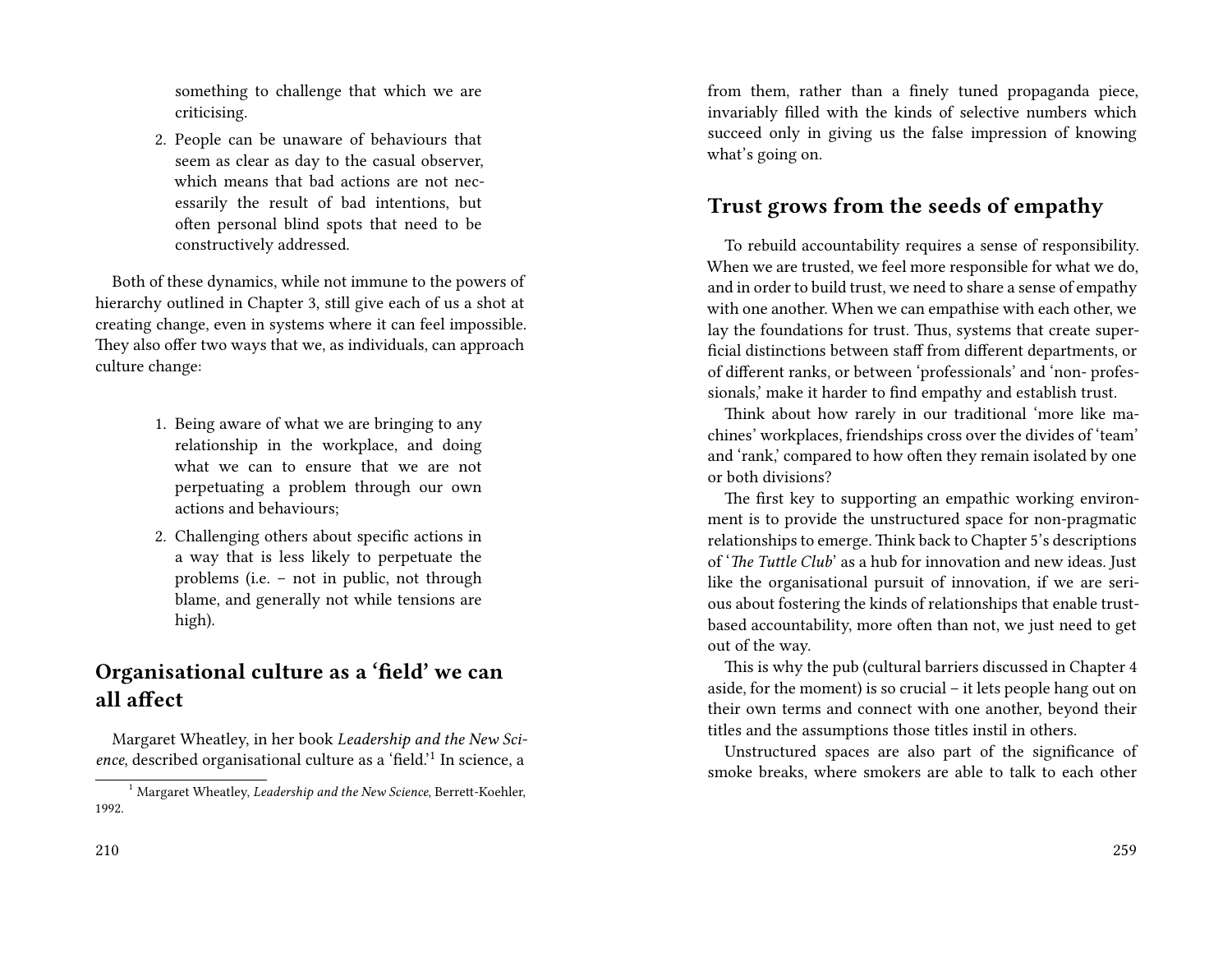succeeds or fails depending on how strong their personal relationship is with the borrowers.

Their experience with bad debt is just 3.47%. Even then Grameen does not conclude that a defaulting borrower is a bad person. Rather that their personal circumstances were so hard that they could not pay back their tiny loan. Bad loans of 3.47% is seen by Grameen as the cost of doing business and it also represents to them a constant reminder that they need to improve in order to succeed.<sup>6</sup>

The key lesson here? When we give trust, we get trust back. Not every time, but in most situations, most of the time.

The Grameen approach doesn't need contracts – it has something far more effective (and cheaper to manage!) to make sure its loans are doing what they are meant to be doing.

When we take the same assumption from the granting of the loan, and apply it to the reporting process, we don't need all the monitoring forms we once did, either.

When we ask for numbers – whether from staff, or funded groups, or those we support – we undermine their judgments. If we give them the chance, without the pressure to produce figures (not stopping them if they feel numbers *do* help to tell their story), we may find that we have encouraged a more honest understanding of the issues.

This approach shifts the power dynamics by offering trust; giving them the chance to provide a narrative that makes sense within people's experience, rather than the frameworks we have created for our own convenience or preference. Those who are trusted are more likely to be trust-worthy. When people you fund, research, employ, support or evaluate are trust-worthy, you're more likely to hear the important stuff field is a force that is only visible through its impacts on the world around it – for instance, gravity. We see the apple drop from the tree to the ground, but we can't see what makes it happen. So it is with organisational culture: it affects us, it shapes our experiences and our behaviours, but we can't easily put a finger on what it is, beyond being confident that it clearly exists.

It is also not universal. Just as gravity acts differently in varied settings, so too with culture, even, sometimes, within the same organisation. Even in the worst organisations, there are often teams that have managed to forge their own subcultures, avoiding the toxicity that surrounds them by choosing to do things differently. IT teams are the classic example of this. Partly enabled by the fact that no one else in the organisation has a clue what they actually do, IT staff can often create a space (metaphorically, if not physically) in which they are free to be themselves.

In Chapter 2 we talked about the challenge of bad workplace relationships and the importance of not getting sucked into contributing to bad ways of doing things because those around you have – that even if a colleague tells you to piss off, it is still your responsibility to not respond with the same destructive attitude they chose to come at you with, no matter how tempting it might feel in the moment. When two young children get in a fight, they are known to run to the nearest adult and both declare that the other 'started it,' as though however they responded would then be forgiven. But like the thoughtful parent's response to those kids, when we are dealing with conflict at work, 'it's not about who started it, but who finished it.'

Organisational culture is the field that individual working relationships create, as they shape and are shaped by other individual relationships across an organisation. It is the collective sum of relationships of all those within a system.

When one person's insult becomes two people's fight, the impacts spread beyond the immediate participants. What

<sup>6</sup> Paul Sinclair, 'Grameen Micro-Credit & How to End Poverty from the Roots Up,' OneWorldOnePeople.org, 24 October 2011. http:// www.oneworldonepeople.org/articles/World%20Poverty/Grameen.htm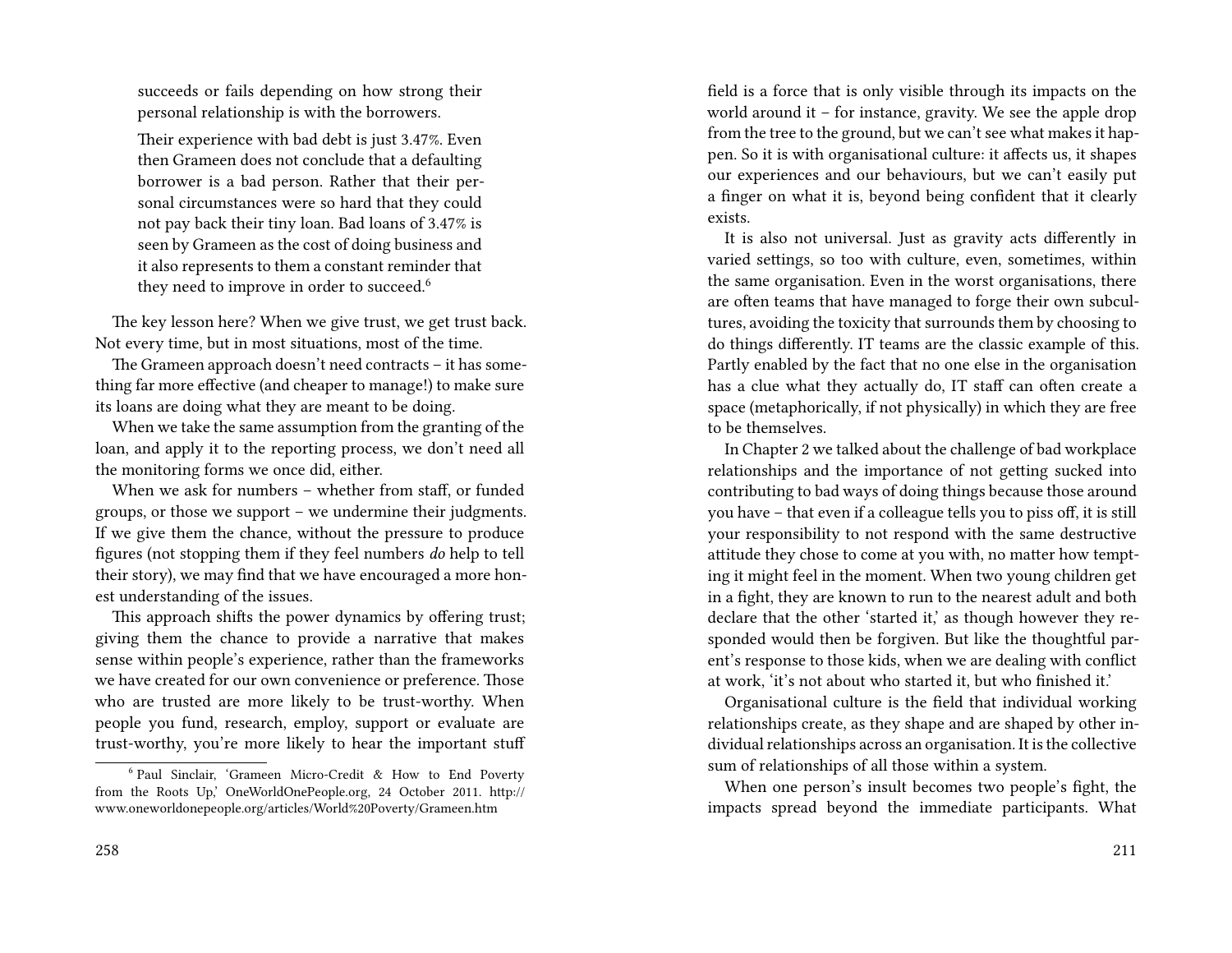might have been dismissed by colleagues within earshot as an 'asshole with a bad attitude,' may instead be perceived to be part of a broader pattern of animosity. If that two-person fight leads colleagues to take sides, this perception is further reinforced.

A subtle war may ensue, only rarely surfacing as open battles, but constantly permeating the attitudes and behaviours of those in the field where it is being fought. If you feel as though you are slinking into enemy territory when you enter a departmental meeting, you are unlikely to contribute anything positive to that meeting, even if you have good cause for feeling that way.

Organisational culture doesn't have to be negative, however, even though we rarely talk about it when it is constructive and enabling. When it's working, it just feels *like life should*, with people contributing to each other's achievements and developments, rather than undermining them. But this more positive kind of culture is also the result of individual relationships, shaped by many, over time. Positive workplace cultures allow us to achieve amazing things, because we don't spend so much time thinking about or stressing over them. They offer us the freedom to focus on the change we want to make in the wider world, rather than the change we want to make to our dysfunctional working relationships.

### **The Projection-Perception Loop**

Another way of understanding organisational culture is as a series of relationship loops, which are always being made better or worse, depending on how we choose to engage with them. I find this approach can be helpful in identifying the places where each of us might be able to take practical action to change our part in a destructive pattern for something better.

While Patton describes a range of specific conditions in which developmental evaluation is most appropriate, many of its principles can apply not only to a wider range of evaluations, but to a wider range of accountability questions, from how staff supervisions and appraisals are handled, to how organisations work in partnership with one another.

### **Banking on trust**

Can we imagine a banking system founded on trust rather than compliance? The idea may seem far-fetched, but in fact, the celebrated Grameen Bank, the 'bank of the poor,' founded in Bangladesh by Nobel Prize winner Muhammad Yunus, has achieved just that, and boasts a repayment rate on its microloans of nearly 97 percent – and trust-based relationships are a key reason why.

Grameen began by offering low-interest 'microloans' to groups of craftswomen in rural Bangladesh. The bank's approach has helped millions of women to break the poverty cycle perpetuated by loan sharks who kept women borrowing at rates that would never allow them to earn more than a daily subsistence for their work. While the Grameen approach has been adopted all over the world since its founding in 1983, very few of its spin-offs have taken to heart one of its most critical elements: the trust among the women who come together in small groups to receive loans from the bank, and the trust the bank offers these groups of women to be accountable with their loans. As Paul Sinclair writes:

There is no legal instrument between the lender and the borrower. Grameen considers its relationship to be with people, not with papers. They build up a human relationship based on trust. Grameen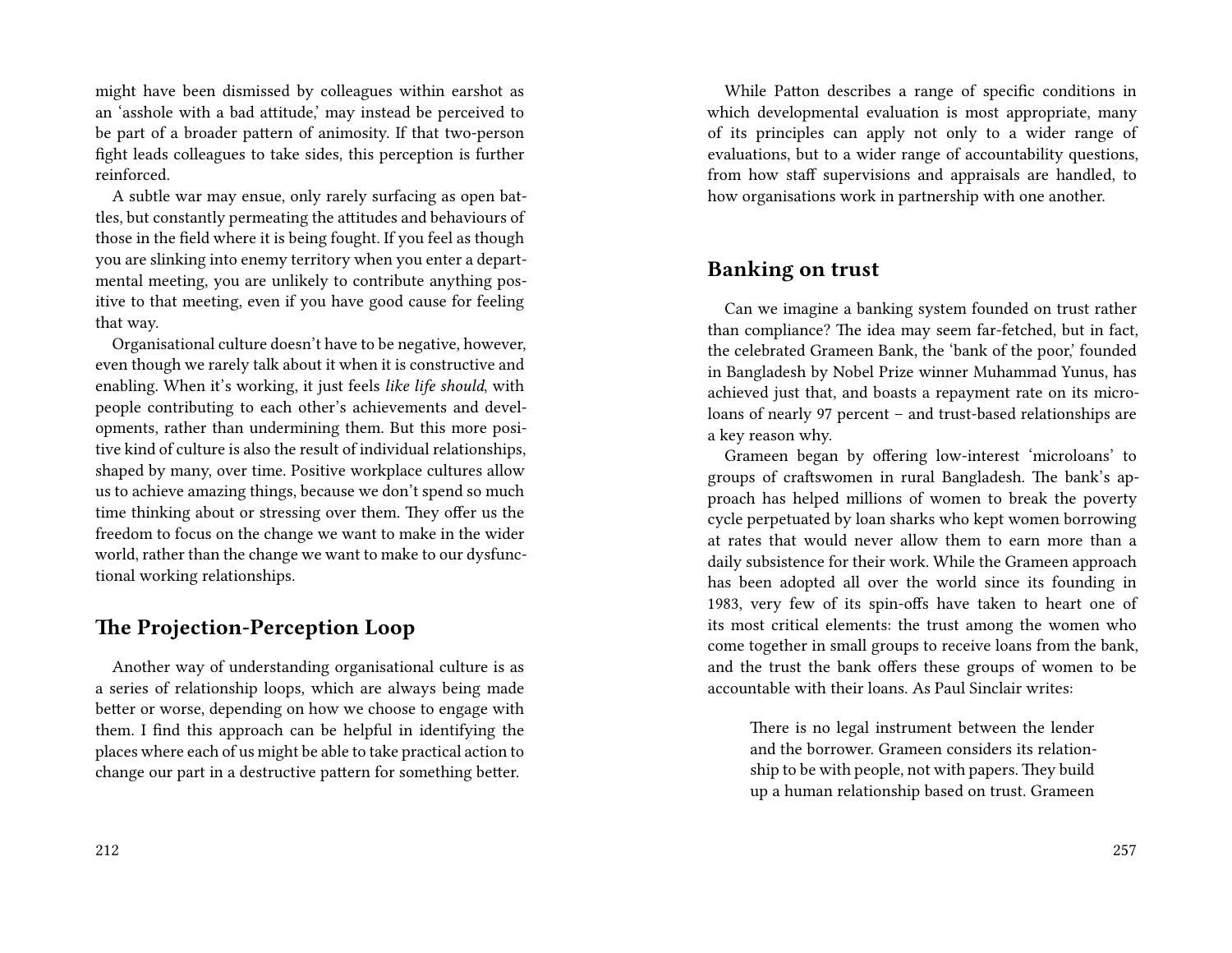for. It simply wouldn't fit the frame we had offered to explain the project or campaign.

Instead, Patton talks about 'situation recognition' and creating a 'baseline' from what people recognise as their context at the start, the end, and at various stages throughout the project, gradually observing the differences between situations, based on understanding how the patterns at play may have changed, rather than predetermined outputs or outcomes.

Developmental evaluation is an iterative process, embedded in the first stages of planning, and continuing throughout the entire project or campaign. It does not simply look back at the end and ask 'did this work?,' it perpetually asks 'is this working?' and when it isn't, makes adjustments to both the project plan and the evaluation and project designs. This 'double-loop learning' approach doesn't simply respond to problems and correct them (single-loop learning), but looks at the sources of the problem and changes the system along the way. For example, a thermostat offers single-loop learning, adjusting the temperature when it gets too hot or cold; a double-loop system also addresses the insulation or ventilation in the building. Similarly, the Shared Spaces traffic system doesn't simply put up new stop signs to address dangerous intersections; it seeks to completely change the dynamics that lead to road accidents.

Addressing complexity in our evaluations requires more trust than we tend to offer, whether as funders, organisations, or managers. It requires the kinds of first-hand, real-time, onthe-ground updates that our traditional systems don't often notice. It recognises that a subtle observation by an outreach worker in a homeless shelter may be far more valuable and timely in understanding what has gone wrong with a service than an entire box of intake forms, questionnaires, or monitoring data. Rather than trying to establish proof, developmental evaluation trusts the observations of many participants along the way, adjusting as it goes based on real-time feedback.

I call these 'projection-perception loops': one person in a group takes an action (their projection onto the group's culture), another person internalises that action (their perception of the first person's action), and then responds, projecting something new into 'the field.' This second projection is inevitably perceived by others, leaving each of them with the choice of how to respond. The issue is always whether a destructive gesture (say, yelling at staff in the office), is answered by another destructive gesture (yelling back in middle of the office, or turning around and talking badly about them behind their backs), or if the loop is broken through a different choice. As natural as some of those responses can feel, they also don't help us, our situation, or the groups we are a part of. In fact, they actively contribute to making things worse.

Retrospectively, I can remember countless ways in which I made things worse for myself and others at my job at the large non- profit described previously. A combative attitude, mixed with an inability to confront my problems with more understanding of others' situations, meant that I was definitely contributing to the issues I had there. I often felt that if I fought hard enough, I would eventually win. But it never played out like that. I was mostly just prolonging the fight.

Popular culture has long promulgated the idea that somehow fighting fire with fire will eventually put an unwanted fire out. But as simple physics would tell us, the world, and more specifically, the people in it, don't work like this.

While we may have to spend some time understanding our own responses to conflict, it is within all of our reach to be sure our responses are not simply reinforcing the initial action that we had so much reason to dislike. 'The measure of success here is not that we stop getting provoked,' writes Margaret Wheatley, 'but that we notice when it happens sooner and we get over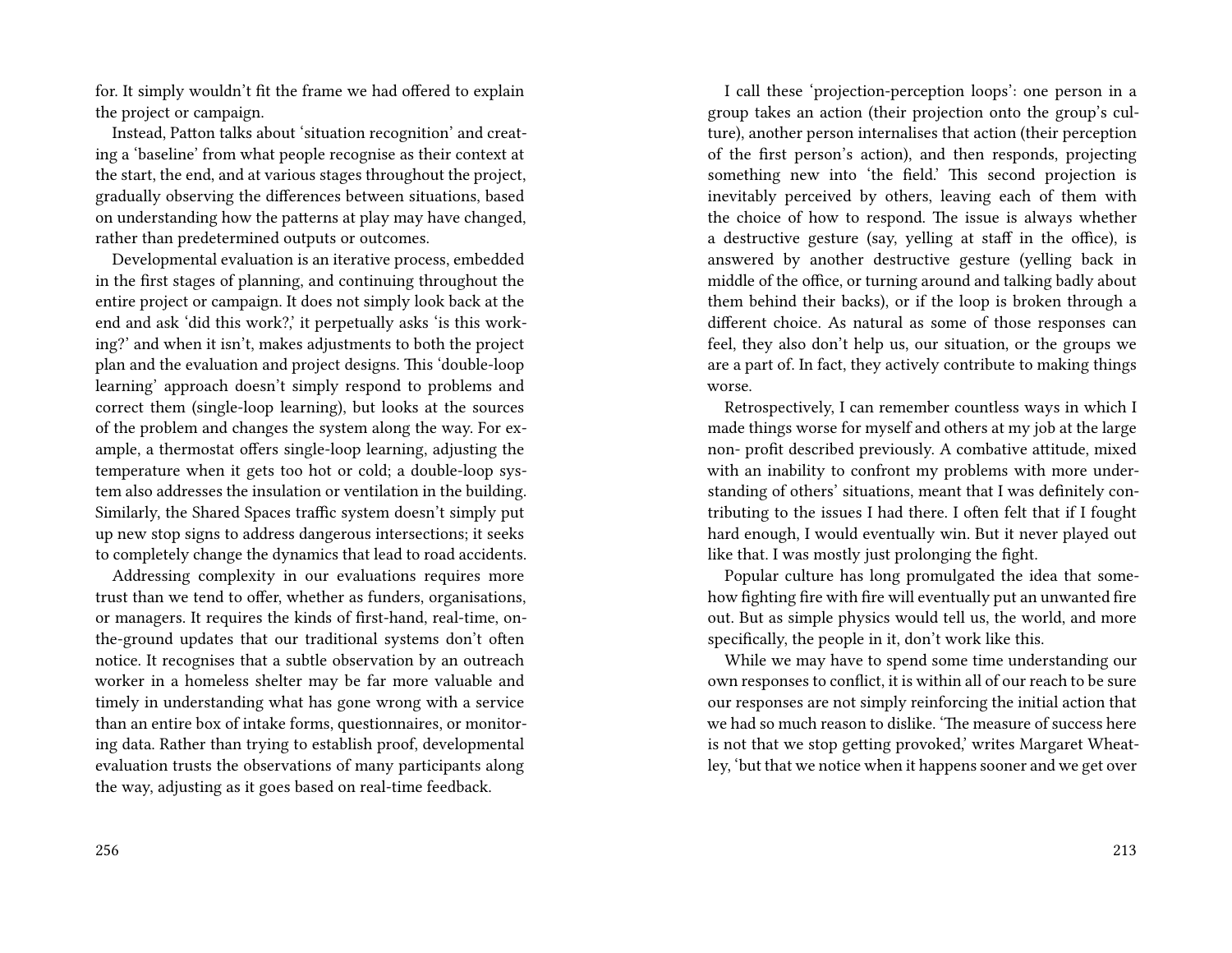it faster.'<sup>2</sup> As we get better at noticing when we're provoked, and checking our reflexive response, we can start to throw a spanner in the works of the negative 'projection-perception loops' which we have previously contributed to, unquestioningly, and start to reverse patterns of dysfunction in our organisations.

The biggest asset we have going for us is that when we are kinder, more direct, less combative, and more understanding of where others are coming from, our actions may well start to perpetuate those qualities. The default responses of those we work with may well change for the better, if we can give them a reason to. Most people, no matter how trapped they are in an institutional mindset, prefer to be treated well. If we are the ones willing to extend the olive branch, we might find our approach gradually begins to catch on more widely.

Culture is likely the part of organisational change that relies most heavily on the 'emergent change' described in Chapter 1. It cannot be orchestrated, from either above or below, but can be influenced from anywhere within the organisation, levelling the hierarchy in the process. Leaders, just like everyone else, can model certain ways of doing things, but no one can change others at this level.

*When have you made a situation worse by perpetuating a negative loop between yourself and someone else?*

*Were you able to break the loop in that situation, or other situations, and shift it towards something more positive?*

garet Wheatley says so unequivocally, 'nothing alive, in all its rich complexity, can be understood using only numbers. Nothing.'<sup>4</sup>

When numbers become the end game, the pressure to manipulate their journey, fiddling, adjusting and otherwise reconfiguring them is immense. This is the essence of Goodhart's Law, named for Charles Goodhart, a former director of the Bank of England. Goodhart's Law declares that if numbers are used to control people (as with any numeric report requirements, as well as bonuses or penalties based on achieving or avoiding certain figures or numeric standards), they will not create the intended results. They may even undermine them.

## **Evaluating our work, without undermining it in the process**

Program evaluation consultant Michael Quinn Patton has gone some way to addressing some of the accountability challenges that have dogged the non-profit sector; namely that fixed, linear, cause-and-effect processes are ill equipped to map how change happens in the real world. The 'developmental evaluation' method that he has pioneered is 'an approach to evaluation especially appropriate for situations of high uncertainty where what may and does emerge is relatively unpredictable and uncontrollable.'<sup>5</sup>

Its primary practical difference from most traditional evaluation methods is in the scrapping of what we would think of as the baseline – acknowledging that judging the present by the standards of a narrowly defined past will inevitably limit our understandings of what has actually taken place. When we ask – or more often *require* – this of others, it is no surprise that we don't end up with the quality of information we had hoped

<sup>2</sup> Margaret Wheatley, *So far from home*, Berrett-Koehler, 2012, p. 135.

<sup>4</sup> Margaret Wheatley, *So far from home,* Berrett-Koehler, 2012, p. 110. 5 Ibid, p. 7.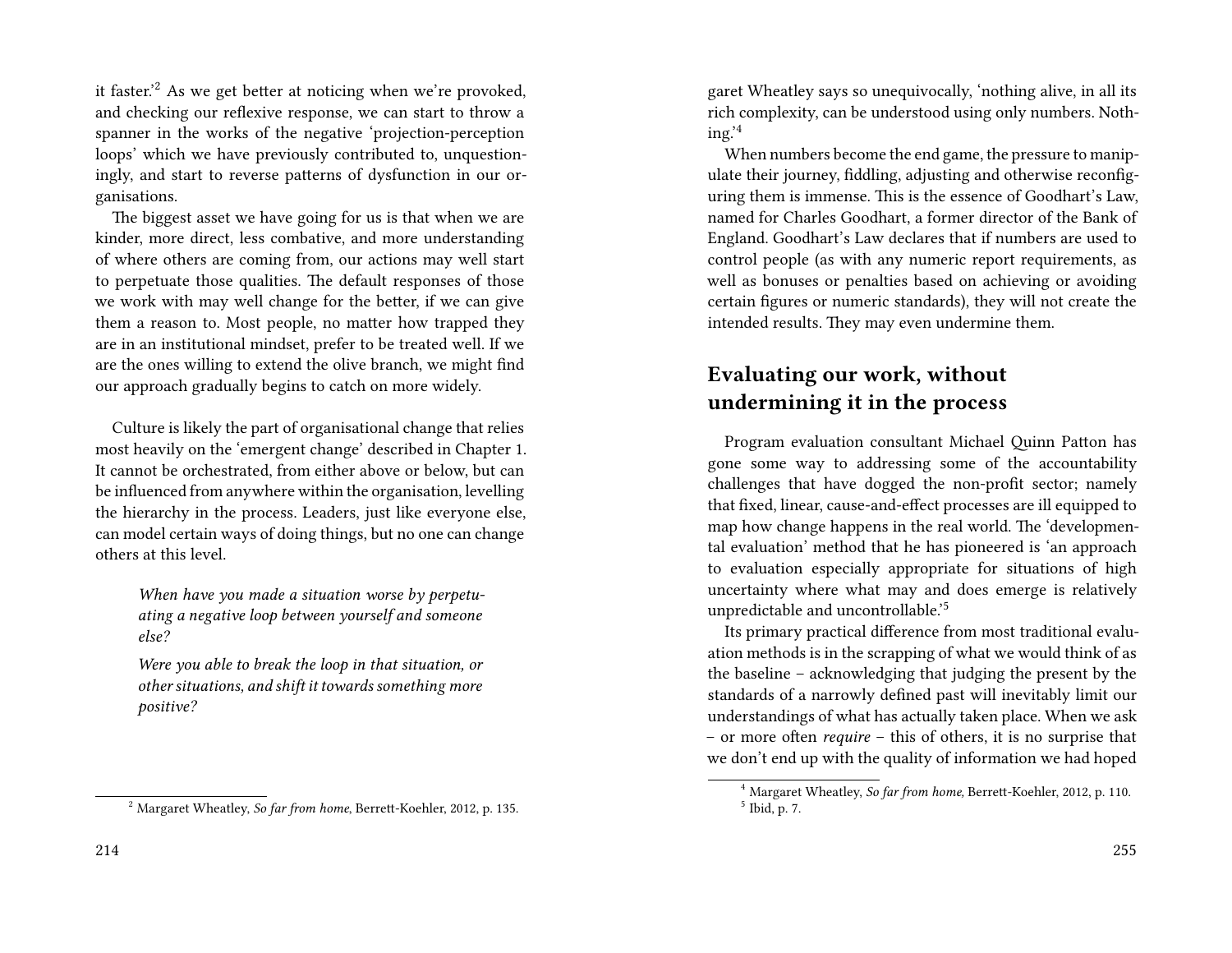Eventually, the lights are so numerous, that frustrated motorists and pedestrians either start running reds or jaywalking out of frustration at their inability to get around, or stop paying as much attention because the traffic lights have let them absolve their sense of personal responsibility for road safety. In both cases, the result is the same: accidents once again begin to rise.

Alternatively, Bohmte, Germany, and Drachten, Holland, removed *all* traffic regulation, forcing motorists to pay closer attention to what they are doing behind the wheel. This system is called 'Shared Space' and was envisaged by the late Dutch traffic specialist Hans Monderman. The European Union has since part- funded its continued implementation around the continent, as it has proven so successful in reducing accidents and improving traffic flow in several sizable cities.<sup>3</sup> When everyone is paying attention and knows they are responsible to each other for their choices on the road or sidewalk, everyone benefits. This is trust- based, mutual accountability in action.

### **Numbers as replacement for trust**

No method of compliance can effectively replace the kind of accountability that mutual trust provides in a relationship. The work created in attempts to do so is immense. Numbers have traditionally been seen as a substitute for trust, providing a way of measuring whether someone has done what they said they would. Or so we tell ourselves.

Too often we see numbers as an end point – the holy grail of research, evaluation, analysis, planning – rather than a step along the journey towards better understanding. But, as Mar-

## **How Peter Wanless – and Twitter – opened the doors of the Big Lottery Fund**

When culture change does come from the top, it looks the same as the changes coming from any other parts of the organisation. It's not about policies, statements, or declarations, but a different way of engaging with others, particularly in difficult dynamics. Social media gives all of us a chance to re-shape our working personas to be better aligned with who we are in the rest of our lives, which often gives others an implicit permission to do the same.

My first encounter with Peter Wanless, chief executive of the UK's Big Lottery Fund, was a single tweet in early 2009, wishing me luck on a grant application I had flippantly posted that I was struggling with. By late 2011, we were heading to a punk gig in Camden market, celebrating my birthday over a few pints with friends.

Peter sits at the helm of the largest grant-giving body in the UK, but his Twitter feed doesn't for a moment give the impression he holds the high-and-mighty position his business card says he does. A somewhat unpredictable combination of cricket commentary, Elvis Costello-laced music playlists, and random ALL CAPS bursts when his son gets hold of dad's phone, are interspersed with occasional updates about the latest grant programme BIG has announced or delivered on.

And he engages. Happy to have a chat or answer questions from people who want to talk to him on Twitter about his work, or otherwise. Peter first started using Twitter in late 2008 when, on a good day, it was viewed suspiciously by most of his counterparts in other large foundations and government.

Twitter has opened a door to Peter, and by extension BIG, for thousands of stakeholders, many of whom may previously have seen the funder as a bit of an ivory tower. In turn, Peter makes clear Twitter opened his own doors to the world beyond

<sup>3</sup> Catherine Bosley, 'Town ditches traffic lights to cut accidents,' *Reuters,* 11 September 2007. http://www.reuters.com/article/2007/09/11/usgermany-traffic-odd-idUSGOR14512420070911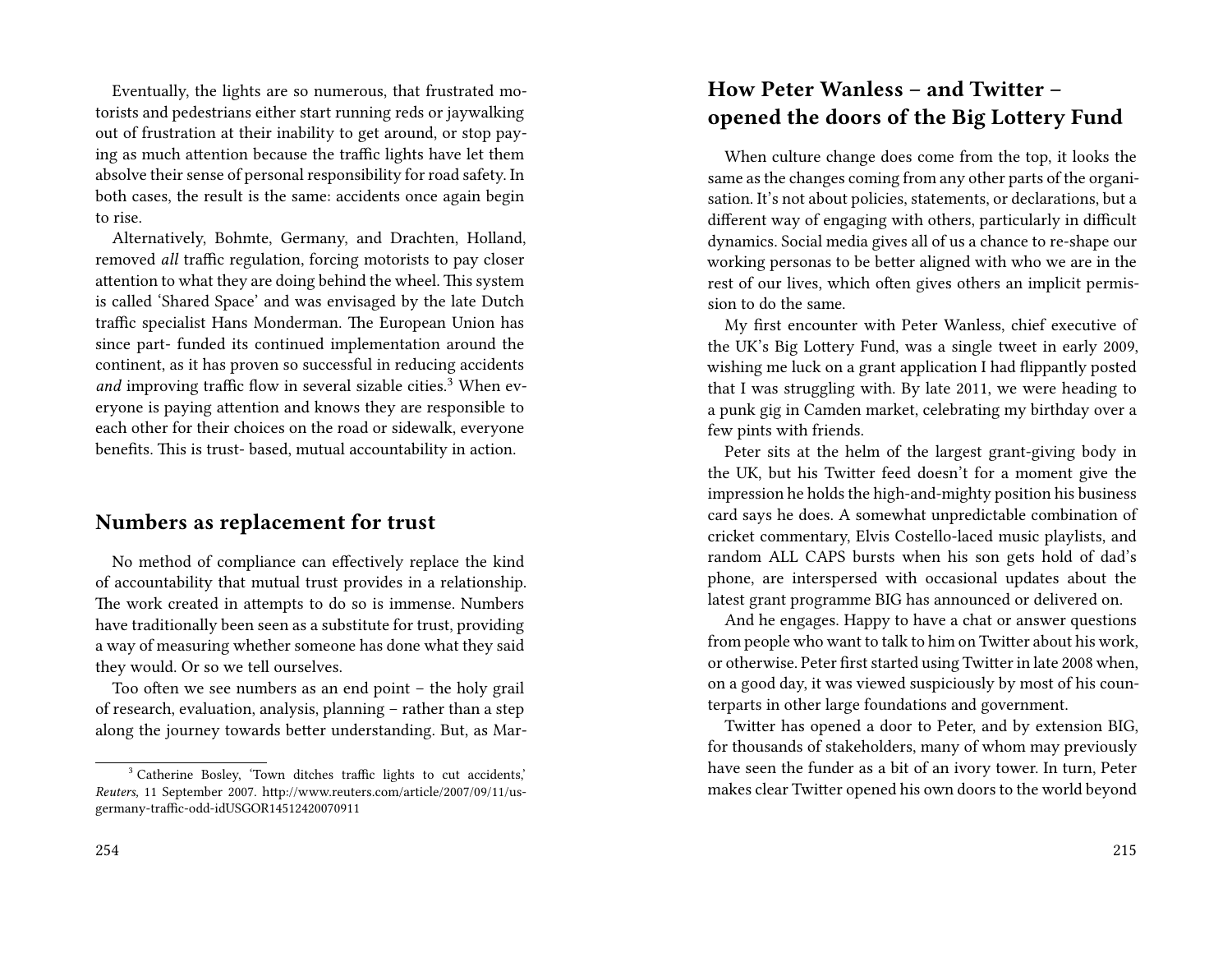his office in the City of London. 'I really think of Twitter as a place to exchange views and learn a tremendous amount,'<sup>3</sup> he tells me.

Through a relatively open and honest online presence – particularly given the pressures on someone in his position to toe a strict line on all issues political – Peter has found a regular opportunity to engage directly with those whose only previous connections to BIG were half a dozen or so rungs down the organisational command chain. In other words, he can learn directly from the frontline, subverting some of the inevitable shortcomings of an established hierarchy, without leaving the meetings that fill so much of his days.

That said, he was also keen to remind me that social media will only go so far in engaging staff or stakeholders in how the organisation is run: 'Only certain people will walk through your open door – for others, you need to leave your office if you want them to engage with what you do,' he says. Essentially, if not used carefully, Twitter can simply amplify the voices which are already shouting the loudest, while others become more marginalised. So Peter makes sure to get out of the office and meet the people who receive support from BIG.

He is also very conscious of who he follows, wanting to ensure that he is not creating an echo chamber for his own views of the world, but is learning from some of the diversity that Twitter enables him to so easily explore.

Peter admits that his first forays into the medium resembled the 'broadcasting' motives that have pushed so many organisations to create accounts, telling the stories of grant recipients when the media was broadly disinterested in picking them up. '[I had] this sense of wanting to alert the world to the fact that there were these incredible people doing amazing things which it was a great privilege for us to be funding.'

From there, working to improve these relationships becomes key, but doing so inevitably involves acknowledging that power and hierarchy distort the sharing and flow of information. In the investigations that have followed several high-profile child welfare scandals, poor relationships among professionals have been identified as a central factor in the gaps that appeared, yet have remained largely unaddressed, as the application of their conclusions would challenge the underpinning mythology of compliance-based accountability.

## **Creating 'failure modes'**

As the number of oversight policies grows, they often start to work against their stated aims, running afoul of one another as they cross paths in the real world in ways their architects hadn't planned for. The social worker, so preoccupied with the paperwork their job requires of them, misses a more obvious problem in a child's home because their attention was absorbed by their clipboard, or the stresses of another case for which they haven't been able to receive the necessary support. These are the kinds of policies that gradually produce an inability to see the forest for the trees; the 'abuse' from the 'three-page list of signs of abuse.'

An engineer would describe these policies as new 'failure modes': solutions to particular problems that unexpectedly create new problems in their wake. But engineering isn't the only place where proposed solutions have unintended consequences. For example, a classic 'failure mode' in urban planning might emerge when a traffic light is installed at a local intersection following a car accident there. Seems sensible, right? Then at another intersection a few blocks away, another is installed following a separate accident. And then again, in the same vicinity, after a third tragic crash…

<sup>&</sup>lt;sup>3</sup> Interview with the author, 4 April 2012.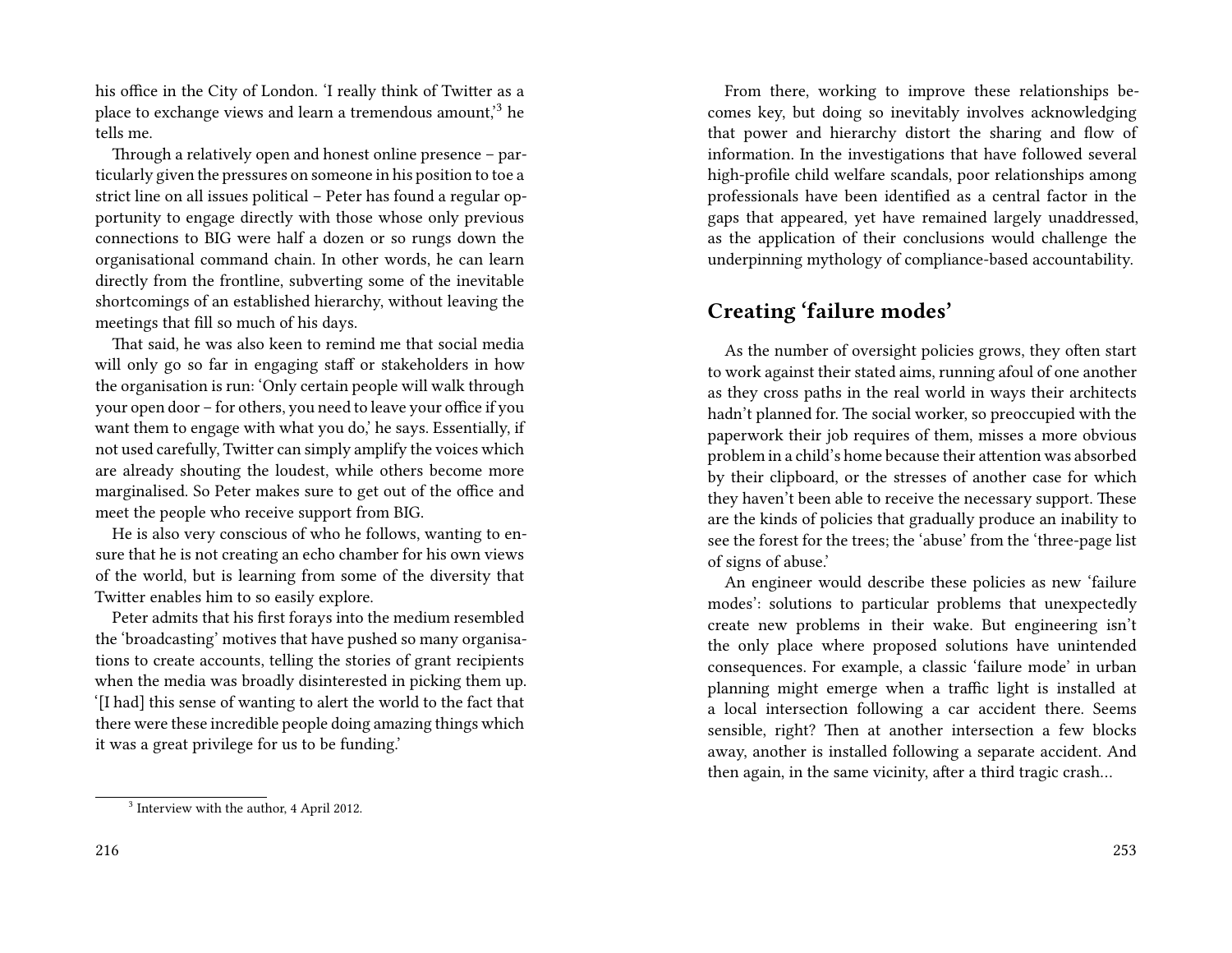a special kind of person to avoid becoming jaded by a constant barrage of such experiences.

Combine those experiences with cumulative decades of government policies legislating ever-more-extensive reporting requirements in the name of 'greater accountability,' to the point where frontline staff are expected to spend, on average, 60 percent of their working week filling out paperwork.<sup>2</sup> For instance, when a child on your caseload goes missing, you may not be able to escalate the investigation until you have received proper sign-off on a range of time-consuming process documents. Without these documents, you, personally, could be found liable for whatever becomes of the missing kid. Sometimes these processes are hardwired into computer systems and cannot be easily overridden, meaning that reporting undermines the ability to, say, involve the appropriate specialist, or a parallel agency, on short notice, in the critical moments when a child's safety is at risk.

Indeed, the professional accountability systems of child protection agencies in the UK (and elsewhere) often *undermine* the work of those who are meant to be ensuring child protection.

As we've discussed before, when a Taylorist sees a problem, they aim to fix the part they perceive to be 'broken' – in these cases, the 'parts' are the individual workers, and the 'fix' is more complicated compliance measures for each of them to complete.

Conversely, when someone who understands complex systems sees that something is not working as intended, they will aim to shift the relationship dynamics, rather than the people themselves. In practice, this might mean starting to better understand the relationship dynamics among individual social workers; among social workers and senior practitioners, doctors, lawyers, probation officers, etc.

 $2$  I dated a social worker for three years; this was the accepted rule presented during inductions.

However in late 2009, when a British newspaper ran a hatchet- job on the funder, noting Peter had claimed £9,000 in travel expenses the previous year and had 'found the time' for over 3,000 Tweets, it was Twitter that came to his defence. 'Even before the press office had moved into position to develop a rebuttal,' Peter recounted, 'various people were Tweeting: "well thank goodness there's a chief executive who bothers to engage with us directly on social media and takes time to travel out and see what we're doing on the ground in our charities!"'

While our organisations go to great lengths to prepare themselves for the kinds of PR disasters that very occasionally pop up, thanks to an errant tweet or blog, we rarely think of social media as our first line of defence against a range of public attacks or criticisms.

Yet Peter's story demonstrates just that: the time he had spent on Twitter (and out on the road) had been more valuable in protecting the organisation's name than any number of disaster-response spin doctors the Lottery could have hired in to try and undo the reputational damage of a national paper's smear campaign.

It also blurred the organisational lines of the past, as unpaid supporters unofficially became a part of the organisational response to the smear, demonstrating that a culture of openness isn't confined to the organisation's walls, but influences a wide range of stakeholders.

As the support rolled in, Peter thought for the first time: 'Wow! This is *very* powerful!' It was at this point he started to use Twitter differently – engaging more, listening more, learning more – taking advantage of not only his steadily growing audience, but also the extensive learning pool of Twitter users that he was able to engage with.

Gradually, @PeterWanless and @BigLotteryFund both began 'creating space for people to tell their own stories' opening the medium to sharing direct testimonials of people and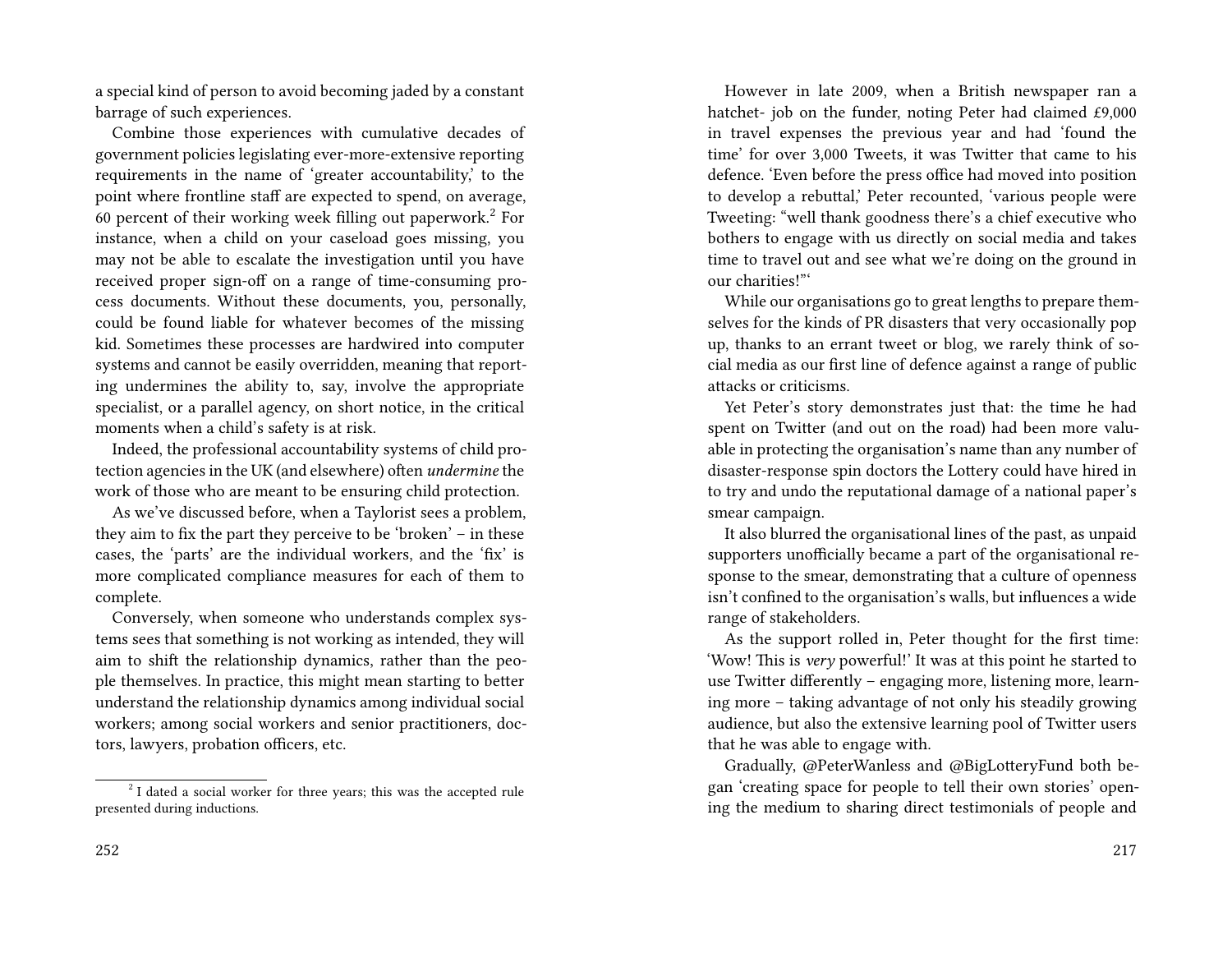groups they had helped to fund, rather than trying to tell others' stories through a singular, organisational voice.

While social media is still a minority sport at the BIG offices, Peter believes the tone and personality of the organisation are much more open and engaged than they once were. Twitter's informality has meant that far more interactions, inside and outside of the organisation have begun to feel, in Peter's words, more like an 'exchange of equals', brushing traditionally professional behaviour aside, in the interests of nurturing better relationships. And while there are still people within BIG who feel organisational culture hasn't opened up as much as it could, the fact that Peter can hear those voices at all – and takes them seriously enough to tell me they exist – is an indication of how far things have come.

While he would likely deny that the growing openness at BIG was his own doing, Peter has clearly modelled a way of being and working that others have felt comfortable enough to adopt and run with themselves. In contrast to an infinite number of other institutions' change management exercises, which have likely produced a fraction of the results, Peter and so many other employees at BIG have just gotten more comfortable being themselves at work, and seen the effect spread, online and off.

Transformative leadership – wherever it comes from in an organisation – is so often about doing something differently for others to see, rather than telling others to do something differently themselves. This is the kind of culture change that happens when people are freer to be themselves and that freedom starts to catch on. It can come from anywhere in an organisation where someone has the nerve to shift the ways they relate to one another for the better.

On the other hand, there is the kind of accountability that exists amongst friends, family, communities, and even large social movements. This is the unspoken accountability that emerges from equal relationships, which says 'I am going to do the best I can, because I don't want to let down others I respect and believe in.'

This accountability is enforced by each individual, on themselves, while their commitment encourages it in others.

When our systems impose compliance measures, they encourage a flight from trust, and ultimately from responsibility: people gaming them to get what they need, with no sense of accountability to those making the impositions. Sometimes this is malicious, more often it is practical. Like so many of the 'more like machines' systems of the Old World, their assumptions of mistrust and dishonesty tend to breed it where it wouldn't otherwise be found. And these systems run deep in our organisations, inside and outside their walls.

We can't have true accountability without responsibility, but responsibility can't be imposed through compliance. A different approach is desperately required; the impacts of the old ways are all around us, should we choose to see them for what they are.

## **Teaching social workers to miss the forest for the trees**

Children's social services in England, like those of many other countries, don't always have a sparkling public reputation when it comes to face-to-face relations. Like police, social workers who tackle state-mandated child protection cases spend their days witnessing and intervening in many of society's darkest moments. From paedophilia to domestic violence, a social worker often observes the worst of what human beings are capable of in a typical working day. It takes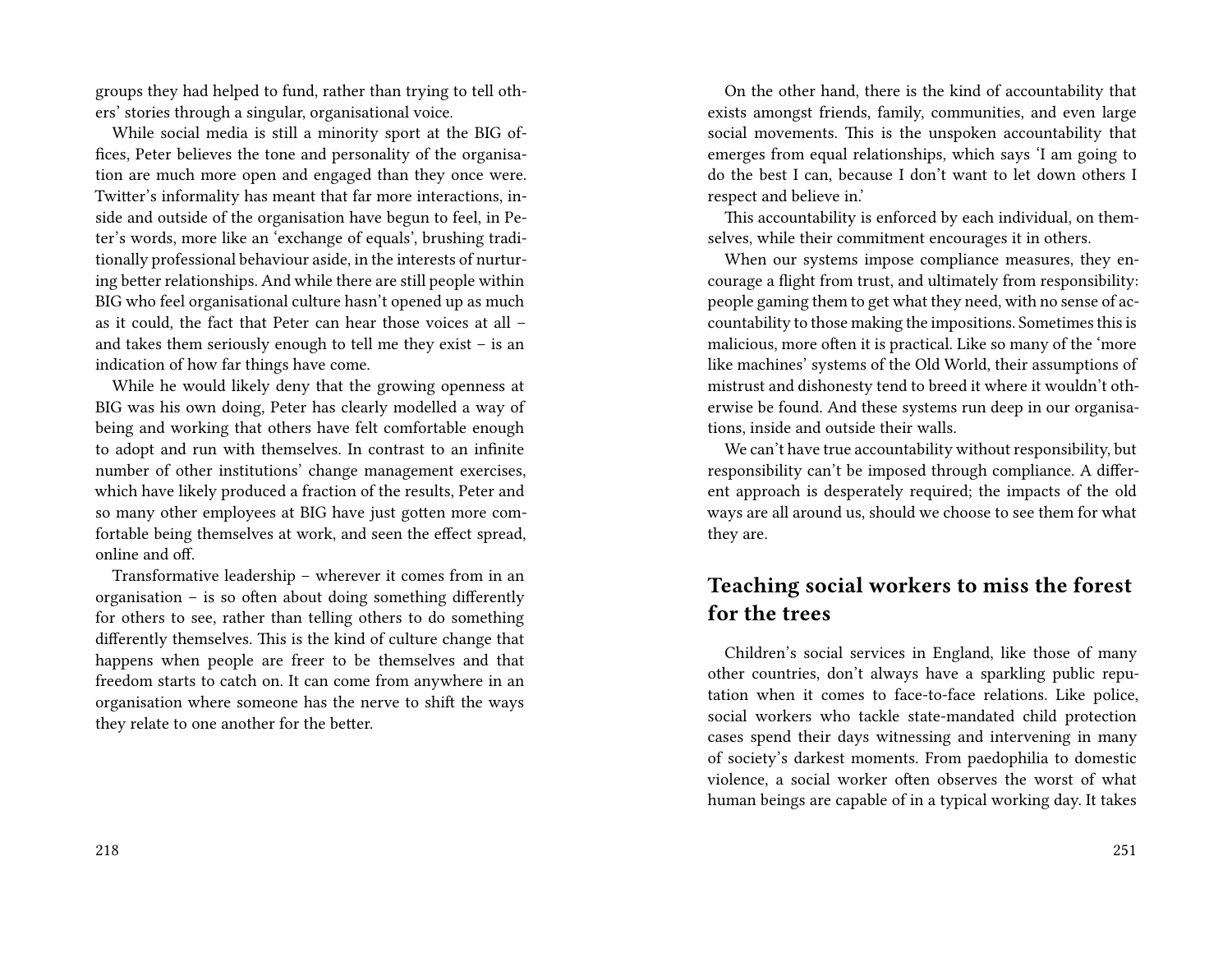Compliance is *one approach* to accountability; it is typically imposed through targets, outputs, checkboxes and other requirements imposed by one group on another. It enshrines an unequal relationship in its very DNA. It is the practical essence of Douglas McGregor's description of a 'Type X' view of humanity, where a small number of 'good guys' spend much of their time and energy policing the much larger number of 'bad guys,' assuming it is the only way to get anything accomplished, but inadvertently spawning the very kinds of negative behaviours they wanted to avoid. As many others, including Clay Shirky, have explored, *when we create systems that assume mistrust, we are more likely to provoke it than if we start from the assumption of trust and address the challenges as needed.*

Accountability is a much broader concept than compliance. It doesn't have to be a means of reinforcing existing power dynamics. It can instead mean fostering a mutual sense of responsibility among people with shared interests. Compliance is an attempt to subvert the most critical component of accountability: responsibility. Through control systems, we offer ourselves the illusion of accountability, some truly believing that all the requisite paperwork is really a sign of people doing what they're supposed to, others more cynically knowing that as long as the right boxes are ticked, their heads won't be next on the chopping block.

The book *Getting to Maybe: How the world is changed* summarises the costs and realities of compliance-focused accountability, contrasting the typical funder's emphasis on learning and innovation with an underlying demand to produce results. 'This tension … is seldom recognised, much less openly discussed. *Accountability messages trump learning messages every time*. As sure as night follows day, this attitude leads those who receive funds to exaggerate results and hide failures.'<sup>1</sup>

## **Culture change comes from everywhere**

Organisational culture change can feel elusive, wherever you sit in the hierarchy. As a field that everyone has potentially equal input into, it's no wonder that it takes more than a few shifts at the top to change it. It is also why this chapter is a little sparser in stories than many of the others, as very rarely do we get a meaningful glimpse of the many autonomous yet interdependent actions and relationships that have enabled a culture to shift. Actions can often be pointed to as significant, but can rarely be said to be 'the cause' of whatever came after.

Focussing your energies on one particular working relationship that causes you stress might begin to open up wider potential for change. If you can build a better dynamic with a former adversary, you are demonstrating the potential for culture change for the rest of the organisation to see. This is why waiting for others to change a toxic culture only tends to breed more of what's already there. When we look up the command chain for these answers, we perpetuate the power of someone else's behaviour to affect our working environment. Too much input from the top will only serve to reinforce hierarchy and acceptance of centralised organisational power, hindering the odds of individual changes by their very imposition.

If a CEO is indeed a significant instigator of toxic culture, what we need to challenge is the obedience of 'professionalism' that continues to offer him or her that power. Rather than expecting the boss to change, why not model an alternative ourselves and constructively challenge their specific behaviours – or the specific parallel behaviours of someone we engage more regularly – when they affect us, directly or indirectly? This can be scary, but is one of the risks that each of us has the power to take to improve things.

Telling someone – regardless of your hierarchical relationship to each other – to 'be more positive' or 'be less judgmental' is often a good way to get the opposite effect. Alternatively,

<sup>&</sup>lt;sup>1</sup> Frances Westley et al, *Getting to Maybe*, Vintage Canada, 2006, p. 182.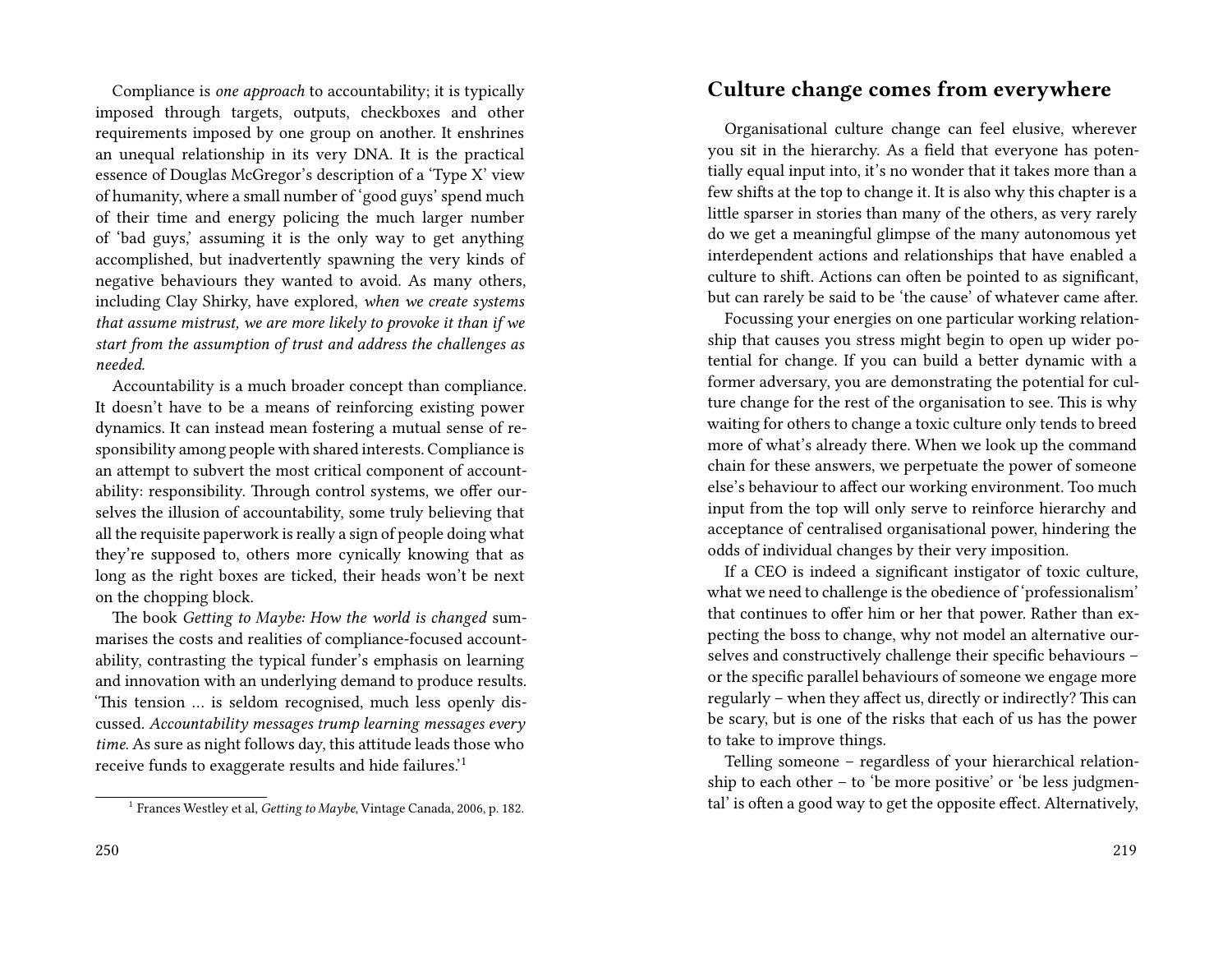challenging specific actions, in a non-antagonistic or public way, is far more likely to encourage deeper reflection. We can't help if someone gets defensive when challenged, but we can be conscious to shape our challenges in ways that are less likely to elicit defensive responses in those on the receiving end.

Humanity, autonomy and complexity can offer us some guidance as to the steps each of us might take to influence better working cultures. Complexity tells us that culture change cannot be orchestrated, given the number of interdependent relationships it would have to shift, but that cultures move based on any of those individual relationships changing themselves in a way that resonates more widely.

By acting autonomously within each of our working relationships, we have the potential to set this kind of emergent change in motion. At its best, organisational culture offers everyone involved the space to be themselves, but with a sense of shared purpose that doesn't subsume individual differences.

Finally, humanity is what allowed Peter Wanless and so many of his colleagues at the Big Lottery Fund to open their doors and connect via Twitter, one-to-one, with people they would have remained isolated from in so many other organisations. As humans, we seek out new connections and relationships, and technology is, somewhat ironically, helping us reconnect with this dormant impulse. As culture change can spread around an organisation as organically as a cold or a YouTube video, new connections will only help to make it happen.

The upshot of all this is the equalising effect such an outlook has on our understandings of power and change. Organisations have traditionally told us that the power rests solely at the top of the organisational chart, and thus that this is where changes must emerge from. Neither assumption, however, is true, unless we surrender our individuality to the whims of those who tell us they are steering the ship.

220

*Trust = accountability with responsibility, via autonomy.*

#### **Accountability and compliance**

A few years ago, Paul Barasi, Veena Vasista and I wrangled a meeting with a national director of a large funding body. The three of us wanted to talk with them about developing funding systems that encouraged more equal relationships between funders and funded groups, opening up opportunities for learning and innovation in the process.

The director nodded along to our presentation, even occasionally finishing our sentences for us; he was clearly well versed in the pitfalls of the current system, having been a part of it for many years. But when it came to discussing alternatives – how we could develop more trust-based systems, reliant not on outside imposition to do the right thing, but on the intrinsic motivation that characterises strong relationships – things went cold.

There was a clear acknowledgement that the current system was filled to the gills with problems, but still a belief that that system was also, somehow, critical to maintaining accountability. Or at least the appearance of it.

This is one the first obstacles that comes up with organisations and funders any time I begin to discuss 'more like people' ideas: the ever- important question of 'accountability' – whether between funders and funded groups, staff and managers, or organisations and the people they serve.

Every group needs accountability, though I reckon we wouldn't have such negative associations with the concept if it weren't used so frequently to describe manipulative, top-down compliance measures, rather than relationships rooted in trust.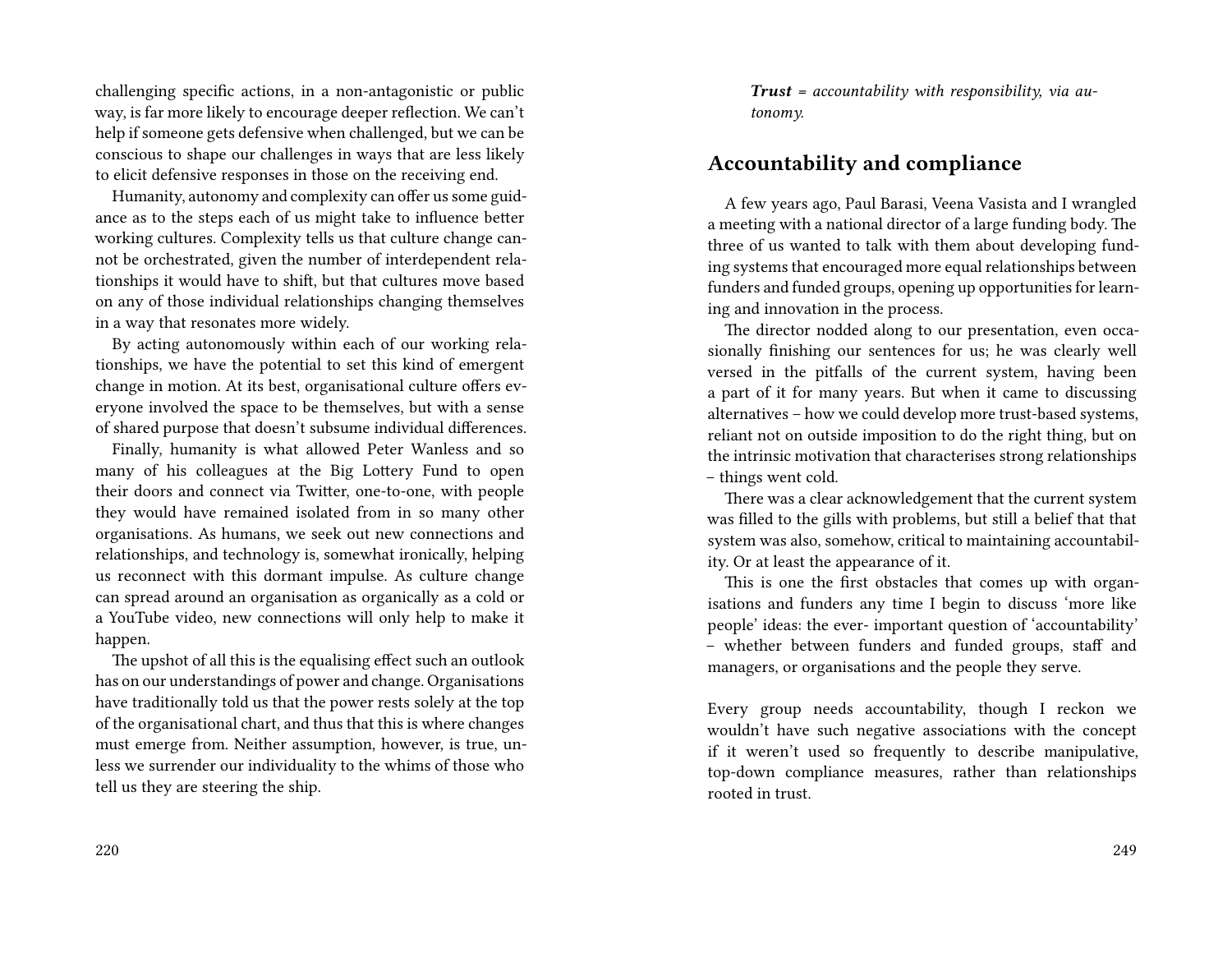# **Chapter 9 — Accountability: From 'compliance' to 'trust'**

*'Not everything that counts can be counted, and not everything that can be counted counts.' – William Bruce Cameron*

#### *'If it can be measured, it can be managed.' – Unknown Taylorist*

*Any professional will tell you the importance of accountability, but often what they actually mean by accountability is a much more hierarchical and coercive notion: compliance. How many of those same professionals will argue for the importance of trust, which is actually the core of a more effective and meaningful form of accountability?*

*Compliance is usually enforced through an obsessive use of number and check box-based systems, grown from a deep mistrust of what people have done and are meant to be doing, whether as staff or as grant recipients. Trust, on the other hand, fosters a kind of accountability that can't be 'gamed' through clever fiddling. As we allow and encourage people to connect with each other beyond the rigid parameters of their job titles and departments, we may find they develop stronger relationships that don't require any of the mistrusting, timeconsuming systems of compliance on which we've long built up our organisational illusions of accountability.*

*Compliance = accountability without responsibility, via control.*

While we have likely spent much of our working lives giving up some element of our individuality (and with it our power to affect change), it doesn't have to be this way. Simply by rethinking how we choose to engage with those we work with, we may begin to set a new direction into motion.

While we may previously have been unable to see the roles we've played in shaping our organisational cultures, now is our chance to bring a level of consciousness to our efforts, and see if they can start to break the less constructive cycles we often engage in.

While this approach to culture change is neither sure-fire nor necessarily speedy, it offers real possibility to transform an organisation for the better, where previously we have suffered from either a sense of total impotence, or the allusion of being able to control the uncontrollable. Since neither has brought us organisational cultures we'd like to find ourselves in, why not try believing in our own ability to manifest the first shoots of the systemic change we want to experience?

#### *'more like people' culture change*

*Humanity: When we share ourselves more openly, we are helping to give others permission to do the same. Many of us have long been restrained by workplace cultures that don't allow us to be ourselves, so when we can be, it frees us to explore our work and our working relationships as more whole people, enabling new possibilities to emerge.*

*Autonomy: When we are working together at our best, it is because we have found just enough common ground to be comfortable being autonomous with each other. A loose but shared sense of purpose allows us to each find our own best ways of getting where we all want*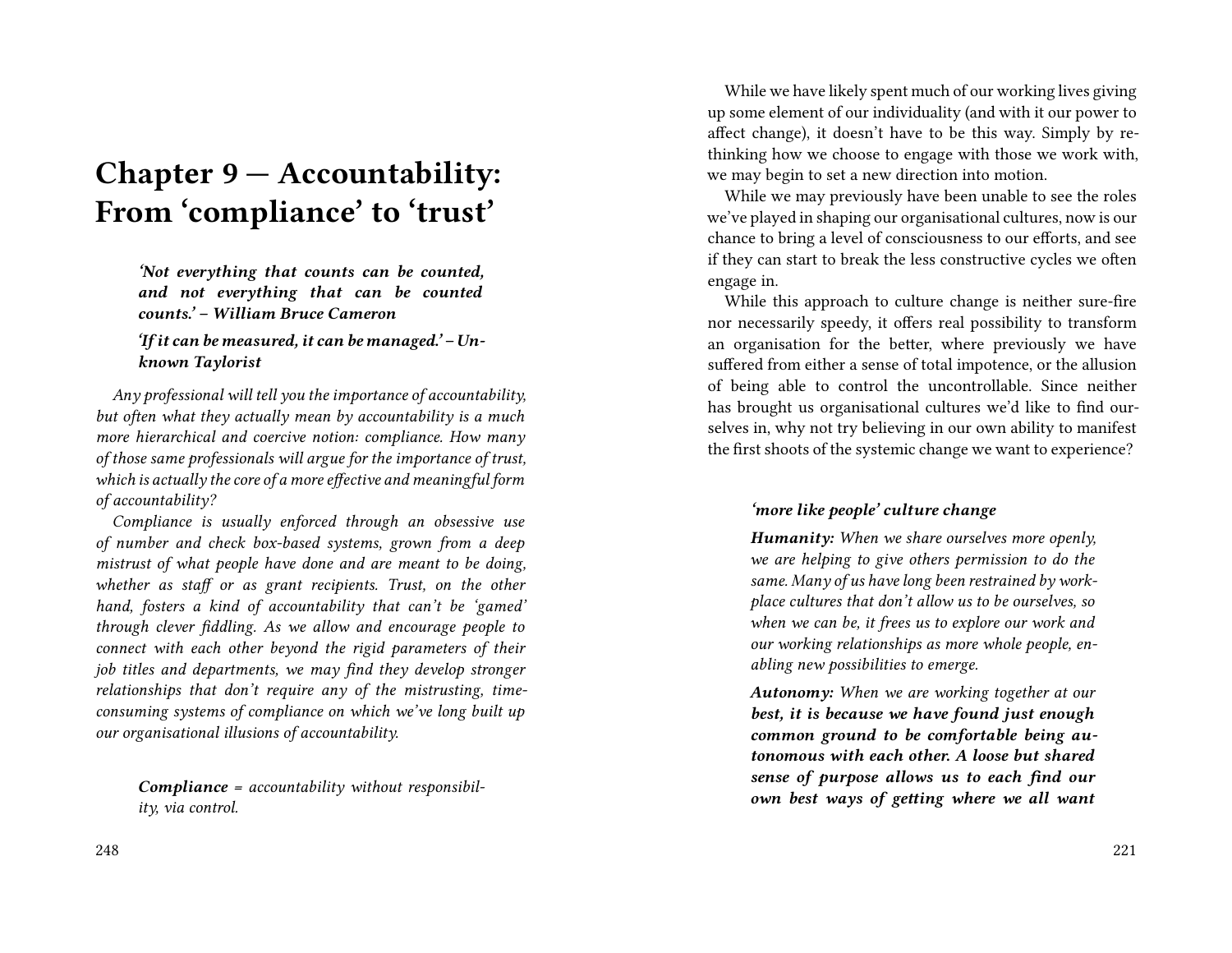*to go. Autonomy, with shared purpose, allows our differences to become complementary, rather than contradictory, while giving each of us the chance to potentially set a broader culture change in motion.*

*Complexity: Culture is a 'field' that emerges from countless relationships within and beyond the organisation, thus it cannot be orchestrated from above, but can be sparked by people anywhere within the system choosing to engage with it differently. Behavioural change is the first step any of us can take toward culture change.*

We've been learning this futile dance for so long, many of us radiate disbelief at even the suggestion of 'another way.'

But it's there. It's here.

It is ever-present, sitting invisibly just below the surface of the plans and projections we make, becoming ever-so-briefly visible in the moments when 'Life' sneaks up through the cracks and claims a bit of space for itself.

I'm tempted to grab it and hold on, but doing so would involve letting go of that map I'm stumbling backwards into traffic with.

That map feels like it's all I've got, but really, all that I've got is the possibility of letting go of it, and finding Life in the places it used to be…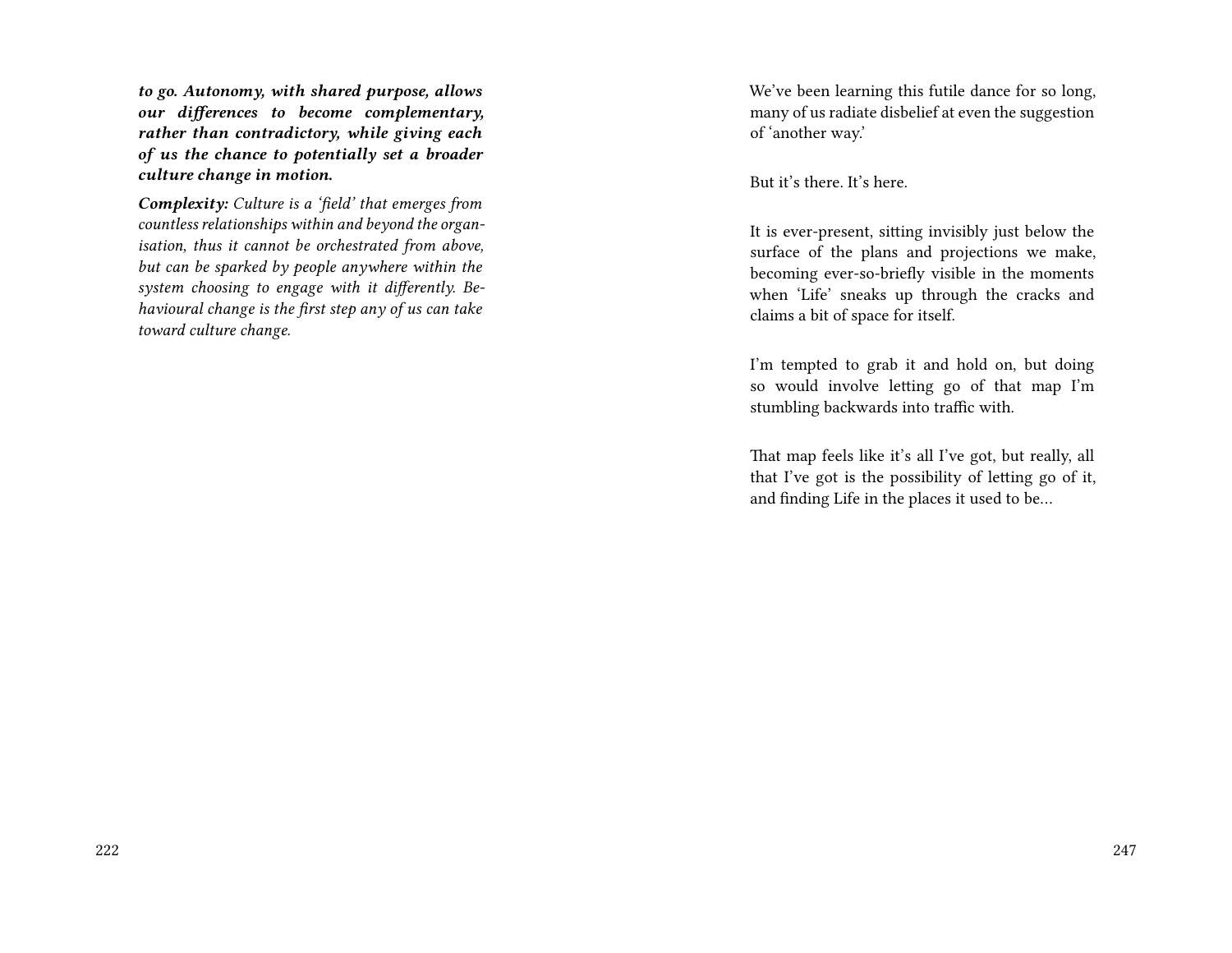Through Perpetual Prediction we ensure tomorrow will never come, held at bay by the never ending 'today' we maintain through the magic of our denial:

"If tomorrow isn't what we've said it will be, then it is still today."

We fear the future, and so we try to predict it, Finding comfort in the illusion of control it offers us; Solace in the familiar wallpaper it applies to the unknown.

The obsession with a hypothetical 'tomorrow' leaves me neither here, nor there,

Disconnected from both the oneness of now, and the possibility of what's to follow.

Schedules, agendas, lists, plans, targets, strategies… We micromanage our precious time on this planet, aiming to maximise it, but instead whittling it down to the odd 'in-between' space that has narrowly escaped the ruthless chopping block of our calendars.

We trade 'purpose' for the closest objective we can find, moving from one to the next in a constant linear path, on a circular treadmill, finding ourselves no closer to the sense of meaning we so deeply desire.

# **Chapter 8 — Complexity doesn't strategise: Learning to embrace unforeseen circumstances**

*'I went out drinking with Thomas Paine He said that all revolutions are not the same They are as different as the cultures That gave them birth For no one idea Can solve every problem on Earth' – Billy Bragg, 'North Sea Bubble'*

*We really like the idea that if we are well enough informed about the past, we can use this knowledge to predict the future. From strategic planning to scaling-up (the re-application of a blueprint for local success in a vast array of new locations, with the expectation of the same result), we assume we can know what's best without experiencing the current context of time and place, without understanding the unique relationships that will make any situation, at any given time, fundamentally different to any other. But our emerging understanding of complexity tells us that context and relationships are the greatest determinants of result. When we ignore context and relationship by trying to replicate the same steps taken elsewhere, we can succeed only by chance.*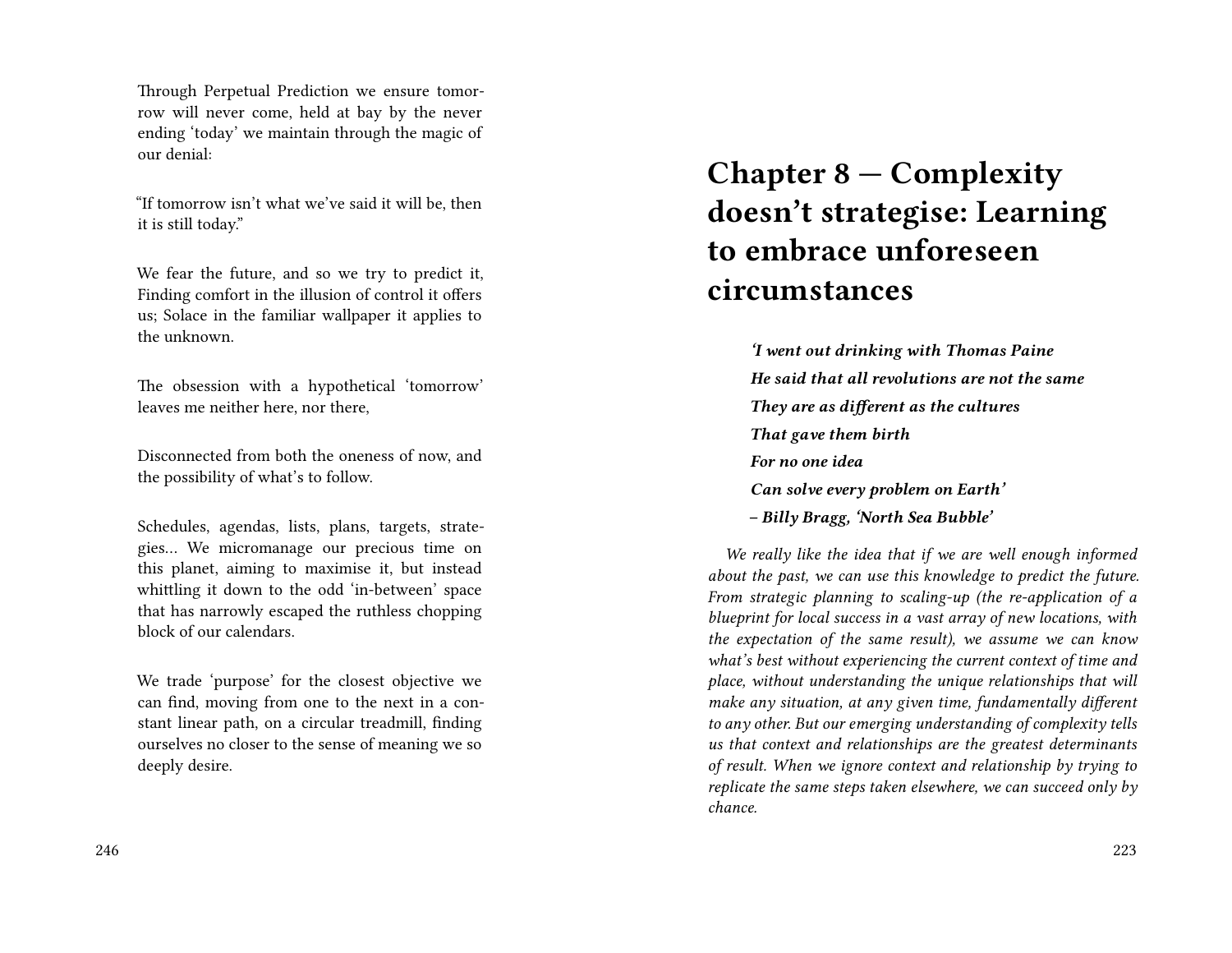*However, there is another way to shape and organise our work, which doesn't fall afoul of the core principles of complexity. When our purpose is clear and we stay with the moment, we can follow that purpose where our efforts are most needed, freeing ourselves from predetermined plans that are no longer serving our cause. Further, we can learn from the experiences of others (as is meant to be the point of scaling-up), but to do so we must be free to choose whatever course of action we feel is appropriate in a given context, rather than having a script imposed based on what may have worked elsewhere, or what was decided should work everywhere.*

*If we pay attention to what we're doing and accept that single solutions cannot be applied universally, rather than always trying to predict what should come next and assuming it will be replicable, we may well find we are our own best compasses in navigating a complex and changing world.*

## **Stumbling my way into the anti-globalisation movement**

I got involved in the anti-globalisation movement because I'd left my house keys at high school one day and found myself wandering the snowy streets of Toronto's Parkdale neighbourhood, waiting for my parents to get home and let me in. But the story gets better.

On that cold January evening in 2001, I happened across a group of activists at the corners of Queen and Lansdowne, flyering for a screening of *This is what democracy looks like*, a just-released documentary about the World Trade Organization protests in Seattle in November 1999. I can trace innumerable life changing experiences and events, even up to deciding to write this book, back to the conversation that happened on that street corner that evening.

*will make it harder to see what we don't. Alternatively, if we clarify our purpose and act with both feet firmly rooted in our immediate realities, we can respond and adapt to the inevitable changes in the world that we are trying to affect.*

#### *Thinking Strategically*

I'm walking blindfolded, backwards into traffic at night, with a map to show me the way.

Each step is written before it is taken, I am the author of a destiny that will never be.

I play at 'playing God,' which isn't as much fun as the real thing,

But the real thing is confined to a seemingly innocuous pair of words in the fine print: "Unforeseen circumstances."

We don't talk about them.

Those two words are a rabbit-hole deep enough to render our countless metrics obsolete.

We go down it, we may never come back up again. We have found a way to freeze time… or at least our place in it.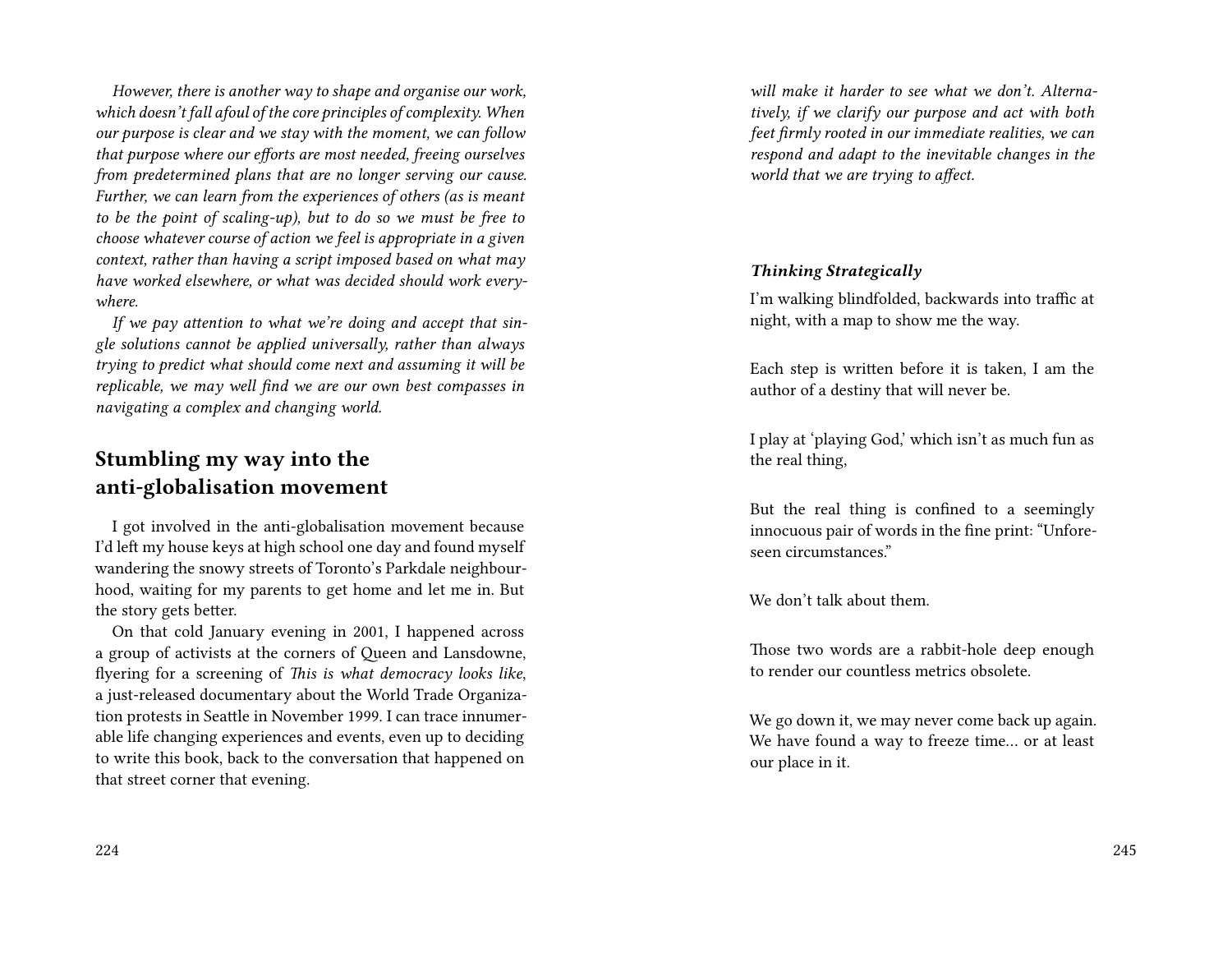If you are still committed to the notion of taking a good idea and scaling it up, perhaps that good idea should simply be made available to others (maybe making it 'open source,' sharing stories and principles publically?), so others can take it and make it what they will, without any obligation to follow the steps taken by others before?

While I realise that a lot of this chapter has been fairly abstract, I hope it has helped to paint a picture of how change often happens, in spite of the plans we make for it.

Should you be looking for the potted version, I'll conclude with a tweetable (140 character or less) summary:

*Stay flexible, don't expect to end up where you think you will, and respect context and relationships. #morelikepeople*

#### *'more like people' planning*

*Humanity: Top-down planning processes reduce people to numbers, stripping away individual nuances. If we acknowledge each other's humanity, we come to understand the bigger picture much better than if we imagined everyone involved as cogs in a machine, with particular, fixed roles to play.*

*Autonomy: People give their best when they can set their own direction. If we tell them what to do, we will only impede their sense of purpose. We should always make sure our work feels like 'options,' not 'impositions.'*

*Complexity: There is always more going on than we can see. If we plan based on what we know, we*

I initially only chatted with the folks handing out flyers to distract myself from the cold, but was convinced enough by what I heard to check out the screening a few days later. By the time the closing credits were rolling, I had decided to throw myself, full-tilt, behind the organising efforts against the upcoming Summit of the Americas in Quebec City that April.

I tell this story because of the friends I made that day, and in the weeks and months that followed, and how those new friendships linked me into a network of grassroots activism that would come to shape a range of my choices and work for many years to come. Some of these new friends were in organisations, many were not. I'm fairly certain none of them were paid to be there flyering that evening. While mobilising towards the Summit, most had other social justice activities they were involved in; tenant organising, Palestinian solidarity, defence of political prisoners, anti-police brutality, and local anti-fascist campaigning, to name a few.

Seattle, Quebec City and a handful of other global summits around that time served as flashpoints for much of the left. People involved in a range of causes, linked by shared opposition to the human and environmental costs of unbridled free market economics, gravitated together, putting a range of differences aside to make sure the global meetings in each of these cities didn't pass unchallenged.

In the time leading up to Quebec City, I came to realise how many of the activists – for all their disparate activities beyond Summit organising – had worked together on a range of issues before. In the time since, I have crossed paths with many of them again. They have informed me of important issues, offering me a chance to get involved, and I have in turn done the same for them. I have also met people who – like I was in 2001 – were becoming active for the first time, but have since become familiar faces.

In 2001, there was a lot of talk about the wonders of email in the anti-globalisation movement's organising processes.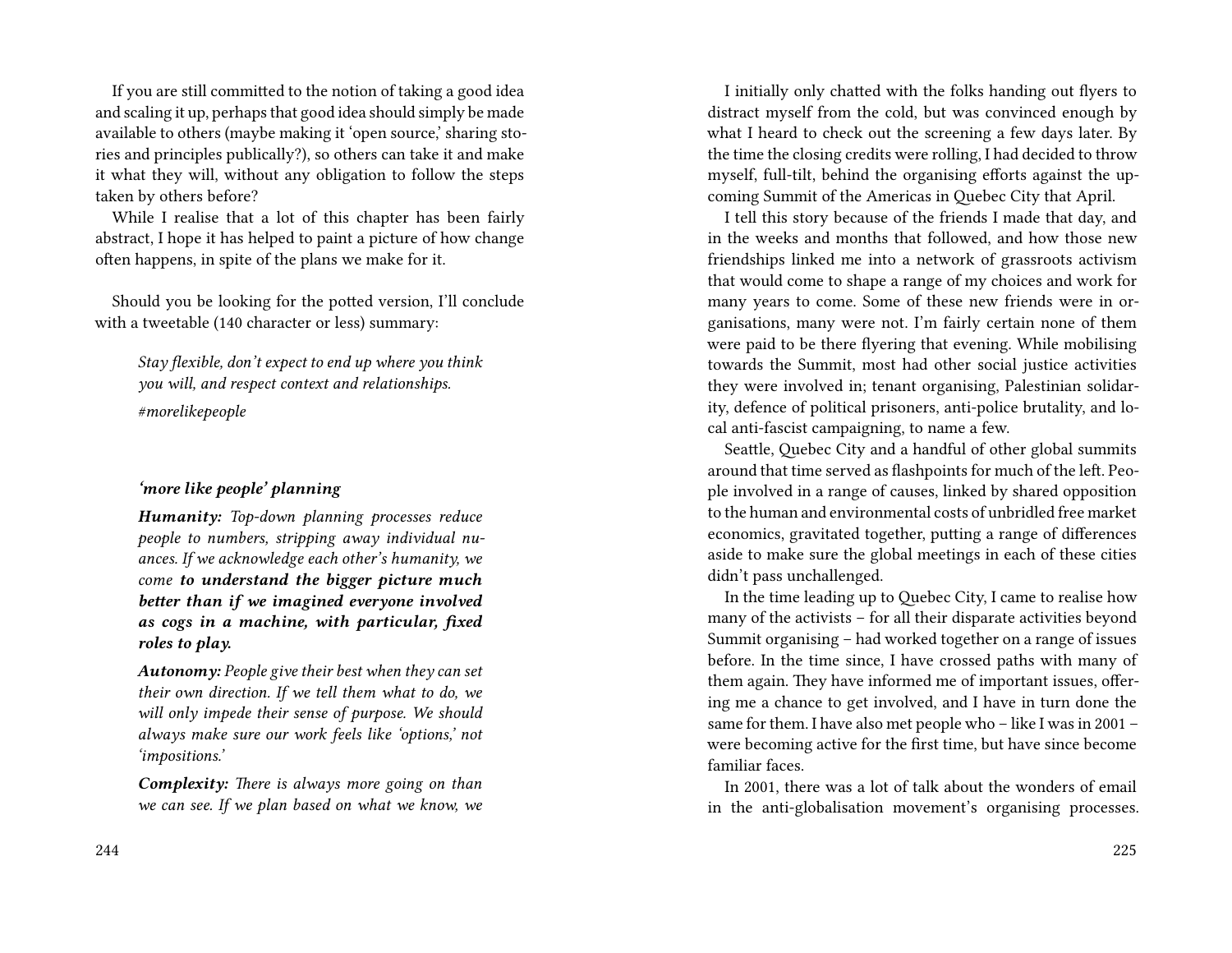Through non-hierarchical groups and forums, people organising around one summit or the next, from one city or country to another, were able to share lessons and tactics and coordinate actions together, as had never been done on that kind of scale before.

When the immediate focus subsided, the forums and email lists remained. The relationships between people definitely did too, and in the years between Quebec City and Occupy Wall Street, media became all the more social, strengthening the connections among activists through regular online contact.

The Twitter feed I flick over to every so often while writing this, offers me updates from Canadian peace activists I worked with nearly a decade ago, UK students I campaigned with in the last couple of years against the Alberta tar sands, and Mexican community organisers I have come to know in Oaxaca just lately. The time passed since our most recent practical collaborations has done little to erode our connections, maintained by the simple contact of an occasional Tweet and semi-regular updates from our current respective activities.

Just as the business world has long-embraced 'networking for networking's sake,' activists have done this through active partnerships. Once the connection is formed, it may be put to use whenever the time is right and either party feels drawn to reconnect.

Contrary to popular opinion, networks *do* provide lasting structures. But not in the ways our organisations tend to think of them. When the event or issue that brought them into being has passed, the relationships behind them remain. They later re-appear with a reinvigorated sense of purpose, involving new people from countless peripheral networks when they do, expanding the relationships the web can call upon to respond to what's needed each time round. With each new iteration, fresh ideas, perspectives and approaches are introduced, helping the group stay dynamic and preventing more established participants from getting stuck in fixed ways of doing things.

from? The two- word suggestion coming out of this chapter in relation to how we plan what we do is simple: 'pay attention.'

Complexity is antithetical both to strategic planning, and to attempts to scale an idea beyond its place of birth. Context and relationships are everything, and thus approaches that don't keep both factors at their core and aren't able to change, as context and relationships do, are unlikely to create anything like their intended results.

'Paying attention' is about recognising the humanity of all the people involved in a project, inside or outside the organisation. Strategy, scaling-up and other top-down planning approaches, tend to turn people into numbers, and contexts into the limited traits any large group of people have in common, dismissing anything else that they might have to offer.

So by focusing on the now and addressing the realities of those involved, as they come up, we can help to reconnect the humanity principle with our planning processes. As long as we are clear on the purpose of our work, we can be freer with the practicalities of it. Autonomy means avoiding the outside imposition of structures or methods, putting a range of options on the table, and letting people find what works for them, when it works for them.

Grassroots activism succeeds when people with an individual sense of purpose are free to connect with other people and activities that align with that purpose, on their own terms. If we try to take away the autonomy of committed individuals by telling them the steps they should take, or imposing a model that worked somewhere else on them, we are confining them to what we've decided they can or should be doing, limiting their (and our) potential in the process.

If you are still committed to the notion of 'strategy,' perhaps you could manifest it as an on-going process of collective, short-term decisions, grounded in some general principles that all involved have been a part of developing and are keen to get behind?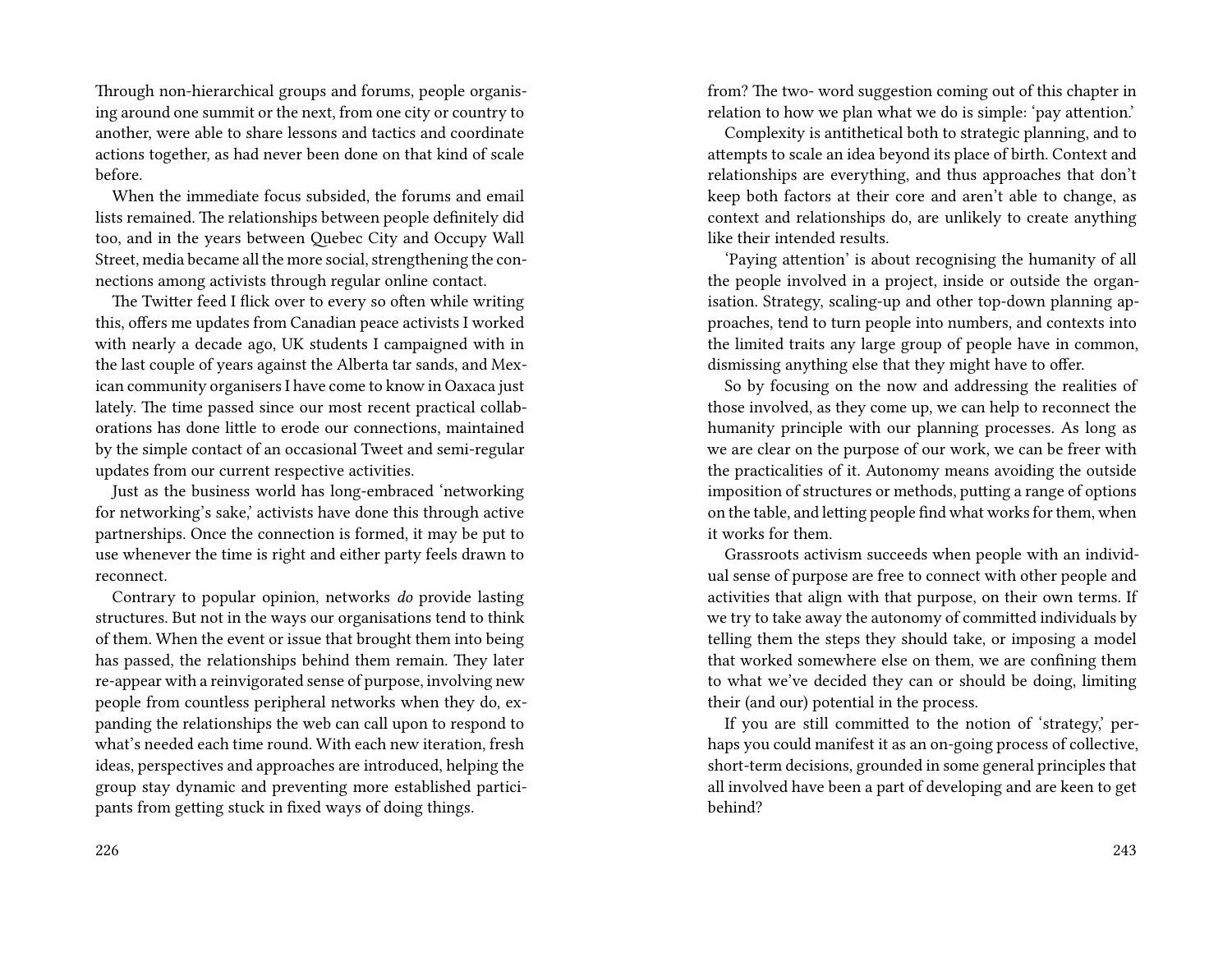it the space, we might find the important stuff finds its way to where it needs to be.

## **Getting over organisational fortune-telling**

Imagine the fluorescent lights fully dimmed, as flickering candles cast ominous shadows across the boardroom's highback orthopaedic chairs. Incense smoke clouds the light beaming from the overhead projector announcing next year's budget predictions, while a crystal ball sits before your Chief Executive Officer, perched mightily at the end of the long, daunting table.

'I'm seeing something!' he suddenly proclaims. Everyone leans in a little closer, keen to find out which jobs will survive the impending budget cuts, and whose programmes will be deemed part of the strategic vision that is just coming into focus.

A scribe sits by the guru's side, eager to minute the predictive insights that the crowd of directors has gathered there to witness.

Then, in a rapid-fire succession, the pronouncements are made. Everyone is free to leave, safe in the security of knowing all that will befall their organisation in the next five years. A document is produced laying out the steps for all others to follow, illustrating a clear path between 'a challenging now' and 'a successful five- years-later.'

Now take a step back, remove the crystal ball, incense and candles, and ask yourself how often, in your experience, that planning document, whatever the ritual that creates it, has lived up to its promise? Or how often the parallel processes of rolling out a good local idea to countless other locations, inhabited by different people, in different situations, end up looking anything like the results in the place the idea emerged

'We scaled up in, like, 24 hours,' reported one Occupy Wall Street participant after helping launch Occupy Sandy, a spontaneous effort sparked by the Occupy network, in which autonomous individuals were among the first on the scene providing support to those affected by Hurricane Sandy in October 2012.'The old networks were moving within a couple of hours.'<sup>1</sup>

This is the pattern of emergence and dispersal that brought us from anti-globalisation to Occupy. While side-lined by the criminalisation of protest that followed 9/11, the networks reformed around resistance to the Iraq War, regularly resurfacing in more local forms over the coming decade before finding their next global manifestation in Zuccotti Park in September 2011, following on the heels of uprisings in Europe and the Middle East earlier that year. During that time it broadened its reach considerably and moved from primarily challenging the status quo, to collectively experimenting with alternatives to it.

In Toronto, considerable parts of the same networks that were involved in the Quebec City protests went on to mobilise against the wars in Iraq and Afghanistan, as well as a range of more local causes. When I moved to the UK in 2006, I realised how many of the people who had been active in the British versions of each of those movements were within a few degrees of separation from the people I'd been organising with across the Atlantic before my move. As I became more acquainted with London activism, the relationships among radical environmentalists, student activists and anti-austerity protestors started to reveal similar patterns.

Some might describe this as a case of 'the usual suspects' (which it at some level definitely is), but the breadth of the movements described also tell us that those we call 'the usual suspects' are also a less fixed or static group than they might

<sup>&</sup>lt;sup>1</sup> Sarah Jaffe, 'Occupy's afterlife  $-$  a dispatch from New York's dark zones,' Jacobin Magazine, 3 November 2012. http://jacobinmag.com/2012/11/ power-to-the-people/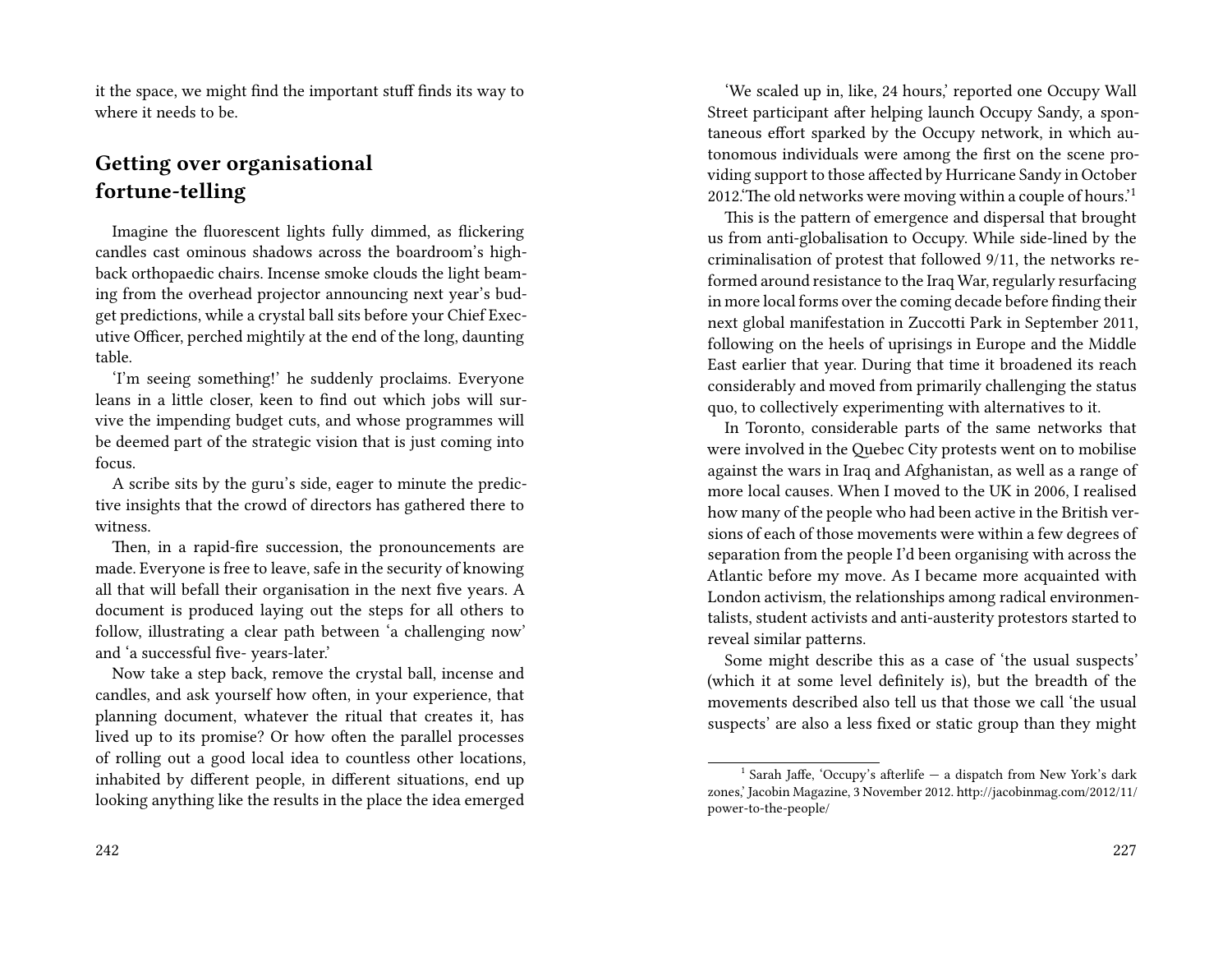sometimes feel. People come and go, but rarely do they disconnect entirely from a network they have chosen to enter into. No one will engage every time someone they know puts a protest or an organising meeting onto their radar, but the doors remain open for them when they do choose to re-connect, remaining receptive to the relevant information, while, critically, knowing whom to approach if the relevant information about a particular issue doesn't come to them directly. Whereas old organisational communications are based on being able to directly reach as many people as possible with a polished message, when you choose to, the emergent paradigm places far greater emphasis on making sure people know where to find you when *they* want to engage, rather than when *you* want to reach them.

The emerging networks of social media work on the same principles to those of activist networks. They rebalance communications to fit recipients' choices of what information they want to receive, rather than primarily what those distributing information want to tell them. And these parallels are not coincidental; social media and social movements grow through selforganisation, via individual autonomy (choosing the info you take in and share for yourself) and purpose (connecting with others with whom you have something in common). These are the reasons why grassroots activism has been able to do so much more with social technologies than NGOs and charities, even though many of those organisations are allocating considerably more resources to these platforms.

Social media – like social movements – offer those who are a part of them the freedom to connect with countless others in countless ways. They provide a constant stream of self-selected possibilities, any or none of which may be pursued, leaving engagement entirely in the hands of the individual. There is no 'broadcaster' in the dynamics of a distributed network; only equals, giving and receiving on each of their own terms, as they feel inspired to do so.

It is possible that Trevor's idea *might* have worked in Wellington. I wasn't about to take it back to London and start encouraging homeless people to eat eels out of the Thames, but with so many other Occupy camps, there would inevitably have been other port or coastal cities that might have learned something from Trevor's thinking. This is not to say these other Occupy camps would each take a blueprint, and apply the same steps themselves, but that through a more organic, peer-to-peer sharing process, they might have found a core of an idea that they felt inspired to make their own.

Just as many of the tools discovered or adopted by the Zuccotti Park encampment in New York have since found their ways to camps around the world, those other camps have also offered-up their own learning and innovations and let them spread through the online and offline word-of-mouth channels that connect one Occupy camp to another.

A plethora of knowledge and ideas can be found on *interoccupy. net*, as well as a range of Twitter hashtags (#OWS, #Occupy, #O15, #GlobalNoise and others) and individual accounts of different encampments or spin-off projects (which include Occupy Debt, Occupy Our Homes, Occupy the Marines, and Occupy the Economy, to name but a few). None of these resources are ever imposed on other camps, but anyone from any camp that comes across, say, a better way of providing electricity, based on someone else's bike-powered systems, can propose it to their own General Assembly, and members can decide together if they'd like to adopt or adapt such an idea together.

Occupy is far from the only example of 'scaling' across, though may be the biggest experiment to date. It also parallels the open sharing and adaptation at the core of the free software communities described in Chapter 5, which created much of the technical backbone for the Occupy movement.

Scaling across cannot guarantee the uniformity of outcome that most of our organisations futilely pursue, but if we give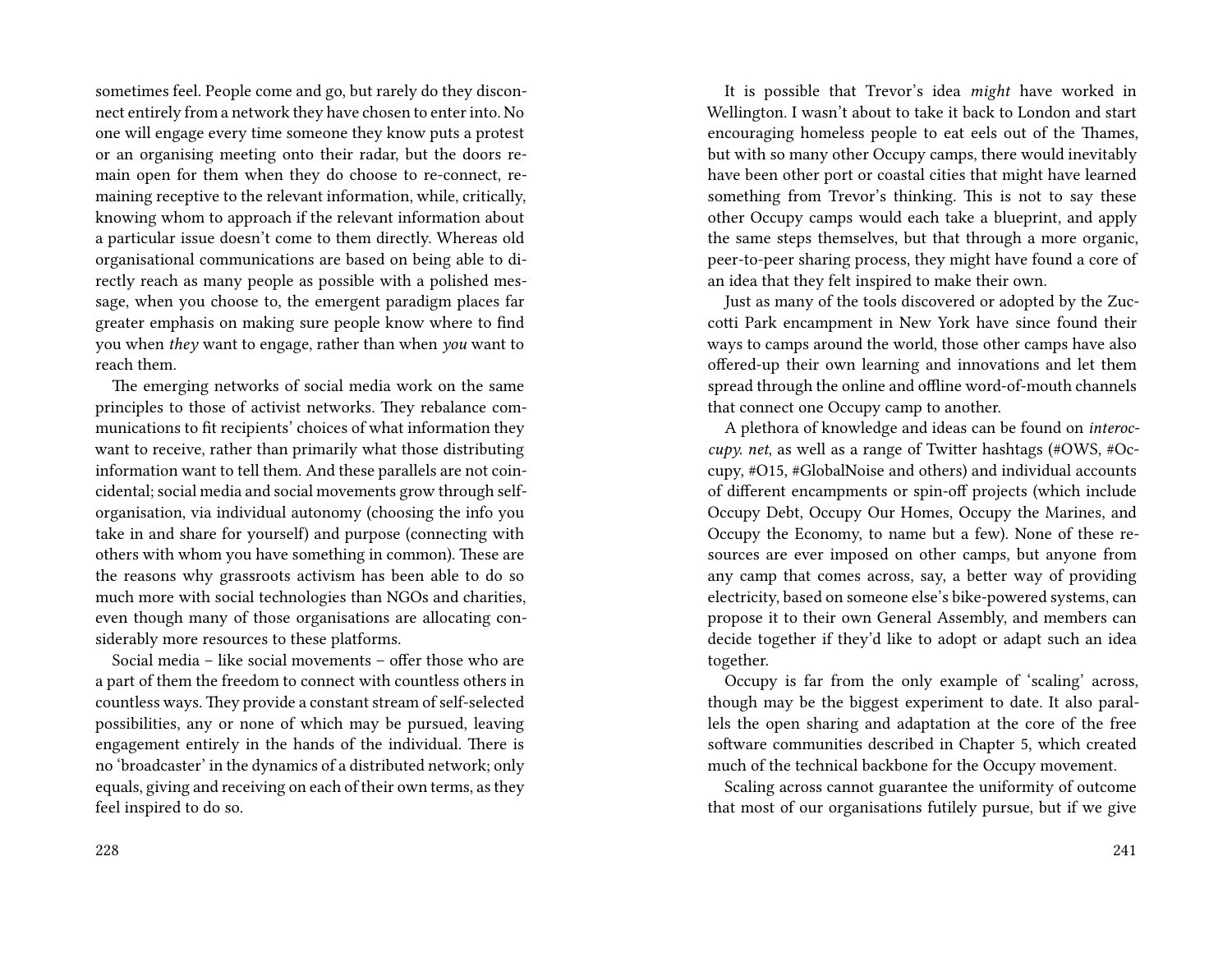to homeless Wellingtonians – wouldn't simply become an ill-equipped crash pad for those struggling with addictions.

Recently out of prison, with a missing eye and a face that told the kind of story most of us hope we'll never have to experience, Trevor explained to me a proposal he was making to the City Council the following week.

His idea? Teach homeless people how to snorkel.

I probably chuckled a bit when he first said it, but managed to bottle my initial response and ask him to tell me more.

His reasoning? Wellington harbour is full of seafood. Snorkelling would provide a means for the city's most marginalised to feed themselves for free, rather than going hungry. But knowing enough about the world of homelessness, he knew food was only a stepping stone to addressing a wider range of problems. The classes would include a cooking component – how to prepare your catch – offering both practical, employable skills, as well as a chance to build up the participants' social support bases by spending constructive time together.

While I'm not an expert in either homelessness or fishing, I saw that Trevor brought a certain experiential understanding of both to the table, and was doing his best to share that understanding with others.

I'm not qualified to weigh the merits of his idea, but it certainly captured the kind of divergent thinking that is needed, when so many organisations tend to start by dissecting new ideas from the conservative perspective of 'what will go wrong?' rather than 'how can we make this work?'

(A simple organisational tool for addressing this, when a colleague presents a new idea in a meeting, is to encourage everyone present to start by trying to improve the idea, rather than simply highlighting its potential flaws. I've heard this called 'yes/and' over 'no/but.' It is about contributing more constructively to seeing if an idea *could* work, rather than proving why it *might not*.)

When I locked my teenage self out of the house in 2001, I stumbled into an emergent network that has since guided me through much of the last twelve years of my life. And we're only beginning to appreciate the power of such emergent networks as forces for social change. No mission statement could have captured the breadth of activity these networks made possible, and no strategy could have projected the paths of these emergent and adaptive networks in advance. They went where they were needed, without anyone telling them to. They self- organised and are continuing to do so, in ways none of us could have planned, but all of us could have shaped and contributed to.

So what can the networks of global grassroots activism tell us about how we organise at a more human level? And how could clearer notions of autonomy and purpose shape each of our individual actions to create wider change?

## **Complexity doesn't strategise**

I first sat down with Pamela McLean (@Pamela\_McLean), co-founder of *Dadamac* (@DadamacN), a small UK-Nigerian development partnership, after she read some of my blogs and asked me to write some web content for the organisation. Pam is a former school teacher, an online learning-andcollaboration explorer and a tireless activist. She began working in Africa in 2001, and in 2008 co-founded *Dadamac* with a Nigerian organiser named John Dada. John's *Fantsuam Foundation*, with which Pam became acquainted and by which she was inspired, facilitated a wide range of community development-related projects around Kaduna State, in the north of the country, where he lives.

Explaining *Fantsuam's* work, Pam described a naturally messy process of a man purposefully ambling his way from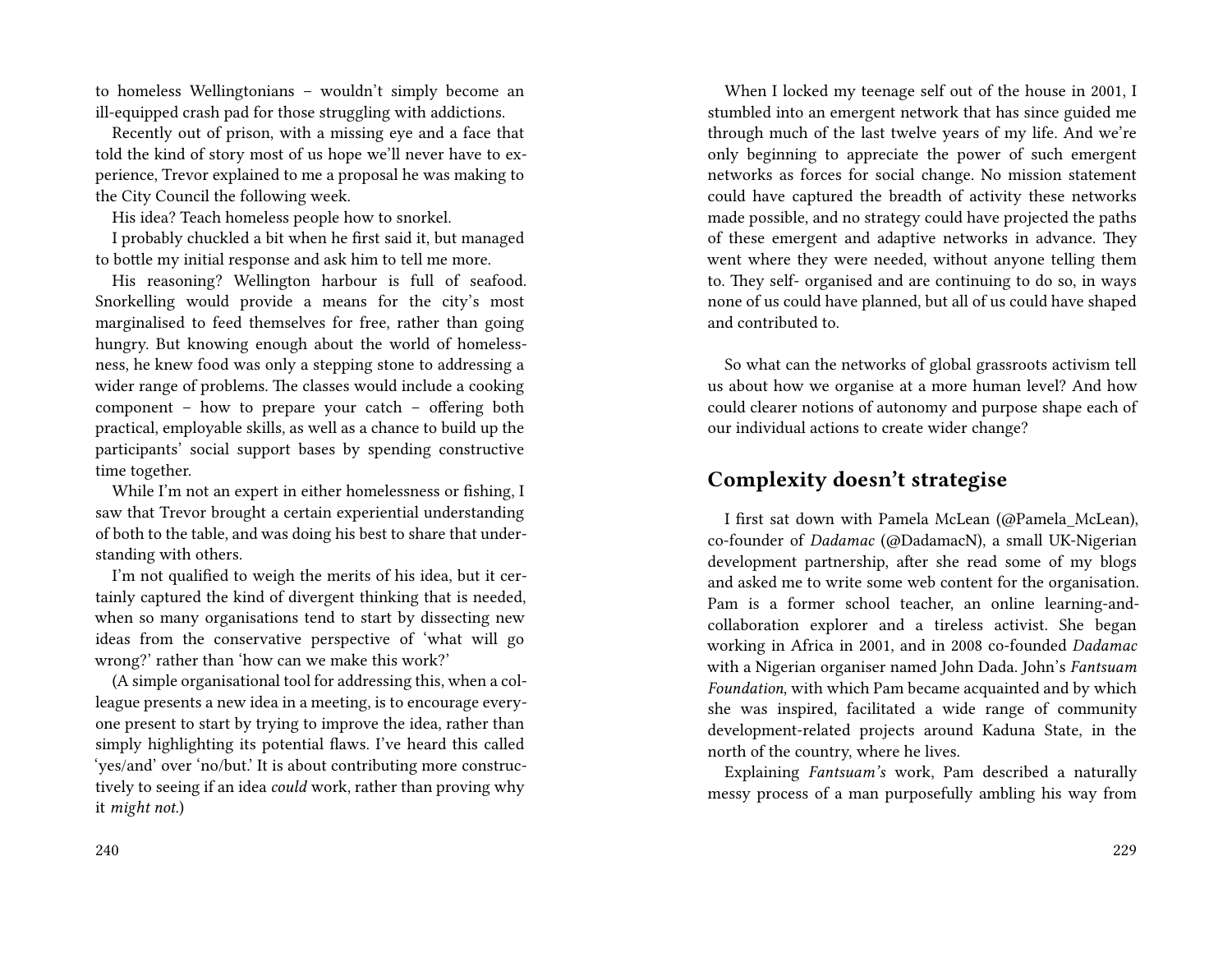one social cause to the next, in an area where the silos between 'disease prevention,' 'education,' 'economic development,' and 'nutrition' were academic distinctions in the lives of the people affected. As someone committed to working with communities to help improve people's lives, John went where he was needed, learning, adapting, and figuring things out along the way. From microcredit loans, to AIDS prevention, agriculture to local IT service provision, John's work could not be easily pinned down. If he were to try and explain it in a CV, you'd probably just feel more confused by the time you got to the end.

My first meeting with Pam took place at the *McDonald's* in London's Victoria Station (described by some on the fringes as their 'London office' because of a relaxed long-term seating policy), and for me was one of those conversations where everything seemed to click. She told me a piece of her story, which flowed effortlessly into a piece of mine, and then back again, joining-the-dots between our respective life journeys to this unspectacular fast food joint in a Southwest London train station. Without missing a beat, we moved from the abstract – 'a trusting society,' 'open-source everything,' the importance of 'possibility' – to the concrete – knife crime, funding regimes, AIDS in Africa. The ground we were walking felt common, though we hadn't spoken before.

So when she asked me to do some writing for her, it seemed a natural fit. I offered to start with a blog about *Dadamac*, *Fantsuam*, and their particular approaches to development, communications, and relationships among equals, and we agreed to discuss paid work from there.

We went our separate ways, thanking each other for the conversation, and I got to work on the blog.

This is where the collaboration got unexpectedly difficult. I think my first mistake was using bullet points to describe the journeys John and Pam had taken in doing the work they each do. In trying to convey the messy core of the on-the-ground,

230

Suppose that the kind of large-scale systems change that many of us have been yearning for emerges when local actions get connected globally –while preserving their deeply local culture, flavor, and form.<sup>9</sup>

Trans-localism argues that in our increasingly interconnected world, a relevant idea that is given the freedom to spread independently will grow stronger and more resilient, adapting to its local surroundings better than any pre-planned, top-down intervention.

In January 2012 I found myself wandering around the modest 'Occupy Wellington' encampment in New Zealand's capital city. A half-dozen or so camping tents, a 'living room' space with chairs and a couch, and an enclosed kitchen, provided facades for an extensive display of political slogans and artwork. Homemade 'The people are too big to fail,' 'Lost my job, found an occupation,' and of course, 'We are the 99%' posters, grounded this tiny camp in a global movement of millions. The strength of this particular action was clearly more than its numbers of participants might have suggested.

Having spent a fair bit of time kicking around London's various Occupy experiments in the preceding months, I was keen to see what the slogan had become here, so many thousands of miles away.

I was quickly welcomed by the campers when it became clear I wasn't simply gawking at this unexpected use of public space. I met a man there named Trevor, who made me a cup of tea and invited me to sit down for a chat.

Trevor was not a seasoned activist, though had devoted much of his life in the recent months to keeping the Occupy vision, as he perceived it, alive in Wellington. He had taken on a security role, to ensure the camp –while very much open

<sup>9</sup> Margaret Wheatley and Deborah Frieze, *Walk Out Walk On*, Berrett-Koehler, 2011, p. 28.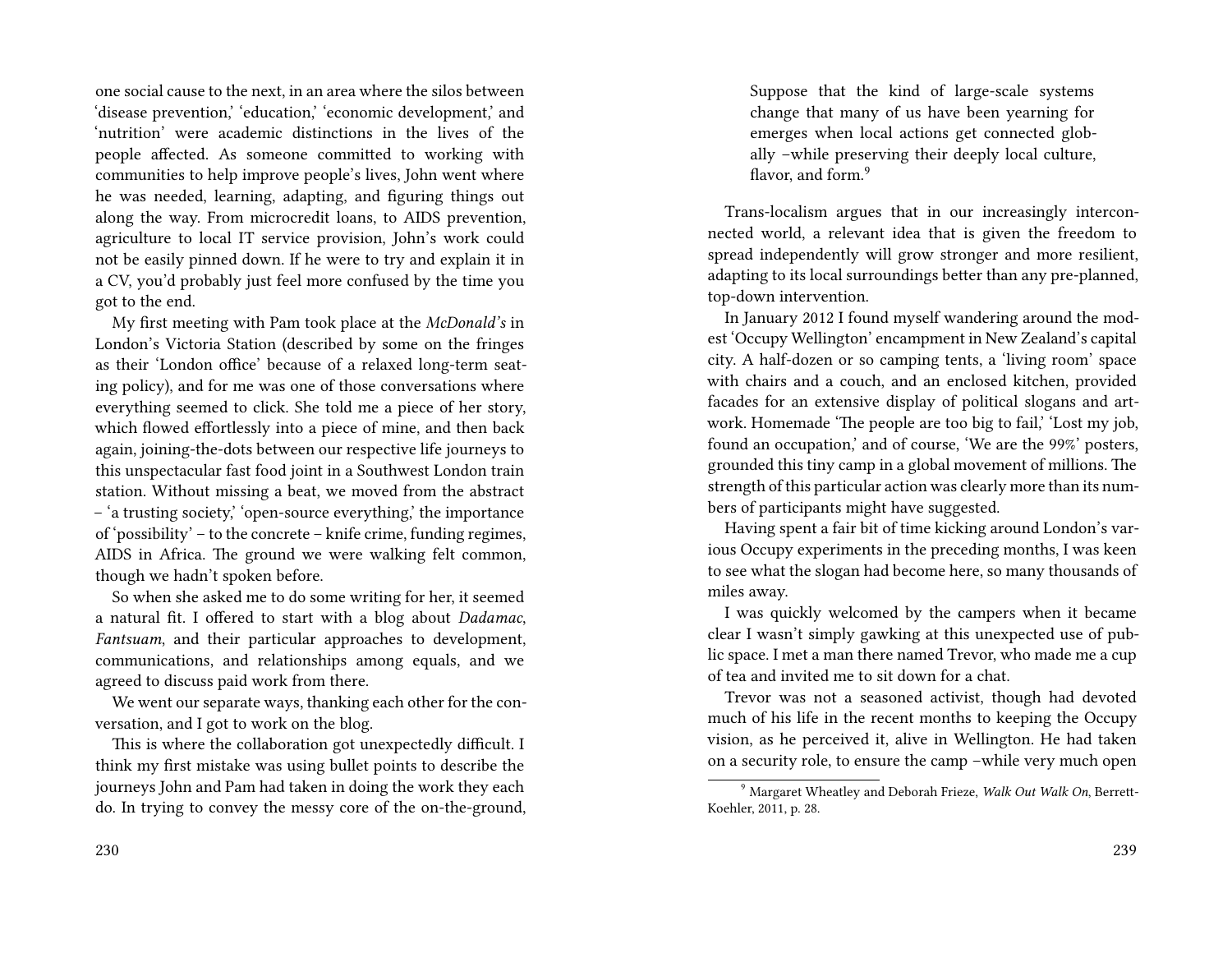## **'Scaling across' with the Occupy movement**

A close cousin of our faith in the wisdom of strategic planning, is the belief that good ideas can be infinitely 'scaled-up.' But thinking we can copy-and-paste a good idea from one place to another, ignores the same principles that regularly doom our efforts to create useful strategies, namely, the importance of contexts and relationships. Whether it's a programme that succeeded in curbing youth violence in one neighbourhood, or a way of reducing the spread of AIDS in a particular country, we are constantly searching for 'best practices' that can then be applied to countless other locations, like a formula, expecting the same results.

But because context and relationships are always emerging, taking a model that works in one place and imposing it elsewhere will only work through some combination of chance and disruption. Yet we keep trying, telling ourselves that if we can just find each of the silver bullets for each of our compartmentally understood social problems, we can apply them to the rest of the world and no one will ever have to worry about them again, like a disease for which a vaccine has been found.

Sadly, we have yet to find even one such silver bullet (or 'One Best Way'), but continue 'scaling up,' convinced that doing so is the only way to affect change across a broader system. However, there are more grassroots ways in which good ideas can be shared, person-to-person and communityto-community, rather than via an imposed formula, applied by those lacking the local experience to know which pieces of the previously successful approach to take, and which to ignore. Margaret Wheatley and Deborah Frieze describe this process as 'scaling across,' putting it at the heart of a broader approach called 'trans-localism.'

unscripted, do- what-needs-doing development work that Pam had described to me, I had inadvertently turned the story into a retrospective project plan. I had linearised something that could only have happened through its lack of linearity. And she wasn't happy about it.

That blog never saw the light of day and Pam and I didn't end up working together.

While my own experiences of the messiness of communitybased projects had made her stories immediately resonate, my writing had remained trapped in the cause-and-effect narrative that would have explained nothing of the amazing successes that had occurred. I had fallen into the trap of so much planning-and- evaluation, making it all sound far more inevitable and concerted than it could ever have been, devaluing the kind of active thinking-and-doing that makes that kind of work possible.

It was more than a year later that I discovered the phrase 'Start anywhere, follow it everywhere,' and finally had a lens to understand the alternative that Pam, John, and so many who had moved seamlessly between various progressive social movements had been living.

#### *Why an NGO funded a cock-fighting ring in Honduras*

#### **So the story goes like this:**

An NGO wanted to build a school in a rural community in Honduras. Educational attainment was low there and the opportunities for schooling were minimal, so the choice seemed to make sense.

But when it was proposed to the community, the women of the pueblo came out against it.

The NGO staffers asked the women what they would prefer. Their answer? A cock-fighting ring.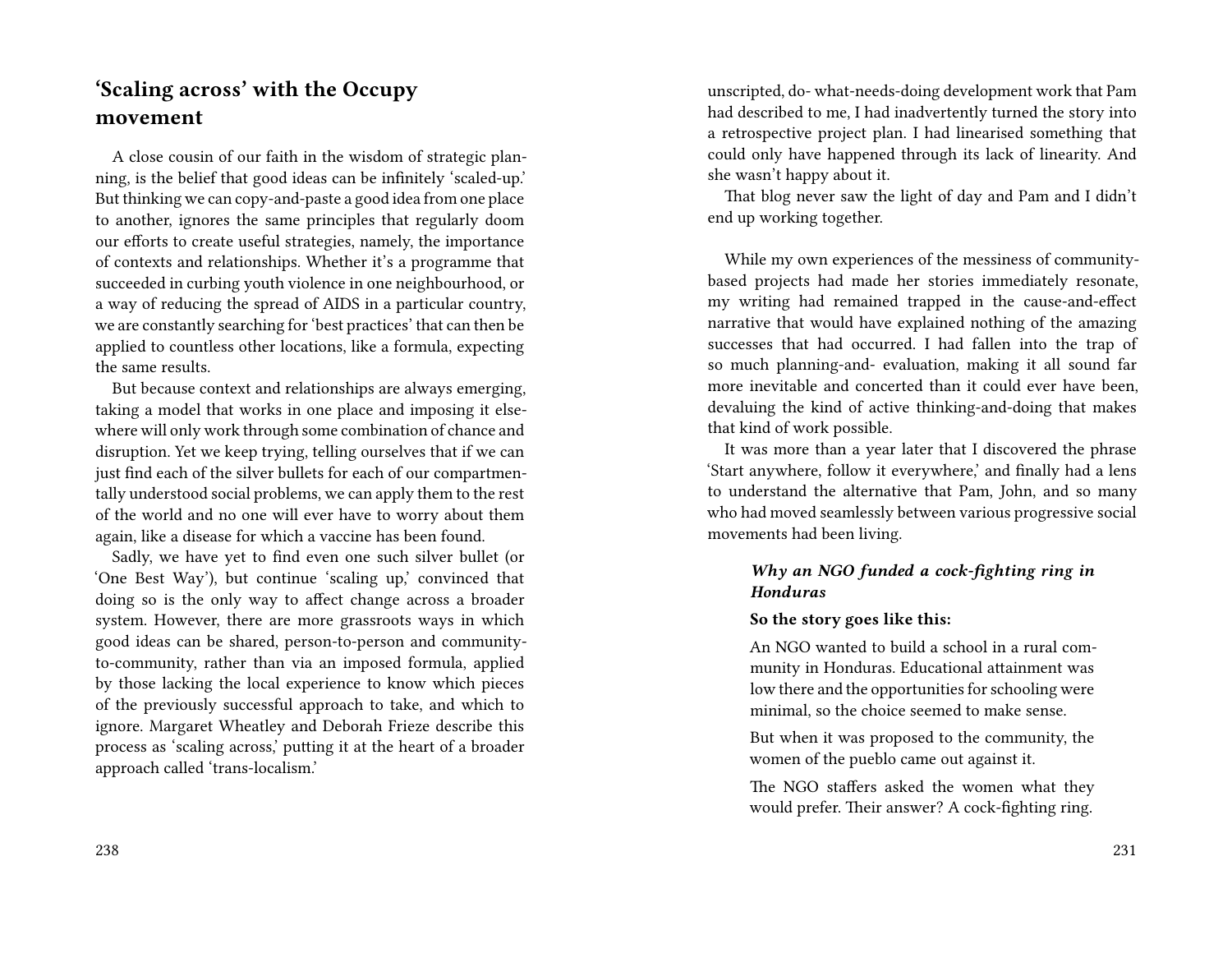The staff got uncomfortable, but asked why a cock- fighting ring would be of more benefit than a school.

Apparently, the next village over had a cockfighting ring. On Fridays, after work, all the men in the village would take their pay and head to the neighbouring town and gamble away their income, often returning home empty-handed.

Because of this the children had to work, otherwise the families often wouldn't eat.

So what would a school do, besides sit empty as the children made up for their fathers' gambling habits?

The women proposed they could run the local cock- fighting ring cooperatively, so their husband's losses could be reincorporated into the community. With a bit more money staying locally, their children would not have to work, thus paving the way for education, once hunger was no longer an issue.

Reluctantly, the brave NGO agreed, financing the new cock-fighting ring, and trusting the wisdom of the community, against their own – or their donors' – best judgments from afar.

#### **'Start anywhere, follow it everywhere': practically addressing complex situations**

Several years ago I came across a bit of social change jargon you may well be familiar with: *mission drift.* For those unfamiliar with the term, it is generally used to describe the state of desperation in which an organisation pushes its *raison d'être* to the side in the name of a particular piece of funding, or to curry favour with those in power.

think we'll ever be successful. Each of us has to do what we can in our communities. That's how broad transformation will take place.<sup>8</sup>

Activist Yeyo Beltran's (@yeyoenoax) perspective on the primary organising shift that took place in Oaxaca in 2006 related to a practical acceptance of diversity, the idea that good ideas could come from a range of places, and that one didn't have to trump another, even if they might seem ideologically or practically incompatible.

Indigenous traditions in one place could sit alongside more modern and formalised processes in another place. The APPO could come to a decision, and several of the individual barricades would decide to put that decision into practice, while others could ignore it, or opt for something completely different. Different people and groups could 'start anywhere, and follow it everywhere,' while still contributing to a broader movement, simply by aligning themselves with the same overall mission.

The organisational argument for unity is intended to avoid the 'divide-and-conquer' strategies used by those being challenged. However, if we each have the freedom to challenge a policy or politician in whatever ways make sense to each of us, no single counter-strategy can break the movement. Our disproportionate focus on 'unity' may well be where many organisations have set themselves up for defeat. Relying on agreement in many situations makes us sitting ducks, easily tripped up by a single counter-strategy.

Discussions in which everyone has a chance to be heard are always an important piece of movement building, but we should not assume the need to agree on everything. (See Chapter 6 for more on when you might opt for consensus-based decision- making processes).

<sup>8</sup> Diane Denham, ed. "Adan," in *Teaching Rebellion*, PM Press, 2007, p. 325.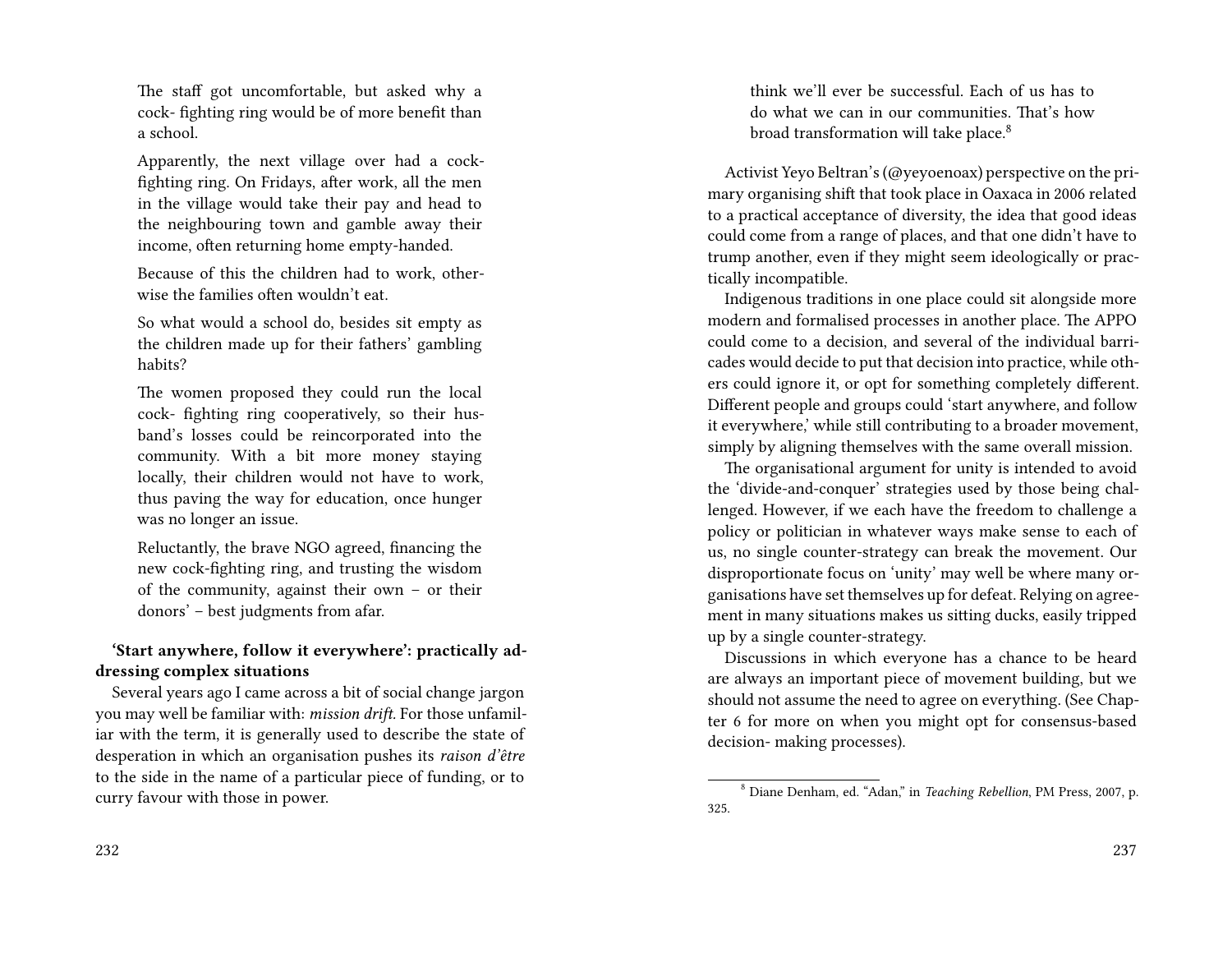Technologist and NYU professor Clay Shirky (@cshirky) followed this train of thought in his 2010 book, *Cognitive Surplus*, arguing, 'Anyone creating a new opportunity for social action has to understand the limits of planning.' He goes on, 'As a general rule, it is more important to try something new, and work on the problems as they arise, than to figure out a way to do something new without having any problems.'<sup>5</sup> Further, if we want to take advantage of the massive untapped potential of our shared 'cognitive surplus,' we need not just one, but a lot of 'new somethings' and 'the only group that can try everything is everybody.'<sup>6</sup>

Shirky's approach was embodied during the people's uprising in Oaxaca in 2006 (described in Chapter 6). Of the 250 local barricades erected to keep paramilitaries from entering the city, many didn't follow the decisions set out by the APPO – the movement's primary organising body – if they didn't feel the decision made sense for their neighbourhood. 'We eventually started discussing agreements and decisions made by the APPO Council and the teachers' union,' wrote one activist of his experience with the barricades. 'There were a number of occasions when the barricade chose actions that were against those agreements, which in my view, only strengthened our capacity for organized resistance.'<sup>7</sup>

Another activist, reflecting on the autonomy on the barricades, saw this divergence as a fundamentally different approach to change:

The diversity of cultures on this globe will make our struggles look different. We have to learn from all the different paths towards transformation, but if we try to come to some agreement, I don't

The usual lesson associated with 'mission drift' is: stick to what you know, never veer too far off course, don't let outside forces shape your work. There's of course some wisdom to this, as having your efforts determined by funders or politicians is a recipe for irrelevance and resentment. But there are also remnants of Frederick Winslow Taylor buried within this seemingly sound advice: Specialise and become an expert in one thing, leave the rest to others.

The problem is that complexity doesn't always respond well to such stratagems, because they ignore the centrality of relationships and context. In their deeply inspirational book *Walk Out Walk On*, Deborah Frieze and Margaret Wheatley tell the story of Joubert Park in Johannesburg, South Africa, a place left in ruins by a combination of crime, drugs and violence, and the steps through which a community began to reclaim it. The complexity of trying to address so many interdependent and cross-cutting concerns in Jo-burg could not happen through a narrow focus on one or another symptom of the wider social decline. Such situations require a more intuitive and adaptive approach, one that gradually comes to understand the ways in which so many interrelated issues can come to reinforce one another, thus addressing them through an equally interdependent web of solutions that don't remain limited to one or another siloed definition.

Many established NGOs would have dug in on their particular area of expertise (child poverty, HIV prevention, sex worker safety) and likely plodded away for years, minimising certain symptoms, but without ever getting to the core of the problem.

More forward-thinking NGOs might have formed a consortium filled with experts in each of the social ills identified, developed strategies and tracked their progress against a pre- determined set of milestones and outcomes. Doing so may have improved things a little more than the former approach, but would probably have missed the forest for the trees, as the fo-

<sup>5</sup> Clay Shirky, *Cognitive Surplus*, Penguin, 2010, p. 204, 205. 6 Ibid. p. 207.

<sup>7</sup> Diane Denham, ed. "David," in *Teaching Rebellion*, PM Press, 2007, p. 291.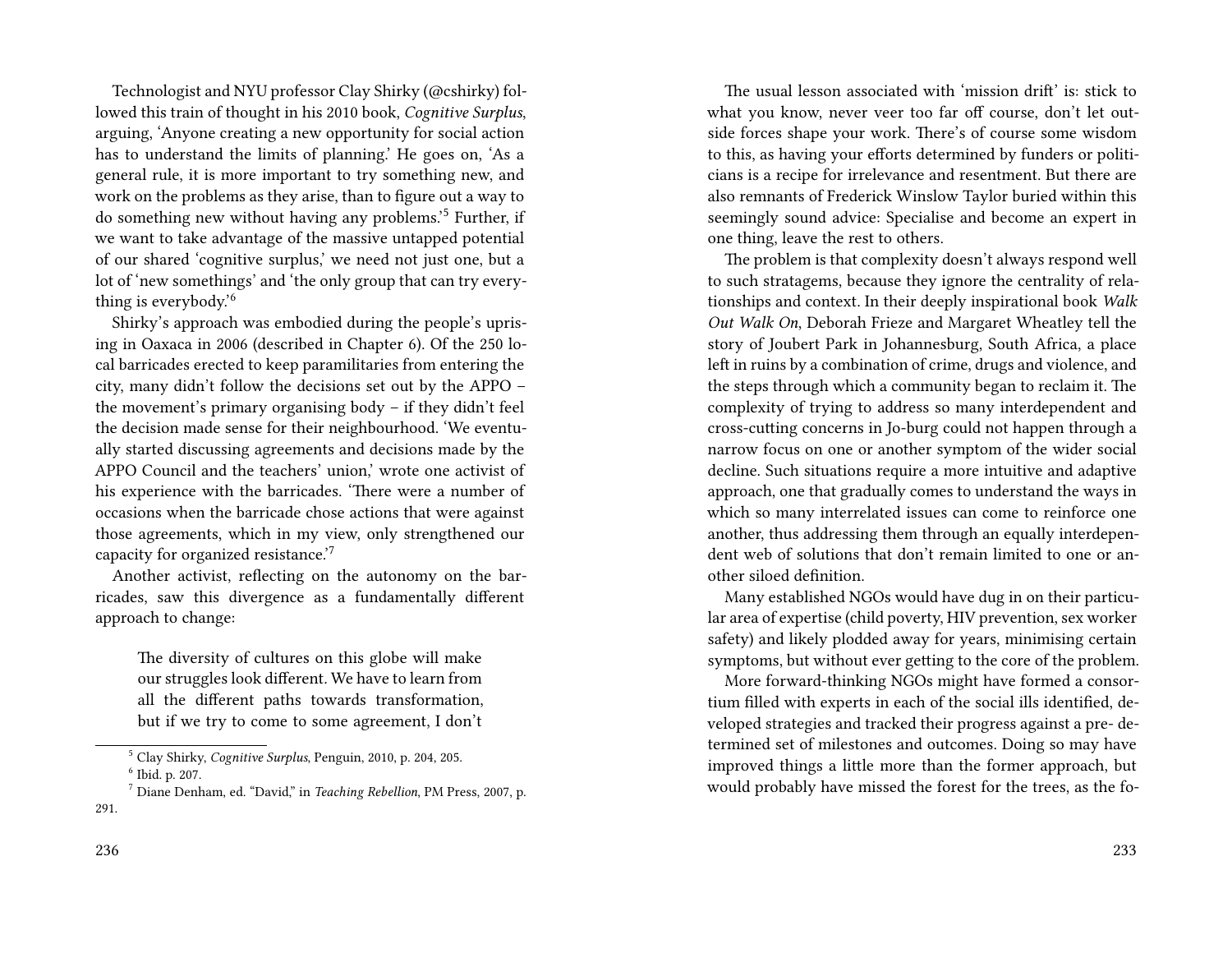cus remained on 'fixing the component parts,' rather than appreciating the dynamic relationships among them.

But what happened in this particular instance was that a range of groups – not just organisations – jumped in where they felt they could help, gradually coming to support each other's efforts as they intersected, working together in ways that none would have expected when they first decided to intervene. Wheatley and Frieze described the approach, borrowing a phrase from Myron Kellner-Rogers, as '*Start anywhere, follow it everywhere*.' 'If we were to proceed in Joubert Park in the conventional way,' they wrote, 'we'd be debating which problem to tackle first. Prepare to be surprised, for the starting place was simply the moment when a few people stepped forward to act, to create a better future.'<sup>2</sup>

In practice this meant finding the particular aspect of the complex situation that spoke to different individuals' passions and abilities, and each of them running with it, staying open to how their efforts were affecting the wider situation and those involved. The change process began with a group of photographers who worked in the park, organising themselves with whistles and cameras to prevent crime and capture images of the petty criminals that regularly mugged the park's visitors. A deeply pragmatic observation, that 'people won't come to have their pictures taken if the park doesn't feel safe,<sup>3</sup> led to this critical first step in the process of reclaiming the space.

It was paralleled by the Lapeng Family and Childhood Centre, which started by taking care of poorer children, gradually moved on to providing classes for their parents, continued by helping spawn creative arts programming for the park's marginalised youth, and eventually helped launch a greenhouse so locals could begin to grow their own food

together… A serious case of 'mission drift' by traditional organisational standards!

While some level of planning is clearly a part of everything we do, our organisations have made a religion of it. And the Taylorist assumptions of 'One Best Way' predictability, expertise and specialisation have become hallmarks of the new faith, dismissing and undermining the old fundamentals of intuition, presence and responsiveness (all with their flaws, but also with profound benefits not found in many organisations today).

Henry Mintzberg has written extensively about the pitfalls of our organisational planning efforts. His book *The Rise and Fall of Strategic Planning*, published in 1994, is considered by many the gold standard for pulling the rug out from under a process that is still at the core of most organisational practices.

'Strategies are not tablets conceived atop mountains, to be carried down for execution;' Mintzberg wrote in 1987:

They are learned on the ground by anyone who has the experience and capacity to see the general beyond the specifics. Remaining in the stratosphere of the conceptual is no better than having one's feet firmly planted in concrete.

Add all this up and it appears that managers may be most effective as strategists by letting a thousand strategic flowers bloom in their organizational gardens, rather than trying to raise their strategies in a hothouse.<sup>4</sup>

While clearly honed for a more corporate audience than *Walk Out Walk On*, Mintzberg was advocating the essence of *start anywhere, follow it everywhere*, more than twenty-five years ago.

<sup>2</sup> Margaret Wheatley and Deborah Frieze, *Walk Out Walk On*, Berrett-Koehler, 2011, p. 84.

<sup>3</sup> Margaret Wheatley and Deborah Frieze, *Walk Out Walk On*, Berrett-Koehler, 2011, p. 85.

<sup>4</sup> Henry Mintzberg, 'Crafting Strategy,' in *Management? It's not what you think!* Prentice Hall, 2010, p. 110.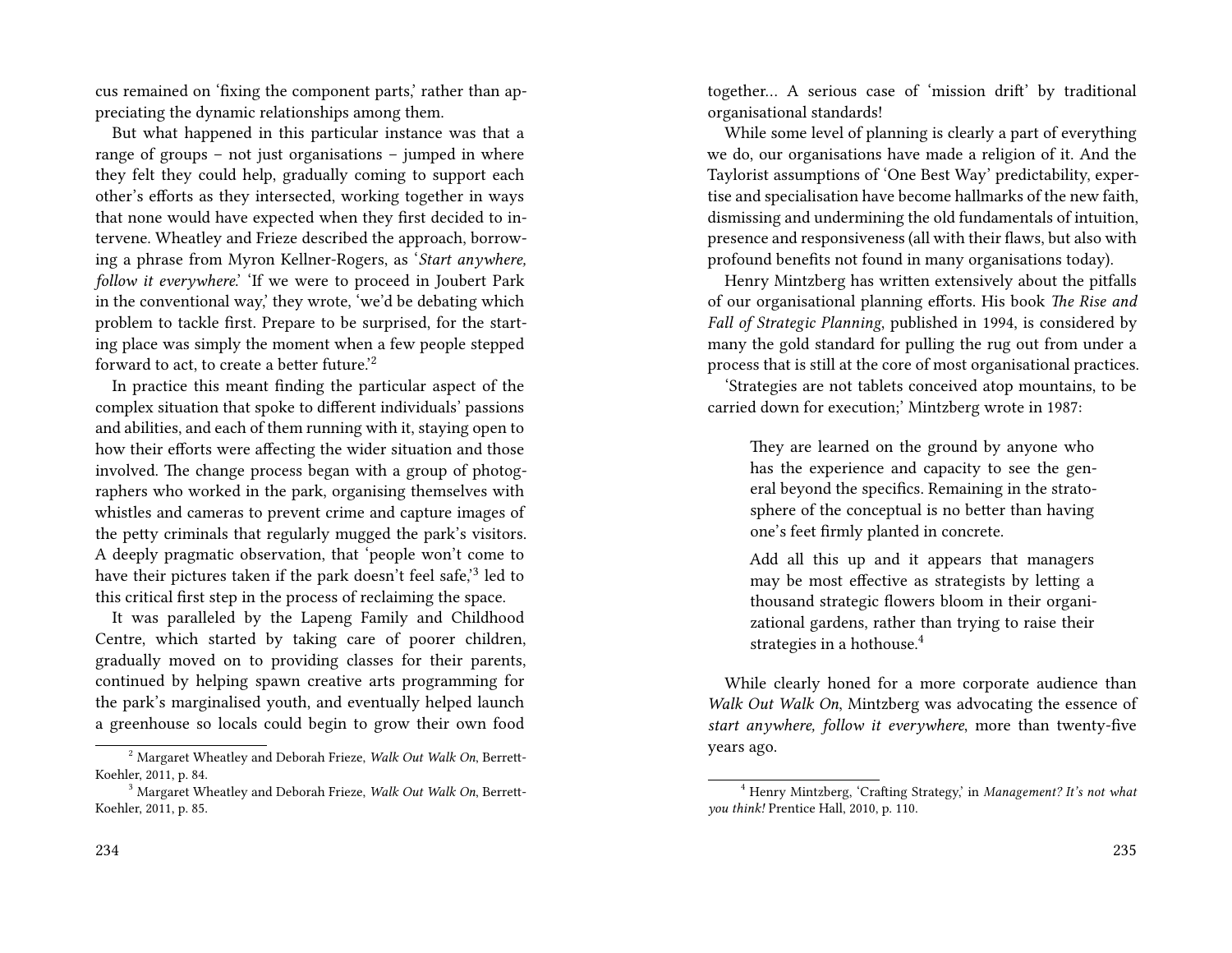The Anarchist Library Anti-Copyright



Liam Barrington-Bush Anarchists in the Boardroom How Social Media and Social Movements Can Help Your Organisation to be More Like People September 2013

Published by more like people press, September 2013. Available under Creative Commons Attribution-NonCommercial 3.0 Unported License. (But if you didn't pay for it, you're welcome to do so at morelikepeople.com) The first edition of this book/ e-book was published in the UK in September 2013 and was written by Liam Barrington-Bush. For more about the book, check out morelikepeople.com or email me: liam@morelikepeople.org Cover art by Steve Lafler – www.stevelafler.com Edited by Dave Oswald Mitchell – www.daveomitchell.com Lay-out and internal design by Serena Lee – www.serenalee.com morelikepeople.com development by Majed Rostamian – www.artadesign.ca E-book ISBN number: 978-0-9926803-1-2

**theanarchistlibrary.org**

## **When Croydon Council cracked the 'Cult of Professionalism'**

Sometimes though, the divisions run deep, and a slightly more focussed approach is needed. In Croydon, officially the southernmost Borough of London, a forward-thinking local council Chief Executive broke long- established tradition in 2007, recognising the very real human consequences of what he called 'the cult of professionalism' on the Council's social services. By helping reconnect managers with the human experiences at the other end of their policies, Jon Rouse found the approach of those same managers changed significantly, as policy making became less of a bureaucratic, and more of an empathic, experience.

When I had a chance to ask him about the cult of professionalism, Jon Rouse described it as 'a tendency for professional institutes to use professional training to embed a set of norms, a way of doing things that makes it more difficult than it should be thereafter to inculcate cross-professional working and shared accountability to the service user.'<sup>7</sup> More colloquially, the behaviours of the cult make it harder for people in professional roles to connect and communicate with one another, inside and outside of their organisations, creating a range of problems for those they work with. Accountability to the public is their most serious cost.

Rouse, unlike many of his counterparts in local government, was unwilling to concede that families who felt they had been torn apart by ill-conceived social service provision were simply an inevitable cost of his particular line of work. Rather than ordering a review of local children's services, or sacking a director and allowing the cult to continue its rituals, Rouse trusted a hunch and went straight to what he felt was the core of the issue: the professional environment that had been

 $7$  Interview with the author, 19 July 2012.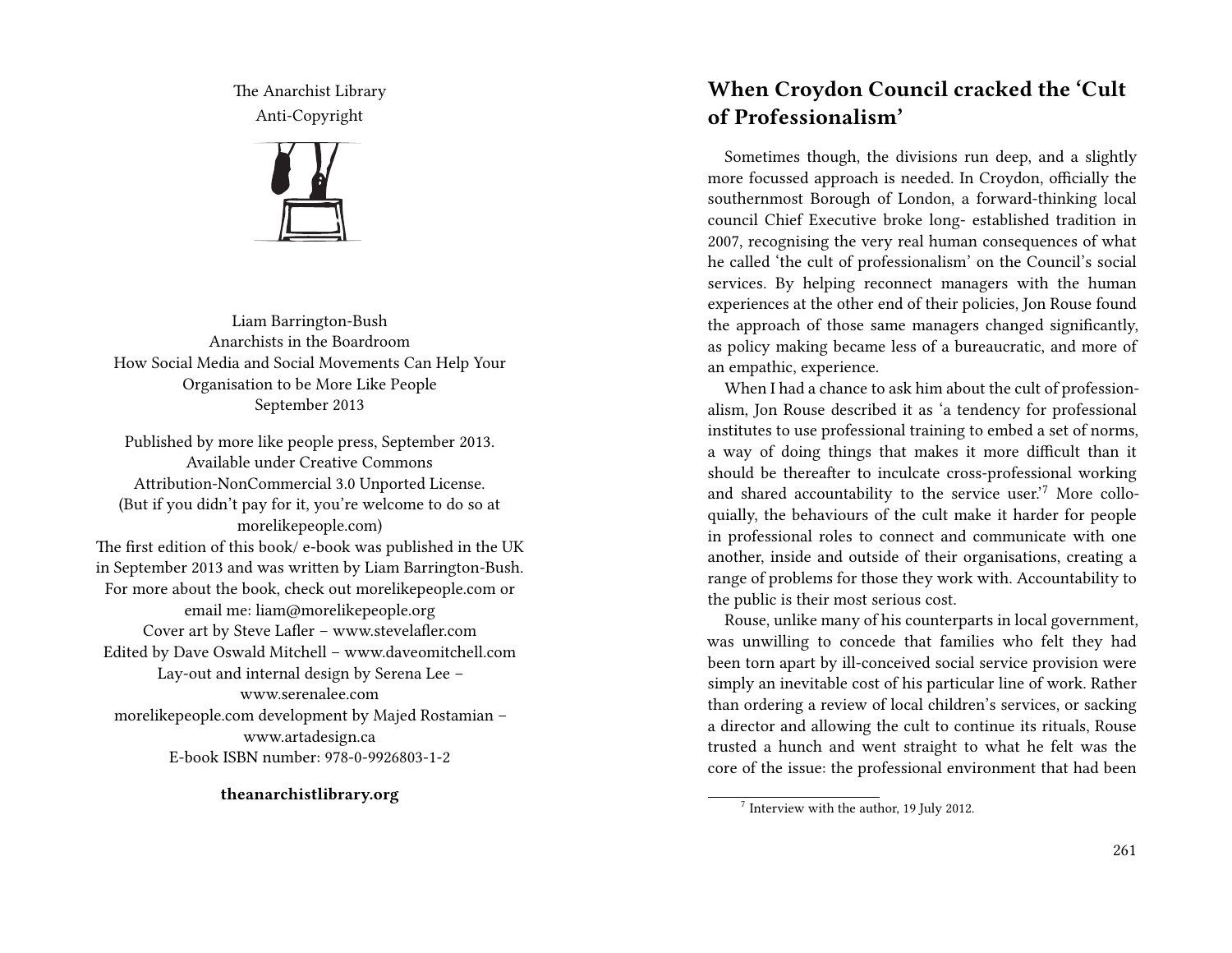gradually built up over decades in the council had buried the sense of empathy of those at the top of the social services command chain.

Following this hunch, Rouse involved staff in a process called 'emotional moment mapping,' 'where you actually follow the customer's experience of using your services in terms of the emotions that are evoked by the experience.' The results helped to rekindle a largely dormant sense of empathy between senior staff and service users, highlighting the human experiences of those who were receiving a range of social services from the council.

Following the mapping exercise, Rouse arranged for several of his senior staff in the Council's social services department to see video testimonials from some of the local people who felt wronged by social services in the borough. Before doing so, he made clear to his colleagues: 'your role is not to defend the Council's actions, it is simply to listen and to hear. 'Specifically, Rouse recounts, 'this was not to make them feel bad about themselves or each other but as a motivation to improve the design of those services and therefore the future experience.'

When I asked why he hadn't encouraged face-to-face meetings, instead arranging private video viewings, he said, 'It needed to be a private experience in order to allow the staff members the freedom to have a natural emotional response.' When the sessions took place, several Council staff, often decades into their careers in local government, were profoundly affected. Some were brought to tears by the stories they heard. People hardened by years of the cool, professional disconnect that came from being told they were 'the experts' on child protection were deeply shaken by the experience. The human stories, unmediated by the broken telephone of hierarchical communication, cut through the usual justifications that had allowed them to maintain their distance from the frontlines.

He has worked in Canada, Mexico, Cuba, Ukraine, Qatar and the UK.

liam@morelikepeople.org

@hackofalltrades

#### *The story is just beginning…*

Unlike most books, getting to the last page is no indication that this particular adventure is over. Now it's your turn.

Go to morelikepeople.com to see what other readers are saying about the book, the ideas in it, and their own experiments in 'helping their organisations to be more like people.'

To contribute thoughts and stories of your own, post a blog or a video (and tag it 'morelikepeople'), Tweet about it using the hashtag '#morelikepeople,' or just send me an email, if you'd like me to post something on your behalf (liam@morelikepeople.org).

The real potential in this book is in the growing body of knowledge and experience that it can help to spark and bring together.

But it's up to you to get it there! Happy organising! Liam (@hackofalltrades)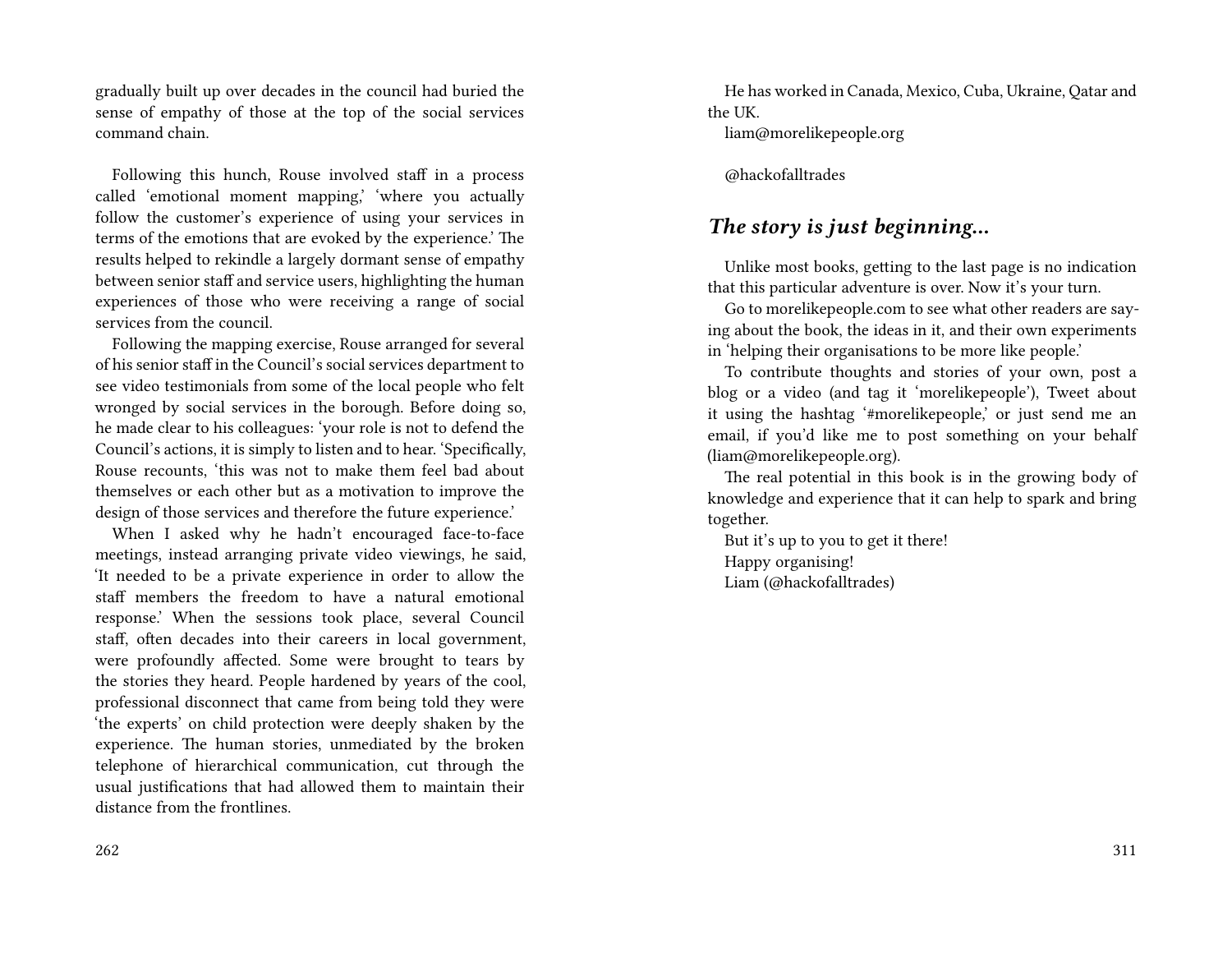## *About the author*

Liam Barrington-Bush is a 'cross-pollinator.' A grassroots activist disguised as an organisational change consultant; a youth organiser trying his hand as a social media trainer; a community development facilitator in investigative journalists' clothing.

His Twitter handle – @hackofalltrades – alludes to a life of dabbling between worlds, learning from each, but never getting so settled in any one field as to lose perspective on its place in a broader interdependent mosaic of understanding.

He co-founded a youth exchange between young hip-hop artists in Toronto and Havana in 2006 (Turning the Tables), led the UK National Council for Voluntary Organisations' (NCVO) work on online campaigning for two years, and co-founded Concrete Solutions (now 'more like people') under the tagline 'helping organisations to be more like people' in 2010. He made international headlines in 2011 for unexpectedly presenting a 'Greenwash Propagandist of the Year' award to a Canadian government minister visiting the UK to promote the Alberta tar sands and received a journalism fellowship (with his wife, Jen) to investigate Canadian mining operations in Oaxaca, Mexico in 2013, while writing, crowd-funding and self-publishing this book.

He is a regular guest lecturer in the Community Leadership programme at Birkbeck College in London. He has blogged, written articles and taken photographs for a range of publications, including the Guardian, Rabble. ca, and New Internationalist.

Andrea Smith is a community organizer in Brooklyn, New York, working against the growing tide of professionalisation and its corresponding emotional disconnect between staff and service users of domestic violence organisations. 'While some boundaries are healthy,' Smith writes, 'the particular kind of distancing within anti-violence organizations is counterproductive to any goal of creating connection.' She goes on, 'Eliminating this difference increases the potential… to allow survivors to create the kind of relationship they want between themselves and the organization.'<sup>8</sup>

While the work of a Council Chief Executive and a grassroots domestic violence activist in certain ways couldn't be more different, they have both seen the pitfalls of the emotional distance created by moves to professionalise their work on either side of the Atlantic. The disconnected professionalism that is increasingly taught in so many social work programs reduces the space for individual judgment, and stronger relationships, turning a role that traditionally relied on a range of highly developed interpersonal and subjective decision-making skills into an increasingly administrative function. And the increased distance of senior management from the issues has the tendency to reinforce the logic of this professional objectivity.

Shortly before his death (from non-traffic-related causes) in 2008, Hans Monderman, the inventor of the 'Shared Space' method of urban traffic regulation, opined that the reason for his approach's success was that it encouraged basic interaction between drivers, pedestrians, and cyclists.

Shared Space works, Monderman said, because it forced everyone 'to look each other in the eye, to judge body language

<sup>8</sup> Andrea Smith, quoted in Alisa Bierria, 'Pursuing a radical antiviolence agenda inside/outside a non-profit structure,' in *The Revolution Will Not Be Funded,* 2007, South End Press, p. 161.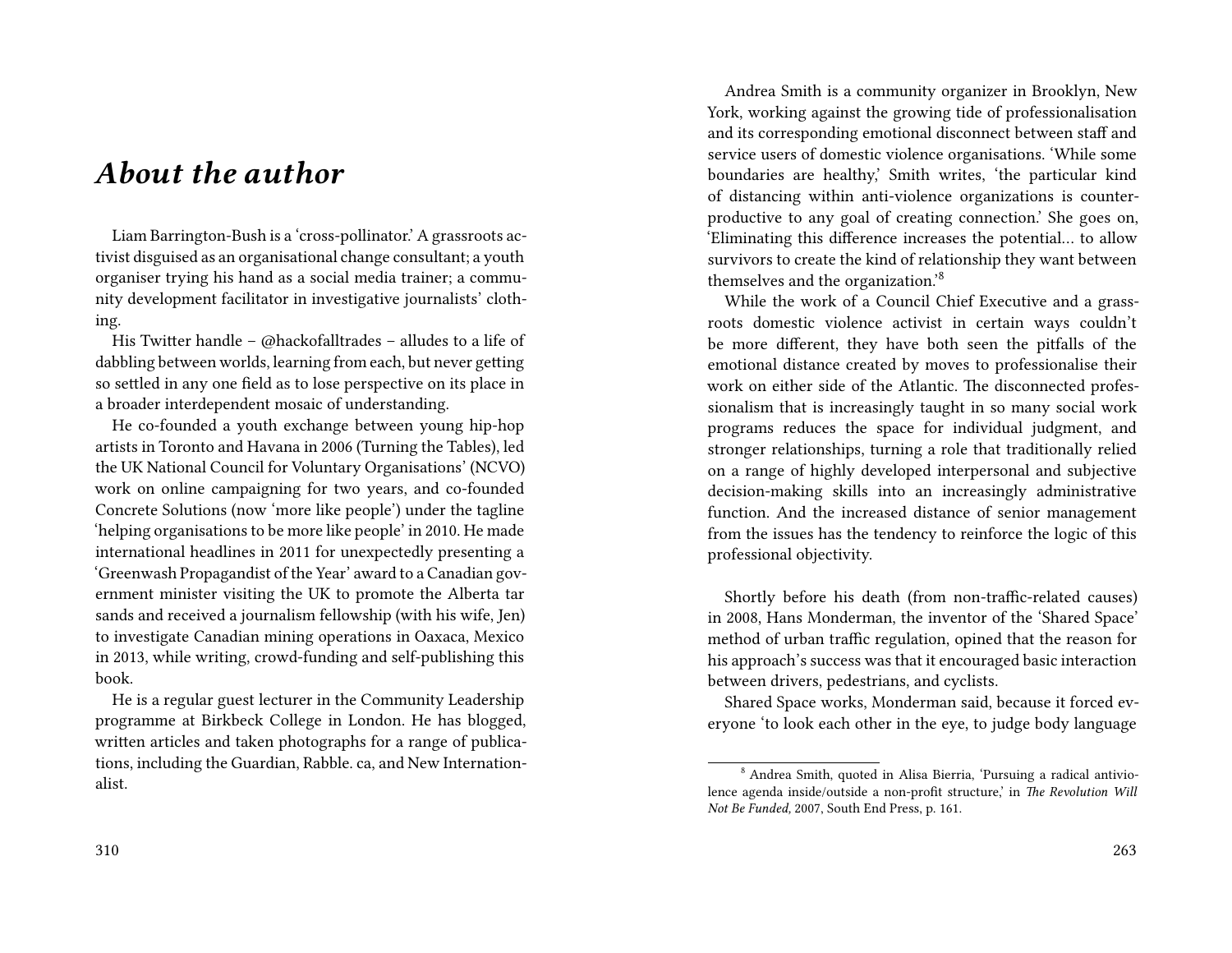and learn to take responsibility — to function as normal human beings.'<sup>9</sup>

With his mapping exercise and his video testimonies, Rouse forced some of his staff into an uncomfortable place – 'unprofessional' as it was – but in doing so, did for his senior managers what Hans Monderman's traffic system has done for so many European urbanites. He helped them 'to function as normal human beings,' reigniting some of the empathy that years in the system had buried.

'In the next three to four months,' he observed, 'there was a definite loosening up of some of the professional boundaries,' Rouse told me. While admittedly, some of the old tendencies began to creep back into working habits, 'we were able… to use the window to start the process of change in our early intervention and family support services, and we now have a much improved service as a result.'

By helping a small group of senior staff to reconnect with a dormant sense of empathy, Rouse opened the doors to critical learning from previously ignored places. This kick-started a process that actively included the perspectives of those most affected in the development of social care and service policies across the borough, making those services more responsive to the people receiving them.

*How can you connect – and help others connect – with the people who you support or advocate for and with?*

*What are the barriers that get in the way of face-toface contact and more meaningful interactions with those you support?*

264

AC, Susanna Hunter-Darch, Susie R, Thessaloniki Alexandros, Tim Gee, Toby Blume, Toby Lowe, Tom Baker, Tom Beale, Tom Dawkins, Tom Pollard, Tom Wragg — @T\_Wragg, Tony Hall, Tony Tracy, Tony Wilton, Ursel, Veena Vasista, Wendy Lobatto, and Wiebke Herding, ON:SUBJECT. (Plus the others who didn't want to be credited!)

To Majed Rostamian, for so generously and skilfully building morelikepeople.com.

To Serena Lee and Steve Lafler for making the whole thing look so awesome!

Of course to Dave Mitchell, for gently, but firmly working with me to edit the book into something you'll hopefully enjoy reading!

And to everyone else that is helping to make their organisations 'more like people!'

<sup>9</sup> Michael Brunton, 'Signal Failure,' *Time Magazine,* 30 January 2008. http://www.time.com/time/magazine/article/0,9171,1708116,00.html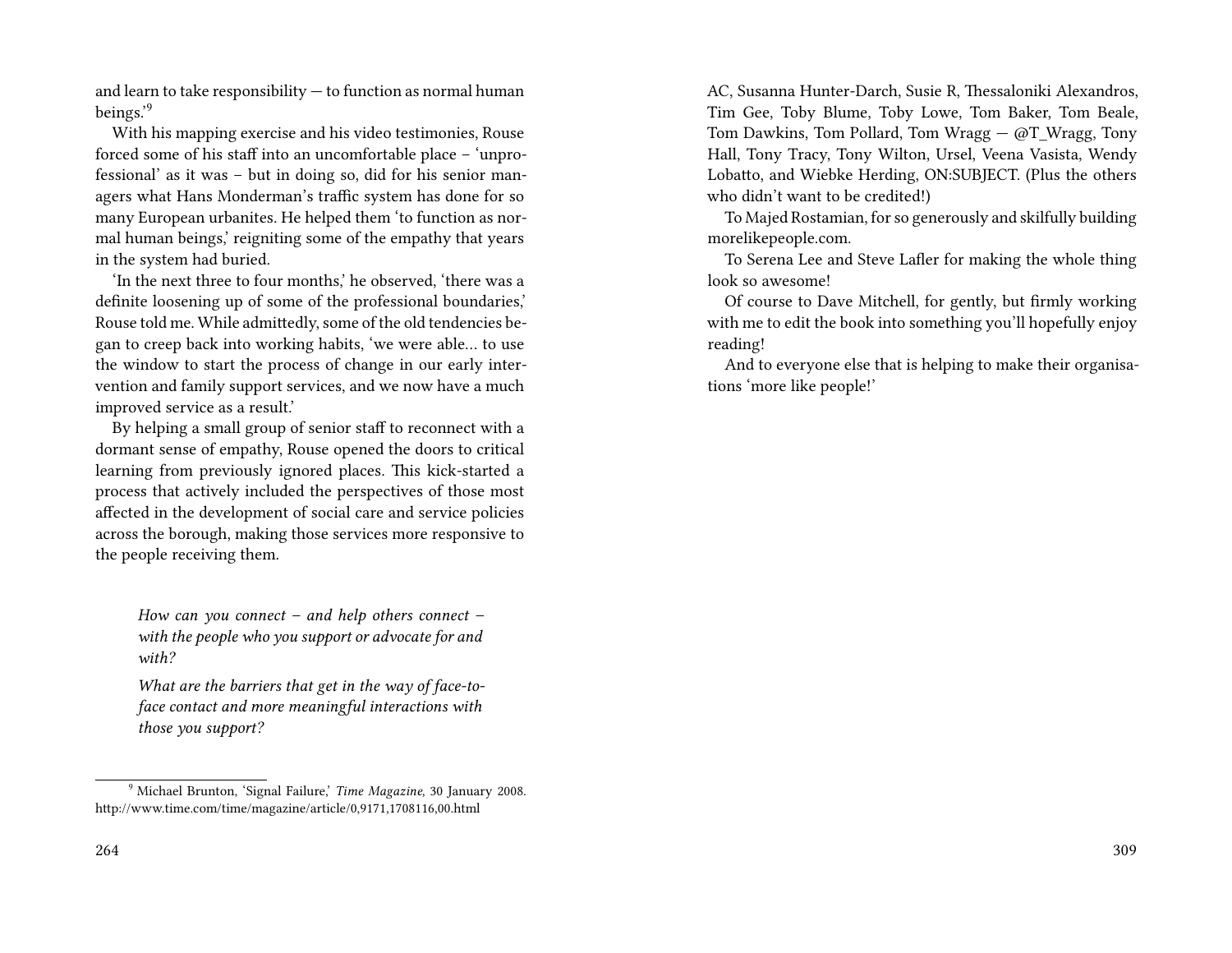der Linde, Dan Slee of comms2point0, Daryl Green, Dave Boyle – Brighton, Dave Oswald Mitchell, david pinto – founder of ecosquared, David Robbins, David Tross, David Wilcox, Dawn Reeves, Deborah Frieze, Derek Oakley, Diana Ralph, Doug Shaw – Consultant/ blogger/ speaker/ occasional troublemaker, Ed Anderton, Edward Saxton, Ellie Barrington, Frauke Godat, George Wilkinson, Holger Nauheimer – host of the Berlin Change Days, hops, ID Hicks, Iffat Shahnaz, James, Jamie Notter, Jan Teevan, jim coe, Joe Saxton, John Sargent, Jonathan James Todd (aka Billy), jonathan moore, jonny zander, Juliette Daigre, justin partridge, K Ludwig, Kai Millyard, Kathi Barrington, Kathleen Flaherty, Kathryn Binnersley, Kayle Donner, Kylee Bowater, Landon Yoder, Lauren Goff, Leo Salloum, Linda B, Lorna Prescott, Louise Barrington, Maddie Grant, Maria Haines – Llangollen, Mark Barratt, Mark Benfold, Mark Braggins, Mark Parker, Matthew Hayles, Maurice McLeod from Marmoset Media, Megan Peppin, Mika Barrington-Bush, Mike from StartSomeGood, Mohammad Ali Aumeer, Morgan Davie, Natalie Walker, Natasha Adams, Nehmi Klaassen, Neil Bachelor, nick beddow, Nick Drew, Nishma Doshi, Pam Dudman, Pam Elvy, Pamela McLean, Patty Barrington, Paul Barasi, Paul Smart, Paula Connaughton – lecturer at University of Bolton, Pauline Roche & Ted Ryan, RnR Organisation, People & Planet staff, Pete Speller, peter Collins, Peter Eversoll, Peter Wanless — Chief Executive of the UK Big Lottery Fund, Philippa de Boissiere, Phillip Smith, Pierre Marshall, Rachel Purkett, Randonn Swan, Rich Watts, Richard D. Bartlett, Director of Autonomy at Loomio, Robert O'Callaghan, Robin Davidson – Australia, Roger Clark, Rolf Kleef – internet trailblazer, Rosemary Frazer, Saffi Price, Sallie Lyons, Sandy McDonald – The ClanMaker, Seth Reynolds, Sharon Faulds, Shelagh Barrington, Shirley Ayres, Silvia Daole, Sofia Bustamante, 'someone who knows that hope is what we are left with,' Sophie Ballinger @sospot, Stephanie Cole @eseesea, Steve Bridger, Steven Bush, SURCO

*Can you focus on making empathy a stronger part of your work? For instance, sharing a part of yourself with those you support, or putting yourself in their shoes when they tell you something that is personal to them?*

## **We can't build trust without taking risks**

To bring home the potential of trust-as-accountability, I want to tell you about a man named Paul Story.

I briefly met Paul in Edinburgh in the summer of 2009. Anyone familiar with Edinburgh will know that the sheer quantity of creative types that flood the city for its various overlapping festivals each August can make it hard to distinguish any particular actor, street performer, poet, or comedian from another. But Paul stuck out.

He's an author and former physicist; middle-aged with grey hair. He had setup shop in the city centre with a pop-up banner and a table, stacked high with copies of his new book, *Dreamwords*.

But he wasn't selling it; he was giving it away. He called it 'the Honesty Edition.' Paul's business model, after writing the book and maxing out his credit card to print ten thousand copies, was this:

- Go to public places
- Give out copies of the book to people who are interested in reading it
- Ask them to make a pledge:
- 'If I like it, I will pay for it on the website'
- 'If I don't like it, I will pass it along to someone who I think might.'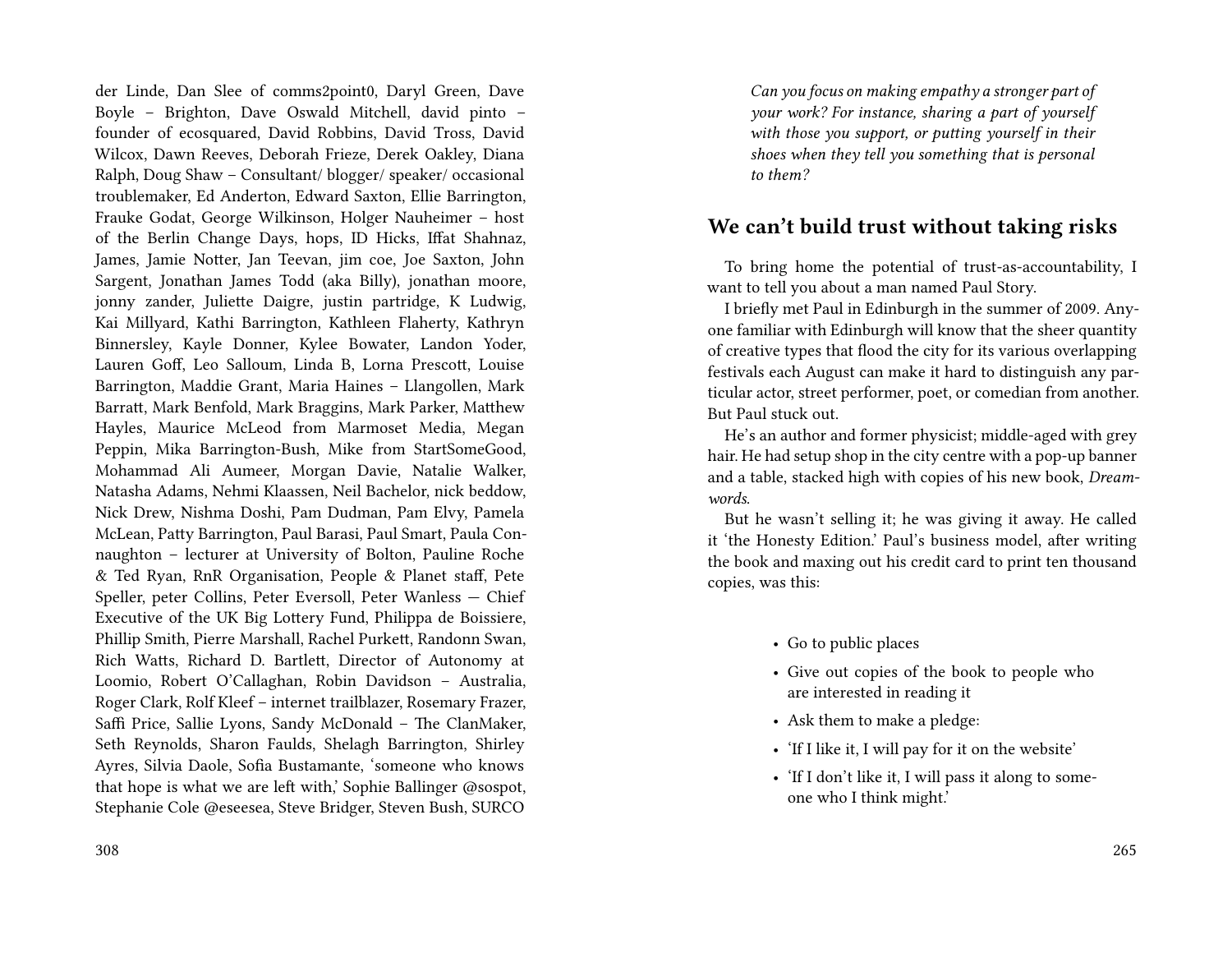Paul experimented with a range of distribution channels, several involving tables at events or high-pedestrian traffic public places, but also simply placing books around town centres in Scotland, with flyers explaining the experiment.

Marketing experts had told him he could expect a maximum 3 percent return on this business model, but he still believed in a basic honesty amongst people that could make this seemingly crazy approach viable.

When I met him, it was early days still. I took a copy of his book, read it, enjoyed it, and sent him £8 through his website.

When I emailed him, two years later, he was coming to the end of the experiment, having distributed the full print run of the novel and just published the second instalment of the *Dreamwords* series.

When it was all said and done, over 800 people had done what I did and had chosen to pay Paul for his novel. This meant the printing costs were covered by peoples' voluntary payments. Paul was also left with an email list that would be considered solid gold by any marketer – over 800 contacts who clearly liked the first book in a three part series!

'Taking no account of genre, sex, age or even if an individual is really a reader, 8 percent of the public enjoyed the book enough to go out of their way to pay,' Paul wrote to me. 'When better targeted, that figure rose to 30 percent.'<sup>10</sup>

Should a future writing project manage to maintain anything like that targeted '30 percent' figure, Paul would be doing far better than most published authors, who themselves see 7.5 to 15 percent on a book's cover price (though obviously without shouldering the printing costs themselves).

Clearly Paul's time had not been accounted for, but his brave steps (or 'barmy' steps as they were described by *The Sun*) into

#### 266

## **Expressions of Thanks**

Firstly, my wife, Jen, deserves a massive shout out for supporting me through this whole process.

Then Paul, for having the early confidence in me and this project, and ultimately being the person to thank (or blame) for you reading this right now.

Thanks to my family – for encouraging me to do the seemingly crazy things I've always been inspired to do (even when they aren't the same crazy things that they themselves would have chosen for me).

To all the great people who inspired or offered feedback on the book: Veena, Aerin, Yeyo, Lorna, Suzanne, Nishma, Maurice, Tim, Adam, Derek, Matthew, David Pinto, Bembo, David Robbins, Dougald, Bonnie, Noel, Roger, Ed, Patrick, Jamie, Maddie, Jim Coe, Damon, Phillip, Megan, Doug, Clare, Pete, Pamela, Jim Cranshaw, Lloyd, Steve, Ian, Billy and Deborah.

Then there's all the wonderful people who contributed to the crowd-funding campaign: Aerin Dunford, Alex Farrow, Alexandros, Alicia Evans, Anake Goodall, Andrew Dickson, Andrew Murphie, Angille Heintzman, Angus McPhee, Anja S. Beinroth, Anonymous, Austen El-Osta, Bembo Davies, Ben Fraser, Ben Knight, Ben Schernick – Namibia, Beverly Green, Bob Goodfellow, Bonnie Foley-Wong — Founder & Chief Investment Innovator at Pique Ventures, Caedmon Ricker-Wilson – Humanist, camille bush, Carolyn Jane Davies, Casper ter Kuile, Catherine Marrion, Catherine Sawyer, Charlotte Pell, Chris Miller, Clare Cochrane, @clarewhite, Damien Austin- Walker — @b33god, Damien Zielinski, Damon van

 $10$  From an email from Paul Story; the more complete analysis can be found at http://www.dreamwords.com/honesty/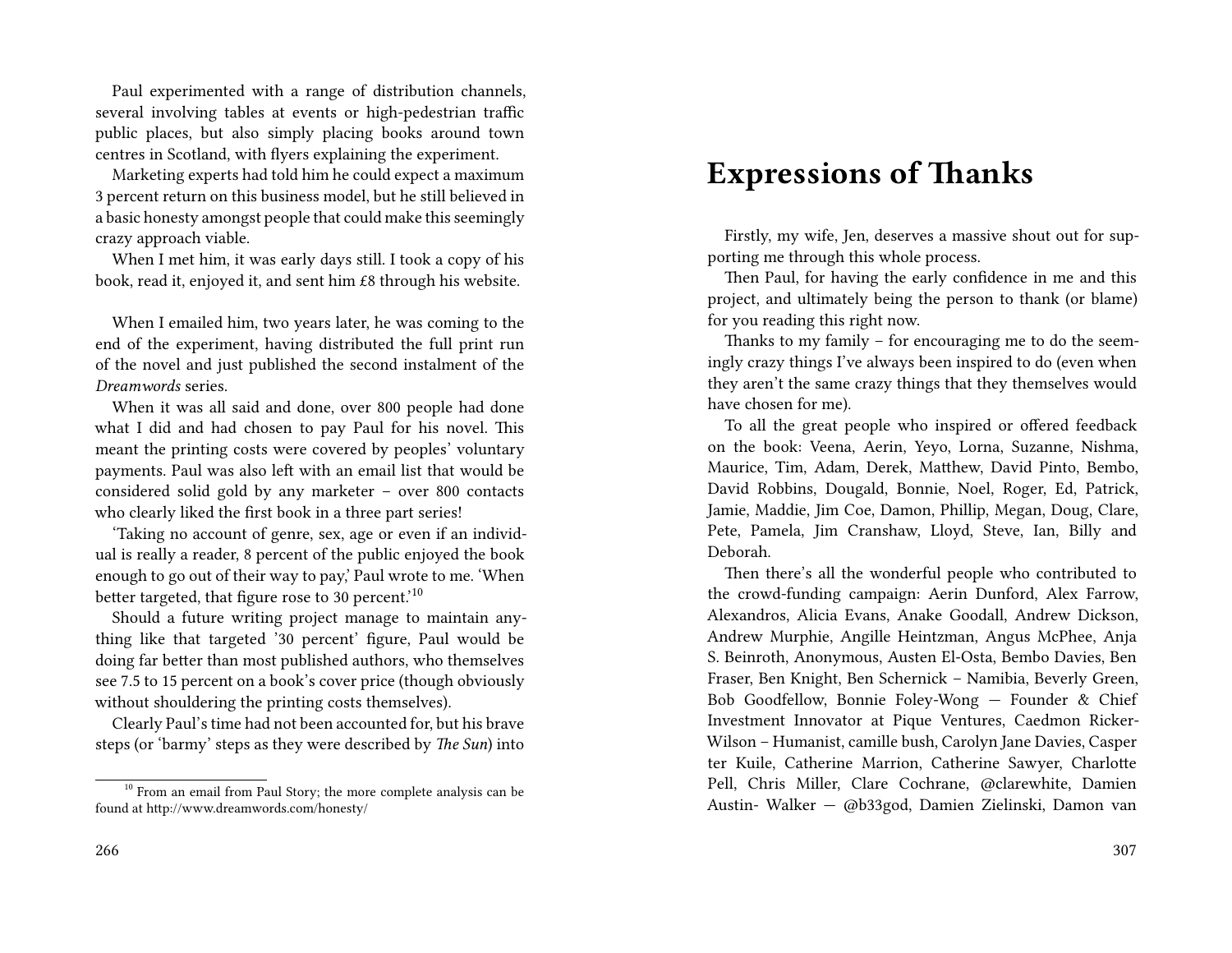- Vasista, Veena. 'Snowy Peaks: Ethnic diversity at the top,' *The Runny- mede Trust*, 2010. http://www.runnymedetrust.org/ uploads/publications/pdfs/SnowyPeaks-2010.pdf
- Walker, Brian and David Salt. *Resilience Thinking,* Island Press, 2006.
- Westley, Frances and Brenda Zimmerman and Michael Quinn Patton. *Getting to Maybe: How the world is changed*, Vintage Canada, 2006.
- Wetendorf, Diane. 'When the Batterer Is a Law Enforcement Officer: A Guide for Advocates,' Battered Women's Justice Project, February 2004. http://www.vaw.umn.edu/ documents/battererlawenf/battererlawenf.pdf
- Wheatley, Margaret. *Leadership and the New Science,* Berrett-Koehler, 1992.
- Wheatley, Margaret and Myron Kellner-Rogers, *A Simpler Way,* Berrett- Koehler, 1996.
- Wheatley, Margaret and Deborah Frieze, *Walk Out Walk On,* Berrett- Koehler, 2011.
- Wheatley, Margaret. *So far from home*, Berrett-Koehler, 2012. Wikipedia contributors, "Free software," *Wikipedia, The Free Encyclopedia, http://en.wikipedia.org/w/index.php?title=Free\_software&oldi*
- Wikipedia contributors. "The Tyranny of Structurelessness," Wikipedia, The Free Encyclopedia, http://en.wikipedia.org/ wiki/The Tyranny of Structurelessness
- Wise, Tim. 'Membership has its privileges: Seeing and challenging the benefits of whiteness,' TimWise.org, 22 June 2000. http://www.timwise.org/2000/06/membershiphas-its-privileges-seeing-and-challenging-the-benefits-ofwhiteness/

the realms of a trust-based economy offer some important insights.

When we get bureaucratic accountability systems out of the way, we open up room for true accountability to emerge from a shared sense of responsibility and trust, grown from mutual empathy. Empathy is at the core of the humanity principle, having often been lost in the institutional assumptions of their respective opposites: coercion, compliance and professional distance.

Trust fosters autonomy; it encourages all of us to 'get on and do what we need to do.' No longer will we be compelled to 'game' the number-based systems that get in the way of our work.

And since complexity assures that we can't predict the future, trying to hold someone to account for not living up to the future results they've predicted is impossible, unfair, and a massive waste of our collective time.

So let's look elsewhere for accountability. We might start by asking ourselves when we've achieved our best, and see what kinds of requirements were made of us when we did. We might find, as with much of this book, that less is indeed more.

#### *'more like people' accountability*

*Humanity: When we connect with one another, beyond our professional roles, we make space for empathy, which opens the possibility of trust, offering a stronger accountability than any compliance measure can ensure.*

*Autonomy: When accountability is discovered by each person involved, rather than imposed by some, on others, it allows each of us to find our own sense of responsibility, which compliance measures cannot instil in others.*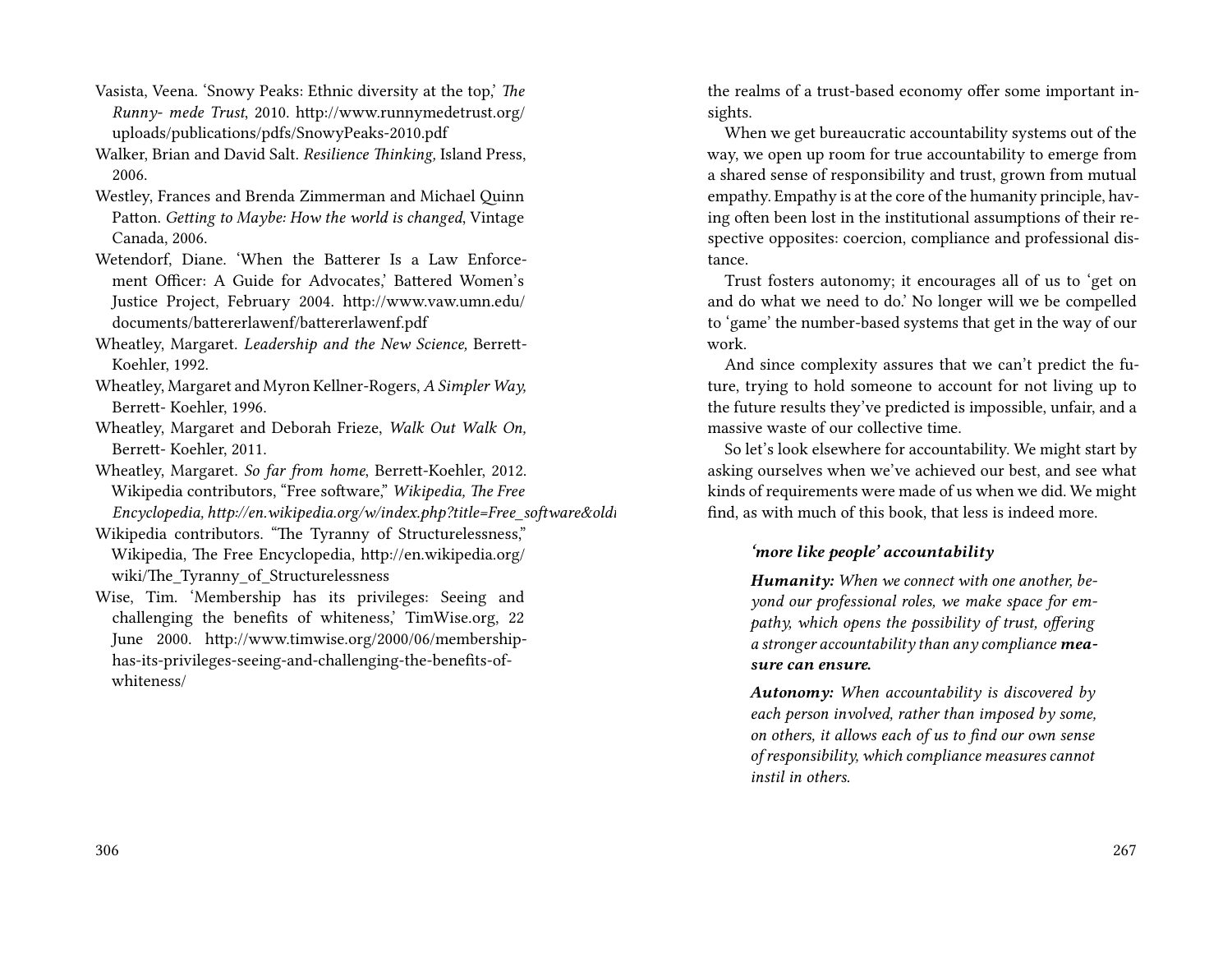*Complexity: The complexity of the kinds of situations we face in our work mean that attribution is rarely a question of the simple cause-and-effect linearity that organisations judge themselves and each other on; it requires trust for those involved to make subjective judgments, based on their experiences and understandings of the situations they are experiencing.*

commentisfree/libertycentral/2009/oct/14/trafigura-fiascotears-up-textbook

- Schmidt, Jeff. *Disciplined Minds: A Critical Look at Salaried Professionals and the Soul-battering System That Shapes Their Lives,* Rowman & Littlefield, 2000.
- Seidel, Sam. *Hip Hop Genius*, Rowman & Littlefield Education, 2011. Semler, Ricardo. 'Managing without managers,' *Harvard Business Review*, September – October 1989.
- Semler, Ricardo. *Maverick!: The Success Story Behind the World's Most Unusual Workplace*, Century, 1993.

Shirky, Clay. *Cognitive Surplus,* Penguin, 2010.

- Sinclair, Paul. 'Grameen Micro-Credit & How to End Poverty from the Roots Up,' *OneWorldOnePeople.org*, 24 October 2011. http://www.oneworldonepeople.org/articles/ World%20Poverty/Grameen.htm
- Smith, Andrea. 'Without Bureaucracy, Beyond Inclusion: Re-centering Feminism,' Left Turn, 1 June 2006. http:// www.leftturn.org/without- bureaucracy-beyond-inclusionre-centering-feminism
- Smith, Phillip and Dmytri Kleiner. 'What not-for-profit organizations need to know about free software,' *phillipadsmith.com*, 2 December 2004. http://www.phillipadsmith.com/ 2004/12/what-not-for-profit- organizations-need-to-knowabout-free-software.html
- Surowiecki, James. *The Wisdom of Crowds,* Abacus, 2004.
- Taylor, Frederick Winslow. *Principles of Scientific Management,* 1911.
- van Gelder, Sarah and YES! Magazine, ed. *This Changes Everything: Occupy Wall Street and the 99% Movement,* Berrett-Koehler, 2011.

Various. *Reflections on Now Activism*, self-published, 2006.

Vasista, Veena. 'Dear Gandhi, you've got me in a muddle…', See & Connect, 8 February 2012, http://seeandconnect.com/ 2012/02/08/be-the-change-really/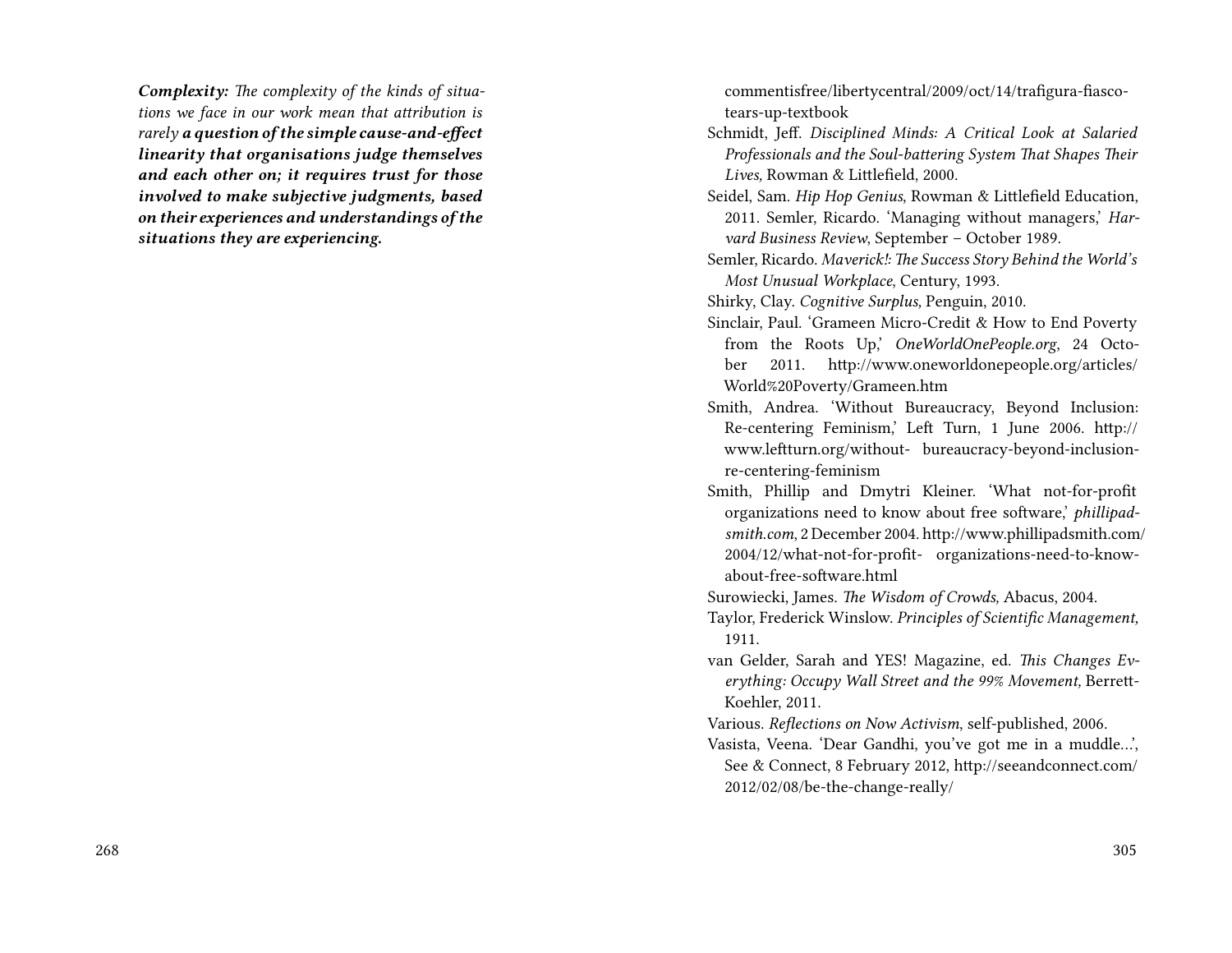- Jones, Harry. 'Taking responsibility for complexity,' *ODI Briefing Paper* 68, August 2011.
- Klein, Naomi and Avi Lewis. *The Take* [documentary film]*,* Hello Cool World, 2004.
- Kleiner, Dmytri. *The Telekommunist Manifesto,* Institute of Network Cultures, 2010.
- Krippendorff, Klaus. 'Afterword,' *Cybernetics & Human Knowing,* Vol. 9, No. 2, 2002.
- Kruglinski, Susan. '20 Things You Didn't Know About… Relativity,' *Discover Magazine*, 25 February 2008. http:/ /discovermagazine.com/2008/mar/20-things-you-didntknow-about-relativity
- Lavaca collective. *Sin Patrón,* Haymarket Books, 2007. Lerner, Harriet. *The Dance of Anger,* Harper Element, 1990. Mintzberg, Henry, ed. *Management? It's not what you think!*' Prentice Hall, 2010.
- Montgomery, David. *The Fall of the House of Labour,* Cambridge U P, 1989.
- Notter, Jamie and Maddie Grant. *Humanize: How people-centric organizations succeed in a social world*, Que Publishing, 2011.
- Pew Research Center, 'Twitter Update 2011,' *The Pew Research Center's Internet & American Life Project*, 1 June 2011. http:/ /www.pewinternet.org/Reports/2011/Twitter-Update-2011/ Main-Report/ Main-Report.aspx
- Pink, Daniel. *Drive: The surprising truth about what motivates us,* Riverhead Books, 2009.
- Pink, Daniel. 'Drive: The surprising truth about what motivates us,' The Royal Society for the Arts, 1 April 2010. http://www.youtube.com/watch?v=u6XAPnuFjJc
- Pinto, David. *small book BIG THINK,* self-published, 2010.
- Ross, Carne. *The Leaderless Revolution: How Ordinary People Will Take Power and Change Politics in the 21st Century*, Blue River Press, 2011.
- Rusbridger, Alan. 'The Trafigura fiasco tears up the textbook,' *Guard- ian,* 14 October 2009. http://www.guardian.co.uk/

# **Chapter 10 — The time for change is now… and if you don't do it, we will!**

*"Once social change begins it cannot be reversed. You cannot un-educate the person who has learned to read. You cannot humiliate the person who feels pride. You cannot oppress the people who are not afraid anymore." – Cesar Chavez*

*"People have decided not to wait for the revolution to start living differently." – Manuel Castells*

*"Think of anarchism as an individual orientation to yourself and others, as a personal approach to life." – CrimethInc. Ex-Workers Collective*

*Very few of the lessons in this book can be learned exclusively from reading. Most of the organisational changes described involve personal changes, and most meaningful personal changes require adaptation and practice. Many organisations, companies and governments have superficially embraced the transitions brought about by social media, but then reasserted their rigid hierarchies at the first signs of trouble. Sometimes they totally miss the point, at other times they just get cold feet in the face of unknown change.*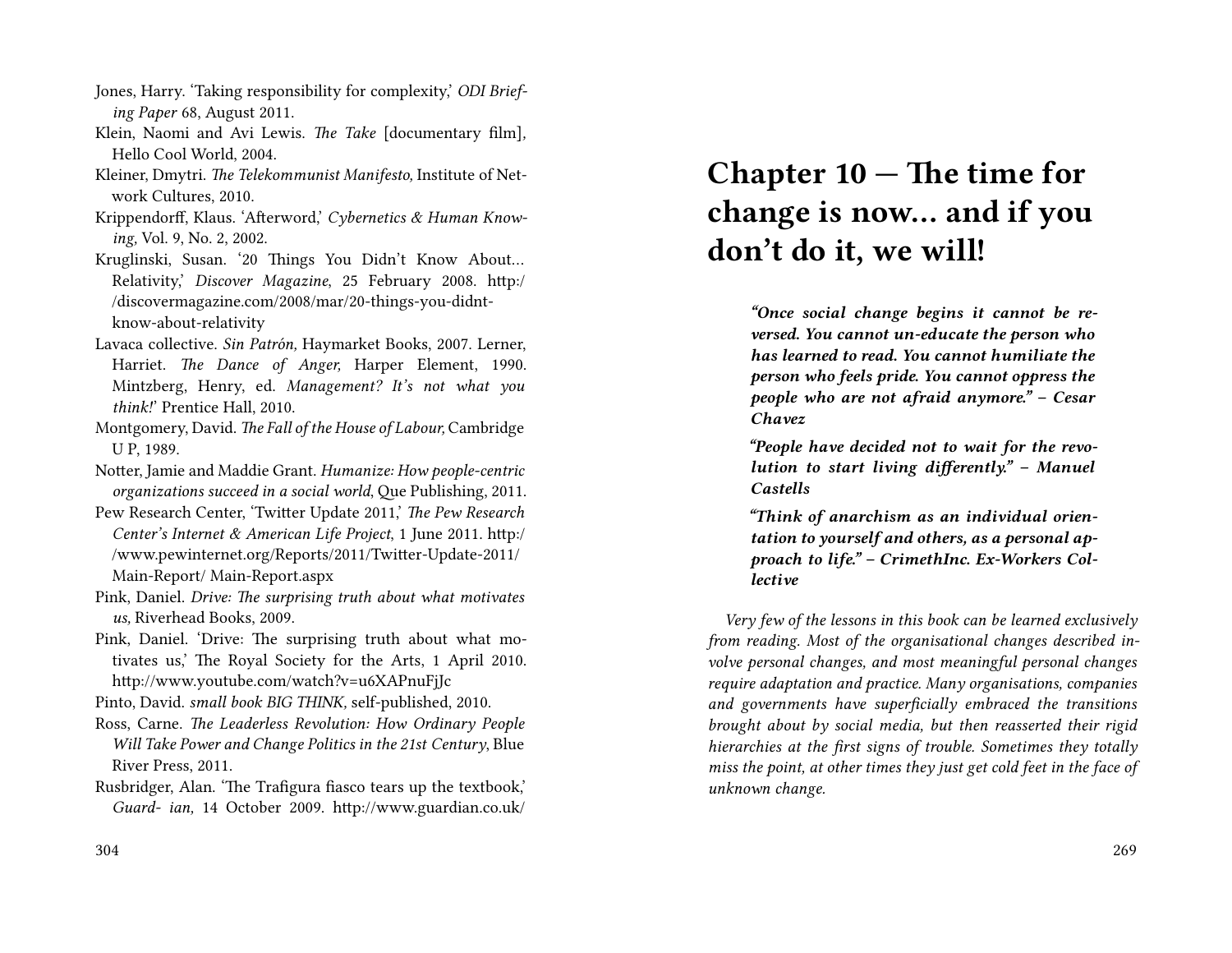*The biggest stumbling block is often in becoming conscious of the need to align our values in a range of different parts of our lives. 'more like people' is not just a way of organising, but about working towards coherence of values in all realms of life, including politics, education, marriage, parenting, and many other interrelated areas. Work is just one possible starting point. Where we take it is up to us.*

*And while many of these ideas require significant personal reflection, via the web we also have the tremendous opportunity of being able to share those reflections with others who are taking similar journeys. It's up to all of us what this book can become; the Internet provides the space for an on-going sequel, for which these pages are only a starting point.*

### **Fighting the claw-back instinct**

When David Cameron's coalition government came to power in the UK in 2010, it went to great lengths to appear to be keeping up with the technological and social trends of the day. Digitally enabled consultations, 'listening exercises' and crowd-sourcing activities regularly asked the public to feed into everything from healthcare reforms, to public sector spending cuts, and foreign policy priorities.

Unfortunately, these initiatives proved more show than substance, used to promote and legitimise a pre-existing conservative agenda, with no real openness to taking direction from below. As the ultimate insult in the process, the government decision to slash the Education Maintenance Allowance (EMA), a move that triggered massive student protests in late 2010, was attributed to a crowd-sourcing activity, a move clearly at odds with a massive section of the population, even if someone outside government initially proposed it.

- Dubois, Frederic. 'The #OSJUBA event stresses early moves by net activists in South Sudan,' *South Sudan Info,* 13 August 2012. http://southsudaninfo.net/2012/08/the-osjuba-eventstresses-early-moves-by-net-activists-in-south-sudan/
- Evans, Jon. 'In five years, most Africans will have smartphones,' *Tech- Crunch,* 9 June, 2012. http://techcrunch.com/2012/06/ 09/feature-phones-are-not-the-future/
- Graeber, David. *The Democracy Project*, Allen Lane, 2013. Harford, Tim. *Adapt: Why success always starts with failure,* Little Brown, 2011.
- Hughes, Thomas. 'American Genesis,' University of Chicago Press, 2004.
- INCITE! Women of Colour Against Violence, ed. *The Revolution Will Not* Be Funded, South End Press: Read. Write. Revolt. 2007.
- International Association of Chiefs of Police, 'Discussion Paper on IACPs, Policy on Domestic Violence by Police Officers,' July 2003. http://www.vaw.umn.edu/documents/ policedv/policedvpdf.pdf
- Jaffe, Sarah. 'Occupy's afterlife a dispatch from New York's dark zones,' *Jacobin Magazine,* 3 November 2012. http://jacobinmag.com/2012/11/power-to-the-people/
- James, Emily. *Just Do It!* [documentary film], Left Field Films, 2011. Jarvis, Brooke. 'Why everyone suffers in unequal societies,' *YES!* Magazine, 4 March 2010. http:// www.yesmagazine.org/happiness/want-the-good-life-yourneighbors-need-it-too
- Jenner, Mark. 'Tax avoidance costs UK economy £69.9 billion a year,' *The New Statesman,* 25 November 2011. http://www.newstatesman.com/blogs/the-staggers/2011/ 11/tax-avoidance-justice-network
- Johnson, Steven. 'Where good ideas come from,' [video], *Riverhead Books*, 17 September 2010. http://www.youtube.com/ watch?v=NugRZGDbPFU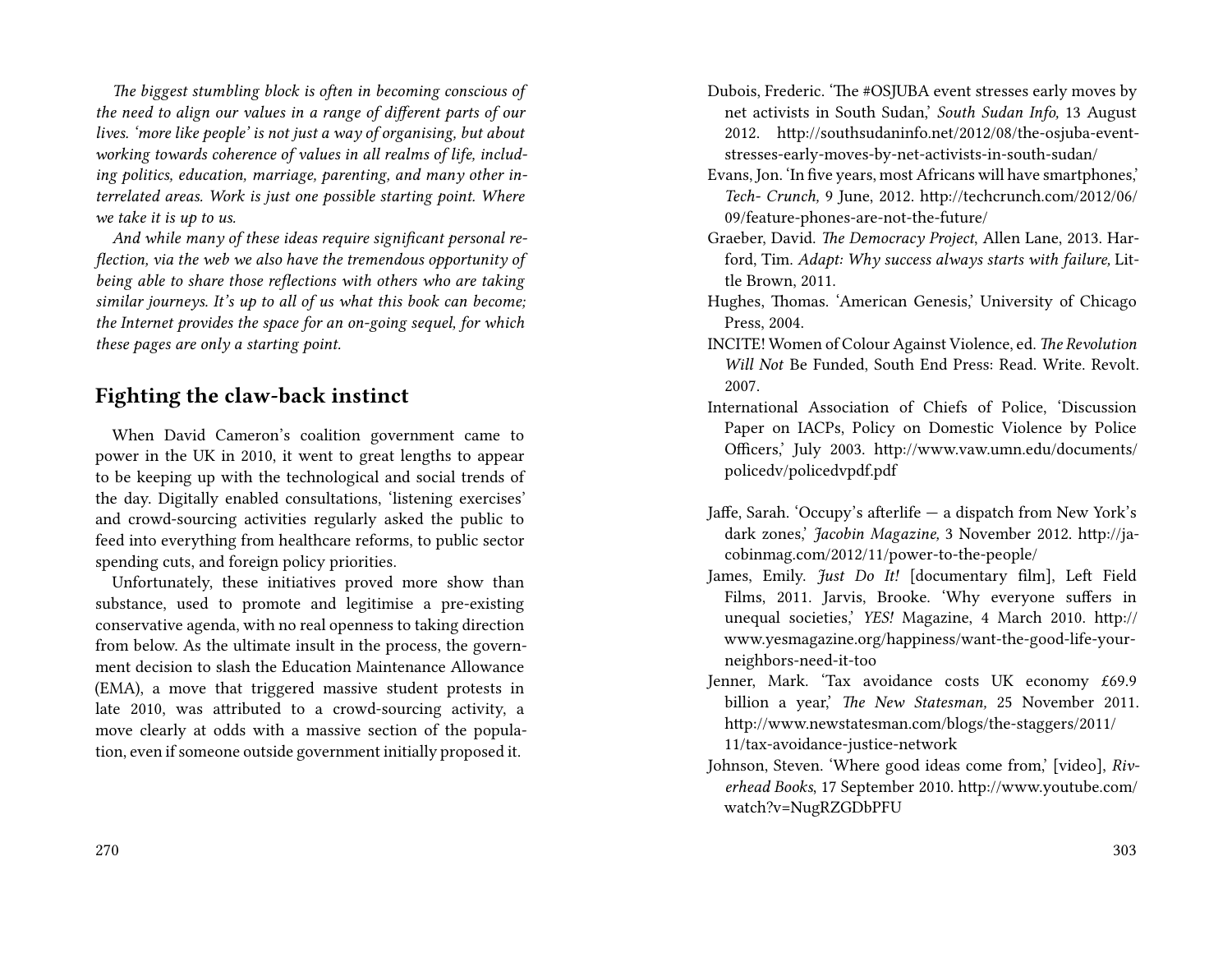## **Bibliography**

- Albert, Michael. *Parecon: Life after capitalism,* Verso, 2003. http://books.zcommunications.org/books/pareconv/Chapter6.htm#\_VPID\_45
- Bakan, Joel. *The Corporation,* Viking Canada, 2004. Bakunin, Mikhail. *Man, Society, and Freedom*, 1871.
- Bassett, Laura. 'Susan G. Komen Foundation Elbows Out Charities Over Use Of The Word "Cure",' *Huffington Post,* 25 May 2011. http://www.huffingtonpost.com/2010/12/07/ komen-foundation-charities- cure\_n\_793176.html
- Berman, Sarah. 'Occupy Wall Street's new job: disaster relief,' *The- Tyee.ca,* 10 November 2012. http://thetyee.ca/News/ 2012/11/10/Occupy-Sandy/
- Bosley, Catherine. 'Town ditches traffic lights to cut accidents,' *Reuters,* 11 September 2007. http://www.reuters.com/article/ 2007/09/11/us-germany-traffic-odd-idUSGOR14512420070911
- Brunton, Michael. 'Signal Failure,' *Time Magazine,* 30 January 2008. http://www.time.com/time/magazine/article/ 0,9171,1708116,00.html
- Carroll, Rory. 'Here's the chocolate factory, but where has Willy Wonka gone?,' *Guardian,* 11 May 2007. http:// www.guardian.co.uk/ world/2007/may/11/argentina.rorycarroll
- Chang, Jeff ed. *Total Chaos,* BasicCivitas Books, 2006.
- Denham, Diana, ed. *Teaching Rebellion: Stories from the Grassroots* Mobilization in Oaxaca, PM Press, 2007.
- Drucker, Peter. *Management: Tasks, Responsibilities, Practices.* Harper & Row, 1974.

These were, it soon became clear, exercises in advancing the interests of a party, rather than a country, while giving the illusion of doing something more meaningful. If participation, openness, and democracy mean anything at all, they mean a willingness to listen to one's critics as well as one's supporters.

Anyone remotely familiar with the world of government won't be surprised to hear the Cameron consultations were stage managed and tightly controlled. 'Why would the government – conservative or liberal – implement a policy they disagreed with?,' I hear some of you muttering. This is symptomatic of our cynicism with government; we assume democracy will always be trumped by party politics. But this is not the assumption at the core of effective crowd-sourcing or online self-organisation; if people contribute, and are then ignored, they will become disillusioned. You don't get to violate this kind of trust too many times.

Institutions across all sectors have gone to great lengths to figure out how to use social media to their own advantage. Businesses ask their customers to help them design new products; government departments search for public sector innovation from the crowd; charities let their members vote on the next steps of a campaign.

But few take it to the point of listening to their critics or using this blurring of roles to enable more participatory governance and decision-making. In my more cynical moments I write off any 'crowd-sourcing' initiative I see coming from an Old World institution, but then remember the many people I've met, even in the most rigid of government departments, who are pushing hard to really make this stuff work the way it's meant to work.

The real challenge is this: the crowd doesn't always do what we want it to. When an organisation opens up, whether in the form of a staff consultation, or a collective planning or budgeting process, it will almost inevitably hear things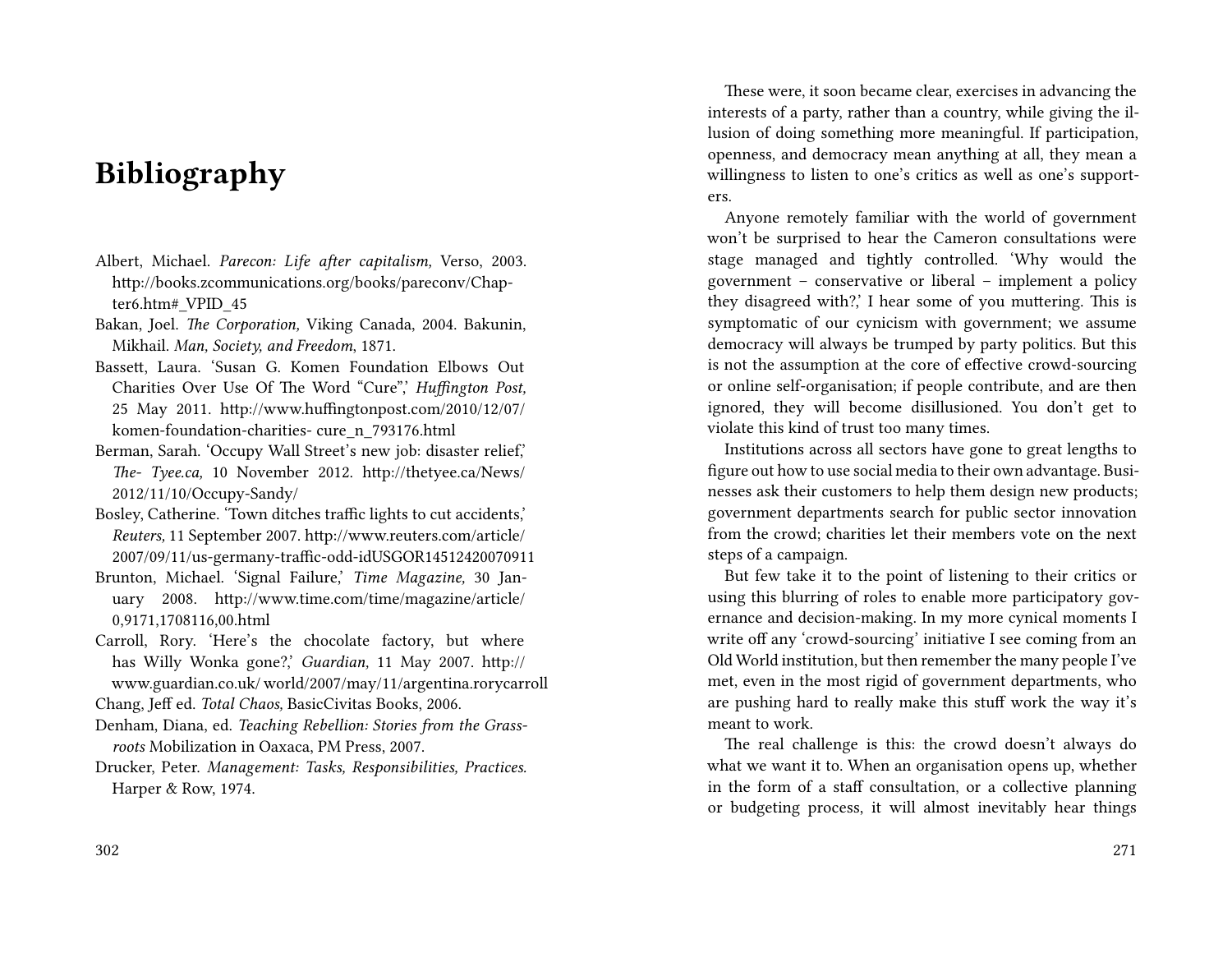that senior managers or the board don't want to hear. What separates a 'more like people' organisation, from a 'more like machines' organisation, is how it deals with the inevitable disagreements that arise from openness. Does it simply ignore the comments or suggestions that don't fit with its predetermined narrative, as the UK Government did? Or does it open up a further debate, putting the Board position forward, but not assuming it will necessarily prevail if it encounters widespread opposition? More pointedly, during such exercises, do those with traditional organisational authority actually concede and let others move forward with ideas that fly in the face of management preference?

Ricardo Semler has spoken a lot about the challenges of participatory democracy in the workplace, particularly for those still holding some semblance of traditional power. "Democracy is a lot of hard work, I kept telling myself and anyone who would listen," he wrote in 1992. "It needs to be exercised with conviction and without subterfuge or exception."<sup>1</sup>

When employees of Semler's company, Semco, voted to move into a factory that management was deeply wary of, the company still went ahead with the move. "We never considered overriding our workers' decision. Our credibility would have gone to hell,"<sup>2</sup> Semler recounted years later.

There is nothing easy about letting go of control. For all I have written about it, it is still something I struggle with, in a range of settings – just ask Paul Barasi what it's like to get me to post his blog posts on our website! Most of what this book advocates involves exercises – individually and collectively – in letting go of control. While some of our organisations may be paying lip service to the democratic possibilities of social media, much like the UK Government has, I'm sure there are

| <b>Group Name</b>                | <b>Twitter Handle</b> |
|----------------------------------|-----------------------|
| <b>Adbusters Magazine</b>        | @adbusters            |
| <b>Admitting Failure</b>         | @AdmitFailure         |
| Big Lottery Fund                 | @BigLotteryFund       |
| Creating the Future              | @CreatingTFuture      |
| Dadamac                          | @DadamacN             |
| e-Democracy                      | @edemo                |
| <b>Engineers Without Borders</b> | @ewb                  |
| Just Do It!                      | @JustDoItFilm         |
| Mozilla                          | @mozilla              |
| Occupy Sandy                     | @OccupySandy          |
| Occupy Wall Street               | @OccupyWallSt         |
| Overseas Development In-         | @ODI_development      |
| stitute                          |                       |
| People & Planet                  | @peopleandplanet      |
| Platform                         | @PlatformLondon       |
| Runnymede Trust                  | @runnymedetrust       |
| The HUB                          | @HUBworld             |
| The RSA                          | @TheRSAorg            |
| Ukuncut                          | @Ukuncut              |

<sup>1</sup> Ricardo Semler, *Maverick!*, Century, 1993, p. 58.

 $2$  Ibid., pp. 101.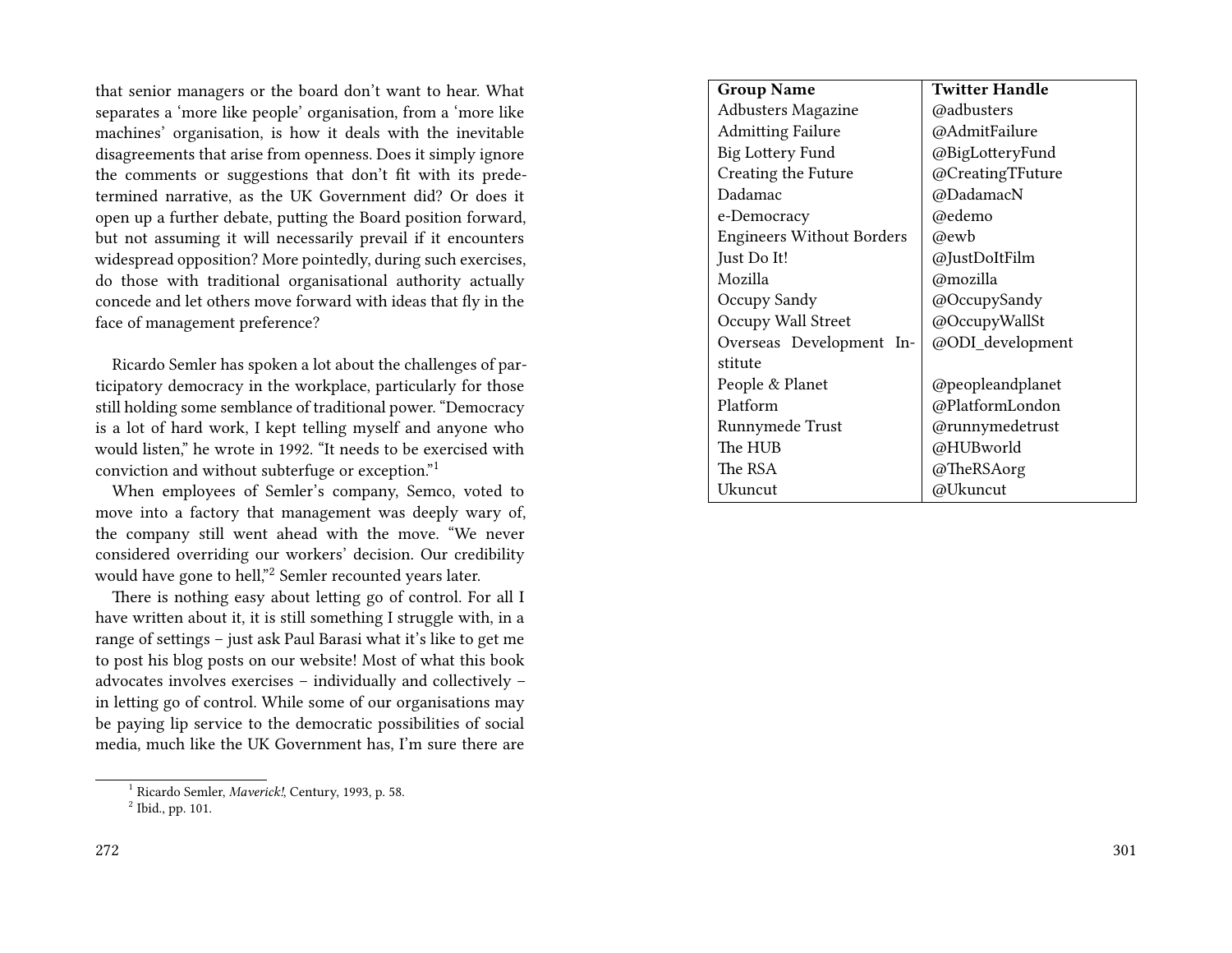## **Your more like people-finder**

| <b>First Name</b> | <b>Last Name</b> | Twitter         |
|-------------------|------------------|-----------------|
|                   |                  | Handle          |
| Adam              | Mansbach         | @adammansbach   |
| Alan              | Rusbridger       | @arusbridger    |
| Avi               | Lewis            | @avilewis       |
| Carne             | Ross             | @carneross      |
| Chris             | Coltrane         | @Chris Coltrane |
| Chris             | Anderson         | @chr1sa         |
| Clay              | Shirky           | @cshirky        |
| Dan               | Pink             | @danielpink     |
| David             | Pinto            | @happyseaurchin |
| David             | Graeber          | @davidgraeber   |
| Deborah           | Frieze           | @dfrieze        |
| Dmytri            | Kleiner          | @dmytri         |
| Emily             | James            | @emily_james    |
| Harriet           | Lerner           | @harrietlerner  |
| Jamie             | <b>Notter</b>    | @jamienotter    |
| Jeff              | Chang            | @zentronix      |
| Jen               | Wilton           | @GuerillaGrrl   |
| Ken               | Robinson         | @SirKenRobinson |
| Lloyd             | Davis            | @LloydDavis     |
| Maddie            | Grant            | @maddiegrant    |
| Maurice           | McLeod           | @mowords        |
| Naomi             | Klein            | @NaomiAKlein    |
| Pamela            | McLean           | @Pamela_McLean  |
| Paul              | Barasi           | @PaulBarasi     |
| Peter             | Wanless          | @peterwanless   |
| Phillip           | Smith            | @PhillipADSmith |
| Sam               | Seidel           | @husslington    |
| <b>Steve</b>      | Lawson           | @solobasssteve  |

many more that enter into an experiment with the right intentions, but still reassert control at the first sign of trouble. This is a natural part of the process. We don't let go of habits collectively learned over many lifetimes after simply reading a book.

When we are used to taking a certain decision, we tend to be sure we know best, but when others, equally used to taking other decisions, don't involve us, we can be frustrated by the lack of opportunity to contribute. In other words, we see the shortcomings in the power of others, but it can be much harder to see it in ourselves.

Yet we must. Even when it doesn't seem to make sense to do so. In fact, *especially* when it doesn't seem to make sense to do so, as it is often our own judgments of 'what makes sense' that prevent change.

People will suggest things we can't possibly imagine happening as part of our organisation's work. The results may sometimes be poor ones, but a group of highly invested individuals may well surprise expert sensibilities. Only by assuming that we always have the right answers, can we be sure that we won't. As is hopefully obvious by now, no one does.

Opening things up *will* lead to mistakes, missteps, and misunderstandings – at times in terms of some of the results it creates, but more importantly, in terms of the times we don't actually share whatever power we have to share. When this happens, don't beat yourself up over it and don't give up at the first hurdle. Apologise. Correct it if you can. Be humble. Ask how you can make amends. Think about what you might do differently next time. If you're struggling, go on vacation for a while and leave others the free rein to make collective decisions in your absence. If necessary, physically remove yourself from exercising the controlling urge to get in the way of democracy.

It will always be a work in progress, but feel free to start where you feel comfortable, and expand from there. Ricardo Semler entered the world of participatory workplace democracy by letting workers pick their uniforms and shop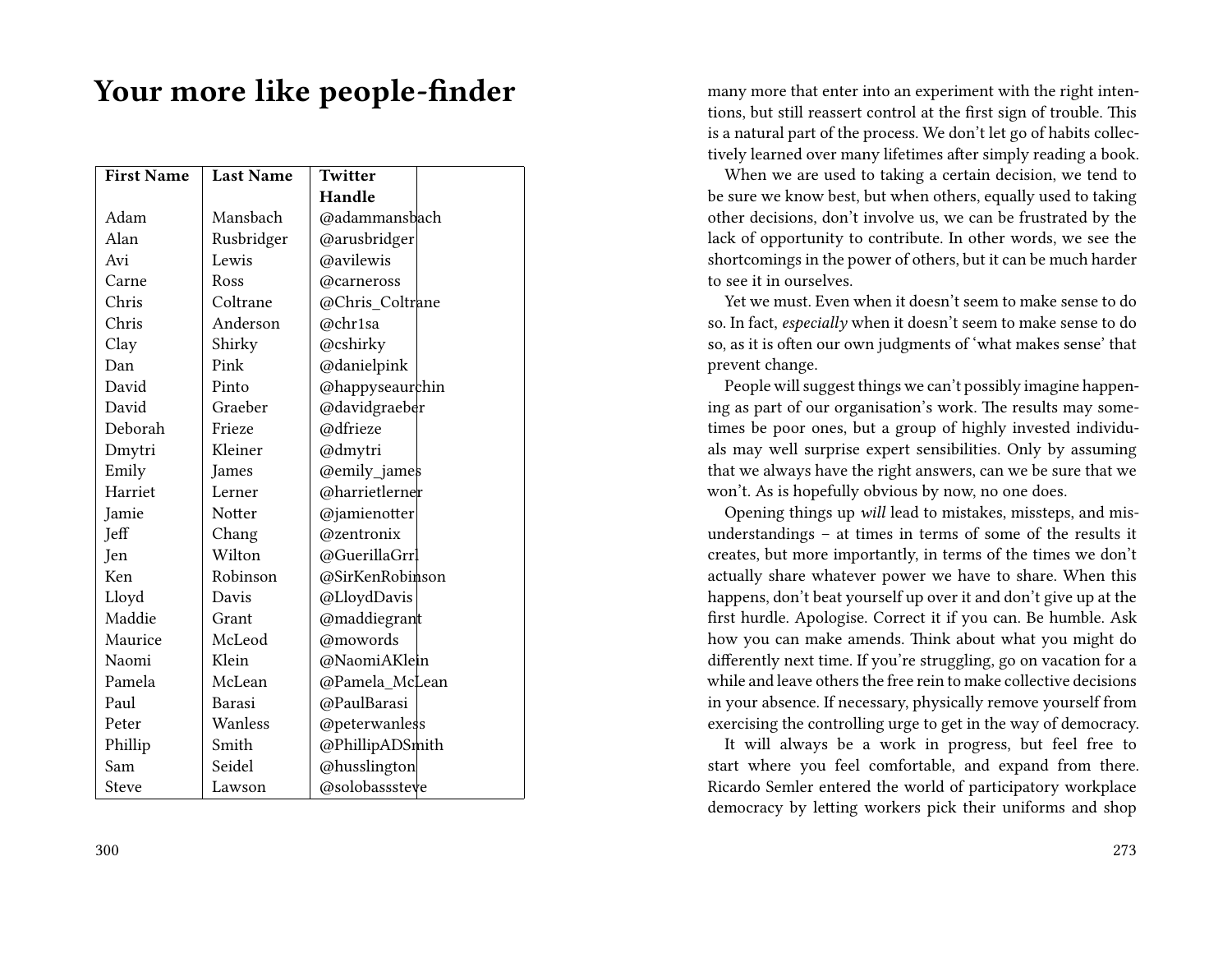floor paint colours, before gradually working up to the most fundamental decisions of how the business was run. Even many of the most 'more like people' examples throughout this book progressed through stages, as people throughout the groups or organisations became more comfortable with a more equal share of power, whatever roles they had played before.

Embracing our own autonomy can initially feel as challenging for some as not getting in the way of it can feel for others. But these are interconnected steps we can learn to take together. As we become more open about the challenges we face, whichever side of the coin we find ourselves on, we can support each other to take on more equal freedoms in the work we do together. We are not alone in defining our changing roles.

### **'more like people' beyond the office**

I recently watched *The Iron Lady*, the cinematic portrayal of the life and times of former British Prime Minister Margaret Thatcher. What struck me most was the film's depiction of Thatcher's underlying character, honed and crafted to fit the political culture she ploughed her way into. If the portrayal is an honest one, Thatcher came to embody a way of being that challenged 'more like people' in every part of her life. As a politician, she was ruthless – unconcerned by the consequences of her top-level decisions on the people of the country she ruled. As a manager of a government, she was rigid, dictatorial and condescending to those who worked with her. As a wife and mother she was distant and dismissive to even her closest of kin.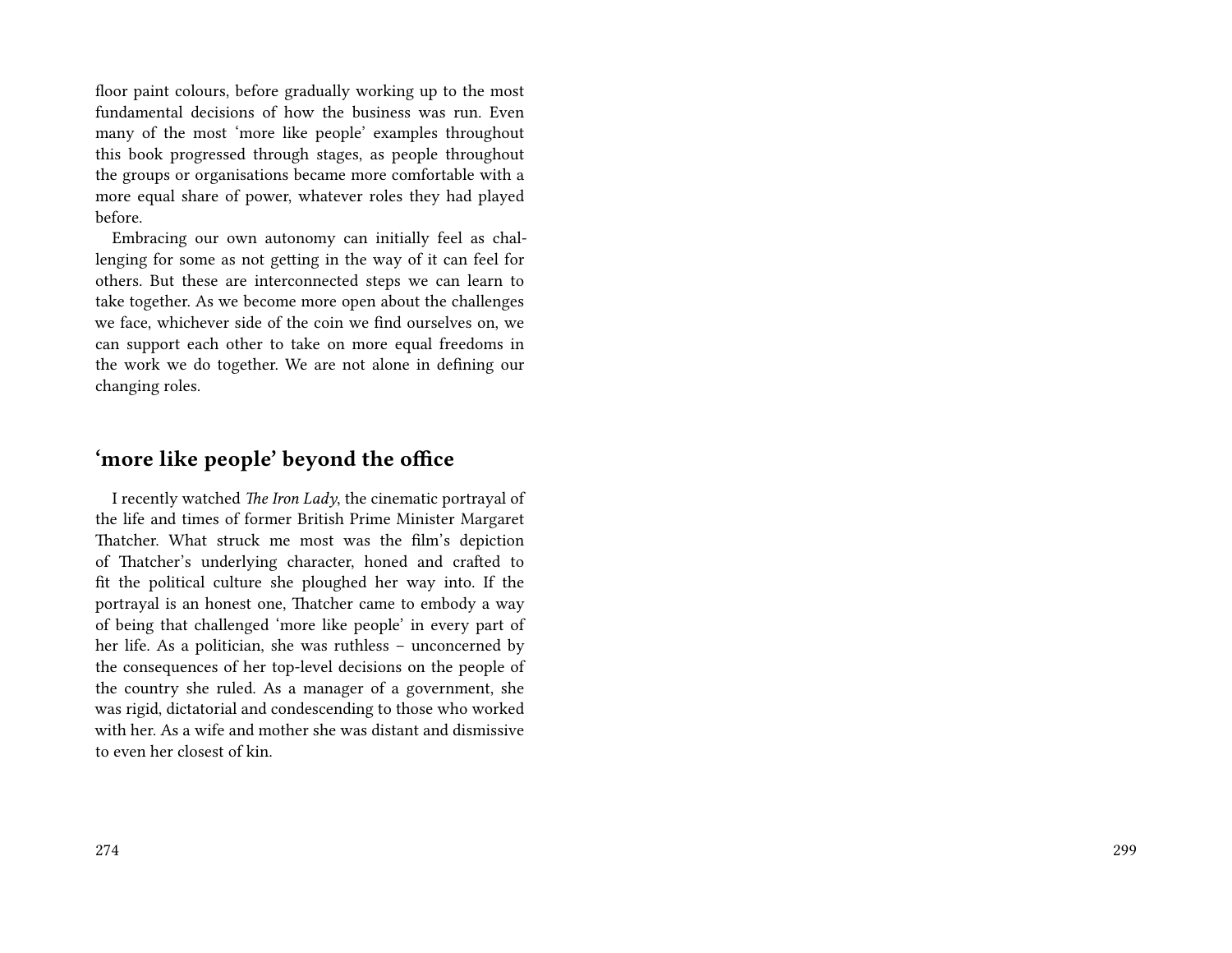*ingredient to a range of successes* (more on privilege in Chapter 4).

c. Hire only when there isn't someone else keen to shift their work within the organisation to address skills or time gaps *because encouraging more fluid movement between roles, teams and departments helps break down organisational silos* (more in Chapter 6 about when to hire new people).

Carried through these roles was a disinterest in – verging on repulsion from – 'feeling.' She presented a calloused intellectualism that suppressed any upwelling of tenderness, while actively ridiculing any perceived weakness in others.

In one notable scene, while teaching her teenage daughter to drive, Thatcher states, "the only thing you should remember is that everyone else is either reckless or inept," perfectly capturing the 'Type X' view of humanity described in Chapter 1. Thatcher voiced the dominant institutional belief about human nature with an honesty that few since Frederick Winslow Taylor have captured so succinctly.

Just as her ways of managing her Cabinet represented the organising tide this book is swimming against, so too were her approaches in both her family life, and her broader political persuasion, antithetical to 'more like people' at the micro and macro scales.

But just as Thatcher embodied the full breadth of opposition to the ideas of this book, 'more like people' is not simply a way of looking at management; it is a way of being, as the stories that have filled these pages have hopefully shown.

As Paul Barasi Tweeted during our first 'more like people action week': *"Work becomes more human ->then so do communities ->leaders ->world."*

While abridged and linearised for the medium, his point is crucial: every group of people, from families to societies, organise around particular principles, and the same principles that create fearful, abusive households, also create rigid, hierarchical 'Type X' organisations, assembly-line classroom settings, and even tyrannical governments. Our patterns in one set of relationships influence, and are influenced by, our patterns in other sets of relationships. This goes someway to explaining why police officers and soldiers – two professions generally built on top- down control and coercion – have among the high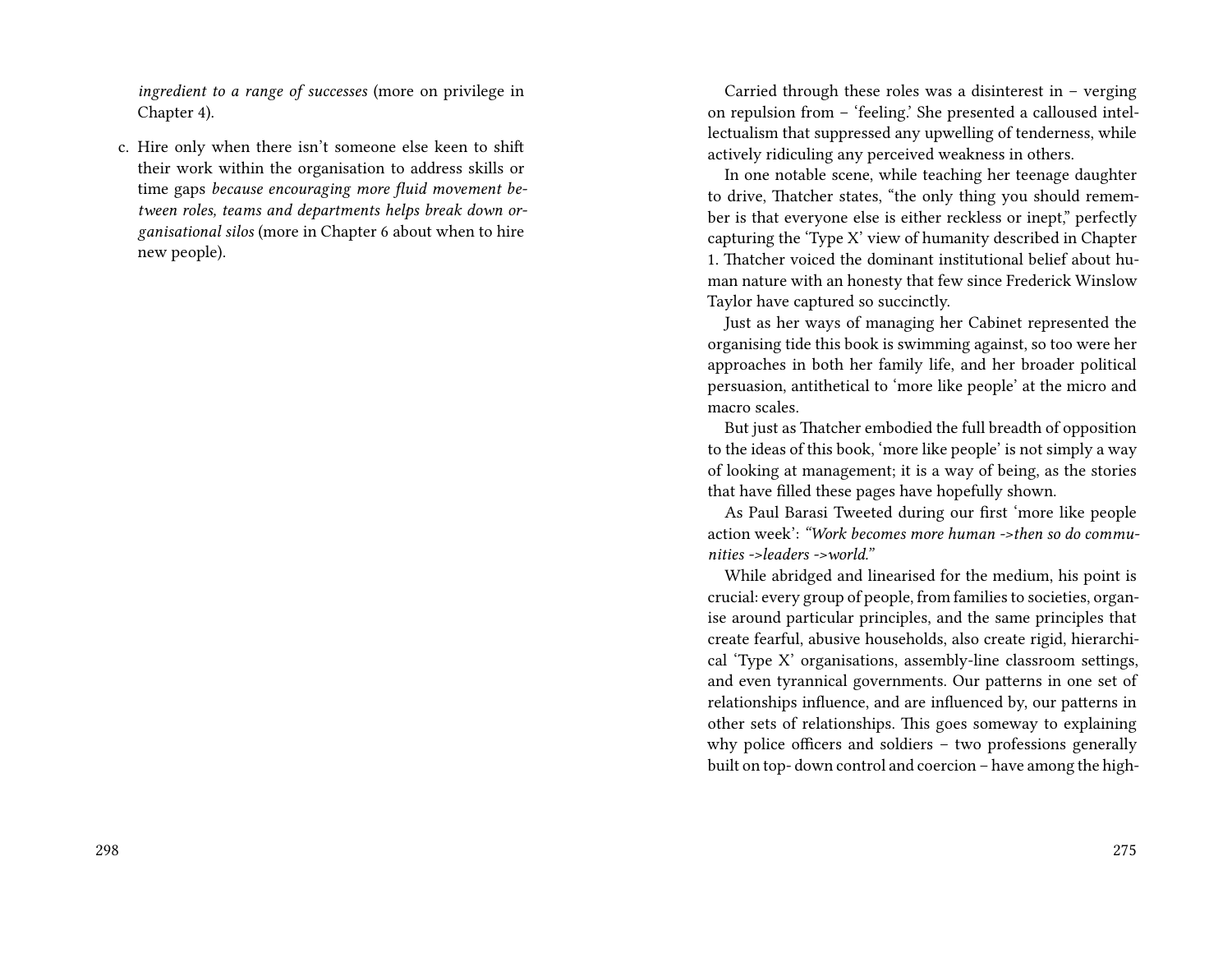est rates of domestic violence of any profession.<sup>3</sup> As one report on police-inflicted domestic violence described, "being the wife or girlfriend of a police officer means abiding by that culture's rules: What happens in the family stays in the family, and what happens in the police family stays in the police family,"<sup>4</sup> highlighting the ways these seemingly separate spaces perpetuate each other's violent and secretive cultures.

Our Taylorist worldviews have allowed us to pretend that the divisions we have created between parts of our human and natural systems are far more real or permanent than they actually are. But our workplaces and our schools, our families and our communities, and our local and global ecosystems are all deeply interconnected. This is why 'the butterfly effect' described in Chapter 7 has the potential to bring about changes far more wide-ranging than shifting one workplace culture or another. We can't control outcomes, but we can continue to take the kinds of actions that we'd like to see spread like wildfire. This is why, as Gandhi said, we must 'be the change we want to see in the world.' The workplace is one part of a much broader system, which is influenced by and influences its many interdependent parts – from the families of those who work there, to the countries they operate in, and the ecosystems they are a part of. The consequences of what we do in one part of a broader system aren't necessarily confined to the walls we have erected around it.

Understanding the complex relationships among seemingly separate systems can help us to be a part of a more positive kind of system change. You can help to change a broader system by reimagining your own contributions to it, whether at an office,

#### **11. Structures**

- a. Let the entire organisation become 'Senior Management' *because there are no shortage of examples, from social movements, to worker-run factories, where large groups don't need separate people to set their direction or organise their work* (more in Chapters 3 and 6).
- b. Support ad hoc teams of 'Buddies, Bricks and Affinity Groups' *because small, interconnected, self-organising groups can be faster, more agile and more effective at many tasks than fixed, static teams* (read about how these models have been used Chapter 3).
- c. Support co-management among staff, *because it can foster mutual accountability and reduce hierarchical power imbalances when those supporting each other are in an equal relationship* (more in Chapters 1, 2 and 6).
- d. Scrap departments, make teams more flexible, and don't pin individuals to their job descriptions if they have broader interests *because each of these false divisions keep people from finding other people with whom they can accomplish amazing things* (more on alternative models in Chapter 6).

### **12. Hiring**

- a. Scrap job descriptions and look at project-based skills and knowledge requirements rather than individual requirements *because if you let a project-based group find their own roles, less will fall through the cracks and people will discover new strengths in the process* (more in Chapter 6).
- b. Emphasise candidate perspective in hiring to build a diverse staff *because different perspectives are often the key*

<sup>&</sup>lt;sup>3</sup> International Association of Chiefs of Police, 'Discussion Paper on IACPs, Policy on Domestic Violence by Police Officers,' July 2003. http:// www.vaw.umn.edu/documents/policedv/policedvpdf.pdf

<sup>4</sup> Diane Wetendorf, 'When the Batterer Is a Law Enforcement Officer: A Guide for Advocates,' Battered Women's Justice Project, February 2004, p. 4. http://www.vaw.umn.edu/documents/battererlawenf/battererlawenf.pdf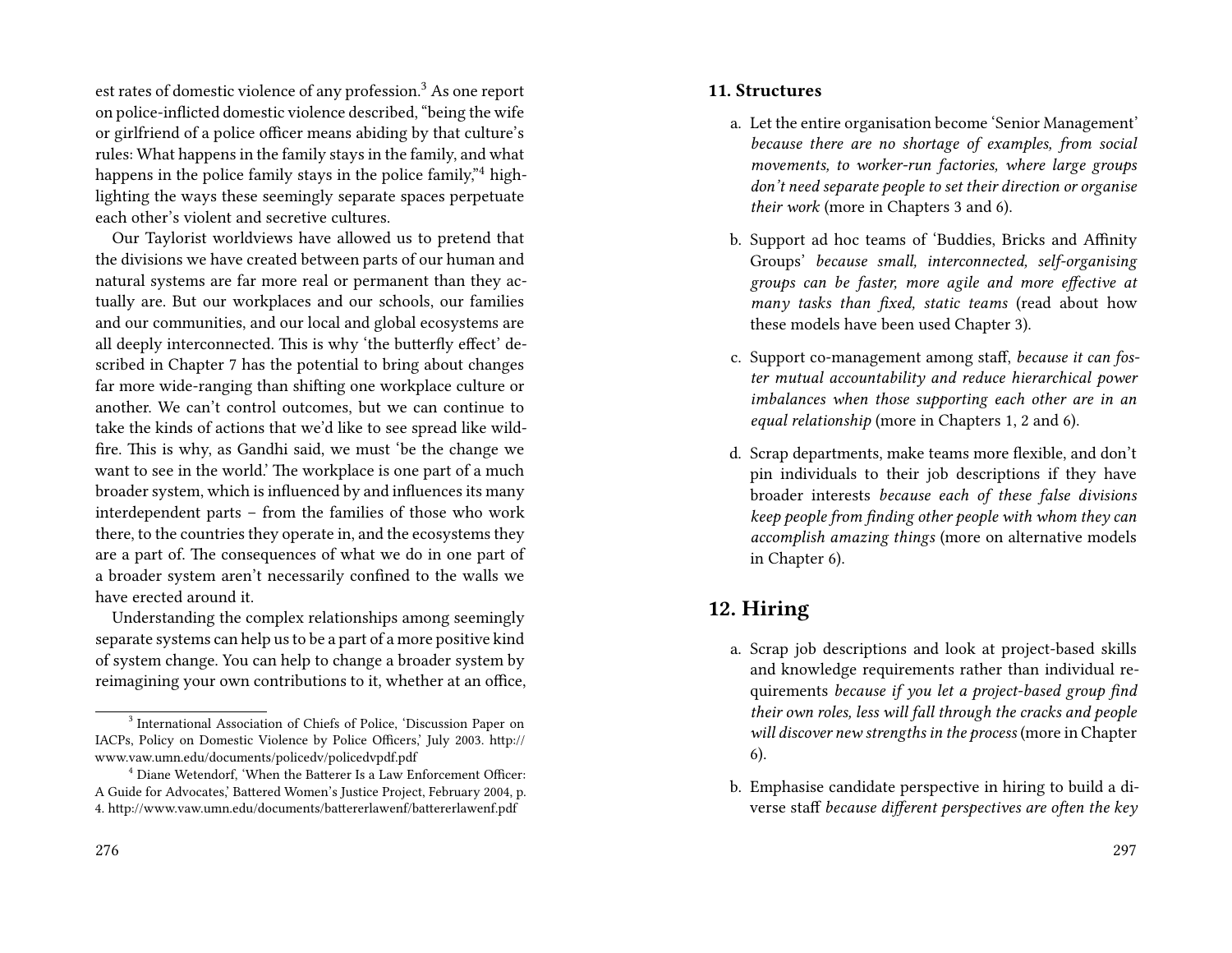*because it lets them figure out the best ways of doing their job, which may well be different from their colleagues' best ways of doing their jobs* (started by Best Buy and now used by many other US and international companies, more in Chapter 6).

## **10. Salaries**

- a. Establish a 'social justice waging' system where staff are paid according to personal circumstances, such as dependents, debts, etc. *because equality makes for happier workplaces and having kids shouldn't mean you can't afford to work somewhere anymore* (more about how Platform use social justice waging in Chapter 6).
- b. Train staff to understand organisational finances, and allow them to set their own wages *because it builds employee ownership and collective responsibility* (more on how Semco let staff set their own salaries in Chapter 6).
- c. Pay enough that people aren't worrying about money, but not too much as to make it the main reason for the job *because high pay appeals to those concerned most about money, and low pay obviously makes it harder for people to feel invested in their work* (more about wages and motivation in Chapter 6).
- d. Keep the salary range in an organisation relatively low *because inequality breeds resentment and poor working dynamics* (read The Spirit Level for more on the societal effects of inequality and think about how they might apply to an organisation).

or in your family, school, or neighbourhood. The basic process goes something like this:

- Find a core value that you believe in let's say, 'trust.'
- Think about what it means for your actions, at every level – for example, how you treat neighbours, colleagues, children, strangers.
- Figure out where your current actions are out-of-line with that value – do you cross the street when you see someone in a hoodie walking in your direction? Do you insist on vetting everything your assistant writes? Do you assume a homeless person asking you for change will spend it on something you wouldn't approve of?
- Adjust accordingly.
- Keep adjusting when you inevitably fall back into old patterns.
- Adjust again. It gradually gets easier.

My friend Veena Vasista describes this process as "translating causes into ways of being."<sup>5</sup>

# **Change what you can!**

It is easy to get stuck in the 'I'm only one person' trap, particularly when you start to think on a scale beyond a few people. If thinking of your influence beyond a few people feels too daunting, don't! Focus on the level of you and your relationships. You

<sup>5</sup> Veena Vasista, 'Dear Gandhi, you've got me in a muddle…', *See & Connect*, 8 February 2012. http://seeandconnect.com/2012/02/08/be-the-changereally/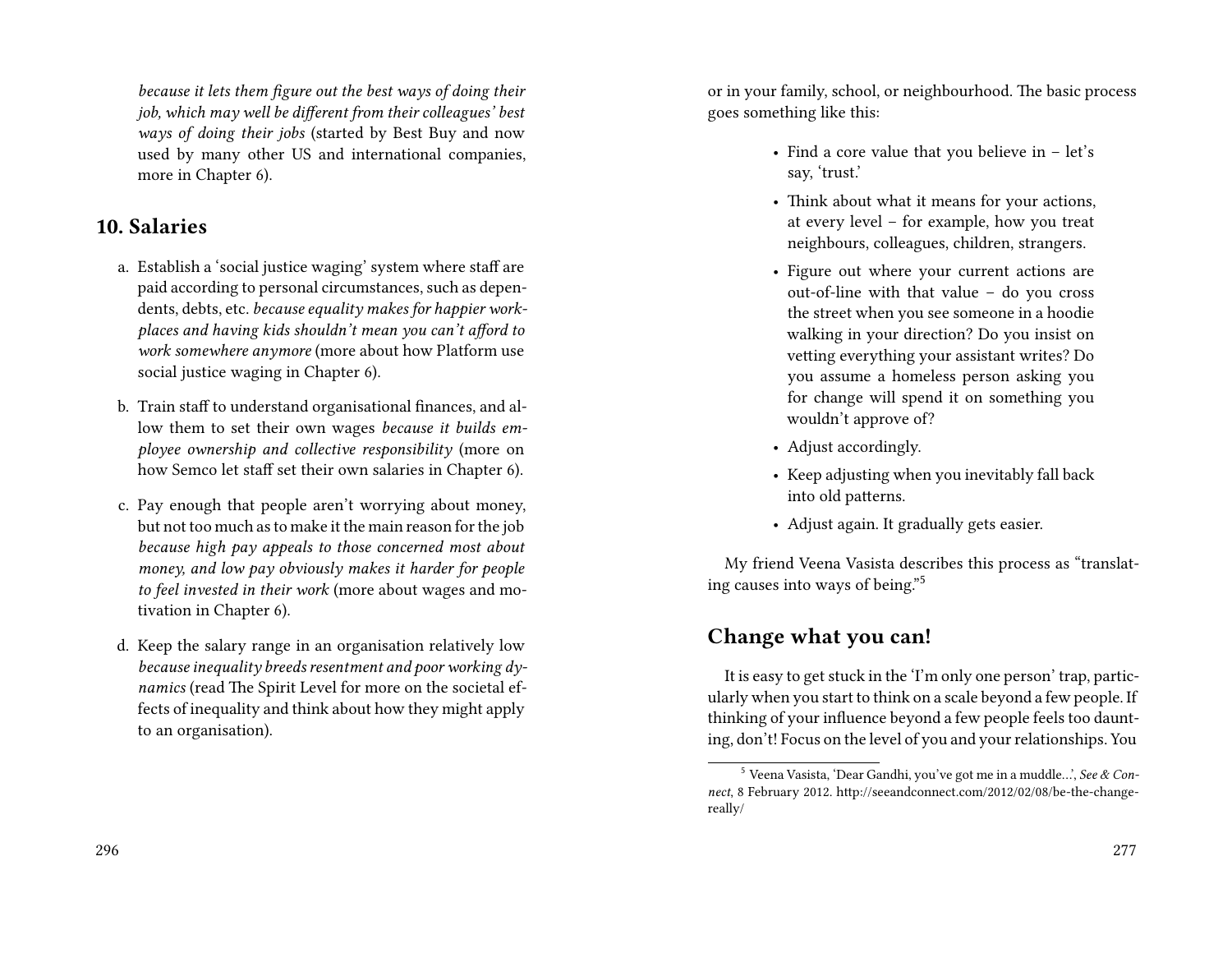might start to see changes happening at that level and want to think beyond, but manifesting 'more like people' at the most personal level may still have wider ripples, regardless of if you consciously act beyond your immediate sphere of influence. At the very least, you've likely made your life and those of the people immediately around you a bit better in the process, which is definitely an improvement on not having done so.

At a more practical level, many of the changes advocated throughout this book can be adapted to a range of other settings.

- What would consensus decision-making mean in a family? Or a Cabinet meeting?
- What would the 'remix culture' of hip hop – repurposing old things for unintended new uses – mean in a classroom? Or at the United Nations?
- What would 'scaling across' the natural sharing and adaptation of good ideas, among practitioners, without external imposition – mean for healthcare provision? Or for parenting?

I have no idea what the answers might be, but you're welcome to experiment with them and see if you can figure some out!

#### **Beyond pure profit: If we change** *how* **we organise, we change** *what* **we organise**

We can also think about the broader significance of the 'more like people' principles in the practical terms of all of us connecting more deeply with the whole of our work:

> • How many Lockheed Martin machinists would keep going to work each day, if they

#### 278

## **9. Working Parameters**

- a. Support non-fixed working hours *because people have complicated lives to live beyond their jobs.*
- b. Organise a 'Hack Day' for staff to work on whatever project or idea most inspires them for 24hrs and share the results, *because it sets the potential of creative staff free to create new ideas* (more on Hack Days and other non-directed working approaches in Chapter 5).
- c. Give staff a free day/week to follow their dreams *because if you've hired good people, they're sitting on great ideas that could be a part of your organisation's work if you give them a chance* (more about how Google and other companies have used 20% time in Chapters 2, 5 and 6).
- d. Let staff work however many hours they choose *because beyond manual labour, the quality and quantity of work we do are not determined by how long we sit at our desks* (more on how Netflix have used this policy in Chapter 6).
- e. Let staff take as much paid leave as they want *because they are adults that know what work needs doing, and will work harder if their job helps them to be happy in the rest of their lives* (more on Netflix' policy in Chapter 6).
- f. Support staff to informally train each other in a range of internal organisational functions (finance, fundraising, IT, HR, etc) *because they can more easily fill in for each other when needed, find new challenges for themselves, and better understand the organisation as a whole* (more on Semco and fluid jobs in Chapter 6).
- g. Introduce a Results-Only Working Environments (ROWE) where all staff have full autonomy over everything except whether or not their work gets done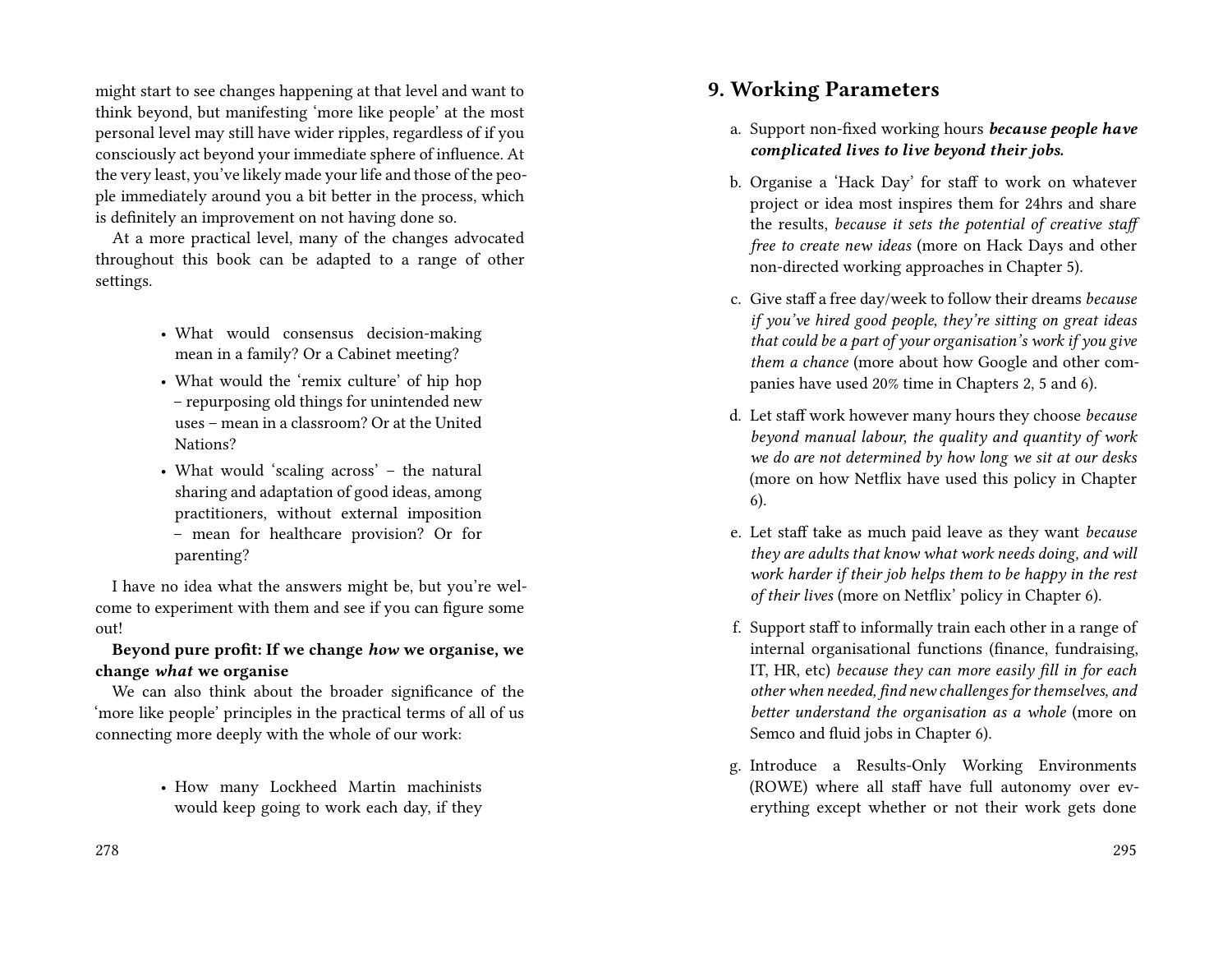## **8. Outside World**

- a. Make organisational learning and resources 'open source' for others to benefit from *because there are many others working towards good causes who could benefit from good information about your campaign emails, what helps your events succeed, or how you manage your payroll* (more on 'Open Source Organisations' in Chapter 5).
- b. Actively support the work of other relevant organisations through your own channels *because they're working towards the same goals and you're not going to win on your own* (more in Chapters 3 and 8).
- c. Share opportunities around a network, rather than centralising them *because when you hoard funding, opportunities, and media spots, you make others resentful* (more on the roles of organisations within movements in Chapters 3 and 6).
- d. Let supporters suggest and act on their own ways to support the cause, with organisational backing, *because the people involved in your cause have far more ideas for how to advance it than the relatively tiny number you employ* (more about people finding their own paths to supporting your cause in Chapter 6).
- e. Question how you organise your events, by experimenting with new venues, new catering, new formats and new contributors, *because the built-in assumptions in all of these realms perpetuate events that keep particular demographics comfortable, while alienating others* (more on subtle prejudices in Chapter 4).

were also a part of the teams who had to clean up the bodies their bombs had helped to explode?

- How many Shell execs would continue extracting tar sands oil, if it was their family members developing rare cancers linked to the industry, or their own drinking water being poisoned?
- Or how many *Susan G. Komen Race for the Cure* staff would stick around if they saw the money that was being taken from cancer research and support by millions of dollars in annual legal fees spent suing smaller organisations for using the phrase 'for the cure' or the colour pink in their promotional materi $als?$ <sup>6</sup>

I believe that if people at each of these work places – from the coalface to the executive suite – were in more direct contact with the broader implications of their work, very few would continue doing what they do for a living. If enough employees start seeing the whole of their work, it may be enough to push the companies to ask the deep questions that don't seem to get asked as long as stock prices remain high, or donations remain steady.

As Marx explained so long ago, our organisational divisions alienate us from our work, externalising their costs and enabling a cultural sociopathy in which our sense of responsibility for our actions is reduced by increasing our individual

<sup>6</sup> Laura Bassett, 'Susan G. Komen Foundation Elbows Out Charities Over Use Of The Word "Cure", *Huffington Post*, 25 May 2011. http://www.huffingtonpost.com/2010/12/07/komen-foundation-charitiescure\_n\_793176.html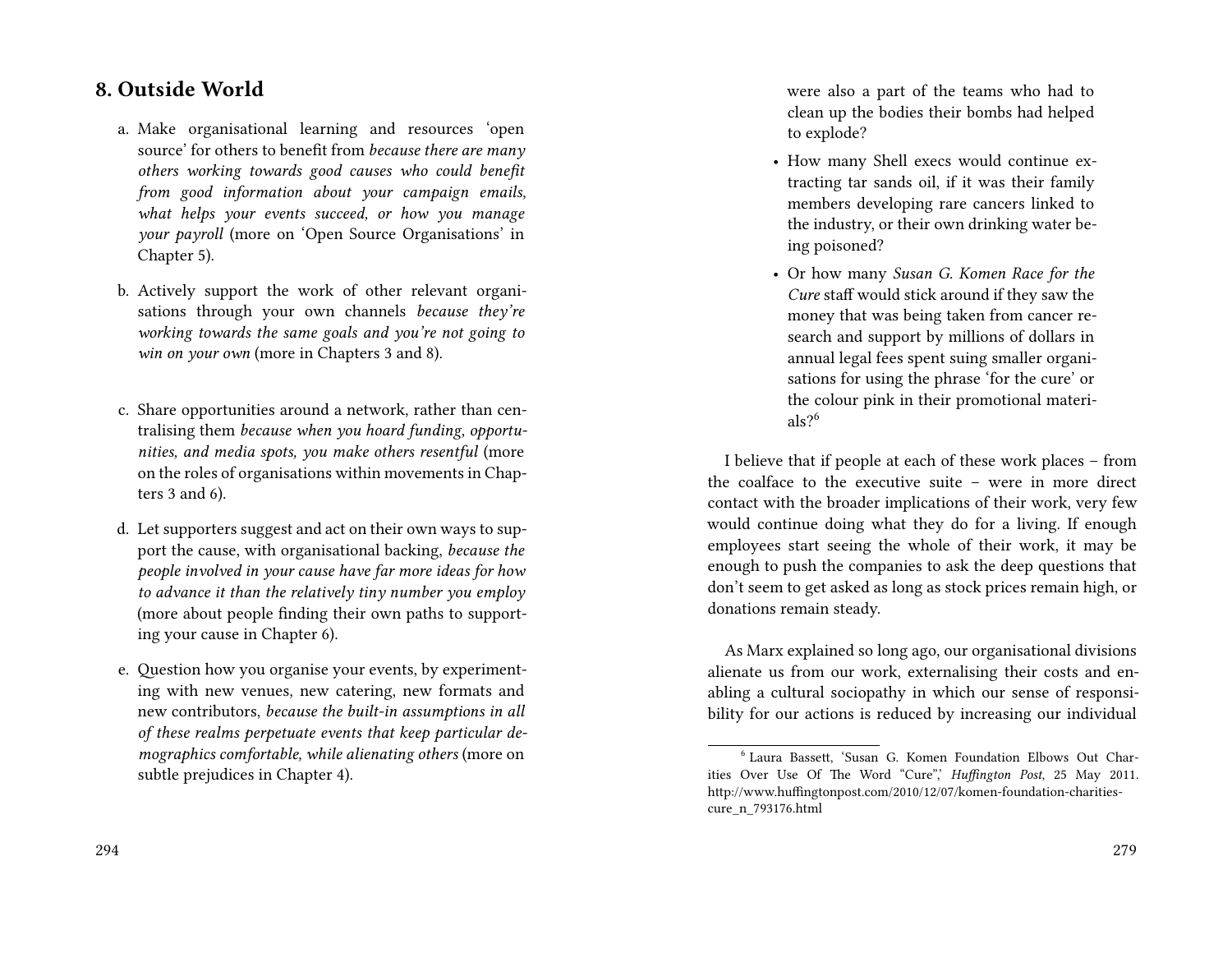distance from its consequences. While social change organisations are a good place to start implementing the 'more like people' principles, because the contradictions of our current organising systems are so stark, most of the problems addressed throughout this book affect all large institutions, and the people that form them, to varying degrees. Thus, the potential applications for the 'more like people' principles are as varied as our workplace circumstances – from banks to food banks, publishing houses to housing co-ops – and have the power to affect far wider social change.

While 'more like people' is a mosaic of many ideas that have come before, I hope more of us will start to find our own ways of putting these ideas to use, wherever we are, and in various parts of our lives.

If there is one theme that stands out in this book, I hope it is the importance of doing our best to live our values in everything we do. It makes our relationships better, our communities better, our organisations better and our societies better when we choose to do so. Living our values is not the 'extra frill' we've often made it out to be; it is the only positive difference we can be sure we are making in the world, and our best bet to avoid inadvertently making some part of it worse.

The internet is amplifying small action in ways we could never have imagined. Seemingly insignificant acts are proving their value far beyond the scope we could have expected. We are better connected to one another than we've ever been, giving us the opportunity to raise our collective voices in ways only our institutions could have done in the past.

It's time to give ourselves the credit we deserve as changemakers, and to do so in a way that respects our individual actions – from a Tweet to a handful of followers, to a conversa-

280

*portant truths of the work we do* (more on metrics in Chapter 9).

f. Don't strategise! Pay attention and adapt! *Because the world is too complex to predict and strategies make us less responsive to unexpected changes* (more on letting go of strategy in Chapters 1, 2 and particularly 8).

## **7. People Management**

- a. Encourage failures as well as successes *because if we pretend people won't fail, they'll just cover it up when they do, and we'll doom ourselves to repeating flawed approaches, without learning* (more on how Engineers Without Borders learned to 'admit failure' in Chapter 5).
- b. 'De-specialise' your team, removing individual responsibilities and letting the group decide how to get things done together *because specialisation breaks-down shared responsibility for collective projects and gives people less opportunity to learn skills from each other in the process* (more on 'de-specialising' and new models of organising in Chapters 2, 6 and 8).
- c. Encourage staff to use personal social media channels for work, if they want to, *because it doesn't feel like work, it helps the cause reach new crowds, and it encourages them to be more comfortable being themselves* (read about the Big Lottery Fund's experiments with personal social media use in Chapter 7, plus more in Chapters 2 and 4).
- d. Regularly ask staff what they want from the job, and support them to get it, *because when they are happier, the organisation does better* (more on the importance of feeling good about work in Chapter 6).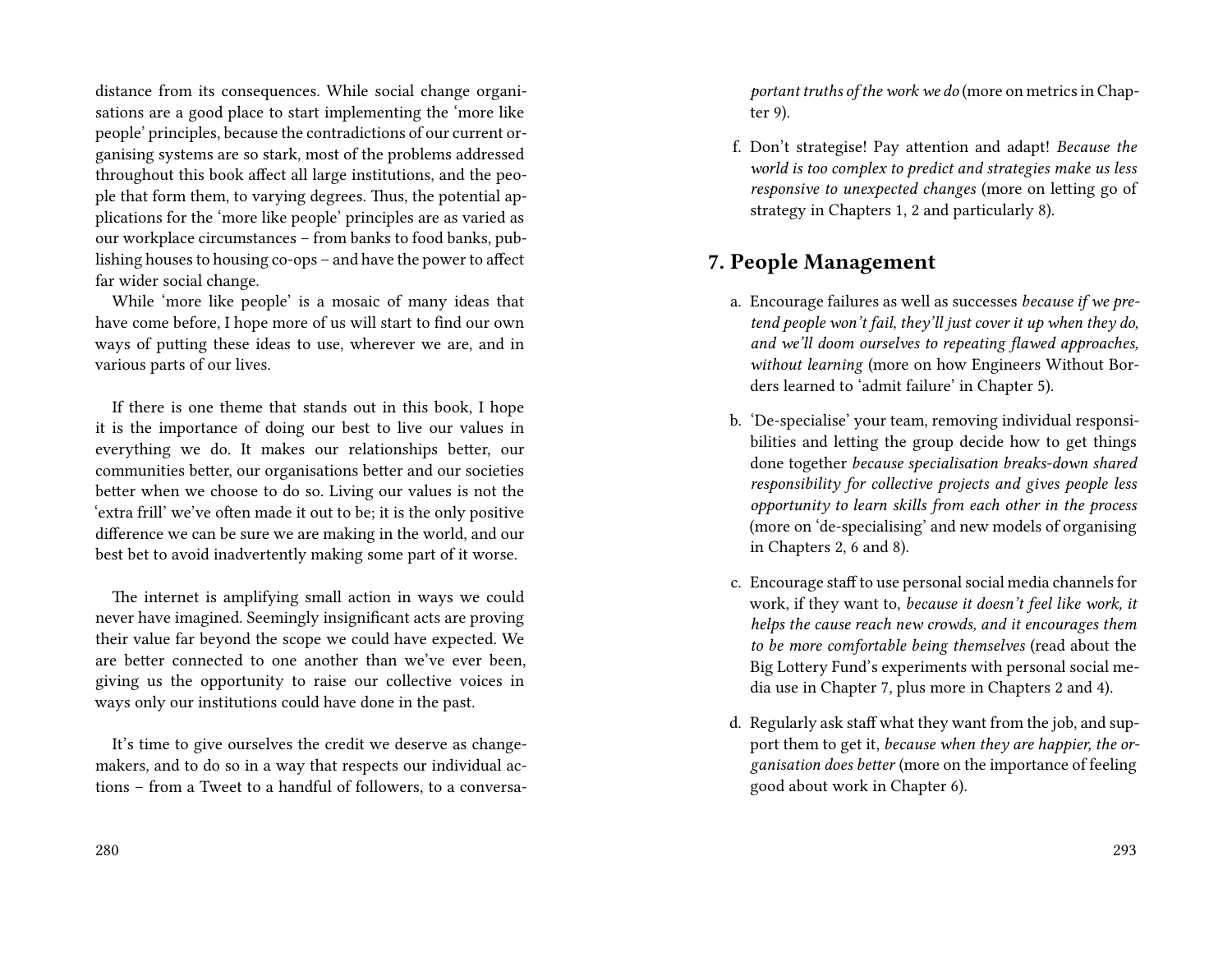*into the diversity of experience and perspective that exist beyond your walls.* 'Creating the Future' does this with all of their board meetings, though it obviously won't work in situations where confidential personal details or direct action plans are being shared (more in Chapter 5).

## **6. Planning and Decision Making**

- a. Use consensus decision making process or one of its variants **because, in the right environments, it can increase collective investment in the outcomes and avoid people feeling the need to take sides** (more on how Oaxacan social movements have used these techniques in Chapters 6 and 8).
- b. Involve staff, unpaid volunteers, and members in planning and decision making process, and don't relegate 'strategy' discussions to the board or senior managers *because pretending that only more senior staff can know what the organisation should do is insulting to the rest* (more on this in Chapters 3, 4, 5 and 8).
- c. When consensus can't be reached in choosing between two initiatives, try both, *because it might make a single answer clearer or it might demonstrate that there is no single right answer* (more in Chapter 8).
- d. Explore 'Developmental Evaluation' and emergent outcomes *because predetermined outcomes limit our potential and distort our findings, hiding valuable learning and stronger accountability* (more on Developmental Evaluation in Chapter 9).
- e. Avoid turning human stories into metrics of success *because it diminishes them and hides many of the most im-*

tion with a colleague – for the potential they carry to make the world a better place.

## **A few things to keep in mind…**

Hopefully by this stage the principles of humanity, autonomy, and complexity have started to sink in. These are like the seeds from which 'more like people' organisations grow. But there are a few more themes I wanted to make sure I'd pulled together, in case you haven't read the whole book, or weren't drawn to these particular ideas through your own reading.

#### *1. Be what you want to see.*

In a complex world, small actions don't necessarily have small reactions. How we engage with each other can easily set broader patterns in motion, as one better or worse interaction spawns another in its wake. Our ways of relating to colleagues are the ingredients of our organisational culture. Our contributions to our working dynamics have the potential to build the kind of culture all of us want to be a part of.

#### *2. Wisdom is everywhere.*

Many are better than few. The diversity of opinion, perspective and experience that invariably grows with numbers can help us tap into a collective resource we are just beginning to see exists. Wikipedia and the free software movement demonstrate what lots of people, making various bigger and smaller contributions to a shared sense of purpose, can achieve, that no experts or individual leaders could have before. Let's free ourselves from the ego that tells us we – or anyone we've chosen to put up on a pedestal – automatically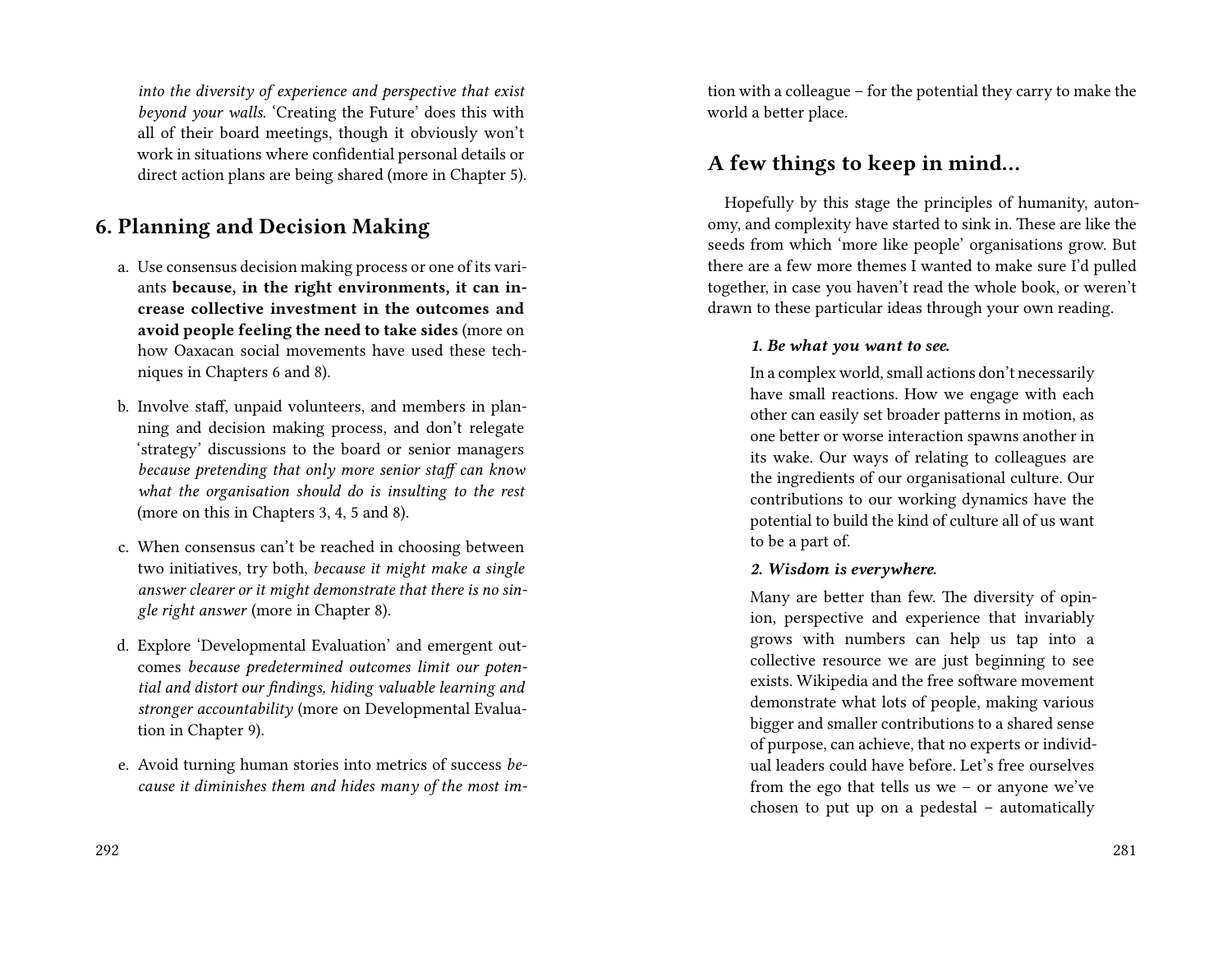knows best, and embrace what James Surowiecki called 'the wisdom of the crowd.'

#### *3. Focus on the NOW.*

We spend the vast majority of our time trying to understand the past, and trying to predict the future. Complexity explains why we'll never be very good at either. With all the time we spend evaluating what we've done, and strategising for what we will do, we could be better resourcing ourselves to pay attention to the present, with a guiding sense of purpose and keen openness to change. Our strategies create blinders; our evaluations turn complex stories into linear causeand-effect fantasies. If we pay attention and ask ourselves and others the right questions along the way, we might be able to help create the kinds of changes that we'd otherwise have missed.

#### *4. Accountability grows from trust.*

When we treat each other with the assumption of basic decency and goodness, we're often surprised at how often we see these assumptions manifested. From Paul Story's 'honesty edition' book to Grameen's circles of mutual accountability, honesty begets honesty, trust begets trust.

#### *5. DIY organisational change.*

In the anarchist tradition of 'Do It Yourself,' start with the places where power hasn't permeated. Organise in the cafeteria, the pub, the hallway, just as social movements so often begin, wresting power from the state or big business only after claiming or reclaiming virtual and physical spaces to establish themselves first.

# **5. Holding Meetings**

- a. Scrap your next meeting agenda and let the conversation go where participants need it to go *because too often meeting structures don't provide opportunities for real discussion, they simply encourage us to follow pre-determined steps and avoid creative thought processes* (more on the problems with agendas in Chapters 1 and 2).
- b. Alternately, start meetings by developing agendas together, *because doing so maintains some structure but remains more responsive to what everyone involved needs at the time, and can feel like less of an imposition on the conversation.*
- c. Make everyone a chairperson so everyone is responsible for staying focused, intervening when necessary, and making decisions together *because the chair is too often the dictator of a meeting, but also everyone has to be more aware if they are responsible for keeping things moving.*
- d. Hold meetings in parks, pubs, or someone's living room *because different environments – especially those less associated with 'work,' can help us to think and contribute differently.*
- e. Ask yourself before planning a meeting, 'does this meeting really need to happen? Would a chat by the stairwell work fine?' *because too many meetings seem to happen 'by default,' wasting time that could be better spent.*
- f. 'Livestream' your meetings, broadcasting them online via Ustream or Bambuser, giving others who are interested the chance to feed into the process, *because it offers both a sense of transparency (which builds trust) and taps*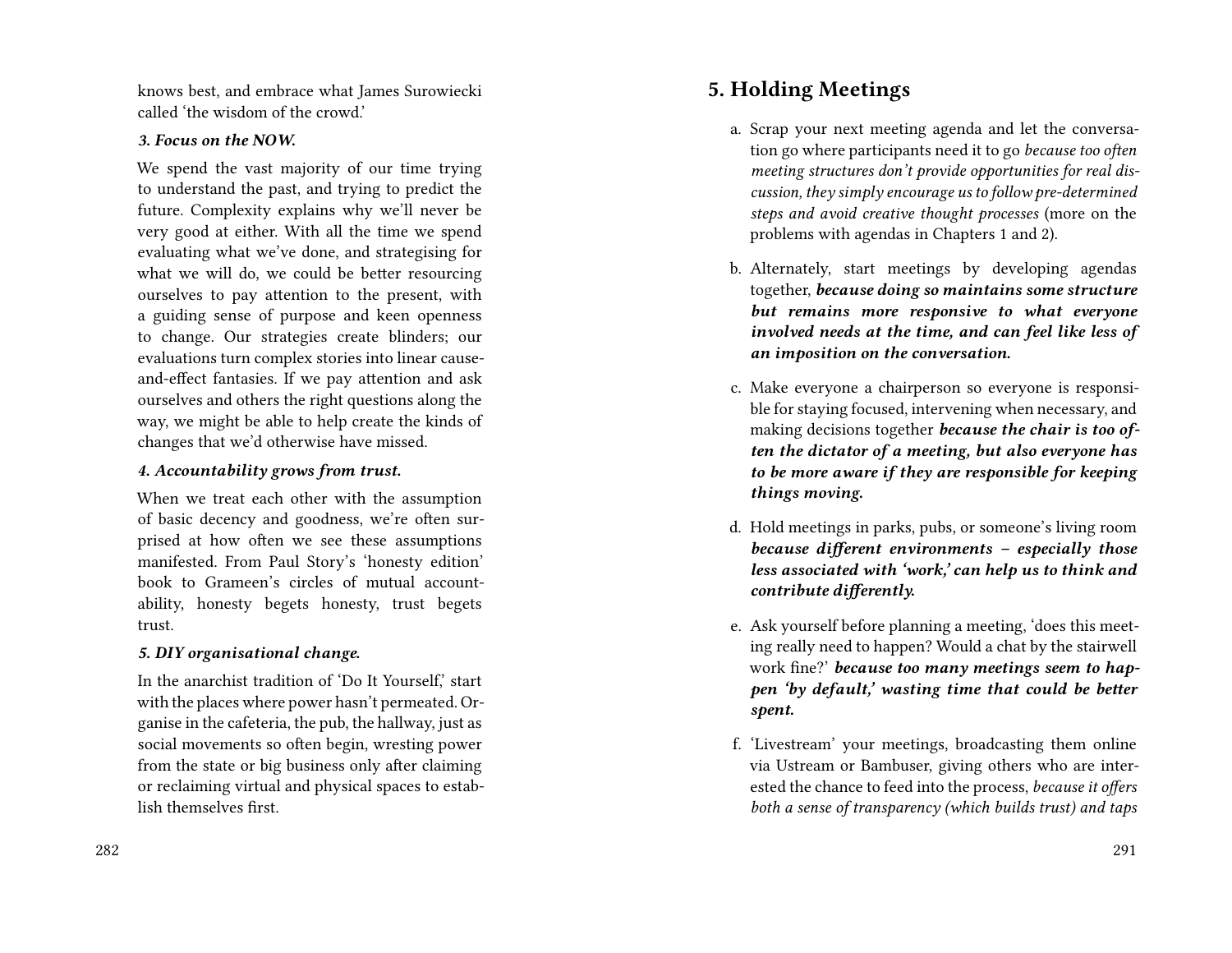*can learn more about your field or area of work than you would likely get through many, more costly and time-consuming L&D strategies.*

e. Use social media channels to regularly ask communities about their opinions on a range of questions *because they are the reason you have a job, and social media offers you an extra way to involve them in the decisions and processes that affect them* (more in Chapter 5 on using social media to test new ideas).

## **4. System Hacks**

- a. Set up a lunch time/post-work discussion group for those who are interested in doing things differently *because when you connect with others thinking similar thoughts, you might spark something far bigger and may even manage to surpass official organisational processes* (Chapters 5 and 7 explore informal groups within organisations).
- b. Announce a 'more like people action week' at your office to encourage colleagues to do one thing to make the organisation more human *because it will help you to find the others who are not only frustrated, but want to try new things themselves, and it might spread…*
- c. Start a project, semi-related to your work, with interested others around the organisation *because bureaucracy is slow and unresponsive, so you may well be better-off getting on with things until you're told otherwise* (more on just getting on with it in Chapters 6 and 7).

And don't ask for permission. "A touch of civil disobedience is necessary to alert the organization that all is not right," wrote Ricardo Semler. "Rather than fear our Thoreaus and Bakunins, we do our best to let them speak their minds even though they often become thorns in our sides."<sup>7</sup>

## **Bulldozers in the boardroom?**

In the course of writing this book, the big debate that has gradually come to fill my thoughts is this: '*Can* organisations be more like people, or do we have to abandon them to create something new if we want to organise in a way that maintains our humanity, addresses the world's complexity, and gives us the autonomous space to realise our individual and collective potential?'

My answer? I'm still not entirely sure.

On my darker days, I feel like the organisational form is a lost cause – that our hierarchical systems, as they stand, are too entrenched to turn around in a more than piecemeal way, and thus focusing our energies on them, (rather than quitting and creating or joining something new) is a waste of much wellmeaning energy.

On these days I feel like I'm selling snake oil – that I'm suggesting we don't need to move beyond the 'Non-profit Industrial Complex' entirely to make the world a better place. That I'm offering a way to address some of our more urgent concerns, but without dealing with the fundamental problems that underpin them. That we can get away with making small changes, trusting that the big ones we need will necessarily follow suit.

On my more optimistic days, though, I remember that people are in different places. People will read this book with different

<sup>7</sup> Ricardo Semler, *Maverick!*, Century, 1993, p. 134.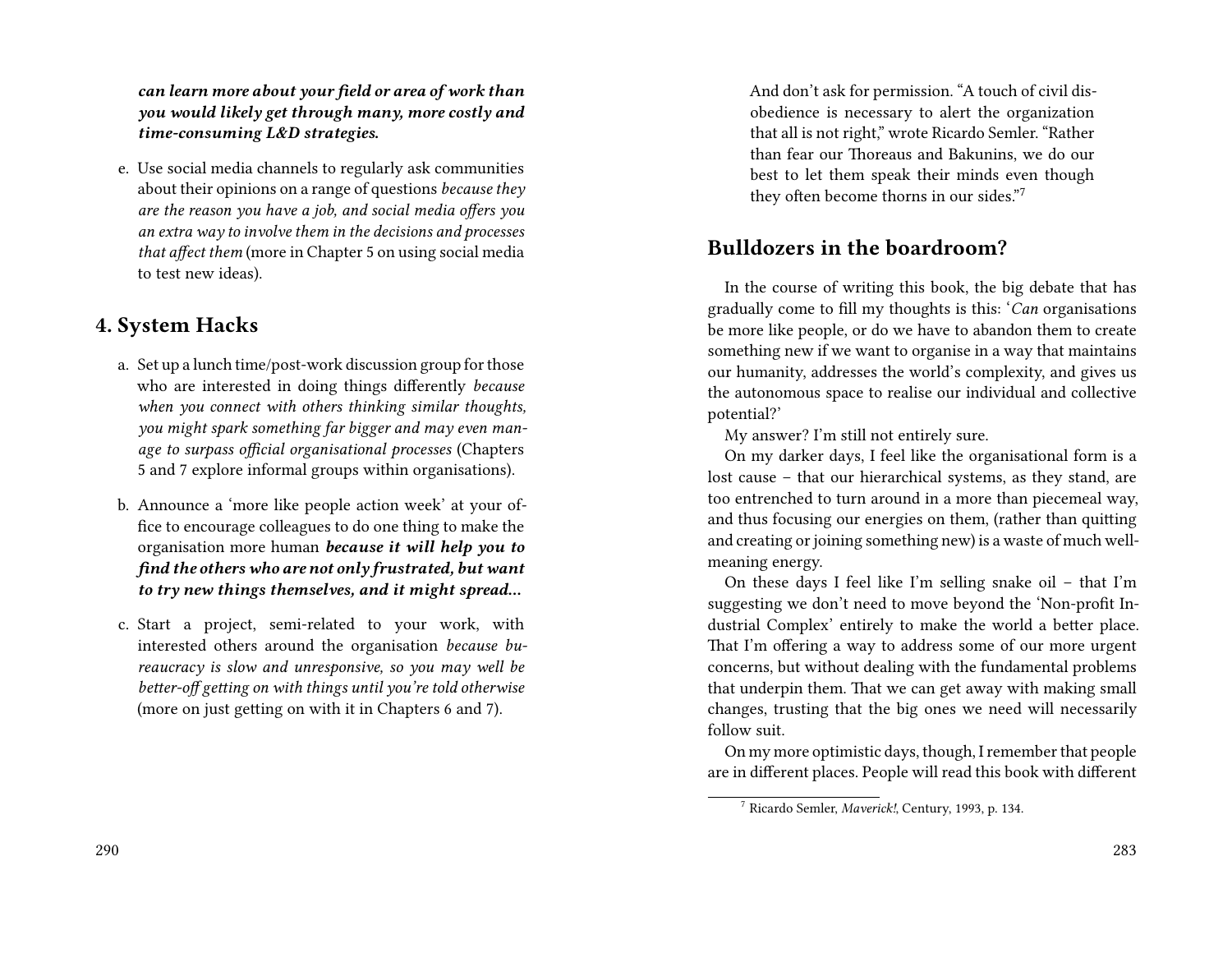assumptions, experiences, and levels of willingness or ability to change.

Fundamentally, I don't think organisations, as we know them, can be the way of a sustainable future, for people or the planet. But only time will tell what kind of countdown they've got left and if a full evolution from 'old' to 'new' is indeed possible. I also can't pretend that everyone will want to 'Walk out, walk on' to something better (as the title of one of the books that inspired this one encourages<sup>8</sup>).

Some of you may read this and decide that the efforts to change your organisations are not worth the investment; if this encourages you to leave a job and go on to something new, with the 'more like people' principles in mind, I will be happy.

Some of you may feel there is too much that will be lost if we don't make every effort to turn our 'more like machines' organisations into something more human. If this book inspires you to take those steps to change your own behaviours, encouraging wider system changes, that is also amazing.

Some of you, like me, may find yourselves somewhere in the middle, continuing to make the most of the organisations you've got, while experimenting in something beyond, and allowing these parallel processes to continuously feed into one another. This excites me as well.

# **Continuing the conversation – an online experiment in organisational development**

In the spirit of the complexity principle, I don't want to try to predetermine what this book will achieve, or where the world

284

*when we don't speak up about a colleague being bullied, we become part of the problem that allows it to continue* (more in Chapters 2 and 7).

- d. Work when you are happiest and most productive *because you are wasting your time and the organisation's resources if you're not.*
- e. Address your own privilege and prejudice and the ways they might be inadvertently shaping your contributions to the organisation *because unspoken privilege keeps doors closed to people who should have the same opportunities as you to walk through them* (more on privilege in Chapter 4).

# **3. Social Media**

- a. Blog or Tweet about your organisational learning *because other people out there could learn from it and it costs you nothing to share* (Chapters 3 and 5 look at 'Open Source Organisations' and sharing learning publically).
- b. Share your opinions and feelings about the issues you're involved in *because your views are invariably more interesting than what the organisation can get away with saying through corporate channels* (more in Chapter 2).
- c. Connect with others around your organisation who want to make the workplace more human *because they may well be online and when you find others you can compare notes, brainstorm new ideas, and test things out with other forward-thinking individuals* (more in Chapters 4 and 6 about social media for internal communications).
- d. Use social media for staff learning and development *because for a small investment of time each day, you*

<sup>8</sup> Margaret Wheatley and Deborah Frieze, *Walk Out Walk On*, Berrett-Koehler, 2011.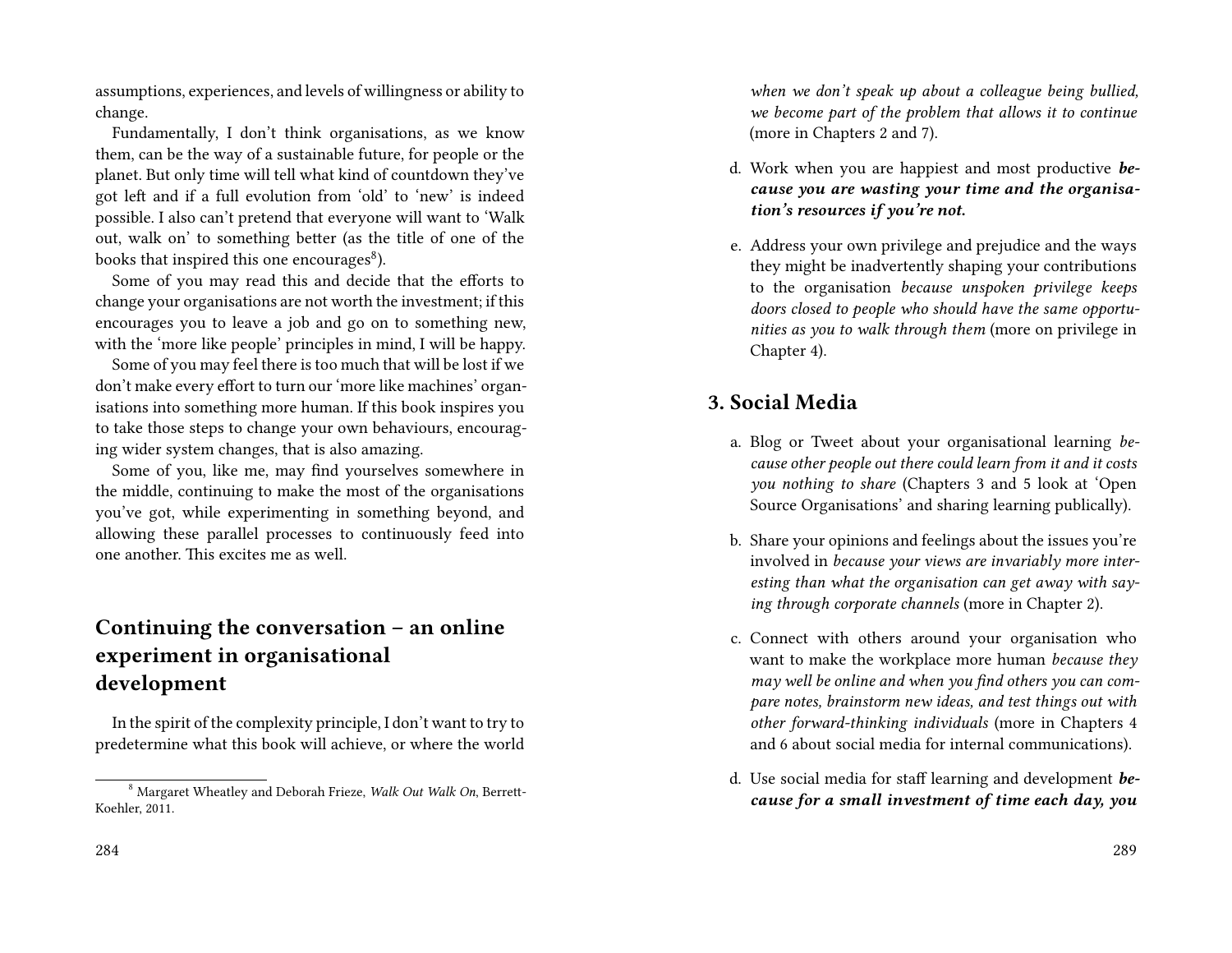*formal and stuffy than a chat* (Chapter 5 has more on the importance of unstructured conversations).

- g. Try more ideas than you expect will succeed *because failure is a natural part of innovation and should not be avoided if we want to make things better* (Chapter 5 discusses the importance of accepting failure).
- h. Talk to the colleague who can answer your question directly, don't use the official command chain *because command chains inevitably distort information and take far longer than just wandering over to IT and asking to install a new piece of software.*
- i. Bake cookies or make a meal for those you work with *because it's a nice thing to do that breaks down the barriers between 'who you are at work' and 'who you are the rest of the time,' which can help everyone else feel more comfortable being themselves as well.*

## **2. Personal Development**

- a. Understand your role in difficult relationships *because no conflict is ever 100% one-sided and the longer we treat it as such, the longer it will be before we can address it and move on* (more in Chapters 2 and 7 on how we all contribute to organisational cultures with our own behaviours).
- b. Admit your problems and mistakes, trusting others not to take advantage of you, particularly if you're more senior than them *because it helps others feel that you trust them not to take advantage of you, and when you do that most people will trust you, too* (Chapters 2 and 7 explore 'conscious vulnerability').
- c. Speak up about things that are wrong, without simply blaming or attacking someone else for them *because*

of organising for social change is headed. But on the whole, I feel there's a good starting point here. If you have ideas for applying, refining or replacing concepts I've discussed, let the rest of us know!

As I wrote in the introduction, the wealth of information that we could bring together through the online manifestations of this book will invariably dwarf what I've been able to write in the pages you've already read. Some of you have already been Tweeting links, observations, critiques and expansions of the text along the way, using the #morelikepeople hashtag to organise your thoughts with those of others. Some of you have been blogging more detailed responses, maybe recording videos, or having conversations with others about the things you've been reading here. For the rest of you, now's your opportunity! *morelikepeople.com* offers a space to expand on the ideas of this book, through the experiences of a significant pool of readers, all with your own valuable insights on what these ideas mean to you, your work, and your life.

No longer is reading a book necessarily a solitary activity. Give yourself whatever space you need to reflect on your own, but don't feel restricted in your ability to contribute to a much greater body of knowledge on organising for a better world. This body of knowledge is emerging right now, but still lacking the unique insights or anecdotes that only you could bring to the fore.

Online experiments are never guaranteed to succeed, but among us we have the opportunity to take the next steps together to grow an emergent 'hive brain' thinking through the challenges and opportunities of 'more like people' organising.

Think of this as one of an infinite number of on-going experiments in crowd-sourcing our collective future. We could leave it to the management consultants, but look where that's gotten us? As insignificant as we've often been made to feel about our power as individuals to affect change, I hope this book has demonstrated that even the most seemingly insignificant of ac